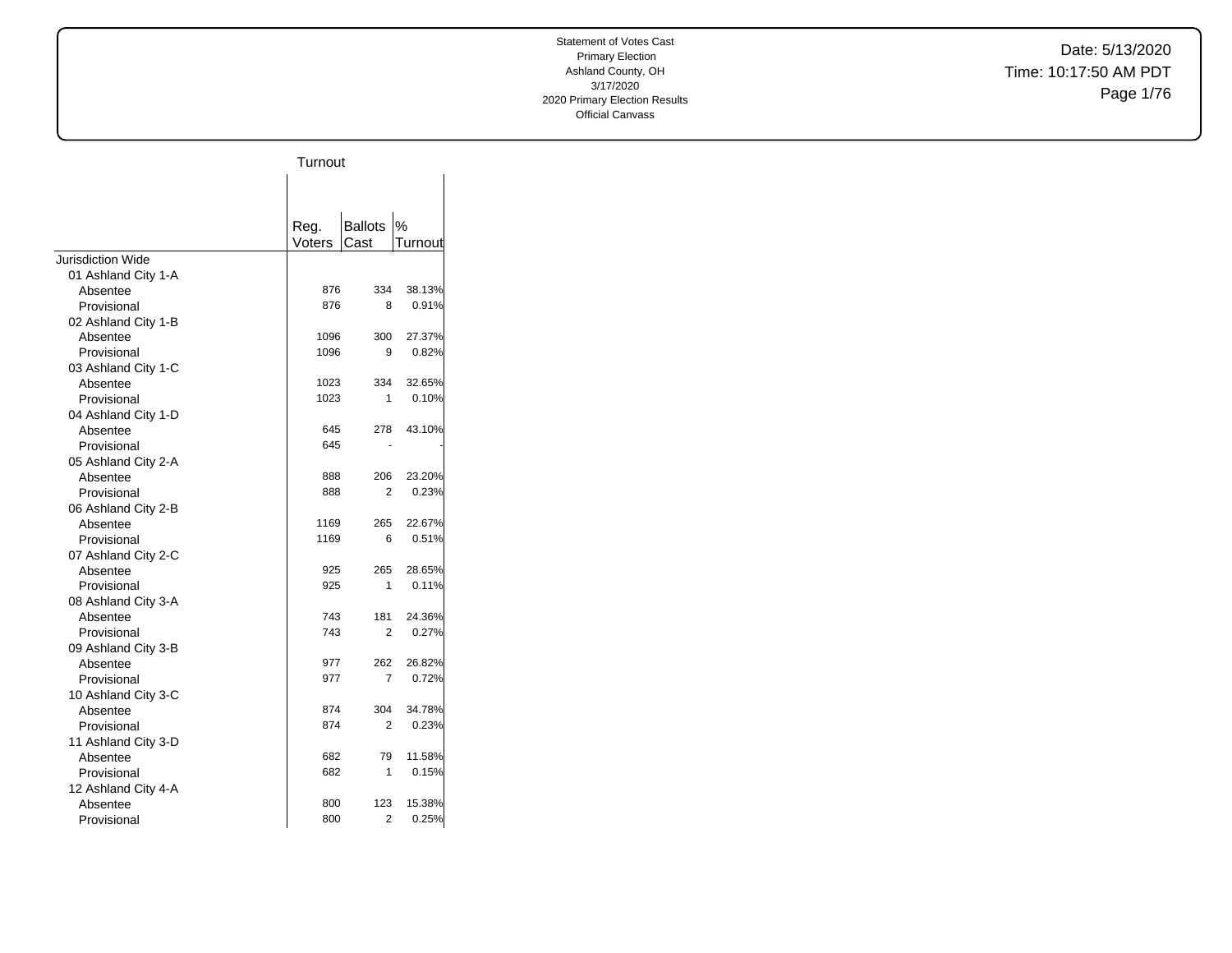Date: 5/13/2020 Time: 10:17:50 AM PDT Page 2/76

|                     | Turnout |                |         |
|---------------------|---------|----------------|---------|
|                     |         |                |         |
|                     |         |                |         |
|                     |         |                |         |
|                     | Reg.    | <b>Ballots</b> | $\%$    |
|                     | Voters  | Cast           | Turnout |
| 13 Ashland City 4-B |         |                |         |
| Absentee            | 625     | 94             | 15.04%  |
| Provisional         | 625     | 1              | 0.16%   |
| 14 Ashland City 4-C |         |                |         |
| Absentee            | 925     | 131            | 14.16%  |
| Provisional         | 925     | 1              | 0.11%   |
| 15 Clear Creek      |         |                |         |
| Absentee            | 1234    | 255            | 20.66%  |
| Provisional         | 1234    | 5              | 0.41%   |
| 16 Loudonville 1    |         |                |         |
| Absentee            | 1328    | 329            | 24.77%  |
| Provisional         | 1328    | 4              | 0.30%   |
| 17 Green 1          |         |                |         |
| Absentee            | 1124    | 244            | 21.71%  |
| Provisional         | 1124    | 1              | 0.09%   |
| 18 Green 2          |         |                |         |
| Absentee            | 550     | 143            | 26.00%  |
| Provisional         | 550     | 5              | 0.91%   |
| 19 Loudonville 2    |         |                |         |
| Absentee            | 1122    | 304            | 27.09%  |
| Provisional         | 1122    | 6              | 0.53%   |
| 20 Jackson 1        |         |                |         |
| Absentee            | 1053    | 167            | 15.86%  |
| Provisional         | 1053    | 4              | 0.38%   |
| 21 Jackson 2        |         |                |         |
| Absentee            | 1248    | 257            | 20.59%  |
| Provisional         | 1248    | 1              | 0.08%   |
| 22 Lake             |         |                |         |
| Absentee            | 404     | 98             | 24.26%  |
| Provisional         | 404     | 1              | 0.25%   |
| 23 Mifflin          |         |                |         |
| Absentee            | 919     | 200            | 21.76%  |
| Provisional         | 919     | 1              | 0.11%   |
| 24 Milton 1         |         |                |         |
| Absentee            | 1039    | 234            | 22.52%  |
| Provisional         | 1039    | 3              | 0.29%   |
| 25 Milton 3         |         |                |         |
| Absentee            | 494     | 153            | 30.97%  |
| Provisional         | 494     | 2              | 0.40%   |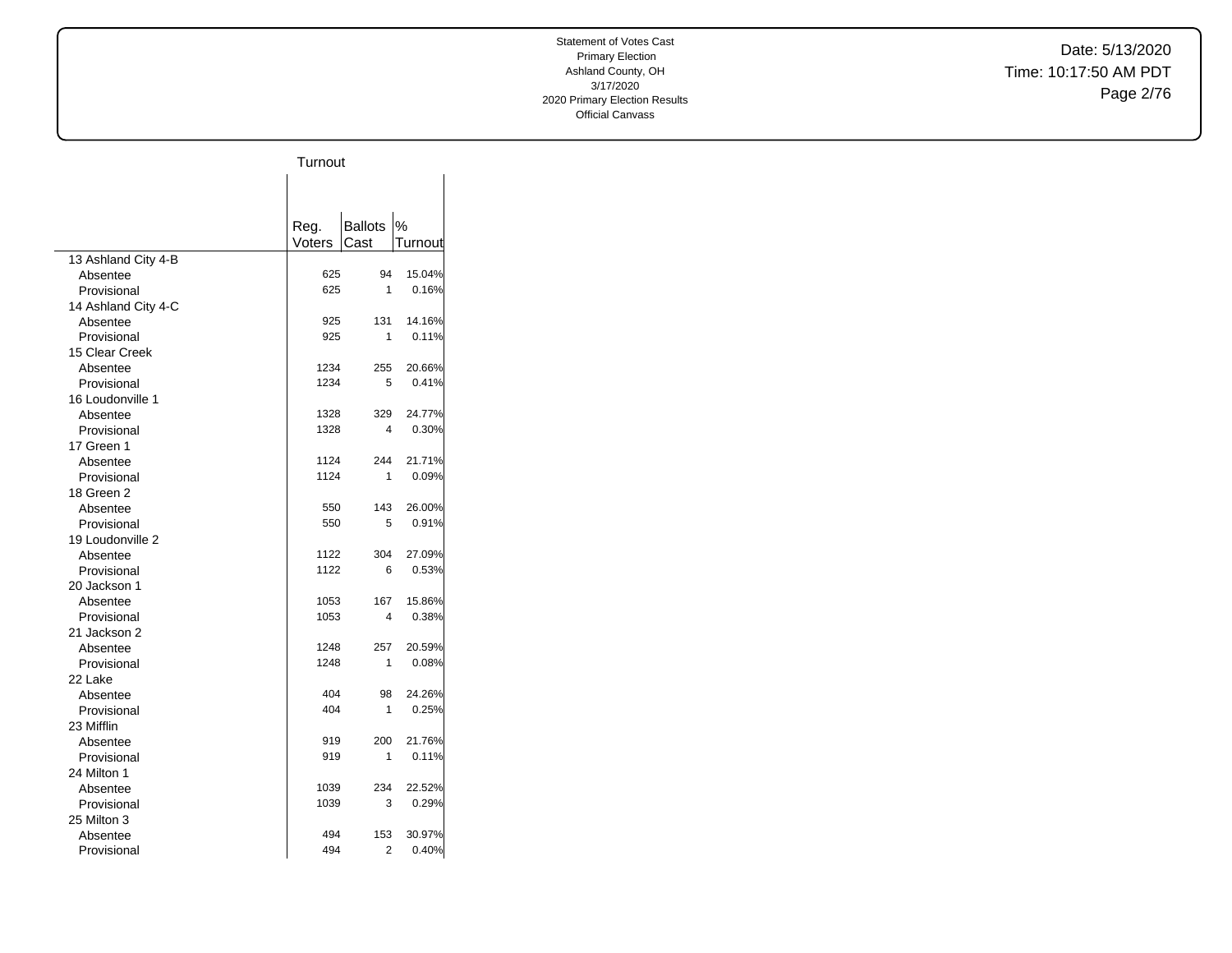Date: 5/13/2020 Time: 10:17:50 AM PDT Page 3/76

|                 | Turnout |                |         |
|-----------------|---------|----------------|---------|
|                 |         |                |         |
|                 |         |                |         |
|                 |         |                |         |
|                 | Reg.    | <b>Ballots</b> | %       |
|                 | Voters  | Cast           | Turnout |
| 26 Jeromesville |         |                |         |
| Absentee        | 344     | 77             | 22.38%  |
| Provisional     | 344     |                |         |
| 27 Mohican      |         |                |         |
| Absentee        | 1019    | 268            | 26.30%  |
| Provisional     | 1019    | 1              | 0.10%   |
| 28 Montgomery 1 |         |                |         |
| Absentee        | 600     | 183            | 30.50%  |
| Provisional     | 600     | 1              | 0.17%   |
| 29 Montgomery 2 |         |                |         |
| Absentee        | 818     | 167            | 20.42%  |
| Provisional     | 818     | 6              | 0.73%   |
| 30 Montgomery 3 |         |                |         |
| Absentee        | 561     | 147            | 26.20%  |
| Provisional     | 561     | 3              | 0.53%   |
| 31 Orange 1     |         |                |         |
| Absentee        | 1030    | 242            | 23.50%  |
| Provisional     | 1030    | 4              | 0.39%   |
| 32 Orange 2     |         |                |         |
| Absentee        | 598     | 135            | 22.58%  |
| Provisional     | 598     | 1              | 0.17%   |
| 33 Perry        |         |                |         |
| Absentee        | 1245    | 313            | 25.14%  |
| Provisional     | 1245    | 3              | 0.24%   |
| 34 Ruggles      |         |                |         |
| Absentee        | 616     | 148            | 24.03%  |
| Provisional     | 616     | 2              | 0.32%   |
| 35 Sullivan 1   |         |                |         |
| Absentee        | 851     | 116            | 13.63%  |
| Provisional     | 851     | 1              | 0.12%   |
| 36 Sullivan 2   |         |                |         |
| Absentee        | 742     | 105            | 14.15%  |
| Provisional     | 742     | 3              | 0.40%   |
| 37 Troy         |         |                |         |
| Absentee        | 753     | 153            | 20.32%  |
| Provisional     | 753     | 1              | 0.13%   |
| 38 Vermillion 1 |         |                |         |
| Absentee        | 835     | 210            | 25.15%  |
| Provisional     | 835     | 3              | 0.36%   |
|                 |         |                |         |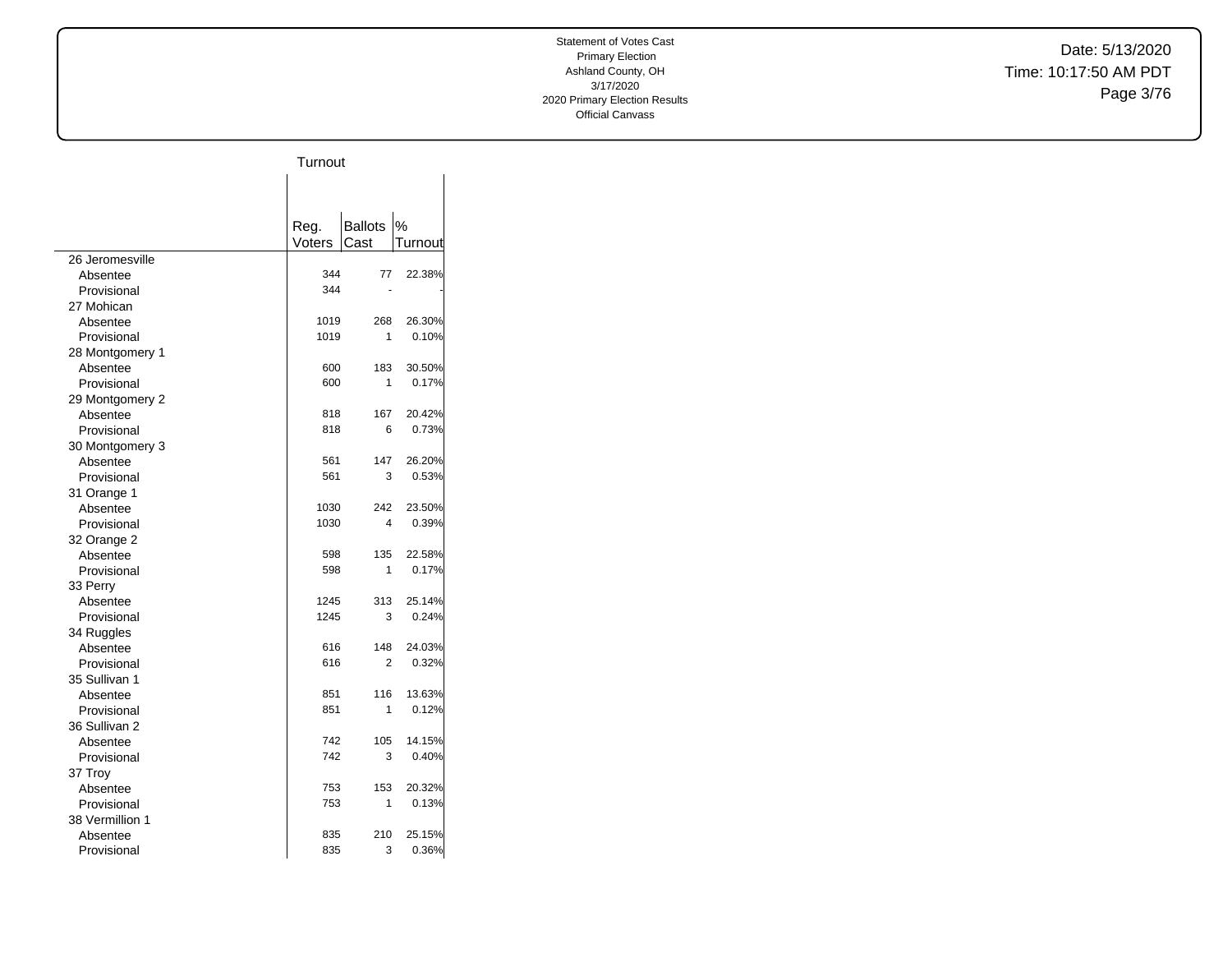Date: 5/13/2020 Time: 10:17:50 AM PDT Page 4/76

|                 | Turnout        |                        |                          |
|-----------------|----------------|------------------------|--------------------------|
|                 |                |                        |                          |
|                 | Reg.<br>Voters | <b>Ballots</b><br>Cast | $\frac{9}{6}$<br>Turnout |
| 39 Vermillion 2 |                |                        |                          |
| Absentee        | 1045           | 325                    | 31.10%                   |
| Provisional     | 1045           | 2                      | 0.19%                    |
| Total           |                |                        |                          |
| Absentee        | 33820          | 8129                   | 24.04%                   |
| Provisional     | 33820          | 107                    | 0.32%                    |
| Total           | 33820          | 8236                   | 24.35%                   |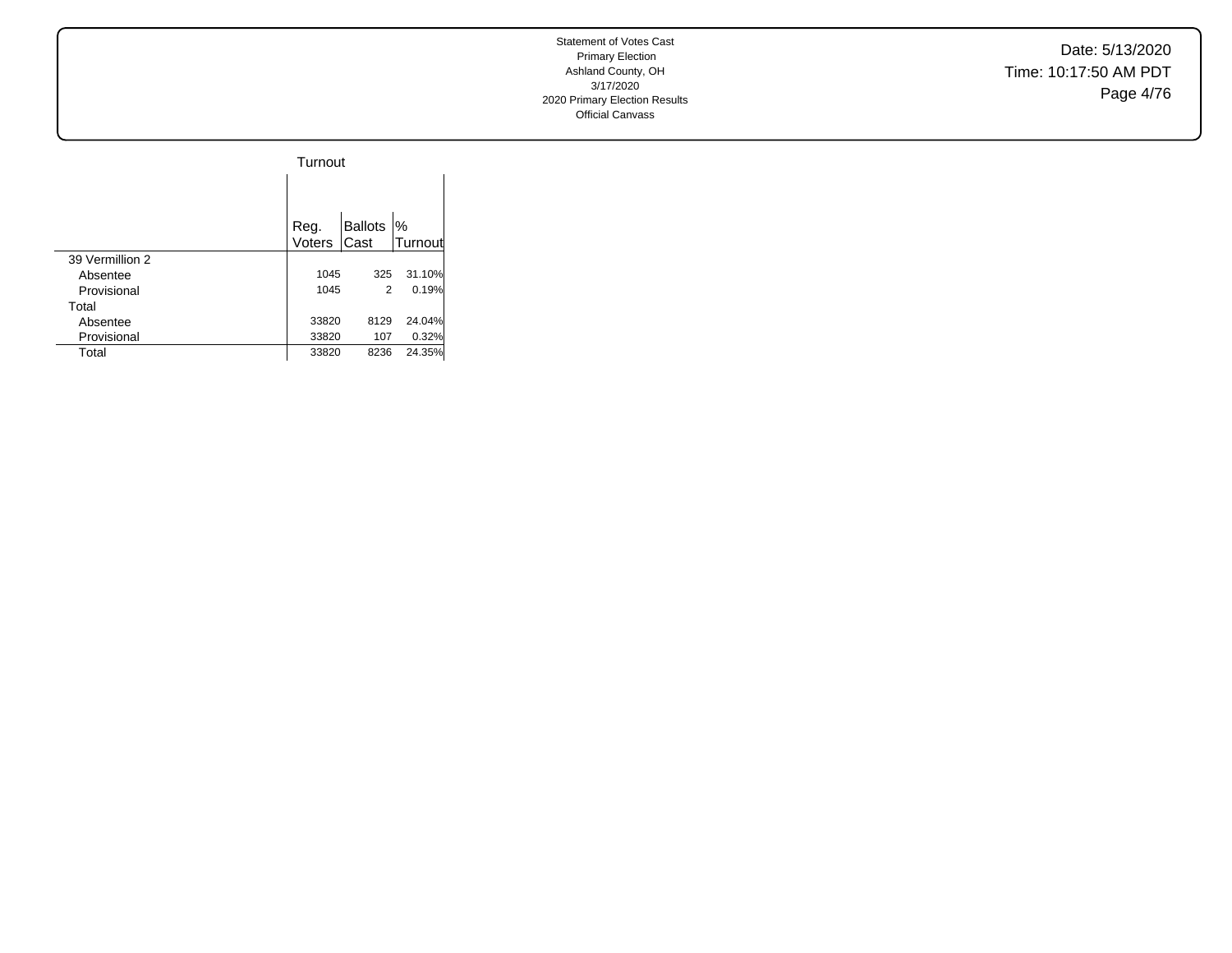| Michael<br>Michael R.<br>Joseph R.<br>Bernie<br>Reg.<br>Total<br>Voters<br>Votes<br>Bennet<br>Biden, Jr.<br>Sanders<br>Bloomberg<br>Tulsi Gabbard<br>Amy Klobuchar Deval Patrick<br>Pete Buttigieg<br>01 Ashland City 1-A<br>72.28%<br>5<br>4.95%<br>2.97%<br>9.90%<br>876<br>101<br>73<br>6<br>5.94%<br>$\Omega$<br>3<br>0<br>10<br>0<br>Absentee<br>876<br>$\overline{2}$<br>100.00%<br>$\mathbf 0$<br>$\mathbf 0$<br>$\mathbf 0$<br>$\mathbf 0$<br>Provisional<br>$\mathbf 0$<br>$\overline{2}$<br>$\Omega$<br>$\mathbf 0$<br>$\overline{\phantom{a}}$<br>$\ddot{\phantom{1}}$<br>02 Ashland City 1-B<br>2.44%<br>18.29%<br>1096<br>82<br>$\mathbf 0$<br>49<br>59.76%<br>8.54%<br>$\overline{2}$<br>2.44%<br>$\overline{2}$<br>3<br>3.66%<br>$\mathbf 0$<br>15<br>7<br>Absentee<br>$\blacksquare$<br>$\blacksquare$<br>3<br>66.67%<br>$\mathbf 0$<br>$\mathbf 0$<br>33.33%<br>$\mathbf 0$<br>Provisional<br>1096<br>$\mathbf 0$<br>2<br>$\mathbf 0$<br>$\mathbf 0$<br>$\mathbf 1$<br>$\blacksquare$<br>$\blacksquare$<br>03 Ashland City 1-C<br>1023<br>80<br>0<br>53<br>66.25%<br>8<br>10.00%<br>5.00%<br>$\Omega$<br>3<br>3.75%<br>0<br>10<br>12.50%<br>Absentee<br>$\overline{4}$<br>$\overline{\phantom{a}}$<br>$\mathbf 0$<br>$\mathbf 0$<br>0<br>$\mathbf 0$<br>Provisional<br>1023<br>0<br>$\mathbf 0$<br>0<br>$\Omega$<br>$\mathbf 0$<br>$\sim$<br>$\blacksquare$<br>$\sim$<br>$\overline{\phantom{a}}$<br>$\blacksquare$<br>04 Ashland City 1-D<br>53<br>0<br>37<br>69.81%<br>5.66%<br>7.55%<br>5.66%<br>$\mathbf 0$<br>7.55%<br>645<br>3<br>$\overline{4}$<br>$\Omega$<br>3<br>$\overline{4}$<br>Absentee<br>$\overline{\phantom{a}}$<br>$\Omega$<br>$\mathbf 0$<br>$\Omega$<br>$\Omega$<br>$\Omega$<br>$\mathbf 0$<br>645<br>$\mathbf 0$<br>$\Omega$<br>$\Omega$<br>Provisional<br>$\sim$<br>$\sim$<br>$\overline{\phantom{a}}$<br>$\sim$<br>05 Ashland City 2-A<br>888<br>42<br>27<br>64.29%<br>2.38%<br>2<br>4.76%<br>$\mathbf 0$<br>26.19%<br>0<br>0<br>$\Omega$<br>11<br>Absentee<br>$\mathbf{1}$<br>$\blacksquare$<br>$\blacksquare$<br>÷<br>$\mathbf 0$<br>$\mathbf 0$<br>$\mathbf 0$<br>$\mathbf 0$<br>$\overline{0}$<br>$\mathbf 0$<br>$\Omega$<br>Provisional<br>888<br>$\mathbf 0$<br>$\mathbf 0$<br>$\ddot{\phantom{1}}$<br>$\overline{a}$<br>06 Ashland City 2-B<br>87<br>59<br>67.82%<br>3<br>3.45%<br>$\overline{2}$<br>2.30%<br>$\mathbf 0$<br>$\mathbf 0$<br>21.84%<br>1169<br>0<br>$\Omega$<br>19<br>Absentee<br>$\blacksquare$<br>$\blacksquare$<br>$\overline{\phantom{a}}$<br>$\mathbf 0$<br>$\mathbf 0$<br>$\mathbf 0$<br>0<br>$\mathbf 0$<br>100.00%<br>1169<br>$\overline{1}$<br>$\mathbf 0$<br>$\mathbf 0$<br>Provisional<br>$\mathbf{1}$<br>$\blacksquare$<br>07 Ashland City 2-C<br>71<br>63.38%<br>7.04%<br>4.23%<br>1.41%<br>19.72%<br>925<br>0<br>45<br>5<br>3<br>1.41%<br>0<br>14<br>Absentee<br>-1<br>1<br>$\blacksquare$<br>$\blacksquare$<br>$\mathbf 0$<br>925<br>$\mathbf 0$<br>$\mathbf 0$<br>$\mathbf 0$<br>$\Omega$<br>$\mathbf 0$<br>$\mathbf 0$<br>Provisional<br>$\mathbf 0$<br>$\Omega$<br>$\blacksquare$<br>$\blacksquare$<br>$\overline{\phantom{a}}$<br>08 Ashland City 3-A<br>743<br>68<br>60.29%<br>$\overline{a}$<br>2.94%<br>$\overline{2}$<br>2.94%<br>1.47%<br>$\mathbf 0$<br>17<br>25.00%<br>0<br>41<br>3<br>4.41%<br>Absentee<br>$\mathbf 1$<br>$\blacksquare$<br>$\blacksquare$<br>$\mathbf 0$<br>$\mathbf 0$<br>Provisional<br>$\mathbf 0$<br>$\mathbf 0$<br>$\overline{0}$<br>$\mathbf 0$<br>$\mathbf 0$<br>743<br>$\mathbf 0$<br>$\Omega$<br>$\sim$<br>$\overline{a}$<br>÷.<br>09 Ashland City 3-B<br>977<br>97<br>$\overline{2}$<br>2.06%<br>56.70%<br>9.28%<br>$\overline{2}$<br>2.06%<br>1.03%<br>1.03%<br>$\mathbf 0$<br>23<br>23.71%<br>55<br>9<br>-1<br>Absentee<br>$\overline{\phantom{a}}$<br>$\mathbf 0$<br>0<br>Provisional<br>977<br>3<br>$\Omega$<br>33.33%<br>$\overline{2}$<br>66.67%<br>$\mathbf 0$<br>$\mathbf 0$<br>$\mathbf 0$<br>$\overline{1}$<br>$\blacksquare$<br>10 Ashland City 3-C<br>874<br>81<br>75.31%<br>8.64%<br>3<br>3.70%<br>1.23%<br>1.23%<br>0<br>5<br>6.17%<br>0<br>61<br>7<br>$\mathbf 1$<br>Absentee<br>$\overline{\phantom{a}}$<br>2<br>$\mathbf 0$<br>874<br>0<br>100.00%<br>$\mathbf 0$<br>0<br>$\mathbf 0$<br>$\mathbf 0$<br>Provisional<br>$\Omega$<br>$\mathbf{2}^{\circ}$<br>$\overline{\phantom{a}}$<br>$\blacksquare$<br>$\overline{\phantom{a}}$<br>11 Ashland City 3-D<br>22<br>4.55%<br>3<br>682<br>4.55%<br>68.18%<br>0<br>$\Omega$<br>0<br>$\mathbf 0$<br>13.64%<br>$\overline{1}$<br>15<br>Absentee<br>$\overline{1}$<br>$\Omega$<br>$\mathbf 0$<br>$\mathbf 0$<br>682<br>$\Omega$<br>1 100.00%<br>$\mathbf 0$<br>$\Omega$<br>$\Omega$<br>Provisional<br>$\overline{1}$<br>$\sim$<br>12 Ashland City 4-A<br>800<br>38<br>23<br>60.53%<br>7.89%<br>$\mathbf 0$<br>5.26%<br>$\mathbf 0$<br>15.79%<br>3<br>$\Omega$<br>2<br>6<br>Absentee<br>$\Omega$ |                   |  | Delegates-at-Large and Alternates-at-Large to the National Convention<br>(DEMOCRATIC PRIMARY) |  |  |  |  |  |  |  |  |
|-------------------------------------------------------------------------------------------------------------------------------------------------------------------------------------------------------------------------------------------------------------------------------------------------------------------------------------------------------------------------------------------------------------------------------------------------------------------------------------------------------------------------------------------------------------------------------------------------------------------------------------------------------------------------------------------------------------------------------------------------------------------------------------------------------------------------------------------------------------------------------------------------------------------------------------------------------------------------------------------------------------------------------------------------------------------------------------------------------------------------------------------------------------------------------------------------------------------------------------------------------------------------------------------------------------------------------------------------------------------------------------------------------------------------------------------------------------------------------------------------------------------------------------------------------------------------------------------------------------------------------------------------------------------------------------------------------------------------------------------------------------------------------------------------------------------------------------------------------------------------------------------------------------------------------------------------------------------------------------------------------------------------------------------------------------------------------------------------------------------------------------------------------------------------------------------------------------------------------------------------------------------------------------------------------------------------------------------------------------------------------------------------------------------------------------------------------------------------------------------------------------------------------------------------------------------------------------------------------------------------------------------------------------------------------------------------------------------------------------------------------------------------------------------------------------------------------------------------------------------------------------------------------------------------------------------------------------------------------------------------------------------------------------------------------------------------------------------------------------------------------------------------------------------------------------------------------------------------------------------------------------------------------------------------------------------------------------------------------------------------------------------------------------------------------------------------------------------------------------------------------------------------------------------------------------------------------------------------------------------------------------------------------------------------------------------------------------------------------------------------------------------------------------------------------------------------------------------------------------------------------------------------------------------------------------------------------------------------------------------------------------------------------------------------------------------------------------------------------------------------------------------------------------------------------------------------------------------------------------------------------------------------------------------------------------------------------------------------------------------------------------------------------------------------------------------------------------------------------------------------------------------------------------------------------------------------------------------------------------------------------------------------------------------------------------------------------------------------------------------------------------------------------------------------------------------------------------------------------------------------------|-------------------|--|-----------------------------------------------------------------------------------------------|--|--|--|--|--|--|--|--|
|                                                                                                                                                                                                                                                                                                                                                                                                                                                                                                                                                                                                                                                                                                                                                                                                                                                                                                                                                                                                                                                                                                                                                                                                                                                                                                                                                                                                                                                                                                                                                                                                                                                                                                                                                                                                                                                                                                                                                                                                                                                                                                                                                                                                                                                                                                                                                                                                                                                                                                                                                                                                                                                                                                                                                                                                                                                                                                                                                                                                                                                                                                                                                                                                                                                                                                                                                                                                                                                                                                                                                                                                                                                                                                                                                                                                                                                                                                                                                                                                                                                                                                                                                                                                                                                                                                                                                                                                                                                                                                                                                                                                                                                                                                                                                                                                                                                                               |                   |  |                                                                                               |  |  |  |  |  |  |  |  |
|                                                                                                                                                                                                                                                                                                                                                                                                                                                                                                                                                                                                                                                                                                                                                                                                                                                                                                                                                                                                                                                                                                                                                                                                                                                                                                                                                                                                                                                                                                                                                                                                                                                                                                                                                                                                                                                                                                                                                                                                                                                                                                                                                                                                                                                                                                                                                                                                                                                                                                                                                                                                                                                                                                                                                                                                                                                                                                                                                                                                                                                                                                                                                                                                                                                                                                                                                                                                                                                                                                                                                                                                                                                                                                                                                                                                                                                                                                                                                                                                                                                                                                                                                                                                                                                                                                                                                                                                                                                                                                                                                                                                                                                                                                                                                                                                                                                                               | Jurisdiction Wide |  |                                                                                               |  |  |  |  |  |  |  |  |
|                                                                                                                                                                                                                                                                                                                                                                                                                                                                                                                                                                                                                                                                                                                                                                                                                                                                                                                                                                                                                                                                                                                                                                                                                                                                                                                                                                                                                                                                                                                                                                                                                                                                                                                                                                                                                                                                                                                                                                                                                                                                                                                                                                                                                                                                                                                                                                                                                                                                                                                                                                                                                                                                                                                                                                                                                                                                                                                                                                                                                                                                                                                                                                                                                                                                                                                                                                                                                                                                                                                                                                                                                                                                                                                                                                                                                                                                                                                                                                                                                                                                                                                                                                                                                                                                                                                                                                                                                                                                                                                                                                                                                                                                                                                                                                                                                                                                               |                   |  |                                                                                               |  |  |  |  |  |  |  |  |
|                                                                                                                                                                                                                                                                                                                                                                                                                                                                                                                                                                                                                                                                                                                                                                                                                                                                                                                                                                                                                                                                                                                                                                                                                                                                                                                                                                                                                                                                                                                                                                                                                                                                                                                                                                                                                                                                                                                                                                                                                                                                                                                                                                                                                                                                                                                                                                                                                                                                                                                                                                                                                                                                                                                                                                                                                                                                                                                                                                                                                                                                                                                                                                                                                                                                                                                                                                                                                                                                                                                                                                                                                                                                                                                                                                                                                                                                                                                                                                                                                                                                                                                                                                                                                                                                                                                                                                                                                                                                                                                                                                                                                                                                                                                                                                                                                                                                               |                   |  |                                                                                               |  |  |  |  |  |  |  |  |
|                                                                                                                                                                                                                                                                                                                                                                                                                                                                                                                                                                                                                                                                                                                                                                                                                                                                                                                                                                                                                                                                                                                                                                                                                                                                                                                                                                                                                                                                                                                                                                                                                                                                                                                                                                                                                                                                                                                                                                                                                                                                                                                                                                                                                                                                                                                                                                                                                                                                                                                                                                                                                                                                                                                                                                                                                                                                                                                                                                                                                                                                                                                                                                                                                                                                                                                                                                                                                                                                                                                                                                                                                                                                                                                                                                                                                                                                                                                                                                                                                                                                                                                                                                                                                                                                                                                                                                                                                                                                                                                                                                                                                                                                                                                                                                                                                                                                               |                   |  |                                                                                               |  |  |  |  |  |  |  |  |
|                                                                                                                                                                                                                                                                                                                                                                                                                                                                                                                                                                                                                                                                                                                                                                                                                                                                                                                                                                                                                                                                                                                                                                                                                                                                                                                                                                                                                                                                                                                                                                                                                                                                                                                                                                                                                                                                                                                                                                                                                                                                                                                                                                                                                                                                                                                                                                                                                                                                                                                                                                                                                                                                                                                                                                                                                                                                                                                                                                                                                                                                                                                                                                                                                                                                                                                                                                                                                                                                                                                                                                                                                                                                                                                                                                                                                                                                                                                                                                                                                                                                                                                                                                                                                                                                                                                                                                                                                                                                                                                                                                                                                                                                                                                                                                                                                                                                               |                   |  |                                                                                               |  |  |  |  |  |  |  |  |
|                                                                                                                                                                                                                                                                                                                                                                                                                                                                                                                                                                                                                                                                                                                                                                                                                                                                                                                                                                                                                                                                                                                                                                                                                                                                                                                                                                                                                                                                                                                                                                                                                                                                                                                                                                                                                                                                                                                                                                                                                                                                                                                                                                                                                                                                                                                                                                                                                                                                                                                                                                                                                                                                                                                                                                                                                                                                                                                                                                                                                                                                                                                                                                                                                                                                                                                                                                                                                                                                                                                                                                                                                                                                                                                                                                                                                                                                                                                                                                                                                                                                                                                                                                                                                                                                                                                                                                                                                                                                                                                                                                                                                                                                                                                                                                                                                                                                               |                   |  |                                                                                               |  |  |  |  |  |  |  |  |
|                                                                                                                                                                                                                                                                                                                                                                                                                                                                                                                                                                                                                                                                                                                                                                                                                                                                                                                                                                                                                                                                                                                                                                                                                                                                                                                                                                                                                                                                                                                                                                                                                                                                                                                                                                                                                                                                                                                                                                                                                                                                                                                                                                                                                                                                                                                                                                                                                                                                                                                                                                                                                                                                                                                                                                                                                                                                                                                                                                                                                                                                                                                                                                                                                                                                                                                                                                                                                                                                                                                                                                                                                                                                                                                                                                                                                                                                                                                                                                                                                                                                                                                                                                                                                                                                                                                                                                                                                                                                                                                                                                                                                                                                                                                                                                                                                                                                               |                   |  |                                                                                               |  |  |  |  |  |  |  |  |
|                                                                                                                                                                                                                                                                                                                                                                                                                                                                                                                                                                                                                                                                                                                                                                                                                                                                                                                                                                                                                                                                                                                                                                                                                                                                                                                                                                                                                                                                                                                                                                                                                                                                                                                                                                                                                                                                                                                                                                                                                                                                                                                                                                                                                                                                                                                                                                                                                                                                                                                                                                                                                                                                                                                                                                                                                                                                                                                                                                                                                                                                                                                                                                                                                                                                                                                                                                                                                                                                                                                                                                                                                                                                                                                                                                                                                                                                                                                                                                                                                                                                                                                                                                                                                                                                                                                                                                                                                                                                                                                                                                                                                                                                                                                                                                                                                                                                               |                   |  |                                                                                               |  |  |  |  |  |  |  |  |
|                                                                                                                                                                                                                                                                                                                                                                                                                                                                                                                                                                                                                                                                                                                                                                                                                                                                                                                                                                                                                                                                                                                                                                                                                                                                                                                                                                                                                                                                                                                                                                                                                                                                                                                                                                                                                                                                                                                                                                                                                                                                                                                                                                                                                                                                                                                                                                                                                                                                                                                                                                                                                                                                                                                                                                                                                                                                                                                                                                                                                                                                                                                                                                                                                                                                                                                                                                                                                                                                                                                                                                                                                                                                                                                                                                                                                                                                                                                                                                                                                                                                                                                                                                                                                                                                                                                                                                                                                                                                                                                                                                                                                                                                                                                                                                                                                                                                               |                   |  |                                                                                               |  |  |  |  |  |  |  |  |
|                                                                                                                                                                                                                                                                                                                                                                                                                                                                                                                                                                                                                                                                                                                                                                                                                                                                                                                                                                                                                                                                                                                                                                                                                                                                                                                                                                                                                                                                                                                                                                                                                                                                                                                                                                                                                                                                                                                                                                                                                                                                                                                                                                                                                                                                                                                                                                                                                                                                                                                                                                                                                                                                                                                                                                                                                                                                                                                                                                                                                                                                                                                                                                                                                                                                                                                                                                                                                                                                                                                                                                                                                                                                                                                                                                                                                                                                                                                                                                                                                                                                                                                                                                                                                                                                                                                                                                                                                                                                                                                                                                                                                                                                                                                                                                                                                                                                               |                   |  |                                                                                               |  |  |  |  |  |  |  |  |
|                                                                                                                                                                                                                                                                                                                                                                                                                                                                                                                                                                                                                                                                                                                                                                                                                                                                                                                                                                                                                                                                                                                                                                                                                                                                                                                                                                                                                                                                                                                                                                                                                                                                                                                                                                                                                                                                                                                                                                                                                                                                                                                                                                                                                                                                                                                                                                                                                                                                                                                                                                                                                                                                                                                                                                                                                                                                                                                                                                                                                                                                                                                                                                                                                                                                                                                                                                                                                                                                                                                                                                                                                                                                                                                                                                                                                                                                                                                                                                                                                                                                                                                                                                                                                                                                                                                                                                                                                                                                                                                                                                                                                                                                                                                                                                                                                                                                               |                   |  |                                                                                               |  |  |  |  |  |  |  |  |
|                                                                                                                                                                                                                                                                                                                                                                                                                                                                                                                                                                                                                                                                                                                                                                                                                                                                                                                                                                                                                                                                                                                                                                                                                                                                                                                                                                                                                                                                                                                                                                                                                                                                                                                                                                                                                                                                                                                                                                                                                                                                                                                                                                                                                                                                                                                                                                                                                                                                                                                                                                                                                                                                                                                                                                                                                                                                                                                                                                                                                                                                                                                                                                                                                                                                                                                                                                                                                                                                                                                                                                                                                                                                                                                                                                                                                                                                                                                                                                                                                                                                                                                                                                                                                                                                                                                                                                                                                                                                                                                                                                                                                                                                                                                                                                                                                                                                               |                   |  |                                                                                               |  |  |  |  |  |  |  |  |
|                                                                                                                                                                                                                                                                                                                                                                                                                                                                                                                                                                                                                                                                                                                                                                                                                                                                                                                                                                                                                                                                                                                                                                                                                                                                                                                                                                                                                                                                                                                                                                                                                                                                                                                                                                                                                                                                                                                                                                                                                                                                                                                                                                                                                                                                                                                                                                                                                                                                                                                                                                                                                                                                                                                                                                                                                                                                                                                                                                                                                                                                                                                                                                                                                                                                                                                                                                                                                                                                                                                                                                                                                                                                                                                                                                                                                                                                                                                                                                                                                                                                                                                                                                                                                                                                                                                                                                                                                                                                                                                                                                                                                                                                                                                                                                                                                                                                               |                   |  |                                                                                               |  |  |  |  |  |  |  |  |
|                                                                                                                                                                                                                                                                                                                                                                                                                                                                                                                                                                                                                                                                                                                                                                                                                                                                                                                                                                                                                                                                                                                                                                                                                                                                                                                                                                                                                                                                                                                                                                                                                                                                                                                                                                                                                                                                                                                                                                                                                                                                                                                                                                                                                                                                                                                                                                                                                                                                                                                                                                                                                                                                                                                                                                                                                                                                                                                                                                                                                                                                                                                                                                                                                                                                                                                                                                                                                                                                                                                                                                                                                                                                                                                                                                                                                                                                                                                                                                                                                                                                                                                                                                                                                                                                                                                                                                                                                                                                                                                                                                                                                                                                                                                                                                                                                                                                               |                   |  |                                                                                               |  |  |  |  |  |  |  |  |
|                                                                                                                                                                                                                                                                                                                                                                                                                                                                                                                                                                                                                                                                                                                                                                                                                                                                                                                                                                                                                                                                                                                                                                                                                                                                                                                                                                                                                                                                                                                                                                                                                                                                                                                                                                                                                                                                                                                                                                                                                                                                                                                                                                                                                                                                                                                                                                                                                                                                                                                                                                                                                                                                                                                                                                                                                                                                                                                                                                                                                                                                                                                                                                                                                                                                                                                                                                                                                                                                                                                                                                                                                                                                                                                                                                                                                                                                                                                                                                                                                                                                                                                                                                                                                                                                                                                                                                                                                                                                                                                                                                                                                                                                                                                                                                                                                                                                               |                   |  |                                                                                               |  |  |  |  |  |  |  |  |
|                                                                                                                                                                                                                                                                                                                                                                                                                                                                                                                                                                                                                                                                                                                                                                                                                                                                                                                                                                                                                                                                                                                                                                                                                                                                                                                                                                                                                                                                                                                                                                                                                                                                                                                                                                                                                                                                                                                                                                                                                                                                                                                                                                                                                                                                                                                                                                                                                                                                                                                                                                                                                                                                                                                                                                                                                                                                                                                                                                                                                                                                                                                                                                                                                                                                                                                                                                                                                                                                                                                                                                                                                                                                                                                                                                                                                                                                                                                                                                                                                                                                                                                                                                                                                                                                                                                                                                                                                                                                                                                                                                                                                                                                                                                                                                                                                                                                               |                   |  |                                                                                               |  |  |  |  |  |  |  |  |
|                                                                                                                                                                                                                                                                                                                                                                                                                                                                                                                                                                                                                                                                                                                                                                                                                                                                                                                                                                                                                                                                                                                                                                                                                                                                                                                                                                                                                                                                                                                                                                                                                                                                                                                                                                                                                                                                                                                                                                                                                                                                                                                                                                                                                                                                                                                                                                                                                                                                                                                                                                                                                                                                                                                                                                                                                                                                                                                                                                                                                                                                                                                                                                                                                                                                                                                                                                                                                                                                                                                                                                                                                                                                                                                                                                                                                                                                                                                                                                                                                                                                                                                                                                                                                                                                                                                                                                                                                                                                                                                                                                                                                                                                                                                                                                                                                                                                               |                   |  |                                                                                               |  |  |  |  |  |  |  |  |
|                                                                                                                                                                                                                                                                                                                                                                                                                                                                                                                                                                                                                                                                                                                                                                                                                                                                                                                                                                                                                                                                                                                                                                                                                                                                                                                                                                                                                                                                                                                                                                                                                                                                                                                                                                                                                                                                                                                                                                                                                                                                                                                                                                                                                                                                                                                                                                                                                                                                                                                                                                                                                                                                                                                                                                                                                                                                                                                                                                                                                                                                                                                                                                                                                                                                                                                                                                                                                                                                                                                                                                                                                                                                                                                                                                                                                                                                                                                                                                                                                                                                                                                                                                                                                                                                                                                                                                                                                                                                                                                                                                                                                                                                                                                                                                                                                                                                               |                   |  |                                                                                               |  |  |  |  |  |  |  |  |
|                                                                                                                                                                                                                                                                                                                                                                                                                                                                                                                                                                                                                                                                                                                                                                                                                                                                                                                                                                                                                                                                                                                                                                                                                                                                                                                                                                                                                                                                                                                                                                                                                                                                                                                                                                                                                                                                                                                                                                                                                                                                                                                                                                                                                                                                                                                                                                                                                                                                                                                                                                                                                                                                                                                                                                                                                                                                                                                                                                                                                                                                                                                                                                                                                                                                                                                                                                                                                                                                                                                                                                                                                                                                                                                                                                                                                                                                                                                                                                                                                                                                                                                                                                                                                                                                                                                                                                                                                                                                                                                                                                                                                                                                                                                                                                                                                                                                               |                   |  |                                                                                               |  |  |  |  |  |  |  |  |
|                                                                                                                                                                                                                                                                                                                                                                                                                                                                                                                                                                                                                                                                                                                                                                                                                                                                                                                                                                                                                                                                                                                                                                                                                                                                                                                                                                                                                                                                                                                                                                                                                                                                                                                                                                                                                                                                                                                                                                                                                                                                                                                                                                                                                                                                                                                                                                                                                                                                                                                                                                                                                                                                                                                                                                                                                                                                                                                                                                                                                                                                                                                                                                                                                                                                                                                                                                                                                                                                                                                                                                                                                                                                                                                                                                                                                                                                                                                                                                                                                                                                                                                                                                                                                                                                                                                                                                                                                                                                                                                                                                                                                                                                                                                                                                                                                                                                               |                   |  |                                                                                               |  |  |  |  |  |  |  |  |
|                                                                                                                                                                                                                                                                                                                                                                                                                                                                                                                                                                                                                                                                                                                                                                                                                                                                                                                                                                                                                                                                                                                                                                                                                                                                                                                                                                                                                                                                                                                                                                                                                                                                                                                                                                                                                                                                                                                                                                                                                                                                                                                                                                                                                                                                                                                                                                                                                                                                                                                                                                                                                                                                                                                                                                                                                                                                                                                                                                                                                                                                                                                                                                                                                                                                                                                                                                                                                                                                                                                                                                                                                                                                                                                                                                                                                                                                                                                                                                                                                                                                                                                                                                                                                                                                                                                                                                                                                                                                                                                                                                                                                                                                                                                                                                                                                                                                               |                   |  |                                                                                               |  |  |  |  |  |  |  |  |
|                                                                                                                                                                                                                                                                                                                                                                                                                                                                                                                                                                                                                                                                                                                                                                                                                                                                                                                                                                                                                                                                                                                                                                                                                                                                                                                                                                                                                                                                                                                                                                                                                                                                                                                                                                                                                                                                                                                                                                                                                                                                                                                                                                                                                                                                                                                                                                                                                                                                                                                                                                                                                                                                                                                                                                                                                                                                                                                                                                                                                                                                                                                                                                                                                                                                                                                                                                                                                                                                                                                                                                                                                                                                                                                                                                                                                                                                                                                                                                                                                                                                                                                                                                                                                                                                                                                                                                                                                                                                                                                                                                                                                                                                                                                                                                                                                                                                               |                   |  |                                                                                               |  |  |  |  |  |  |  |  |
|                                                                                                                                                                                                                                                                                                                                                                                                                                                                                                                                                                                                                                                                                                                                                                                                                                                                                                                                                                                                                                                                                                                                                                                                                                                                                                                                                                                                                                                                                                                                                                                                                                                                                                                                                                                                                                                                                                                                                                                                                                                                                                                                                                                                                                                                                                                                                                                                                                                                                                                                                                                                                                                                                                                                                                                                                                                                                                                                                                                                                                                                                                                                                                                                                                                                                                                                                                                                                                                                                                                                                                                                                                                                                                                                                                                                                                                                                                                                                                                                                                                                                                                                                                                                                                                                                                                                                                                                                                                                                                                                                                                                                                                                                                                                                                                                                                                                               |                   |  |                                                                                               |  |  |  |  |  |  |  |  |
|                                                                                                                                                                                                                                                                                                                                                                                                                                                                                                                                                                                                                                                                                                                                                                                                                                                                                                                                                                                                                                                                                                                                                                                                                                                                                                                                                                                                                                                                                                                                                                                                                                                                                                                                                                                                                                                                                                                                                                                                                                                                                                                                                                                                                                                                                                                                                                                                                                                                                                                                                                                                                                                                                                                                                                                                                                                                                                                                                                                                                                                                                                                                                                                                                                                                                                                                                                                                                                                                                                                                                                                                                                                                                                                                                                                                                                                                                                                                                                                                                                                                                                                                                                                                                                                                                                                                                                                                                                                                                                                                                                                                                                                                                                                                                                                                                                                                               |                   |  |                                                                                               |  |  |  |  |  |  |  |  |
|                                                                                                                                                                                                                                                                                                                                                                                                                                                                                                                                                                                                                                                                                                                                                                                                                                                                                                                                                                                                                                                                                                                                                                                                                                                                                                                                                                                                                                                                                                                                                                                                                                                                                                                                                                                                                                                                                                                                                                                                                                                                                                                                                                                                                                                                                                                                                                                                                                                                                                                                                                                                                                                                                                                                                                                                                                                                                                                                                                                                                                                                                                                                                                                                                                                                                                                                                                                                                                                                                                                                                                                                                                                                                                                                                                                                                                                                                                                                                                                                                                                                                                                                                                                                                                                                                                                                                                                                                                                                                                                                                                                                                                                                                                                                                                                                                                                                               |                   |  |                                                                                               |  |  |  |  |  |  |  |  |
|                                                                                                                                                                                                                                                                                                                                                                                                                                                                                                                                                                                                                                                                                                                                                                                                                                                                                                                                                                                                                                                                                                                                                                                                                                                                                                                                                                                                                                                                                                                                                                                                                                                                                                                                                                                                                                                                                                                                                                                                                                                                                                                                                                                                                                                                                                                                                                                                                                                                                                                                                                                                                                                                                                                                                                                                                                                                                                                                                                                                                                                                                                                                                                                                                                                                                                                                                                                                                                                                                                                                                                                                                                                                                                                                                                                                                                                                                                                                                                                                                                                                                                                                                                                                                                                                                                                                                                                                                                                                                                                                                                                                                                                                                                                                                                                                                                                                               |                   |  |                                                                                               |  |  |  |  |  |  |  |  |
|                                                                                                                                                                                                                                                                                                                                                                                                                                                                                                                                                                                                                                                                                                                                                                                                                                                                                                                                                                                                                                                                                                                                                                                                                                                                                                                                                                                                                                                                                                                                                                                                                                                                                                                                                                                                                                                                                                                                                                                                                                                                                                                                                                                                                                                                                                                                                                                                                                                                                                                                                                                                                                                                                                                                                                                                                                                                                                                                                                                                                                                                                                                                                                                                                                                                                                                                                                                                                                                                                                                                                                                                                                                                                                                                                                                                                                                                                                                                                                                                                                                                                                                                                                                                                                                                                                                                                                                                                                                                                                                                                                                                                                                                                                                                                                                                                                                                               |                   |  |                                                                                               |  |  |  |  |  |  |  |  |
|                                                                                                                                                                                                                                                                                                                                                                                                                                                                                                                                                                                                                                                                                                                                                                                                                                                                                                                                                                                                                                                                                                                                                                                                                                                                                                                                                                                                                                                                                                                                                                                                                                                                                                                                                                                                                                                                                                                                                                                                                                                                                                                                                                                                                                                                                                                                                                                                                                                                                                                                                                                                                                                                                                                                                                                                                                                                                                                                                                                                                                                                                                                                                                                                                                                                                                                                                                                                                                                                                                                                                                                                                                                                                                                                                                                                                                                                                                                                                                                                                                                                                                                                                                                                                                                                                                                                                                                                                                                                                                                                                                                                                                                                                                                                                                                                                                                                               |                   |  |                                                                                               |  |  |  |  |  |  |  |  |
|                                                                                                                                                                                                                                                                                                                                                                                                                                                                                                                                                                                                                                                                                                                                                                                                                                                                                                                                                                                                                                                                                                                                                                                                                                                                                                                                                                                                                                                                                                                                                                                                                                                                                                                                                                                                                                                                                                                                                                                                                                                                                                                                                                                                                                                                                                                                                                                                                                                                                                                                                                                                                                                                                                                                                                                                                                                                                                                                                                                                                                                                                                                                                                                                                                                                                                                                                                                                                                                                                                                                                                                                                                                                                                                                                                                                                                                                                                                                                                                                                                                                                                                                                                                                                                                                                                                                                                                                                                                                                                                                                                                                                                                                                                                                                                                                                                                                               |                   |  |                                                                                               |  |  |  |  |  |  |  |  |
|                                                                                                                                                                                                                                                                                                                                                                                                                                                                                                                                                                                                                                                                                                                                                                                                                                                                                                                                                                                                                                                                                                                                                                                                                                                                                                                                                                                                                                                                                                                                                                                                                                                                                                                                                                                                                                                                                                                                                                                                                                                                                                                                                                                                                                                                                                                                                                                                                                                                                                                                                                                                                                                                                                                                                                                                                                                                                                                                                                                                                                                                                                                                                                                                                                                                                                                                                                                                                                                                                                                                                                                                                                                                                                                                                                                                                                                                                                                                                                                                                                                                                                                                                                                                                                                                                                                                                                                                                                                                                                                                                                                                                                                                                                                                                                                                                                                                               |                   |  |                                                                                               |  |  |  |  |  |  |  |  |
|                                                                                                                                                                                                                                                                                                                                                                                                                                                                                                                                                                                                                                                                                                                                                                                                                                                                                                                                                                                                                                                                                                                                                                                                                                                                                                                                                                                                                                                                                                                                                                                                                                                                                                                                                                                                                                                                                                                                                                                                                                                                                                                                                                                                                                                                                                                                                                                                                                                                                                                                                                                                                                                                                                                                                                                                                                                                                                                                                                                                                                                                                                                                                                                                                                                                                                                                                                                                                                                                                                                                                                                                                                                                                                                                                                                                                                                                                                                                                                                                                                                                                                                                                                                                                                                                                                                                                                                                                                                                                                                                                                                                                                                                                                                                                                                                                                                                               |                   |  |                                                                                               |  |  |  |  |  |  |  |  |
|                                                                                                                                                                                                                                                                                                                                                                                                                                                                                                                                                                                                                                                                                                                                                                                                                                                                                                                                                                                                                                                                                                                                                                                                                                                                                                                                                                                                                                                                                                                                                                                                                                                                                                                                                                                                                                                                                                                                                                                                                                                                                                                                                                                                                                                                                                                                                                                                                                                                                                                                                                                                                                                                                                                                                                                                                                                                                                                                                                                                                                                                                                                                                                                                                                                                                                                                                                                                                                                                                                                                                                                                                                                                                                                                                                                                                                                                                                                                                                                                                                                                                                                                                                                                                                                                                                                                                                                                                                                                                                                                                                                                                                                                                                                                                                                                                                                                               |                   |  |                                                                                               |  |  |  |  |  |  |  |  |
|                                                                                                                                                                                                                                                                                                                                                                                                                                                                                                                                                                                                                                                                                                                                                                                                                                                                                                                                                                                                                                                                                                                                                                                                                                                                                                                                                                                                                                                                                                                                                                                                                                                                                                                                                                                                                                                                                                                                                                                                                                                                                                                                                                                                                                                                                                                                                                                                                                                                                                                                                                                                                                                                                                                                                                                                                                                                                                                                                                                                                                                                                                                                                                                                                                                                                                                                                                                                                                                                                                                                                                                                                                                                                                                                                                                                                                                                                                                                                                                                                                                                                                                                                                                                                                                                                                                                                                                                                                                                                                                                                                                                                                                                                                                                                                                                                                                                               |                   |  |                                                                                               |  |  |  |  |  |  |  |  |
|                                                                                                                                                                                                                                                                                                                                                                                                                                                                                                                                                                                                                                                                                                                                                                                                                                                                                                                                                                                                                                                                                                                                                                                                                                                                                                                                                                                                                                                                                                                                                                                                                                                                                                                                                                                                                                                                                                                                                                                                                                                                                                                                                                                                                                                                                                                                                                                                                                                                                                                                                                                                                                                                                                                                                                                                                                                                                                                                                                                                                                                                                                                                                                                                                                                                                                                                                                                                                                                                                                                                                                                                                                                                                                                                                                                                                                                                                                                                                                                                                                                                                                                                                                                                                                                                                                                                                                                                                                                                                                                                                                                                                                                                                                                                                                                                                                                                               |                   |  |                                                                                               |  |  |  |  |  |  |  |  |
|                                                                                                                                                                                                                                                                                                                                                                                                                                                                                                                                                                                                                                                                                                                                                                                                                                                                                                                                                                                                                                                                                                                                                                                                                                                                                                                                                                                                                                                                                                                                                                                                                                                                                                                                                                                                                                                                                                                                                                                                                                                                                                                                                                                                                                                                                                                                                                                                                                                                                                                                                                                                                                                                                                                                                                                                                                                                                                                                                                                                                                                                                                                                                                                                                                                                                                                                                                                                                                                                                                                                                                                                                                                                                                                                                                                                                                                                                                                                                                                                                                                                                                                                                                                                                                                                                                                                                                                                                                                                                                                                                                                                                                                                                                                                                                                                                                                                               |                   |  |                                                                                               |  |  |  |  |  |  |  |  |
|                                                                                                                                                                                                                                                                                                                                                                                                                                                                                                                                                                                                                                                                                                                                                                                                                                                                                                                                                                                                                                                                                                                                                                                                                                                                                                                                                                                                                                                                                                                                                                                                                                                                                                                                                                                                                                                                                                                                                                                                                                                                                                                                                                                                                                                                                                                                                                                                                                                                                                                                                                                                                                                                                                                                                                                                                                                                                                                                                                                                                                                                                                                                                                                                                                                                                                                                                                                                                                                                                                                                                                                                                                                                                                                                                                                                                                                                                                                                                                                                                                                                                                                                                                                                                                                                                                                                                                                                                                                                                                                                                                                                                                                                                                                                                                                                                                                                               |                   |  |                                                                                               |  |  |  |  |  |  |  |  |
| 100.00%<br>800<br>$\mathbf 0$<br>$\mathbf 0$<br>$\mathbf 0$<br>$\mathbf 0$<br>0<br>$\mathbf 0$<br>Provisional<br>$\overline{1}$<br>$\mathbf 0$<br>$\mathbf{1}$<br>$\overline{\phantom{a}}$                                                                                                                                                                                                                                                                                                                                                                                                                                                                                                                                                                                                                                                                                                                                                                                                                                                                                                                                                                                                                                                                                                                                                                                                                                                                                                                                                                                                                                                                                                                                                                                                                                                                                                                                                                                                                                                                                                                                                                                                                                                                                                                                                                                                                                                                                                                                                                                                                                                                                                                                                                                                                                                                                                                                                                                                                                                                                                                                                                                                                                                                                                                                                                                                                                                                                                                                                                                                                                                                                                                                                                                                                                                                                                                                                                                                                                                                                                                                                                                                                                                                                                                                                                                                                                                                                                                                                                                                                                                                                                                                                                                                                                                                                    |                   |  |                                                                                               |  |  |  |  |  |  |  |  |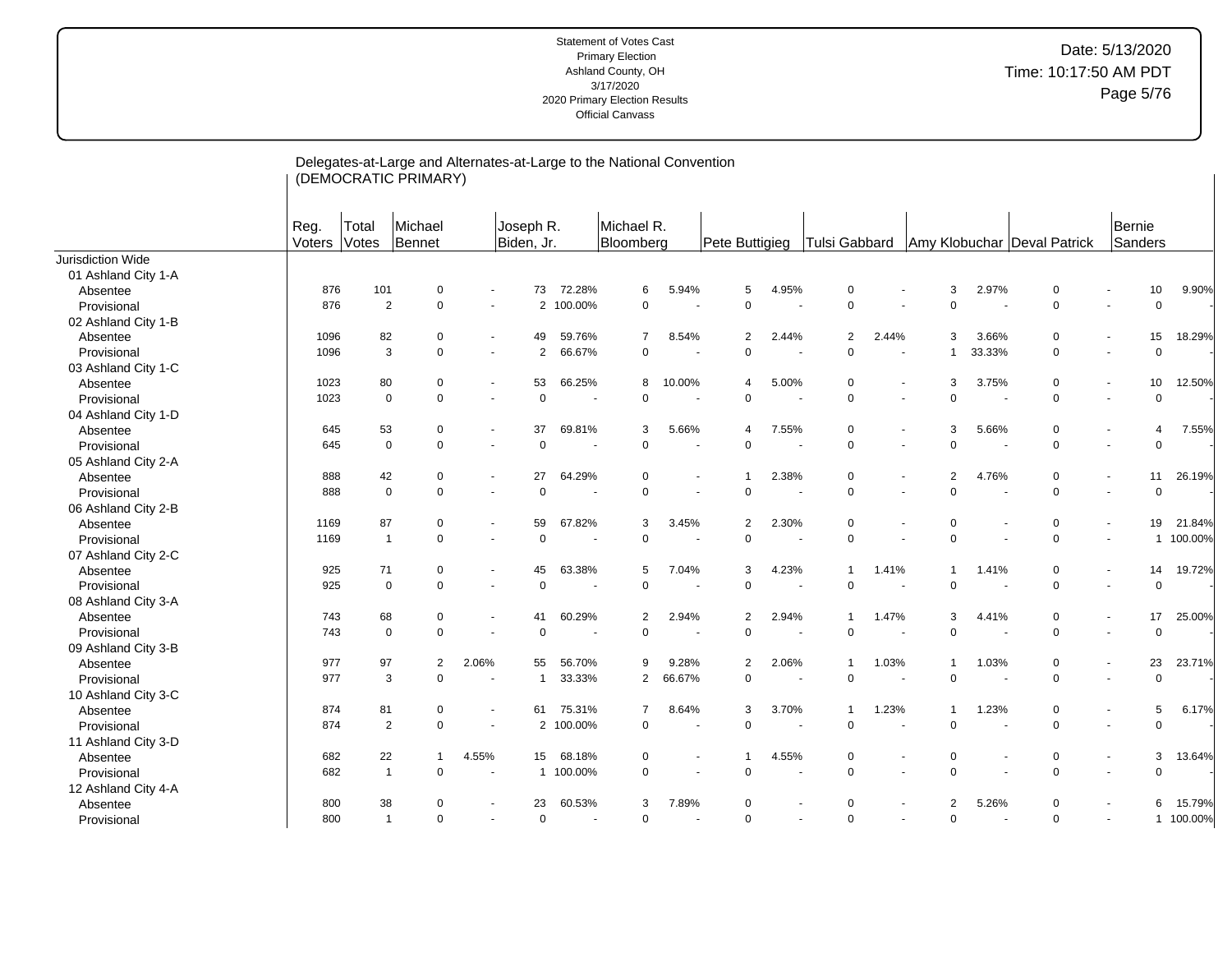| Michael R.<br>Michael<br>Bernie<br>Reg.<br>Total<br>Joseph R.<br>Votes<br>Bennet<br>Sanders<br>Voters<br>Biden, Jr.<br>Bloomberg<br>Pete Buttigieg<br>Tulsi Gabbard<br>Amy Klobuchar Deval Patrick<br>13 Ashland City 4-B<br>34<br>22<br>64.71%<br>2.94%<br>29.41%<br>625<br>$\mathbf 0$<br>$\mathbf{1}$<br>$\mathbf 0$<br>$\mathbf 0$<br>$\mathbf 0$<br>$\mathbf 0$<br>10<br>Absentee<br>625<br>$\mathbf 0$<br>$\mathbf 0$<br>$\mathbf 0$<br>$\Omega$<br>$\pmb{0}$<br>$\Omega$<br>$\mathbf 0$<br>$\overline{0}$<br>$\Omega$<br>Provisional<br>$\sim$<br>14 Ashland City 4-C<br>16.67%<br>25<br>59.52%<br>$\overline{7}$<br>925<br>42<br>9.52%<br>3<br>7.14%<br>2.38%<br>0<br>0<br>Absentee<br>0<br>$\mathbf{1}$<br>4<br>$\overline{\phantom{a}}$<br>$\mathbf 0$<br>$\mathbf 0$<br>$\mathbf 0$<br>$\Omega$<br>$\mathbf 0$<br>$\mathbf 0$<br>$\mathbf 0$<br>$\mathbf 0$<br>925<br>$\mathbf 0$<br>Provisional<br>$\sim$<br>$\overline{\phantom{a}}$<br>$\overline{\phantom{a}}$<br>$\overline{\phantom{a}}$<br>$\overline{a}$<br>15 Clear Creek<br>1234<br>55<br>$\mathbf 0$<br>46<br>83.64%<br>1.82%<br>$\overline{2}$<br>3.64%<br>1.82%<br>$\mathbf 0$<br>7.27%<br>0<br>$\mathbf{1}$<br>4<br>$\mathbf{1}$<br>Absentee<br>$\blacksquare$<br>$\mathbf 0$<br>$\mathbf 0$<br>$\mathbf 0$<br>$\Omega$<br>1234<br>$\mathbf 0$<br>$\mathbf 0$<br>$\Omega$<br>$\mathbf 0$<br>$\Omega$<br>Provisional<br>$\blacksquare$<br>$\overline{\phantom{a}}$<br>$\overline{a}$<br>$\ddot{\phantom{1}}$<br>$\overline{\phantom{a}}$<br>16 Loudonville 1<br>1328<br>91<br>65<br>71.43%<br>6.59%<br>3.30%<br>2.20%<br>13<br>14.29%<br>0<br>6<br>3<br>1.10%<br>2<br>0<br>Absentee<br>-1<br>$\overline{\phantom{a}}$<br>$\overline{0}$<br>$\mathbf 0$<br>$\mathbf 0$<br>$\mathbf 0$<br>1328<br>$\mathbf{1}$<br>$\mathbf 0$<br>0<br>$\mathbf 0$<br>100.00%<br>Provisional<br>1<br>$\sim$<br>$\sim$<br>$\blacksquare$<br>17 Green 1<br>63<br>$\mathbf 0$<br>22.22%<br>1124<br>$\Omega$<br>37<br>58.73%<br>9.52%<br>1.59%<br>1.59%<br>2<br>3.17%<br>14<br>Absentee<br>6<br>$\mathbf 1$<br>$\mathbf{1}$<br>$\sim$<br>100.00%<br>$\mathbf 0$<br>$\mathbf 0$<br>$\Omega$<br>$\mathbf 0$<br>$\overline{0}$<br>1124<br>$\overline{1}$<br>$\mathbf 0$<br>$\Omega$<br>Provisional<br>$\mathbf{1}$<br>$\blacksquare$<br>$\overline{\phantom{a}}$<br>18 Green 2<br>550<br>36<br>28<br>77.78%<br>2.78%<br>$\mathbf 0$<br>5<br>13.89%<br>0<br>$\Omega$<br>0<br>Absentee<br>$\mathbf{1}$<br>0<br>$\overline{\phantom{a}}$<br>$\mathsf 0$<br>550<br>$\mathbf 0$<br>$\mathbf 0$<br>0<br>$\pmb{0}$<br>$\pmb{0}$<br>$\mathbf 0$<br>0<br>$\pmb{0}$<br>Provisional<br>$\blacksquare$<br>÷,<br>$\overline{a}$<br>19 Loudonville 2<br>1122<br>89<br>1.12%<br>61<br>68.54%<br>4.49%<br>4.49%<br>2<br>2.25%<br>$\mathbf 0$<br>$\mathbf 0$<br>12<br>13.48%<br>Absentee<br>$\overline{1}$<br>4<br>4<br>$\blacksquare$<br>$\mathsf 0$<br>$\overline{0}$<br>$\mathbf 0$<br>$\mathbf 0$<br>0<br>$\mathbf 0$<br>$\pmb{0}$<br>$\mathbf 0$<br>$\mathbf 0$<br>1122<br>Provisional<br>$\blacksquare$<br>$\blacksquare$<br>$\overline{\phantom{a}}$<br>20 Jackson 1<br>1053<br>71<br>80.28%<br>$\overline{2}$<br>2.82%<br>0<br>$\mathbf 0$<br>14.08%<br>$\mathbf 0$<br>57<br>1.41%<br>$\mathbf 0$<br>10<br>Absentee<br>-1<br>$\sim$<br>$\blacksquare$<br>$\mathbf 0$<br>$\Omega$<br>$\mathbf 0$<br>25.00%<br>1053<br>$\overline{4}$<br>$\mathbf 0$<br>3<br>75.00%<br>$\Omega$<br>$\Omega$<br>$\overline{1}$<br>Provisional<br>$\blacksquare$<br>$\sim$<br>$\blacksquare$<br>21 Jackson 2<br>3.23%<br>$\mathbf 0$<br>9.68%<br>1248<br>62<br>$\mathbf 0$<br>46<br>74.19%<br>5<br>8.06%<br>$\mathbf 0$<br>$\overline{a}$<br>6<br>Absentee<br>$\mathbf 0$<br>$\blacksquare$<br>$\overline{a}$<br>$\mathbf 0$<br>$\mathbf 0$<br>$\mathbf 0$<br>$\mathbf 0$<br>$\mathbf 0$<br>$\mathbf 0$<br>$\mathbf 0$<br>$\mathbf 0$<br>$\Omega$<br>Provisional<br>1248<br>$\overline{\phantom{a}}$<br>$\blacksquare$<br>$\blacksquare$<br>22 Lake<br>33<br>84.85%<br>$\sqrt{2}$<br>6.06%<br>$\mathbf 0$<br>3.03%<br>404<br>$\mathbf 0$<br>28<br>$\mathbf 0$<br>$\mathbf 0$<br>$\mathbf 0$<br>$\overline{1}$<br>Absentee<br>$\overline{\phantom{a}}$<br>$\mathbf 0$<br>$\mathbf 0$<br>$\mathbf{1}$<br>$\mathbf 0$<br>100.00%<br>$\mathbf 0$<br>$\Omega$<br>$\Omega$<br>$\overline{0}$<br>404<br>Provisional<br>$\mathbf{1}$<br>$\overline{\phantom{a}}$<br>$\ddot{\phantom{1}}$<br>$\ddot{\phantom{1}}$<br>23 Mifflin<br>40<br>83.33%<br>6.25%<br>2.08%<br>$\mathbf 0$<br>2.08%<br>919<br>48<br>0<br>3<br>$\mathbf 0$<br>$\Omega$<br>$\mathbf 1$<br>Absentee<br>$\overline{\phantom{a}}$<br>$\blacksquare$<br>$\mathbf 0$<br>$\mathbf 0$<br>$\mathbf 0$<br>$\overline{0}$<br>$\mathbf 0$<br>$\mathbf 0$<br>$\mathbf 0$<br>$\Omega$<br>919<br>0<br>Provisional<br>$\blacksquare$<br>$\sim$<br>24 Milton 1<br>$\mathbf 0$<br>$\overline{7}$<br>14.29%<br>1039<br>49<br>0<br>37<br>75.51%<br>0<br>0<br>$\mathbf 0$<br>$\mathbf 0$<br>Absentee<br>$\overline{\phantom{a}}$<br>$\blacksquare$<br>$\mathbf 0$<br>$\mathbf 0$<br>$\mathbf 0$<br>$\Omega$<br>$\Omega$<br>$\mathbf 0$<br>$\Omega$<br>1039<br>$\mathbf 0$<br>$\Omega$<br>Provisional<br>25 Milton 3 |          |  | Delegates-at-Large and Alternates-at-Large to the National Convention<br>(DEMOCRATIC PRIMARY) |    |        |   |        |          |          |   |             |  |   |        |
|-----------------------------------------------------------------------------------------------------------------------------------------------------------------------------------------------------------------------------------------------------------------------------------------------------------------------------------------------------------------------------------------------------------------------------------------------------------------------------------------------------------------------------------------------------------------------------------------------------------------------------------------------------------------------------------------------------------------------------------------------------------------------------------------------------------------------------------------------------------------------------------------------------------------------------------------------------------------------------------------------------------------------------------------------------------------------------------------------------------------------------------------------------------------------------------------------------------------------------------------------------------------------------------------------------------------------------------------------------------------------------------------------------------------------------------------------------------------------------------------------------------------------------------------------------------------------------------------------------------------------------------------------------------------------------------------------------------------------------------------------------------------------------------------------------------------------------------------------------------------------------------------------------------------------------------------------------------------------------------------------------------------------------------------------------------------------------------------------------------------------------------------------------------------------------------------------------------------------------------------------------------------------------------------------------------------------------------------------------------------------------------------------------------------------------------------------------------------------------------------------------------------------------------------------------------------------------------------------------------------------------------------------------------------------------------------------------------------------------------------------------------------------------------------------------------------------------------------------------------------------------------------------------------------------------------------------------------------------------------------------------------------------------------------------------------------------------------------------------------------------------------------------------------------------------------------------------------------------------------------------------------------------------------------------------------------------------------------------------------------------------------------------------------------------------------------------------------------------------------------------------------------------------------------------------------------------------------------------------------------------------------------------------------------------------------------------------------------------------------------------------------------------------------------------------------------------------------------------------------------------------------------------------------------------------------------------------------------------------------------------------------------------------------------------------------------------------------------------------------------------------------------------------------------------------------------------------------------------------------------------------------------------------------------------------------------------------------------------------------------------------------------------------------------------------------------------------------------------------------------------------------------------------------------------------------------------------------------------------------------------------------------------------------------------------------------------------------------------------------------------------------------------------------------------------------------------------------------------------------------------------------------------------------------------------------------------------------------------------------------------------------------------------------------------------------------------------------------------------------------------------------------------------------------------------|----------|--|-----------------------------------------------------------------------------------------------|----|--------|---|--------|----------|----------|---|-------------|--|---|--------|
|                                                                                                                                                                                                                                                                                                                                                                                                                                                                                                                                                                                                                                                                                                                                                                                                                                                                                                                                                                                                                                                                                                                                                                                                                                                                                                                                                                                                                                                                                                                                                                                                                                                                                                                                                                                                                                                                                                                                                                                                                                                                                                                                                                                                                                                                                                                                                                                                                                                                                                                                                                                                                                                                                                                                                                                                                                                                                                                                                                                                                                                                                                                                                                                                                                                                                                                                                                                                                                                                                                                                                                                                                                                                                                                                                                                                                                                                                                                                                                                                                                                                                                                                                                                                                                                                                                                                                                                                                                                                                                                                                                                                                                                                                                                                                                                                                                                                                                                                                                                                                                                                                                                                                                             |          |  |                                                                                               |    |        |   |        |          |          |   |             |  |   |        |
|                                                                                                                                                                                                                                                                                                                                                                                                                                                                                                                                                                                                                                                                                                                                                                                                                                                                                                                                                                                                                                                                                                                                                                                                                                                                                                                                                                                                                                                                                                                                                                                                                                                                                                                                                                                                                                                                                                                                                                                                                                                                                                                                                                                                                                                                                                                                                                                                                                                                                                                                                                                                                                                                                                                                                                                                                                                                                                                                                                                                                                                                                                                                                                                                                                                                                                                                                                                                                                                                                                                                                                                                                                                                                                                                                                                                                                                                                                                                                                                                                                                                                                                                                                                                                                                                                                                                                                                                                                                                                                                                                                                                                                                                                                                                                                                                                                                                                                                                                                                                                                                                                                                                                                             |          |  |                                                                                               |    |        |   |        |          |          |   |             |  |   |        |
|                                                                                                                                                                                                                                                                                                                                                                                                                                                                                                                                                                                                                                                                                                                                                                                                                                                                                                                                                                                                                                                                                                                                                                                                                                                                                                                                                                                                                                                                                                                                                                                                                                                                                                                                                                                                                                                                                                                                                                                                                                                                                                                                                                                                                                                                                                                                                                                                                                                                                                                                                                                                                                                                                                                                                                                                                                                                                                                                                                                                                                                                                                                                                                                                                                                                                                                                                                                                                                                                                                                                                                                                                                                                                                                                                                                                                                                                                                                                                                                                                                                                                                                                                                                                                                                                                                                                                                                                                                                                                                                                                                                                                                                                                                                                                                                                                                                                                                                                                                                                                                                                                                                                                                             |          |  |                                                                                               |    |        |   |        |          |          |   |             |  |   |        |
|                                                                                                                                                                                                                                                                                                                                                                                                                                                                                                                                                                                                                                                                                                                                                                                                                                                                                                                                                                                                                                                                                                                                                                                                                                                                                                                                                                                                                                                                                                                                                                                                                                                                                                                                                                                                                                                                                                                                                                                                                                                                                                                                                                                                                                                                                                                                                                                                                                                                                                                                                                                                                                                                                                                                                                                                                                                                                                                                                                                                                                                                                                                                                                                                                                                                                                                                                                                                                                                                                                                                                                                                                                                                                                                                                                                                                                                                                                                                                                                                                                                                                                                                                                                                                                                                                                                                                                                                                                                                                                                                                                                                                                                                                                                                                                                                                                                                                                                                                                                                                                                                                                                                                                             |          |  |                                                                                               |    |        |   |        |          |          |   |             |  |   |        |
|                                                                                                                                                                                                                                                                                                                                                                                                                                                                                                                                                                                                                                                                                                                                                                                                                                                                                                                                                                                                                                                                                                                                                                                                                                                                                                                                                                                                                                                                                                                                                                                                                                                                                                                                                                                                                                                                                                                                                                                                                                                                                                                                                                                                                                                                                                                                                                                                                                                                                                                                                                                                                                                                                                                                                                                                                                                                                                                                                                                                                                                                                                                                                                                                                                                                                                                                                                                                                                                                                                                                                                                                                                                                                                                                                                                                                                                                                                                                                                                                                                                                                                                                                                                                                                                                                                                                                                                                                                                                                                                                                                                                                                                                                                                                                                                                                                                                                                                                                                                                                                                                                                                                                                             |          |  |                                                                                               |    |        |   |        |          |          |   |             |  |   |        |
|                                                                                                                                                                                                                                                                                                                                                                                                                                                                                                                                                                                                                                                                                                                                                                                                                                                                                                                                                                                                                                                                                                                                                                                                                                                                                                                                                                                                                                                                                                                                                                                                                                                                                                                                                                                                                                                                                                                                                                                                                                                                                                                                                                                                                                                                                                                                                                                                                                                                                                                                                                                                                                                                                                                                                                                                                                                                                                                                                                                                                                                                                                                                                                                                                                                                                                                                                                                                                                                                                                                                                                                                                                                                                                                                                                                                                                                                                                                                                                                                                                                                                                                                                                                                                                                                                                                                                                                                                                                                                                                                                                                                                                                                                                                                                                                                                                                                                                                                                                                                                                                                                                                                                                             |          |  |                                                                                               |    |        |   |        |          |          |   |             |  |   |        |
|                                                                                                                                                                                                                                                                                                                                                                                                                                                                                                                                                                                                                                                                                                                                                                                                                                                                                                                                                                                                                                                                                                                                                                                                                                                                                                                                                                                                                                                                                                                                                                                                                                                                                                                                                                                                                                                                                                                                                                                                                                                                                                                                                                                                                                                                                                                                                                                                                                                                                                                                                                                                                                                                                                                                                                                                                                                                                                                                                                                                                                                                                                                                                                                                                                                                                                                                                                                                                                                                                                                                                                                                                                                                                                                                                                                                                                                                                                                                                                                                                                                                                                                                                                                                                                                                                                                                                                                                                                                                                                                                                                                                                                                                                                                                                                                                                                                                                                                                                                                                                                                                                                                                                                             |          |  |                                                                                               |    |        |   |        |          |          |   |             |  |   |        |
|                                                                                                                                                                                                                                                                                                                                                                                                                                                                                                                                                                                                                                                                                                                                                                                                                                                                                                                                                                                                                                                                                                                                                                                                                                                                                                                                                                                                                                                                                                                                                                                                                                                                                                                                                                                                                                                                                                                                                                                                                                                                                                                                                                                                                                                                                                                                                                                                                                                                                                                                                                                                                                                                                                                                                                                                                                                                                                                                                                                                                                                                                                                                                                                                                                                                                                                                                                                                                                                                                                                                                                                                                                                                                                                                                                                                                                                                                                                                                                                                                                                                                                                                                                                                                                                                                                                                                                                                                                                                                                                                                                                                                                                                                                                                                                                                                                                                                                                                                                                                                                                                                                                                                                             |          |  |                                                                                               |    |        |   |        |          |          |   |             |  |   |        |
|                                                                                                                                                                                                                                                                                                                                                                                                                                                                                                                                                                                                                                                                                                                                                                                                                                                                                                                                                                                                                                                                                                                                                                                                                                                                                                                                                                                                                                                                                                                                                                                                                                                                                                                                                                                                                                                                                                                                                                                                                                                                                                                                                                                                                                                                                                                                                                                                                                                                                                                                                                                                                                                                                                                                                                                                                                                                                                                                                                                                                                                                                                                                                                                                                                                                                                                                                                                                                                                                                                                                                                                                                                                                                                                                                                                                                                                                                                                                                                                                                                                                                                                                                                                                                                                                                                                                                                                                                                                                                                                                                                                                                                                                                                                                                                                                                                                                                                                                                                                                                                                                                                                                                                             |          |  |                                                                                               |    |        |   |        |          |          |   |             |  |   |        |
|                                                                                                                                                                                                                                                                                                                                                                                                                                                                                                                                                                                                                                                                                                                                                                                                                                                                                                                                                                                                                                                                                                                                                                                                                                                                                                                                                                                                                                                                                                                                                                                                                                                                                                                                                                                                                                                                                                                                                                                                                                                                                                                                                                                                                                                                                                                                                                                                                                                                                                                                                                                                                                                                                                                                                                                                                                                                                                                                                                                                                                                                                                                                                                                                                                                                                                                                                                                                                                                                                                                                                                                                                                                                                                                                                                                                                                                                                                                                                                                                                                                                                                                                                                                                                                                                                                                                                                                                                                                                                                                                                                                                                                                                                                                                                                                                                                                                                                                                                                                                                                                                                                                                                                             |          |  |                                                                                               |    |        |   |        |          |          |   |             |  |   |        |
|                                                                                                                                                                                                                                                                                                                                                                                                                                                                                                                                                                                                                                                                                                                                                                                                                                                                                                                                                                                                                                                                                                                                                                                                                                                                                                                                                                                                                                                                                                                                                                                                                                                                                                                                                                                                                                                                                                                                                                                                                                                                                                                                                                                                                                                                                                                                                                                                                                                                                                                                                                                                                                                                                                                                                                                                                                                                                                                                                                                                                                                                                                                                                                                                                                                                                                                                                                                                                                                                                                                                                                                                                                                                                                                                                                                                                                                                                                                                                                                                                                                                                                                                                                                                                                                                                                                                                                                                                                                                                                                                                                                                                                                                                                                                                                                                                                                                                                                                                                                                                                                                                                                                                                             |          |  |                                                                                               |    |        |   |        |          |          |   |             |  |   |        |
|                                                                                                                                                                                                                                                                                                                                                                                                                                                                                                                                                                                                                                                                                                                                                                                                                                                                                                                                                                                                                                                                                                                                                                                                                                                                                                                                                                                                                                                                                                                                                                                                                                                                                                                                                                                                                                                                                                                                                                                                                                                                                                                                                                                                                                                                                                                                                                                                                                                                                                                                                                                                                                                                                                                                                                                                                                                                                                                                                                                                                                                                                                                                                                                                                                                                                                                                                                                                                                                                                                                                                                                                                                                                                                                                                                                                                                                                                                                                                                                                                                                                                                                                                                                                                                                                                                                                                                                                                                                                                                                                                                                                                                                                                                                                                                                                                                                                                                                                                                                                                                                                                                                                                                             |          |  |                                                                                               |    |        |   |        |          |          |   |             |  |   |        |
|                                                                                                                                                                                                                                                                                                                                                                                                                                                                                                                                                                                                                                                                                                                                                                                                                                                                                                                                                                                                                                                                                                                                                                                                                                                                                                                                                                                                                                                                                                                                                                                                                                                                                                                                                                                                                                                                                                                                                                                                                                                                                                                                                                                                                                                                                                                                                                                                                                                                                                                                                                                                                                                                                                                                                                                                                                                                                                                                                                                                                                                                                                                                                                                                                                                                                                                                                                                                                                                                                                                                                                                                                                                                                                                                                                                                                                                                                                                                                                                                                                                                                                                                                                                                                                                                                                                                                                                                                                                                                                                                                                                                                                                                                                                                                                                                                                                                                                                                                                                                                                                                                                                                                                             |          |  |                                                                                               |    |        |   |        |          |          |   |             |  |   |        |
|                                                                                                                                                                                                                                                                                                                                                                                                                                                                                                                                                                                                                                                                                                                                                                                                                                                                                                                                                                                                                                                                                                                                                                                                                                                                                                                                                                                                                                                                                                                                                                                                                                                                                                                                                                                                                                                                                                                                                                                                                                                                                                                                                                                                                                                                                                                                                                                                                                                                                                                                                                                                                                                                                                                                                                                                                                                                                                                                                                                                                                                                                                                                                                                                                                                                                                                                                                                                                                                                                                                                                                                                                                                                                                                                                                                                                                                                                                                                                                                                                                                                                                                                                                                                                                                                                                                                                                                                                                                                                                                                                                                                                                                                                                                                                                                                                                                                                                                                                                                                                                                                                                                                                                             |          |  |                                                                                               |    |        |   |        |          |          |   |             |  |   |        |
|                                                                                                                                                                                                                                                                                                                                                                                                                                                                                                                                                                                                                                                                                                                                                                                                                                                                                                                                                                                                                                                                                                                                                                                                                                                                                                                                                                                                                                                                                                                                                                                                                                                                                                                                                                                                                                                                                                                                                                                                                                                                                                                                                                                                                                                                                                                                                                                                                                                                                                                                                                                                                                                                                                                                                                                                                                                                                                                                                                                                                                                                                                                                                                                                                                                                                                                                                                                                                                                                                                                                                                                                                                                                                                                                                                                                                                                                                                                                                                                                                                                                                                                                                                                                                                                                                                                                                                                                                                                                                                                                                                                                                                                                                                                                                                                                                                                                                                                                                                                                                                                                                                                                                                             |          |  |                                                                                               |    |        |   |        |          |          |   |             |  |   |        |
|                                                                                                                                                                                                                                                                                                                                                                                                                                                                                                                                                                                                                                                                                                                                                                                                                                                                                                                                                                                                                                                                                                                                                                                                                                                                                                                                                                                                                                                                                                                                                                                                                                                                                                                                                                                                                                                                                                                                                                                                                                                                                                                                                                                                                                                                                                                                                                                                                                                                                                                                                                                                                                                                                                                                                                                                                                                                                                                                                                                                                                                                                                                                                                                                                                                                                                                                                                                                                                                                                                                                                                                                                                                                                                                                                                                                                                                                                                                                                                                                                                                                                                                                                                                                                                                                                                                                                                                                                                                                                                                                                                                                                                                                                                                                                                                                                                                                                                                                                                                                                                                                                                                                                                             |          |  |                                                                                               |    |        |   |        |          |          |   |             |  |   |        |
|                                                                                                                                                                                                                                                                                                                                                                                                                                                                                                                                                                                                                                                                                                                                                                                                                                                                                                                                                                                                                                                                                                                                                                                                                                                                                                                                                                                                                                                                                                                                                                                                                                                                                                                                                                                                                                                                                                                                                                                                                                                                                                                                                                                                                                                                                                                                                                                                                                                                                                                                                                                                                                                                                                                                                                                                                                                                                                                                                                                                                                                                                                                                                                                                                                                                                                                                                                                                                                                                                                                                                                                                                                                                                                                                                                                                                                                                                                                                                                                                                                                                                                                                                                                                                                                                                                                                                                                                                                                                                                                                                                                                                                                                                                                                                                                                                                                                                                                                                                                                                                                                                                                                                                             |          |  |                                                                                               |    |        |   |        |          |          |   |             |  |   |        |
|                                                                                                                                                                                                                                                                                                                                                                                                                                                                                                                                                                                                                                                                                                                                                                                                                                                                                                                                                                                                                                                                                                                                                                                                                                                                                                                                                                                                                                                                                                                                                                                                                                                                                                                                                                                                                                                                                                                                                                                                                                                                                                                                                                                                                                                                                                                                                                                                                                                                                                                                                                                                                                                                                                                                                                                                                                                                                                                                                                                                                                                                                                                                                                                                                                                                                                                                                                                                                                                                                                                                                                                                                                                                                                                                                                                                                                                                                                                                                                                                                                                                                                                                                                                                                                                                                                                                                                                                                                                                                                                                                                                                                                                                                                                                                                                                                                                                                                                                                                                                                                                                                                                                                                             |          |  |                                                                                               |    |        |   |        |          |          |   |             |  |   |        |
|                                                                                                                                                                                                                                                                                                                                                                                                                                                                                                                                                                                                                                                                                                                                                                                                                                                                                                                                                                                                                                                                                                                                                                                                                                                                                                                                                                                                                                                                                                                                                                                                                                                                                                                                                                                                                                                                                                                                                                                                                                                                                                                                                                                                                                                                                                                                                                                                                                                                                                                                                                                                                                                                                                                                                                                                                                                                                                                                                                                                                                                                                                                                                                                                                                                                                                                                                                                                                                                                                                                                                                                                                                                                                                                                                                                                                                                                                                                                                                                                                                                                                                                                                                                                                                                                                                                                                                                                                                                                                                                                                                                                                                                                                                                                                                                                                                                                                                                                                                                                                                                                                                                                                                             |          |  |                                                                                               |    |        |   |        |          |          |   |             |  |   |        |
|                                                                                                                                                                                                                                                                                                                                                                                                                                                                                                                                                                                                                                                                                                                                                                                                                                                                                                                                                                                                                                                                                                                                                                                                                                                                                                                                                                                                                                                                                                                                                                                                                                                                                                                                                                                                                                                                                                                                                                                                                                                                                                                                                                                                                                                                                                                                                                                                                                                                                                                                                                                                                                                                                                                                                                                                                                                                                                                                                                                                                                                                                                                                                                                                                                                                                                                                                                                                                                                                                                                                                                                                                                                                                                                                                                                                                                                                                                                                                                                                                                                                                                                                                                                                                                                                                                                                                                                                                                                                                                                                                                                                                                                                                                                                                                                                                                                                                                                                                                                                                                                                                                                                                                             |          |  |                                                                                               |    |        |   |        |          |          |   |             |  |   |        |
|                                                                                                                                                                                                                                                                                                                                                                                                                                                                                                                                                                                                                                                                                                                                                                                                                                                                                                                                                                                                                                                                                                                                                                                                                                                                                                                                                                                                                                                                                                                                                                                                                                                                                                                                                                                                                                                                                                                                                                                                                                                                                                                                                                                                                                                                                                                                                                                                                                                                                                                                                                                                                                                                                                                                                                                                                                                                                                                                                                                                                                                                                                                                                                                                                                                                                                                                                                                                                                                                                                                                                                                                                                                                                                                                                                                                                                                                                                                                                                                                                                                                                                                                                                                                                                                                                                                                                                                                                                                                                                                                                                                                                                                                                                                                                                                                                                                                                                                                                                                                                                                                                                                                                                             |          |  |                                                                                               |    |        |   |        |          |          |   |             |  |   |        |
|                                                                                                                                                                                                                                                                                                                                                                                                                                                                                                                                                                                                                                                                                                                                                                                                                                                                                                                                                                                                                                                                                                                                                                                                                                                                                                                                                                                                                                                                                                                                                                                                                                                                                                                                                                                                                                                                                                                                                                                                                                                                                                                                                                                                                                                                                                                                                                                                                                                                                                                                                                                                                                                                                                                                                                                                                                                                                                                                                                                                                                                                                                                                                                                                                                                                                                                                                                                                                                                                                                                                                                                                                                                                                                                                                                                                                                                                                                                                                                                                                                                                                                                                                                                                                                                                                                                                                                                                                                                                                                                                                                                                                                                                                                                                                                                                                                                                                                                                                                                                                                                                                                                                                                             |          |  |                                                                                               |    |        |   |        |          |          |   |             |  |   |        |
|                                                                                                                                                                                                                                                                                                                                                                                                                                                                                                                                                                                                                                                                                                                                                                                                                                                                                                                                                                                                                                                                                                                                                                                                                                                                                                                                                                                                                                                                                                                                                                                                                                                                                                                                                                                                                                                                                                                                                                                                                                                                                                                                                                                                                                                                                                                                                                                                                                                                                                                                                                                                                                                                                                                                                                                                                                                                                                                                                                                                                                                                                                                                                                                                                                                                                                                                                                                                                                                                                                                                                                                                                                                                                                                                                                                                                                                                                                                                                                                                                                                                                                                                                                                                                                                                                                                                                                                                                                                                                                                                                                                                                                                                                                                                                                                                                                                                                                                                                                                                                                                                                                                                                                             |          |  |                                                                                               |    |        |   |        |          |          |   |             |  |   |        |
|                                                                                                                                                                                                                                                                                                                                                                                                                                                                                                                                                                                                                                                                                                                                                                                                                                                                                                                                                                                                                                                                                                                                                                                                                                                                                                                                                                                                                                                                                                                                                                                                                                                                                                                                                                                                                                                                                                                                                                                                                                                                                                                                                                                                                                                                                                                                                                                                                                                                                                                                                                                                                                                                                                                                                                                                                                                                                                                                                                                                                                                                                                                                                                                                                                                                                                                                                                                                                                                                                                                                                                                                                                                                                                                                                                                                                                                                                                                                                                                                                                                                                                                                                                                                                                                                                                                                                                                                                                                                                                                                                                                                                                                                                                                                                                                                                                                                                                                                                                                                                                                                                                                                                                             |          |  |                                                                                               |    |        |   |        |          |          |   |             |  |   |        |
|                                                                                                                                                                                                                                                                                                                                                                                                                                                                                                                                                                                                                                                                                                                                                                                                                                                                                                                                                                                                                                                                                                                                                                                                                                                                                                                                                                                                                                                                                                                                                                                                                                                                                                                                                                                                                                                                                                                                                                                                                                                                                                                                                                                                                                                                                                                                                                                                                                                                                                                                                                                                                                                                                                                                                                                                                                                                                                                                                                                                                                                                                                                                                                                                                                                                                                                                                                                                                                                                                                                                                                                                                                                                                                                                                                                                                                                                                                                                                                                                                                                                                                                                                                                                                                                                                                                                                                                                                                                                                                                                                                                                                                                                                                                                                                                                                                                                                                                                                                                                                                                                                                                                                                             |          |  |                                                                                               |    |        |   |        |          |          |   |             |  |   |        |
|                                                                                                                                                                                                                                                                                                                                                                                                                                                                                                                                                                                                                                                                                                                                                                                                                                                                                                                                                                                                                                                                                                                                                                                                                                                                                                                                                                                                                                                                                                                                                                                                                                                                                                                                                                                                                                                                                                                                                                                                                                                                                                                                                                                                                                                                                                                                                                                                                                                                                                                                                                                                                                                                                                                                                                                                                                                                                                                                                                                                                                                                                                                                                                                                                                                                                                                                                                                                                                                                                                                                                                                                                                                                                                                                                                                                                                                                                                                                                                                                                                                                                                                                                                                                                                                                                                                                                                                                                                                                                                                                                                                                                                                                                                                                                                                                                                                                                                                                                                                                                                                                                                                                                                             |          |  |                                                                                               |    |        |   |        |          |          |   |             |  |   |        |
|                                                                                                                                                                                                                                                                                                                                                                                                                                                                                                                                                                                                                                                                                                                                                                                                                                                                                                                                                                                                                                                                                                                                                                                                                                                                                                                                                                                                                                                                                                                                                                                                                                                                                                                                                                                                                                                                                                                                                                                                                                                                                                                                                                                                                                                                                                                                                                                                                                                                                                                                                                                                                                                                                                                                                                                                                                                                                                                                                                                                                                                                                                                                                                                                                                                                                                                                                                                                                                                                                                                                                                                                                                                                                                                                                                                                                                                                                                                                                                                                                                                                                                                                                                                                                                                                                                                                                                                                                                                                                                                                                                                                                                                                                                                                                                                                                                                                                                                                                                                                                                                                                                                                                                             |          |  |                                                                                               |    |        |   |        |          |          |   |             |  |   |        |
|                                                                                                                                                                                                                                                                                                                                                                                                                                                                                                                                                                                                                                                                                                                                                                                                                                                                                                                                                                                                                                                                                                                                                                                                                                                                                                                                                                                                                                                                                                                                                                                                                                                                                                                                                                                                                                                                                                                                                                                                                                                                                                                                                                                                                                                                                                                                                                                                                                                                                                                                                                                                                                                                                                                                                                                                                                                                                                                                                                                                                                                                                                                                                                                                                                                                                                                                                                                                                                                                                                                                                                                                                                                                                                                                                                                                                                                                                                                                                                                                                                                                                                                                                                                                                                                                                                                                                                                                                                                                                                                                                                                                                                                                                                                                                                                                                                                                                                                                                                                                                                                                                                                                                                             |          |  |                                                                                               |    |        |   |        |          |          |   |             |  |   |        |
|                                                                                                                                                                                                                                                                                                                                                                                                                                                                                                                                                                                                                                                                                                                                                                                                                                                                                                                                                                                                                                                                                                                                                                                                                                                                                                                                                                                                                                                                                                                                                                                                                                                                                                                                                                                                                                                                                                                                                                                                                                                                                                                                                                                                                                                                                                                                                                                                                                                                                                                                                                                                                                                                                                                                                                                                                                                                                                                                                                                                                                                                                                                                                                                                                                                                                                                                                                                                                                                                                                                                                                                                                                                                                                                                                                                                                                                                                                                                                                                                                                                                                                                                                                                                                                                                                                                                                                                                                                                                                                                                                                                                                                                                                                                                                                                                                                                                                                                                                                                                                                                                                                                                                                             |          |  |                                                                                               |    |        |   |        |          |          |   |             |  |   |        |
|                                                                                                                                                                                                                                                                                                                                                                                                                                                                                                                                                                                                                                                                                                                                                                                                                                                                                                                                                                                                                                                                                                                                                                                                                                                                                                                                                                                                                                                                                                                                                                                                                                                                                                                                                                                                                                                                                                                                                                                                                                                                                                                                                                                                                                                                                                                                                                                                                                                                                                                                                                                                                                                                                                                                                                                                                                                                                                                                                                                                                                                                                                                                                                                                                                                                                                                                                                                                                                                                                                                                                                                                                                                                                                                                                                                                                                                                                                                                                                                                                                                                                                                                                                                                                                                                                                                                                                                                                                                                                                                                                                                                                                                                                                                                                                                                                                                                                                                                                                                                                                                                                                                                                                             |          |  |                                                                                               |    |        |   |        |          |          |   |             |  |   |        |
|                                                                                                                                                                                                                                                                                                                                                                                                                                                                                                                                                                                                                                                                                                                                                                                                                                                                                                                                                                                                                                                                                                                                                                                                                                                                                                                                                                                                                                                                                                                                                                                                                                                                                                                                                                                                                                                                                                                                                                                                                                                                                                                                                                                                                                                                                                                                                                                                                                                                                                                                                                                                                                                                                                                                                                                                                                                                                                                                                                                                                                                                                                                                                                                                                                                                                                                                                                                                                                                                                                                                                                                                                                                                                                                                                                                                                                                                                                                                                                                                                                                                                                                                                                                                                                                                                                                                                                                                                                                                                                                                                                                                                                                                                                                                                                                                                                                                                                                                                                                                                                                                                                                                                                             |          |  |                                                                                               |    |        |   |        |          |          |   |             |  |   |        |
|                                                                                                                                                                                                                                                                                                                                                                                                                                                                                                                                                                                                                                                                                                                                                                                                                                                                                                                                                                                                                                                                                                                                                                                                                                                                                                                                                                                                                                                                                                                                                                                                                                                                                                                                                                                                                                                                                                                                                                                                                                                                                                                                                                                                                                                                                                                                                                                                                                                                                                                                                                                                                                                                                                                                                                                                                                                                                                                                                                                                                                                                                                                                                                                                                                                                                                                                                                                                                                                                                                                                                                                                                                                                                                                                                                                                                                                                                                                                                                                                                                                                                                                                                                                                                                                                                                                                                                                                                                                                                                                                                                                                                                                                                                                                                                                                                                                                                                                                                                                                                                                                                                                                                                             |          |  |                                                                                               |    |        |   |        |          |          |   |             |  |   |        |
|                                                                                                                                                                                                                                                                                                                                                                                                                                                                                                                                                                                                                                                                                                                                                                                                                                                                                                                                                                                                                                                                                                                                                                                                                                                                                                                                                                                                                                                                                                                                                                                                                                                                                                                                                                                                                                                                                                                                                                                                                                                                                                                                                                                                                                                                                                                                                                                                                                                                                                                                                                                                                                                                                                                                                                                                                                                                                                                                                                                                                                                                                                                                                                                                                                                                                                                                                                                                                                                                                                                                                                                                                                                                                                                                                                                                                                                                                                                                                                                                                                                                                                                                                                                                                                                                                                                                                                                                                                                                                                                                                                                                                                                                                                                                                                                                                                                                                                                                                                                                                                                                                                                                                                             |          |  |                                                                                               |    |        |   |        |          |          |   |             |  |   |        |
|                                                                                                                                                                                                                                                                                                                                                                                                                                                                                                                                                                                                                                                                                                                                                                                                                                                                                                                                                                                                                                                                                                                                                                                                                                                                                                                                                                                                                                                                                                                                                                                                                                                                                                                                                                                                                                                                                                                                                                                                                                                                                                                                                                                                                                                                                                                                                                                                                                                                                                                                                                                                                                                                                                                                                                                                                                                                                                                                                                                                                                                                                                                                                                                                                                                                                                                                                                                                                                                                                                                                                                                                                                                                                                                                                                                                                                                                                                                                                                                                                                                                                                                                                                                                                                                                                                                                                                                                                                                                                                                                                                                                                                                                                                                                                                                                                                                                                                                                                                                                                                                                                                                                                                             |          |  |                                                                                               |    |        |   |        |          |          |   |             |  |   |        |
|                                                                                                                                                                                                                                                                                                                                                                                                                                                                                                                                                                                                                                                                                                                                                                                                                                                                                                                                                                                                                                                                                                                                                                                                                                                                                                                                                                                                                                                                                                                                                                                                                                                                                                                                                                                                                                                                                                                                                                                                                                                                                                                                                                                                                                                                                                                                                                                                                                                                                                                                                                                                                                                                                                                                                                                                                                                                                                                                                                                                                                                                                                                                                                                                                                                                                                                                                                                                                                                                                                                                                                                                                                                                                                                                                                                                                                                                                                                                                                                                                                                                                                                                                                                                                                                                                                                                                                                                                                                                                                                                                                                                                                                                                                                                                                                                                                                                                                                                                                                                                                                                                                                                                                             |          |  |                                                                                               |    |        |   |        |          |          |   |             |  |   |        |
|                                                                                                                                                                                                                                                                                                                                                                                                                                                                                                                                                                                                                                                                                                                                                                                                                                                                                                                                                                                                                                                                                                                                                                                                                                                                                                                                                                                                                                                                                                                                                                                                                                                                                                                                                                                                                                                                                                                                                                                                                                                                                                                                                                                                                                                                                                                                                                                                                                                                                                                                                                                                                                                                                                                                                                                                                                                                                                                                                                                                                                                                                                                                                                                                                                                                                                                                                                                                                                                                                                                                                                                                                                                                                                                                                                                                                                                                                                                                                                                                                                                                                                                                                                                                                                                                                                                                                                                                                                                                                                                                                                                                                                                                                                                                                                                                                                                                                                                                                                                                                                                                                                                                                                             |          |  |                                                                                               |    |        |   |        |          |          |   |             |  |   |        |
|                                                                                                                                                                                                                                                                                                                                                                                                                                                                                                                                                                                                                                                                                                                                                                                                                                                                                                                                                                                                                                                                                                                                                                                                                                                                                                                                                                                                                                                                                                                                                                                                                                                                                                                                                                                                                                                                                                                                                                                                                                                                                                                                                                                                                                                                                                                                                                                                                                                                                                                                                                                                                                                                                                                                                                                                                                                                                                                                                                                                                                                                                                                                                                                                                                                                                                                                                                                                                                                                                                                                                                                                                                                                                                                                                                                                                                                                                                                                                                                                                                                                                                                                                                                                                                                                                                                                                                                                                                                                                                                                                                                                                                                                                                                                                                                                                                                                                                                                                                                                                                                                                                                                                                             |          |  |                                                                                               |    |        |   |        |          |          |   |             |  |   |        |
|                                                                                                                                                                                                                                                                                                                                                                                                                                                                                                                                                                                                                                                                                                                                                                                                                                                                                                                                                                                                                                                                                                                                                                                                                                                                                                                                                                                                                                                                                                                                                                                                                                                                                                                                                                                                                                                                                                                                                                                                                                                                                                                                                                                                                                                                                                                                                                                                                                                                                                                                                                                                                                                                                                                                                                                                                                                                                                                                                                                                                                                                                                                                                                                                                                                                                                                                                                                                                                                                                                                                                                                                                                                                                                                                                                                                                                                                                                                                                                                                                                                                                                                                                                                                                                                                                                                                                                                                                                                                                                                                                                                                                                                                                                                                                                                                                                                                                                                                                                                                                                                                                                                                                                             |          |  |                                                                                               |    |        |   |        |          |          |   |             |  |   |        |
| 29<br>494<br>$\overline{\phantom{a}}$                                                                                                                                                                                                                                                                                                                                                                                                                                                                                                                                                                                                                                                                                                                                                                                                                                                                                                                                                                                                                                                                                                                                                                                                                                                                                                                                                                                                                                                                                                                                                                                                                                                                                                                                                                                                                                                                                                                                                                                                                                                                                                                                                                                                                                                                                                                                                                                                                                                                                                                                                                                                                                                                                                                                                                                                                                                                                                                                                                                                                                                                                                                                                                                                                                                                                                                                                                                                                                                                                                                                                                                                                                                                                                                                                                                                                                                                                                                                                                                                                                                                                                                                                                                                                                                                                                                                                                                                                                                                                                                                                                                                                                                                                                                                                                                                                                                                                                                                                                                                                                                                                                                                       | Absentee |  | $\Omega$                                                                                      | 20 | 68.97% | 3 | 10.34% | $\Omega$ | $\Omega$ | 0 | $\mathbf 0$ |  | 5 | 17.24% |
| 2<br>2 100.00%<br>$\Omega$<br>$\mathbf 0$<br>$\mathbf 0$<br>494<br>$\Omega$<br>$\Omega$<br>$\Omega$<br>$\Omega$<br>Provisional                                                                                                                                                                                                                                                                                                                                                                                                                                                                                                                                                                                                                                                                                                                                                                                                                                                                                                                                                                                                                                                                                                                                                                                                                                                                                                                                                                                                                                                                                                                                                                                                                                                                                                                                                                                                                                                                                                                                                                                                                                                                                                                                                                                                                                                                                                                                                                                                                                                                                                                                                                                                                                                                                                                                                                                                                                                                                                                                                                                                                                                                                                                                                                                                                                                                                                                                                                                                                                                                                                                                                                                                                                                                                                                                                                                                                                                                                                                                                                                                                                                                                                                                                                                                                                                                                                                                                                                                                                                                                                                                                                                                                                                                                                                                                                                                                                                                                                                                                                                                                                              |          |  |                                                                                               |    |        |   |        |          |          |   |             |  |   |        |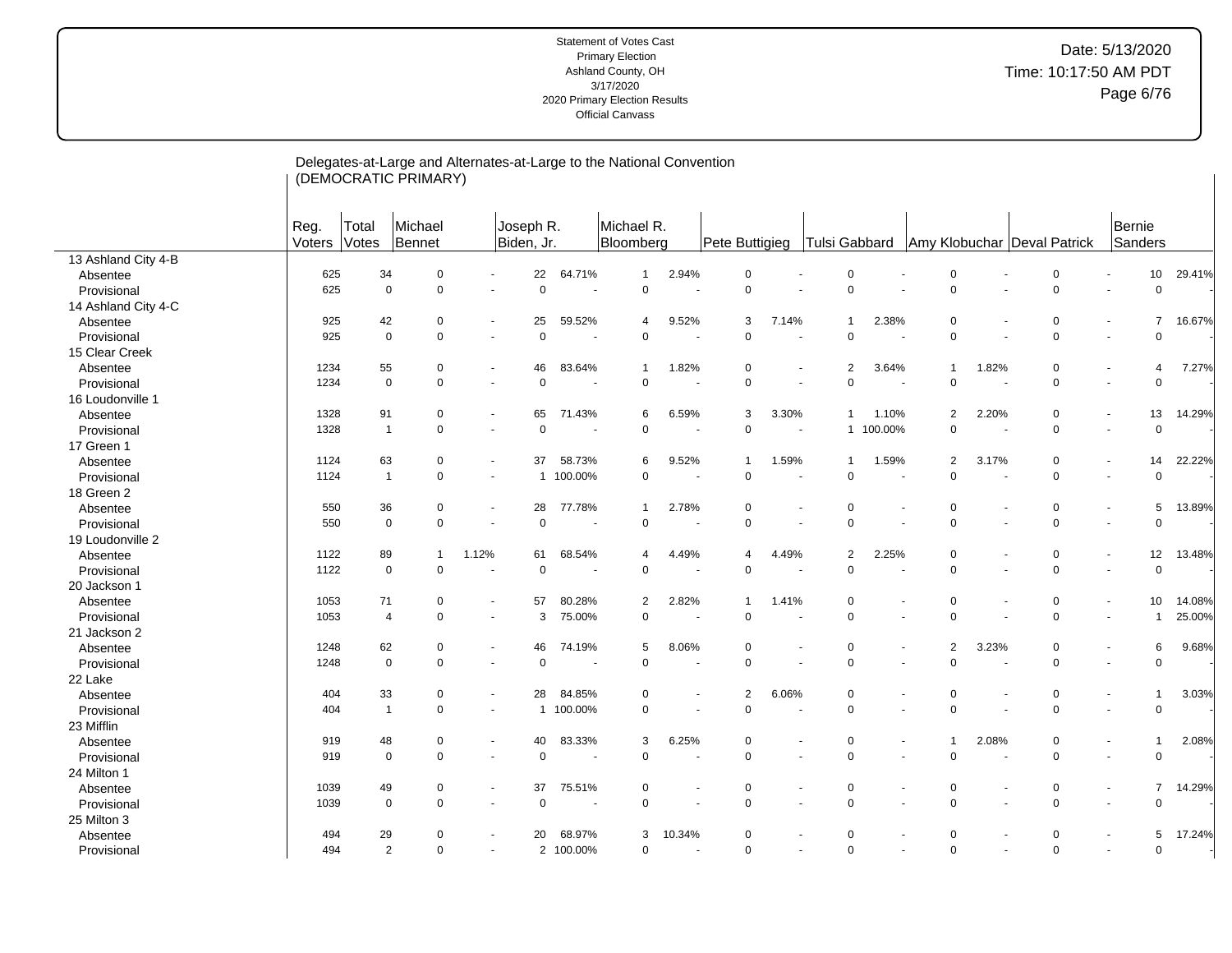| Michael R.<br>Michael<br>Joseph R.<br>Bernie<br>Reg.<br>Total<br>Voters<br>Votes<br>Bennet<br>Biden, Jr.<br>Tulsi Gabbard<br>Sanders<br>Bloomberg<br>Pete Buttigieg<br>Amy Klobuchar Deval Patrick<br>26 Jeromesville<br>15<br>73.33%<br>$\mathbf 0$<br>$\mathbf 0$<br>344<br>$\mathbf 0$<br>11<br>$\mathbf 0$<br>$\Omega$<br>0<br>$\overline{1}$<br>Absentee<br>$\Omega$<br>$\mathbf 0$<br>344<br>$\mathbf 0$<br>$\mathbf 0$<br>$\mathbf 0$<br>$\Omega$<br>$\Omega$<br>$\overline{0}$<br>$\Omega$<br>Provisional<br>27 Mohican<br>50<br>37<br>74.00%<br>8.00%<br>2.00%<br>2.00%<br>2.00%<br>1019<br>$\mathbf 0$<br>0<br>Absentee<br>4<br>$\mathbf 1$<br>$\mathbf{1}$<br>1<br>4<br>$\sim$<br>$\Omega$<br>$\mathbf 0$<br>$\mathbf 0$<br>$\mathbf 0$<br>$\mathbf 0$<br>$\Omega$<br>$\Omega$<br>$\mathbf 0$<br>$\mathbf 0$<br>1019<br>Provisional<br>$\sim$<br>÷.<br>÷.<br>$\sim$<br>28 Montgomery 1<br>600<br>39<br>$\Omega$<br>29<br>74.36%<br>10.26%<br>$\mathbf 0$<br>$\Omega$<br>2.56%<br>$\mathbf 0$<br>5<br>Absentee<br>4<br>1<br>$\sim$<br>$\mathbf 0$<br>$\mathbf 0$<br>$\mathbf 0$<br>$\mathbf 0$<br>$\mathbf 0$<br>$\mathbf 0$<br>600<br>$\mathbf{1}$<br>100.00%<br>$\mathbf 0$<br>Provisional<br>$\overline{1}$<br>$\blacksquare$<br>$\blacksquare$<br>÷,<br>$\blacksquare$<br>29 Montgomery 2<br>818<br>33<br>$\Omega$<br>28<br>84.85%<br>3.03%<br>3.03%<br>$\mathbf 0$<br>3<br>$\mathbf{1}$<br>0<br>$\Omega$<br>Absentee<br>1<br>$\overline{\phantom{a}}$<br>$\mathbf 0$<br>$\mathbf{1}$<br>$\mathbf 0$<br>0<br>1 100.00%<br>$\mathbf 0$<br>$\Omega$<br>$\mathbf 0$<br>$\mathbf 0$<br>818<br>Provisional<br>÷,<br>$\overline{\phantom{a}}$<br>$\overline{\phantom{a}}$<br>30 Montgomery 3<br>25<br>$\pmb{0}$<br>$\mathbf 0$<br>17<br>68.00%<br>4.00%<br>$\mathbf 0$<br>$\mathbf 0$<br>5<br>Absentee<br>561<br>$\mathbf{1}$<br>4.00%<br>1<br>$\overline{\phantom{a}}$<br>$\ddot{\phantom{1}}$<br>$\mathbf 0$<br>$\mathbf 0$<br>$\mathbf 0$<br>$\mathbf 0$<br>$\mathbf 0$<br>$\mathbf 0$<br>561<br>$\mathbf 0$<br>0<br>$\mathbf 0$<br>Provisional<br>$\blacksquare$<br>$\overline{a}$<br>31 Orange 1<br>1030<br>49<br>69.39%<br>8.16%<br>2.04%<br>0<br>$\pmb{0}$<br>9<br>18.37%<br>$\mathbf 0$<br>34<br>$\mathbf 0$<br>Absentee<br>$\mathbf 1$<br>4<br>$\overline{a}$<br>$\overline{\phantom{a}}$<br>$\mathbf 0$<br>3<br>3 100.00%<br>$\mathbf 0$<br>$\Omega$<br>$\mathbf 0$<br>1030<br>$\mathbf 0$<br>$\mathbf 0$<br>$\Omega$<br>Provisional<br>$\sim$<br>$\ddot{\phantom{1}}$<br>$\ddot{\phantom{1}}$<br>32 Orange 2<br>598<br>32<br>3.12%<br>78.12%<br>$\mathbf 0$<br>3.12%<br>$\mathbf 0$<br>25<br>$\Omega$<br>$\mathbf 0$<br>5<br>Absentee<br>$\overline{1}$<br>$\overline{\phantom{a}}$<br>$\mathbf 0$<br>$\mathbf 0$<br>$\Omega$<br>$\mathbf 0$<br>$\mathbf 0$<br>$\Omega$<br>$\Omega$<br>$\Omega$<br>$\Omega$<br>598<br>Provisional<br>÷.<br>33 Perry<br>56<br>71.43%<br>1.79%<br>1.79%<br>$\mathbf 0$<br>12<br>1245<br>0<br>40<br>0<br>$\mathbf 0$<br>Absentee<br>$\mathbf{1}$<br>$\blacksquare$<br>$\overline{\phantom{a}}$<br>$\Omega$<br>$\mathbf 0$<br>$\Omega$<br>$\mathbf 0$<br>$\Omega$<br>$\Omega$<br>$\Omega$<br>$\mathbf 0$<br>Provisional<br>1245<br>$\Omega$<br>$\sim$<br>34 Ruggles<br>38<br>33<br>86.84%<br>$\mathbf 0$<br>5<br>13.16%<br>616<br>$\mathbf 0$<br>$\mathbf 0$<br>$\Omega$<br>$\Omega$<br>$\mathbf 0$<br>Absentee<br>$\sim$<br>$\mathsf 0$<br>$\mathbf 0$<br>$\mathbf 0$<br>$\mathbf 0$<br>$\pmb{0}$<br>$\pmb{0}$<br>$\mathbf 0$<br>$\mathbf 0$<br>$\mathbf 0$<br>616<br>Provisional<br>$\sim$<br>$\blacksquare$<br>35 Sullivan 1<br>2.78%<br>13.89%<br>851<br>36<br>$\mathbf 0$<br>29<br>80.56%<br>2.78%<br>$\mathbf 0$<br>$\mathbf 0$<br>$\mathbf 0$<br>5<br>$\mathbf{1}$<br>Absentee<br>1<br>$\sim$<br>$\ddot{\phantom{1}}$<br>$\mathbf 0$<br>$\mathbf 0$<br>851<br>$\mathbf 0$<br>$\mathbf 0$<br>$\mathbf 0$<br>$\mathbf 0$<br>$\mathbf 0$<br>$\overline{0}$<br>$\Omega$<br>Provisional<br>36 Sullivan 2<br>32<br>3.12%<br>742<br>$\mathbf 0$<br>23<br>71.88%<br>12.50%<br>$\mathbf 0$<br>$\mathbf 0$<br>$\mathbf 0$<br>12.50%<br>Absentee<br>$\overline{4}$<br>$\overline{4}$<br>$\blacksquare$<br>$\mathbf 0$<br>$\mathbf 0$<br>$\mathbf 0$<br>742<br>$\mathbf 0$<br>0<br>$\Omega$<br>$\mathbf 0$<br>0<br>Provisional<br>$\Omega$<br>$\overline{\phantom{a}}$<br>37 Troy<br>38<br>29<br>76.32%<br>5.26%<br>$\mathbf 0$<br>10.53%<br>753<br>0<br>2.63%<br>$\overline{2}$<br>0<br>$\overline{4}$<br>Absentee<br>0<br>$\mathbf 1$<br>$\overline{\phantom{a}}$<br>$\blacksquare$<br>$\mathbf 0$<br>$\mathbf 0$<br>$\mathbf 0$<br>$\mathbf 0$<br>$\mathbf 0$<br>753<br>$\mathbf 0$<br>$\mathbf 0$<br>$\Omega$<br>$\Omega$<br>Provisional<br>38 Vermillion 1<br>835<br>36<br>81.82%<br>2.27%<br>2.27%<br>$\mathbf 0$<br>13.64%<br>44<br>$\Omega$<br>$\Omega$<br>$\Omega$<br>6<br>Absentee<br>835<br>$\mathbf 0$<br>$\mathbf 0$<br>$\Omega$<br>$\Omega$<br>$\mathbf 0$<br>$\Omega$<br>$\Omega$<br>$\Omega$<br>$\Omega$<br>Provisional<br>$\overline{\phantom{a}}$ |  | (DEMOCRATIC PRIMARY) |  |  |  |  |  |  |  |        |
|---------------------------------------------------------------------------------------------------------------------------------------------------------------------------------------------------------------------------------------------------------------------------------------------------------------------------------------------------------------------------------------------------------------------------------------------------------------------------------------------------------------------------------------------------------------------------------------------------------------------------------------------------------------------------------------------------------------------------------------------------------------------------------------------------------------------------------------------------------------------------------------------------------------------------------------------------------------------------------------------------------------------------------------------------------------------------------------------------------------------------------------------------------------------------------------------------------------------------------------------------------------------------------------------------------------------------------------------------------------------------------------------------------------------------------------------------------------------------------------------------------------------------------------------------------------------------------------------------------------------------------------------------------------------------------------------------------------------------------------------------------------------------------------------------------------------------------------------------------------------------------------------------------------------------------------------------------------------------------------------------------------------------------------------------------------------------------------------------------------------------------------------------------------------------------------------------------------------------------------------------------------------------------------------------------------------------------------------------------------------------------------------------------------------------------------------------------------------------------------------------------------------------------------------------------------------------------------------------------------------------------------------------------------------------------------------------------------------------------------------------------------------------------------------------------------------------------------------------------------------------------------------------------------------------------------------------------------------------------------------------------------------------------------------------------------------------------------------------------------------------------------------------------------------------------------------------------------------------------------------------------------------------------------------------------------------------------------------------------------------------------------------------------------------------------------------------------------------------------------------------------------------------------------------------------------------------------------------------------------------------------------------------------------------------------------------------------------------------------------------------------------------------------------------------------------------------------------------------------------------------------------------------------------------------------------------------------------------------------------------------------------------------------------------------------------------------------------------------------------------------------------------------------------------------------------------------------------------------------------------------------------------------------------------------------------------------------------------------------------------------------------------------------------------------------------------------------------------------------------------------------------------------------------------------------------------------------------------------------------------------------------------------------------------------------------------------------------------------------------------------------------------------------------------------------------------------------------------------------------------------------------------------------------------------------------------------------------------------------------------------------------|--|----------------------|--|--|--|--|--|--|--|--------|
|                                                                                                                                                                                                                                                                                                                                                                                                                                                                                                                                                                                                                                                                                                                                                                                                                                                                                                                                                                                                                                                                                                                                                                                                                                                                                                                                                                                                                                                                                                                                                                                                                                                                                                                                                                                                                                                                                                                                                                                                                                                                                                                                                                                                                                                                                                                                                                                                                                                                                                                                                                                                                                                                                                                                                                                                                                                                                                                                                                                                                                                                                                                                                                                                                                                                                                                                                                                                                                                                                                                                                                                                                                                                                                                                                                                                                                                                                                                                                                                                                                                                                                                                                                                                                                                                                                                                                                                                                                                                                                                                                                                                                                                                                                                                                                                                                                                                                                                                                                                                               |  |                      |  |  |  |  |  |  |  |        |
|                                                                                                                                                                                                                                                                                                                                                                                                                                                                                                                                                                                                                                                                                                                                                                                                                                                                                                                                                                                                                                                                                                                                                                                                                                                                                                                                                                                                                                                                                                                                                                                                                                                                                                                                                                                                                                                                                                                                                                                                                                                                                                                                                                                                                                                                                                                                                                                                                                                                                                                                                                                                                                                                                                                                                                                                                                                                                                                                                                                                                                                                                                                                                                                                                                                                                                                                                                                                                                                                                                                                                                                                                                                                                                                                                                                                                                                                                                                                                                                                                                                                                                                                                                                                                                                                                                                                                                                                                                                                                                                                                                                                                                                                                                                                                                                                                                                                                                                                                                                                               |  |                      |  |  |  |  |  |  |  |        |
|                                                                                                                                                                                                                                                                                                                                                                                                                                                                                                                                                                                                                                                                                                                                                                                                                                                                                                                                                                                                                                                                                                                                                                                                                                                                                                                                                                                                                                                                                                                                                                                                                                                                                                                                                                                                                                                                                                                                                                                                                                                                                                                                                                                                                                                                                                                                                                                                                                                                                                                                                                                                                                                                                                                                                                                                                                                                                                                                                                                                                                                                                                                                                                                                                                                                                                                                                                                                                                                                                                                                                                                                                                                                                                                                                                                                                                                                                                                                                                                                                                                                                                                                                                                                                                                                                                                                                                                                                                                                                                                                                                                                                                                                                                                                                                                                                                                                                                                                                                                                               |  |                      |  |  |  |  |  |  |  | 6.67%  |
|                                                                                                                                                                                                                                                                                                                                                                                                                                                                                                                                                                                                                                                                                                                                                                                                                                                                                                                                                                                                                                                                                                                                                                                                                                                                                                                                                                                                                                                                                                                                                                                                                                                                                                                                                                                                                                                                                                                                                                                                                                                                                                                                                                                                                                                                                                                                                                                                                                                                                                                                                                                                                                                                                                                                                                                                                                                                                                                                                                                                                                                                                                                                                                                                                                                                                                                                                                                                                                                                                                                                                                                                                                                                                                                                                                                                                                                                                                                                                                                                                                                                                                                                                                                                                                                                                                                                                                                                                                                                                                                                                                                                                                                                                                                                                                                                                                                                                                                                                                                                               |  |                      |  |  |  |  |  |  |  |        |
|                                                                                                                                                                                                                                                                                                                                                                                                                                                                                                                                                                                                                                                                                                                                                                                                                                                                                                                                                                                                                                                                                                                                                                                                                                                                                                                                                                                                                                                                                                                                                                                                                                                                                                                                                                                                                                                                                                                                                                                                                                                                                                                                                                                                                                                                                                                                                                                                                                                                                                                                                                                                                                                                                                                                                                                                                                                                                                                                                                                                                                                                                                                                                                                                                                                                                                                                                                                                                                                                                                                                                                                                                                                                                                                                                                                                                                                                                                                                                                                                                                                                                                                                                                                                                                                                                                                                                                                                                                                                                                                                                                                                                                                                                                                                                                                                                                                                                                                                                                                                               |  |                      |  |  |  |  |  |  |  |        |
|                                                                                                                                                                                                                                                                                                                                                                                                                                                                                                                                                                                                                                                                                                                                                                                                                                                                                                                                                                                                                                                                                                                                                                                                                                                                                                                                                                                                                                                                                                                                                                                                                                                                                                                                                                                                                                                                                                                                                                                                                                                                                                                                                                                                                                                                                                                                                                                                                                                                                                                                                                                                                                                                                                                                                                                                                                                                                                                                                                                                                                                                                                                                                                                                                                                                                                                                                                                                                                                                                                                                                                                                                                                                                                                                                                                                                                                                                                                                                                                                                                                                                                                                                                                                                                                                                                                                                                                                                                                                                                                                                                                                                                                                                                                                                                                                                                                                                                                                                                                                               |  |                      |  |  |  |  |  |  |  | 8.00%  |
|                                                                                                                                                                                                                                                                                                                                                                                                                                                                                                                                                                                                                                                                                                                                                                                                                                                                                                                                                                                                                                                                                                                                                                                                                                                                                                                                                                                                                                                                                                                                                                                                                                                                                                                                                                                                                                                                                                                                                                                                                                                                                                                                                                                                                                                                                                                                                                                                                                                                                                                                                                                                                                                                                                                                                                                                                                                                                                                                                                                                                                                                                                                                                                                                                                                                                                                                                                                                                                                                                                                                                                                                                                                                                                                                                                                                                                                                                                                                                                                                                                                                                                                                                                                                                                                                                                                                                                                                                                                                                                                                                                                                                                                                                                                                                                                                                                                                                                                                                                                                               |  |                      |  |  |  |  |  |  |  |        |
|                                                                                                                                                                                                                                                                                                                                                                                                                                                                                                                                                                                                                                                                                                                                                                                                                                                                                                                                                                                                                                                                                                                                                                                                                                                                                                                                                                                                                                                                                                                                                                                                                                                                                                                                                                                                                                                                                                                                                                                                                                                                                                                                                                                                                                                                                                                                                                                                                                                                                                                                                                                                                                                                                                                                                                                                                                                                                                                                                                                                                                                                                                                                                                                                                                                                                                                                                                                                                                                                                                                                                                                                                                                                                                                                                                                                                                                                                                                                                                                                                                                                                                                                                                                                                                                                                                                                                                                                                                                                                                                                                                                                                                                                                                                                                                                                                                                                                                                                                                                                               |  |                      |  |  |  |  |  |  |  |        |
|                                                                                                                                                                                                                                                                                                                                                                                                                                                                                                                                                                                                                                                                                                                                                                                                                                                                                                                                                                                                                                                                                                                                                                                                                                                                                                                                                                                                                                                                                                                                                                                                                                                                                                                                                                                                                                                                                                                                                                                                                                                                                                                                                                                                                                                                                                                                                                                                                                                                                                                                                                                                                                                                                                                                                                                                                                                                                                                                                                                                                                                                                                                                                                                                                                                                                                                                                                                                                                                                                                                                                                                                                                                                                                                                                                                                                                                                                                                                                                                                                                                                                                                                                                                                                                                                                                                                                                                                                                                                                                                                                                                                                                                                                                                                                                                                                                                                                                                                                                                                               |  |                      |  |  |  |  |  |  |  | 12.82% |
|                                                                                                                                                                                                                                                                                                                                                                                                                                                                                                                                                                                                                                                                                                                                                                                                                                                                                                                                                                                                                                                                                                                                                                                                                                                                                                                                                                                                                                                                                                                                                                                                                                                                                                                                                                                                                                                                                                                                                                                                                                                                                                                                                                                                                                                                                                                                                                                                                                                                                                                                                                                                                                                                                                                                                                                                                                                                                                                                                                                                                                                                                                                                                                                                                                                                                                                                                                                                                                                                                                                                                                                                                                                                                                                                                                                                                                                                                                                                                                                                                                                                                                                                                                                                                                                                                                                                                                                                                                                                                                                                                                                                                                                                                                                                                                                                                                                                                                                                                                                                               |  |                      |  |  |  |  |  |  |  |        |
|                                                                                                                                                                                                                                                                                                                                                                                                                                                                                                                                                                                                                                                                                                                                                                                                                                                                                                                                                                                                                                                                                                                                                                                                                                                                                                                                                                                                                                                                                                                                                                                                                                                                                                                                                                                                                                                                                                                                                                                                                                                                                                                                                                                                                                                                                                                                                                                                                                                                                                                                                                                                                                                                                                                                                                                                                                                                                                                                                                                                                                                                                                                                                                                                                                                                                                                                                                                                                                                                                                                                                                                                                                                                                                                                                                                                                                                                                                                                                                                                                                                                                                                                                                                                                                                                                                                                                                                                                                                                                                                                                                                                                                                                                                                                                                                                                                                                                                                                                                                                               |  |                      |  |  |  |  |  |  |  |        |
|                                                                                                                                                                                                                                                                                                                                                                                                                                                                                                                                                                                                                                                                                                                                                                                                                                                                                                                                                                                                                                                                                                                                                                                                                                                                                                                                                                                                                                                                                                                                                                                                                                                                                                                                                                                                                                                                                                                                                                                                                                                                                                                                                                                                                                                                                                                                                                                                                                                                                                                                                                                                                                                                                                                                                                                                                                                                                                                                                                                                                                                                                                                                                                                                                                                                                                                                                                                                                                                                                                                                                                                                                                                                                                                                                                                                                                                                                                                                                                                                                                                                                                                                                                                                                                                                                                                                                                                                                                                                                                                                                                                                                                                                                                                                                                                                                                                                                                                                                                                                               |  |                      |  |  |  |  |  |  |  | 9.09%  |
|                                                                                                                                                                                                                                                                                                                                                                                                                                                                                                                                                                                                                                                                                                                                                                                                                                                                                                                                                                                                                                                                                                                                                                                                                                                                                                                                                                                                                                                                                                                                                                                                                                                                                                                                                                                                                                                                                                                                                                                                                                                                                                                                                                                                                                                                                                                                                                                                                                                                                                                                                                                                                                                                                                                                                                                                                                                                                                                                                                                                                                                                                                                                                                                                                                                                                                                                                                                                                                                                                                                                                                                                                                                                                                                                                                                                                                                                                                                                                                                                                                                                                                                                                                                                                                                                                                                                                                                                                                                                                                                                                                                                                                                                                                                                                                                                                                                                                                                                                                                                               |  |                      |  |  |  |  |  |  |  |        |
|                                                                                                                                                                                                                                                                                                                                                                                                                                                                                                                                                                                                                                                                                                                                                                                                                                                                                                                                                                                                                                                                                                                                                                                                                                                                                                                                                                                                                                                                                                                                                                                                                                                                                                                                                                                                                                                                                                                                                                                                                                                                                                                                                                                                                                                                                                                                                                                                                                                                                                                                                                                                                                                                                                                                                                                                                                                                                                                                                                                                                                                                                                                                                                                                                                                                                                                                                                                                                                                                                                                                                                                                                                                                                                                                                                                                                                                                                                                                                                                                                                                                                                                                                                                                                                                                                                                                                                                                                                                                                                                                                                                                                                                                                                                                                                                                                                                                                                                                                                                                               |  |                      |  |  |  |  |  |  |  |        |
|                                                                                                                                                                                                                                                                                                                                                                                                                                                                                                                                                                                                                                                                                                                                                                                                                                                                                                                                                                                                                                                                                                                                                                                                                                                                                                                                                                                                                                                                                                                                                                                                                                                                                                                                                                                                                                                                                                                                                                                                                                                                                                                                                                                                                                                                                                                                                                                                                                                                                                                                                                                                                                                                                                                                                                                                                                                                                                                                                                                                                                                                                                                                                                                                                                                                                                                                                                                                                                                                                                                                                                                                                                                                                                                                                                                                                                                                                                                                                                                                                                                                                                                                                                                                                                                                                                                                                                                                                                                                                                                                                                                                                                                                                                                                                                                                                                                                                                                                                                                                               |  |                      |  |  |  |  |  |  |  | 20.00% |
|                                                                                                                                                                                                                                                                                                                                                                                                                                                                                                                                                                                                                                                                                                                                                                                                                                                                                                                                                                                                                                                                                                                                                                                                                                                                                                                                                                                                                                                                                                                                                                                                                                                                                                                                                                                                                                                                                                                                                                                                                                                                                                                                                                                                                                                                                                                                                                                                                                                                                                                                                                                                                                                                                                                                                                                                                                                                                                                                                                                                                                                                                                                                                                                                                                                                                                                                                                                                                                                                                                                                                                                                                                                                                                                                                                                                                                                                                                                                                                                                                                                                                                                                                                                                                                                                                                                                                                                                                                                                                                                                                                                                                                                                                                                                                                                                                                                                                                                                                                                                               |  |                      |  |  |  |  |  |  |  |        |
|                                                                                                                                                                                                                                                                                                                                                                                                                                                                                                                                                                                                                                                                                                                                                                                                                                                                                                                                                                                                                                                                                                                                                                                                                                                                                                                                                                                                                                                                                                                                                                                                                                                                                                                                                                                                                                                                                                                                                                                                                                                                                                                                                                                                                                                                                                                                                                                                                                                                                                                                                                                                                                                                                                                                                                                                                                                                                                                                                                                                                                                                                                                                                                                                                                                                                                                                                                                                                                                                                                                                                                                                                                                                                                                                                                                                                                                                                                                                                                                                                                                                                                                                                                                                                                                                                                                                                                                                                                                                                                                                                                                                                                                                                                                                                                                                                                                                                                                                                                                                               |  |                      |  |  |  |  |  |  |  |        |
|                                                                                                                                                                                                                                                                                                                                                                                                                                                                                                                                                                                                                                                                                                                                                                                                                                                                                                                                                                                                                                                                                                                                                                                                                                                                                                                                                                                                                                                                                                                                                                                                                                                                                                                                                                                                                                                                                                                                                                                                                                                                                                                                                                                                                                                                                                                                                                                                                                                                                                                                                                                                                                                                                                                                                                                                                                                                                                                                                                                                                                                                                                                                                                                                                                                                                                                                                                                                                                                                                                                                                                                                                                                                                                                                                                                                                                                                                                                                                                                                                                                                                                                                                                                                                                                                                                                                                                                                                                                                                                                                                                                                                                                                                                                                                                                                                                                                                                                                                                                                               |  |                      |  |  |  |  |  |  |  |        |
|                                                                                                                                                                                                                                                                                                                                                                                                                                                                                                                                                                                                                                                                                                                                                                                                                                                                                                                                                                                                                                                                                                                                                                                                                                                                                                                                                                                                                                                                                                                                                                                                                                                                                                                                                                                                                                                                                                                                                                                                                                                                                                                                                                                                                                                                                                                                                                                                                                                                                                                                                                                                                                                                                                                                                                                                                                                                                                                                                                                                                                                                                                                                                                                                                                                                                                                                                                                                                                                                                                                                                                                                                                                                                                                                                                                                                                                                                                                                                                                                                                                                                                                                                                                                                                                                                                                                                                                                                                                                                                                                                                                                                                                                                                                                                                                                                                                                                                                                                                                                               |  |                      |  |  |  |  |  |  |  |        |
|                                                                                                                                                                                                                                                                                                                                                                                                                                                                                                                                                                                                                                                                                                                                                                                                                                                                                                                                                                                                                                                                                                                                                                                                                                                                                                                                                                                                                                                                                                                                                                                                                                                                                                                                                                                                                                                                                                                                                                                                                                                                                                                                                                                                                                                                                                                                                                                                                                                                                                                                                                                                                                                                                                                                                                                                                                                                                                                                                                                                                                                                                                                                                                                                                                                                                                                                                                                                                                                                                                                                                                                                                                                                                                                                                                                                                                                                                                                                                                                                                                                                                                                                                                                                                                                                                                                                                                                                                                                                                                                                                                                                                                                                                                                                                                                                                                                                                                                                                                                                               |  |                      |  |  |  |  |  |  |  |        |
|                                                                                                                                                                                                                                                                                                                                                                                                                                                                                                                                                                                                                                                                                                                                                                                                                                                                                                                                                                                                                                                                                                                                                                                                                                                                                                                                                                                                                                                                                                                                                                                                                                                                                                                                                                                                                                                                                                                                                                                                                                                                                                                                                                                                                                                                                                                                                                                                                                                                                                                                                                                                                                                                                                                                                                                                                                                                                                                                                                                                                                                                                                                                                                                                                                                                                                                                                                                                                                                                                                                                                                                                                                                                                                                                                                                                                                                                                                                                                                                                                                                                                                                                                                                                                                                                                                                                                                                                                                                                                                                                                                                                                                                                                                                                                                                                                                                                                                                                                                                                               |  |                      |  |  |  |  |  |  |  | 15.62% |
|                                                                                                                                                                                                                                                                                                                                                                                                                                                                                                                                                                                                                                                                                                                                                                                                                                                                                                                                                                                                                                                                                                                                                                                                                                                                                                                                                                                                                                                                                                                                                                                                                                                                                                                                                                                                                                                                                                                                                                                                                                                                                                                                                                                                                                                                                                                                                                                                                                                                                                                                                                                                                                                                                                                                                                                                                                                                                                                                                                                                                                                                                                                                                                                                                                                                                                                                                                                                                                                                                                                                                                                                                                                                                                                                                                                                                                                                                                                                                                                                                                                                                                                                                                                                                                                                                                                                                                                                                                                                                                                                                                                                                                                                                                                                                                                                                                                                                                                                                                                                               |  |                      |  |  |  |  |  |  |  |        |
|                                                                                                                                                                                                                                                                                                                                                                                                                                                                                                                                                                                                                                                                                                                                                                                                                                                                                                                                                                                                                                                                                                                                                                                                                                                                                                                                                                                                                                                                                                                                                                                                                                                                                                                                                                                                                                                                                                                                                                                                                                                                                                                                                                                                                                                                                                                                                                                                                                                                                                                                                                                                                                                                                                                                                                                                                                                                                                                                                                                                                                                                                                                                                                                                                                                                                                                                                                                                                                                                                                                                                                                                                                                                                                                                                                                                                                                                                                                                                                                                                                                                                                                                                                                                                                                                                                                                                                                                                                                                                                                                                                                                                                                                                                                                                                                                                                                                                                                                                                                                               |  |                      |  |  |  |  |  |  |  |        |
|                                                                                                                                                                                                                                                                                                                                                                                                                                                                                                                                                                                                                                                                                                                                                                                                                                                                                                                                                                                                                                                                                                                                                                                                                                                                                                                                                                                                                                                                                                                                                                                                                                                                                                                                                                                                                                                                                                                                                                                                                                                                                                                                                                                                                                                                                                                                                                                                                                                                                                                                                                                                                                                                                                                                                                                                                                                                                                                                                                                                                                                                                                                                                                                                                                                                                                                                                                                                                                                                                                                                                                                                                                                                                                                                                                                                                                                                                                                                                                                                                                                                                                                                                                                                                                                                                                                                                                                                                                                                                                                                                                                                                                                                                                                                                                                                                                                                                                                                                                                                               |  |                      |  |  |  |  |  |  |  | 21.43% |
|                                                                                                                                                                                                                                                                                                                                                                                                                                                                                                                                                                                                                                                                                                                                                                                                                                                                                                                                                                                                                                                                                                                                                                                                                                                                                                                                                                                                                                                                                                                                                                                                                                                                                                                                                                                                                                                                                                                                                                                                                                                                                                                                                                                                                                                                                                                                                                                                                                                                                                                                                                                                                                                                                                                                                                                                                                                                                                                                                                                                                                                                                                                                                                                                                                                                                                                                                                                                                                                                                                                                                                                                                                                                                                                                                                                                                                                                                                                                                                                                                                                                                                                                                                                                                                                                                                                                                                                                                                                                                                                                                                                                                                                                                                                                                                                                                                                                                                                                                                                                               |  |                      |  |  |  |  |  |  |  |        |
|                                                                                                                                                                                                                                                                                                                                                                                                                                                                                                                                                                                                                                                                                                                                                                                                                                                                                                                                                                                                                                                                                                                                                                                                                                                                                                                                                                                                                                                                                                                                                                                                                                                                                                                                                                                                                                                                                                                                                                                                                                                                                                                                                                                                                                                                                                                                                                                                                                                                                                                                                                                                                                                                                                                                                                                                                                                                                                                                                                                                                                                                                                                                                                                                                                                                                                                                                                                                                                                                                                                                                                                                                                                                                                                                                                                                                                                                                                                                                                                                                                                                                                                                                                                                                                                                                                                                                                                                                                                                                                                                                                                                                                                                                                                                                                                                                                                                                                                                                                                                               |  |                      |  |  |  |  |  |  |  |        |
|                                                                                                                                                                                                                                                                                                                                                                                                                                                                                                                                                                                                                                                                                                                                                                                                                                                                                                                                                                                                                                                                                                                                                                                                                                                                                                                                                                                                                                                                                                                                                                                                                                                                                                                                                                                                                                                                                                                                                                                                                                                                                                                                                                                                                                                                                                                                                                                                                                                                                                                                                                                                                                                                                                                                                                                                                                                                                                                                                                                                                                                                                                                                                                                                                                                                                                                                                                                                                                                                                                                                                                                                                                                                                                                                                                                                                                                                                                                                                                                                                                                                                                                                                                                                                                                                                                                                                                                                                                                                                                                                                                                                                                                                                                                                                                                                                                                                                                                                                                                                               |  |                      |  |  |  |  |  |  |  |        |
|                                                                                                                                                                                                                                                                                                                                                                                                                                                                                                                                                                                                                                                                                                                                                                                                                                                                                                                                                                                                                                                                                                                                                                                                                                                                                                                                                                                                                                                                                                                                                                                                                                                                                                                                                                                                                                                                                                                                                                                                                                                                                                                                                                                                                                                                                                                                                                                                                                                                                                                                                                                                                                                                                                                                                                                                                                                                                                                                                                                                                                                                                                                                                                                                                                                                                                                                                                                                                                                                                                                                                                                                                                                                                                                                                                                                                                                                                                                                                                                                                                                                                                                                                                                                                                                                                                                                                                                                                                                                                                                                                                                                                                                                                                                                                                                                                                                                                                                                                                                                               |  |                      |  |  |  |  |  |  |  |        |
|                                                                                                                                                                                                                                                                                                                                                                                                                                                                                                                                                                                                                                                                                                                                                                                                                                                                                                                                                                                                                                                                                                                                                                                                                                                                                                                                                                                                                                                                                                                                                                                                                                                                                                                                                                                                                                                                                                                                                                                                                                                                                                                                                                                                                                                                                                                                                                                                                                                                                                                                                                                                                                                                                                                                                                                                                                                                                                                                                                                                                                                                                                                                                                                                                                                                                                                                                                                                                                                                                                                                                                                                                                                                                                                                                                                                                                                                                                                                                                                                                                                                                                                                                                                                                                                                                                                                                                                                                                                                                                                                                                                                                                                                                                                                                                                                                                                                                                                                                                                                               |  |                      |  |  |  |  |  |  |  |        |
|                                                                                                                                                                                                                                                                                                                                                                                                                                                                                                                                                                                                                                                                                                                                                                                                                                                                                                                                                                                                                                                                                                                                                                                                                                                                                                                                                                                                                                                                                                                                                                                                                                                                                                                                                                                                                                                                                                                                                                                                                                                                                                                                                                                                                                                                                                                                                                                                                                                                                                                                                                                                                                                                                                                                                                                                                                                                                                                                                                                                                                                                                                                                                                                                                                                                                                                                                                                                                                                                                                                                                                                                                                                                                                                                                                                                                                                                                                                                                                                                                                                                                                                                                                                                                                                                                                                                                                                                                                                                                                                                                                                                                                                                                                                                                                                                                                                                                                                                                                                                               |  |                      |  |  |  |  |  |  |  |        |
|                                                                                                                                                                                                                                                                                                                                                                                                                                                                                                                                                                                                                                                                                                                                                                                                                                                                                                                                                                                                                                                                                                                                                                                                                                                                                                                                                                                                                                                                                                                                                                                                                                                                                                                                                                                                                                                                                                                                                                                                                                                                                                                                                                                                                                                                                                                                                                                                                                                                                                                                                                                                                                                                                                                                                                                                                                                                                                                                                                                                                                                                                                                                                                                                                                                                                                                                                                                                                                                                                                                                                                                                                                                                                                                                                                                                                                                                                                                                                                                                                                                                                                                                                                                                                                                                                                                                                                                                                                                                                                                                                                                                                                                                                                                                                                                                                                                                                                                                                                                                               |  |                      |  |  |  |  |  |  |  |        |
|                                                                                                                                                                                                                                                                                                                                                                                                                                                                                                                                                                                                                                                                                                                                                                                                                                                                                                                                                                                                                                                                                                                                                                                                                                                                                                                                                                                                                                                                                                                                                                                                                                                                                                                                                                                                                                                                                                                                                                                                                                                                                                                                                                                                                                                                                                                                                                                                                                                                                                                                                                                                                                                                                                                                                                                                                                                                                                                                                                                                                                                                                                                                                                                                                                                                                                                                                                                                                                                                                                                                                                                                                                                                                                                                                                                                                                                                                                                                                                                                                                                                                                                                                                                                                                                                                                                                                                                                                                                                                                                                                                                                                                                                                                                                                                                                                                                                                                                                                                                                               |  |                      |  |  |  |  |  |  |  |        |
|                                                                                                                                                                                                                                                                                                                                                                                                                                                                                                                                                                                                                                                                                                                                                                                                                                                                                                                                                                                                                                                                                                                                                                                                                                                                                                                                                                                                                                                                                                                                                                                                                                                                                                                                                                                                                                                                                                                                                                                                                                                                                                                                                                                                                                                                                                                                                                                                                                                                                                                                                                                                                                                                                                                                                                                                                                                                                                                                                                                                                                                                                                                                                                                                                                                                                                                                                                                                                                                                                                                                                                                                                                                                                                                                                                                                                                                                                                                                                                                                                                                                                                                                                                                                                                                                                                                                                                                                                                                                                                                                                                                                                                                                                                                                                                                                                                                                                                                                                                                                               |  |                      |  |  |  |  |  |  |  |        |
|                                                                                                                                                                                                                                                                                                                                                                                                                                                                                                                                                                                                                                                                                                                                                                                                                                                                                                                                                                                                                                                                                                                                                                                                                                                                                                                                                                                                                                                                                                                                                                                                                                                                                                                                                                                                                                                                                                                                                                                                                                                                                                                                                                                                                                                                                                                                                                                                                                                                                                                                                                                                                                                                                                                                                                                                                                                                                                                                                                                                                                                                                                                                                                                                                                                                                                                                                                                                                                                                                                                                                                                                                                                                                                                                                                                                                                                                                                                                                                                                                                                                                                                                                                                                                                                                                                                                                                                                                                                                                                                                                                                                                                                                                                                                                                                                                                                                                                                                                                                                               |  |                      |  |  |  |  |  |  |  |        |
|                                                                                                                                                                                                                                                                                                                                                                                                                                                                                                                                                                                                                                                                                                                                                                                                                                                                                                                                                                                                                                                                                                                                                                                                                                                                                                                                                                                                                                                                                                                                                                                                                                                                                                                                                                                                                                                                                                                                                                                                                                                                                                                                                                                                                                                                                                                                                                                                                                                                                                                                                                                                                                                                                                                                                                                                                                                                                                                                                                                                                                                                                                                                                                                                                                                                                                                                                                                                                                                                                                                                                                                                                                                                                                                                                                                                                                                                                                                                                                                                                                                                                                                                                                                                                                                                                                                                                                                                                                                                                                                                                                                                                                                                                                                                                                                                                                                                                                                                                                                                               |  |                      |  |  |  |  |  |  |  |        |
|                                                                                                                                                                                                                                                                                                                                                                                                                                                                                                                                                                                                                                                                                                                                                                                                                                                                                                                                                                                                                                                                                                                                                                                                                                                                                                                                                                                                                                                                                                                                                                                                                                                                                                                                                                                                                                                                                                                                                                                                                                                                                                                                                                                                                                                                                                                                                                                                                                                                                                                                                                                                                                                                                                                                                                                                                                                                                                                                                                                                                                                                                                                                                                                                                                                                                                                                                                                                                                                                                                                                                                                                                                                                                                                                                                                                                                                                                                                                                                                                                                                                                                                                                                                                                                                                                                                                                                                                                                                                                                                                                                                                                                                                                                                                                                                                                                                                                                                                                                                                               |  |                      |  |  |  |  |  |  |  |        |
|                                                                                                                                                                                                                                                                                                                                                                                                                                                                                                                                                                                                                                                                                                                                                                                                                                                                                                                                                                                                                                                                                                                                                                                                                                                                                                                                                                                                                                                                                                                                                                                                                                                                                                                                                                                                                                                                                                                                                                                                                                                                                                                                                                                                                                                                                                                                                                                                                                                                                                                                                                                                                                                                                                                                                                                                                                                                                                                                                                                                                                                                                                                                                                                                                                                                                                                                                                                                                                                                                                                                                                                                                                                                                                                                                                                                                                                                                                                                                                                                                                                                                                                                                                                                                                                                                                                                                                                                                                                                                                                                                                                                                                                                                                                                                                                                                                                                                                                                                                                                               |  |                      |  |  |  |  |  |  |  |        |
|                                                                                                                                                                                                                                                                                                                                                                                                                                                                                                                                                                                                                                                                                                                                                                                                                                                                                                                                                                                                                                                                                                                                                                                                                                                                                                                                                                                                                                                                                                                                                                                                                                                                                                                                                                                                                                                                                                                                                                                                                                                                                                                                                                                                                                                                                                                                                                                                                                                                                                                                                                                                                                                                                                                                                                                                                                                                                                                                                                                                                                                                                                                                                                                                                                                                                                                                                                                                                                                                                                                                                                                                                                                                                                                                                                                                                                                                                                                                                                                                                                                                                                                                                                                                                                                                                                                                                                                                                                                                                                                                                                                                                                                                                                                                                                                                                                                                                                                                                                                                               |  |                      |  |  |  |  |  |  |  |        |
|                                                                                                                                                                                                                                                                                                                                                                                                                                                                                                                                                                                                                                                                                                                                                                                                                                                                                                                                                                                                                                                                                                                                                                                                                                                                                                                                                                                                                                                                                                                                                                                                                                                                                                                                                                                                                                                                                                                                                                                                                                                                                                                                                                                                                                                                                                                                                                                                                                                                                                                                                                                                                                                                                                                                                                                                                                                                                                                                                                                                                                                                                                                                                                                                                                                                                                                                                                                                                                                                                                                                                                                                                                                                                                                                                                                                                                                                                                                                                                                                                                                                                                                                                                                                                                                                                                                                                                                                                                                                                                                                                                                                                                                                                                                                                                                                                                                                                                                                                                                                               |  |                      |  |  |  |  |  |  |  |        |
|                                                                                                                                                                                                                                                                                                                                                                                                                                                                                                                                                                                                                                                                                                                                                                                                                                                                                                                                                                                                                                                                                                                                                                                                                                                                                                                                                                                                                                                                                                                                                                                                                                                                                                                                                                                                                                                                                                                                                                                                                                                                                                                                                                                                                                                                                                                                                                                                                                                                                                                                                                                                                                                                                                                                                                                                                                                                                                                                                                                                                                                                                                                                                                                                                                                                                                                                                                                                                                                                                                                                                                                                                                                                                                                                                                                                                                                                                                                                                                                                                                                                                                                                                                                                                                                                                                                                                                                                                                                                                                                                                                                                                                                                                                                                                                                                                                                                                                                                                                                                               |  |                      |  |  |  |  |  |  |  |        |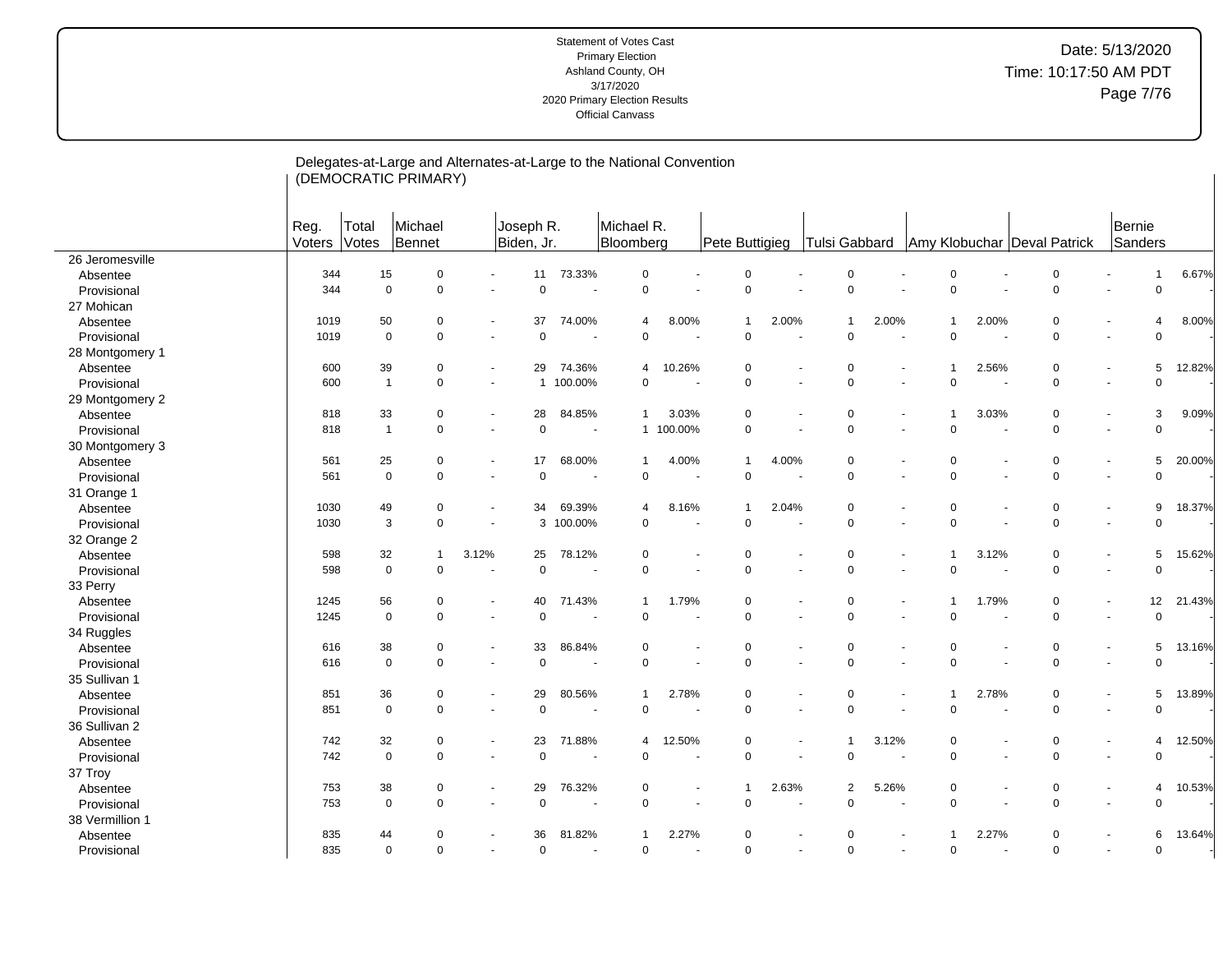|                 |                |                | Delegates-at-Large and Alternates-at-Large to the National Convention<br>(DEMOCRATIC PRIMARY) |                          |                         |        |                         |                          |    |                |               |       |              |        |                               |   |                          |                          |        |
|-----------------|----------------|----------------|-----------------------------------------------------------------------------------------------|--------------------------|-------------------------|--------|-------------------------|--------------------------|----|----------------|---------------|-------|--------------|--------|-------------------------------|---|--------------------------|--------------------------|--------|
|                 | Reg.<br>Voters | Total<br>Votes | Michael<br><b>Bennet</b>                                                                      |                          | Joseph R.<br>Biden, Jr. |        | Michael R.<br>Bloomberg |                          |    | Pete Buttigieg | Tulsi Gabbard |       |              |        | Amy Klobuchar   Deval Patrick |   |                          | <b>Bernie</b><br>Sanders |        |
| 39 Vermillion 2 |                |                |                                                                                               |                          |                         |        |                         |                          |    |                |               |       |              |        |                               |   |                          |                          |        |
| Absentee        | 1045           | 49             |                                                                                               | $\overline{\phantom{a}}$ | 30                      | 61.22% |                         | 2.04%                    |    | 2.04%          | $\Omega$      |       | $\mathbf{2}$ | 4.08%  |                               | 0 | $\overline{\phantom{a}}$ | 15                       | 30.61% |
| Provisional     | 1045           |                | $\Omega$                                                                                      | $\overline{\phantom{a}}$ |                         | $\sim$ |                         | $\overline{\phantom{a}}$ |    | 100.00%        | 0             |       | 0            | $\sim$ |                               | 0 | $\overline{\phantom{a}}$ | 0                        |        |
| Total           |                |                |                                                                                               |                          |                         |        |                         |                          |    |                |               |       |              |        |                               |   |                          |                          |        |
| Absentee        | 33820          | 2060           | 5.                                                                                            | 0.24%                    | 1451                    | 70.44% | 111                     | 5.39%                    | 48 | 2.33%          | 17            | 0.83% | 39           | 1.89%  |                               | 0 | $\overline{\phantom{a}}$ | 315                      | 15.29% |
| Provisional     | 33820          | 28             |                                                                                               | $\sim$                   | 19                      | 67.86% | $\mathcal{R}$           | 10.71%                   |    | 3.57%          |               | 3.57% |              | 3.57%  |                               | 0 | $\overline{\phantom{a}}$ | 3                        | 10.71% |
| Total           | 33820          | 2088           |                                                                                               | 0.24%                    | 1470                    | 70.40% | 114                     | 5.46%                    | 49 | 2.35%          | 18            | 0.86% | 40           | 1.92%  |                               | 0 | $\overline{\phantom{a}}$ | 318                      | 15.23% |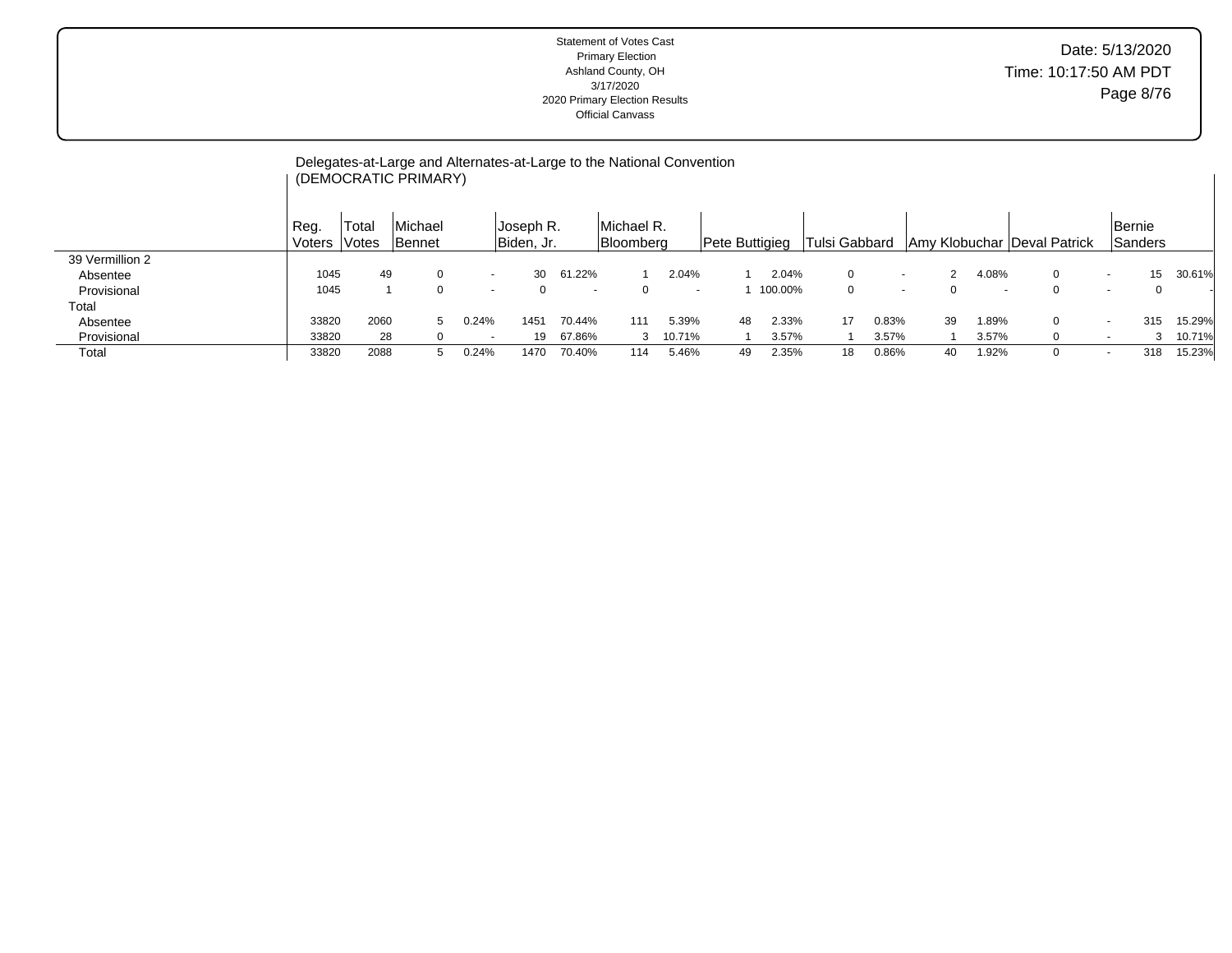|                     | Convention     |                | Delegates-at-Large and Alternates-at-Large to the National<br>(DEMOCRATIC PRIMARY) |                          |                     |        |                                |       | (7th District) |                | Representative to Congress<br>(DEMOCRATIC PRIMARY) |            | Justice of the Supreme Court<br>(Full term commencing 1-1-<br>2021) |                                                                |                  |                           |  |
|---------------------|----------------|----------------|------------------------------------------------------------------------------------|--------------------------|---------------------|--------|--------------------------------|-------|----------------|----------------|----------------------------------------------------|------------|---------------------------------------------------------------------|----------------------------------------------------------------|------------------|---------------------------|--|
|                     | Reg.<br>Voters | Total<br>Votes | Tom Steyer                                                                         |                          | Elizabeth<br>Warren |        | Andrew Yang<br>$\mathsf{I}(W)$ |       | Reg.<br>Voters | Total<br>Votes | <b>Quentin Potter</b><br>(W)                       |            | Reg.<br>Voters                                                      | (DEMOCRATIC PRIMARY)<br>Total<br>John P.<br>Votes<br>O'Donnell |                  |                           |  |
| Jurisdiction Wide   |                |                |                                                                                    |                          |                     |        |                                |       |                |                |                                                    |            |                                                                     |                                                                |                  |                           |  |
| 01 Ashland City 1-A |                |                |                                                                                    |                          |                     |        |                                |       |                |                |                                                    |            |                                                                     |                                                                |                  |                           |  |
| Absentee            | 876            | 101            | $\pmb{0}$                                                                          |                          | 4                   | 3.96%  | $\mathbf 0$                    |       | 876            |                | 6                                                  | 6 100.00%  | 876                                                                 | 80                                                             | 80               | 100.00%                   |  |
| Provisional         | 876            | 2              | $\mathbf 0$                                                                        |                          | $\mathbf 0$         | ÷,     | $\mathbf 0$                    |       | 876            |                | $\mathbf 0$<br>$\mathbf 0$                         |            | 876                                                                 | $\overline{2}$                                                 |                  | 2 100.00%                 |  |
| 02 Ashland City 1-B |                |                |                                                                                    |                          |                     |        |                                |       |                |                |                                                    |            |                                                                     |                                                                |                  |                           |  |
| Absentee            | 1096           | 82             | 0                                                                                  |                          | 4                   | 4.88%  | 0                              |       | 1096           | 10             |                                                    | 10 100.00% | 1096                                                                | 61                                                             | 61               | 100.00%                   |  |
| Provisional         | 1096           | 3              | $\mathbf 0$                                                                        | $\blacksquare$           | $\mathbf 0$         |        | $\mathbf 0$                    |       | 1096           |                | $\mathbf{1}$                                       | 1 100.00%  | 1096                                                                |                                                                | 4                | 100.00%<br>$\overline{4}$ |  |
| 03 Ashland City 1-C |                |                |                                                                                    |                          |                     |        |                                |       |                |                |                                                    |            |                                                                     |                                                                |                  |                           |  |
| Absentee            | 1023           | 80             | $\mathbf 0$                                                                        | $\blacksquare$           | 2                   | 2.50%  | $\Omega$                       |       | 1023           |                | $\overline{7}$                                     | 7 100.00%  | 1023                                                                | 65                                                             | 65               | 100.00%                   |  |
| Provisional         | 1023           | $\mathbf 0$    | $\mathbf 0$                                                                        |                          | $\mathbf 0$         |        | $\mathbf 0$                    |       | 1023           |                | $\mathbf 0$<br>$\mathbf 0$                         |            | 1023                                                                | $\mathbf 0$                                                    | $\mathbf 0$      |                           |  |
| 04 Ashland City 1-D |                |                |                                                                                    |                          |                     |        |                                |       |                |                |                                                    |            |                                                                     |                                                                |                  |                           |  |
| Absentee            | 645            | 53             | $\mathbf{1}$                                                                       | 1.89%                    | $\mathbf{1}$        | 1.89%  | 0                              |       | 645            |                | 3                                                  | 3 100.00%  | 645                                                                 | 38                                                             | 38               | 100.00%                   |  |
| Provisional         | 645            | $\mathbf 0$    | $\mathbf 0$                                                                        |                          | $\mathbf 0$         |        | $\mathbf 0$                    |       | 645            |                | $\mathbf 0$<br>$\mathbf 0$                         |            | 645                                                                 |                                                                | 0<br>$\mathbf 0$ |                           |  |
| 05 Ashland City 2-A |                |                |                                                                                    |                          |                     |        |                                |       |                |                |                                                    |            |                                                                     |                                                                |                  |                           |  |
| Absentee            | 888            | 42             | $\pmb{0}$                                                                          |                          | 1                   | 2.38%  | 0                              |       | 888            |                | $\mathbf{1}$                                       | 1 100.00%  | 888                                                                 | 42                                                             | 42               | 100.00%                   |  |
| Provisional         | 888            | $\mathbf 0$    | $\mathbf 0$                                                                        | $\sim$                   | $\mathbf 0$         |        | $\mathbf 0$                    |       | 888            |                | $\mathbf 0$<br>$\mathbf 0$                         |            | 888                                                                 |                                                                | 0<br>$\mathbf 0$ |                           |  |
| 06 Ashland City 2-B |                |                |                                                                                    |                          |                     |        |                                |       |                |                |                                                    |            |                                                                     |                                                                |                  |                           |  |
| Absentee            | 1169           | 87             | $\pmb{0}$                                                                          | $\blacksquare$           | 3                   | 3.45%  | $\mathbf{1}$                   | 1.15% | 1169           | 10             |                                                    | 10 100.00% | 1169                                                                | 62                                                             |                  | 62 100.00%                |  |
| Provisional         | 1169           | $\mathbf{1}$   | $\mathbf 0$                                                                        | $\overline{a}$           | $\mathbf 0$         | ÷      | $\mathbf 0$                    |       | 1169           |                | $\mathbf{1}$                                       | 1 100.00%  | 1169                                                                | $\overline{1}$                                                 |                  | 100.00%<br>$\mathbf{1}$   |  |
| 07 Ashland City 2-C |                |                |                                                                                    |                          |                     |        |                                |       |                |                |                                                    |            |                                                                     |                                                                |                  |                           |  |
| Absentee            | 925            | 71             | $\mathbf 0$                                                                        | $\overline{\phantom{a}}$ | 2                   | 2.82%  | $\Omega$                       |       | 925            | 12             |                                                    | 12 100.00% | 925                                                                 | 56                                                             | 56               | 100.00%                   |  |
| Provisional         | 925            | $\mathbf 0$    | $\mathbf 0$                                                                        |                          | $\mathbf 0$         |        | $\pmb{0}$                      |       | 925            |                | $\mathbf 0$<br>$\mathbf 0$                         |            | 925                                                                 | $\mathbf 0$                                                    | $\mathbf 0$      |                           |  |
| 08 Ashland City 3-A |                |                |                                                                                    |                          |                     |        |                                |       |                |                |                                                    |            |                                                                     |                                                                |                  |                           |  |
| Absentee            | 743            | 68             | 0                                                                                  |                          | 2                   | 2.94%  | $\mathbf 0$                    |       | 743            |                | 6<br>6                                             | 100.00%    | 743                                                                 | 51                                                             | 51               | 100.00%                   |  |
| Provisional         | 743            | $\mathbf 0$    | $\mathbf 0$                                                                        |                          | $\mathbf 0$         |        | $\Omega$                       |       | 743            |                | $\mathbf 0$<br>$\mathbf 0$                         |            | 743                                                                 | $\mathbf 0$                                                    | $\mathbf 0$      |                           |  |
| 09 Ashland City 3-B |                |                |                                                                                    |                          |                     |        |                                |       |                |                |                                                    |            |                                                                     |                                                                |                  |                           |  |
| Absentee            | 977            | 97             | 1                                                                                  | 1.03%                    | 3                   | 3.09%  | 0                              |       | 977            | 10             | 10                                                 | 100.00%    | 977                                                                 | 65                                                             | 65               | 100.00%                   |  |
| Provisional         | 977            | 3              | $\Omega$                                                                           |                          | $\mathbf 0$         |        | $\Omega$                       |       | 977            |                | $\mathbf 0$<br>$\Omega$                            |            | 977                                                                 |                                                                | 3                | 3 100.00%                 |  |
| 10 Ashland City 3-C |                |                |                                                                                    |                          |                     |        |                                |       |                |                |                                                    |            |                                                                     |                                                                |                  |                           |  |
| Absentee            | 874            | 81             | $\mathbf 0$                                                                        |                          | 3                   | 3.70%  | $\Omega$                       |       | 874            |                | 6<br>6                                             | 100.00%    | 874                                                                 | 64                                                             | 64               | 100.00%                   |  |
| Provisional         | 874            | 2              | $\mathbf 0$                                                                        | ÷.                       | $\mathbf 0$         |        | $\mathbf 0$                    |       | 874            |                | $\mathbf 0$<br>$\mathbf 0$                         |            | 874                                                                 |                                                                | $\overline{2}$   | 2 100.00%                 |  |
| 11 Ashland City 3-D |                |                |                                                                                    |                          |                     |        |                                |       |                |                |                                                    |            |                                                                     |                                                                |                  |                           |  |
| Absentee            | 682            | 22             | 1                                                                                  | 4.55%                    | $\mathbf 1$         | 4.55%  | $\mathbf 0$                    |       | 682            |                | $\mathbf{1}$                                       | 1 100.00%  | 682                                                                 | 19                                                             | 19               | 100.00%                   |  |
| Provisional         | 682            | $\mathbf{1}$   | $\mathbf 0$                                                                        |                          | $\mathbf 0$         |        | $\Omega$                       |       | 682            |                | $\mathbf{1}$                                       | 1 100.00%  | 682                                                                 | $\mathbf 0$                                                    | $\mathbf 0$      |                           |  |
| 12 Ashland City 4-A |                |                |                                                                                    |                          |                     |        |                                |       |                |                |                                                    |            |                                                                     |                                                                |                  |                           |  |
| Absentee            | 800            | 38             | 0                                                                                  |                          | 4                   | 10.53% | $\mathbf 0$                    |       | 800            |                | 3                                                  | 3 100.00%  | 800                                                                 | 34                                                             | 34               | 100.00%                   |  |
| Provisional         | 800            | $\mathbf{1}$   | $\mathbf 0$                                                                        | $\overline{\phantom{a}}$ | $\mathbf 0$         |        | $\Omega$                       |       | 800            |                | 0<br>$\mathbf 0$                                   |            | 800                                                                 | $\overline{1}$                                                 |                  | 1 100.00%                 |  |
|                     |                |                |                                                                                    |                          |                     |        |                                |       |                |                |                                                    |            |                                                                     |                                                                |                  |                           |  |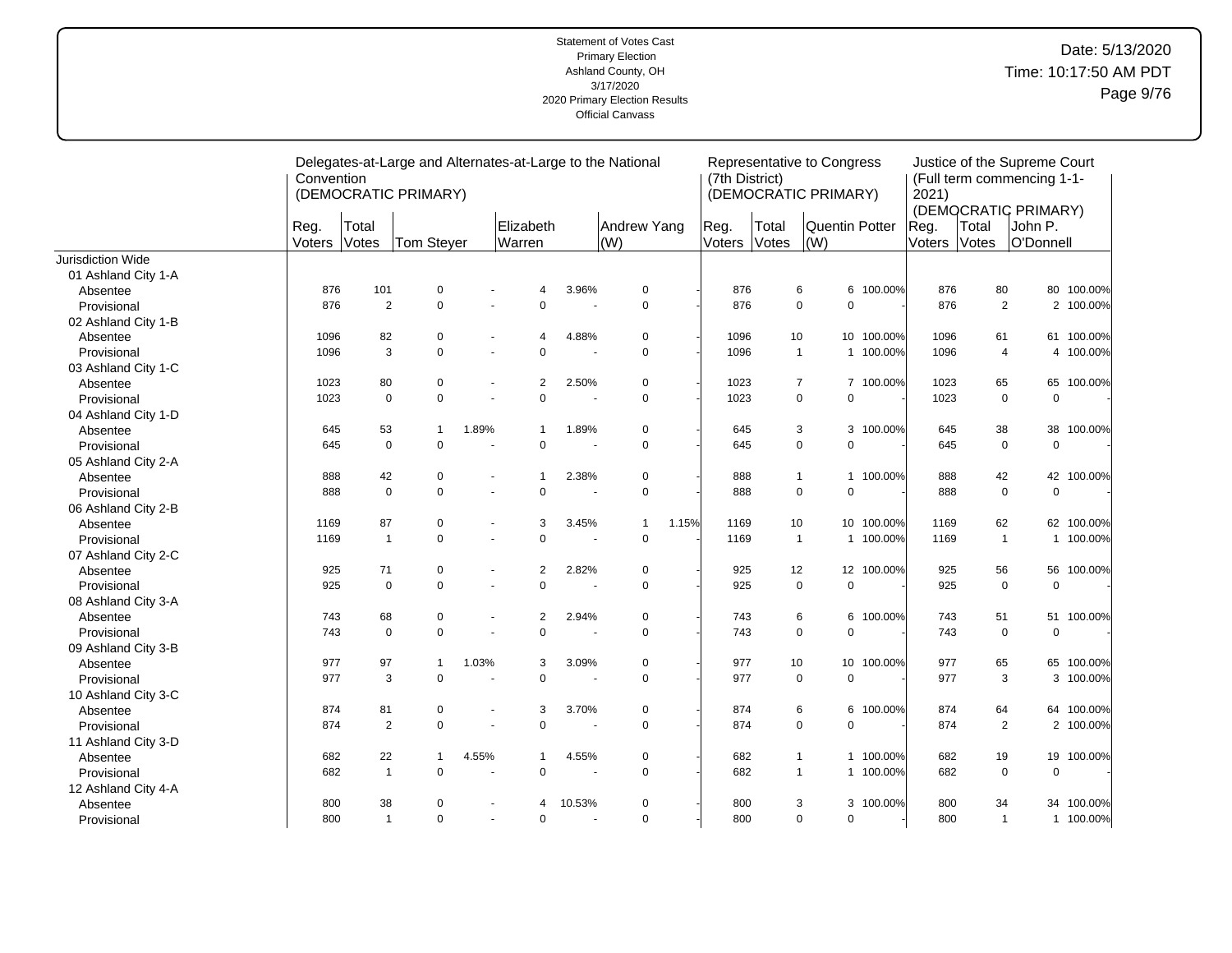|                     | Convention    |                | (DEMOCRATIC PRIMARY) |                      |                     |                          | Delegates-at-Large and Alternates-at-Large to the National | (7th District) |                | Representative to Congress<br>(DEMOCRATIC PRIMARY) |                | 2021)          | Justice of the Supreme Court<br>(Full term commencing 1-1-     |                            |            |  |
|---------------------|---------------|----------------|----------------------|----------------------|---------------------|--------------------------|------------------------------------------------------------|----------------|----------------|----------------------------------------------------|----------------|----------------|----------------------------------------------------------------|----------------------------|------------|--|
|                     | Reg<br>Voters | Total<br>Votes | Tom Steyer           |                      | Elizabeth<br>Warren |                          | Andrew Yang<br>(W)                                         | Reg.<br>Voters | Total<br>Votes | (W)                                                | Quentin Potter | Reg.<br>Voters | (DEMOCRATIC PRIMARY)<br>Total<br>John P.<br>Votes<br>O'Donnell |                            |            |  |
| 13 Ashland City 4-B |               |                |                      |                      |                     |                          |                                                            |                |                |                                                    |                |                |                                                                |                            |            |  |
| Absentee            | 625           | 34             | $\overline{0}$       | $\overline{a}$       | $\mathbf{1}$        | 2.94%                    | $\pmb{0}$                                                  | 625            |                | $\overline{4}$                                     | 4 100.00%      | 625            | 31                                                             |                            | 31 100.00% |  |
| Provisional         | 625           | $\mathbf 0$    | $\Omega$             |                      | $\mathbf 0$         | ÷.                       | $\mathbf 0$                                                | 625            |                | $\mathbf 0$                                        | $\mathbf 0$    | 625            |                                                                | $\mathbf 0$<br>$\mathbf 0$ |            |  |
| 14 Ashland City 4-C |               |                |                      |                      |                     |                          |                                                            |                |                |                                                    |                |                |                                                                |                            |            |  |
| Absentee            | 925           | 42             | $\mathbf 1$          | 2.38%                | $\mathbf{1}$        | 2.38%                    | $\mathbf 0$                                                | 925            |                | $\mathbf{1}$                                       | 1 100.00%      | 925            | 33                                                             | 33                         | 100.00%    |  |
| Provisional         | 925           | $\mathbf 0$    | $\mathbf 0$          | ٠                    | $\mathbf 0$         | ÷,                       | $\mathsf 0$                                                | 925            |                | 0                                                  | $\pmb{0}$      | 925            |                                                                | $\mathbf 0$<br>$\mathbf 0$ |            |  |
| 15 Clear Creek      |               |                |                      |                      |                     |                          |                                                            |                |                |                                                    |                |                |                                                                |                            |            |  |
| Absentee            | 1234          | 55             | $\mathbf{1}$         | 1.82%                | $\mathbf 0$         | $\blacksquare$           | $\pmb{0}$                                                  | 1234           |                | $\overline{7}$                                     | 7 100.00%      | 1234           | 40                                                             | 40                         | 100.00%    |  |
| Provisional         | 1234          | $\mathbf 0$    | $\Omega$             | $\ddot{\phantom{1}}$ | $\mathbf 0$         | $\overline{a}$           | $\mathbf 0$                                                | 1234           |                | $\mathbf 0$                                        | $\mathbf 0$    | 1234           |                                                                | $\mathbf 0$<br>$\mathbf 0$ |            |  |
| 16 Loudonville 1    |               |                |                      |                      |                     |                          |                                                            |                |                |                                                    |                |                |                                                                |                            |            |  |
| Absentee            | 1328          | 91             | $\mathbf{1}$         | 1.10%                | 0                   | $\blacksquare$           | $\mathbf 0$                                                | 1328           |                | 8                                                  | 100.00%<br>8   | 1328           | 70                                                             | 70                         | 100.00%    |  |
| Provisional         | 1328          | $\mathbf{1}$   | $\pmb{0}$            |                      | $\mathbf 0$         | ÷,                       | $\mathsf 0$                                                | 1328           |                | $\pmb{0}$                                          | $\mathbf 0$    | 1328           |                                                                | $\mathbf 0$<br>$\mathbf 0$ |            |  |
| 17 Green 1          |               |                |                      |                      |                     |                          |                                                            |                |                |                                                    |                |                |                                                                |                            |            |  |
| Absentee            | 1124          | 63             | $\mathbf 1$          | 1.59%                | $\mathbf{1}$        | 1.59%                    | $\pmb{0}$                                                  | 1124           |                | 6                                                  | 100.00%<br>6   | 1124           | 50                                                             |                            | 50 100.00% |  |
| Provisional         | 1124          | $\mathbf{1}$   | $\mathbf 0$          |                      | $\mathbf 0$         | ÷.                       | $\mathbf 0$                                                | 1124           |                | $\mathbf 0$                                        | $\mathbf 0$    | 1124           | $\overline{1}$                                                 |                            | 1 100.00%  |  |
| 18 Green 2          |               |                |                      |                      |                     |                          |                                                            |                |                |                                                    |                |                |                                                                |                            |            |  |
| Absentee            | 550           | 36             | $\mathbf 0$          |                      | 2                   | 5.56%                    | $\mathbf 0$                                                | 550            |                | $\overline{2}$                                     | 2 100.00%      | 550            | 32                                                             | 32                         | 100.00%    |  |
| Provisional         | 550           | $\mathbf 0$    | $\mathbf 0$          | ä,                   | $\mathbf 0$         | $\overline{\phantom{a}}$ | $\mathbf 0$                                                | 550            |                | $\pmb{0}$                                          | $\pmb{0}$      | 550            |                                                                | $\mathbf 0$<br>$\mathbf 0$ |            |  |
| 19 Loudonville 2    |               |                |                      |                      |                     |                          |                                                            |                |                |                                                    |                |                |                                                                |                            |            |  |
| Absentee            | 1122          | 89             | $\mathbf{1}$         | 1.12%                | $\overline{4}$      | 4.49%                    | $\mathbf 0$                                                | 1122           |                | 6                                                  | 6<br>100.00%   | 1122           | 70                                                             | 70                         | 100.00%    |  |
| Provisional         | 1122          | $\mathbf 0$    | $\mathbf 0$          |                      | $\mathbf 0$         |                          | $\mathbf 0$                                                | 1122           |                | $\pmb{0}$                                          | $\mathbf 0$    | 1122           |                                                                | $\mathbf 0$<br>$\mathbf 0$ |            |  |
| 20 Jackson 1        |               |                |                      |                      |                     |                          |                                                            |                |                |                                                    |                |                |                                                                |                            |            |  |
| Absentee            | 1053          | 71             | $\mathbf 0$          |                      | $\mathbf{1}$        | 1.41%                    | $\mathbf 0$                                                | 1053           |                | $\mathbf{1}$                                       | 1 100.00%      | 1053           | 55                                                             |                            | 55 100.00% |  |
| Provisional         | 1053          | $\overline{4}$ | $\mathbf 0$          | $\blacksquare$       | $\pmb{0}$           |                          | $\mathbf 0$                                                | 1053           |                | 0                                                  | $\pmb{0}$      | 1053           |                                                                | $\overline{2}$             | 2 100.00%  |  |
| 21 Jackson 2        |               |                |                      |                      |                     |                          |                                                            |                |                |                                                    |                |                |                                                                |                            |            |  |
| Absentee            | 1248          | 62             | $\mathbf 1$          | 1.61%                | 2                   | 3.23%                    | $\mathbf 0$                                                | 1248           |                | 4                                                  | 100.00%<br>4   | 1248           | 46                                                             | 46                         | 100.00%    |  |
| Provisional         | 1248          | $\mathbf 0$    | $\mathbf 0$          |                      | $\mathbf 0$         |                          | $\mathbf 0$                                                | 1248           |                | 0                                                  | $\mathbf 0$    | 1248           |                                                                | 0<br>$\mathbf 0$           |            |  |
| 22 Lake             |               |                |                      |                      |                     |                          |                                                            |                |                |                                                    |                |                |                                                                |                            |            |  |
| Absentee            | 404           | 33             | $\mathbf{1}$         | 3.03%                | $\mathbf{1}$        | 3.03%                    | $\mathbf 0$                                                | 404            |                | 0                                                  | $\mathbf 0$    | 404            | 25                                                             |                            | 25 100.00% |  |
| Provisional         | 404           | $\mathbf{1}$   | $\mathbf 0$          |                      | $\mathbf 0$         | $\ddot{\phantom{1}}$     | $\mathbf 0$                                                | 404            |                | $\mathbf 0$                                        | $\mathbf 0$    | 404            |                                                                | $\overline{1}$             | 1 100.00%  |  |
| 23 Mifflin          |               |                |                      |                      |                     |                          |                                                            |                |                |                                                    |                |                |                                                                |                            |            |  |
| Absentee            | 919           | 48             | 0                    |                      | 3                   | 6.25%                    | $\pmb{0}$                                                  | 919            |                | 6                                                  | 6<br>100.00%   | 919            | 39                                                             | 39                         | 100.00%    |  |
| Provisional         | 919           | $\mathbf 0$    | $\mathbf 0$          | $\blacksquare$       | $\mathbf 0$         | $\ddot{\phantom{1}}$     | $\mathbf 0$                                                | 919            |                | 0                                                  | $\mathbf 0$    | 919            |                                                                | $\mathbf 0$<br>$\mathbf 0$ |            |  |
| 24 Milton 1         |               |                |                      |                      |                     |                          |                                                            |                |                |                                                    |                |                |                                                                |                            |            |  |
| Absentee            | 1039          | 49             | $\mathbf 0$          | ٠                    | 5                   | 10.20%                   | $\mathbf 0$                                                | 1039           |                | 7                                                  | 7 100.00%      | 1039           | 37                                                             | 37                         | 100.00%    |  |
| Provisional         | 1039          | $\mathbf 0$    | $\mathbf 0$          |                      | $\mathbf 0$         | $\blacksquare$           | $\mathbf 0$                                                | 1039           |                | $\pmb{0}$                                          | $\mathbf 0$    | 1039           |                                                                | $\mathbf 0$<br>$\mathbf 0$ |            |  |
| 25 Milton 3         |               |                |                      |                      |                     |                          |                                                            |                |                |                                                    |                |                |                                                                |                            |            |  |
| Absentee            | 494           | 29             | 0                    |                      | $\mathbf 1$         | 3.45%                    | $\mathbf 0$                                                | 494            |                | 0                                                  | 0              | 494            | 26                                                             |                            | 26 100.00% |  |
| Provisional         | 494           | $\overline{2}$ | $\mathbf 0$          | $\blacksquare$       | $\mathbf 0$         | ÷,                       | $\mathbf 0$                                                | 494            |                | $\mathbf 0$                                        | $\mathbf 0$    | 494            |                                                                | $\overline{2}$             | 2 100.00%  |  |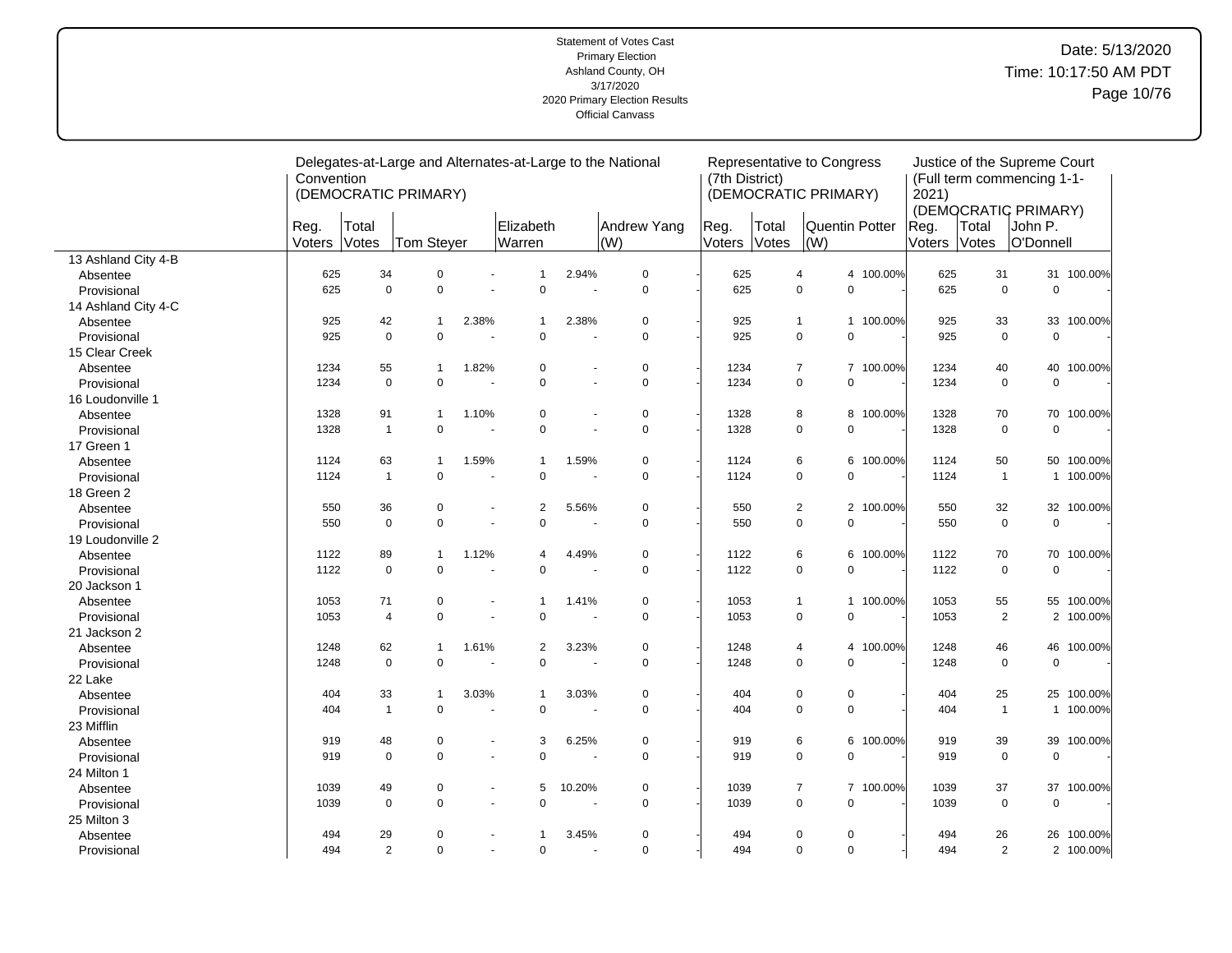|                 | Convention |              | (DEMOCRATIC PRIMARY) |                |                |                      | Delegates-at-Large and Alternates-at-Large to the National | (7th District) |       | Representative to Congress<br>(DEMOCRATIC PRIMARY) |                           | Justice of the Supreme Court<br>(Full term commencing 1-1-<br>2021) |                                          |                            |            |  |  |
|-----------------|------------|--------------|----------------------|----------------|----------------|----------------------|------------------------------------------------------------|----------------|-------|----------------------------------------------------|---------------------------|---------------------------------------------------------------------|------------------------------------------|----------------------------|------------|--|--|
|                 | Reg.       | Total        |                      |                | Elizabeth      |                      | Andrew Yang                                                | Reg.           | Total | Quentin Potter                                     |                           | Reg.                                                                | (DEMOCRATIC PRIMARY)<br>Total<br>John P. |                            |            |  |  |
|                 | Voters     | Votes        | Tom Steyer           |                | Warren         |                      | (W)                                                        | Voters         | Votes | $\vert$ (W)                                        |                           | Voters                                                              | Votes                                    | O'Donnell                  |            |  |  |
| 26 Jeromesville |            |              |                      |                |                |                      |                                                            |                |       |                                                    |                           |                                                                     |                                          |                            |            |  |  |
| Absentee        | 344        | 15           | $\pmb{0}$            | $\blacksquare$ | 3              | 20.00%               | $\pmb{0}$                                                  | 344            |       | $\pmb{0}$<br>$\pmb{0}$                             |                           | 344                                                                 |                                          | $\overline{7}$             | 7 100.00%  |  |  |
| Provisional     | 344        | $\mathbf 0$  | $\mathbf 0$          |                | $\mathbf 0$    | ÷,                   | $\pmb{0}$                                                  | 344            |       | $\mathbf 0$<br>$\mathsf 0$                         |                           | 344                                                                 |                                          | $\mathbf 0$<br>$\mathbf 0$ |            |  |  |
| 27 Mohican      |            |              |                      |                |                |                      |                                                            |                |       |                                                    |                           |                                                                     |                                          |                            |            |  |  |
| Absentee        | 1019       | 50           | 0                    |                | 2              | 4.00%                | 0                                                          | 1019           |       | $\mathbf 0$<br>0                                   |                           | 1019                                                                | 43                                       | 43                         | 100.00%    |  |  |
| Provisional     | 1019       | $\Omega$     | $\Omega$             | ÷,             | $\Omega$       | ä,                   | $\mathbf 0$                                                | 1019           |       | $\mathbf 0$                                        | $\mathbf 0$               | 1019                                                                |                                          | $\mathbf 0$<br>$\mathbf 0$ |            |  |  |
| 28 Montgomery 1 |            |              |                      |                |                |                      |                                                            |                |       |                                                    |                           |                                                                     |                                          |                            |            |  |  |
| Absentee        | 600        | 39           | $\mathbf 0$          |                | $\mathbf 0$    |                      | $\mathbf 0$                                                | 600            |       | 8                                                  | 100.00%<br>8              | 600                                                                 | 30                                       | 30                         | 100.00%    |  |  |
| Provisional     | 600        | $\mathbf{1}$ | $\mathbf 0$          | ä,             | $\mathbf 0$    | $\blacksquare$       | $\mathbf 0$                                                | 600            |       | $\mathbf 0$<br>$\mathbf 0$                         |                           | 600                                                                 |                                          | $\mathbf{1}$               | 1 100.00%  |  |  |
| 29 Montgomery 2 |            |              |                      |                |                |                      |                                                            |                |       |                                                    |                           |                                                                     |                                          |                            |            |  |  |
| Absentee        | 818        | 33           | 0                    |                | 0              | $\blacksquare$       | $\pmb{0}$                                                  | 818            |       | 5                                                  | 100.00%<br>5              | 818                                                                 | 25                                       | 25                         | 100.00%    |  |  |
| Provisional     | 818        | $\mathbf{1}$ | $\mathbf 0$          | $\overline{a}$ | $\mathbf 0$    | $\overline{a}$       | $\mathbf 0$                                                | 818            |       | $\mathsf 0$<br>$\mathbf 0$                         |                           | 818                                                                 |                                          | $\mathbf{1}$               | 1 100.00%  |  |  |
| 30 Montgomery 3 |            |              |                      |                |                |                      |                                                            |                |       |                                                    |                           |                                                                     |                                          |                            |            |  |  |
| Absentee        | 561        | 25           | $\overline{1}$       | 4.00%          | $\mathbf 0$    | $\blacksquare$       | $\mathbf 0$                                                | 561            |       | 3                                                  | 3<br>100.00%              | 561                                                                 | 21                                       | 21                         | 100.00%    |  |  |
| Provisional     | 561        | $\mathbf 0$  | $\mathbf 0$          |                | $\mathbf 0$    | ÷,                   | $\mathbf 0$                                                | 561            |       | $\mathbf 0$<br>$\mathbf 0$                         |                           | 561                                                                 |                                          | 0<br>$\mathbf 0$           |            |  |  |
| 31 Orange 1     |            |              |                      |                |                |                      |                                                            |                |       |                                                    |                           |                                                                     |                                          |                            |            |  |  |
| Absentee        | 1030       | 49           | 0                    |                | $\mathbf{1}$   | 2.04%                | $\pmb{0}$                                                  | 1030           |       | $\overline{7}$                                     | 7 100.00%                 | 1030                                                                | 44                                       | 44                         | 100.00%    |  |  |
| Provisional     | 1030       | 3            | $\Omega$             |                | $\mathbf 0$    | $\ddot{\phantom{1}}$ | $\mathbf 0$                                                | 1030           |       | $\mathbf 0$<br>$\mathbf 0$                         |                           | 1030                                                                |                                          | $\mathbf{1}$               | 1 100.00%  |  |  |
| 32 Orange 2     |            |              |                      |                |                |                      |                                                            |                |       |                                                    |                           |                                                                     |                                          |                            |            |  |  |
| Absentee        | 598        | 32           | $\mathbf 0$          |                | $\mathbf 0$    | $\blacksquare$       | $\mathbf 0$                                                | 598            |       | $\mathbf{1}$                                       | 100.00%<br>$\mathbf{1}$   | 598                                                                 | 22                                       | 22                         | 100.00%    |  |  |
| Provisional     | 598        | $\mathbf 0$  | $\mathbf 0$          | ÷,             | $\mathbf 0$    | ÷,                   | $\mathbf 0$                                                | 598            |       | $\mathsf 0$<br>$\mathbf 0$                         |                           | 598                                                                 |                                          | $\mathbf 0$<br>$\pmb{0}$   |            |  |  |
| 33 Perry        |            |              |                      |                |                |                      |                                                            |                |       |                                                    |                           |                                                                     |                                          |                            |            |  |  |
| Absentee        | 1245       | 56           | $\mathbf 0$          |                | $\overline{2}$ | 3.57%                | $\pmb{0}$                                                  | 1245           |       | $\overline{2}$                                     | 2 100.00%                 | 1245                                                                | 41                                       | 41                         | 100.00%    |  |  |
| Provisional     | 1245       | $\Omega$     | $\mathbf 0$          | ٠              | $\mathbf 0$    | ä,                   | $\mathbf 0$                                                | 1245           |       | $\mathbf 0$<br>$\mathbf 0$                         |                           | 1245                                                                |                                          | $\mathbf 0$<br>$\mathbf 0$ |            |  |  |
| 34 Ruggles      |            |              |                      |                |                |                      |                                                            |                |       |                                                    |                           |                                                                     |                                          |                            |            |  |  |
| Absentee        | 616        | 38           | $\mathbf 0$          |                | $\mathbf 0$    | $\blacksquare$       | $\mathbf 0$                                                | 616            |       | 2                                                  | 2 100.00%                 | 616                                                                 | 35                                       | 35                         | 100.00%    |  |  |
| Provisional     | 616        | $\mathbf 0$  | $\mathbf 0$          |                | $\mathsf 0$    | ä,                   | $\mathbf 0$                                                | 616            |       | $\mathbf 0$<br>$\mathbf 0$                         |                           | 616                                                                 |                                          | 0<br>$\mathbf 0$           |            |  |  |
| 35 Sullivan 1   |            |              |                      |                |                |                      |                                                            |                |       |                                                    |                           |                                                                     |                                          |                            |            |  |  |
| Absentee        | 851        | 36           | 0                    |                | $\mathbf 0$    | $\blacksquare$       | $\pmb{0}$                                                  | 851            |       | $\overline{2}$                                     | 2 100.00%                 | 851                                                                 | 26                                       | 26                         | 100.00%    |  |  |
| Provisional     | 851        | $\mathbf 0$  | $\Omega$             |                | $\mathbf 0$    |                      | $\mathbf 0$                                                | 851            |       | $\mathbf 0$<br>$\mathbf 0$                         |                           | 851                                                                 |                                          | $\mathbf 0$<br>$\mathbf 0$ |            |  |  |
| 36 Sullivan 2   |            |              |                      |                |                |                      |                                                            |                |       |                                                    |                           |                                                                     |                                          |                            |            |  |  |
| Absentee        | 742        | 32           | 0                    |                | $\mathbf 0$    | $\overline{a}$       | $\mathbf 0$                                                | 742            |       | $\sqrt{2}$                                         | $\overline{2}$<br>100.00% | 742                                                                 | 21                                       | 21                         | 100.00%    |  |  |
| Provisional     | 742        | $\mathbf 0$  | $\Omega$             |                | $\mathbf 0$    | ÷.                   | $\mathbf 0$                                                | 742            |       | $\mathsf 0$<br>$\mathbf 0$                         |                           | 742                                                                 |                                          | $\mathbf 0$<br>$\mathbf 0$ |            |  |  |
| 37 Troy         |            |              |                      |                |                |                      |                                                            |                |       |                                                    |                           |                                                                     |                                          |                            |            |  |  |
| Absentee        | 753        | 38           | $\overline{2}$       | 5.26%          | 0              | $\blacksquare$       | $\mathbf 0$                                                | 753            |       | $\mathbf{1}$                                       | 1 100.00%                 | 753                                                                 | 31                                       |                            | 31 100.00% |  |  |
| Provisional     | 753        | $\mathbf 0$  | $\Omega$             |                | $\mathbf 0$    | ÷.                   | $\mathbf 0$                                                | 753            |       | $\mathbf 0$<br>$\mathbf 0$                         |                           | 753                                                                 |                                          | $\mathbf 0$<br>$\mathbf 0$ |            |  |  |
| 38 Vermillion 1 |            |              |                      |                |                |                      |                                                            |                |       |                                                    |                           |                                                                     |                                          |                            |            |  |  |
| Absentee        | 835        | 44           | 0                    |                | 0              |                      | 0                                                          | 835            |       | 6                                                  | 6<br>100.00%              | 835                                                                 | 33                                       | 33                         | 100.00%    |  |  |
| Provisional     | 835        | $\Omega$     | $\Omega$             |                | $\mathbf 0$    | $\blacksquare$       | $\mathbf 0$                                                | 835            |       | $\mathbf 0$<br>$\mathbf 0$                         |                           | 835                                                                 |                                          | $\Omega$<br>$\mathbf 0$    |            |  |  |
|                 |            |              |                      |                |                |                      |                                                            |                |       |                                                    |                           |                                                                     |                                          |                            |            |  |  |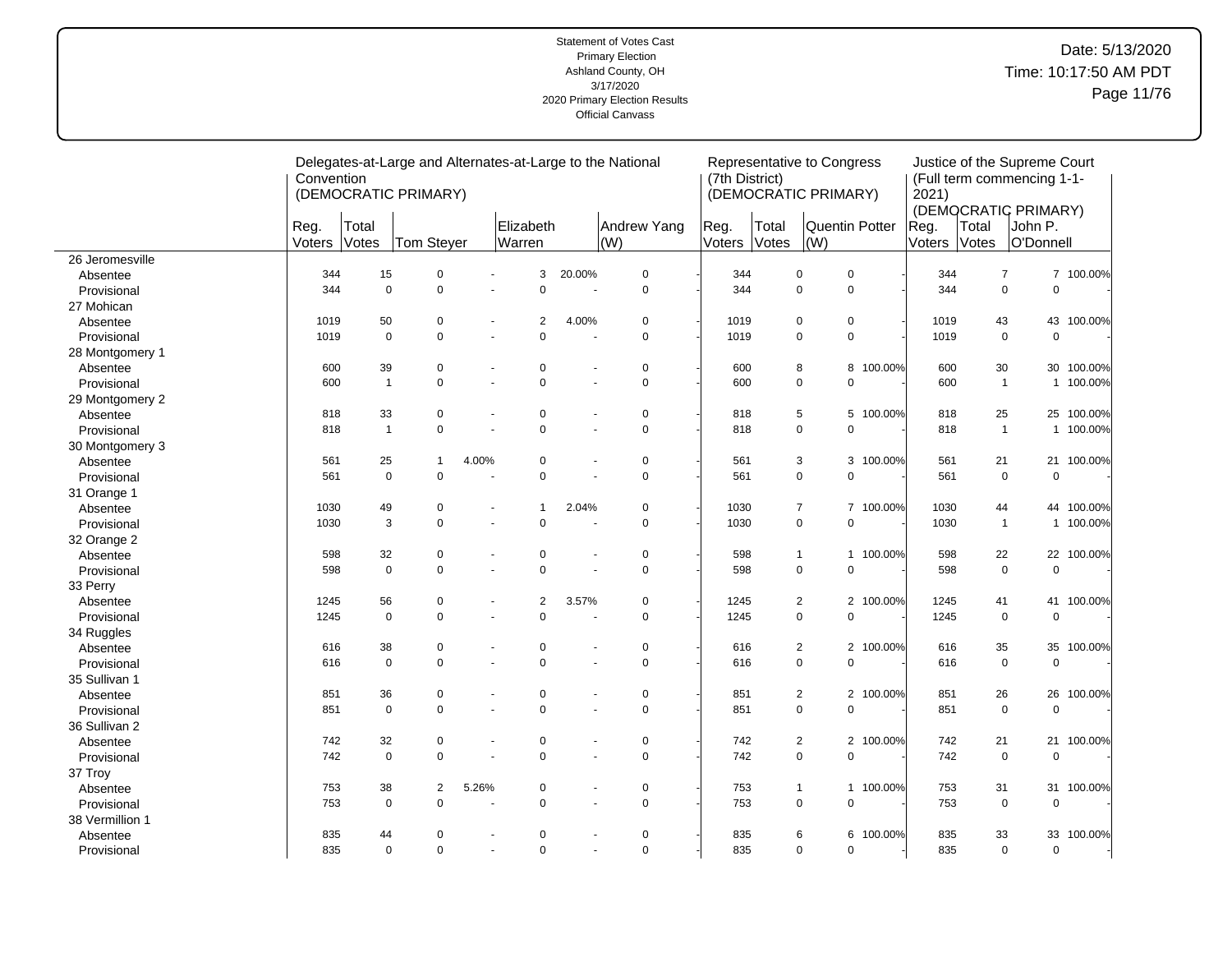| Date: 5/13/2020<br>Time: 10:17:50 AM PDT<br>Page 12/76 | Statement of Votes Cast<br><b>Primary Election</b><br>Ashland County, OH<br>3/17/2020<br>2020 Primary Election Results<br><b>Official Canvass</b> |
|--------------------------------------------------------|---------------------------------------------------------------------------------------------------------------------------------------------------|
|                                                        |                                                                                                                                                   |

|                 | Convention     |                              | Delegates-at-Large and Alternates-at-Large to the National<br>(DEMOCRATIC PRIMARY) |                          |                     |                          |                            |       | (7th District)  |                | Representative to Congress<br>(DEMOCRATIC PRIMARY) |           | Justice of the Supreme Court<br>(Full term commencing 1-1-<br>2021'<br>(DEMOCRATIC PRIMARY)<br>John P.<br>Total<br>Reg.<br><b>O'Donnell</b><br>Votes<br>lVoters<br>1045<br>40<br>40<br>1045<br>$\Omega$<br>0 |      |      |              |  |  |
|-----------------|----------------|------------------------------|------------------------------------------------------------------------------------|--------------------------|---------------------|--------------------------|----------------------------|-------|-----------------|----------------|----------------------------------------------------|-----------|--------------------------------------------------------------------------------------------------------------------------------------------------------------------------------------------------------------|------|------|--------------|--|--|
|                 | Reg.<br>Voters | Total<br><i><b>Notes</b></i> | Tom Stever                                                                         |                          | Elizabeth<br>Warren |                          | Andrew Yang<br>$\vert$ (W) |       | ∣Reg.<br>Voters | Total<br>Votes | Quentin Potter<br>l (W)                            |           |                                                                                                                                                                                                              |      |      |              |  |  |
| 39 Vermillion 2 |                |                              |                                                                                    |                          |                     |                          |                            |       |                 |                |                                                    |           |                                                                                                                                                                                                              |      |      |              |  |  |
| Absentee        | 1045           | 49                           |                                                                                    |                          | 0                   |                          | $\Omega$                   |       | 1045            |                | 0<br>0                                             |           |                                                                                                                                                                                                              |      |      | 100.00%      |  |  |
| Provisional     | 1045           |                              | 0                                                                                  | $\overline{\phantom{0}}$ | 0                   | $\overline{\phantom{a}}$ | $\Omega$                   |       | 1045            |                | $\Omega$<br>0                                      |           |                                                                                                                                                                                                              |      |      |              |  |  |
| Total           |                |                              |                                                                                    |                          |                     |                          |                            |       |                 |                |                                                    |           |                                                                                                                                                                                                              |      |      |              |  |  |
| Absentee        | 33820          | 2060                         | 13                                                                                 | 0.63%                    | 60                  | 2.91%                    |                            | 0.05% | 33820           | 166            | 166                                                | 100.00%   | 33820                                                                                                                                                                                                        | 1610 | 1610 | 100.00%      |  |  |
| Provisional     | 33820          | 28                           |                                                                                    | $\overline{\phantom{0}}$ | $\Omega$            | $\overline{\phantom{a}}$ | $\Omega$                   |       | 33820           |                | 3                                                  | 3 100.00% | 33820                                                                                                                                                                                                        | 22   |      | 22 100.00%   |  |  |
| Total           | 33820          | 2088                         | 13                                                                                 | 0.62%                    | 60                  | 2.87%                    |                            | 0.05% | 33820           | 169            | 169                                                | 100.00%   | 33820                                                                                                                                                                                                        | 1632 |      | 1632 100.00% |  |  |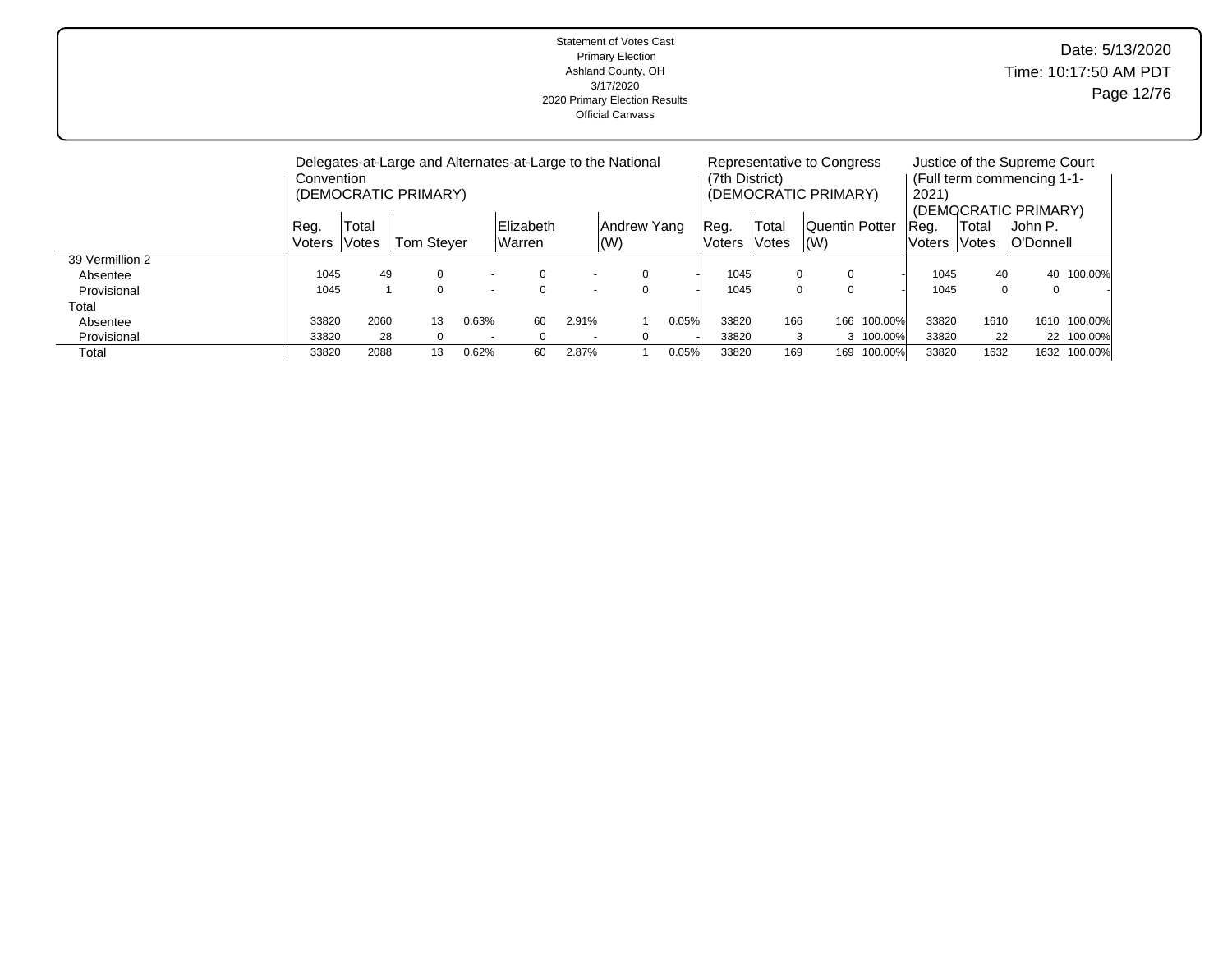|                     | Justice of the Supreme Court |                            |                      |            | Judge of the Court of Appeals |                           |                      |            | State Senator (22nd District) |              |                            |            |           |              | State Representative (70th |            |
|---------------------|------------------------------|----------------------------|----------------------|------------|-------------------------------|---------------------------|----------------------|------------|-------------------------------|--------------|----------------------------|------------|-----------|--------------|----------------------------|------------|
|                     |                              | (Full term commencing 1-2- |                      |            |                               | (5th District) (Full term |                      |            |                               |              | (DEMOCRATIC PRIMARY)       |            | District) |              |                            |            |
|                     | 2021)                        |                            |                      |            |                               |                           | commencing 2-9-2021) |            |                               |              |                            |            |           |              | (DEMOCRATIC PRIMARY)       |            |
|                     |                              |                            | (DEMOCRATIC PRIMARY) |            |                               |                           | (DEMOCRATIC PRIMARY) |            |                               |              |                            |            |           |              |                            |            |
|                     | Reg.                         | Total                      | Uennifer             |            | Reg.                          | Total                     | William B.           |            | Reg.                          | Total        |                            |            | Reg.      | Total        |                            |            |
|                     | Voters                       | Votes                      | Brunner              |            | Voters                        | Votes                     | Hoffman              |            | Voters                        | Votes        | Steve Johnson              |            | Voters    | Votes        | Kevin Barnet               |            |
| Jurisdiction Wide   |                              |                            |                      |            |                               |                           |                      |            |                               |              |                            |            |           |              |                            |            |
| 01 Ashland City 1-A |                              |                            |                      |            |                               |                           |                      |            |                               |              |                            |            |           |              |                            |            |
| Absentee            | 876                          | 80                         |                      | 80 100.00% | 876                           | 80                        | 80                   | 100.00%    | 876                           | 80           |                            | 80 100.00% | 876       | 77           |                            | 77 100.00% |
| Provisional         | 876                          | 2                          |                      | 2 100.00%  | 876                           | $\overline{2}$            |                      | 2 100.00%  | 876                           |              | $\overline{2}$             | 2 100.00%  | 876       | 2            |                            | 2 100.00%  |
| 02 Ashland City 1-B |                              |                            |                      |            |                               |                           |                      |            |                               |              |                            |            |           |              |                            |            |
| Absentee            | 1096                         | 61                         |                      | 61 100.00% | 1096                          | 58                        | 58                   | 100.00%    | 1096                          | 63           |                            | 63 100.00% | 1096      | 56           | 56                         | 100.00%    |
| Provisional         | 1096                         | $\overline{4}$             |                      | 4 100.00%  | 1096                          | 3                         |                      | 3 100.00%  | 1096                          |              | 3                          | 3 100.00%  | 1096      | 3            |                            | 3 100.00%  |
| 03 Ashland City 1-C |                              |                            |                      |            |                               |                           |                      |            |                               |              |                            |            |           |              |                            |            |
| Absentee            | 1023                         | 66                         |                      | 66 100.00% | 1023                          | 61                        | 61                   | 100.00%    | 1023                          | 65           |                            | 65 100.00% | 1023      | 67           | 67                         | 100.00%    |
| Provisional         | 1023                         | $\mathbf 0$                | $\mathbf 0$          |            | 1023                          | $\mathbf 0$               | $\mathbf 0$          |            | 1023                          |              | $\mathbf 0$<br>$\mathbf 0$ |            | 1023      | $\mathbf 0$  | $\mathbf 0$                |            |
| 04 Ashland City 1-D |                              |                            |                      |            |                               |                           |                      |            |                               |              |                            |            |           |              |                            |            |
| Absentee            | 645                          | 38                         | 38                   | 100.00%    | 645                           | 39                        | 39                   | 100.00%    | 645                           | 41           |                            | 41 100.00% | 645       | 39           | 39                         | 100.00%    |
| Provisional         | 645                          | $\mathbf 0$                | $\mathbf 0$          |            | 645                           | $\mathbf 0$               | $\mathbf 0$          |            | 645                           |              | $\mathbf 0$<br>$\mathbf 0$ |            | 645       | $\mathbf 0$  | $\mathbf 0$                |            |
| 05 Ashland City 2-A |                              |                            |                      |            |                               |                           |                      |            |                               |              |                            |            |           |              |                            |            |
| Absentee            | 888                          | 38                         |                      | 38 100.00% | 888                           | 41                        |                      | 41 100.00% | 888                           | 41           |                            | 41 100.00% | 888       | 42           |                            | 42 100.00% |
| Provisional         | 888                          | $\Omega$                   | $\Omega$             |            | 888                           | $\mathbf 0$               | $\Omega$             |            | 888                           |              | $\mathbf 0$<br>$\mathbf 0$ |            | 888       | $\Omega$     | $\mathbf 0$                |            |
| 06 Ashland City 2-B |                              |                            |                      |            |                               |                           |                      |            |                               |              |                            |            |           |              |                            |            |
| Absentee            | 1169                         | 65                         |                      | 65 100.00% | 1169                          | 62                        | 62                   | 100.00%    | 1169                          | 67           |                            | 67 100.00% | 1169      | 65           | 65                         | 100.00%    |
| Provisional         | 1169                         | $\mathbf{1}$               |                      | 1 100.00%  | 1169                          | $\mathbf{1}$              |                      | 1 100.00%  | 1169                          |              | $\mathbf{1}$               | 1 100.00%  | 1169      | $\mathbf{1}$ |                            | 1 100.00%  |
| 07 Ashland City 2-C |                              |                            |                      |            |                               |                           |                      |            |                               |              |                            |            |           |              |                            |            |
| Absentee            | 925                          | 55                         |                      | 55 100.00% | 925                           | 49                        | 49                   | 100.00%    | 925                           | 56           |                            | 56 100.00% | 925       | 54           |                            | 54 100.00% |
| Provisional         | 925                          | $\mathbf 0$                | $\mathbf 0$          |            | 925                           | $\mathbf 0$               | $\mathbf 0$          |            | 925                           |              | $\mathbf 0$<br>$\mathbf 0$ |            | 925       | $\mathbf 0$  | $\mathbf 0$                |            |
| 08 Ashland City 3-A |                              |                            |                      |            |                               |                           |                      |            |                               |              |                            |            |           |              |                            |            |
| Absentee            | 743                          | 47                         |                      | 47 100.00% | 743                           | 48                        | 48                   | 100.00%    | 743                           | 52           |                            | 52 100.00% | 743       | 50           | 50                         | 100.00%    |
| Provisional         | 743                          | $\mathbf 0$                | $\mathbf 0$          |            | 743                           | $\mathbf 0$               | $\mathbf 0$          |            | 743                           |              | $\mathbf 0$<br>$\pmb{0}$   |            | 743       | $\mathbf 0$  | $\mathbf 0$                |            |
| 09 Ashland City 3-B |                              |                            |                      |            |                               |                           |                      |            |                               |              |                            |            |           |              |                            |            |
| Absentee            | 977                          | 67                         | 67                   | 100.00%    | 977                           | 63                        | 63                   | 100.00%    | 977                           | 67           |                            | 67 100.00% | 977       | 63           | 63                         | 100.00%    |
| Provisional         | 977                          | 3                          |                      | 3 100.00%  | 977                           | 3                         | 3                    | 100.00%    | 977                           |              | 3                          | 3 100.00%  | 977       | 3            |                            | 3 100.00%  |
| 10 Ashland City 3-C |                              |                            |                      |            |                               |                           |                      |            |                               |              |                            |            |           |              |                            |            |
| Absentee            | 874                          | 63                         |                      | 63 100.00% | 874                           | 62                        |                      | 62 100.00% | 874                           | 62           |                            | 62 100.00% | 874       | 62           |                            | 62 100.00% |
| Provisional         | 874                          | 2                          |                      | 2 100.00%  | 874                           | $\overline{2}$            |                      | 2 100.00%  | 874                           |              | $\overline{2}$             | 2 100.00%  | 874       | 2            |                            | 2 100.00%  |
| 11 Ashland City 3-D |                              |                            |                      |            |                               |                           |                      |            |                               |              |                            |            |           |              |                            |            |
| Absentee            | 682                          | 20                         |                      | 20 100.00% | 682                           | 21                        | 21                   | 100.00%    | 682                           | 22           |                            | 22 100.00% | 682       | 22           |                            | 22 100.00% |
| Provisional         | 682                          | $\overline{1}$             |                      | 1 100.00%  | 682                           | $\mathbf{1}$              |                      | 1 100.00%  | 682                           |              | $\mathbf{1}$               | 1 100.00%  | 682       | $\mathbf{1}$ |                            | 1 100.00%  |
| 12 Ashland City 4-A |                              |                            |                      |            |                               |                           |                      |            |                               |              |                            |            |           |              |                            |            |
| Absentee            | 800                          | 31                         |                      | 31 100.00% | 800                           | 31                        | 31                   | 100.00%    | 800                           | 34           |                            | 34 100.00% | 800       | 30           |                            | 30 100.00% |
| Provisional         | 800                          | $\mathbf{1}$               |                      | 1 100.00%  | 800                           | $\mathbf{1}$              |                      | 1 100.00%  | 800                           | $\mathbf{1}$ |                            | 1 100.00%  | 800       | $\mathbf{1}$ |                            | 1 100.00%  |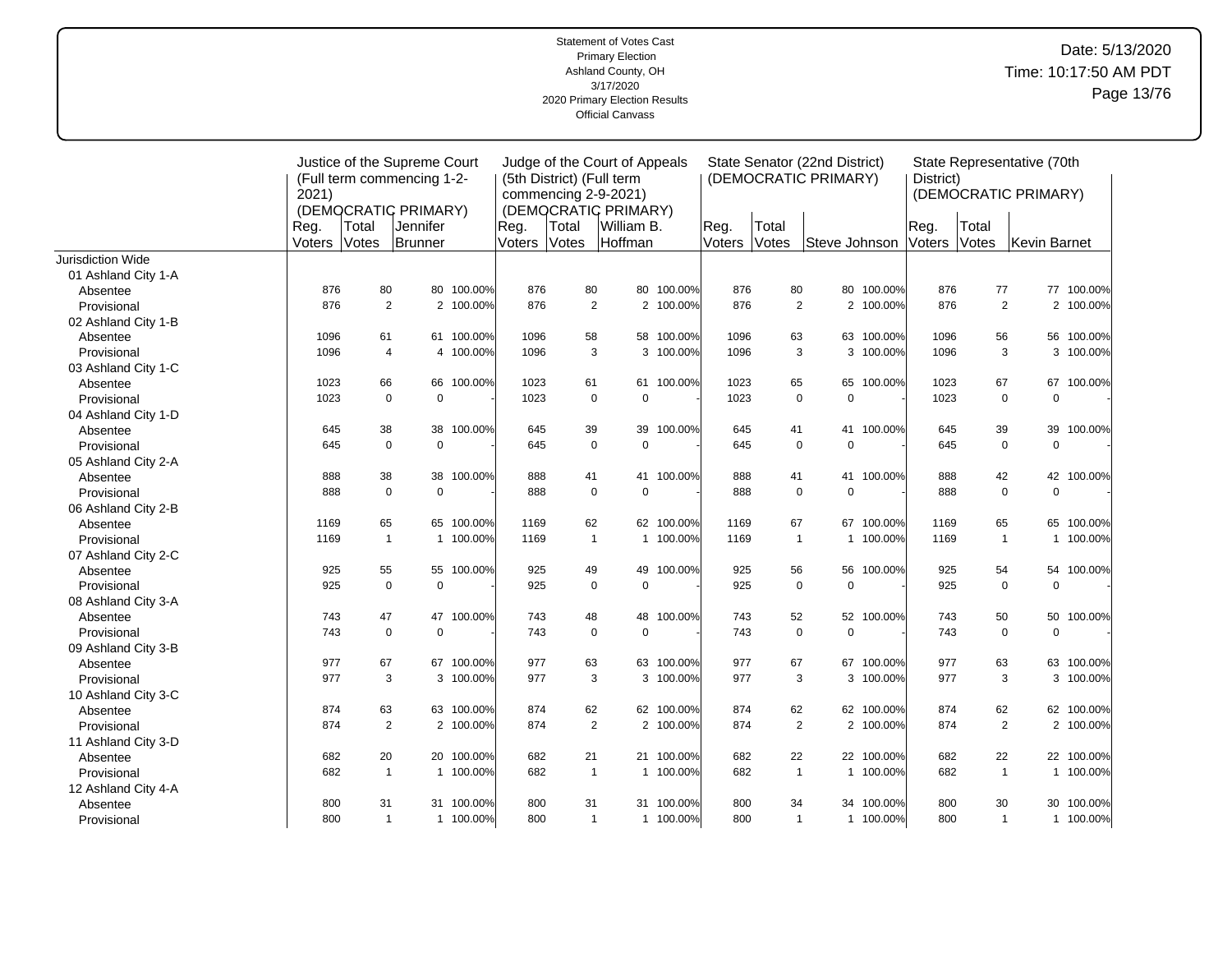#### Statement of Votes Cast Primary Election Ashland County, OH 3/17/2020 2020 Primary Election Results Official Canvass Date: 5/13/2020 Time: 10:17:50 AM PDT Page 14/76

|                     | Justice of the Supreme Court |              |                            |            | Judge of the Court of Appeals |                           |                      |            | State Senator (22nd District) |                |                      |            |           |                | State Representative (70th |            |
|---------------------|------------------------------|--------------|----------------------------|------------|-------------------------------|---------------------------|----------------------|------------|-------------------------------|----------------|----------------------|------------|-----------|----------------|----------------------------|------------|
|                     |                              |              | (Full term commencing 1-2- |            |                               | (5th District) (Full term |                      |            |                               |                | (DEMOCRATIC PRIMARY) |            | District) |                |                            |            |
|                     | 2021)                        |              |                            |            |                               | commencing 2-9-2021)      |                      |            |                               |                |                      |            |           |                | (DEMOCRATIC PRIMARY)       |            |
|                     |                              |              | (DEMOCRATIC PRIMARY)       |            |                               |                           | (DEMOCRATIC PRIMARY) |            |                               |                |                      |            |           |                |                            |            |
|                     | Reg.                         | Total        | Jennifer                   |            | Reg.                          | Total                     | William B.           |            | Reg.                          | Total          |                      |            | Reg.      | Total          |                            |            |
|                     | Voters                       | Votes        | Brunner                    |            | Voters                        | Votes                     | Hoffman              |            | Voters                        | Votes          | Steve Johnson        |            | Voters    | Votes          | Kevin Barnet               |            |
| 13 Ashland City 4-B |                              |              |                            |            |                               |                           |                      |            |                               |                |                      |            |           |                |                            |            |
| Absentee            | 625                          | 31           |                            | 31 100.00% | 625                           | 30                        |                      | 30 100.00% | 625                           | 30             |                      | 30 100.00% | 625       | 30             |                            | 30 100.00% |
| Provisional         | 625                          | $\mathbf 0$  | $\pmb{0}$                  |            | 625                           | $\mathbf 0$               | $\pmb{0}$            |            | 625                           | $\pmb{0}$      | $\mathbf 0$          |            | 625       | $\mathbf 0$    | $\mathbf 0$                |            |
| 14 Ashland City 4-C |                              |              |                            |            |                               |                           |                      |            |                               |                |                      |            |           |                |                            |            |
| Absentee            | 925                          | 31           |                            | 31 100.00% | 925                           | 32                        |                      | 32 100.00% | 925                           | 34             |                      | 34 100.00% | 925       | 34             | 34                         | 100.00%    |
| Provisional         | 925                          | $\mathbf 0$  | $\mathbf 0$                |            | 925                           | $\mathbf 0$               | $\mathbf 0$          |            | 925                           | $\mathbf 0$    | $\mathbf 0$          |            | 925       | $\mathbf 0$    | $\mathbf 0$                |            |
| 15 Clear Creek      |                              |              |                            |            |                               |                           |                      |            |                               |                |                      |            |           |                |                            |            |
| Absentee            | 1234                         | 42           |                            | 42 100.00% | 1234                          | 39                        | 39                   | 100.00%    | 1234                          | 40             |                      | 40 100.00% | 1234      | 38             | 38                         | 100.00%    |
| Provisional         | 1234                         | $\mathbf 0$  | $\mathbf 0$                |            | 1234                          | $\mathbf 0$               | $\pmb{0}$            |            | 1234                          | $\mathbf 0$    | $\mathbf 0$          |            | 1234      | $\mathbf 0$    | $\mathbf 0$                |            |
| 16 Loudonville 1    |                              |              |                            |            |                               |                           |                      |            |                               |                |                      |            |           |                |                            |            |
| Absentee            | 1328                         | 74           |                            | 74 100.00% | 1328                          | 72                        |                      | 72 100.00% | 1328                          | 74             |                      | 74 100.00% | 1328      | 74             |                            | 74 100.00% |
| Provisional         | 1328                         | $\mathbf{1}$ |                            | 1 100.00%  | 1328                          | $\mathbf 0$               | $\mathbf 0$          |            | 1328                          | $\mathbf 0$    | $\mathbf 0$          |            | 1328      | $\mathbf 0$    | $\mathbf 0$                |            |
| 17 Green 1          |                              |              |                            |            |                               |                           |                      |            |                               |                |                      |            |           |                |                            |            |
| Absentee            | 1124                         | 53           |                            | 53 100.00% | 1124                          | 48                        | 48                   | 100.00%    | 1124                          | 53             |                      | 53 100.00% | 1124      | 49             | 49                         | 100.00%    |
| Provisional         | 1124                         | $\mathbf{1}$ |                            | 1 100.00%  | 1124                          | $\mathbf{1}$              | 1                    | 100.00%    | 1124                          | $\mathbf{1}$   |                      | 1 100.00%  | 1124      | $\mathbf{1}$   |                            | 1 100.00%  |
| 18 Green 2          |                              |              |                            |            |                               |                           |                      |            |                               |                |                      |            |           |                |                            |            |
| Absentee            | 550                          | 33           |                            | 33 100.00% | 550                           | 31                        |                      | 31 100.00% | 550                           | 33             |                      | 33 100.00% | 550       | 31             |                            | 31 100.00% |
| Provisional         | 550                          | $\mathbf 0$  | $\Omega$                   |            | 550                           | $\mathbf 0$               | $\mathbf 0$          |            | 550                           | $\mathbf 0$    | $\mathbf 0$          |            | 550       | $\mathbf 0$    | $\mathbf 0$                |            |
| 19 Loudonville 2    |                              |              |                            |            |                               |                           |                      |            |                               |                |                      |            |           |                |                            |            |
| Absentee            | 1122                         | 70           |                            | 70 100.00% | 1122                          | 66                        | 66                   | 100.00%    | 1122                          | 66             |                      | 66 100.00% | 1122      | 69             | 69                         | 100.00%    |
| Provisional         | 1122                         | $\mathbf 0$  | $\Omega$                   |            | 1122                          | $\mathbf 0$               | $\mathbf 0$          |            | 1122                          | $\mathbf 0$    | $\mathbf 0$          |            | 1122      | $\mathbf 0$    | $\mathbf 0$                |            |
| 20 Jackson 1        |                              |              |                            |            |                               |                           |                      |            |                               |                |                      |            |           |                |                            |            |
| Absentee            | 1053                         | 54           |                            | 54 100.00% | 1053                          | 54                        |                      | 54 100.00% | 1053                          | 53             |                      | 53 100.00% | 1053      | 52             |                            | 52 100.00% |
| Provisional         | 1053                         | 2            |                            | 2 100.00%  | 1053                          | 2                         |                      | 2 100.00%  | 1053                          | $\overline{2}$ |                      | 2 100.00%  | 1053      | 2              |                            | 2 100.00%  |
| 21 Jackson 2        |                              |              |                            |            |                               |                           |                      |            |                               |                |                      |            |           |                |                            |            |
| Absentee            | 1248                         | 48           |                            | 48 100.00% | 1248                          | 48                        | 48                   | 100.00%    | 1248                          | 50             |                      | 50 100.00% | 1248      | 49             | 49                         | 100.00%    |
| Provisional         | 1248                         | $\mathbf 0$  | $\mathbf 0$                |            | 1248                          | $\mathbf 0$               | $\mathbf 0$          |            | 1248                          | $\mathbf 0$    | $\mathbf 0$          |            | 1248      | $\mathbf 0$    | $\mathbf 0$                |            |
| 22 Lake             |                              |              |                            |            |                               |                           |                      |            |                               |                |                      |            |           |                |                            |            |
| Absentee            | 404                          | 28           |                            | 28 100.00% | 404                           | 26                        | 26                   | 100.00%    | 404                           | 27             |                      | 27 100.00% | 404       | 27             |                            | 27 100.00% |
| Provisional         | 404                          | $\mathbf{1}$ |                            | 1 100.00%  | 404                           | $\mathbf{1}$              |                      | 1 100.00%  | 404                           | $\mathbf{1}$   |                      | 1 100.00%  | 404       | $\overline{1}$ |                            | 1 100.00%  |
| 23 Mifflin          |                              |              |                            |            |                               |                           |                      |            |                               |                |                      |            |           |                |                            |            |
| Absentee            | 919                          | 40           |                            | 40 100.00% | 919                           | 38                        | 38                   | 100.00%    | 919                           | 43             |                      | 43 100.00% | 919       | 41             |                            | 41 100.00% |
| Provisional         | 919                          | $\mathbf 0$  | $\mathbf 0$                |            | 919                           | $\mathbf 0$               | $\mathbf 0$          |            | 919                           | $\mathbf 0$    | $\mathbf 0$          |            | 919       | $\mathbf 0$    | $\mathbf 0$                |            |
| 24 Milton 1         |                              |              |                            |            |                               |                           |                      |            |                               |                |                      |            |           |                |                            |            |
| Absentee            | 1039                         | 36           |                            | 36 100.00% | 1039                          | 37                        | 37                   | 100.00%    | 1039                          | 38             | 38                   | 100.00%    | 1039      | 37             | 37                         | 100.00%    |
| Provisional         | 1039                         | $\mathbf 0$  | $\Omega$                   |            | 1039                          | $\mathbf 0$               | $\mathbf 0$          |            | 1039                          | $\mathbf 0$    | $\mathbf 0$          |            | 1039      | $\mathbf 0$    | $\mathbf 0$                |            |
| 25 Milton 3         |                              |              |                            |            |                               |                           |                      |            |                               |                |                      |            |           |                |                            |            |
| Absentee            | 494                          | 27           |                            | 27 100.00% | 494                           | 23                        |                      | 23 100.00% | 494                           | 23             |                      | 23 100.00% | 494       | 23             |                            | 23 100.00% |
| Provisional         | 494                          | 2            |                            | 2 100.00%  | 494                           | $\overline{2}$            |                      | 2 100.00%  | 494                           | $\overline{2}$ |                      | 2 100.00%  | 494       | 2              |                            | 2 100.00%  |
|                     |                              |              |                            |            |                               |                           |                      |            |                               |                |                      |            |           |                |                            |            |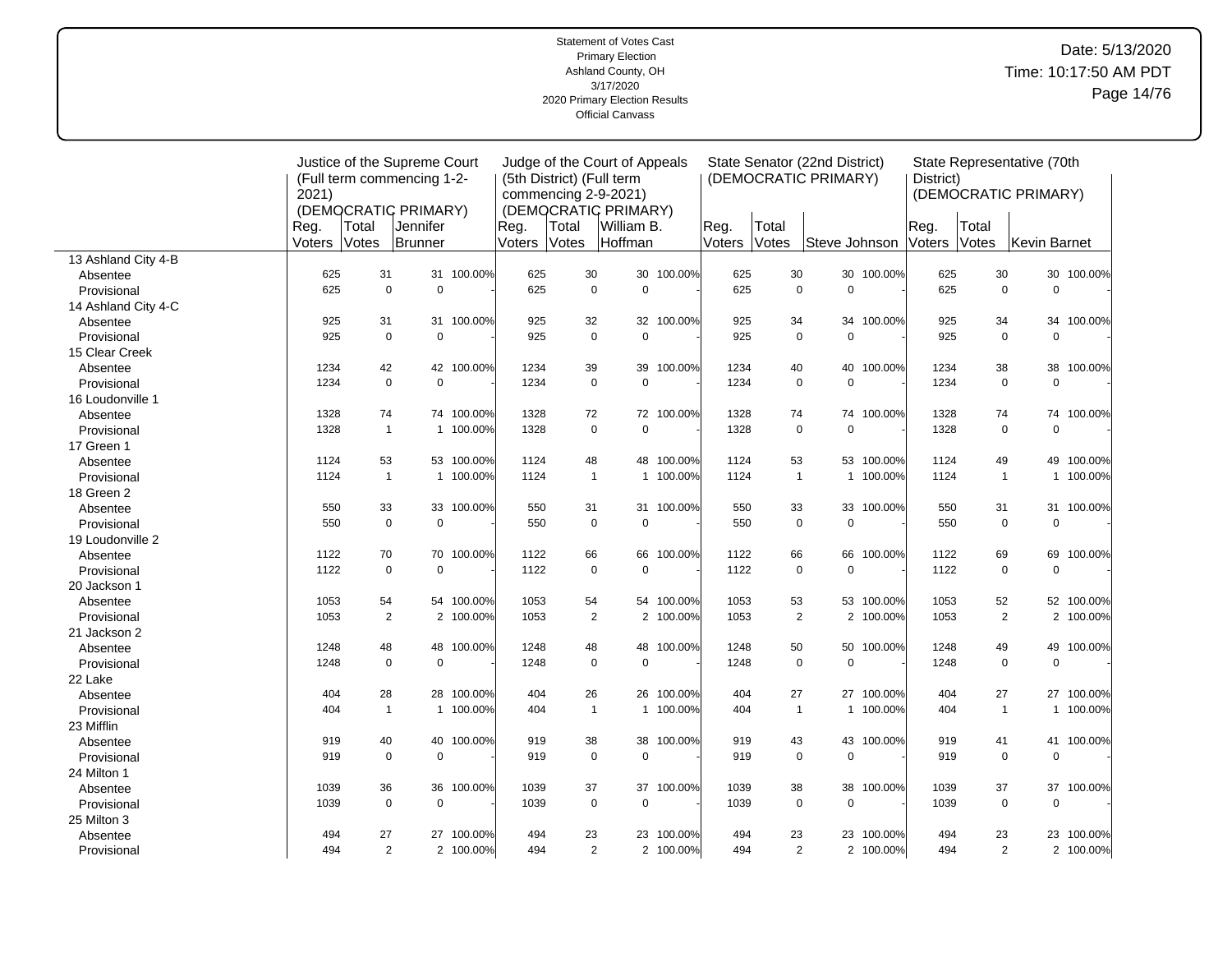| <b>Statement of Votes Cast</b><br><b>Primary Election</b><br>Ashland County, OH<br>3/17/2020<br>2020 Primary Election Results<br><b>Official Canvass</b> | Date: 5/13/2020<br>Time: 10:17:50 AM PDT<br>Page 15/76 |
|----------------------------------------------------------------------------------------------------------------------------------------------------------|--------------------------------------------------------|
|                                                                                                                                                          |                                                        |

|                 | Justice of the Supreme Court |              |                            |            | Judge of the Court of Appeals |                           |                      |            | State Senator (22nd District)<br>(DEMOCRATIC PRIMARY) |              |               |            |           |              | State Representative (70th |            |
|-----------------|------------------------------|--------------|----------------------------|------------|-------------------------------|---------------------------|----------------------|------------|-------------------------------------------------------|--------------|---------------|------------|-----------|--------------|----------------------------|------------|
|                 |                              |              | (Full term commencing 1-2- |            |                               | (5th District) (Full term |                      |            |                                                       |              |               |            | District) |              |                            |            |
|                 | 2021)                        |              |                            |            |                               | commencing 2-9-2021)      |                      |            |                                                       |              |               |            |           |              | (DEMOCRATIC PRIMARY)       |            |
|                 |                              |              | (DEMOCRATIC PRIMARY)       |            |                               |                           | (DEMOCRATIC PRIMARY) |            |                                                       |              |               |            |           |              |                            |            |
|                 | Reg.                         | Total        | Jennifer                   |            | Reg.                          | Total                     | William B.           |            | Reg.                                                  | Total        |               |            | Reg.      | Total        |                            |            |
|                 | Voters                       | Votes        | Brunner                    |            | Voters                        | Votes                     | Hoffman              |            | Voters                                                | Votes        | Steve Johnson |            | Voters    | Votes        | Kevin Barnet               |            |
| 26 Jeromesville |                              |              |                            |            |                               |                           |                      |            |                                                       |              |               |            |           |              |                            |            |
| Absentee        | 344                          | 8            |                            | 8 100.00%  | 344                           | $\overline{7}$            |                      | 7 100.00%  | 344                                                   | 9            |               | 9 100.00%  | 344       | 10           |                            | 10 100.00% |
| Provisional     | 344                          | $\mathbf 0$  | $\Omega$                   |            | 344                           | $\mathbf 0$               | $\Omega$             |            | 344                                                   | $\mathbf 0$  | $\mathbf 0$   |            | 344       | $\mathbf 0$  | $\mathbf 0$                |            |
| 27 Mohican      |                              |              |                            |            |                               |                           |                      |            |                                                       |              |               |            |           |              |                            |            |
| Absentee        | 1019                         | 45           |                            | 45 100.00% | 1019                          | 43                        | 43                   | 100.00%    | 1019                                                  | 43           |               | 43 100.00% | 1019      | 42           | 42                         | 100.00%    |
| Provisional     | 1019                         | $\Omega$     | $\Omega$                   |            | 1019                          | $\mathbf 0$               | $\Omega$             |            | 1019                                                  | $\mathbf 0$  | $\Omega$      |            | 1019      | $\Omega$     | $\Omega$                   |            |
| 28 Montgomery 1 |                              |              |                            |            |                               |                           |                      |            |                                                       |              |               |            |           |              |                            |            |
| Absentee        | 600                          | 29           |                            | 29 100.00% | 600                           | 27                        | 27                   | 100.00%    | 600                                                   | 30           |               | 30 100.00% | 600       | 28           | 28                         | 100.00%    |
| Provisional     | 600                          | $\mathsf 0$  | $\mathbf 0$                |            | 600                           | $\pmb{0}$                 | $\mathbf 0$          |            | 600                                                   | $\mathbf 0$  | $\mathbf 0$   |            | 600       | $\mathsf 0$  | $\mathbf 0$                |            |
| 29 Montgomery 2 |                              |              |                            |            |                               |                           |                      |            |                                                       |              |               |            |           |              |                            |            |
| Absentee        | 818                          | 28           |                            | 28 100.00% | 818                           | 24                        | 24                   | 100.00%    | 818                                                   | 28           |               | 28 100.00% | 818       | 23           |                            | 23 100.00% |
| Provisional     | 818                          | $\mathbf{1}$ |                            | 1 100.00%  | 818                           | $\mathbf{1}$              |                      | 1 100.00%  | 818                                                   | $\mathbf{1}$ |               | 1 100.00%  | 818       | $\mathbf{1}$ |                            | 1 100.00%  |
| 30 Montgomery 3 |                              |              |                            |            |                               |                           |                      |            |                                                       |              |               |            |           |              |                            |            |
| Absentee        | 561                          | 22           |                            | 22 100.00% | 561                           | 20                        | 20                   | 100.00%    | 561                                                   | 21           |               | 21 100.00% | 561       | 20           | 20                         | 100.00%    |
| Provisional     | 561                          | $\mathbf 0$  | $\mathbf 0$                |            | 561                           | $\mathbf 0$               | $\mathbf 0$          |            | 561                                                   | $\mathbf 0$  | $\mathbf 0$   |            | 561       | $\mathbf 0$  | $\mathbf 0$                |            |
| 31 Orange 1     |                              |              |                            |            |                               |                           |                      |            |                                                       |              |               |            |           |              |                            |            |
| Absentee        | 1030                         | 39           |                            | 39 100.00% | 1030                          | 41                        | 41                   | 100.00%    | 1030                                                  | 41           |               | 41 100.00% | 1030      | 40           | 40                         | 100.00%    |
| Provisional     | 1030                         | 3            |                            | 3 100.00%  | 1030                          | 3                         |                      | 3 100.00%  | 1030                                                  | 3            |               | 3 100.00%  | 1030      | 3            |                            | 3 100.00%  |
| 32 Orange 2     |                              |              |                            |            |                               |                           |                      |            |                                                       |              |               |            |           |              |                            |            |
| Absentee        | 598                          | 23           |                            | 23 100.00% | 598                           | 20                        | 20                   | 100.00%    | 598                                                   | 22           |               | 22 100.00% | 598       | 22           |                            | 22 100.00% |
| Provisional     | 598                          | $\mathbf 0$  | $\mathbf 0$                |            | 598                           | $\mathbf 0$               | $\mathbf 0$          |            | 598                                                   | $\mathbf 0$  | $\mathbf 0$   |            | 598       | $\mathbf 0$  | $\mathbf 0$                |            |
| 33 Perry        |                              |              |                            |            |                               |                           |                      |            |                                                       |              |               |            |           |              |                            |            |
| Absentee        | 1245                         | 43           |                            | 43 100.00% | 1245                          | 41                        | 41                   | 100.00%    | 1245                                                  | 42           |               | 42 100.00% | 1245      | 40           | 40                         | 100.00%    |
| Provisional     | 1245                         | $\mathbf 0$  | $\Omega$                   |            | 1245                          | $\mathbf 0$               | $\Omega$             |            | 1245                                                  | $\mathbf 0$  | $\mathbf 0$   |            | 1245      | $\mathbf 0$  | $\mathbf 0$                |            |
| 34 Ruggles      |                              |              |                            |            |                               |                           |                      |            |                                                       |              |               |            |           |              |                            |            |
| Absentee        | 616                          | 35           |                            | 35 100.00% | 616                           | 34                        | 34                   | 100.00%    | 616                                                   | 33           |               | 33 100.00% | 616       | 34           | 34                         | 100.00%    |
| Provisional     | 616                          | $\mathbf 0$  | $\mathbf 0$                |            | 616                           | $\mathbf 0$               | $\Omega$             |            | 616                                                   | $\mathbf 0$  | $\mathbf 0$   |            | 616       | $\mathbf 0$  | $\mathbf 0$                |            |
| 35 Sullivan 1   |                              |              |                            |            |                               |                           |                      |            |                                                       |              |               |            |           |              |                            |            |
| Absentee        | 851                          | 31           |                            | 31 100.00% | 851                           | 28                        | 28                   | 100.00%    | 851                                                   | 29           |               | 29 100.00% | 851       | 28           | 28                         | 100.00%    |
| Provisional     | 851                          | $\mathbf 0$  | $\Omega$                   |            | 851                           | $\mathbf 0$               | $\mathbf 0$          |            | 851                                                   | $\mathbf 0$  | $\mathbf 0$   |            | 851       | $\mathbf 0$  | $\mathbf 0$                |            |
| 36 Sullivan 2   |                              |              |                            |            |                               |                           |                      |            |                                                       |              |               |            |           |              |                            |            |
| Absentee        | 742                          | 24           |                            | 24 100.00% | 742                           | 22                        |                      | 22 100.00% | 742                                                   | 23           |               | 23 100.00% | 742       | 23           | 23                         | 100.00%    |
| Provisional     | 742                          | $\mathbf 0$  | $\mathbf 0$                |            | 742                           | $\mathbf 0$               | $\mathbf 0$          |            | 742                                                   | $\mathbf 0$  | $\pmb{0}$     |            | 742       | $\mathbf 0$  | $\pmb{0}$                  |            |
| 37 Troy         |                              |              |                            |            |                               |                           |                      |            |                                                       |              |               |            |           |              |                            |            |
| Absentee        | 753                          | 30           |                            | 30 100.00% | 753                           | 30                        | 30                   | 100.00%    | 753                                                   | 31           |               | 31 100.00% | 753       | 30           | 30                         | 100.00%    |
| Provisional     | 753                          | $\mathbf 0$  | $\mathbf 0$                |            | 753                           | 0                         | $\mathbf 0$          |            | 753                                                   | $\mathbf 0$  | $\pmb{0}$     |            | 753       | $\mathbf 0$  | $\mathbf 0$                |            |
| 38 Vermillion 1 |                              |              |                            |            |                               |                           |                      |            |                                                       |              |               |            |           |              |                            |            |
| Absentee        | 835                          | 34           | 34                         | 100.00%    | 835                           | 34                        | 34                   | 100.00%    | 835                                                   | 38           |               | 38 100.00% | 835       | 34           | 34                         | 100.00%    |
| Provisional     | 835                          | $\mathbf 0$  | $\Omega$                   |            | 835                           | $\mathbf 0$               | $\Omega$             |            | 835                                                   | $\mathbf 0$  | $\mathbf 0$   |            | 835       | $\mathbf 0$  | $\mathbf 0$                |            |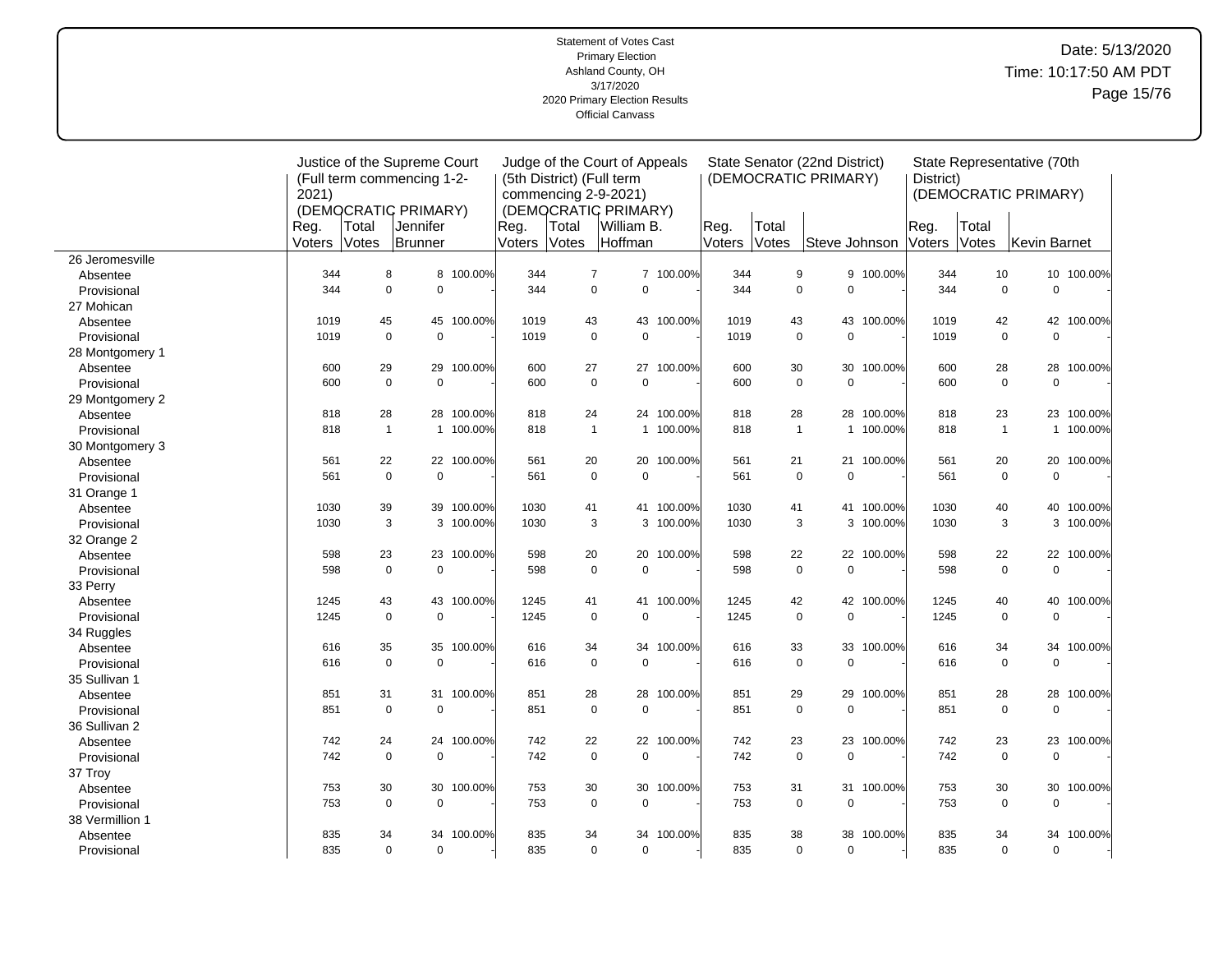|                 | <b>Statement of Votes Cast</b><br><b>Primary Election</b><br>Ashland County, OH<br>3/17/2020<br>2020 Primary Election Results<br><b>Official Canvass</b> |                                                                                                  |         |                                    |                                                                                             |       |          |         |                                                       |       |                   |            |                                                     | Date: 5/13/2020<br>Time: 10:17:50 AM PDT<br>Page 16/76 |              |              |  |  |  |
|-----------------|----------------------------------------------------------------------------------------------------------------------------------------------------------|--------------------------------------------------------------------------------------------------|---------|------------------------------------|---------------------------------------------------------------------------------------------|-------|----------|---------|-------------------------------------------------------|-------|-------------------|------------|-----------------------------------------------------|--------------------------------------------------------|--------------|--------------|--|--|--|
|                 | 2021)<br>Reg.                                                                                                                                            | Justice of the Supreme Court<br>(Full term commencing 1-2-<br>(DEMOCRATIC PRIMARY)<br>IJennifer. | Reg.    | (5th District) (Full term<br>Total | Judge of the Court of Appeals<br>commencing 2-9-2021)<br>(DEMOCRATIC PRIMARY)<br>William B. |       | Reg.     | Total   | State Senator (22nd District)<br>(DEMOCRATIC PRIMARY) |       | District)<br>Reg. | Total      | State Representative (70th)<br>(DEMOCRATIC PRIMARY) |                                                        |              |              |  |  |  |
|                 | Voters                                                                                                                                                   | <i><b>Votes</b></i>                                                                              | Brunner |                                    | Voters                                                                                      | Votes | Hoffman  |         | Voters                                                | Votes | Steve Johnson     |            | Voters                                              | Votes                                                  | Kevin Barnet |              |  |  |  |
| 39 Vermillion 2 |                                                                                                                                                          |                                                                                                  |         |                                    |                                                                                             |       |          |         |                                                       |       |                   |            |                                                     |                                                        |              |              |  |  |  |
| Absentee        | 1045                                                                                                                                                     | 39                                                                                               | 39      | 100.00%                            | 1045                                                                                        | 38    | 38       | 100.00% | 1045                                                  | 39    |                   | 39 100.00% | 1045                                                | 40                                                     | 40           | 100.00%      |  |  |  |
| Provisional     | $\mathbf 0$<br>1045<br>$\Omega$                                                                                                                          |                                                                                                  |         |                                    | 1045                                                                                        | 0     | $\Omega$ |         | 1045                                                  | 0     | $\Omega$          |            | 1045                                                | $\Omega$                                               | $\mathbf 0$  |              |  |  |  |
| Total           |                                                                                                                                                          |                                                                                                  |         |                                    |                                                                                             |       |          |         |                                                       |       |                   |            |                                                     |                                                        |              |              |  |  |  |
| Absentee        | 33820                                                                                                                                                    | 1628                                                                                             | 1628    | 100.00%                            | 33820                                                                                       | 1568  | 1568     | 100.00% | 33820                                                 | 1643  | 1643              | 100.00%    | 33820                                               | 1595                                                   |              | 1595 100.00% |  |  |  |
| Provisional     | 33820                                                                                                                                                    | 25                                                                                               |         | 25 100.00%                         | 33820                                                                                       | 23    | 23       | 100.00% | 33820                                                 | 23    |                   | 23 100.00% | 33820                                               | 23                                                     |              | 23 100.00%   |  |  |  |
| Total           | 33820                                                                                                                                                    | 1653                                                                                             | 1653    | 100.00%                            | 33820                                                                                       | 1591  | 1591     | 100.00% | 33820                                                 | 1666  | 1666              | 100.00%    | 33820                                               | 1618                                                   |              | 1618 100.00% |  |  |  |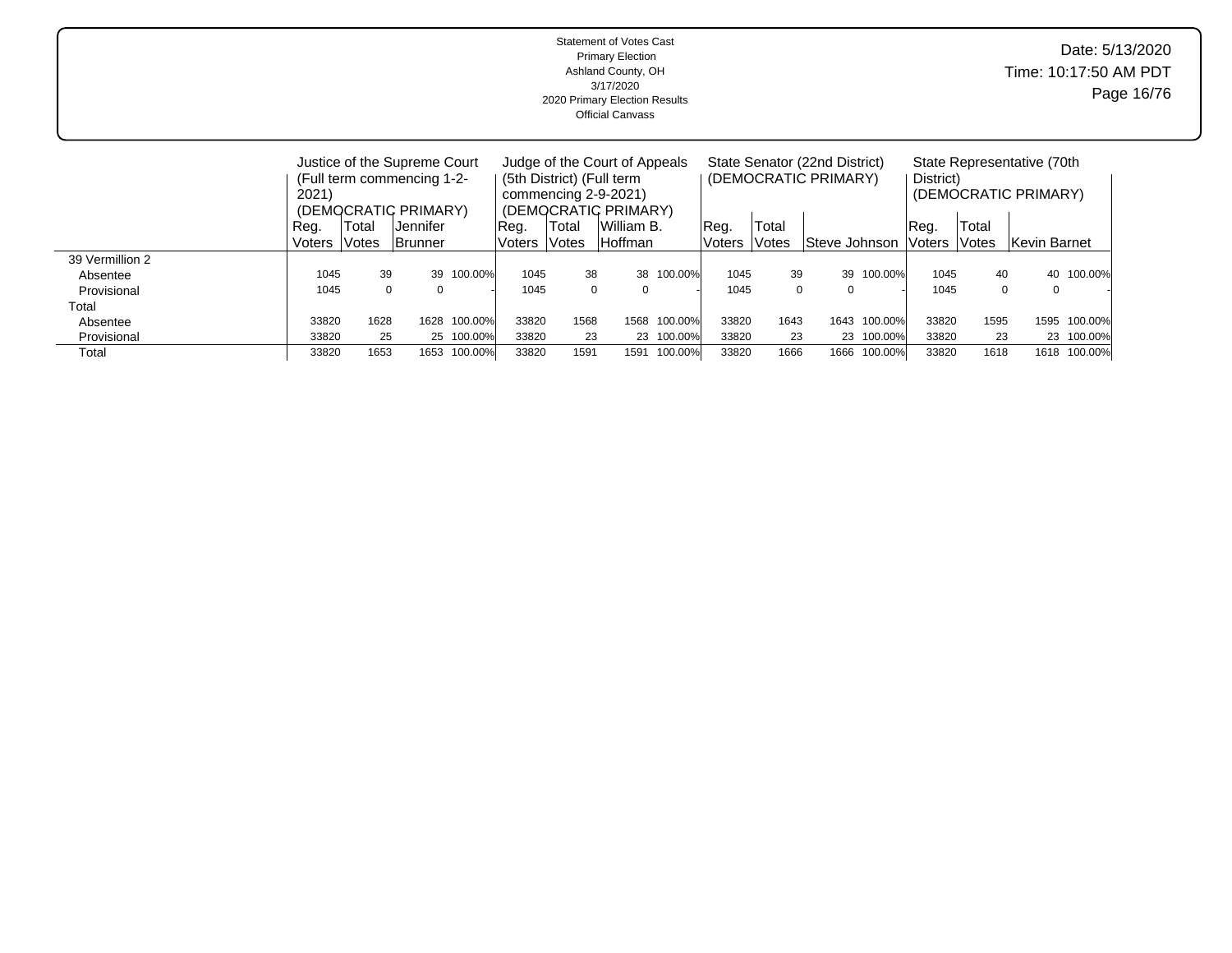#### Statement of Votes Cast Primary Election Ashland County, OH 3/17/2020 2020 Primary Election Results Official Canvass Date: 5/13/2020 Time: 10:17:50 AM PDT Page 17/76

|                     |                         |             | Judge of the Court of Common | <b>County Commissioner (Full</b> |       |                               |  | <b>County Commissioner (Full</b> |       |                            |      |        | <b>Prosecuting Attorney</b> |             |                      |  |
|---------------------|-------------------------|-------------|------------------------------|----------------------------------|-------|-------------------------------|--|----------------------------------|-------|----------------------------|------|--------|-----------------------------|-------------|----------------------|--|
|                     | Pleas (Probate/Juvenile |             |                              |                                  |       | term commencing 1-2-2021)     |  |                                  |       | term commencing 1-3-2021)  |      |        |                             |             | (DEMOCRATIC PRIMARY) |  |
|                     | Division) (Full term    |             |                              |                                  |       | (DEMOCRATIC PRIMARY)          |  |                                  |       | (DEMOCRATIC PRIMARY)       |      |        |                             |             |                      |  |
|                     | commencing 2-9-2021)    |             |                              |                                  |       |                               |  |                                  |       |                            |      |        |                             |             |                      |  |
|                     | REMOTRATIONRRWARY)      |             |                              | Reg.                             | Total | No Valid                      |  | Reg.                             | Total | No Valid                   | Reg. |        | Total                       |             | No Valid             |  |
|                     | Voters Votes            |             | Petition Filed               | Voters                           | Votes | Petition Filed                |  | Voters                           | Votes | Petition Filed             |      | Voters | Votes                       |             | Petition Filed       |  |
| Jurisdiction Wide   |                         |             |                              |                                  |       |                               |  |                                  |       |                            |      |        |                             |             |                      |  |
| 01 Ashland City 1-A |                         |             |                              |                                  |       |                               |  |                                  |       |                            |      |        |                             |             |                      |  |
| Absentee            | 876                     | $\pmb{0}$   | $\mathbf 0$                  | 876                              |       | $\pmb{0}$<br>$\mathbf 0$      |  | 876                              |       | $\mathbf 0$<br>$\pmb{0}$   |      | 876    |                             | 0           | $\pmb{0}$            |  |
| Provisional         | 876                     | $\mathbf 0$ | $\mathbf 0$                  | 876                              |       | $\mathbf 0$<br>$\mathbf 0$    |  | 876                              |       | $\mathbf 0$<br>$\mathbf 0$ |      | 876    |                             | $\mathbf 0$ | $\pmb{0}$            |  |
| 02 Ashland City 1-B |                         |             |                              |                                  |       |                               |  |                                  |       |                            |      |        |                             |             |                      |  |
| Absentee            | 1096                    | $\mathbf 0$ | 0                            | 1096                             |       | $\pmb{0}$<br>$\mathbf 0$      |  | 1096                             |       | $\pmb{0}$<br>0             |      | 1096   |                             | $\mathbf 0$ | $\pmb{0}$            |  |
| Provisional         | 1096                    | $\mathbf 0$ | $\mathbf 0$                  | 1096                             |       | $\mathbf 0$<br>$\mathbf 0$    |  | 1096                             |       | 0<br>$\mathbf 0$           |      | 1096   |                             | $\mathbf 0$ | $\pmb{0}$            |  |
| 03 Ashland City 1-C |                         |             |                              |                                  |       |                               |  |                                  |       |                            |      |        |                             |             |                      |  |
| Absentee            | 1023                    | $\mathbf 0$ | 0                            | 1023                             |       | $\pmb{0}$<br>$\mathbf 0$      |  | 1023                             |       | $\pmb{0}$<br>0             |      | 1023   |                             | 0           | $\mathbf 0$          |  |
| Provisional         | 1023                    | $\mathbf 0$ | 0                            | 1023                             |       | $\overline{0}$<br>$\pmb{0}$   |  | 1023                             |       | 0<br>$\mathsf 0$           |      | 1023   |                             | $\mathbf 0$ | $\pmb{0}$            |  |
| 04 Ashland City 1-D |                         |             |                              |                                  |       |                               |  |                                  |       |                            |      |        |                             |             |                      |  |
| Absentee            | 645                     | $\mathbf 0$ | 0                            | 645                              |       | $\pmb{0}$<br>$\mathbf 0$      |  | 645                              |       | 0<br>$\pmb{0}$             |      | 645    |                             | $\mathbf 0$ | $\mathbf 0$          |  |
| Provisional         | 645                     | $\mathbf 0$ | $\mathbf 0$                  | 645                              |       | $\pmb{0}$<br>$\mathbf 0$      |  | 645                              |       | 0<br>$\mathbf 0$           |      | 645    |                             | $\mathbf 0$ | $\pmb{0}$            |  |
| 05 Ashland City 2-A |                         |             |                              |                                  |       |                               |  |                                  |       |                            |      |        |                             |             |                      |  |
| Absentee            | 888                     | $\mathbf 0$ | 0                            | 888                              |       | $\pmb{0}$<br>$\pmb{0}$        |  | 888                              |       | 0<br>$\pmb{0}$             |      | 888    |                             | 0           | $\pmb{0}$            |  |
| Provisional         | 888                     | $\mathbf 0$ | $\mathbf 0$                  | 888                              |       | $\overline{0}$<br>$\mathbf 0$ |  | 888                              |       | $\mathsf 0$<br>$\mathbf 0$ |      | 888    |                             | $\Omega$    | $\mathbf 0$          |  |
| 06 Ashland City 2-B |                         |             |                              |                                  |       |                               |  |                                  |       |                            |      |        |                             |             |                      |  |
| Absentee            | 1169                    | $\mathbf 0$ | 0                            | 1169                             |       | $\pmb{0}$<br>$\mathbf 0$      |  | 1169                             |       | $\pmb{0}$<br>$\mathbf 0$   |      | 1169   |                             | 0           | $\mathbf 0$          |  |
| Provisional         | 1169                    | $\Omega$    | $\mathbf 0$                  | 1169                             |       | $\mathbf 0$<br>$\mathbf 0$    |  | 1169                             |       | $\mathbf 0$<br>$\mathbf 0$ |      | 1169   |                             | $\Omega$    | $\mathbf 0$          |  |
| 07 Ashland City 2-C |                         |             |                              |                                  |       |                               |  |                                  |       |                            |      |        |                             |             |                      |  |
| Absentee            | 925                     | $\pmb{0}$   | 0                            | 925                              |       | $\pmb{0}$<br>$\pmb{0}$        |  | 925                              |       | $\pmb{0}$<br>$\pmb{0}$     |      | 925    |                             | 0           | $\pmb{0}$            |  |
| Provisional         | 925                     | $\mathbf 0$ | $\mathbf 0$                  | 925                              |       | $\mathbf 0$<br>$\mathbf 0$    |  | 925                              |       | $\mathbf 0$<br>$\pmb{0}$   |      | 925    |                             | $\mathbf 0$ | $\mathbf 0$          |  |
| 08 Ashland City 3-A |                         |             |                              |                                  |       |                               |  |                                  |       |                            |      |        |                             |             |                      |  |
| Absentee            | 743                     | $\mathbf 0$ | 0                            | 743                              |       | $\pmb{0}$<br>$\mathbf 0$      |  | 743                              |       | 0<br>$\pmb{0}$             |      | 743    |                             | $\mathbf 0$ | 0                    |  |
| Provisional         | 743                     | $\mathbf 0$ | $\pmb{0}$                    | 743                              |       | $\mathbf 0$<br>$\pmb{0}$      |  | 743                              |       | $\pmb{0}$<br>$\pmb{0}$     |      | 743    |                             | $\mathbf 0$ | $\pmb{0}$            |  |
| 09 Ashland City 3-B |                         |             |                              |                                  |       |                               |  |                                  |       |                            |      |        |                             |             |                      |  |
| Absentee            | 977                     | $\mathbf 0$ | 0                            | 977                              |       | $\pmb{0}$<br>$\mathbf 0$      |  | 977                              |       | 0<br>$\pmb{0}$             |      | 977    |                             | 0           | $\pmb{0}$            |  |
| Provisional         | 977                     | $\mathbf 0$ | $\mathbf 0$                  | 977                              |       | $\mathbf 0$<br>$\mathbf 0$    |  | 977                              |       | $\mathbf 0$<br>$\pmb{0}$   |      | 977    |                             | $\mathbf 0$ | $\pmb{0}$            |  |
| 10 Ashland City 3-C |                         |             |                              |                                  |       |                               |  |                                  |       |                            |      |        |                             |             |                      |  |
| Absentee            | 874                     | $\mathbf 0$ | 0                            | 874                              |       | $\pmb{0}$<br>0                |  | 874                              |       | 0<br>$\pmb{0}$             |      | 874    |                             | 0           | $\mathbf 0$          |  |
| Provisional         | 874                     | $\mathbf 0$ | $\mathbf 0$                  | 874                              |       | $\overline{0}$<br>$\mathbf 0$ |  | 874                              |       | 0<br>$\mathsf 0$           |      | 874    |                             | $\mathbf 0$ | $\pmb{0}$            |  |
| 11 Ashland City 3-D |                         |             |                              |                                  |       |                               |  |                                  |       |                            |      |        |                             |             |                      |  |
| Absentee            | 682                     | $\mathbf 0$ | 0                            | 682                              |       | $\pmb{0}$<br>$\mathbf 0$      |  | 682                              |       | $\pmb{0}$<br>$\pmb{0}$     |      | 682    |                             | $\mathbf 0$ | 0                    |  |
| Provisional         | 682                     | $\mathbf 0$ | $\mathbf 0$                  | 682                              |       | $\mathbf 0$<br>$\mathbf 0$    |  | 682                              |       | $\mathbf 0$<br>$\mathbf 0$ |      | 682    |                             | $\Omega$    | $\pmb{0}$            |  |
| 12 Ashland City 4-A |                         |             |                              |                                  |       |                               |  |                                  |       |                            |      |        |                             |             |                      |  |
| Absentee            | 800                     | $\mathbf 0$ | 0                            | 800                              |       | $\pmb{0}$<br>$\mathbf 0$      |  | 800                              |       | 0<br>$\mathbf 0$           |      | 800    |                             | $\mathbf 0$ | $\pmb{0}$            |  |
| Provisional         | 800                     | $\mathbf 0$ | $\pmb{0}$                    | 800                              |       | $\mathbf 0$<br>$\mathbf 0$    |  | 800                              |       | $\pmb{0}$<br>$\mathbf 0$   |      | 800    |                             | $\mathbf 0$ | $\mathbf 0$          |  |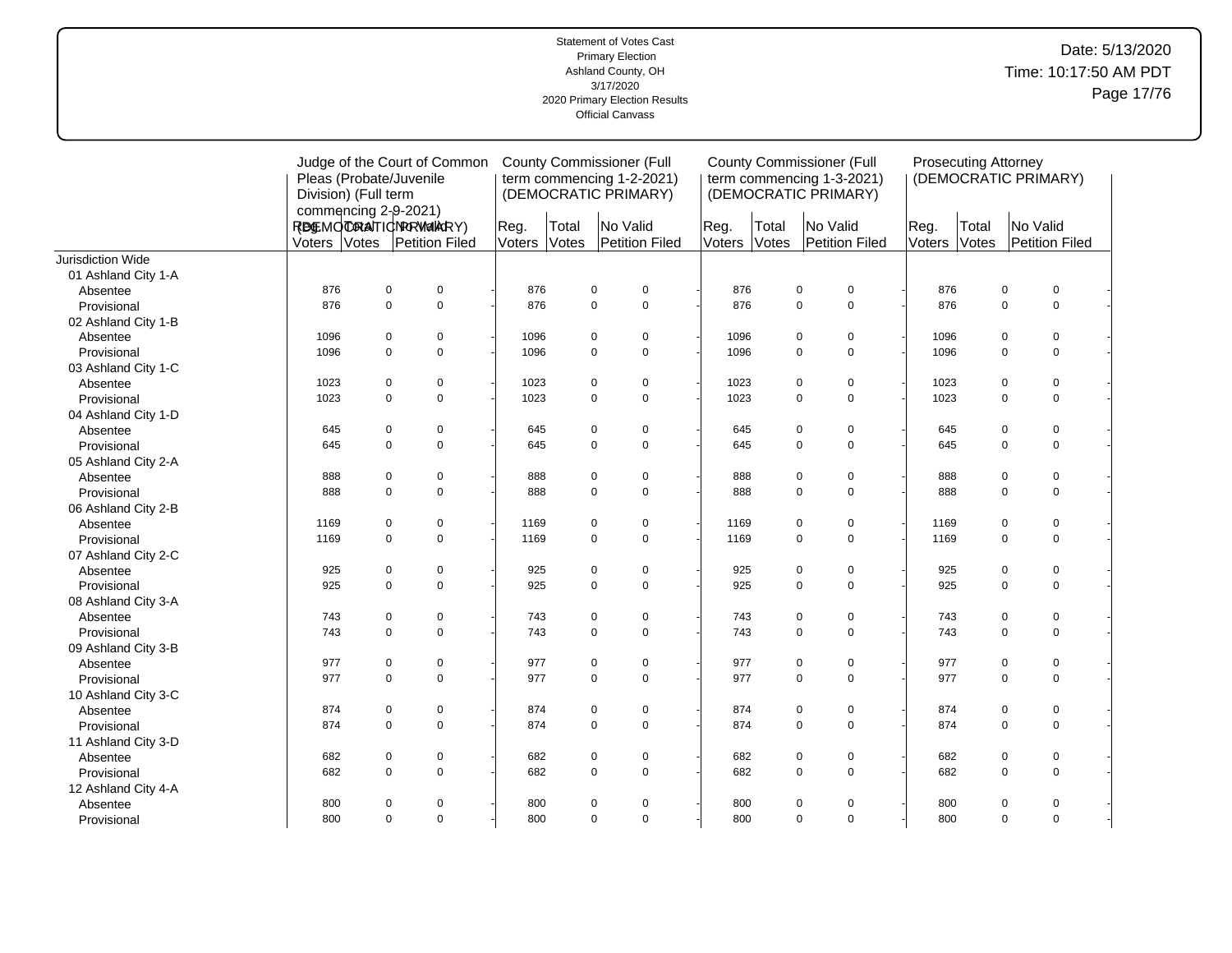# Date: 5/13/2020 Time: 10:17:50 AM PDT Page 18/76

|                     | Pleas (Probate/Juvenile<br>Division) (Full term<br>commencing 2-9-2021) | Judge of the Court of Common |                |                | <b>County Commissioner (Full</b><br>term commencing 1-2-2021)<br>(DEMOCRATIC PRIMARY) |                |                | <b>County Commissioner (Full</b><br>term commencing 1-3-2021)<br>(DEMOCRATIC PRIMARY) |                | <b>Prosecuting Attorney</b> | (DEMOCRATIC PRIMARY)       |  |
|---------------------|-------------------------------------------------------------------------|------------------------------|----------------|----------------|---------------------------------------------------------------------------------------|----------------|----------------|---------------------------------------------------------------------------------------|----------------|-----------------------------|----------------------------|--|
|                     | REMOTRATIONRRWARRY)<br>Voters Votes                                     | Petition Filed               | Reg.<br>Voters | Total<br>Votes | No Valid<br>Petition Filed                                                            | Reg.<br>Voters | Total<br>Votes | No Valid<br>Petition Filed                                                            | Reg.<br>Voters | Total<br>Votes              | No Valid<br>Petition Filed |  |
| 13 Ashland City 4-B |                                                                         |                              |                |                |                                                                                       |                |                |                                                                                       |                |                             |                            |  |
| Absentee            | 625                                                                     | $\pmb{0}$<br>$\mathbf 0$     | 625            |                | 0<br>$\mathbf 0$                                                                      | 625            |                | $\mathbf 0$<br>0                                                                      | 625            |                             | $\mathbf 0$<br>$\pmb{0}$   |  |
| Provisional         | 625                                                                     | $\pmb{0}$<br>$\mathsf 0$     | 625            |                | $\pmb{0}$<br>$\mathbf 0$                                                              | 625            |                | $\mathsf 0$<br>$\pmb{0}$                                                              | 625            |                             | $\mathbf 0$<br>$\mathsf 0$ |  |
| 14 Ashland City 4-C |                                                                         |                              |                |                |                                                                                       |                |                |                                                                                       |                |                             |                            |  |
| Absentee            | 925                                                                     | $\pmb{0}$<br>$\pmb{0}$       | 925            |                | $\pmb{0}$<br>$\pmb{0}$                                                                | 925            |                | $\mathbf 0$<br>$\pmb{0}$                                                              | 925            |                             | 0<br>$\pmb{0}$             |  |
| Provisional         | 925                                                                     | $\mathbf 0$<br>$\mathbf 0$   | 925            |                | $\mathbf 0$<br>$\mathbf 0$                                                            | 925            |                | $\mathbf 0$<br>$\mathbf 0$                                                            | 925            |                             | $\mathbf 0$<br>$\mathbf 0$ |  |
| 15 Clear Creek      |                                                                         |                              |                |                |                                                                                       |                |                |                                                                                       |                |                             |                            |  |
| Absentee            | 1234                                                                    | $\mathbf 0$<br>$\mathbf 0$   | 1234           |                | 0<br>$\pmb{0}$                                                                        | 1234           |                | $\mathbf 0$<br>0                                                                      | 1234           |                             | $\pmb{0}$<br>$\mathbf 0$   |  |
| Provisional         | 1234                                                                    | $\mathbf 0$<br>$\mathsf 0$   | 1234           |                | $\mathbf 0$<br>0                                                                      | 1234           |                | $\pmb{0}$<br>$\mathbf 0$                                                              | 1234           |                             | $\pmb{0}$<br>$\mathbf 0$   |  |
| 16 Loudonville 1    |                                                                         |                              |                |                |                                                                                       |                |                |                                                                                       |                |                             |                            |  |
| Absentee            | 1328                                                                    | $\mathbf 0$<br>$\mathbf 0$   | 1328           |                | 0<br>$\mathbf 0$                                                                      | 1328           |                | $\pmb{0}$<br>$\mathbf 0$                                                              | 1328           |                             | $\pmb{0}$<br>$\mathbf 0$   |  |
| Provisional         | 1328                                                                    | $\mathbf 0$<br>$\mathbf 0$   | 1328           |                | $\mathbf 0$<br>$\mathbf 0$                                                            | 1328           |                | $\mathbf 0$<br>$\mathbf 0$                                                            | 1328           |                             | $\Omega$<br>$\mathbf 0$    |  |
| 17 Green 1          |                                                                         |                              |                |                |                                                                                       |                |                |                                                                                       |                |                             |                            |  |
| Absentee            | 1124                                                                    | $\pmb{0}$<br>$\mathbf 0$     | 1124           |                | 0<br>$\mathbf 0$                                                                      | 1124           |                | $\mathbf 0$<br>0                                                                      | 1124           |                             | 0<br>$\mathbf 0$           |  |
| Provisional         | 1124                                                                    | $\mathbf 0$<br>$\mathbf 0$   | 1124           |                | $\mathbf 0$<br>$\mathbf 0$                                                            | 1124           |                | $\mathbf 0$<br>$\mathbf 0$                                                            | 1124           |                             | $\mathbf 0$<br>$\mathbf 0$ |  |
| 18 Green 2          |                                                                         |                              |                |                |                                                                                       |                |                |                                                                                       |                |                             |                            |  |
| Absentee            | 550                                                                     | $\mathbf 0$<br>$\mathbf 0$   | 550            |                | 0<br>$\pmb{0}$                                                                        | 550            |                | $\mathbf 0$<br>0                                                                      | 550            |                             | $\mathbf 0$<br>0           |  |
| Provisional         | 550                                                                     | $\mathbf 0$<br>$\mathsf 0$   | 550            |                | $\mathbf 0$<br>$\mathbf 0$                                                            | 550            |                | $\mathbf 0$<br>$\mathsf 0$                                                            | 550            |                             | $\mathbf 0$<br>$\pmb{0}$   |  |
| 19 Loudonville 2    |                                                                         |                              |                |                |                                                                                       |                |                |                                                                                       |                |                             |                            |  |
| Absentee            | 1122                                                                    | $\pmb{0}$<br>$\mathbf 0$     | 1122           |                | 0<br>$\pmb{0}$                                                                        | 1122           |                | $\mathsf 0$<br>$\pmb{0}$                                                              | 1122           |                             | $\pmb{0}$<br>$\mathbf 0$   |  |
| Provisional         | 1122                                                                    | $\pmb{0}$<br>$\mathbf 0$     | 1122           |                | 0<br>$\mathbf 0$                                                                      | 1122           |                | $\pmb{0}$<br>$\mathbf 0$                                                              | 1122           |                             | $\mathbf 0$<br>0           |  |
| 20 Jackson 1        |                                                                         |                              |                |                |                                                                                       |                |                |                                                                                       |                |                             |                            |  |
| Absentee            | 1053                                                                    | 0<br>$\mathbf 0$             | 1053           |                | 0<br>$\pmb{0}$                                                                        | 1053           |                | $\mathbf 0$<br>0                                                                      | 1053           |                             | $\mathbf 0$<br>0           |  |
| Provisional         | 1053                                                                    | $\mathbf 0$<br>$\mathbf 0$   | 1053           |                | $\mathbf 0$<br>$\mathbf 0$                                                            | 1053           |                | $\mathbf 0$<br>$\mathbf 0$                                                            | 1053           |                             | $\Omega$<br>$\mathbf 0$    |  |
| 21 Jackson 2        |                                                                         |                              |                |                |                                                                                       |                |                |                                                                                       |                |                             |                            |  |
| Absentee            | 1248                                                                    | $\mathbf 0$<br>$\mathbf 0$   | 1248           |                | $\mathbf 0$<br>0                                                                      | 1248           |                | $\pmb{0}$<br>$\mathbf 0$                                                              | 1248           |                             | $\pmb{0}$<br>$\mathbf 0$   |  |
| Provisional         | 1248                                                                    | $\mathbf 0$<br>$\mathsf 0$   | 1248           |                | $\mathbf 0$<br>0                                                                      | 1248           |                | $\mathbf 0$<br>$\mathsf 0$                                                            | 1248           |                             | $\mathbf 0$<br>$\mathbf 0$ |  |
| 22 Lake             |                                                                         |                              |                |                |                                                                                       |                |                |                                                                                       |                |                             |                            |  |
| Absentee            | 404                                                                     | $\mathbf 0$<br>$\mathbf 0$   | 404            |                | 0<br>$\pmb{0}$                                                                        | 404            |                | $\mathbf 0$<br>0                                                                      | 404            |                             | $\mathbf 0$<br>0           |  |
| Provisional         | 404                                                                     | $\Omega$<br>$\mathbf 0$      | 404            |                | $\Omega$<br>$\mathbf 0$                                                               | 404            |                | $\mathbf 0$<br>$\mathbf 0$                                                            | 404            |                             | $\mathbf 0$<br>$\Omega$    |  |
| 23 Mifflin          |                                                                         |                              |                |                |                                                                                       |                |                |                                                                                       |                |                             |                            |  |
| Absentee            | 919                                                                     | $\mathbf 0$<br>$\mathbf 0$   | 919            |                | 0<br>$\pmb{0}$                                                                        | 919            |                | $\pmb{0}$<br>$\mathbf 0$                                                              | 919            |                             | $\pmb{0}$<br>$\mathbf 0$   |  |
| Provisional         | 919                                                                     | $\pmb{0}$<br>$\mathsf 0$     | 919            |                | 0<br>$\mathbf 0$                                                                      | 919            |                | $\mathsf 0$<br>$\pmb{0}$                                                              | 919            |                             | $\mathsf 0$<br>0           |  |
| 24 Milton 1         |                                                                         |                              |                |                |                                                                                       |                |                |                                                                                       |                |                             |                            |  |
| Absentee            | 1039                                                                    | $\mathbf 0$<br>$\mathbf 0$   | 1039           |                | 0<br>$\mathbf 0$                                                                      | 1039           |                | $\mathbf 0$<br>0                                                                      | 1039           |                             | $\mathbf 0$<br>0           |  |
| Provisional         | 1039                                                                    | $\mathbf 0$<br>$\mathsf 0$   | 1039           |                | 0<br>$\mathbf 0$                                                                      | 1039           |                | $\pmb{0}$<br>$\mathbf 0$                                                              | 1039           |                             | $\mathbf 0$<br>$\pmb{0}$   |  |
| 25 Milton 3         |                                                                         |                              |                |                |                                                                                       |                |                |                                                                                       |                |                             |                            |  |
| Absentee            | 494                                                                     | $\mathbf 0$<br>0             | 494            |                | 0<br>0                                                                                | 494            |                | 0<br>0                                                                                | 494            |                             | 0<br>0                     |  |
| Provisional         | 494                                                                     | $\mathsf 0$<br>$\mathbf 0$   | 494            |                | $\mathbf 0$<br>$\mathbf 0$                                                            | 494            |                | 0<br>$\mathbf 0$                                                                      | 494            |                             | $\pmb{0}$<br>$\mathbf 0$   |  |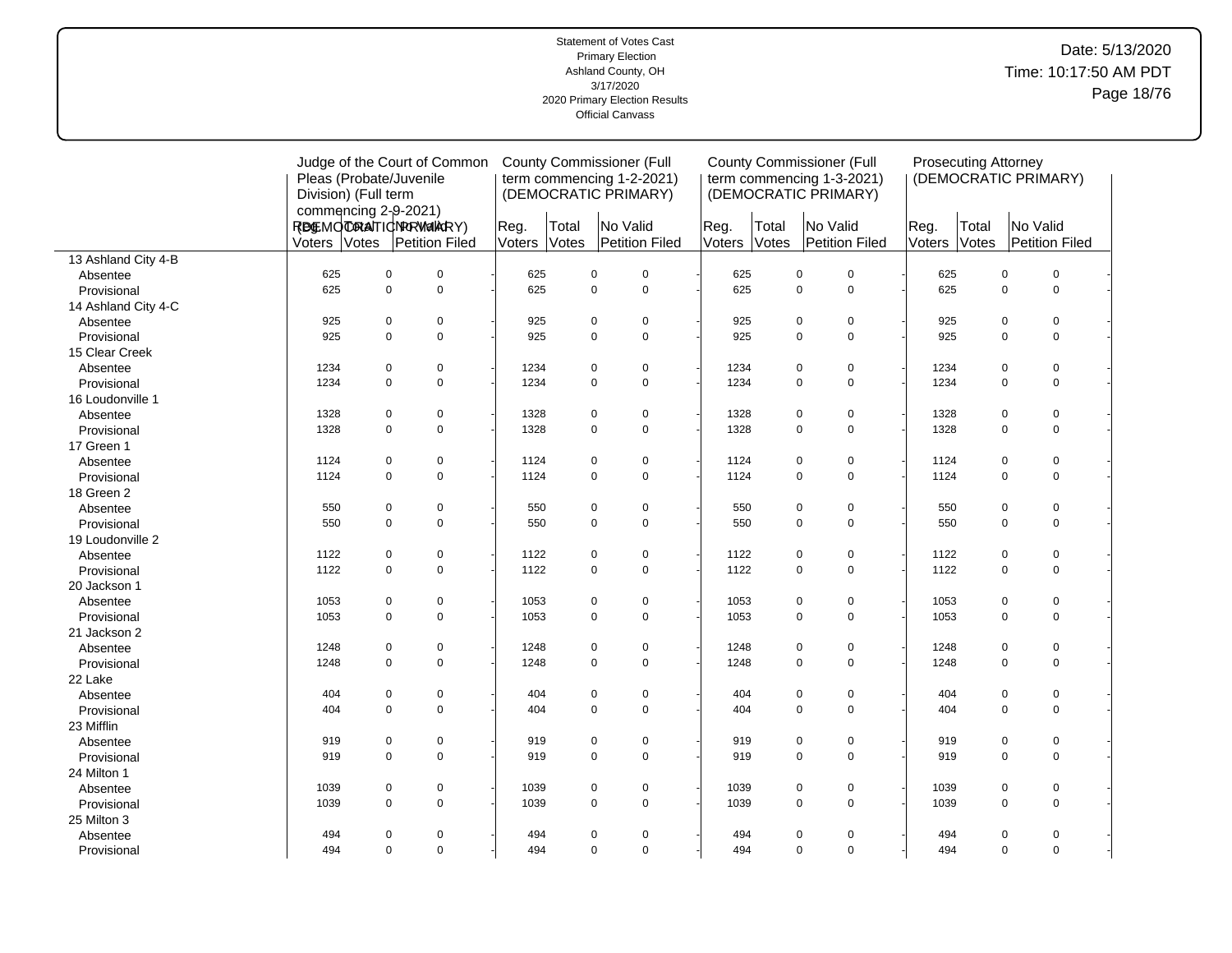# Date: 5/13/2020 Time: 10:17:50 AM PDT Page 19/76

|                 | Pleas (Probate/Juvenile<br>Division) (Full term<br>commencing 2-9-2021) | Judge of the Court of Common             |                | <b>County Commissioner (Full</b><br>term commencing 1-2-2021)<br>(DEMOCRATIC PRIMARY) |                            | <b>County Commissioner (Full</b><br>term commencing 1-3-2021)<br>(DEMOCRATIC PRIMARY) |                | <b>Prosecuting Attorney</b>        | (DEMOCRATIC PRIMARY) |                |                            |
|-----------------|-------------------------------------------------------------------------|------------------------------------------|----------------|---------------------------------------------------------------------------------------|----------------------------|---------------------------------------------------------------------------------------|----------------|------------------------------------|----------------------|----------------|----------------------------|
|                 | Voters Votes                                                            | REMOTORAITIONRRWAIKRY)<br>Petition Filed | Reg.<br>Voters | Total<br>Votes                                                                        | No Valid<br>Petition Filed | Reg.<br>Voters                                                                        | Total<br>Votes | No Valid<br>Petition Filed         | Reg.<br>Voters       | Total<br>Votes | No Valid<br>Petition Filed |
| 26 Jeromesville |                                                                         |                                          |                |                                                                                       |                            |                                                                                       |                |                                    |                      |                |                            |
| Absentee        | 344                                                                     | $\mathbf 0$<br>$\pmb{0}$                 | 344            | 0                                                                                     | $\mathbf 0$                | 344                                                                                   |                | $\mathsf 0$<br>$\mathbf 0$         | 344                  |                | $\mathbf 0$<br>$\pmb{0}$   |
| Provisional     | 344                                                                     | $\mathbf 0$<br>$\mathsf 0$               | 344            | 0                                                                                     | $\mathbf 0$                | 344                                                                                   |                | $\mathsf 0$<br>$\mathsf 0$         | 344                  |                | $\mathsf 0$<br>$\mathbf 0$ |
| 27 Mohican      |                                                                         |                                          |                |                                                                                       |                            |                                                                                       |                |                                    |                      |                |                            |
| Absentee        | 1019                                                                    | $\mathbf 0$<br>$\mathbf 0$               | 1019           | 0                                                                                     | $\mathbf 0$                | 1019                                                                                  |                | $\mathsf 0$<br>$\mathbf 0$         | 1019                 |                | $\mathbf 0$<br>0           |
| Provisional     | 1019                                                                    | $\mathbf 0$<br>$\mathbf 0$               | 1019           | 0                                                                                     | $\mathbf 0$                | 1019                                                                                  |                | $\mathbf 0$<br>$\mathbf 0$         | 1019                 |                | $\mathbf 0$<br>0           |
| 28 Montgomery 1 |                                                                         |                                          |                |                                                                                       |                            |                                                                                       |                |                                    |                      |                |                            |
| Absentee        | 600                                                                     | $\mathbf 0$<br>$\pmb{0}$                 | 600            | 0                                                                                     | $\mathbf 0$                | 600                                                                                   |                | $\mathsf 0$<br>$\mathsf 0$         | 600                  |                | 0<br>$\mathbf 0$           |
| Provisional     | 600                                                                     | $\mathbf 0$<br>$\mathbf 0$               | 600            | 0                                                                                     | $\mathbf 0$                | 600                                                                                   |                | $\mathsf 0$<br>$\mathsf 0$         | 600                  |                | $\mathbf 0$<br>0           |
| 29 Montgomery 2 |                                                                         |                                          |                |                                                                                       |                            |                                                                                       |                |                                    |                      |                |                            |
| Absentee        | 818                                                                     | $\mathbf 0$<br>$\mathbf 0$               | 818            | 0                                                                                     | $\mathbf 0$                | 818                                                                                   |                | $\mathsf 0$<br>0                   | 818                  |                | 0<br>0                     |
| Provisional     | 818                                                                     | $\Omega$<br>$\mathbf 0$                  | 818            | $\overline{0}$                                                                        | $\Omega$                   | 818                                                                                   |                | $\mathbf 0$<br>$\mathbf 0$         | 818                  |                | $\mathbf 0$<br>$\Omega$    |
| 30 Montgomery 3 |                                                                         |                                          |                |                                                                                       |                            |                                                                                       |                |                                    |                      |                |                            |
| Absentee        | 561                                                                     | $\mathbf 0$<br>$\mathbf 0$               | 561            | 0                                                                                     | $\mathbf 0$                | 561                                                                                   |                | $\mathsf 0$<br>$\pmb{0}$           | 561                  |                | $\pmb{0}$<br>$\mathbf 0$   |
| Provisional     | 561                                                                     | $\pmb{0}$<br>$\mathbf 0$                 | 561            | 0                                                                                     | $\mathbf 0$                | 561                                                                                   |                | $\pmb{0}$<br>$\mathsf 0$           | 561                  |                | 0<br>$\mathbf 0$           |
| 31 Orange 1     |                                                                         |                                          |                |                                                                                       |                            |                                                                                       |                |                                    |                      |                |                            |
| Absentee        | 1030                                                                    | $\mathbf 0$<br>$\mathbf 0$               | 1030           | 0                                                                                     | $\pmb{0}$                  | 1030                                                                                  |                | $\mathsf 0$<br>$\pmb{0}$           | 1030                 |                | $\pmb{0}$<br>$\mathbf 0$   |
| Provisional     | 1030                                                                    | $\mathbf 0$<br>$\Omega$                  | 1030           | 0                                                                                     | $\mathbf 0$                | 1030                                                                                  |                | $\mathbf 0$<br>$\mathbf 0$         | 1030                 |                | $\Omega$<br>$\mathbf 0$    |
| 32 Orange 2     |                                                                         |                                          |                |                                                                                       |                            |                                                                                       |                |                                    |                      |                |                            |
| Absentee        | 598                                                                     | $\mathbf 0$<br>$\mathbf 0$               | 598            | 0                                                                                     | $\mathbf 0$                | 598                                                                                   |                | $\mathsf 0$<br>$\pmb{0}$           | 598                  |                | $\mathbf 0$<br>0           |
| Provisional     | 598                                                                     | $\mathsf 0$<br>$\mathsf 0$               | 598            | 0                                                                                     | $\mathbf 0$                | 598                                                                                   |                | $\mathsf{O}\xspace$<br>$\mathsf 0$ | 598                  |                | 0<br>$\mathbf 0$           |
| 33 Perry        |                                                                         |                                          |                |                                                                                       |                            |                                                                                       |                |                                    |                      |                |                            |
| Absentee        | 1245                                                                    | $\mathbf 0$<br>$\mathbf 0$               | 1245           | 0                                                                                     | $\pmb{0}$                  | 1245                                                                                  |                | $\mathsf 0$<br>$\pmb{0}$           | 1245                 |                | 0<br>$\mathbf 0$           |
| Provisional     | 1245                                                                    | $\mathbf 0$<br>$\mathbf 0$               | 1245           | 0                                                                                     | $\mathbf 0$                | 1245                                                                                  |                | $\mathbf 0$<br>$\mathbf 0$         | 1245                 |                | $\mathbf 0$<br>0           |
| 34 Ruggles      |                                                                         |                                          |                |                                                                                       |                            |                                                                                       |                |                                    |                      |                |                            |
| Absentee        | 616                                                                     | 0<br>$\mathbf 0$                         | 616            | 0                                                                                     | $\mathbf 0$                | 616                                                                                   |                | $\mathbf 0$<br>0                   | 616                  |                | 0<br>0                     |
| Provisional     | 616                                                                     | $\mathbf 0$<br>$\mathbf 0$               | 616            | 0                                                                                     | $\mathbf 0$                | 616                                                                                   |                | $\mathsf{O}\xspace$<br>$\mathbf 0$ | 616                  |                | $\Omega$<br>0              |
| 35 Sullivan 1   |                                                                         |                                          |                |                                                                                       |                            |                                                                                       |                |                                    |                      |                |                            |
| Absentee        | 851                                                                     | $\mathbf 0$<br>$\pmb{0}$                 | 851            | 0                                                                                     | $\mathbf 0$                | 851                                                                                   |                | $\mathsf 0$<br>$\mathbf 0$         | 851                  |                | $\mathbf 0$<br>0           |
| Provisional     | 851                                                                     | $\mathbf 0$<br>$\mathbf 0$               | 851            | 0                                                                                     | $\mathbf 0$                | 851                                                                                   |                | $\mathbf 0$<br>$\mathbf 0$         | 851                  |                | $\mathbf 0$<br>0           |
| 36 Sullivan 2   |                                                                         |                                          |                |                                                                                       |                            |                                                                                       |                |                                    |                      |                |                            |
| Absentee        | 742                                                                     | 0<br>$\mathbf 0$                         | 742            | 0                                                                                     | $\pmb{0}$                  | 742                                                                                   |                | $\mathbf 0$<br>0                   | 742                  |                | $\mathbf 0$<br>0           |
| Provisional     | 742                                                                     | $\mathbf 0$<br>$\mathbf 0$               | 742            | $\overline{0}$                                                                        | $\mathbf 0$                | 742                                                                                   |                | $\mathsf 0$<br>$\mathbf 0$         | 742                  |                | 0<br>$\mathbf 0$           |
| 37 Troy         |                                                                         |                                          |                |                                                                                       |                            |                                                                                       |                |                                    |                      |                |                            |
| Absentee        | 753                                                                     | $\mathbf 0$<br>$\mathbf 0$               | 753            | 0                                                                                     | $\mathbf 0$                | 753                                                                                   |                | $\mathsf 0$<br>0                   | 753                  |                | $\mathbf 0$<br>0           |
| Provisional     | 753                                                                     | $\mathbf 0$<br>$\mathbf 0$               | 753            | 0                                                                                     | $\mathbf 0$                | 753                                                                                   |                | $\mathbf 0$<br>$\mathbf 0$         | 753                  |                | $\mathbf 0$<br>$\mathbf 0$ |
| 38 Vermillion 1 |                                                                         |                                          |                |                                                                                       |                            |                                                                                       |                |                                    |                      |                |                            |
| Absentee        | 835                                                                     | $\mathbf 0$<br>$\pmb{0}$                 | 835            | 0                                                                                     | $\mathbf 0$                | 835                                                                                   |                | $\pmb{0}$<br>$\pmb{0}$             | 835                  |                | $\mathbf 0$<br>0           |
| Provisional     | 835                                                                     | $\mathbf 0$<br>$\mathbf 0$               | 835            | 0                                                                                     | $\mathbf 0$                | 835                                                                                   |                | $\mathbf 0$<br>$\mathbf 0$         | 835                  |                | $\mathbf 0$<br>0           |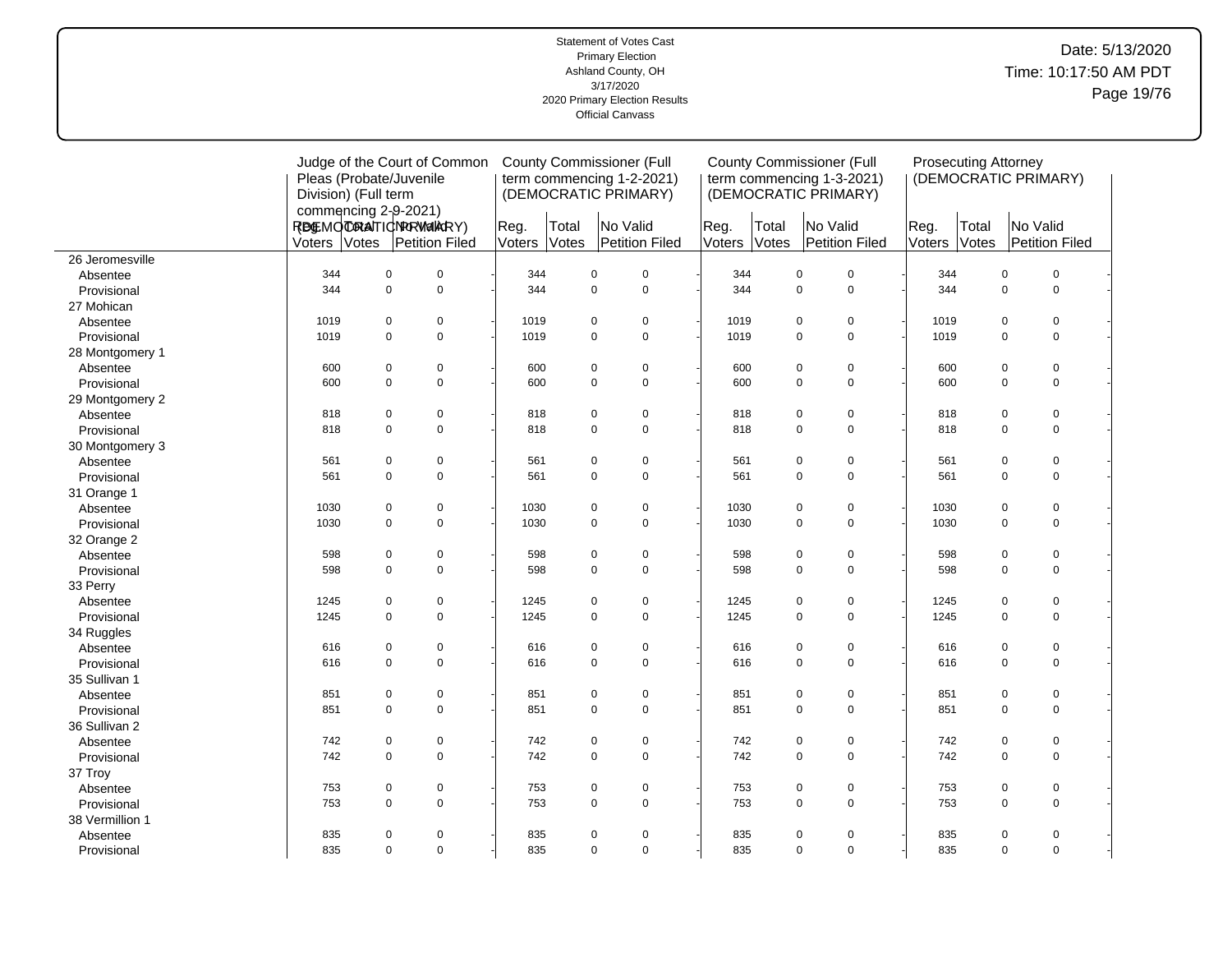|                 |                                  |                            | Judge of the Court of Common |                     |                       | County Commissioner (Full |               | County Commissioner (Full |                           | <b>Prosecuting Attorney</b> |                       |                      |  |
|-----------------|----------------------------------|----------------------------|------------------------------|---------------------|-----------------------|---------------------------|---------------|---------------------------|---------------------------|-----------------------------|-----------------------|----------------------|--|
|                 |                                  |                            | Pleas (Probate/Juvenile      |                     |                       | term commencing 1-2-2021) |               |                           | term commencing 1-3-2021) |                             |                       | (DEMOCRATIC PRIMARY) |  |
|                 |                                  | Division) (Full term       |                              |                     |                       | (DEMOCRATIC PRIMARY)      |               |                           | (DEMOCRATIC PRIMARY)      |                             |                       |                      |  |
|                 |                                  |                            | commencing 2-9-2021)         |                     |                       |                           |               |                           |                           |                             |                       |                      |  |
|                 |                                  | REMOTRATIONRRWARY)<br>Req. |                              |                     | Total                 | INo Valid                 | Total<br>Reg. |                           | <b>No Valid</b>           | Reg.                        | Total                 | <b>No Valid</b>      |  |
|                 | Petition Filed<br>Voters   Votes |                            | <b>Voters</b>                | <i><b>Notes</b></i> | <b>Petition Filed</b> | Voters                    | <b>Notes</b>  | <b>Petition Filed</b>     | Voters                    | <b>Notes</b>                | <b>Petition Filed</b> |                      |  |
| 39 Vermillion 2 |                                  |                            |                              |                     |                       |                           |               |                           |                           |                             |                       |                      |  |
| Absentee        | 1045                             |                            |                              | 1045                |                       | 0                         | 1045          | $\Omega$                  | 0                         | 1045                        |                       | 0<br>$\Omega$        |  |
| Provisional     | 1045                             |                            |                              | 1045                |                       | 0                         | 1045          | $\Omega$                  | 0                         | 1045                        |                       |                      |  |
| Total           |                                  |                            |                              |                     |                       |                           |               |                           |                           |                             |                       |                      |  |
| Absentee        | 33820                            |                            |                              | 33820               |                       | 0                         | 33820         |                           | $\Omega$<br>$\Omega$      | 33820                       |                       | $\Omega$             |  |
| Provisional     | 33820                            |                            |                              | 33820               |                       | 0                         | 33820         | $\Omega$                  | 0                         | 33820                       |                       | $\Omega$             |  |
| Total           | 33820                            |                            |                              | 33820               |                       | 0                         | 33820         | $\Omega$                  | $\Omega$                  | 33820                       |                       | 0<br>$\Omega$        |  |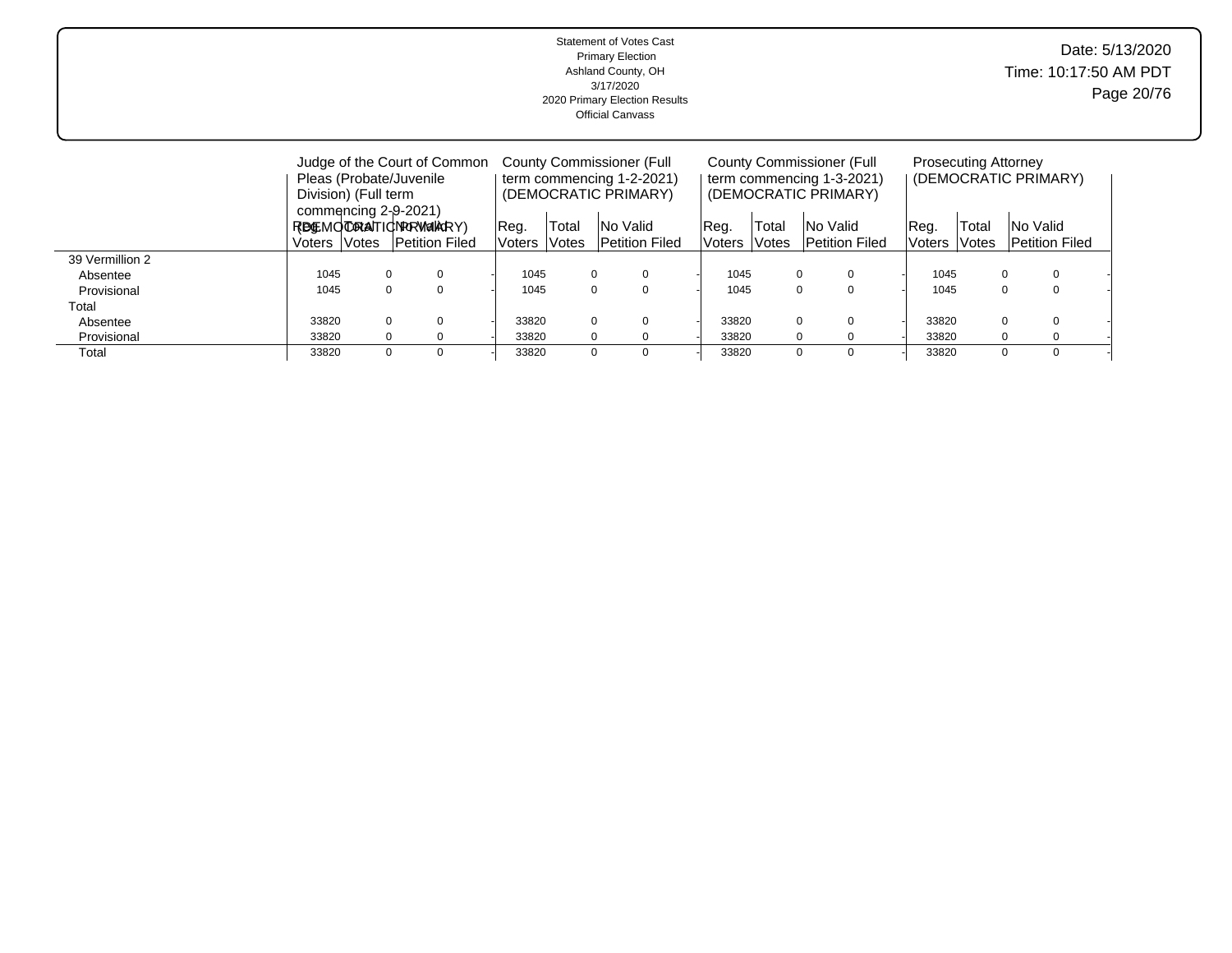|                          | Pleas          |                | Clerk of the Court of Common<br>(DEMOCRATIC PRIMARY) | Sheriff        |                | (DEMOCRATIC PRIMARY)              |                | <b>County Recorder</b> | (DEMOCRATIC PRIMARY)              |                | <b>County Treasurer</b> |             | (DEMOCRATIC PRIMARY)              |  |
|--------------------------|----------------|----------------|------------------------------------------------------|----------------|----------------|-----------------------------------|----------------|------------------------|-----------------------------------|----------------|-------------------------|-------------|-----------------------------------|--|
|                          | Reg.<br>Voters | Total<br>Votes | No Valid<br>Petition Filed                           | Reg.<br>Voters | Total<br>Votes | No Valid<br><b>Petition Filed</b> | Reg.<br>Voters | Total<br>Votes         | No Valid<br><b>Petition Filed</b> | Reg.<br>Voters | Total<br>Votes          |             | No Valid<br><b>Petition Filed</b> |  |
| <b>Jurisdiction Wide</b> |                |                |                                                      |                |                |                                   |                |                        |                                   |                |                         |             |                                   |  |
| 01 Ashland City 1-A      |                |                |                                                      |                |                |                                   |                |                        |                                   |                |                         |             |                                   |  |
| Absentee                 | 876            |                | $\mathbf 0$<br>$\pmb{0}$                             | 876            |                | 0<br>$\mathbf 0$                  |                | 876                    | $\pmb{0}$<br>$\pmb{0}$            | 876            |                         | $\pmb{0}$   | $\mathbf 0$                       |  |
| Provisional              | 876            |                | $\mathbf 0$<br>$\mathbf 0$                           | 876            |                | $\mathbf 0$<br>$\mathbf 0$        |                | 876                    | $\mathbf 0$<br>$\mathbf 0$        | 876            |                         | $\mathbf 0$ | $\mathbf 0$                       |  |
| 02 Ashland City 1-B      |                |                |                                                      |                |                |                                   |                |                        |                                   |                |                         |             |                                   |  |
| Absentee                 | 1096           |                | 0<br>0                                               | 1096           |                | 0<br>0                            |                | 1096                   | $\pmb{0}$<br>$\pmb{0}$            | 1096           |                         | $\pmb{0}$   | $\mathbf 0$                       |  |
| Provisional              | 1096           |                | $\mathbf 0$<br>$\mathbf 0$                           | 1096           |                | 0<br>$\mathbf 0$                  |                | 1096                   | $\pmb{0}$<br>0                    | 1096           |                         | $\mathbf 0$ | $\mathbf 0$                       |  |
| 03 Ashland City 1-C      |                |                |                                                      |                |                |                                   |                |                        |                                   |                |                         |             |                                   |  |
| Absentee                 | 1023           |                | 0<br>0                                               | 1023           |                | 0<br>$\mathbf 0$                  |                | 1023                   | 0<br>$\pmb{0}$                    | 1023           |                         | $\mathbf 0$ | $\mathbf 0$                       |  |
| Provisional              | 1023           |                | $\mathbf 0$<br>$\mathbf 0$                           | 1023           |                | $\mathbf 0$<br>$\mathbf 0$        |                | 1023                   | $\pmb{0}$<br>0                    | 1023           |                         | $\Omega$    | $\mathbf 0$                       |  |
| 04 Ashland City 1-D      |                |                |                                                      |                |                |                                   |                |                        |                                   |                |                         |             |                                   |  |
| Absentee                 | 645            |                | 0<br>0                                               | 645            |                | 0<br>$\pmb{0}$                    |                | 645                    | 0<br>$\pmb{0}$                    | 645            |                         | 0           | $\pmb{0}$                         |  |
| Provisional              | 645            |                | $\mathbf 0$<br>$\mathbf 0$                           | 645            |                | $\mathbf 0$<br>$\mathbf 0$        |                | 645                    | $\pmb{0}$<br>$\pmb{0}$            | 645            |                         | $\mathbf 0$ | $\mathbf 0$                       |  |
| 05 Ashland City 2-A      |                |                |                                                      |                |                |                                   |                |                        |                                   |                |                         |             |                                   |  |
| Absentee                 | 888            |                | 0<br>0                                               | 888            |                | 0<br>0                            |                | 888                    | $\pmb{0}$<br>0                    | 888            |                         | $\pmb{0}$   | $\mathbf 0$                       |  |
| Provisional              | 888            |                | $\pmb{0}$<br>$\mathbf 0$                             | 888            |                | 0<br>$\mathbf 0$                  |                | 888                    | $\pmb{0}$<br>$\pmb{0}$            | 888            |                         | $\mathbf 0$ | $\pmb{0}$                         |  |
| 06 Ashland City 2-B      |                |                |                                                      |                |                |                                   |                |                        |                                   |                |                         |             |                                   |  |
| Absentee                 | 1169           |                | 0<br>0                                               | 1169           |                | 0<br>$\mathbf 0$                  |                | 1169                   | 0<br>$\pmb{0}$                    | 1169           |                         | $\mathbf 0$ | $\mathbf 0$                       |  |
| Provisional              | 1169           |                | $\mathbf 0$<br>$\mathbf 0$                           | 1169           |                | 0<br>$\mathbf 0$                  |                | 1169                   | $\mathbf 0$<br>$\mathbf 0$        | 1169           |                         | $\Omega$    | $\mathbf 0$                       |  |
| 07 Ashland City 2-C      |                |                |                                                      |                |                |                                   |                |                        |                                   |                |                         |             |                                   |  |
| Absentee                 | 925            |                | 0<br>0                                               | 925            |                | 0<br>$\mathbf 0$                  |                | 925                    | $\pmb{0}$<br>0                    | 925            |                         | $\pmb{0}$   | $\mathbf 0$                       |  |
| Provisional              | 925            |                | $\pmb{0}$<br>$\mathbf 0$                             | 925            |                | 0<br>$\mathbf 0$                  |                | 925                    | $\pmb{0}$<br>0                    | 925            |                         | $\mathbf 0$ | $\mathbf 0$                       |  |
| 08 Ashland City 3-A      |                |                |                                                      |                |                |                                   |                |                        |                                   |                |                         |             |                                   |  |
| Absentee                 | 743            |                | 0<br>0                                               | 743            |                | 0<br>0                            |                | 743                    | 0<br>$\pmb{0}$                    | 743            |                         | 0           | $\mathbf 0$                       |  |
| Provisional              | 743            |                | $\Omega$<br>$\mathbf 0$                              | 743            |                | $\mathbf 0$<br>$\Omega$           |                | 743                    | $\mathbf 0$<br>$\mathbf 0$        | 743            |                         | $\Omega$    | $\mathbf 0$                       |  |
| 09 Ashland City 3-B      |                |                |                                                      |                |                |                                   |                |                        |                                   |                |                         |             |                                   |  |
| Absentee                 | 977            |                | 0<br>0                                               | 977            |                | 0<br>$\mathbf 0$                  |                | 977                    | $\pmb{0}$<br>$\pmb{0}$            | 977            |                         | 0           | $\pmb{0}$                         |  |
| Provisional              | 977            |                | $\mathbf 0$<br>$\mathbf 0$                           | 977            |                | 0<br>$\mathbf 0$                  |                | 977                    | 0<br>$\pmb{0}$                    | 977            |                         | $\mathbf 0$ | $\mathbf 0$                       |  |
| 10 Ashland City 3-C      |                |                |                                                      |                |                |                                   |                |                        |                                   |                |                         |             |                                   |  |
| Absentee                 | 874            |                | 0<br>0                                               | 874            |                | 0<br>$\mathbf 0$                  |                | 874                    | 0<br>$\pmb{0}$                    | 874            |                         | $\pmb{0}$   | $\mathbf 0$                       |  |
| Provisional              | 874            |                | $\mathbf 0$<br>$\pmb{0}$                             | 874            |                | 0<br>$\mathbf 0$                  |                | 874                    | $\pmb{0}$<br>$\pmb{0}$            | 874            |                         | $\mathbf 0$ | $\mathbf 0$                       |  |
| 11 Ashland City 3-D      |                |                |                                                      |                |                |                                   |                |                        |                                   |                |                         |             |                                   |  |
| Absentee                 | 682            |                | 0<br>0                                               | 682            |                | 0<br>$\pmb{0}$                    |                | 682                    | 0<br>$\pmb{0}$                    | 682            |                         | 0           | $\pmb{0}$                         |  |
| Provisional              | 682            |                | $\mathbf 0$<br>$\Omega$                              | 682            |                | $\mathbf 0$<br>$\mathbf 0$        |                | 682                    | $\mathbf 0$<br>$\mathbf 0$        | 682            |                         | $\Omega$    | $\mathbf 0$                       |  |
| 12 Ashland City 4-A      |                |                |                                                      |                |                |                                   |                |                        |                                   |                |                         |             |                                   |  |
| Absentee                 | 800            |                | 0<br>0                                               | 800            |                | 0<br>0                            |                | 800                    | 0<br>0                            | 800            |                         | 0           | 0                                 |  |
| Provisional              | 800            |                | $\mathbf 0$<br>$\mathbf 0$                           | 800            |                | 0<br>$\mathbf 0$                  |                | 800                    | $\pmb{0}$<br>$\pmb{0}$            | 800            |                         | $\mathbf 0$ | $\mathbf 0$                       |  |
|                          |                |                |                                                      |                |                |                                   |                |                        |                                   |                |                         |             |                                   |  |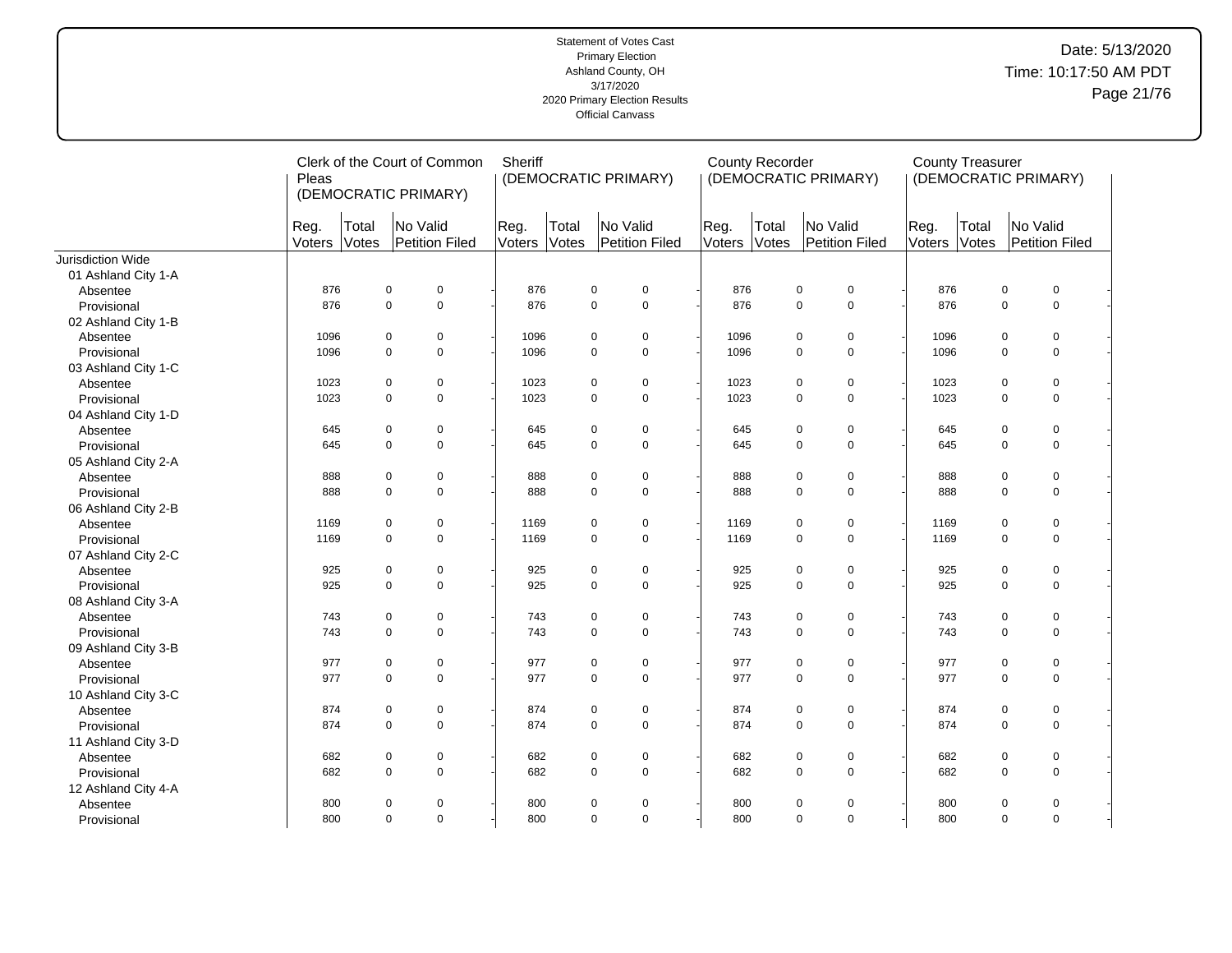# Date: 5/13/2020 Time: 10:17:50 AM PDT Page 22/76

|                     | Pleas          |                | Clerk of the Court of Common<br>(DEMOCRATIC PRIMARY) | Sheriff        |                | (DEMOCRATIC PRIMARY)       |                | <b>County Recorder</b> | (DEMOCRATIC PRIMARY)       |                | <b>County Treasurer</b> | (DEMOCRATIC PRIMARY)       |
|---------------------|----------------|----------------|------------------------------------------------------|----------------|----------------|----------------------------|----------------|------------------------|----------------------------|----------------|-------------------------|----------------------------|
|                     | Reg.<br>Voters | Total<br>Votes | No Valid<br>Petition Filed                           | Reg.<br>Voters | Total<br>Votes | No Valid<br>Petition Filed | Reg.<br>Voters | Total<br>Votes         | No Valid<br>Petition Filed | Reg.<br>Voters | Total<br>Votes          | No Valid<br>Petition Filed |
| 13 Ashland City 4-B |                |                |                                                      |                |                |                            |                |                        |                            |                |                         |                            |
| Absentee            | 625            | $\pmb{0}$      | $\pmb{0}$                                            | 625            |                | $\pmb{0}$<br>0             | 625            |                        | $\mathsf 0$<br>0           | 625            |                         | $\mathbf 0$<br>$\pmb{0}$   |
| Provisional         | 625            | $\mathbf 0$    | $\mathsf 0$                                          | 625            |                | $\mathbf 0$<br>$\mathbf 0$ | 625            |                        | $\mathsf 0$<br>$\mathbf 0$ | 625            |                         | $\mathbf 0$<br>$\pmb{0}$   |
| 14 Ashland City 4-C |                |                |                                                      |                |                |                            |                |                        |                            |                |                         |                            |
| Absentee            | 925            | $\pmb{0}$      | $\mathbf 0$                                          | 925            |                | $\pmb{0}$<br>$\mathbf 0$   | 925            |                        | $\mathbf 0$<br>0           | 925            |                         | $\mathbf 0$<br>0           |
| Provisional         | 925            | $\mathbf 0$    | $\mathbf 0$                                          | 925            |                | $\mathbf 0$<br>$\mathbf 0$ | 925            |                        | $\mathbf 0$<br>$\pmb{0}$   | 925            |                         | 0<br>$\mathbf 0$           |
| 15 Clear Creek      |                |                |                                                      |                |                |                            |                |                        |                            |                |                         |                            |
| Absentee            | 1234           | $\pmb{0}$      | $\mathbf 0$                                          | 1234           |                | 0<br>$\pmb{0}$             | 1234           |                        | $\mathbf 0$<br>$\pmb{0}$   | 1234           |                         | $\mathbf 0$<br>0           |
| Provisional         | 1234           | $\mathbf 0$    | $\mathsf 0$                                          | 1234           |                | $\mathbf 0$<br>0           | 1234           |                        | $\pmb{0}$<br>$\mathbf 0$   | 1234           |                         | $\pmb{0}$<br>$\mathbf 0$   |
| 16 Loudonville 1    |                |                |                                                      |                |                |                            |                |                        |                            |                |                         |                            |
| Absentee            | 1328           | $\pmb{0}$      | $\mathbf 0$                                          | 1328           |                | $\pmb{0}$<br>0             | 1328           |                        | $\mathbf 0$<br>$\pmb{0}$   | 1328           |                         | $\mathbf 0$<br>0           |
| Provisional         | 1328           | $\mathbf 0$    | $\mathbf 0$                                          | 1328           |                | $\mathbf 0$<br>$\mathbf 0$ | 1328           |                        | $\mathbf 0$<br>$\mathbf 0$ | 1328           |                         | $\Omega$<br>$\mathbf 0$    |
| 17 Green 1          |                |                |                                                      |                |                |                            |                |                        |                            |                |                         |                            |
| Absentee            | 1124           | $\pmb{0}$      | $\mathbf 0$                                          | 1124           |                | 0<br>$\pmb{0}$             | 1124           |                        | $\mathsf 0$<br>$\pmb{0}$   | 1124           |                         | 0<br>$\mathbf 0$           |
| Provisional         | 1124           | $\mathbf 0$    | $\mathbf 0$                                          | 1124           |                | 0<br>$\mathbf 0$           | 1124           |                        | $\pmb{0}$<br>$\mathbf 0$   | 1124           |                         | $\pmb{0}$<br>$\mathbf 0$   |
| 18 Green 2          |                |                |                                                      |                |                |                            |                |                        |                            |                |                         |                            |
| Absentee            | 550            | $\pmb{0}$      | $\mathbf 0$                                          | 550            |                | $\pmb{0}$<br>$\pmb{0}$     | 550            |                        | $\mathsf 0$<br>$\pmb{0}$   | 550            |                         | $\mathbf 0$<br>0           |
| Provisional         | 550            | $\mathbf 0$    | $\mathbf 0$                                          | 550            |                | $\mathbf 0$<br>$\mathbf 0$ | 550            |                        | $\pmb{0}$<br>$\mathbf 0$   | 550            |                         | $\pmb{0}$<br>$\Omega$      |
| 19 Loudonville 2    |                |                |                                                      |                |                |                            |                |                        |                            |                |                         |                            |
| Absentee            | 1122           | $\pmb{0}$      | $\mathbf 0$                                          | 1122           |                | 0<br>$\mathbf 0$           | 1122           |                        | $\mathbf 0$<br>$\mathbf 0$ | 1122           |                         | $\mathbf 0$<br>0           |
| Provisional         | 1122           | $\mathbf 0$    | $\mathbf 0$                                          | 1122           |                | 0<br>$\mathbf 0$           | 1122           |                        | $\mathbf 0$<br>$\pmb{0}$   | 1122           |                         | $\mathbf 0$<br>0           |
| 20 Jackson 1        |                |                |                                                      |                |                |                            |                |                        |                            |                |                         |                            |
| Absentee            | 1053           | $\mathbf 0$    | $\mathbf 0$                                          | 1053           |                | 0<br>$\pmb{0}$             | 1053           |                        | $\mathbf 0$<br>$\mathbf 0$ | 1053           |                         | $\mathbf 0$<br>0           |
| Provisional         | 1053           | $\mathbf 0$    | $\mathbf 0$                                          | 1053           |                | $\mathbf 0$<br>$\mathbf 0$ | 1053           |                        | $\mathbf 0$<br>$\mathbf 0$ | 1053           |                         | $\Omega$<br>$\mathbf 0$    |
| 21 Jackson 2        |                |                |                                                      |                |                |                            |                |                        |                            |                |                         |                            |
| Absentee            | 1248           | $\mathbf 0$    | $\mathbf 0$                                          | 1248           |                | 0<br>$\mathbf 0$           | 1248           |                        | $\mathbf 0$<br>0           | 1248           |                         | $\mathbf 0$<br>0           |
| Provisional         | 1248           | $\mathbf 0$    | $\mathbf 0$                                          | 1248           |                | $\mathbf 0$<br>$\mathbf 0$ | 1248           |                        | $\mathsf 0$<br>$\pmb{0}$   | 1248           |                         | $\pmb{0}$<br>$\mathbf 0$   |
| 22 Lake             |                |                |                                                      |                |                |                            |                |                        |                            |                |                         |                            |
| Absentee            | 404            | $\pmb{0}$      | $\mathbf 0$                                          | 404            |                | 0<br>$\pmb{0}$             | 404            |                        | $\mathbf 0$<br>0           | 404            |                         | $\mathbf 0$<br>0           |
| Provisional         | 404            | $\Omega$       | $\mathsf 0$                                          | 404            |                | $\mathbf 0$<br>$\Omega$    | 404            |                        | $\mathbf 0$<br>$\pmb{0}$   | 404            |                         | 0<br>$\Omega$              |
| 23 Mifflin          |                |                |                                                      |                |                |                            |                |                        |                            |                |                         |                            |
| Absentee            | 919            | $\mathbf 0$    | $\pmb{0}$                                            | 919            |                | 0<br>$\pmb{0}$             | 919            |                        | $\mathsf 0$<br>$\pmb{0}$   | 919            |                         | $\mathbf 0$<br>0           |
| Provisional         | 919            | $\mathbf 0$    | $\mathsf 0$                                          | 919            |                | 0<br>$\mathbf 0$           | 919            |                        | $\pmb{0}$<br>$\mathbf 0$   | 919            |                         | $\mathbf 0$<br>$\pmb{0}$   |
| 24 Milton 1         |                |                |                                                      |                |                |                            |                |                        |                            |                |                         |                            |
| Absentee            | 1039           | $\pmb{0}$      | $\mathbf 0$                                          | 1039           |                | 0<br>$\pmb{0}$             | 1039           |                        | $\mathbf 0$<br>0           | 1039           |                         | $\mathbf 0$<br>0           |
| Provisional         | 1039           | $\mathbf 0$    | $\mathsf 0$                                          | 1039           |                | 0<br>$\mathbf 0$           | 1039           |                        | $\mathbf 0$<br>$\pmb{0}$   | 1039           |                         | 0<br>$\mathbf 0$           |
| 25 Milton 3         |                |                |                                                      |                |                |                            |                |                        |                            |                |                         |                            |
| Absentee            | 494            | $\mathbf 0$    | $\pmb{0}$                                            | 494            |                | $\pmb{0}$<br>$\pmb{0}$     | 494            |                        | $\mathbf 0$<br>$\pmb{0}$   | 494            |                         | $\pmb{0}$<br>$\pmb{0}$     |
| Provisional         | 494            | $\mathbf 0$    | $\mathsf 0$                                          | 494            |                | $\mathbf 0$<br>$\mathbf 0$ | 494            |                        | 0<br>$\mathbf 0$           | 494            |                         | $\pmb{0}$<br>$\mathbf 0$   |
|                     |                |                |                                                      |                |                |                            |                |                        |                            |                |                         |                            |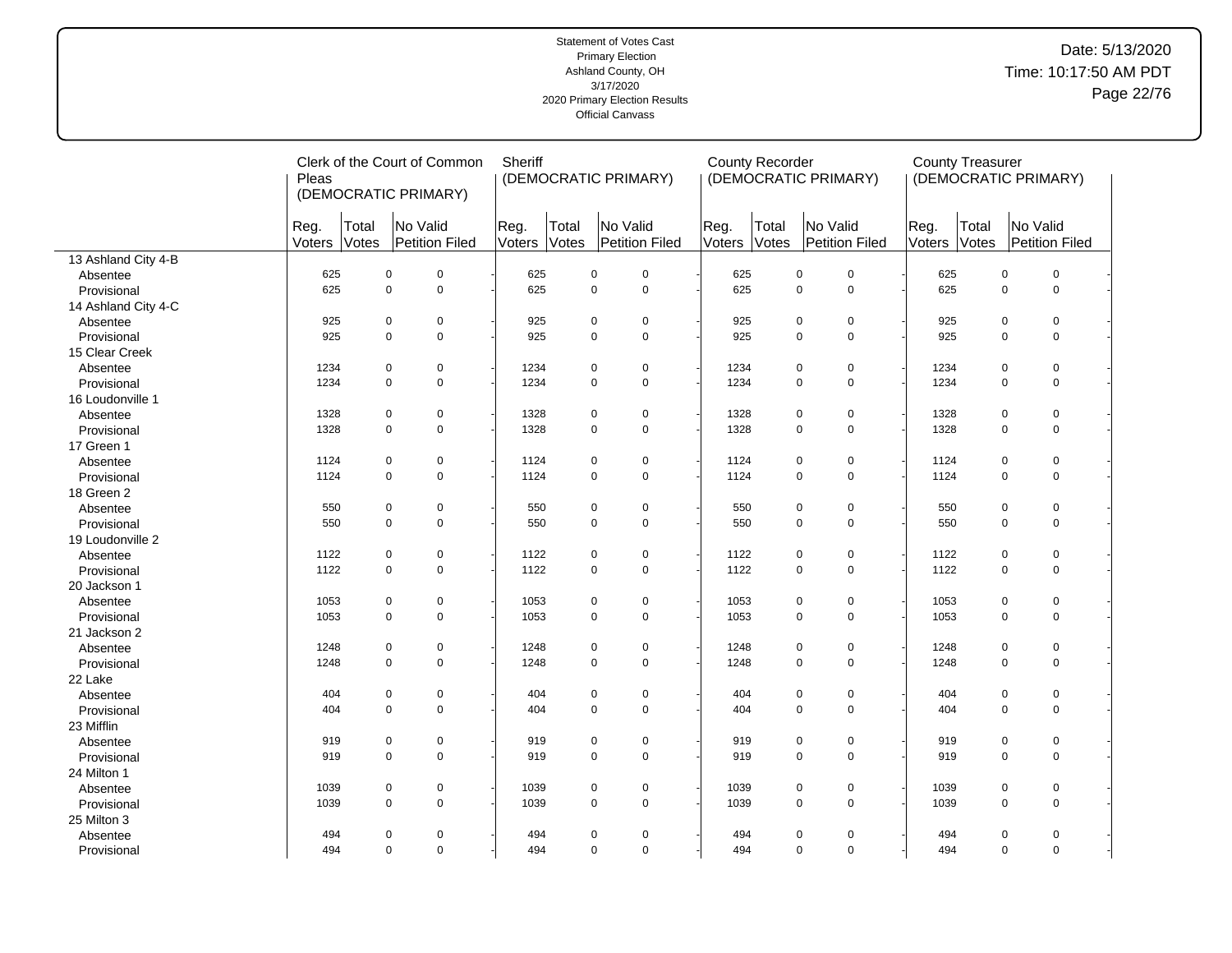# Date: 5/13/2020 Time: 10:17:50 AM PDT Page 23/76

|                 | Pleas          |                | Clerk of the Court of Common<br>(DEMOCRATIC PRIMARY) | Sheriff        |                | (DEMOCRATIC PRIMARY)          |                | <b>County Recorder</b> | (DEMOCRATIC PRIMARY)             |                | <b>County Treasurer</b> | (DEMOCRATIC PRIMARY)       |
|-----------------|----------------|----------------|------------------------------------------------------|----------------|----------------|-------------------------------|----------------|------------------------|----------------------------------|----------------|-------------------------|----------------------------|
|                 | Reg.<br>Voters | Total<br>Votes | No Valid<br>Petition Filed                           | Reg.<br>Voters | Total<br>Votes | No Valid<br>Petition Filed    | Reg.<br>Voters | Total<br>Votes         | No Valid<br>Petition Filed       | Reg.<br>Voters | Total<br>Votes          | No Valid<br>Petition Filed |
| 26 Jeromesville |                |                |                                                      |                |                |                               |                |                        |                                  |                |                         |                            |
| Absentee        | 344            | $\mathbf 0$    | $\mathbf 0$                                          | 344            | 0              | $\mathbf 0$                   | 344            |                        | $\mathsf 0$<br>$\pmb{0}$         | 344            |                         | $\pmb{0}$<br>$\pmb{0}$     |
| Provisional     | 344            | $\pmb{0}$      | $\mathbf 0$                                          | 344            | 0              | $\mathbf 0$                   | 344            |                        | $\mathsf 0$<br>$\pmb{0}$         | 344            |                         | $\pmb{0}$<br>0             |
| 27 Mohican      |                |                |                                                      |                |                |                               |                |                        |                                  |                |                         |                            |
| Absentee        | 1019           | 0              | $\mathbf 0$                                          | 1019           | 0              | $\pmb{0}$                     | 1019           |                        | $\mathbf 0$<br>0                 | 1019           |                         | $\mathbf 0$<br>0           |
| Provisional     | 1019           | $\Omega$       | $\mathbf 0$                                          | 1019           | 0              | $\mathbf 0$                   | 1019           |                        | $\mathbf 0$<br>$\mathbf 0$       | 1019           |                         | $\pmb{0}$<br>$\Omega$      |
| 28 Montgomery 1 |                |                |                                                      |                |                |                               |                |                        |                                  |                |                         |                            |
| Absentee        | 600            | $\mathsf 0$    | $\mathbf 0$                                          | 600            | 0              | $\pmb{0}$                     | 600            |                        | $\mathsf{O}\xspace$<br>$\pmb{0}$ | 600            |                         | $\mathbf 0$<br>0           |
| Provisional     | 600            | $\mathbf 0$    | $\mathsf 0$                                          | 600            |                | 0<br>$\mathbf 0$              | 600            |                        | $\mathbf 0$<br>$\mathbf 0$       | 600            |                         | 0<br>$\mathbf 0$           |
| 29 Montgomery 2 |                |                |                                                      |                |                |                               |                |                        |                                  |                |                         |                            |
| Absentee        | 818            | 0              | $\mathbf 0$                                          | 818            | 0              | $\mathbf 0$                   | 818            |                        | $\mathbf 0$<br>0                 | 818            |                         | $\mathbf 0$<br>0           |
| Provisional     | 818            | $\Omega$       | $\mathbf 0$                                          | 818            | 0              | $\mathbf 0$                   | 818            |                        | $\mathbf 0$<br>$\mathbf 0$       | 818            |                         | 0<br>$\Omega$              |
| 30 Montgomery 3 |                |                |                                                      |                |                |                               |                |                        |                                  |                |                         |                            |
| Absentee        | 561            | $\mathbf 0$    | $\mathbf 0$                                          | 561            | 0              | $\mathbf 0$                   | 561            |                        | $\mathsf 0$<br>$\pmb{0}$         | 561            |                         | $\pmb{0}$<br>$\mathbf 0$   |
| Provisional     | 561            | $\mathbf 0$    | $\mathsf 0$                                          | 561            | 0              | $\mathbf 0$                   | 561            |                        | $\mathsf 0$<br>$\mathbf 0$       | 561            |                         | 0<br>$\mathbf 0$           |
| 31 Orange 1     |                |                |                                                      |                |                |                               |                |                        |                                  |                |                         |                            |
| Absentee        | 1030           | $\mathbf 0$    | $\mathbf 0$                                          | 1030           | 0              | $\pmb{0}$                     | 1030           |                        | $\mathsf 0$<br>$\pmb{0}$         | 1030           |                         | $\pmb{0}$<br>$\mathbf 0$   |
| Provisional     | 1030           | $\Omega$       | $\mathbf 0$                                          | 1030           | 0              | $\mathbf 0$                   | 1030           |                        | $\mathsf 0$<br>$\mathbf 0$       | 1030           |                         | 0<br>$\Omega$              |
| 32 Orange 2     |                |                |                                                      |                |                |                               |                |                        |                                  |                |                         |                            |
| Absentee        | 598            | $\mathbf 0$    | $\pmb{0}$                                            | 598            | 0              | $\mathbf 0$                   | 598            |                        | $\mathbf 0$<br>$\mathbf 0$       | 598            |                         | $\pmb{0}$<br>$\mathbf 0$   |
| Provisional     | 598            | $\mathbf 0$    | $\mathbf 0$                                          | 598            | 0              | $\mathbf 0$                   | 598            |                        | $\mathbf 0$<br>$\mathbf 0$       | 598            |                         | $\mathbf 0$<br>0           |
| 33 Perry        |                |                |                                                      |                |                |                               |                |                        |                                  |                |                         |                            |
| Absentee        | 1245           | 0              | $\mathbf 0$                                          | 1245           | 0              | $\mathbf 0$                   | 1245           |                        | $\mathbf 0$<br>0                 | 1245           |                         | $\mathbf 0$<br>0           |
| Provisional     | 1245           | $\mathbf 0$    | $\mathsf 0$                                          | 1245           |                | $\mathbf 0$<br>$\overline{0}$ | 1245           |                        | $\pmb{0}$<br>$\mathsf 0$         | 1245           |                         | $\mathbf 0$<br>0           |
| 34 Ruggles      |                |                |                                                      |                |                |                               |                |                        |                                  |                |                         |                            |
| Absentee        | 616            | $\mathbf 0$    | $\pmb{0}$                                            | 616            | 0              | $\pmb{0}$                     | 616            |                        | $\mathbf 0$<br>$\mathsf 0$       | 616            |                         | $\mathbf 0$<br>0           |
| Provisional     | 616            | $\mathbf 0$    | $\mathbf 0$                                          | 616            | 0              | $\mathbf 0$                   | 616            |                        | $\mathsf 0$<br>$\mathbf 0$       | 616            |                         | 0<br>$\mathbf 0$           |
| 35 Sullivan 1   |                |                |                                                      |                |                |                               |                |                        |                                  |                |                         |                            |
| Absentee        | 851            | $\mathsf 0$    | $\pmb{0}$                                            | 851            | 0              | $\pmb{0}$                     | 851            |                        | $\mathsf 0$<br>$\pmb{0}$         | 851            |                         | $\mathbf 0$<br>0           |
| Provisional     | 851            | $\mathbf 0$    | $\mathsf 0$                                          | 851            |                | 0<br>$\mathbf 0$              | 851            |                        | $\mathsf 0$<br>$\mathbf 0$       | 851            |                         | 0<br>$\mathbf 0$           |
| 36 Sullivan 2   |                |                |                                                      |                |                |                               |                |                        |                                  |                |                         |                            |
| Absentee        | 742            | $\mathbf 0$    | $\mathbf 0$                                          | 742            | 0              | $\mathbf 0$                   | 742            |                        | $\mathsf 0$<br>0                 | 742            |                         | $\mathbf 0$<br>0           |
| Provisional     | 742            | $\mathbf 0$    | $\mathsf 0$                                          | 742            |                | 0<br>$\mathbf 0$              | 742            |                        | $\mathsf 0$<br>$\mathsf 0$       | 742            |                         | $\pmb{0}$<br>$\mathbf 0$   |
| 37 Troy         |                |                |                                                      |                |                |                               |                |                        |                                  |                |                         |                            |
| Absentee        | 753            | $\mathbf 0$    | $\mathbf 0$                                          | 753            | 0              | $\pmb{0}$                     | 753            |                        | $\mathsf 0$<br>0                 | 753            |                         | $\mathbf 0$<br>0           |
| Provisional     | 753            | $\mathbf 0$    | $\mathbf 0$                                          | 753            | 0              | $\mathbf 0$                   | 753            |                        | $\mathbf 0$<br>$\mathbf 0$       | 753            |                         | 0<br>$\Omega$              |
| 38 Vermillion 1 |                |                |                                                      |                |                |                               |                |                        |                                  |                |                         |                            |
| Absentee        | 835            | $\mathbf 0$    | $\pmb{0}$                                            | 835            | 0              | $\mathbf 0$                   | 835            |                        | $\mathbf 0$<br>$\mathsf 0$       | 835            |                         | 0<br>$\mathbf 0$           |
| Provisional     | 835            | $\mathbf 0$    | $\mathbf 0$                                          | 835            |                | $\mathbf 0$<br>0              | 835            |                        | $\mathbf 0$<br>$\mathbf 0$       | 835            |                         | 0<br>$\mathbf 0$           |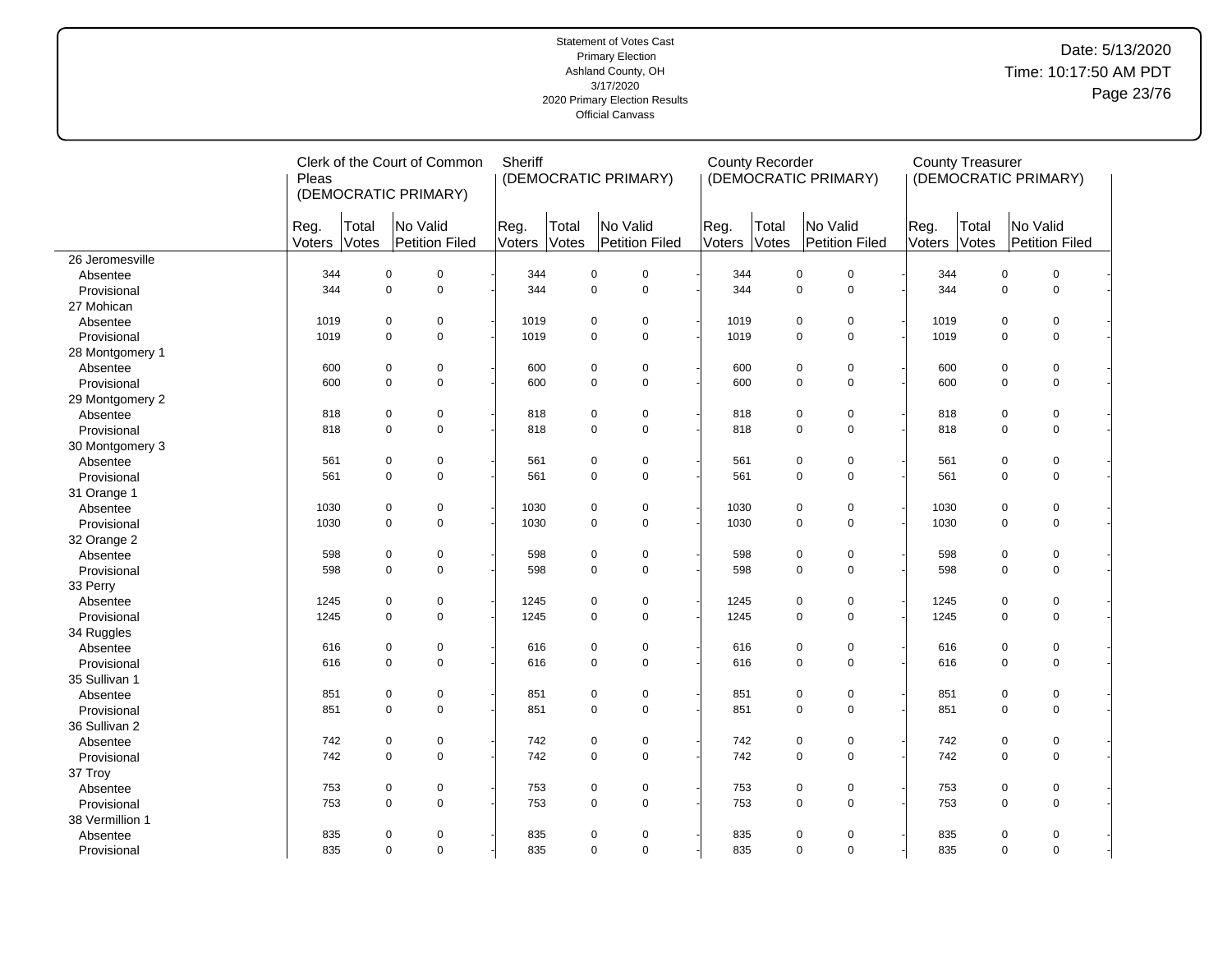|                 | Pleas          |                | Clerk of the Court of Common<br>(DEMOCRATIC PRIMARY) | Sheriff        |                              | (DEMOCRATIC PRIMARY)                     |                | County Recorder       | (DEMOCRATIC PRIMARY)                     |                | County Treasurer<br>(DEMOCRATIC PRIMARY) |                 |                |  |
|-----------------|----------------|----------------|------------------------------------------------------|----------------|------------------------------|------------------------------------------|----------------|-----------------------|------------------------------------------|----------------|------------------------------------------|-----------------|----------------|--|
|                 | Reg.<br>Voters | Total<br>Votes | <b>No Valid</b><br><b>Petition Filed</b>             | Reg.<br>Voters | Total<br><i><b>Notes</b></i> | <b>No Valid</b><br><b>Petition Filed</b> | Reg.<br>Voters | Total<br><b>Votes</b> | <b>No Valid</b><br><b>Petition Filed</b> | Reg.<br>Voters | Total<br><b>Votes</b>                    | <b>No Valid</b> | Petition Filed |  |
| 39 Vermillion 2 |                |                |                                                      |                |                              |                                          |                |                       |                                          |                |                                          |                 |                |  |
| Absentee        | 1045           | ∩              | $\Omega$                                             | 1045           |                              | $\Omega$<br>$\Omega$                     | 1045           | $\Omega$              | $\Omega$                                 | 1045           |                                          |                 | $\Omega$       |  |
| Provisional     | 1045           |                |                                                      | 1045           |                              | $\Omega$<br>$\Omega$                     | 1045           | 0                     | 0                                        | 1045           |                                          |                 | $\Omega$       |  |
| Total           |                |                |                                                      |                |                              |                                          |                |                       |                                          |                |                                          |                 |                |  |
| Absentee        | 33820          |                |                                                      | 33820          |                              | $\Omega$<br>$\Omega$                     | 33820          | $\Omega$              | $\Omega$                                 | 33820          |                                          |                 | $\Omega$       |  |
| Provisional     | 33820          |                | $\Omega$                                             | 33820          |                              | $\Omega$<br>$\Omega$                     | 33820          | $\mathbf 0$           | $\Omega$                                 | 33820          |                                          |                 | $\Omega$       |  |
| Total           | 33820          |                |                                                      | 33820          |                              | $\Omega$<br>$\Omega$                     | 33820          | $\Omega$              | $\Omega$                                 | 33820          |                                          |                 | 0              |  |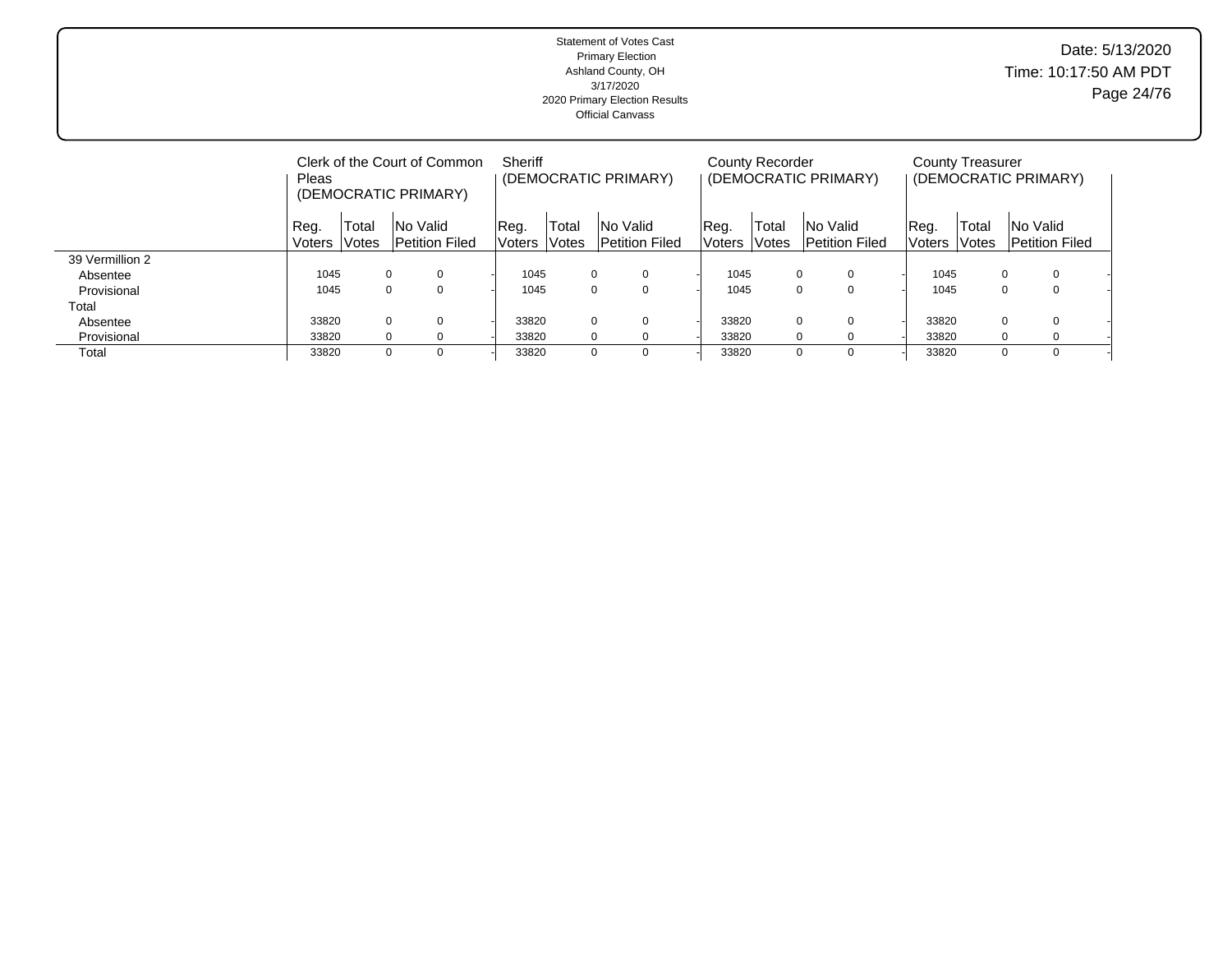|                     |                | <b>County Engineer</b> | (DEMOCRATIC PRIMARY)              | Coroner        |                | (DEMOCRATIC PRIMARY)       |                | <b>National Convention</b> | Delegates-at-Large and<br>Alternates-at-Large to the    |             |                |                | <b>District Delegates and District</b><br>Alternates to the National<br>Convention (7th District) |             |
|---------------------|----------------|------------------------|-----------------------------------|----------------|----------------|----------------------------|----------------|----------------------------|---------------------------------------------------------|-------------|----------------|----------------|---------------------------------------------------------------------------------------------------|-------------|
|                     | Reg.<br>Voters | Total<br>Votes         | No Valid<br><b>Petition Filed</b> | Reg.<br>Voters | Total<br>Votes | No Valid<br>Petition Filed | Reg.<br>Voters | Total<br>Votes             | (REPUBLICAN <sub>I</sub> PRIMARY)<br>Donald J.<br>Trump |             | Reg.<br>Voters | Total<br>Votes | (REPUBLICAN <sub>I</sub> PRIMARY)<br>Donald J.<br>Trump                                           |             |
| Jurisdiction Wide   |                |                        |                                   |                |                |                            |                |                            |                                                         |             |                |                |                                                                                                   |             |
| 01 Ashland City 1-A |                |                        |                                   |                |                |                            |                |                            |                                                         |             |                |                |                                                                                                   |             |
| Absentee            | 876            |                        | 0<br>$\mathbf 0$                  | 876            | 0              | 0                          | 876            | 202                        |                                                         | 202 100.00% | 876            | 200            |                                                                                                   | 200 100.00% |
| Provisional         | 876            |                        | $\mathbf 0$<br>$\pmb{0}$          | 876            | 0              | $\mathbf 0$                | 876            | 4                          |                                                         | 4 100.00%   | 876            | $\overline{4}$ |                                                                                                   | 4 100.00%   |
| 02 Ashland City 1-B |                |                        |                                   |                |                |                            |                |                            |                                                         |             |                |                |                                                                                                   |             |
| Absentee            | 1096           |                        | $\mathbf 0$<br>$\mathbf 0$        | 1096           | 0              | $\mathbf 0$                | 1096           | 159                        |                                                         | 159 100.00% | 1096           | 162            |                                                                                                   | 162 100.00% |
| Provisional         | 1096           |                        | $\mathbf 0$<br>$\mathbf 0$        | 1096           | 0              | $\mathbf 0$                | 1096           | 5                          |                                                         | 5 100.00%   | 1096           | 5              |                                                                                                   | 5 100.00%   |
| 03 Ashland City 1-C |                |                        |                                   |                |                |                            |                |                            |                                                         |             |                |                |                                                                                                   |             |
| Absentee            | 1023           |                        | 0<br>$\mathbf 0$                  | 1023           | 0              | $\mathbf 0$                | 1023           | 206                        | 206                                                     | 100.00%     | 1023           | 201            |                                                                                                   | 201 100.00% |
| Provisional         | 1023           |                        | $\mathbf 0$<br>$\mathbf 0$        | 1023           | 0              | $\mathbf 0$                | 1023           | $\mathbf{1}$               |                                                         | 1 100.00%   | 1023           | $\overline{1}$ |                                                                                                   | 1 100.00%   |
| 04 Ashland City 1-D |                |                        |                                   |                |                |                            |                |                            |                                                         |             |                |                |                                                                                                   |             |
| Absentee            | 645            |                        | $\mathbf 0$<br>$\mathbf 0$        | 645            | 0              | $\mathbf 0$                | 645            | 177                        |                                                         | 177 100.00% | 645            | 171            |                                                                                                   | 171 100.00% |
| Provisional         | 645            |                        | $\mathbf 0$<br>$\mathbf 0$        | 645            | 0              | $\mathbf 0$                | 645            | $\mathbf 0$                | $\Omega$                                                |             | 645            | $\mathbf 0$    | $\mathbf 0$                                                                                       |             |
| 05 Ashland City 2-A |                |                        |                                   |                |                |                            |                |                            |                                                         |             |                |                |                                                                                                   |             |
| Absentee            | 888            |                        | 0<br>0                            | 888            | 0              | 0                          | 888            | 131                        |                                                         | 131 100.00% | 888            | 128            |                                                                                                   | 128 100.00% |
| Provisional         | 888            |                        | $\mathbf 0$<br>$\pmb{0}$          | 888            | 0              | $\mathbf 0$                | 888            | $\overline{2}$             |                                                         | 2 100.00%   | 888            | $\overline{2}$ |                                                                                                   | 2 100.00%   |
| 06 Ashland City 2-B |                |                        |                                   |                |                |                            |                |                            |                                                         |             |                |                |                                                                                                   |             |
| Absentee            | 1169           |                        | $\mathbf 0$<br>$\mathbf 0$        | 1169           | 0              | $\mathbf 0$                | 1169           | 148                        |                                                         | 148 100.00% | 1169           | 142            |                                                                                                   | 142 100.00% |
| Provisional         | 1169           |                        | $\mathbf 0$<br>$\mathbf 0$        | 1169           | 0              | $\mathbf 0$                | 1169           | 5                          |                                                         | 5 100.00%   | 1169           | 5              |                                                                                                   | 5 100.00%   |
| 07 Ashland City 2-C |                |                        |                                   |                |                |                            |                |                            |                                                         |             |                |                |                                                                                                   |             |
| Absentee            | 925            |                        | $\mathbf 0$<br>$\mathbf 0$        | 925            | 0              | $\mathbf 0$                | 925            | 160                        |                                                         | 160 100.00% | 925            | 157            |                                                                                                   | 157 100.00% |
| Provisional         | 925            |                        | $\mathbf 0$<br>$\pmb{0}$          | 925            | 0              | $\mathbf 0$                | 925            | $\mathbf{1}$               |                                                         | 1 100.00%   | 925            | $\mathbf{1}$   |                                                                                                   | 1 100.00%   |
| 08 Ashland City 3-A |                |                        |                                   |                |                |                            |                |                            |                                                         |             |                |                |                                                                                                   |             |
| Absentee            | 743            |                        | $\mathbf 0$<br>$\mathbf 0$        | 743            | 0              | $\mathbf 0$                | 743            | 86                         |                                                         | 86 100.00%  | 743            | 84             |                                                                                                   | 84 100.00%  |
| Provisional         | 743            |                        | $\mathbf 0$<br>$\mathbf 0$        | 743            | 0              | $\mathbf 0$                | 743            | $\overline{2}$             |                                                         | 2 100.00%   | 743            | 2              |                                                                                                   | 2 100.00%   |
| 09 Ashland City 3-B |                |                        |                                   |                |                |                            |                |                            |                                                         |             |                |                |                                                                                                   |             |
| Absentee            | 977            |                        | $\mathbf 0$<br>$\mathbf 0$        | 977            | 0              | $\mathbf 0$                | 977            | 126                        | 126                                                     | 100.00%     | 977            | 118            |                                                                                                   | 118 100.00% |
| Provisional         | 977            |                        | $\mathbf 0$<br>$\mathbf 0$        | 977            | 0              | $\mathbf 0$                | 977            | 3                          |                                                         | 3 100.00%   | 977            | 3              |                                                                                                   | 3 100.00%   |
| 10 Ashland City 3-C |                |                        |                                   |                |                |                            |                |                            |                                                         |             |                |                |                                                                                                   |             |
| Absentee            | 874            |                        | $\mathbf 0$<br>$\mathbf 0$        | 874            | 0              | $\mathbf 0$                | 874            | 181                        | 181                                                     | 100.00%     | 874            | 171            | 171                                                                                               | 100.00%     |
| Provisional         | 874            |                        | $\mathbf 0$<br>$\mathbf 0$        | 874            | 0              | $\mathbf 0$                | 874            | $\mathsf 0$                | $\overline{0}$                                          |             | 874            | $\mathbf 0$    | $\pmb{0}$                                                                                         |             |
| 11 Ashland City 3-D |                |                        |                                   |                |                |                            |                |                            |                                                         |             |                |                |                                                                                                   |             |
| Absentee            | 682            |                        | $\mathbf 0$<br>$\mathbf 0$        | 682            | 0              | $\mathbf 0$                | 682            | 44                         |                                                         | 44 100.00%  | 682            | 40             | 40                                                                                                | 100.00%     |
| Provisional         | 682            |                        | $\mathbf 0$<br>$\mathbf 0$        | 682            | 0              | $\mathbf 0$                | 682            | $\mathbf 0$                | $\Omega$                                                |             | 682            | $\mathbf 0$    | $\mathbf 0$                                                                                       |             |
| 12 Ashland City 4-A |                |                        |                                   |                |                |                            |                |                            |                                                         |             |                |                |                                                                                                   |             |
| Absentee            | 800            |                        | $\mathbf 0$<br>$\mathbf 0$        | 800            | 0              | $\mathbf 0$                | 800            | 76                         |                                                         | 76 100.00%  | 800            | 75             |                                                                                                   | 75 100.00%  |
| Provisional         | 800            |                        | $\mathbf 0$<br>$\mathbf 0$        | 800            | 0              | $\mathbf 0$                | 800            | $\mathbf{1}$               |                                                         | 1 100.00%   | 800            | $\mathbf{1}$   |                                                                                                   | 1 100.00%   |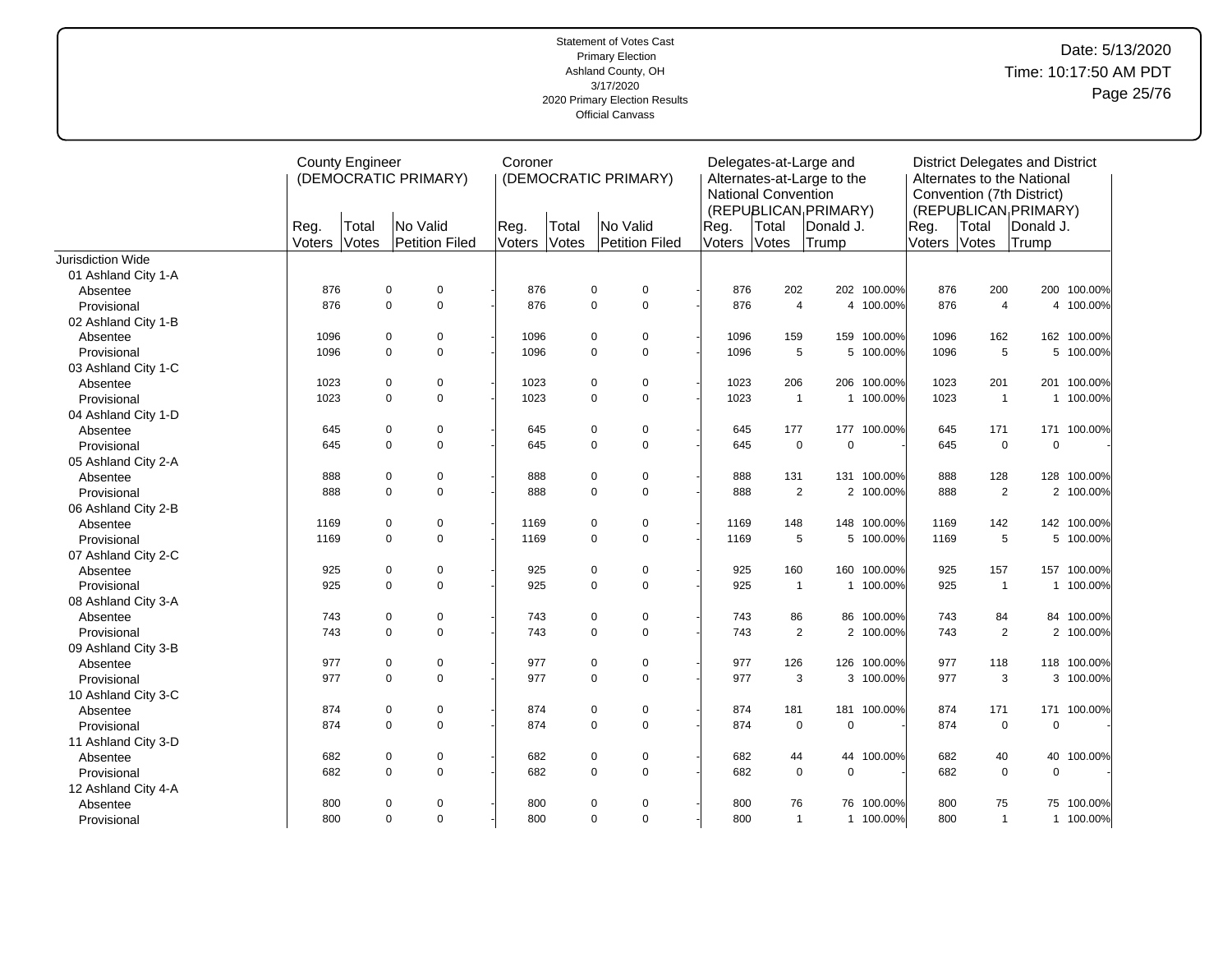# Date: 5/13/2020 Time: 10:17:50 AM PDT Page 26/76

|                     |                | <b>County Engineer</b> | (DEMOCRATIC PRIMARY)       | Coroner        |                |             | (DEMOCRATIC PRIMARY) |                | <b>National Convention</b> | Delegates-at-Large and<br>Alternates-at-Large to the           |             |                |                | <b>District Delegates and District</b><br>Alternates to the National<br>Convention (7th District) |             |
|---------------------|----------------|------------------------|----------------------------|----------------|----------------|-------------|----------------------|----------------|----------------------------|----------------------------------------------------------------|-------------|----------------|----------------|---------------------------------------------------------------------------------------------------|-------------|
|                     | Reg.<br>Voters | Total<br>Votes         | No Valid<br>Petition Filed | Reg.<br>Voters | Total<br>Votes | No Valid    | Petition Filed       | Reg.<br>Voters | Total<br>Votes             | (REPUBLICAN <sub>I</sub> PRIMARY)<br><b>Donald J.</b><br>Trump |             | Reg.<br>Voters | Total<br>Votes | (REPUBLICAN PRIMARY)<br>lDonald J.<br>Trump                                                       |             |
| 13 Ashland City 4-B |                |                        |                            |                |                |             |                      |                |                            |                                                                |             |                |                |                                                                                                   |             |
| Absentee            | 625            |                        | $\mathbf 0$<br>$\pmb{0}$   | 625            |                | $\pmb{0}$   | $\mathbf 0$          | 625            | 46                         |                                                                | 46 100.00%  | 625            | 48             |                                                                                                   | 48 100.00%  |
| Provisional         | 625            |                        | $\mathbf 0$<br>$\pmb{0}$   | 625            |                | $\mathbf 0$ | $\mathbf 0$          | 625            | $\mathbf{1}$               |                                                                | 1 100.00%   | 625            | $\overline{1}$ |                                                                                                   | 1 100.00%   |
| 14 Ashland City 4-C |                |                        |                            |                |                |             |                      |                |                            |                                                                |             |                |                |                                                                                                   |             |
| Absentee            | 925            |                        | $\mathbf 0$<br>0           | 925            |                | $\pmb{0}$   | $\mathbf 0$          | 925            | 84                         | 84                                                             | 100.00%     | 925            | 84             |                                                                                                   | 84 100.00%  |
| Provisional         | 925            |                        | $\mathbf 0$<br>$\mathbf 0$ | 925            |                | $\mathbf 0$ | $\mathbf 0$          | 925            | $\mathsf 0$                | 0                                                              |             | 925            | $\mathbf 0$    | $\mathbf 0$                                                                                       |             |
| 15 Clear Creek      |                |                        |                            |                |                |             |                      |                |                            |                                                                |             |                |                |                                                                                                   |             |
| Absentee            | 1234           |                        | $\mathbf 0$<br>0           | 1234           |                | 0           | $\pmb{0}$            | 1234           | 186                        |                                                                | 186 100.00% | 1234           | 185            |                                                                                                   | 185 100.00% |
| Provisional         | 1234           |                        | $\mathbf 0$<br>$\mathbf 0$ | 1234           |                | 0           | $\mathbf 0$          | 1234           | $\overline{4}$             |                                                                | 4 100.00%   | 1234           | $\overline{4}$ |                                                                                                   | 4 100.00%   |
| 16 Loudonville 1    |                |                        |                            |                |                |             |                      |                |                            |                                                                |             |                |                |                                                                                                   |             |
| Absentee            | 1328           |                        | $\mathbf 0$<br>$\pmb{0}$   | 1328           |                | $\pmb{0}$   | $\mathbf 0$          | 1328           | 210                        | 210                                                            | 100.00%     | 1328           | 203            |                                                                                                   | 203 100.00% |
| Provisional         | 1328           |                        | $\mathbf 0$<br>$\Omega$    | 1328           |                | $\mathbf 0$ | $\mathbf 0$          | 1328           | 3                          |                                                                | 3 100.00%   | 1328           | 3              |                                                                                                   | 3 100.00%   |
| 17 Green 1          |                |                        |                            |                |                |             |                      |                |                            |                                                                |             |                |                |                                                                                                   |             |
| Absentee            | 1124           |                        | $\mathbf 0$<br>$\pmb{0}$   | 1124           |                | $\pmb{0}$   | $\pmb{0}$            | 1124           | 163                        |                                                                | 163 100.00% | 1124           | 160            | 160                                                                                               | 100.00%     |
| Provisional         | 1124           |                        | $\mathbf 0$<br>$\mathbf 0$ | 1124           |                | $\mathbf 0$ | $\mathbf 0$          | 1124           | $\mathsf 0$                | 0                                                              |             | 1124           | $\mathbf 0$    | $\pmb{0}$                                                                                         |             |
| 18 Green 2          |                |                        |                            |                |                |             |                      |                |                            |                                                                |             |                |                |                                                                                                   |             |
| Absentee            | 550            |                        | $\mathbf 0$<br>0           | 550            |                | $\pmb{0}$   | $\mathbf 0$          | 550            | 92                         |                                                                | 92 100.00%  | 550            | 90             | 90                                                                                                | 100.00%     |
| Provisional         | 550            |                        | $\mathbf 0$<br>$\mathbf 0$ | 550            |                | $\mathbf 0$ | $\mathbf 0$          | 550            | $\overline{4}$             |                                                                | 4 100.00%   | 550            | $\overline{4}$ |                                                                                                   | 4 100.00%   |
| 19 Loudonville 2    |                |                        |                            |                |                |             |                      |                |                            |                                                                |             |                |                |                                                                                                   |             |
| Absentee            | 1122           |                        | $\mathbf 0$<br>0           | 1122           |                | 0           | $\mathbf 0$          | 1122           | 173                        |                                                                | 173 100.00% | 1122           | 172            |                                                                                                   | 172 100.00% |
| Provisional         | 1122           |                        | $\mathbf 0$<br>0           | 1122           |                | 0           | $\mathbf 0$          | 1122           | $\,6\,$                    |                                                                | 6 100.00%   | 1122           | 6              |                                                                                                   | 6 100.00%   |
| 20 Jackson 1        |                |                        |                            |                |                |             |                      |                |                            |                                                                |             |                |                |                                                                                                   |             |
| Absentee            | 1053           |                        | $\mathbf 0$<br>0           | 1053           |                | $\pmb{0}$   | $\mathbf 0$          | 1053           | 86                         |                                                                | 86 100.00%  | 1053           | 85             |                                                                                                   | 85 100.00%  |
| Provisional         | 1053           |                        | $\Omega$<br>$\Omega$       | 1053           |                | $\Omega$    | $\Omega$             | 1053           | $\mathbf 0$                | $\mathbf 0$                                                    |             | 1053           | $\Omega$       | $\mathbf 0$                                                                                       |             |
| 21 Jackson 2        |                |                        |                            |                |                |             |                      |                |                            |                                                                |             |                |                |                                                                                                   |             |
| Absentee            | 1248           |                        | $\mathbf 0$<br>$\pmb{0}$   | 1248           |                | $\pmb{0}$   | $\pmb{0}$            | 1248           | 184                        |                                                                | 184 100.00% | 1248           | 181            |                                                                                                   | 181 100.00% |
| Provisional         | 1248           |                        | $\mathbf 0$<br>$\mathbf 0$ | 1248           |                | $\mathbf 0$ | $\mathbf 0$          | 1248           | $\mathbf{1}$               | $\mathbf{1}$                                                   | 100.00%     | 1248           | $\overline{1}$ | $\mathbf{1}$                                                                                      | 100.00%     |
| 22 Lake             |                |                        |                            |                |                |             |                      |                |                            |                                                                |             |                |                |                                                                                                   |             |
| Absentee            | 404            |                        | $\mathbf 0$<br>0           | 404            |                | 0           | $\mathbf 0$          | 404            | 60                         | 60                                                             | 100.00%     | 404            | 60             |                                                                                                   | 60 100.00%  |
| Provisional         | 404            |                        | $\mathbf 0$<br>$\mathbf 0$ | 404            |                | $\Omega$    | $\mathbf 0$          | 404            | $\mathsf 0$                | $\mathbf 0$                                                    |             | 404            | $\mathbf 0$    | $\mathbf 0$                                                                                       |             |
| 23 Mifflin          |                |                        |                            |                |                |             |                      |                |                            |                                                                |             |                |                |                                                                                                   |             |
| Absentee            | 919            |                        | $\mathbf 0$<br>0           | 919            |                | $\pmb{0}$   | $\mathbf 0$          | 919            | 137                        | 137                                                            | 100.00%     | 919            | 135            | 135                                                                                               | 100.00%     |
| Provisional         | 919            |                        | $\mathbf 0$<br>$\pmb{0}$   | 919            |                | $\mathbf 0$ | $\mathbf 0$          | 919            | $\mathbf{1}$               |                                                                | 1 100.00%   | 919            | $\overline{1}$ | 1                                                                                                 | 100.00%     |
| 24 Milton 1         |                |                        |                            |                |                |             |                      |                |                            |                                                                |             |                |                |                                                                                                   |             |
| Absentee            | 1039           |                        | $\pmb{0}$<br>0             | 1039           |                | $\pmb{0}$   | 0                    | 1039           | 176                        |                                                                | 176 100.00% | 1039           | 173            |                                                                                                   | 173 100.00% |
| Provisional         | 1039           |                        | $\Omega$<br>$\Omega$       | 1039           |                | $\mathbf 0$ | $\mathbf 0$          | 1039           | 3                          |                                                                | 3 100.00%   | 1039           | 3              |                                                                                                   | 3 100.00%   |
| 25 Milton 3         |                |                        |                            |                |                |             |                      |                |                            |                                                                |             |                |                |                                                                                                   |             |
| Absentee            | 494            |                        | $\mathbf 0$<br>0           | 494            |                | $\pmb{0}$   | $\mathbf 0$          | 494            | 115                        | 115                                                            | 100.00%     | 494            | 108            | 108                                                                                               | 100.00%     |
| Provisional         | 494            |                        | $\mathbf 0$<br>$\mathbf 0$ | 494            |                | $\mathbf 0$ | $\mathbf 0$          | 494            | $\mathbf 0$                | 0                                                              |             | 494            | $\mathbf 0$    | $\mathbf 0$                                                                                       |             |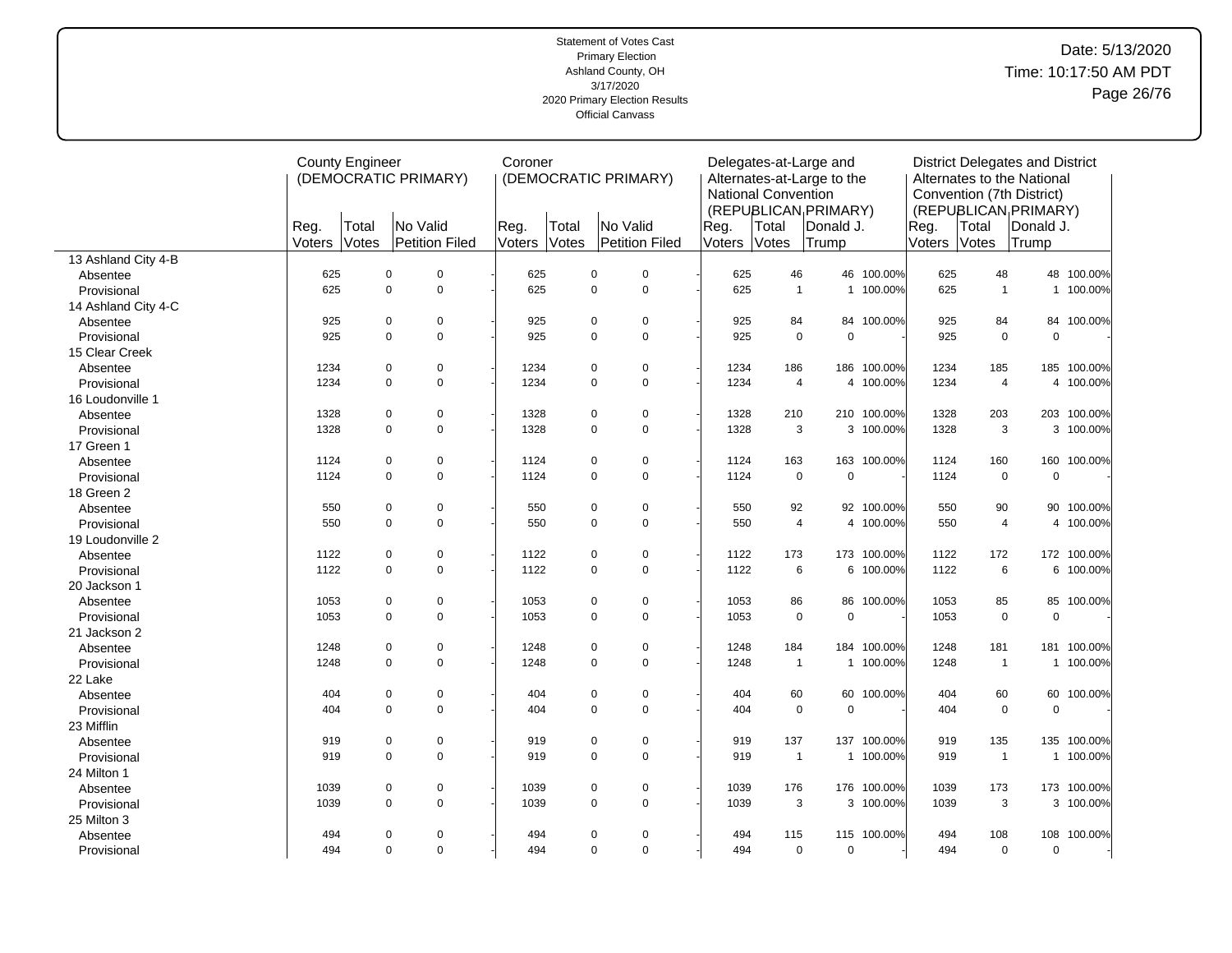# Date: 5/13/2020 Time: 10:17:50 AM PDT Page 27/76

|                 |                | <b>County Engineer</b><br>(DEMOCRATIC PRIMARY) |             | Coroner        |                |                | (DEMOCRATIC PRIMARY) |                            | <b>National Convention</b> | Delegates-at-Large and<br>Alternates-at-Large to the |                                            |             |                | <b>District Delegates and District</b><br>Alternates to the National<br>Convention (7th District) |                                                         |             |
|-----------------|----------------|------------------------------------------------|-------------|----------------|----------------|----------------|----------------------|----------------------------|----------------------------|------------------------------------------------------|--------------------------------------------|-------------|----------------|---------------------------------------------------------------------------------------------------|---------------------------------------------------------|-------------|
|                 | Reg.<br>Voters | Total<br>Votes                                 | No Valid    | Petition Filed | Reg.<br>Voters | Total<br>Votes |                      | No Valid<br>Petition Filed | Reg.<br>Voters             | Total<br>Votes                                       | (REPUBLICAN PRIMARY)<br>Donald J.<br>Trump |             | Reg.<br>Voters | Total<br>Votes                                                                                    | (REPUBLICAN <sub>I</sub> PRIMARY)<br>Donald J.<br>Trump |             |
| 26 Jeromesville |                |                                                |             |                |                |                |                      |                            |                            |                                                      |                                            |             |                |                                                                                                   |                                                         |             |
| Absentee        | 344            |                                                | $\pmb{0}$   | $\mathbf 0$    | 344            |                | $\pmb{0}$            | $\pmb{0}$                  |                            | 344                                                  | 50                                         | 50 100.00%  | 344            | 49                                                                                                |                                                         | 49 100.00%  |
| Provisional     | 344            |                                                | $\Omega$    | $\mathbf 0$    | 344            |                | $\Omega$             | $\mathbf 0$                |                            | 344                                                  | $\mathbf 0$<br>$\mathbf 0$                 |             | 344            | $\mathbf 0$                                                                                       | $\Omega$                                                |             |
| 27 Mohican      |                |                                                |             |                |                |                |                      |                            |                            |                                                      |                                            |             |                |                                                                                                   |                                                         |             |
| Absentee        | 1019           |                                                | 0           | $\pmb{0}$      | 1019           |                | $\mathbf 0$          | 0                          | 1019                       | 177                                                  | 177                                        | 100.00%     | 1019           | 176                                                                                               |                                                         | 176 100.00% |
| Provisional     | 1019           |                                                | $\Omega$    | $\mathbf 0$    | 1019           |                | $\mathbf 0$          | $\mathbf 0$                | 1019                       |                                                      | $\mathbf{1}$<br>$\mathbf{1}$               | 100.00%     | 1019           | $\overline{1}$                                                                                    |                                                         | 1 100.00%   |
| 28 Montgomery 1 |                |                                                |             |                |                |                |                      |                            |                            |                                                      |                                            |             |                |                                                                                                   |                                                         |             |
| Absentee        | 600            |                                                | $\pmb{0}$   | $\mathbf 0$    | 600            |                | $\mathbf 0$          | $\pmb{0}$                  |                            | 130<br>600                                           | 130                                        | 100.00%     | 600            | 126                                                                                               |                                                         | 126 100.00% |
| Provisional     | 600            |                                                | $\mathbf 0$ | $\mathbf 0$    | 600            |                | $\mathbf 0$          | $\mathbf 0$                |                            | 600                                                  | $\pmb{0}$<br>$\mathbf 0$                   |             | 600            | $\mathbf 0$                                                                                       | $\mathbf 0$                                             |             |
| 29 Montgomery 2 |                |                                                |             |                |                |                |                      |                            |                            |                                                      |                                            |             |                |                                                                                                   |                                                         |             |
| Absentee        | 818            |                                                | $\pmb{0}$   | $\pmb{0}$      | 818            |                | $\mathbf 0$          | $\pmb{0}$                  |                            | 818<br>127                                           | 127                                        | 100.00%     | 818            | 124                                                                                               |                                                         | 124 100.00% |
| Provisional     | 818            |                                                | $\Omega$    | $\mathbf 0$    | 818            |                | $\mathbf 0$          | $\mathbf 0$                |                            | 818                                                  | 5                                          | 5 100.00%   | 818            | 5                                                                                                 |                                                         | 5 100.00%   |
| 30 Montgomery 3 |                |                                                |             |                |                |                |                      |                            |                            |                                                      |                                            |             |                |                                                                                                   |                                                         |             |
| Absentee        | 561            |                                                | $\mathbf 0$ | $\mathbf 0$    | 561            |                | $\mathbf 0$          | $\mathbf 0$                | 561                        | 112                                                  |                                            | 112 100.00% | 561            | 109                                                                                               | 109                                                     | 100.00%     |
| Provisional     | 561            |                                                | $\mathbf 0$ | $\mathbf 0$    | 561            |                | $\mathbf 0$          | $\mathbf 0$                | 561                        |                                                      | 3                                          | 3 100.00%   | 561            | 3                                                                                                 |                                                         | 3 100.00%   |
| 31 Orange 1     |                |                                                |             |                |                |                |                      |                            |                            |                                                      |                                            |             |                |                                                                                                   |                                                         |             |
| Absentee        | 1030           |                                                | $\mathbf 0$ | $\mathbf 0$    | 1030           |                | $\mathbf 0$          | $\pmb{0}$                  | 1030                       | 175                                                  | 175                                        | 100.00%     | 1030           | 173                                                                                               |                                                         | 173 100.00% |
| Provisional     | 1030           |                                                | $\Omega$    | $\mathbf 0$    | 1030           |                | $\mathbf 0$          | $\mathbf 0$                | 1030                       |                                                      | $\mathbf{1}$                               | 1 100.00%   | 1030           | $\overline{1}$                                                                                    |                                                         | 1 100.00%   |
| 32 Orange 2     |                |                                                |             |                |                |                |                      |                            |                            |                                                      |                                            |             |                |                                                                                                   |                                                         |             |
| Absentee        | 598            |                                                | 0           | $\mathbf 0$    | 598            |                | $\mathbf 0$          | 0                          |                            | 598                                                  | 91<br>91                                   | 100.00%     | 598            | 90                                                                                                |                                                         | 90 100.00%  |
| Provisional     | 598            |                                                | $\mathbf 0$ | $\mathbf 0$    | 598            |                | $\mathsf 0$          | $\mathbf 0$                |                            | 598                                                  | $\mathbf{1}$                               | 1 100.00%   | 598            | $\overline{1}$                                                                                    |                                                         | 1 100.00%   |
| 33 Perry        |                |                                                |             |                |                |                |                      |                            |                            |                                                      |                                            |             |                |                                                                                                   |                                                         |             |
| Absentee        | 1245           |                                                | 0           | $\mathbf 0$    | 1245           |                | $\mathbf 0$          | 0                          | 1245                       | 232                                                  |                                            | 232 100.00% | 1245           | 231                                                                                               |                                                         | 231 100.00% |
| Provisional     | 1245           |                                                | $\mathbf 0$ | $\mathbf 0$    | 1245           |                | $\mathbf 0$          | $\pmb{0}$                  | 1245                       |                                                      | 3                                          | 3 100.00%   | 1245           | $\mathbf{3}$                                                                                      |                                                         | 3 100.00%   |
| 34 Ruggles      |                |                                                |             |                |                |                |                      |                            |                            |                                                      |                                            |             |                |                                                                                                   |                                                         |             |
| Absentee        | 616            |                                                | 0           | $\mathbf 0$    | 616            |                | $\mathbf 0$          | 0                          |                            | 616                                                  | 99<br>99                                   | 100.00%     | 616            | 98                                                                                                |                                                         | 98 100.00%  |
| Provisional     | 616            |                                                | $\pmb{0}$   | $\mathbf 0$    | 616            |                | $\mathbf 0$          | $\pmb{0}$                  |                            | 616                                                  | $\sqrt{2}$                                 | 2 100.00%   | 616            |                                                                                                   | $\overline{2}$                                          | 2 100.00%   |
| 35 Sullivan 1   |                |                                                |             |                |                |                |                      |                            |                            |                                                      |                                            |             |                |                                                                                                   |                                                         |             |
| Absentee        | 851            |                                                | 0           | $\mathbf 0$    | 851            |                | $\mathbf 0$          | 0                          | 851                        |                                                      | 72                                         | 72 100.00%  | 851            | 72                                                                                                |                                                         | 72 100.00%  |
| Provisional     | 851            |                                                | $\Omega$    | $\Omega$       | 851            |                | $\Omega$             | $\mathbf 0$                | 851                        |                                                      | $\mathbf{1}$                               | 1 100.00%   | 851            | $\overline{1}$                                                                                    |                                                         | 1 100.00%   |
| 36 Sullivan 2   |                |                                                |             |                |                |                |                      |                            |                            |                                                      |                                            |             |                |                                                                                                   |                                                         |             |
| Absentee        | 742            |                                                | $\pmb{0}$   | $\pmb{0}$      | 742            |                | $\mathbf 0$          | $\pmb{0}$                  |                            | 742                                                  | 67<br>67                                   | 100.00%     | 742            | 66                                                                                                |                                                         | 66 100.00%  |
| Provisional     | 742            |                                                | $\mathbf 0$ | $\mathbf 0$    | 742            |                | $\mathbf 0$          | $\mathbf 0$                |                            | 742                                                  | 3                                          | 3 100.00%   | 742            | 3                                                                                                 |                                                         | 3 100.00%   |
| 37 Troy         |                |                                                |             |                |                |                |                      |                            |                            |                                                      |                                            |             |                |                                                                                                   |                                                         |             |
| Absentee        | 753            |                                                | 0           | $\pmb{0}$      | 753            |                | $\mathbf 0$          | 0                          |                            | 753<br>110                                           | 110                                        | 100.00%     | 753            | 111                                                                                               |                                                         | 111 100.00% |
| Provisional     | 753            |                                                | $\Omega$    | $\mathbf 0$    | 753            |                | $\mathbf 0$          | $\mathbf 0$                |                            | 753                                                  | $\mathbf{1}$                               | 1 100.00%   | 753            | $\overline{1}$                                                                                    |                                                         | 1 100.00%   |
| 38 Vermillion 1 |                |                                                |             |                |                |                |                      |                            |                            |                                                      |                                            |             |                |                                                                                                   |                                                         |             |
| Absentee        | 835            |                                                | $\pmb{0}$   | $\Omega$       | 835            |                | $\mathbf 0$          | $\pmb{0}$                  |                            | 835<br>134                                           | 134                                        | 100.00%     | 835            | 134                                                                                               |                                                         | 134 100.00% |
| Provisional     | 835            |                                                | $\mathbf 0$ | $\mathbf 0$    | 835            |                | $\mathbf 0$          | $\mathbf 0$                |                            | 835                                                  | 3                                          | 3 100.00%   | 835            |                                                                                                   | 3                                                       | 3 100.00%   |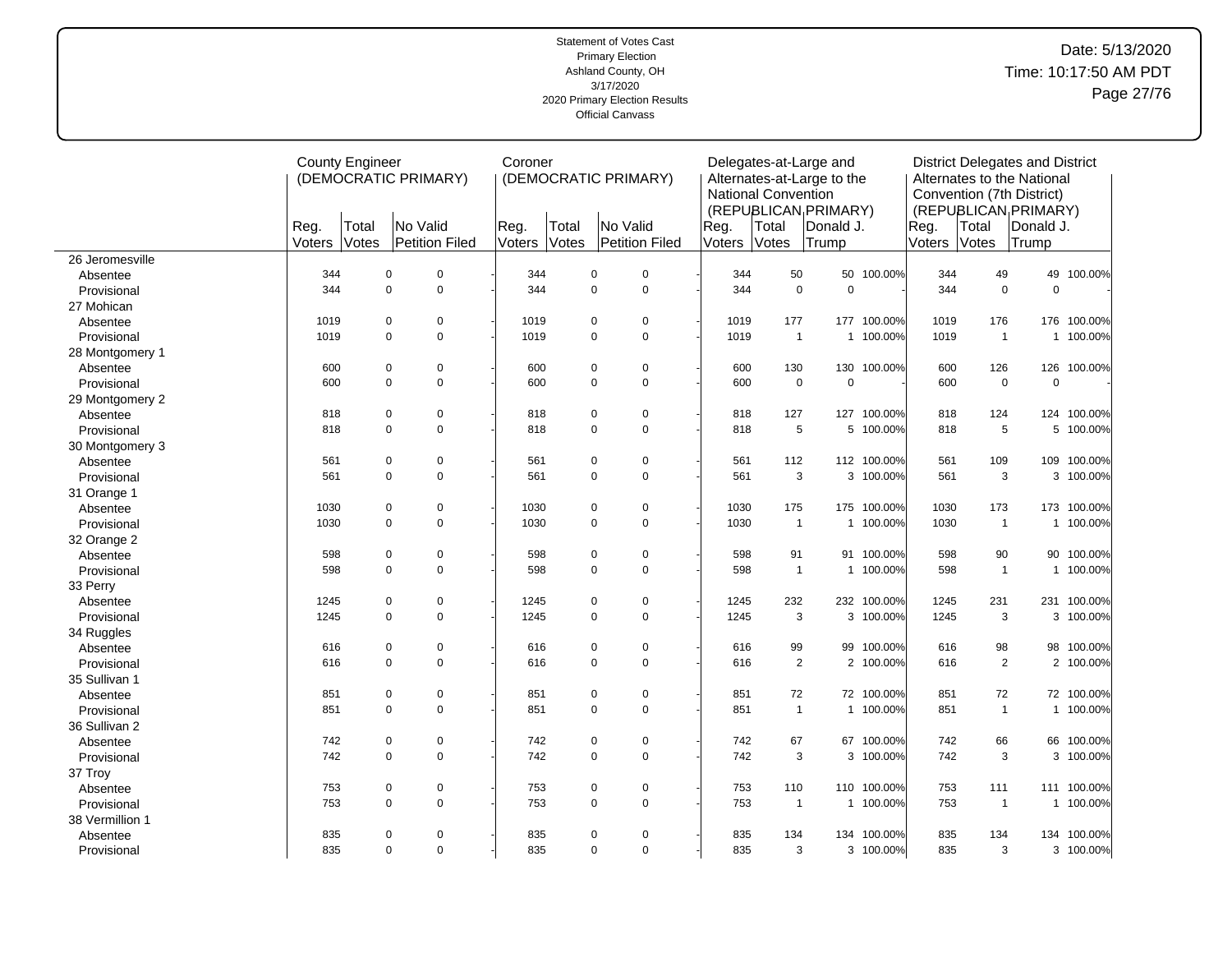| Statement of Votes Cast<br><b>Primary Election</b><br>Ashland County, OH<br>3/17/2020<br>2020 Primary Election Results<br><b>Official Canvass</b> |
|---------------------------------------------------------------------------------------------------------------------------------------------------|
|---------------------------------------------------------------------------------------------------------------------------------------------------|

|                 |        | <b>County Engineer</b> |                      | Coroner   |                     |                       |        |      |                            | Delegates-at-Large and     |             |               |                     | District Delegates and District |              |
|-----------------|--------|------------------------|----------------------|-----------|---------------------|-----------------------|--------|------|----------------------------|----------------------------|-------------|---------------|---------------------|---------------------------------|--------------|
|                 |        |                        | (DEMOCRATIC PRIMARY) |           |                     | (DEMOCRATIC PRIMARY)  |        |      |                            | Alternates-at-Large to the |             |               |                     | Alternates to the National      |              |
|                 |        |                        |                      |           |                     |                       |        |      | <b>National Convention</b> |                            |             |               |                     | Convention (7th District)       |              |
|                 |        |                        |                      |           |                     |                       |        |      |                            | (REPUBLICAN PRIMARY)       |             |               |                     | (REPUBLICAN PRIMARY)            |              |
|                 | Reg.   | Total                  | INo Valid            | Reg.      | 'Total              | INo Valid             | Reg.   |      | Total                      | <b>IDonald J.</b>          |             | Req.          | Total               | IDonald J.                      |              |
|                 | Voters | Votes                  | lPetition Filed      | Voters li | <i><b>Notes</b></i> | <b>Petition Filed</b> | Voters |      | <i><b>Notes</b></i>        | Trump                      |             | <b>Voters</b> | <i><b>Notes</b></i> | Trump                           |              |
| 39 Vermillion 2 |        |                        |                      |           |                     |                       |        |      |                            |                            |             |               |                     |                                 |              |
| Absentee        | 1045   | $\mathbf 0$            |                      | 1045      |                     | 0<br>$\Omega$         |        | 1045 | 232                        |                            | 232 100.00% | 1045          | 228                 |                                 | 228 100.00%  |
| Provisional     | 1045   | $\mathbf 0$            | $\Omega$             | 1045      |                     | 0<br>$\Omega$         |        | 1045 |                            |                            | 100.00%     | 1045          |                     |                                 | 100.00%      |
| Total           |        |                        |                      |           |                     |                       |        |      |                            |                            |             |               |                     |                                 |              |
| Absentee        | 33820  | $\Omega$               | $\Omega$             | 33820     |                     | 0<br>$\Omega$         | 33820  |      | 5216                       | 5216                       | 100.00%     | 33820         | 5120                |                                 | 5120 100.00% |
| Provisional     | 33820  | $\Omega$               | $\Omega$             | 33820     |                     | $\Omega$<br>$\Omega$  | 33820  |      | 72                         |                            | 72 100.00%  | 33820         | 72                  |                                 | 72 100.00%   |
| Total           | 33820  |                        | 0<br>0               | 33820     | 0                   | 0                     | 33820  |      | 5288                       | 5288                       | 100.00%     | 33820         | 5192                |                                 | 5192 100.00% |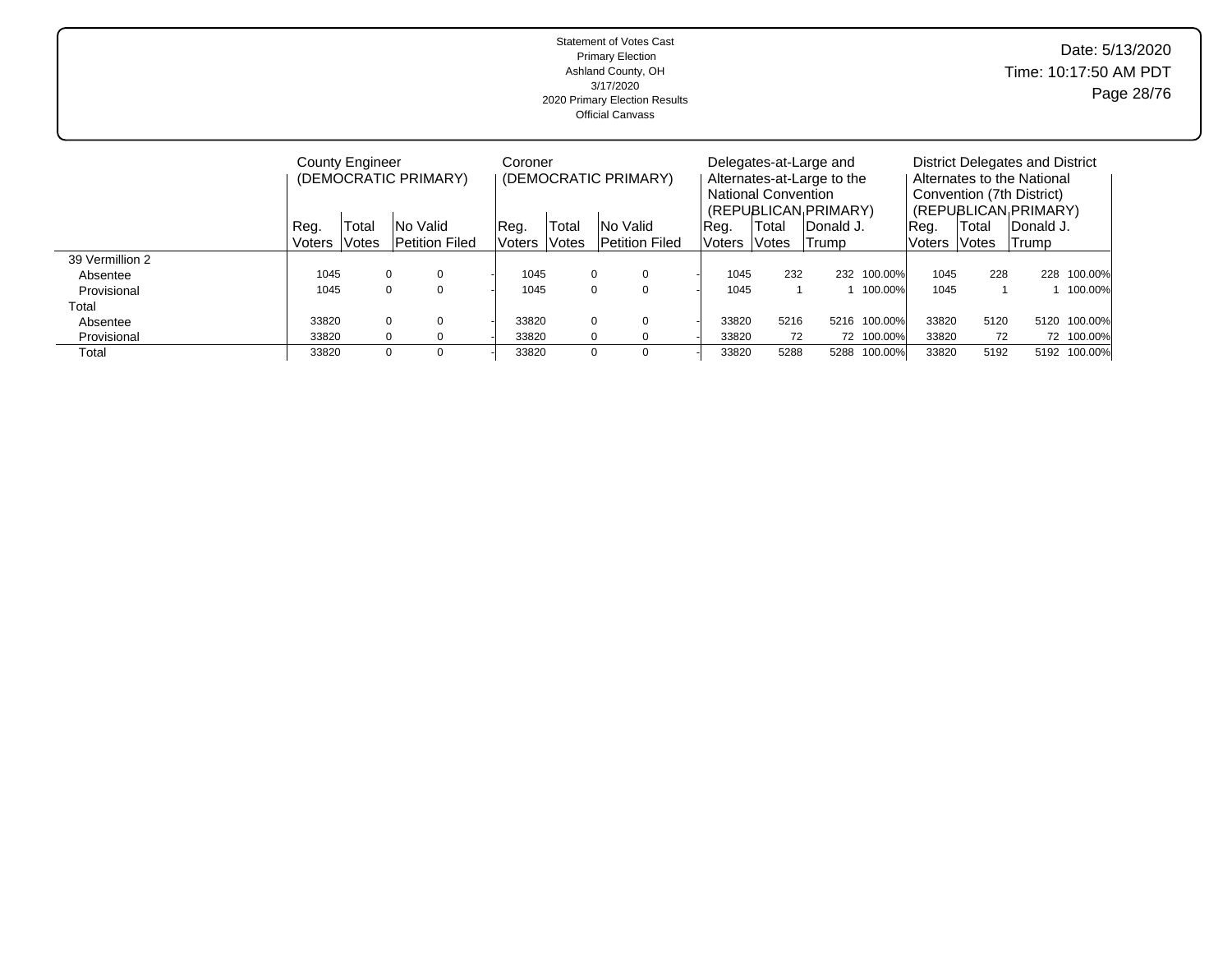|                     | (7th District) |                | Representative to Congress<br>(REPUBLICAN PRIMARY) |             | 2021)  |                | Justice of the Supreme Court<br>(Full term commencing 1-1- |             | 2021)          |                | Justice of the Supreme Court<br>(Full term commencing 1-2- |             |                | (5th District) (Full term<br>commencing 2-9-2021) | Judge of the Court of Appeals |             |
|---------------------|----------------|----------------|----------------------------------------------------|-------------|--------|----------------|------------------------------------------------------------|-------------|----------------|----------------|------------------------------------------------------------|-------------|----------------|---------------------------------------------------|-------------------------------|-------------|
|                     | Reg.           | Total          |                                                    |             | Reg.   | Total          | (REPUBLICAN <sub>I</sub> PRIMARY)<br>Sharon L.             |             |                | Total          | (REPUBLICAN PRIMARY)                                       |             |                | Total                                             | (REPUBLICAN PRIMARY)          |             |
|                     | Voters         | Votes          | <b>Bob Gibbs</b>                                   |             | Voters | Votes          | Kennedy                                                    |             | Reg.<br>Voters | <b>Votes</b>   | Judi French                                                |             | Reg.<br>Voters | <b>Votes</b>                                      | Jeff Furr                     |             |
| Jurisdiction Wide   |                |                |                                                    |             |        |                |                                                            |             |                |                |                                                            |             |                |                                                   |                               |             |
| 01 Ashland City 1-A |                |                |                                                    |             |        |                |                                                            |             |                |                |                                                            |             |                |                                                   |                               |             |
| Absentee            | 876            | 205            |                                                    | 205 100.00% | 876    | 188            |                                                            | 188 100.00% | 876            | 180            |                                                            | 180 100.00% | 876            | 179                                               |                               | 179 100.00% |
| Provisional         | 876            | $\overline{4}$ |                                                    | 4 100.00%   | 876    | $\overline{4}$ |                                                            | 4 100.00%   | 876            | 4              | $\overline{4}$                                             | 100.00%     | 876            | $\overline{4}$                                    |                               | 4 100.00%   |
| 02 Ashland City 1-B |                |                |                                                    |             |        |                |                                                            |             |                |                |                                                            |             |                |                                                   |                               |             |
| Absentee            | 1096           | 173            |                                                    | 173 100.00% | 1096   | 154            |                                                            | 154 100.00% | 1096           | 150            | 150                                                        | 100.00%     | 1096           | 156                                               | 156                           | 100.00%     |
| Provisional         | 1096           | 5              |                                                    | 5 100.00%   | 1096   | 3              |                                                            | 3 100.00%   | 1096           | 3              |                                                            | 3 100.00%   | 1096           | 3                                                 |                               | 3 100.00%   |
| 03 Ashland City 1-C |                |                |                                                    |             |        |                |                                                            |             |                |                |                                                            |             |                |                                                   |                               |             |
| Absentee            | 1023           | 210            |                                                    | 210 100.00% | 1023   | 199            | 199                                                        | 100.00%     | 1023           | 193            |                                                            | 193 100.00% | 1023           | 191                                               |                               | 191 100.00% |
| Provisional         | 1023           | $\overline{1}$ |                                                    | 1 100.00%   | 1023   | $\mathbf{1}$   | $\mathbf{1}$                                               | 100.00%     | 1023           | $\mathbf{1}$   | $\mathbf{1}$                                               | 100.00%     | 1023           | $\mathbf{1}$                                      |                               | 1 100.00%   |
| 04 Ashland City 1-D |                |                |                                                    |             |        |                |                                                            |             |                |                |                                                            |             |                |                                                   |                               |             |
| Absentee            | 645            | 188            |                                                    | 188 100.00% | 645    | 171            |                                                            | 171 100.00% | 645            | 168            | 168                                                        | 100.00%     | 645            | 166                                               | 166                           | 100.00%     |
| Provisional         | 645            | $\mathbf 0$    | $\mathbf 0$                                        |             | 645    | $\mathbf 0$    | $\mathbf 0$                                                |             | 645            | $\pmb{0}$      | $\overline{0}$                                             |             | 645            | $\mathbf 0$                                       | $\mathbf 0$                   |             |
| 05 Ashland City 2-A |                |                |                                                    |             |        |                |                                                            |             |                |                |                                                            |             |                |                                                   |                               |             |
| Absentee            | 888            | 137            | 137                                                | 100.00%     | 888    | 124            |                                                            | 124 100.00% | 888            | 117            |                                                            | 117 100.00% | 888            | 119                                               |                               | 119 100.00% |
| Provisional         | 888            | $\overline{2}$ |                                                    | 2 100.00%   | 888    | $\overline{2}$ |                                                            | 2 100.00%   | 888            | $\overline{2}$ |                                                            | 2 100.00%   | 888            | $\mathbf{2}$                                      |                               | 2 100.00%   |
| 06 Ashland City 2-B |                |                |                                                    |             |        |                |                                                            |             |                |                |                                                            |             |                |                                                   |                               |             |
| Absentee            | 1169           | 154            |                                                    | 154 100.00% | 1169   | 138            |                                                            | 138 100.00% | 1169           | 138            |                                                            | 138 100.00% | 1169           | 130                                               |                               | 130 100.00% |
| Provisional         | 1169           | $\overline{4}$ |                                                    | 4 100.00%   | 1169   | $\overline{4}$ |                                                            | 4 100.00%   | 1169           | 4              | 4                                                          | 100.00%     | 1169           | $\overline{4}$                                    |                               | 4 100.00%   |
| 07 Ashland City 2-C |                |                |                                                    |             |        |                |                                                            |             |                |                |                                                            |             |                |                                                   |                               |             |
| Absentee            | 925            | 168            |                                                    | 168 100.00% | 925    | 159            |                                                            | 159 100.00% | 925            | 160            |                                                            | 160 100.00% | 925            | 161                                               |                               | 161 100.00% |
| Provisional         | 925            | $\overline{1}$ |                                                    | 1 100.00%   | 925    | $\mathbf{1}$   |                                                            | 1 100.00%   | 925            | $\overline{1}$ |                                                            | 1 100.00%   | 925            | $\mathbf{1}$                                      |                               | 1 100.00%   |
| 08 Ashland City 3-A |                |                |                                                    |             |        |                |                                                            |             |                |                |                                                            |             |                |                                                   |                               |             |
| Absentee            | 743            | 92             |                                                    | 92 100.00%  | 743    | 84             | 84                                                         | 100.00%     | 743            | 77             |                                                            | 77 100.00%  | 743            | 80                                                | 80                            | 100.00%     |
| Provisional         | 743            | 2              |                                                    | 2 100.00%   | 743    | $\overline{2}$ |                                                            | 2 100.00%   | 743            | $\sqrt{2}$     |                                                            | 2 100.00%   | 743            | $\mathbf{2}$                                      |                               | 2 100.00%   |
| 09 Ashland City 3-B |                |                |                                                    |             |        |                |                                                            |             |                |                |                                                            |             |                |                                                   |                               |             |
| Absentee            | 977            | 131            |                                                    | 131 100.00% | 977    | 121            |                                                            | 121 100.00% | 977            | 111            |                                                            | 111 100.00% | 977            | 115                                               |                               | 115 100.00% |
| Provisional         | 977            | 3              |                                                    | 3 100.00%   | 977    | 3              |                                                            | 3 100.00%   | 977            | 3              |                                                            | 3 100.00%   | 977            | 3                                                 |                               | 3 100.00%   |
| 10 Ashland City 3-C |                |                |                                                    |             |        |                |                                                            |             |                |                |                                                            |             |                |                                                   |                               |             |
| Absentee            | 874            | 194            |                                                    | 194 100.00% | 874    | 176            | 176                                                        | 100.00%     | 874            | 173            | 173                                                        | 100.00%     | 874            | 173                                               | 173                           | 100.00%     |
| Provisional         | 874            | $\mathbf 0$    | $\pmb{0}$                                          |             | 874    | $\mathbf 0$    | $\mathbf 0$                                                |             | 874            | $\mathbf 0$    | $\overline{0}$                                             |             | 874            | 0                                                 | $\mathbf 0$                   |             |
| 11 Ashland City 3-D |                |                |                                                    |             |        |                |                                                            |             |                |                |                                                            |             |                |                                                   |                               |             |
| Absentee            | 682            | 51             |                                                    | 51 100.00%  | 682    | 44             | 44                                                         | 100.00%     | 682            | 42             |                                                            | 42 100.00%  | 682            | 45                                                | 45                            | 100.00%     |
| Provisional         | 682            | $\mathbf 0$    | $\mathbf 0$                                        |             | 682    | $\mathbf 0$    | $\mathbf 0$                                                |             | 682            | $\mathbf 0$    | $\mathbf 0$                                                |             | 682            | $\mathbf 0$                                       | $\mathbf 0$                   |             |
| 12 Ashland City 4-A |                |                |                                                    |             |        |                |                                                            |             |                |                |                                                            |             |                |                                                   |                               |             |
| Absentee            | 800            | 78             |                                                    | 78 100.00%  | 800    | 77             | 77                                                         | 100.00%     | 800            | 72             |                                                            | 72 100.00%  | 800            | 76                                                | 76                            | 100.00%     |
| Provisional         | 800            | $\mathbf{1}$   |                                                    | 1 100.00%   | 800    | $\mathbf{1}$   |                                                            | 1 100.00%   | 800            | $\mathbf{1}$   |                                                            | 1 100.00%   | 800            | $\mathbf{1}$                                      |                               | 1 100.00%   |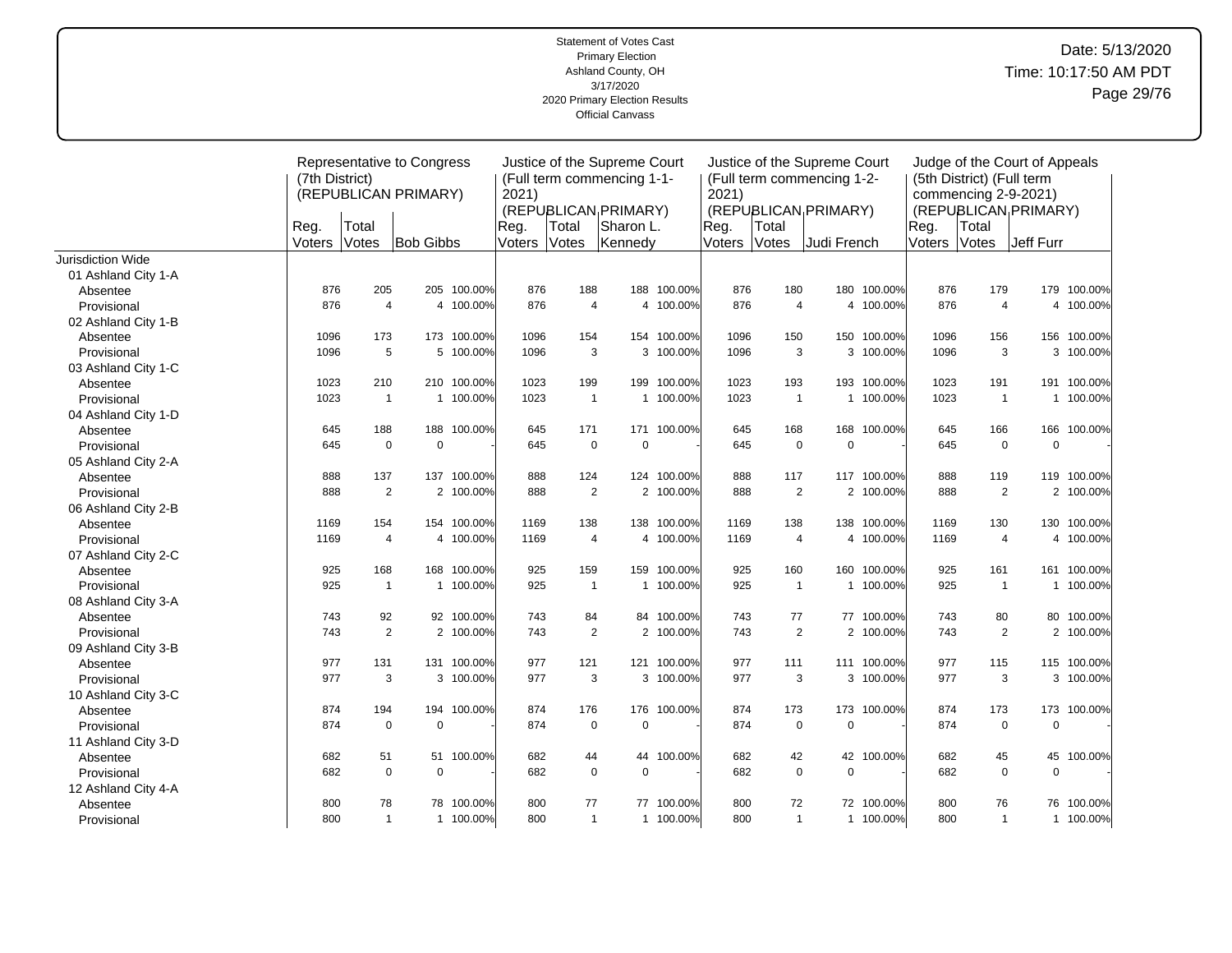|                     |                |                | Representative to Congress |             |        |                | Justice of the Supreme Court      |             |        |                | Justice of the Supreme Court      |             |        |                           | Judge of the Court of Appeals     |             |
|---------------------|----------------|----------------|----------------------------|-------------|--------|----------------|-----------------------------------|-------------|--------|----------------|-----------------------------------|-------------|--------|---------------------------|-----------------------------------|-------------|
|                     | (7th District) |                |                            |             |        |                | (Full term commencing 1-1-        |             |        |                | (Full term commencing 1-2-        |             |        | (5th District) (Full term |                                   |             |
|                     |                |                | (REPUBLICAN PRIMARY)       |             | 2021)  |                |                                   |             | 2021)  |                |                                   |             |        | commencing 2-9-2021)      |                                   |             |
|                     |                |                |                            |             |        |                | (REPUBLICAN <sub>I</sub> PRIMARY) |             |        |                | (REPUBLICAN <sub>I</sub> PRIMARY) |             |        |                           | (REPUBLICAN <sub>I</sub> PRIMARY) |             |
|                     | Reg            | Total          |                            |             | Reg.   | Total          | Sharon L.                         |             | Reg.   | Total          |                                   |             | Reg.   | Total                     |                                   |             |
|                     | Voters         | Votes          | <b>Bob Gibbs</b>           |             | Voters | Votes          | Kennedy                           |             | Voters | Votes          | Uudi French                       |             | Voters | Votes                     | Jeff Furr                         |             |
| 13 Ashland City 4-B |                |                |                            |             |        |                |                                   |             |        |                |                                   |             |        |                           |                                   |             |
| Absentee            | 625            | 48             |                            | 48 100.00%  | 625    | 44             | 44                                | 100.00%     | 625    | 44             |                                   | 44 100.00%  | 625    | 45                        |                                   | 45 100.00%  |
| Provisional         | 625            | $\mathbf{1}$   |                            | 1 100.00%   | 625    | $\mathbf{1}$   |                                   | 1 100.00%   | 625    | $\mathbf{1}$   |                                   | 1 100.00%   | 625    | $\overline{1}$            |                                   | 1 100.00%   |
| 14 Ashland City 4-C |                |                |                            |             |        |                |                                   |             |        |                |                                   |             |        |                           |                                   |             |
| Absentee            | 925            | 80             |                            | 80 100.00%  | 925    | 77             | 77                                | 100.00%     | 925    | 76             |                                   | 76 100.00%  | 925    | 78                        | 78                                | 100.00%     |
| Provisional         | 925            | $\mathbf 0$    | $\mathbf 0$                |             | 925    | $\pmb{0}$      | $\mathbf 0$                       |             | 925    | $\mathsf 0$    | $\mathbf 0$                       |             | 925    | $\mathbf 0$               | $\overline{0}$                    |             |
| 15 Clear Creek      |                |                |                            |             |        |                |                                   |             |        |                |                                   |             |        |                           |                                   |             |
| Absentee            | 1234           | 182            |                            | 182 100.00% | 1234   | 175            | 175                               | 100.00%     | 1234   | 167            | 167                               | 100.00%     | 1234   | 167                       |                                   | 167 100.00% |
| Provisional         | 1234           | $\overline{4}$ |                            | 4 100.00%   | 1234   | $\overline{4}$ |                                   | 4 100.00%   | 1234   | $\overline{4}$ |                                   | 4 100.00%   | 1234   | 4                         |                                   | 4 100.00%   |
| 16 Loudonville 1    |                |                |                            |             |        |                |                                   |             |        |                |                                   |             |        |                           |                                   |             |
| Absentee            | 1328           | 210            |                            | 210 100.00% | 1328   | 202            |                                   | 202 100.00% | 1328   | 193            | 193                               | 100.00%     | 1328   | 196                       |                                   | 196 100.00% |
| Provisional         | 1328           | 3              |                            | 3 100.00%   | 1328   | 3              |                                   | 3 100.00%   | 1328   | 3              |                                   | 3 100.00%   | 1328   | 3                         |                                   | 3 100.00%   |
| 17 Green 1          |                |                |                            |             |        |                |                                   |             |        |                |                                   |             |        |                           |                                   |             |
| Absentee            | 1124           | 163            |                            | 163 100.00% | 1124   | 150            | 150                               | 100.00%     | 1124   | 150            | 150                               | 100.00%     | 1124   | 149                       | 149                               | 100.00%     |
| Provisional         | 1124           | $\mathbf 0$    | $\mathbf 0$                |             | 1124   | $\mathbf 0$    | $\mathbf 0$                       |             | 1124   | $\mathsf 0$    | $\mathbf 0$                       |             | 1124   | $\mathbf 0$               | $\mathbf 0$                       |             |
| 18 Green 2          |                |                |                            |             |        |                |                                   |             |        |                |                                   |             |        |                           |                                   |             |
| Absentee            | 550            | 91             |                            | 91 100.00%  | 550    | 86             | 86                                | 100.00%     | 550    | 83             |                                   | 83 100.00%  | 550    | 89                        | 89                                | 100.00%     |
| Provisional         | 550            | $\overline{4}$ |                            | 4 100.00%   | 550    | $\overline{4}$ |                                   | 4 100.00%   | 550    | $\overline{4}$ |                                   | 4 100.00%   | 550    | $\overline{4}$            |                                   | 4 100.00%   |
| 19 Loudonville 2    |                |                |                            |             |        |                |                                   |             |        |                |                                   |             |        |                           |                                   |             |
| Absentee            | 1122           | 179            |                            | 179 100.00% | 1122   | 177            |                                   | 177 100.00% | 1122   | 169            | 169                               | 100.00%     | 1122   | 170                       |                                   | 170 100.00% |
| Provisional         | 1122           | $\overline{4}$ |                            | 4 100.00%   | 1122   | 4              |                                   | 4 100.00%   | 1122   | $\overline{4}$ |                                   | 4 100.00%   | 1122   | 4                         |                                   | 4 100.00%   |
| 20 Jackson 1        |                |                |                            |             |        |                |                                   |             |        |                |                                   |             |        |                           |                                   |             |
| Absentee            | 1053           | 86             |                            | 86 100.00%  | 1053   | 75             |                                   | 75 100.00%  | 1053   | 76             |                                   | 76 100.00%  | 1053   | 79                        |                                   | 79 100.00%  |
| Provisional         | 1053           | $\mathbf 0$    | $\mathbf 0$                |             | 1053   | $\mathbf 0$    | $\mathbf 0$                       |             | 1053   | $\mathsf 0$    | $\mathbf 0$                       |             | 1053   | $\mathbf 0$               | $\mathbf 0$                       |             |
| 21 Jackson 2        |                |                |                            |             |        |                |                                   |             |        |                |                                   |             |        |                           |                                   |             |
| Absentee            | 1248           | 177            |                            | 177 100.00% | 1248   | 169            |                                   | 169 100.00% | 1248   | 157            |                                   | 157 100.00% | 1248   | 165                       |                                   | 165 100.00% |
| Provisional         | 1248           | $\overline{1}$ | $\mathbf{1}$               | 100.00%     | 1248   | $\mathbf{1}$   | $\mathbf 1$                       | 100.00%     | 1248   | $\overline{1}$ | $\mathbf{1}$                      | 100.00%     | 1248   | $\overline{1}$            |                                   | 1 100.00%   |
| 22 Lake             |                |                |                            |             |        |                |                                   |             |        |                |                                   |             |        |                           |                                   |             |
| Absentee            | 404            | 58             |                            | 58 100.00%  | 404    | 56             | 56                                | 100.00%     | 404    | 55             |                                   | 55 100.00%  | 404    | 52                        |                                   | 52 100.00%  |
| Provisional         | 404            | $\mathbf 0$    | $\mathbf 0$                |             | 404    | $\mathbf 0$    | $\mathbf 0$                       |             | 404    | $\mathsf 0$    | $\mathbf 0$                       |             | 404    | $\mathbf 0$               | $\mathbf 0$                       |             |
| 23 Mifflin          |                |                |                            |             |        |                |                                   |             |        |                |                                   |             |        |                           |                                   |             |
| Absentee            | 919            | 143            |                            | 143 100.00% | 919    | 141            | 141                               | 100.00%     | 919    | 133            | 133                               | 100.00%     | 919    | 134                       |                                   | 134 100.00% |
| Provisional         | 919            | $\mathbf{1}$   |                            | 1 100.00%   | 919    | $\mathbf{1}$   | $\mathbf{1}$                      | 100.00%     | 919    | $\mathbf{1}$   | $\mathbf{1}$                      | 100.00%     | 919    | $\overline{1}$            |                                   | 1 100.00%   |
| 24 Milton 1         |                |                |                            |             |        |                |                                   |             |        |                |                                   |             |        |                           |                                   |             |
| Absentee            | 1039           | 173            |                            | 173 100.00% | 1039   | 159            | 159                               | 100.00%     | 1039   | 153            |                                   | 153 100.00% | 1039   | 156                       |                                   | 156 100.00% |
| Provisional         | 1039           | 3              |                            | 3 100.00%   | 1039   | 3              |                                   | 3 100.00%   | 1039   | 3              |                                   | 3 100.00%   | 1039   | 3                         |                                   | 3 100.00%   |
| 25 Milton 3         |                |                |                            |             |        |                |                                   |             |        |                |                                   |             |        |                           |                                   |             |
| Absentee            | 494            | 113            |                            | 113 100.00% | 494    | 100            | 100                               | 100.00%     | 494    | 97             | 97                                | 100.00%     | 494    | 95                        | 95                                | 100.00%     |
| Provisional         | 494            | $\mathbf 0$    | $\mathbf 0$                |             | 494    | $\mathbf 0$    | $\mathbf 0$                       |             | 494    | 0              | $\mathbf 0$                       |             | 494    | 0                         | $\mathbf 0$                       |             |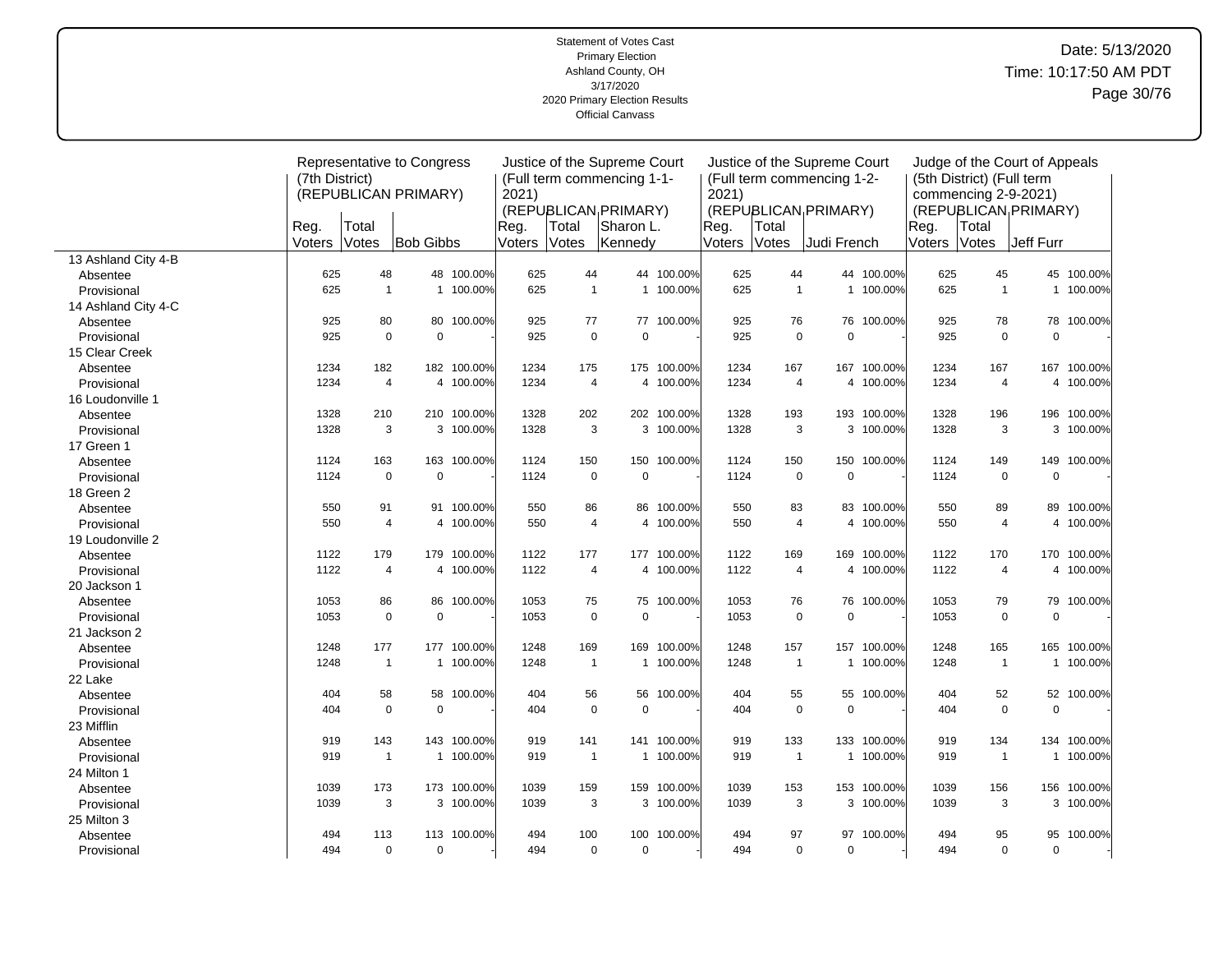| Representative to Congress<br>Justice of the Supreme Court<br>Judge of the Court of Appeals<br>(7th District)<br>(Full term commencing 1-1-<br>(Full term commencing 1-2-<br>(5th District) (Full term<br>2021)<br>(REPUBLICAN PRIMARY)<br>2021)<br>commencing 2-9-2021)<br>(REPUBLICAN PRIMARY)<br>(REPUBLICAN <sub>I</sub> PRIMARY)<br>(REPUBLICAN <sub>I</sub> PRIMARY)<br>Sharon L.<br>Reg.<br>Total<br>Reg.<br>Total<br>Reg.<br>Total<br>Reg.<br>Total<br>Votes<br><b>Bob Gibbs</b><br>Voters<br>Kennedy<br>Votes<br>Judi French<br>Voters<br><b>Votes</b><br>Jeff Furr<br>Voters<br><b>Votes</b><br>Voters<br>26 Jeromesville<br>344<br>51<br>51 100.00%<br>344<br>52<br>52<br>100.00%<br>344<br>50<br>50 100.00%<br>344<br>50<br>50<br>100.00%<br>Absentee<br>$\mathbf 0$<br>344<br>$\Omega$<br>$\Omega$<br>344<br>$\mathbf 0$<br>$\mathbf 0$<br>344<br>$\mathbf 0$<br>$\mathbf 0$<br>344<br>$\mathbf 0$<br>Provisional<br>27 Mohican<br>1019<br>174<br>174 100.00%<br>1019<br>161<br>1019<br>158<br>158<br>1019<br>159<br>100.00%<br>161<br>100.00%<br>100.00%<br>159<br>Absentee<br>$\mathbf{1}$<br>$\overline{1}$<br>1019<br>1 100.00%<br>1019<br>$\mathbf{1}$<br>100.00%<br>1019<br>$\mathbf{1}$<br>100.00%<br>1019<br>$\mathbf{1}$<br>1 100.00%<br>Provisional<br>$\mathbf{1}$<br>28 Montgomery 1<br>130<br>130 100.00%<br>600<br>120<br>120<br>100.00%<br>600<br>118<br>118<br>119<br>119<br>100.00%<br>600<br>100.00%<br>600<br>Absentee<br>$\mathbf 0$<br>$\mathbf 0$<br>600<br>$\mathbf 0$<br>$\mathbf 0$<br>$\mathbf 0$<br>$\mathbf 0$<br>$\pmb{0}$<br>$\mathbf 0$<br>600<br>600<br>600<br>Provisional<br>29 Montgomery 2<br>818<br>100.00%<br>818<br>119<br>119 100.00%<br>112<br>112 100.00%<br>818<br>114<br>100.00%<br>818<br>110<br>110<br>114<br>Absentee<br>818<br>5<br>5 100.00%<br>818<br>$\overline{\mathbf{4}}$<br>4 100.00%<br>818<br>5<br>5<br>100.00%<br>818<br>5<br>5 100.00%<br>Provisional<br>30 Montgomery 3<br>103 100.00%<br>96<br>94<br>92<br>92 100.00%<br>561<br>103<br>561<br>96<br>100.00%<br>561<br>94<br>100.00%<br>561<br>Absentee<br>3<br>3<br>3<br>561<br>3 100.00%<br>561<br>3 100.00%<br>561<br>3 100.00%<br>3<br>3 100.00%<br>Provisional<br>561<br>31 Orange 1<br>100.00%<br>1030<br>172<br>172 100.00%<br>1030<br>164<br>164<br>100.00%<br>1030<br>157<br>157<br>100.00%<br>1030<br>159<br>159<br>Absentee<br>$\mathbf{1}$<br>$\mathbf 0$<br>$\mathbf 0$<br>1 100.00%<br>1030<br>1 100.00%<br>1030<br>$\mathbf{1}$<br>1 100.00%<br>1030<br>1030<br>$\mathbf{1}$<br>Provisional<br>32 Orange 2<br>80<br>79<br>81 100.00%<br>598<br>93<br>93 100.00%<br>598<br>100.00%<br>598<br>79 100.00%<br>81<br>80<br>598<br>Absentee<br>$\mathbf{1}$<br>598<br>1 100.00%<br>598<br>1 100.00%<br>$\mathbf{1}$<br>1 100.00%<br>598<br>$\mathbf{1}$<br>1 100.00%<br>598<br>$\mathbf{1}$<br>Provisional<br>33 Perry<br>1245<br>229<br>229 100.00%<br>1245<br>210<br>210 100.00%<br>1245<br>200<br>200<br>100.00%<br>1245<br>200<br>200<br>100.00%<br>Absentee |
|---------------------------------------------------------------------------------------------------------------------------------------------------------------------------------------------------------------------------------------------------------------------------------------------------------------------------------------------------------------------------------------------------------------------------------------------------------------------------------------------------------------------------------------------------------------------------------------------------------------------------------------------------------------------------------------------------------------------------------------------------------------------------------------------------------------------------------------------------------------------------------------------------------------------------------------------------------------------------------------------------------------------------------------------------------------------------------------------------------------------------------------------------------------------------------------------------------------------------------------------------------------------------------------------------------------------------------------------------------------------------------------------------------------------------------------------------------------------------------------------------------------------------------------------------------------------------------------------------------------------------------------------------------------------------------------------------------------------------------------------------------------------------------------------------------------------------------------------------------------------------------------------------------------------------------------------------------------------------------------------------------------------------------------------------------------------------------------------------------------------------------------------------------------------------------------------------------------------------------------------------------------------------------------------------------------------------------------------------------------------------------------------------------------------------------------------------------------------------------------------------------------------------------------------------------------------------------------------------------------------------------------------------------------------------------------------------------------------------------------------------------------------------------------------------------------------------------------------------------------------------------------------------------------------------------------------------------------------------------------------------|
|                                                                                                                                                                                                                                                                                                                                                                                                                                                                                                                                                                                                                                                                                                                                                                                                                                                                                                                                                                                                                                                                                                                                                                                                                                                                                                                                                                                                                                                                                                                                                                                                                                                                                                                                                                                                                                                                                                                                                                                                                                                                                                                                                                                                                                                                                                                                                                                                                                                                                                                                                                                                                                                                                                                                                                                                                                                                                                                                                                                                   |
|                                                                                                                                                                                                                                                                                                                                                                                                                                                                                                                                                                                                                                                                                                                                                                                                                                                                                                                                                                                                                                                                                                                                                                                                                                                                                                                                                                                                                                                                                                                                                                                                                                                                                                                                                                                                                                                                                                                                                                                                                                                                                                                                                                                                                                                                                                                                                                                                                                                                                                                                                                                                                                                                                                                                                                                                                                                                                                                                                                                                   |
|                                                                                                                                                                                                                                                                                                                                                                                                                                                                                                                                                                                                                                                                                                                                                                                                                                                                                                                                                                                                                                                                                                                                                                                                                                                                                                                                                                                                                                                                                                                                                                                                                                                                                                                                                                                                                                                                                                                                                                                                                                                                                                                                                                                                                                                                                                                                                                                                                                                                                                                                                                                                                                                                                                                                                                                                                                                                                                                                                                                                   |
|                                                                                                                                                                                                                                                                                                                                                                                                                                                                                                                                                                                                                                                                                                                                                                                                                                                                                                                                                                                                                                                                                                                                                                                                                                                                                                                                                                                                                                                                                                                                                                                                                                                                                                                                                                                                                                                                                                                                                                                                                                                                                                                                                                                                                                                                                                                                                                                                                                                                                                                                                                                                                                                                                                                                                                                                                                                                                                                                                                                                   |
|                                                                                                                                                                                                                                                                                                                                                                                                                                                                                                                                                                                                                                                                                                                                                                                                                                                                                                                                                                                                                                                                                                                                                                                                                                                                                                                                                                                                                                                                                                                                                                                                                                                                                                                                                                                                                                                                                                                                                                                                                                                                                                                                                                                                                                                                                                                                                                                                                                                                                                                                                                                                                                                                                                                                                                                                                                                                                                                                                                                                   |
|                                                                                                                                                                                                                                                                                                                                                                                                                                                                                                                                                                                                                                                                                                                                                                                                                                                                                                                                                                                                                                                                                                                                                                                                                                                                                                                                                                                                                                                                                                                                                                                                                                                                                                                                                                                                                                                                                                                                                                                                                                                                                                                                                                                                                                                                                                                                                                                                                                                                                                                                                                                                                                                                                                                                                                                                                                                                                                                                                                                                   |
|                                                                                                                                                                                                                                                                                                                                                                                                                                                                                                                                                                                                                                                                                                                                                                                                                                                                                                                                                                                                                                                                                                                                                                                                                                                                                                                                                                                                                                                                                                                                                                                                                                                                                                                                                                                                                                                                                                                                                                                                                                                                                                                                                                                                                                                                                                                                                                                                                                                                                                                                                                                                                                                                                                                                                                                                                                                                                                                                                                                                   |
|                                                                                                                                                                                                                                                                                                                                                                                                                                                                                                                                                                                                                                                                                                                                                                                                                                                                                                                                                                                                                                                                                                                                                                                                                                                                                                                                                                                                                                                                                                                                                                                                                                                                                                                                                                                                                                                                                                                                                                                                                                                                                                                                                                                                                                                                                                                                                                                                                                                                                                                                                                                                                                                                                                                                                                                                                                                                                                                                                                                                   |
|                                                                                                                                                                                                                                                                                                                                                                                                                                                                                                                                                                                                                                                                                                                                                                                                                                                                                                                                                                                                                                                                                                                                                                                                                                                                                                                                                                                                                                                                                                                                                                                                                                                                                                                                                                                                                                                                                                                                                                                                                                                                                                                                                                                                                                                                                                                                                                                                                                                                                                                                                                                                                                                                                                                                                                                                                                                                                                                                                                                                   |
|                                                                                                                                                                                                                                                                                                                                                                                                                                                                                                                                                                                                                                                                                                                                                                                                                                                                                                                                                                                                                                                                                                                                                                                                                                                                                                                                                                                                                                                                                                                                                                                                                                                                                                                                                                                                                                                                                                                                                                                                                                                                                                                                                                                                                                                                                                                                                                                                                                                                                                                                                                                                                                                                                                                                                                                                                                                                                                                                                                                                   |
|                                                                                                                                                                                                                                                                                                                                                                                                                                                                                                                                                                                                                                                                                                                                                                                                                                                                                                                                                                                                                                                                                                                                                                                                                                                                                                                                                                                                                                                                                                                                                                                                                                                                                                                                                                                                                                                                                                                                                                                                                                                                                                                                                                                                                                                                                                                                                                                                                                                                                                                                                                                                                                                                                                                                                                                                                                                                                                                                                                                                   |
|                                                                                                                                                                                                                                                                                                                                                                                                                                                                                                                                                                                                                                                                                                                                                                                                                                                                                                                                                                                                                                                                                                                                                                                                                                                                                                                                                                                                                                                                                                                                                                                                                                                                                                                                                                                                                                                                                                                                                                                                                                                                                                                                                                                                                                                                                                                                                                                                                                                                                                                                                                                                                                                                                                                                                                                                                                                                                                                                                                                                   |
|                                                                                                                                                                                                                                                                                                                                                                                                                                                                                                                                                                                                                                                                                                                                                                                                                                                                                                                                                                                                                                                                                                                                                                                                                                                                                                                                                                                                                                                                                                                                                                                                                                                                                                                                                                                                                                                                                                                                                                                                                                                                                                                                                                                                                                                                                                                                                                                                                                                                                                                                                                                                                                                                                                                                                                                                                                                                                                                                                                                                   |
|                                                                                                                                                                                                                                                                                                                                                                                                                                                                                                                                                                                                                                                                                                                                                                                                                                                                                                                                                                                                                                                                                                                                                                                                                                                                                                                                                                                                                                                                                                                                                                                                                                                                                                                                                                                                                                                                                                                                                                                                                                                                                                                                                                                                                                                                                                                                                                                                                                                                                                                                                                                                                                                                                                                                                                                                                                                                                                                                                                                                   |
|                                                                                                                                                                                                                                                                                                                                                                                                                                                                                                                                                                                                                                                                                                                                                                                                                                                                                                                                                                                                                                                                                                                                                                                                                                                                                                                                                                                                                                                                                                                                                                                                                                                                                                                                                                                                                                                                                                                                                                                                                                                                                                                                                                                                                                                                                                                                                                                                                                                                                                                                                                                                                                                                                                                                                                                                                                                                                                                                                                                                   |
|                                                                                                                                                                                                                                                                                                                                                                                                                                                                                                                                                                                                                                                                                                                                                                                                                                                                                                                                                                                                                                                                                                                                                                                                                                                                                                                                                                                                                                                                                                                                                                                                                                                                                                                                                                                                                                                                                                                                                                                                                                                                                                                                                                                                                                                                                                                                                                                                                                                                                                                                                                                                                                                                                                                                                                                                                                                                                                                                                                                                   |
|                                                                                                                                                                                                                                                                                                                                                                                                                                                                                                                                                                                                                                                                                                                                                                                                                                                                                                                                                                                                                                                                                                                                                                                                                                                                                                                                                                                                                                                                                                                                                                                                                                                                                                                                                                                                                                                                                                                                                                                                                                                                                                                                                                                                                                                                                                                                                                                                                                                                                                                                                                                                                                                                                                                                                                                                                                                                                                                                                                                                   |
|                                                                                                                                                                                                                                                                                                                                                                                                                                                                                                                                                                                                                                                                                                                                                                                                                                                                                                                                                                                                                                                                                                                                                                                                                                                                                                                                                                                                                                                                                                                                                                                                                                                                                                                                                                                                                                                                                                                                                                                                                                                                                                                                                                                                                                                                                                                                                                                                                                                                                                                                                                                                                                                                                                                                                                                                                                                                                                                                                                                                   |
|                                                                                                                                                                                                                                                                                                                                                                                                                                                                                                                                                                                                                                                                                                                                                                                                                                                                                                                                                                                                                                                                                                                                                                                                                                                                                                                                                                                                                                                                                                                                                                                                                                                                                                                                                                                                                                                                                                                                                                                                                                                                                                                                                                                                                                                                                                                                                                                                                                                                                                                                                                                                                                                                                                                                                                                                                                                                                                                                                                                                   |
|                                                                                                                                                                                                                                                                                                                                                                                                                                                                                                                                                                                                                                                                                                                                                                                                                                                                                                                                                                                                                                                                                                                                                                                                                                                                                                                                                                                                                                                                                                                                                                                                                                                                                                                                                                                                                                                                                                                                                                                                                                                                                                                                                                                                                                                                                                                                                                                                                                                                                                                                                                                                                                                                                                                                                                                                                                                                                                                                                                                                   |
|                                                                                                                                                                                                                                                                                                                                                                                                                                                                                                                                                                                                                                                                                                                                                                                                                                                                                                                                                                                                                                                                                                                                                                                                                                                                                                                                                                                                                                                                                                                                                                                                                                                                                                                                                                                                                                                                                                                                                                                                                                                                                                                                                                                                                                                                                                                                                                                                                                                                                                                                                                                                                                                                                                                                                                                                                                                                                                                                                                                                   |
|                                                                                                                                                                                                                                                                                                                                                                                                                                                                                                                                                                                                                                                                                                                                                                                                                                                                                                                                                                                                                                                                                                                                                                                                                                                                                                                                                                                                                                                                                                                                                                                                                                                                                                                                                                                                                                                                                                                                                                                                                                                                                                                                                                                                                                                                                                                                                                                                                                                                                                                                                                                                                                                                                                                                                                                                                                                                                                                                                                                                   |
|                                                                                                                                                                                                                                                                                                                                                                                                                                                                                                                                                                                                                                                                                                                                                                                                                                                                                                                                                                                                                                                                                                                                                                                                                                                                                                                                                                                                                                                                                                                                                                                                                                                                                                                                                                                                                                                                                                                                                                                                                                                                                                                                                                                                                                                                                                                                                                                                                                                                                                                                                                                                                                                                                                                                                                                                                                                                                                                                                                                                   |
|                                                                                                                                                                                                                                                                                                                                                                                                                                                                                                                                                                                                                                                                                                                                                                                                                                                                                                                                                                                                                                                                                                                                                                                                                                                                                                                                                                                                                                                                                                                                                                                                                                                                                                                                                                                                                                                                                                                                                                                                                                                                                                                                                                                                                                                                                                                                                                                                                                                                                                                                                                                                                                                                                                                                                                                                                                                                                                                                                                                                   |
|                                                                                                                                                                                                                                                                                                                                                                                                                                                                                                                                                                                                                                                                                                                                                                                                                                                                                                                                                                                                                                                                                                                                                                                                                                                                                                                                                                                                                                                                                                                                                                                                                                                                                                                                                                                                                                                                                                                                                                                                                                                                                                                                                                                                                                                                                                                                                                                                                                                                                                                                                                                                                                                                                                                                                                                                                                                                                                                                                                                                   |
|                                                                                                                                                                                                                                                                                                                                                                                                                                                                                                                                                                                                                                                                                                                                                                                                                                                                                                                                                                                                                                                                                                                                                                                                                                                                                                                                                                                                                                                                                                                                                                                                                                                                                                                                                                                                                                                                                                                                                                                                                                                                                                                                                                                                                                                                                                                                                                                                                                                                                                                                                                                                                                                                                                                                                                                                                                                                                                                                                                                                   |
|                                                                                                                                                                                                                                                                                                                                                                                                                                                                                                                                                                                                                                                                                                                                                                                                                                                                                                                                                                                                                                                                                                                                                                                                                                                                                                                                                                                                                                                                                                                                                                                                                                                                                                                                                                                                                                                                                                                                                                                                                                                                                                                                                                                                                                                                                                                                                                                                                                                                                                                                                                                                                                                                                                                                                                                                                                                                                                                                                                                                   |
|                                                                                                                                                                                                                                                                                                                                                                                                                                                                                                                                                                                                                                                                                                                                                                                                                                                                                                                                                                                                                                                                                                                                                                                                                                                                                                                                                                                                                                                                                                                                                                                                                                                                                                                                                                                                                                                                                                                                                                                                                                                                                                                                                                                                                                                                                                                                                                                                                                                                                                                                                                                                                                                                                                                                                                                                                                                                                                                                                                                                   |
| 3<br>3<br>3<br>3 100.00%<br>3<br>1245<br>3 100.00%<br>1245<br>3 100.00%<br>1245<br>1245<br>3 100.00%<br>Provisional                                                                                                                                                                                                                                                                                                                                                                                                                                                                                                                                                                                                                                                                                                                                                                                                                                                                                                                                                                                                                                                                                                                                                                                                                                                                                                                                                                                                                                                                                                                                                                                                                                                                                                                                                                                                                                                                                                                                                                                                                                                                                                                                                                                                                                                                                                                                                                                                                                                                                                                                                                                                                                                                                                                                                                                                                                                                               |
| 34 Ruggles                                                                                                                                                                                                                                                                                                                                                                                                                                                                                                                                                                                                                                                                                                                                                                                                                                                                                                                                                                                                                                                                                                                                                                                                                                                                                                                                                                                                                                                                                                                                                                                                                                                                                                                                                                                                                                                                                                                                                                                                                                                                                                                                                                                                                                                                                                                                                                                                                                                                                                                                                                                                                                                                                                                                                                                                                                                                                                                                                                                        |
| 97<br>89<br>87<br>87 100.00%<br>616<br>97 100.00%<br>616<br>89<br>100.00%<br>616<br>87 100.00%<br>616<br>87<br>Absentee                                                                                                                                                                                                                                                                                                                                                                                                                                                                                                                                                                                                                                                                                                                                                                                                                                                                                                                                                                                                                                                                                                                                                                                                                                                                                                                                                                                                                                                                                                                                                                                                                                                                                                                                                                                                                                                                                                                                                                                                                                                                                                                                                                                                                                                                                                                                                                                                                                                                                                                                                                                                                                                                                                                                                                                                                                                                           |
| $\overline{2}$<br>$\overline{2}$<br>$\overline{2}$<br>$\overline{2}$<br>616<br>616<br>$\overline{2}$<br>2 100.00%<br>616<br>2 100.00%<br>2 100.00%<br>100.00%<br>616<br>Provisional                                                                                                                                                                                                                                                                                                                                                                                                                                                                                                                                                                                                                                                                                                                                                                                                                                                                                                                                                                                                                                                                                                                                                                                                                                                                                                                                                                                                                                                                                                                                                                                                                                                                                                                                                                                                                                                                                                                                                                                                                                                                                                                                                                                                                                                                                                                                                                                                                                                                                                                                                                                                                                                                                                                                                                                                               |
| 35 Sullivan 1                                                                                                                                                                                                                                                                                                                                                                                                                                                                                                                                                                                                                                                                                                                                                                                                                                                                                                                                                                                                                                                                                                                                                                                                                                                                                                                                                                                                                                                                                                                                                                                                                                                                                                                                                                                                                                                                                                                                                                                                                                                                                                                                                                                                                                                                                                                                                                                                                                                                                                                                                                                                                                                                                                                                                                                                                                                                                                                                                                                     |
| 72<br>63<br>60<br>63 100.00%<br>851<br>72 100.00%<br>851<br>63 100.00%<br>851<br>60 100.00%<br>851<br>63<br>Absentee                                                                                                                                                                                                                                                                                                                                                                                                                                                                                                                                                                                                                                                                                                                                                                                                                                                                                                                                                                                                                                                                                                                                                                                                                                                                                                                                                                                                                                                                                                                                                                                                                                                                                                                                                                                                                                                                                                                                                                                                                                                                                                                                                                                                                                                                                                                                                                                                                                                                                                                                                                                                                                                                                                                                                                                                                                                                              |
| $\mathbf 0$<br>$\mathbf 0$<br>851<br>$\mathbf 0$<br>$\mathbf 0$<br>851<br>$\mathbf 0$<br>851<br>0<br>851<br>$\mathbf 0$<br>$\mathbf 0$<br>Provisional                                                                                                                                                                                                                                                                                                                                                                                                                                                                                                                                                                                                                                                                                                                                                                                                                                                                                                                                                                                                                                                                                                                                                                                                                                                                                                                                                                                                                                                                                                                                                                                                                                                                                                                                                                                                                                                                                                                                                                                                                                                                                                                                                                                                                                                                                                                                                                                                                                                                                                                                                                                                                                                                                                                                                                                                                                             |
| 36 Sullivan 2                                                                                                                                                                                                                                                                                                                                                                                                                                                                                                                                                                                                                                                                                                                                                                                                                                                                                                                                                                                                                                                                                                                                                                                                                                                                                                                                                                                                                                                                                                                                                                                                                                                                                                                                                                                                                                                                                                                                                                                                                                                                                                                                                                                                                                                                                                                                                                                                                                                                                                                                                                                                                                                                                                                                                                                                                                                                                                                                                                                     |
| 742<br>64<br>64 100.00%<br>742<br>67<br>67<br>742<br>61<br>61 100.00%<br>742<br>66<br>66<br>100.00%<br>100.00%<br>Absentee                                                                                                                                                                                                                                                                                                                                                                                                                                                                                                                                                                                                                                                                                                                                                                                                                                                                                                                                                                                                                                                                                                                                                                                                                                                                                                                                                                                                                                                                                                                                                                                                                                                                                                                                                                                                                                                                                                                                                                                                                                                                                                                                                                                                                                                                                                                                                                                                                                                                                                                                                                                                                                                                                                                                                                                                                                                                        |
| 3<br>742<br>3<br>742<br>742<br>3 100.00%<br>3<br>100.00%<br>742<br>3<br>3<br>100.00%<br>3<br>3<br>100.00%<br>Provisional                                                                                                                                                                                                                                                                                                                                                                                                                                                                                                                                                                                                                                                                                                                                                                                                                                                                                                                                                                                                                                                                                                                                                                                                                                                                                                                                                                                                                                                                                                                                                                                                                                                                                                                                                                                                                                                                                                                                                                                                                                                                                                                                                                                                                                                                                                                                                                                                                                                                                                                                                                                                                                                                                                                                                                                                                                                                          |
| 37 Troy                                                                                                                                                                                                                                                                                                                                                                                                                                                                                                                                                                                                                                                                                                                                                                                                                                                                                                                                                                                                                                                                                                                                                                                                                                                                                                                                                                                                                                                                                                                                                                                                                                                                                                                                                                                                                                                                                                                                                                                                                                                                                                                                                                                                                                                                                                                                                                                                                                                                                                                                                                                                                                                                                                                                                                                                                                                                                                                                                                                           |
| 753<br>105<br>105 100.00%<br>753<br>102<br>102 100.00%<br>753<br>91<br>753<br>100<br>100 100.00%<br>91 100.00%<br>Absentee                                                                                                                                                                                                                                                                                                                                                                                                                                                                                                                                                                                                                                                                                                                                                                                                                                                                                                                                                                                                                                                                                                                                                                                                                                                                                                                                                                                                                                                                                                                                                                                                                                                                                                                                                                                                                                                                                                                                                                                                                                                                                                                                                                                                                                                                                                                                                                                                                                                                                                                                                                                                                                                                                                                                                                                                                                                                        |
| 100.00%<br>753<br>$\overline{1}$<br>1 100.00%<br>753<br>$\mathbf{1}$<br>100.00%<br>753<br>$\mathbf{1}$<br>100.00%<br>753<br>Provisional<br>$\mathbf{1}$<br>$\mathbf{1}$<br>$\mathbf{1}$<br>$\mathbf{1}$                                                                                                                                                                                                                                                                                                                                                                                                                                                                                                                                                                                                                                                                                                                                                                                                                                                                                                                                                                                                                                                                                                                                                                                                                                                                                                                                                                                                                                                                                                                                                                                                                                                                                                                                                                                                                                                                                                                                                                                                                                                                                                                                                                                                                                                                                                                                                                                                                                                                                                                                                                                                                                                                                                                                                                                           |
| 38 Vermillion 1                                                                                                                                                                                                                                                                                                                                                                                                                                                                                                                                                                                                                                                                                                                                                                                                                                                                                                                                                                                                                                                                                                                                                                                                                                                                                                                                                                                                                                                                                                                                                                                                                                                                                                                                                                                                                                                                                                                                                                                                                                                                                                                                                                                                                                                                                                                                                                                                                                                                                                                                                                                                                                                                                                                                                                                                                                                                                                                                                                                   |
| 142<br>133<br>133<br>130<br>130 100.00%<br>835<br>142 100.00%<br>835<br>133 100.00%<br>835<br>133<br>100.00%<br>835<br>Absentee                                                                                                                                                                                                                                                                                                                                                                                                                                                                                                                                                                                                                                                                                                                                                                                                                                                                                                                                                                                                                                                                                                                                                                                                                                                                                                                                                                                                                                                                                                                                                                                                                                                                                                                                                                                                                                                                                                                                                                                                                                                                                                                                                                                                                                                                                                                                                                                                                                                                                                                                                                                                                                                                                                                                                                                                                                                                   |
| 835<br>3<br>3 100.00%<br>835<br>3 100.00%<br>835<br>3<br>3 100.00%<br>3 100.00%<br>3<br>835<br>3<br>Provisional                                                                                                                                                                                                                                                                                                                                                                                                                                                                                                                                                                                                                                                                                                                                                                                                                                                                                                                                                                                                                                                                                                                                                                                                                                                                                                                                                                                                                                                                                                                                                                                                                                                                                                                                                                                                                                                                                                                                                                                                                                                                                                                                                                                                                                                                                                                                                                                                                                                                                                                                                                                                                                                                                                                                                                                                                                                                                   |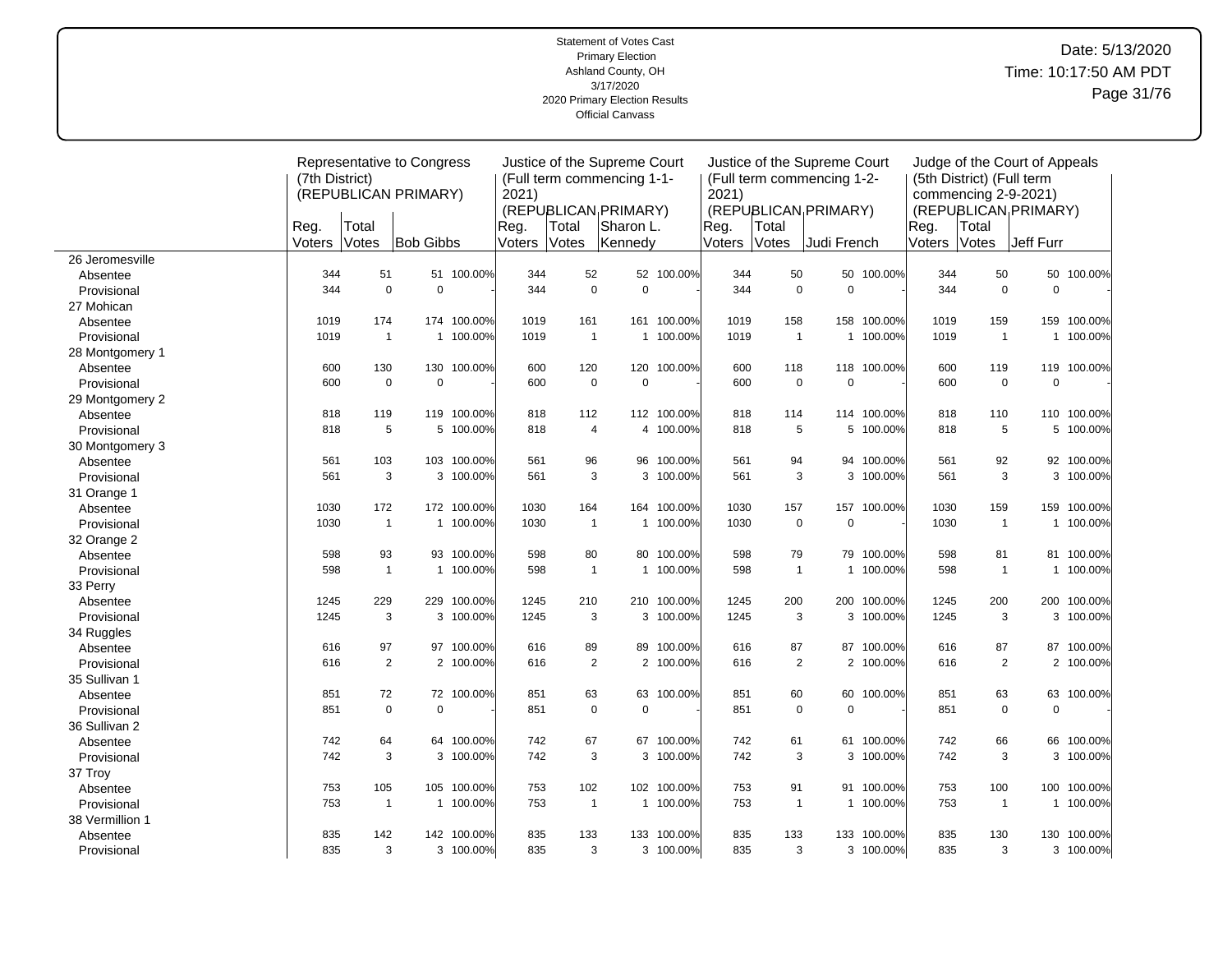| <b>Statement of Votes Cast</b><br><b>Primary Election</b><br>Ashland County, OH<br>3/17/2020<br>2020 Primary Election Results<br><b>Official Canvass</b> |        |                                                                      |           |         |                                                                                             |                     |           |         |                                                                                             |                     |             |             |                                                                                                            | Date: 5/13/2020<br>Time: 10:17:50 AM PDT<br>Page 32/76 |             |         |  |
|----------------------------------------------------------------------------------------------------------------------------------------------------------|--------|----------------------------------------------------------------------|-----------|---------|---------------------------------------------------------------------------------------------|---------------------|-----------|---------|---------------------------------------------------------------------------------------------|---------------------|-------------|-------------|------------------------------------------------------------------------------------------------------------|--------------------------------------------------------|-------------|---------|--|
|                                                                                                                                                          |        | Representative to Congress<br>(7th District)<br>(REPUBLICAN PRIMARY) |           |         | Justice of the Supreme Court<br>(Full term commencing 1-1-<br>2021)<br>(REPUBLICAN PRIMARY) |                     |           |         | Justice of the Supreme Court<br>(Full term commencing 1-2-<br>2021)<br>(REPUBLICAN PRIMARY) |                     |             |             | Judge of the Court of Appeals<br>(5th District) (Full term<br>commencing 2-9-2021)<br>(REPUBLICAN PRIMARY) |                                                        |             |         |  |
|                                                                                                                                                          | Reg.   | Total                                                                |           |         | ∣Reg.                                                                                       | Total               | Sharon L. |         | Reg.                                                                                        | Total               |             |             | Reg.                                                                                                       | Total                                                  |             |         |  |
|                                                                                                                                                          | Voters | <b>Votes</b>                                                         | Bob Gibbs |         | Voters                                                                                      | <i><b>Votes</b></i> | Kennedy   |         | Voters                                                                                      | <i><b>Votes</b></i> | Judi French |             | Voters                                                                                                     | Votes                                                  | Jeff Furr   |         |  |
| 39 Vermillion 2<br>Absentee                                                                                                                              | 1045   | 231                                                                  | 231       | 100.00% | 1045                                                                                        | 214                 | 214       | 100.00% | 1045                                                                                        | 210                 |             | 210 100.00% | 1045                                                                                                       | 205                                                    | 205         | 100.00% |  |
| Provisional<br>Total                                                                                                                                     | 1045   |                                                                      |           | 100.00% | 1045                                                                                        |                     |           | 100.00% | 1045                                                                                        | $\mathbf 0$         | $\Omega$    |             | 1045                                                                                                       | $\mathbf 0$                                            | $\mathbf 0$ |         |  |
| Absentee                                                                                                                                                 | 33820  | 5266                                                                 | 5266      | 100.00% | 33820                                                                                       | 4909                | 4909      | 100.00% | 33820                                                                                       | 4746                | 4746        | 100.00%     | 33820                                                                                                      | 4787                                                   | 4787        | 100.00% |  |

 Provisional 33820 68 68 100.00% 33820 65 65 100.00% 33820 64 64 100.00% 33820 65 65 100.00% Total 33820 5334 5334 100.00% 33820 4974 4974 100.00% 33820 4810 4810 100.00% 33820 4852 4852 100.00%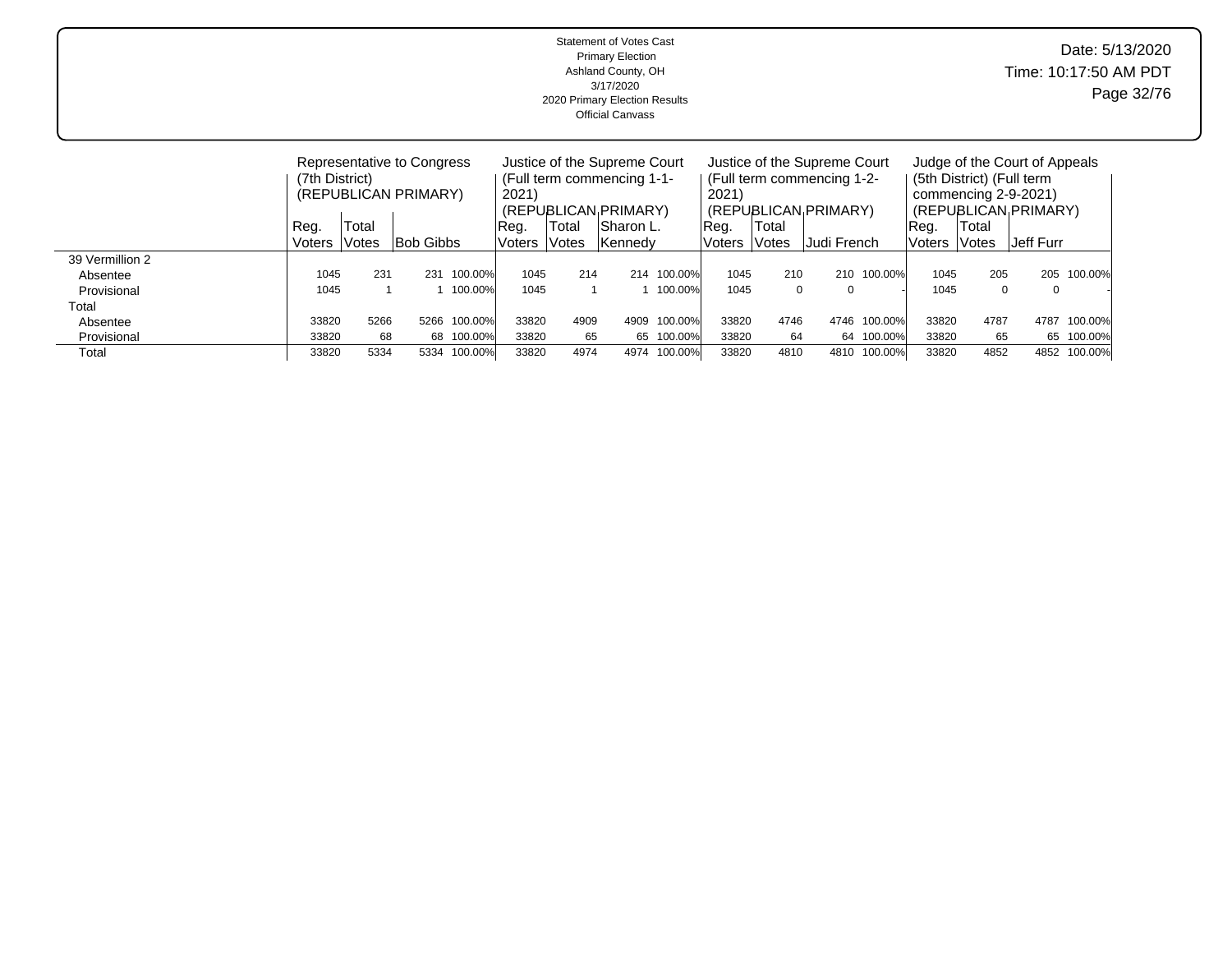Date: 5/13/2020 Time: 10:17:50 AM PDT Page 33/76

|                          |        |                | Member of State Central        | Member of State Central |                        |                |                                   |             |  |  |
|--------------------------|--------|----------------|--------------------------------|-------------------------|------------------------|----------------|-----------------------------------|-------------|--|--|
|                          |        |                | Committee, Man (22nd District) |                         | Committee, Woman (22nd |                |                                   |             |  |  |
|                          |        |                | (REPUBLICAN PRIMARY)           |                         | District)              |                |                                   |             |  |  |
|                          |        |                |                                |                         |                        |                | (REPUBLICAN <sub>I</sub> PRIMARY) |             |  |  |
|                          | Reg.   | Total          | William G.                     |                         | Reg.                   | Total          | Jo Ann                            |             |  |  |
|                          | Voters | Votes          | <b>Batchelder</b>              |                         | Voters                 | Votes          | Campbell                          |             |  |  |
| <b>Jurisdiction Wide</b> |        |                |                                |                         |                        |                |                                   |             |  |  |
| 01 Ashland City 1-A      |        |                |                                |                         |                        |                |                                   |             |  |  |
| Absentee                 | 876    | 196            |                                | 196 100.00%             | 876                    | 179            |                                   | 179 100.00% |  |  |
| Provisional              | 876    | 4              | 4                              | 100.00%                 | 876                    | 4              | 4                                 | 100.00%     |  |  |
| 02 Ashland City 1-B      |        |                |                                |                         |                        |                |                                   |             |  |  |
| Absentee                 | 1096   | 162            |                                | 162 100.00%             | 1096                   | 154            | 154                               | 100.00%     |  |  |
| Provisional              | 1096   | 3              | 3                              | 100.00%                 | 1096                   | $\overline{2}$ |                                   | 2 100.00%   |  |  |
| 03 Ashland City 1-C      |        |                |                                |                         |                        |                |                                   |             |  |  |
| Absentee                 | 1023   | 199            |                                | 199 100.00%             | 1023                   | 189            | 189                               | 100.00%     |  |  |
| Provisional              | 1023   | $\mathbf{1}$   | 1                              | 100.00%                 | 1023                   | 1              | 1                                 | 100.00%     |  |  |
| 04 Ashland City 1-D      |        |                |                                |                         |                        |                |                                   |             |  |  |
| Absentee                 | 645    | 167            |                                | 167 100.00%             | 645                    | 157            | 157                               | 100.00%     |  |  |
| Provisional              | 645    | $\mathbf 0$    | 0                              |                         | 645                    | 0              | 0                                 |             |  |  |
| 05 Ashland City 2-A      |        |                |                                |                         |                        |                |                                   |             |  |  |
| Absentee                 | 888    | 122            |                                | 122 100.00%             | 888                    | 118            | 118                               | 100.00%     |  |  |
| Provisional              | 888    | $\overline{2}$ |                                | 2 100.00%               | 888                    | 2              |                                   | 2 100.00%   |  |  |
| 06 Ashland City 2-B      |        |                |                                |                         |                        |                |                                   |             |  |  |
| Absentee                 | 1169   | 136            |                                | 136 100.00%             | 1169                   | 133            |                                   | 133 100.00% |  |  |
| Provisional              | 1169   | 4              | 4                              | 100.00%                 | 1169                   | 4              | 4                                 | 100.00%     |  |  |
| 07 Ashland City 2-C      |        |                |                                |                         |                        |                |                                   |             |  |  |
| Absentee                 | 925    | 161            | 161                            | 100.00%                 | 925                    | 158            | 158                               | 100.00%     |  |  |
| Provisional              | 925    | 1              | 1                              | 100.00%                 | 925                    | 1              | 1                                 | 100.00%     |  |  |
| 08 Ashland City 3-A      |        |                |                                |                         |                        |                |                                   |             |  |  |
| Absentee                 | 743    | 82             |                                | 82 100.00%              | 743                    | 82             |                                   | 82 100.00%  |  |  |
| Provisional              | 743    | $\overline{2}$ | $\overline{2}$                 | 100.00%                 | 743                    | $\overline{2}$ | 2                                 | 100.00%     |  |  |
| 09 Ashland City 3-B      |        |                |                                |                         |                        |                |                                   |             |  |  |
| Absentee                 | 977    | 116            |                                | 116 100.00%             | 977                    | 106            |                                   | 106 100.00% |  |  |
| Provisional              | 977    | 3              | 3                              | 100.00%                 | 977                    | 3              | 3                                 | 100.00%     |  |  |
| 10 Ashland City 3-C      |        |                |                                |                         |                        |                |                                   |             |  |  |
| Absentee                 | 874    | 175            | 175                            | 100.00%                 | 874                    | 169            | 169                               | 100.00%     |  |  |
| Provisional              | 874    | 0              | 0                              |                         | 874                    | 0              | $\mathbf 0$                       |             |  |  |
| 11 Ashland City 3-D      |        |                |                                |                         |                        |                |                                   |             |  |  |
| Absentee                 | 682    | 45             | 45                             | 100.00%                 | 682                    | 44             | 44                                | 100.00%     |  |  |
| Provisional              | 682    | 0              | 0                              |                         | 682                    | 0              | $\mathbf 0$                       |             |  |  |
| 12 Ashland City 4-A      |        |                |                                |                         |                        |                |                                   |             |  |  |
| Absentee                 | 800    | 75             | 75                             | 100.00%                 | 800                    | 75             | 75                                | 100.00%     |  |  |
| Provisional              | 800    | $\mathbf{1}$   | 1                              | 100.00%                 | 800                    | 1              | 1                                 | 100.00%     |  |  |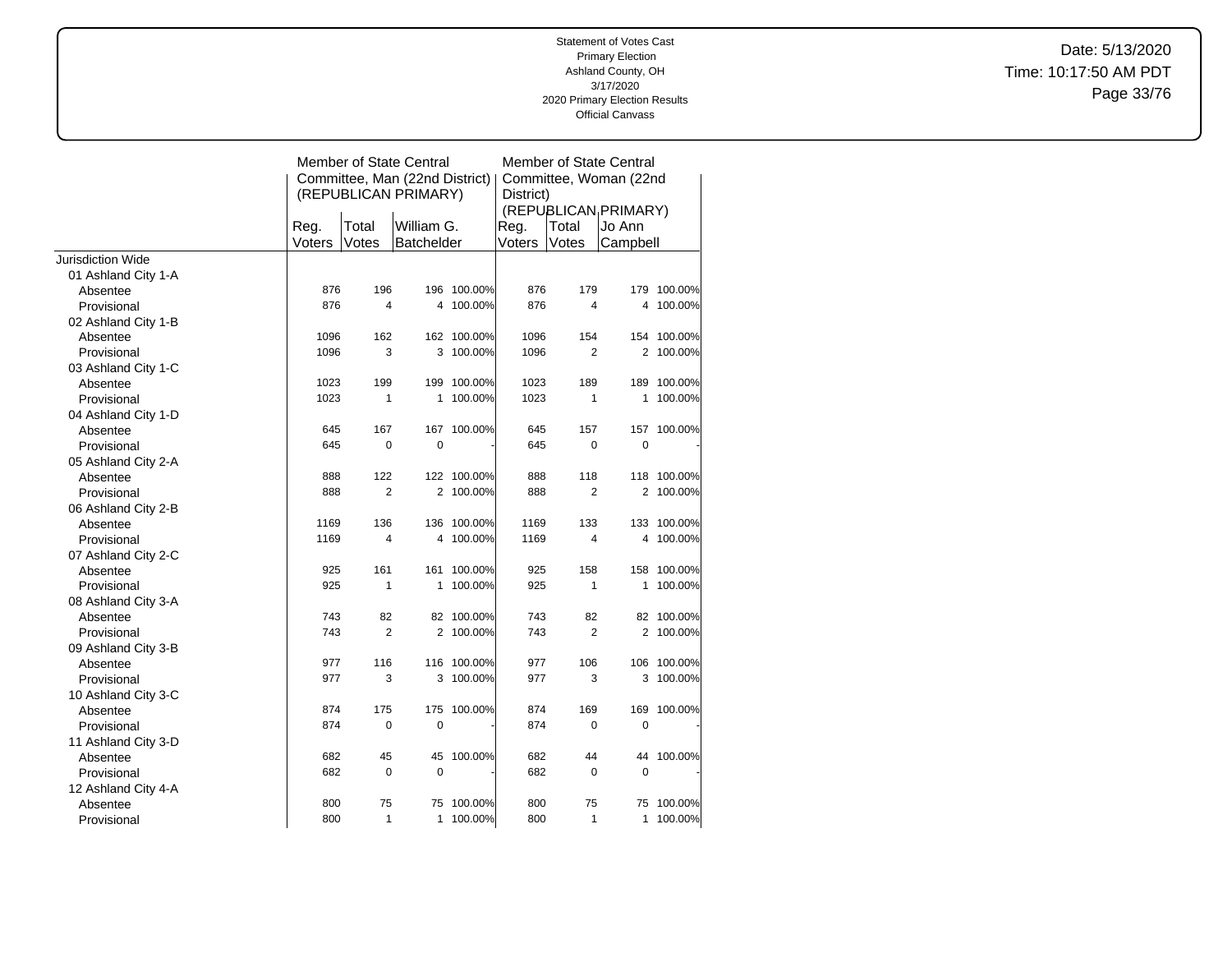Date: 5/13/2020 Time: 10:17:50 AM PDT Page 34/76

|                     |        |                     | <b>Member of State Central</b> | Member of State Central |           |        |                      |             |  |
|---------------------|--------|---------------------|--------------------------------|-------------------------|-----------|--------|----------------------|-------------|--|
|                     |        |                     | Committee, Man (22nd District) | Committee, Woman (22nd  |           |        |                      |             |  |
|                     |        |                     | (REPUBLICAN PRIMARY)           |                         | District) |        |                      |             |  |
|                     |        |                     |                                |                         |           |        | (REPUBLICAN PRIMARY) |             |  |
|                     | Reg.   | Total<br>William G. |                                | Reg.                    | Total     | Jo Ann |                      |             |  |
|                     | Voters | Votes               | <b>Batchelder</b>              |                         | Voters    | Votes  | Campbell             |             |  |
| 13 Ashland City 4-B |        |                     |                                |                         |           |        |                      |             |  |
| Absentee            | 625    | 44                  |                                | 44 100.00%              | 625       | 42     |                      | 42 100.00%  |  |
| Provisional         | 625    | $\mathbf{1}$        | 1                              | 100.00%                 | 625       | 1      | 1                    | 100.00%     |  |
| 14 Ashland City 4-C |        |                     |                                |                         |           |        |                      |             |  |
| Absentee            | 925    | 77                  | 77                             | 100.00%                 | 925       | 80     | 80                   | 100.00%     |  |
| Provisional         | 925    | $\mathbf 0$         | 0                              |                         | 925       | 0      | $\overline{0}$       |             |  |
| 15 Clear Creek      |        |                     |                                |                         |           |        |                      |             |  |
| Absentee            | 1234   | 167                 |                                | 167 100.00%             | 1234      | 162    |                      | 162 100.00% |  |
| Provisional         | 1234   | 4                   | 4                              | 100.00%                 | 1234      | 4      | 4                    | 100.00%     |  |
| 16 Loudonville 1    |        |                     |                                |                         |           |        |                      |             |  |
| Absentee            | 1328   | 195                 |                                | 195 100.00%             | 1328      | 196    |                      | 196 100.00% |  |
| Provisional         | 1328   | 3                   |                                | 3 100.00%               | 1328      | 3      | 3                    | 100.00%     |  |
| 17 Green 1          |        |                     |                                |                         |           |        |                      |             |  |
| Absentee            | 1124   | 150                 | 150                            | 100.00%                 | 1124      | 144    | 144                  | 100.00%     |  |
| Provisional         | 1124   | $\pmb{0}$           | 0                              |                         | 1124      | 0      | $\mathbf 0$          |             |  |
| 18 Green 2          |        |                     |                                |                         |           |        |                      |             |  |
| Absentee            | 550    | 87                  |                                | 87 100.00%              | 550       | 83     | 83                   | 100.00%     |  |
| Provisional         | 550    | $\overline{4}$      | 4                              | 100.00%                 | 550       | 4      | 4                    | 100.00%     |  |
| 19 Loudonville 2    |        |                     |                                |                         |           |        |                      |             |  |
| Absentee            | 1122   | 171                 |                                | 171 100.00%             | 1122      | 173    | 173                  | 100.00%     |  |
| Provisional         | 1122   | 3                   | 3                              | 100.00%                 | 1122      | 3      | 3                    | 100.00%     |  |
| 20 Jackson 1        |        |                     |                                |                         |           |        |                      |             |  |
| Absentee            | 1053   | 76                  | 76                             | 100.00%                 | 1053      | 74     | 74                   | 100.00%     |  |
| Provisional         | 1053   | $\mathbf 0$         | $\overline{0}$                 |                         | 1053      | 0      | $\mathbf 0$          |             |  |
| 21 Jackson 2        |        |                     |                                |                         |           |        |                      |             |  |
| Absentee            | 1248   | 167                 |                                | 167 100.00%             | 1248      | 161    | 161                  | 100.00%     |  |
| Provisional         | 1248   | 1                   | 1                              | 100.00%                 | 1248      | 1      | 1                    | 100.00%     |  |
| 22 Lake             |        |                     |                                |                         |           |        |                      |             |  |
| Absentee            | 404    | 56                  | 56                             | 100.00%                 | 404       | 55     | 55                   | 100.00%     |  |
| Provisional         | 404    | $\mathbf 0$         | 0                              |                         | 404       | 0      | $\mathbf 0$          |             |  |
| 23 Mifflin          |        |                     |                                |                         |           |        |                      |             |  |
| Absentee            | 919    | 136                 |                                | 136 100.00%             | 919       | 134    | 134                  | 100.00%     |  |
| Provisional         | 919    | $\mathbf{1}$        | 1                              | 100.00%                 | 919       | 1      | 1                    | 100.00%     |  |
| 24 Milton 1         |        |                     |                                |                         |           |        |                      |             |  |
| Absentee            | 1039   | 156                 |                                | 156 100.00%             | 1039      | 150    | 150                  | 100.00%     |  |
| Provisional         | 1039   | 3                   |                                | 3 100.00%               | 1039      | 3      | 3                    | 100.00%     |  |
| 25 Milton 3         |        |                     |                                |                         |           |        |                      |             |  |
| Absentee            | 494    | 95                  | 95                             | 100.00%                 | 494       | 95     | 95                   | 100.00%     |  |
| Provisional         | 494    | $\mathbf 0$         | 0                              |                         | 494       | 0      | $\mathbf 0$          |             |  |
|                     |        |                     |                                |                         |           |        |                      |             |  |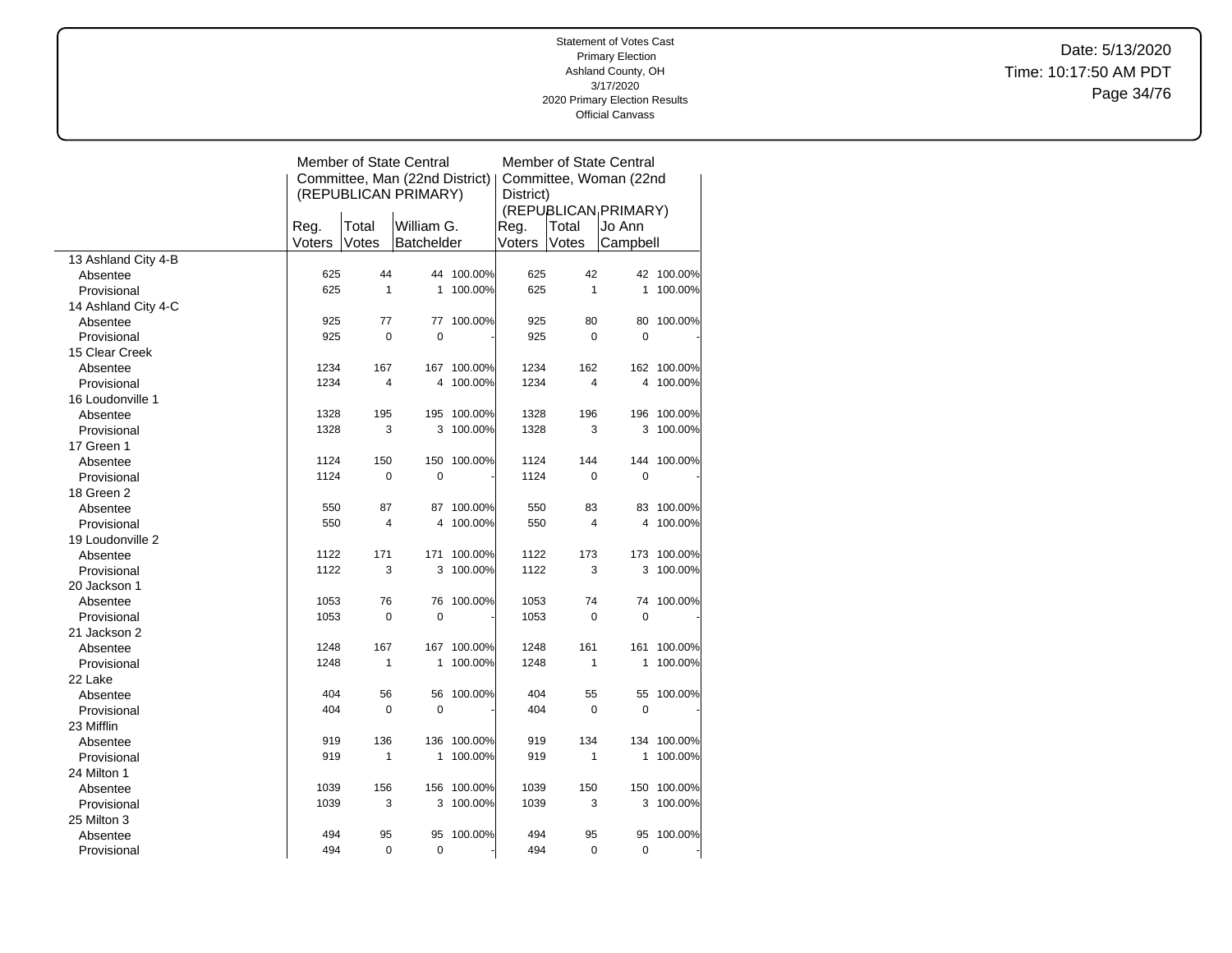Date: 5/13/2020 Time: 10:17:50 AM PDT Page 35/76

|                 |        |                                     | <b>Member of State Central</b> | Member of State Central |        |                |                                   |             |  |
|-----------------|--------|-------------------------------------|--------------------------------|-------------------------|--------|----------------|-----------------------------------|-------------|--|
|                 |        |                                     | Committee, Man (22nd District) | Committee, Woman (22nd  |        |                |                                   |             |  |
|                 |        |                                     | (REPUBLICAN PRIMARY)           | District)               |        |                |                                   |             |  |
|                 |        |                                     |                                |                         |        |                | (REPUBLICAN <sub>I</sub> PRIMARY) |             |  |
|                 |        | Reg.<br>Total<br>William G.<br>Reg. |                                |                         |        | Total          | Jo Ann                            |             |  |
|                 | Voters | Votes                               | Batchelder                     |                         | Voters | Votes          | Campbell                          |             |  |
| 26 Jeromesville |        |                                     |                                |                         |        |                |                                   |             |  |
| Absentee        | 344    | 51                                  | 51                             | 100.00%                 | 344    | 48             | 48                                | 100.00%     |  |
| Provisional     | 344    | $\mathbf 0$                         | $\mathbf 0$                    |                         | 344    | $\mathbf 0$    | $\mathbf 0$                       |             |  |
| 27 Mohican      |        |                                     |                                |                         |        |                |                                   |             |  |
| Absentee        | 1019   | 158                                 | 158                            | 100.00%                 | 1019   | 156            | 156                               | 100.00%     |  |
| Provisional     | 1019   | $\mathbf{1}$                        | 1                              | 100.00%                 | 1019   | $\pmb{0}$      | $\mathbf 0$                       |             |  |
| 28 Montgomery 1 |        |                                     |                                |                         |        |                |                                   |             |  |
| Absentee        | 600    | 124                                 |                                | 124 100.00%             | 600    | 119            |                                   | 119 100.00% |  |
| Provisional     | 600    | 0                                   | 0                              |                         | 600    | 0              | 0                                 |             |  |
| 29 Montgomery 2 |        |                                     |                                |                         |        |                |                                   |             |  |
| Absentee        | 818    | 114                                 |                                | 114 100.00%             | 818    | 111            | 111                               | 100.00%     |  |
| Provisional     | 818    | 5                                   | 5                              | 100.00%                 | 818    | 5              | 5                                 | 100.00%     |  |
| 30 Montgomery 3 |        |                                     |                                |                         |        |                |                                   |             |  |
| Absentee        | 561    | 95                                  | 95                             | 100.00%                 | 561    | 89             | 89                                | 100.00%     |  |
| Provisional     | 561    | 3                                   | 3                              | 100.00%                 | 561    | 3              | 3                                 | 100.00%     |  |
| 31 Orange 1     |        |                                     |                                |                         |        |                |                                   |             |  |
| Absentee        | 1030   | 153                                 |                                | 153 100.00%             | 1030   | 148            |                                   | 148 100.00% |  |
| Provisional     | 1030   | $\mathbf{1}$                        | 1                              | 100.00%                 | 1030   | $\mathbf{1}$   | 1                                 | 100.00%     |  |
| 32 Orange 2     |        |                                     |                                |                         |        |                |                                   |             |  |
| Absentee        | 598    | 84                                  | 84                             | 100.00%                 | 598    | 75             | 75                                | 100.00%     |  |
| Provisional     | 598    | 1                                   | 1                              | 100.00%                 | 598    | $\mathbf{1}$   | 1                                 | 100.00%     |  |
| 33 Perry        |        |                                     |                                |                         |        |                |                                   |             |  |
| Absentee        | 1245   | 205                                 |                                | 205 100.00%             | 1245   | 193            |                                   | 193 100.00% |  |
| Provisional     | 1245   | 3                                   | 3                              | 100.00%                 | 1245   | 3              | 3                                 | 100.00%     |  |
| 34 Ruggles      |        |                                     |                                |                         |        |                |                                   |             |  |
| Absentee        | 616    | 89                                  | 89                             | 100.00%                 | 616    | 88             | 88                                | 100.00%     |  |
| Provisional     | 616    | $\overline{2}$                      | $\overline{2}$                 | 100.00%                 | 616    | $\overline{2}$ | 2                                 | 100.00%     |  |
| 35 Sullivan 1   |        |                                     |                                |                         |        |                |                                   |             |  |
| Absentee        | 851    | 64                                  | 64                             | 100.00%                 | 851    | 63             | 63                                | 100.00%     |  |
| Provisional     | 851    | 0                                   | $\mathbf 0$                    |                         | 851    | $\pmb{0}$      | 0                                 |             |  |
| 36 Sullivan 2   |        |                                     |                                |                         |        |                |                                   |             |  |
| Absentee        | 742    | 63                                  | 63                             | 100.00%                 | 742    | 58             | 58                                | 100.00%     |  |
| Provisional     | 742    | 3                                   | 3                              | 100.00%                 | 742    | 3              | 3                                 | 100.00%     |  |
| 37 Troy         |        |                                     |                                |                         |        |                |                                   |             |  |
| Absentee        | 753    | 97                                  | 97                             | 100.00%                 | 753    | 97             | 97                                | 100.00%     |  |
| Provisional     | 753    | $\mathbf{1}$                        | 1                              | 100.00%                 | 753    | $\mathbf{1}$   | 1                                 | 100.00%     |  |
| 38 Vermillion 1 |        |                                     |                                |                         |        |                |                                   |             |  |
| Absentee        | 835    | 132                                 |                                | 132 100.00%             | 835    | 126            | 126                               | 100.00%     |  |
|                 | 835    | 3                                   |                                | 3 100.00%               | 835    | 3              |                                   | 3 100.00%   |  |
| Provisional     |        |                                     |                                |                         |        |                |                                   |             |  |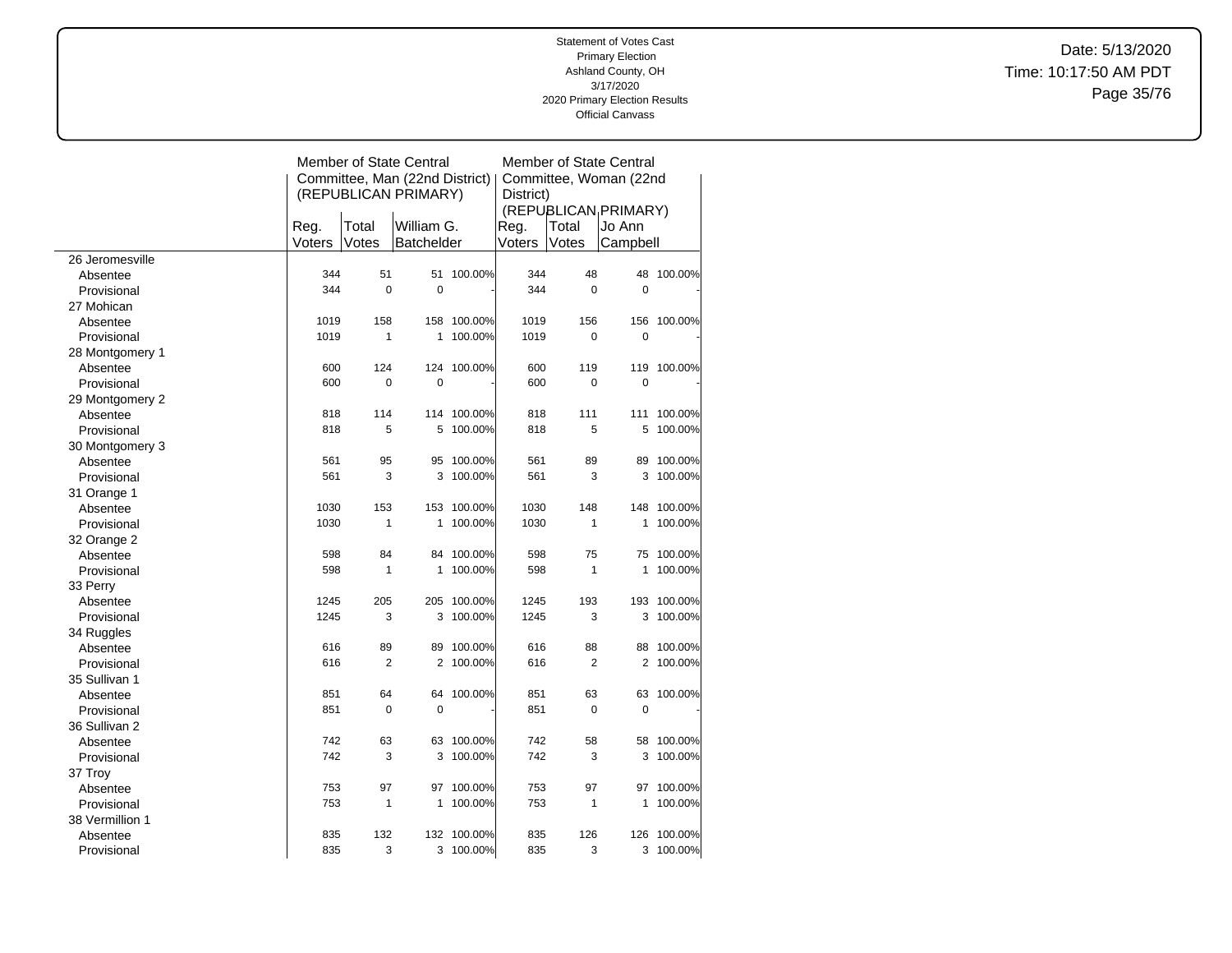Date: 5/13/2020 Time: 10:17:50 AM PDT Page 36/76

|                 |        |       | Member of State Central<br>(REPUBLICAN PRIMARY) |         | Member of State Central<br>Committee, Man (22nd District)   Committee, Woman (22nd<br>District)<br>(REPUBLICAN PRIMARY) |       |          |         |  |
|-----------------|--------|-------|-------------------------------------------------|---------|-------------------------------------------------------------------------------------------------------------------------|-------|----------|---------|--|
|                 | Reg.   | Total | William G.                                      |         | ∣Reg.                                                                                                                   | Total | Jo Ann   |         |  |
|                 | Voters | Votes | <b>Batchelder</b>                               |         | Voters                                                                                                                  | Votes | Campbell |         |  |
| 39 Vermillion 2 |        |       |                                                 |         |                                                                                                                         |       |          |         |  |
| Absentee        | 1045   | 209   | 209                                             | 100.00% | 1045                                                                                                                    | 203   | 203      | 100.00% |  |
| Provisional     | 1045   | 0     | 0                                               |         | 1045                                                                                                                    | 0     | 0        |         |  |
| Total           |        |       |                                                 |         |                                                                                                                         |       |          |         |  |
| Absentee        | 33820  | 4851  | 4851                                            | 100.00% | 33820                                                                                                                   | 4687  | 4687     | 100.00% |  |
| Provisional     | 33820  | 64    | 64                                              | 100.00% | 33820                                                                                                                   | 62    | 62       | 100.00% |  |
| Total           | 33820  | 4915  | 4915                                            | 100.00% | 33820                                                                                                                   | 4749  | 4749     | 100.00% |  |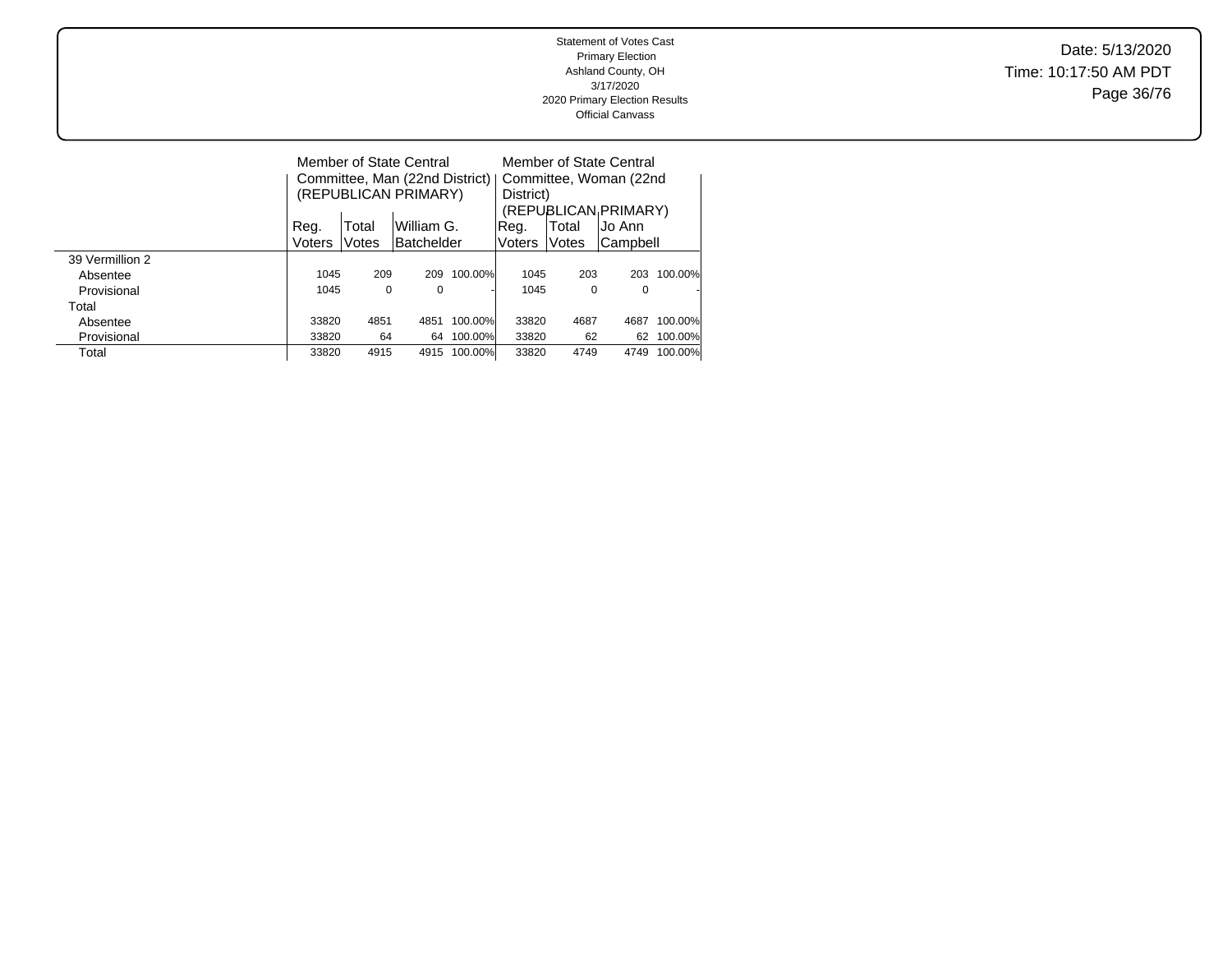Date: 5/13/2020 Time: 10:17:50 AM PDT Page 37/76

|                          |                |                | State Senator (22nd District)<br>(REPUBLICAN PRIMARY) |           |                |         |                |        |                                   |        |                   |         |
|--------------------------|----------------|----------------|-------------------------------------------------------|-----------|----------------|---------|----------------|--------|-----------------------------------|--------|-------------------|---------|
|                          | Reg.<br>Voters | Total<br>Votes | Cory T.<br>Branham                                    |           | Ron Falconi    |         |                |        | Michael<br>Timothy Hoven Reynolds |        | Mark<br>Romanchuk |         |
| <b>Jurisdiction Wide</b> |                |                |                                                       |           |                |         |                |        |                                   |        |                   |         |
| 01 Ashland City 1-A      |                |                |                                                       |           |                |         |                |        |                                   |        |                   |         |
| Absentee                 | 876            | 200            | 26                                                    | 13.00%    | 27             | 13.50%  | 5              | 2.50%  | 4                                 | 2.00%  | 138               | 69.00%  |
| Provisional              | 876            | $\overline{4}$ | $\Omega$                                              | $\sim$    | $\mathbf 0$    |         | $\mathbf{1}$   | 25.00% | $\mathbf 0$                       |        | 3                 | 75.00%  |
| 02 Ashland City 1-B      |                |                |                                                       |           |                |         |                |        |                                   |        |                   |         |
| Absentee                 | 1096           | 173            | 23                                                    | 13.29%    | 21             | 12.14%  | $\overline{7}$ | 4.05%  | 16                                | 9.25%  | 106               | 61.27%  |
| Provisional              | 1096           | 5              | $\mathbf 0$                                           |           | $\mathbf 0$    |         | $\Omega$       |        | $\mathbf 0$                       |        | 5                 | 100.00% |
| 03 Ashland City 1-C      |                |                |                                                       |           |                |         |                |        |                                   |        |                   |         |
| Absentee                 | 1023           | 221            | 25                                                    | 11.31%    | 29             | 13.12%  | 12             | 5.43%  | 12                                | 5.43%  | 143               | 64.71%  |
| Provisional              | 1023           | $\mathbf{1}$   | $\mathbf 0$                                           |           | $\mathbf{1}$   | 100.00% | $\mathbf 0$    |        | $\mathbf 0$                       | $\sim$ | $\mathbf 0$       |         |
| 04 Ashland City 1-D      |                |                |                                                       |           |                |         |                |        |                                   |        |                   |         |
| Absentee                 | 645            | 188            | 23                                                    | 12.23%    | 20             | 10.64%  | $\mathbf{1}$   | 0.53%  | 8                                 | 4.26%  | 136               | 72.34%  |
| Provisional              | 645            | $\pmb{0}$      | $\mathbf 0$                                           |           | $\mathbf 0$    |         | $\mathbf 0$    |        | $\pmb{0}$                         |        | $\mathbf 0$       |         |
| 05 Ashland City 2-A      |                |                |                                                       |           |                |         |                |        |                                   |        |                   |         |
| Absentee                 | 888            | 139            | 14                                                    | 10.07%    | 14             | 10.07%  | $\overline{2}$ | 1.44%  | 6                                 | 4.32%  | 103               | 74.10%  |
| Provisional              | 888            | $\overline{2}$ |                                                       | 2 100.00% | $\mathbf 0$    |         | $\mathbf 0$    |        | $\pmb{0}$                         |        | $\mathbf 0$       |         |
| 06 Ashland City 2-B      |                |                |                                                       |           |                |         |                |        |                                   |        |                   |         |
| Absentee                 | 1169           | 149            | 29                                                    | 19.46%    | 16             | 10.74%  | $\overline{c}$ | 1.34%  | $\overline{7}$                    | 4.70%  | 95                | 63.76%  |
| Provisional              | 1169           | 4              | $\mathbf{1}$                                          | 25.00%    | $\mathbf 0$    |         | $\Omega$       |        | $\mathbf 0$                       |        | 3                 | 75.00%  |
| 07 Ashland City 2-C      |                |                |                                                       |           |                |         |                |        |                                   |        |                   |         |
| Absentee                 | 925            | 170            | 25                                                    | 14.71%    | 20             | 11.76%  | 8              | 4.71%  | 5                                 | 2.94%  | 112               | 65.88%  |
| Provisional              | 925            | $\mathbf{1}$   | $\mathbf{1}$                                          | 100.00%   | $\mathbf 0$    |         | $\mathbf 0$    |        | $\mathbf 0$                       |        | $\mathbf 0$       |         |
| 08 Ashland City 3-A      |                |                |                                                       |           |                |         |                |        |                                   |        |                   |         |
| Absentee                 | 743            | 97             | 11                                                    | 11.34%    | $\overline{7}$ | 7.22%   | 3              | 3.09%  | 10                                | 10.31% | 66                | 68.04%  |
| Provisional              | 743            | $\overline{2}$ | $\mathbf 0$                                           |           | $\mathbf 0$    |         | 1              | 50.00% | $\mathbf 0$                       |        | $\mathbf{1}$      | 50.00%  |
| 09 Ashland City 3-B      |                |                |                                                       |           |                |         |                |        |                                   |        |                   |         |
| Absentee                 | 977            | 134            | 20                                                    | 14.93%    | 13             | 9.70%   | 9              | 6.72%  | 13                                | 9.70%  | 79                | 58.96%  |
| Provisional              | 977            | 3              | $\mathbf{1}$                                          | 33.33%    | $\mathbf{1}$   | 33.33%  | $\mathbf 0$    |        | $\pmb{0}$                         |        | $\mathbf{1}$      | 33.33%  |
| 10 Ashland City 3-C      |                |                |                                                       |           |                |         |                |        |                                   |        |                   |         |
| Absentee                 | 874            | 193            | 30                                                    | 15.54%    | 18             | 9.33%   | $\overline{7}$ | 3.63%  | 16                                | 8.29%  | 122               | 63.21%  |
| Provisional              | 874            | $\mathbf 0$    | $\mathbf 0$                                           |           | $\mathsf 0$    |         | $\mathbf 0$    |        | $\pmb{0}$                         |        | $\mathbf 0$       |         |
| 11 Ashland City 3-D      |                |                |                                                       |           |                |         |                |        |                                   |        |                   |         |
| Absentee                 | 682            | 50             | 11                                                    | 22.00%    | 4              | 8.00%   | $\overline{2}$ | 4.00%  | 4                                 | 8.00%  | 29                | 58.00%  |
| Provisional              | 682            | $\mathbf 0$    | $\mathbf 0$                                           | $\sim$    | $\mathbf 0$    |         | $\mathbf 0$    |        | $\mathbf 0$                       |        | $\mathbf 0$       |         |
| 12 Ashland City 4-A      |                |                |                                                       |           |                |         |                |        |                                   |        |                   |         |
| Absentee                 | 800            | 77             | 10                                                    | 12.99%    | $\overline{7}$ | 9.09%   | 3              | 3.90%  | $\overline{2}$                    | 2.60%  | 55                | 71.43%  |
| Provisional              | 800            | $\mathbf{1}$   | $\mathbf 0$                                           |           | 0              |         | 0              |        | $\mathbf 0$                       |        | $\mathbf{1}$      | 100.00% |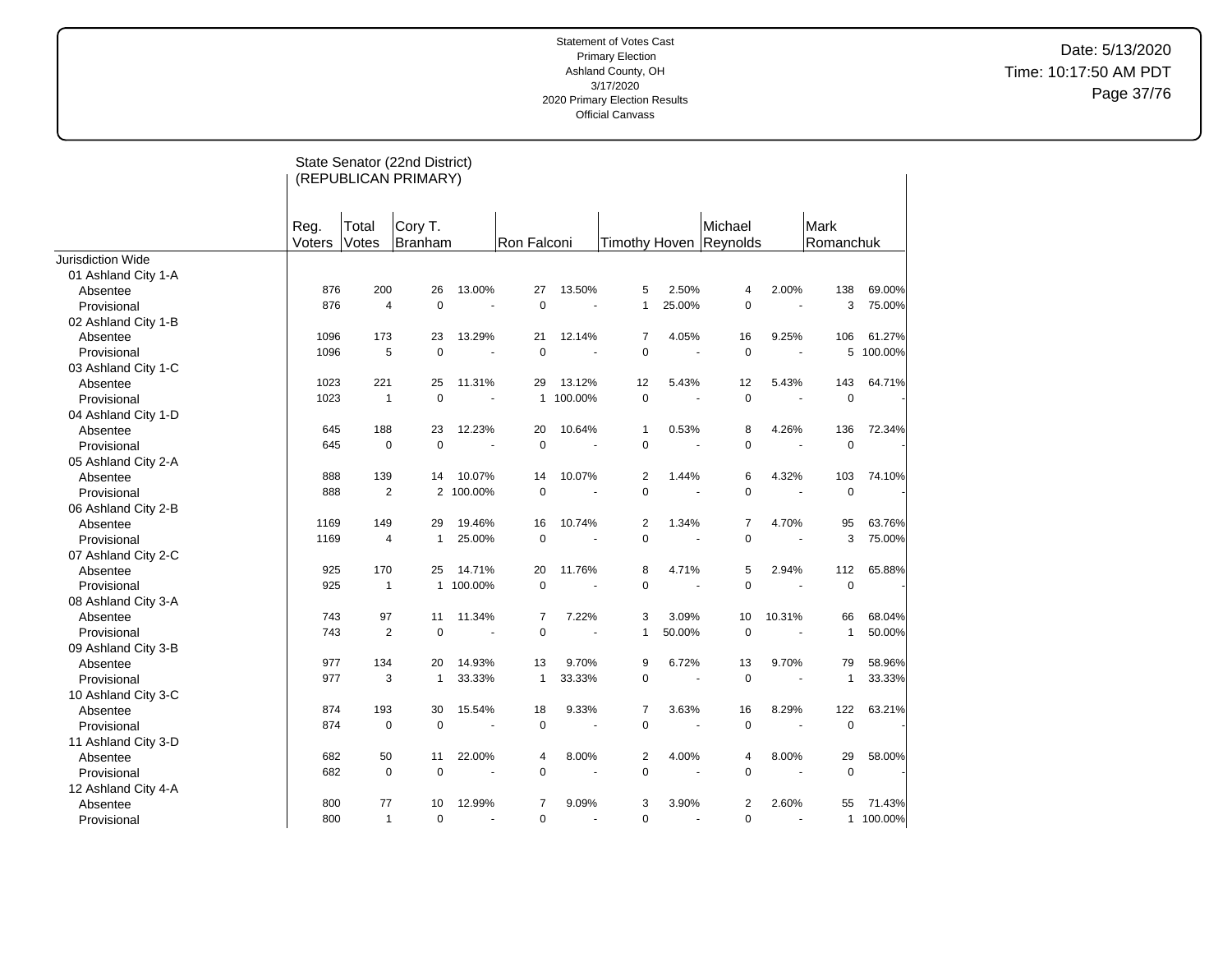Date: 5/13/2020 Time: 10:17:50 AM PDT Page 38/76

|                     |        |                | State Senator (22nd District) |         |                |        |                |                      |                        |                      |                |         |
|---------------------|--------|----------------|-------------------------------|---------|----------------|--------|----------------|----------------------|------------------------|----------------------|----------------|---------|
|                     |        |                | (REPUBLICAN PRIMARY)          |         |                |        |                |                      |                        |                      |                |         |
|                     |        |                |                               |         |                |        |                |                      |                        |                      |                |         |
|                     |        |                |                               |         |                |        |                |                      |                        |                      |                |         |
|                     | Reg.   | Total          | Cory T.                       |         |                |        |                |                      | Michael                |                      | Mark           |         |
|                     | Voters | Votes          | <b>Branham</b>                |         | Ron Falconi    |        |                |                      | Timothy Hoven Reynolds |                      | Romanchuk      |         |
| 13 Ashland City 4-B |        |                |                               |         |                |        |                |                      |                        |                      |                |         |
| Absentee            | 625    | 51             | 5                             | 9.80%   | 11             | 21.57% | $\mathbf{1}$   | 1.96%                | 3                      | 5.88%                | 31             | 60.78%  |
| Provisional         | 625    | $\mathbf{1}$   | $\mathbf{1}$                  | 100.00% | $\mathbf 0$    |        | $\mathbf 0$    | ÷,                   | 0                      | ä,                   | $\mathbf 0$    |         |
| 14 Ashland City 4-C |        |                |                               |         |                |        |                |                      |                        |                      |                |         |
| Absentee            | 925    | 83             | 6                             | 7.23%   | 9              | 10.84% | $\mathbf{1}$   | 1.20%                | 8                      | 9.64%                | 59             | 71.08%  |
| Provisional         | 925    | $\Omega$       | $\Omega$                      |         | $\Omega$       | L.     | $\Omega$       |                      | 0                      | ÷,                   | $\mathbf 0$    |         |
| 15 Clear Creek      |        |                |                               |         |                |        |                |                      |                        |                      |                |         |
| Absentee            | 1234   | 183            | 36                            | 19.67%  | 18             | 9.84%  | $\overline{2}$ | 1.09%                | 5                      | 2.73%                | 122            | 66.67%  |
| Provisional         | 1234   | 5              | $\overline{2}$                | 40.00%  | $\mathbf 0$    |        | $\mathbf 0$    |                      | $\overline{2}$         | 40.00%               | 1              | 20.00%  |
| 16 Loudonville 1    |        |                |                               |         |                |        |                |                      |                        |                      |                |         |
| Absentee            | 1328   | 201            | 33                            | 16.42%  | 25             | 12.44% | 4              | 1.99%                | 13                     | 6.47%                | 126            | 62.69%  |
| Provisional         | 1328   | 3              | $\overline{2}$                | 66.67%  | $\mathbf 0$    |        | $\mathbf 0$    |                      | $\mathbf 0$            |                      | 1              | 33.33%  |
| 17 Green 1          |        |                |                               |         |                |        |                |                      |                        |                      |                |         |
| Absentee            | 1124   | 167            | 39                            | 23.35%  | 13             | 7.78%  | $\pmb{0}$      | ä,                   | 13                     | 7.78%                | 102            | 61.08%  |
| Provisional         | 1124   | $\mathbf 0$    | $\mathbf 0$                   |         | $\mathbf 0$    |        | $\mathbf 0$    |                      | $\mathbf 0$            |                      | $\mathsf 0$    |         |
| 18 Green 2          |        |                |                               |         |                |        |                |                      |                        |                      |                |         |
| Absentee            | 550    | 98             | 32                            | 32.65%  | 11             | 11.22% | $\overline{7}$ | 7.14%                | 2                      | 2.04%                | 46             | 46.94%  |
| Provisional         | 550    | 5              | $\mathbf{1}$                  | 20.00%  | $\overline{4}$ | 80.00% | $\mathbf 0$    |                      | 0                      |                      | $\mathbf 0$    |         |
| 19 Loudonville 2    |        |                |                               |         |                |        |                |                      |                        |                      |                |         |
| Absentee            | 1122   | 172            | 34                            | 19.77%  | 17             | 9.88%  | $\overline{7}$ | 4.07%                | 25                     | 14.53%               | 89             | 51.74%  |
| Provisional         | 1122   | 4              | $\mathbf 0$                   |         | $\mathbf{1}$   | 25.00% | $\mathbf 0$    |                      | $\mathbf{1}$           | 25.00%               | $\overline{2}$ | 50.00%  |
| 20 Jackson 1        |        |                |                               |         |                |        |                |                      |                        |                      |                |         |
| Absentee            | 1053   | 85             | 12                            | 14.12%  | 11             | 12.94% | 4              | 4.71%                | 4                      | 4.71%                | 54             | 63.53%  |
| Provisional         | 1053   | $\mathbf 0$    | $\mathbf 0$                   |         | $\mathbf 0$    |        | $\mathbf 0$    | ÷.                   | 0                      | $\ddot{\phantom{1}}$ | $\mathbf 0$    |         |
| 21 Jackson 2        |        |                |                               |         |                |        |                |                      |                        |                      |                |         |
| Absentee            | 1248   | 182            | 44                            | 24.18%  | 22             | 12.09% | 6              | 3.30%                | 10                     | 5.49%                | 100            | 54.95%  |
| Provisional         | 1248   | $\overline{1}$ | $\mathbf 0$                   |         | $\mathbf 0$    |        | $\mathbf 0$    | $\overline{a}$       | $\pmb{0}$              |                      | $\mathbf{1}$   | 100.00% |
| 22 Lake             |        |                |                               |         |                |        |                |                      |                        |                      |                |         |
| Absentee            | 404    | 59             | 9                             | 15.25%  | 3              | 5.08%  | $\overline{2}$ | 3.39%                | 4                      | 6.78%                | 41             | 69.49%  |
| Provisional         | 404    | $\mathbf 0$    | $\mathbf 0$                   |         | $\mathbf 0$    |        | $\mathbf 0$    | $\ddot{\phantom{1}}$ | 0                      |                      | $\mathbf 0$    |         |
| 23 Mifflin          |        |                |                               |         |                |        |                |                      |                        |                      |                |         |
| Absentee            | 919    | 143            | 22                            | 15.38%  | 20             | 13.99% | 4              | 2.80%                | 10                     | 6.99%                | 87             | 60.84%  |
| Provisional         | 919    | $\mathbf{1}$   | $\mathbf 0$                   |         | $\mathbf 0$    |        | $\mathbf 0$    | ÷,                   | $\mathbf 0$            |                      | $\mathbf{1}$   | 100.00% |
| 24 Milton 1         |        |                |                               |         |                |        |                |                      |                        |                      |                |         |
| Absentee            | 1039   | 169            | 20                            | 11.83%  | 17             | 10.06% | $\overline{2}$ | 1.18%                | 17                     | 10.06%               | 113            | 66.86%  |
| Provisional         | 1039   | 3              | $\mathbf 0$                   |         | $\pmb{0}$      |        | $\mathbf{1}$   | 33.33%               | $\pmb{0}$              |                      | 2              | 66.67%  |
| 25 Milton 3         |        |                |                               |         |                |        |                |                      |                        |                      |                |         |
| Absentee            | 494    | 112            | 28                            | 25.00%  | 7              | 6.25%  | $\mathbf{1}$   | 0.89%                | 4                      | 3.57%                | 72             | 64.29%  |
| Provisional         | 494    | $\Omega$       | $\Omega$                      |         | $\Omega$       |        | $\Omega$       |                      | $\Omega$               |                      | $\Omega$       |         |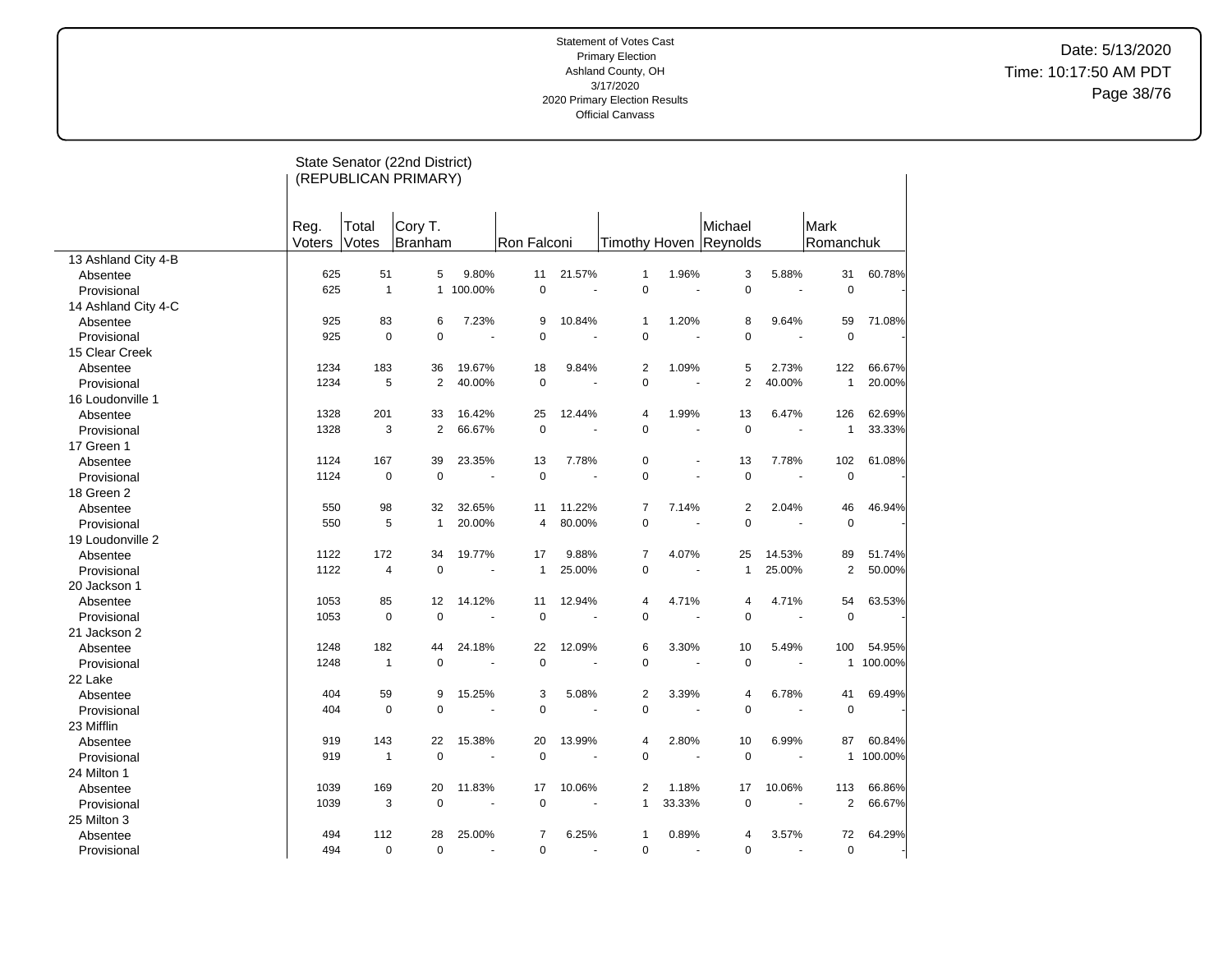# Date: 5/13/2020 Time: 10:17:50 AM PDT Page 39/76

|                 |        |                | State Senator (22nd District) |                      |                |        |                |                |                        |           |                |         |
|-----------------|--------|----------------|-------------------------------|----------------------|----------------|--------|----------------|----------------|------------------------|-----------|----------------|---------|
|                 |        |                | (REPUBLICAN PRIMARY)          |                      |                |        |                |                |                        |           |                |         |
|                 |        |                |                               |                      |                |        |                |                |                        |           |                |         |
|                 |        |                |                               |                      |                |        |                |                |                        |           |                |         |
|                 | Reg.   | Total          | Cory T.                       |                      |                |        |                |                | Michael                |           | Mark           |         |
|                 | Voters | Votes          | <b>Branham</b>                |                      | Ron Falconi    |        |                |                | Timothy Hoven Reynolds |           | Romanchuk      |         |
| 26 Jeromesville |        |                |                               |                      |                |        |                |                |                        |           |                |         |
| Absentee        | 344    | 53             | 13                            | 24.53%               | $\overline{4}$ | 7.55%  | $\overline{2}$ | 3.77%          | $\mathbf 0$            |           | 34             | 64.15%  |
| Provisional     | 344    | $\mathbf 0$    | $\mathbf 0$                   |                      | $\pmb{0}$      |        | $\pmb{0}$      |                | $\mathbf 0$            |           | $\mathbf 0$    |         |
| 27 Mohican      |        |                |                               |                      |                |        |                |                |                        |           |                |         |
| Absentee        | 1019   | 181            | 27                            | 14.92%               | 14             | 7.73%  | 4              | 2.21%          | 11                     | 6.08%     | 125            | 69.06%  |
| Provisional     | 1019   | $\mathbf{1}$   | $\mathbf 0$                   |                      | $\mathbf 0$    |        | $\mathbf 0$    |                | $\mathbf 0$            |           | 1              | 100.00% |
| 28 Montgomery 1 |        |                |                               |                      |                |        |                |                |                        |           |                |         |
| Absentee        | 600    | 130            | 9                             | 6.92%                | 20             | 15.38% | 6              | 4.62%          | 10                     | 7.69%     | 85             | 65.38%  |
| Provisional     | 600    | $\mathbf 0$    | $\mathbf 0$                   |                      | $\overline{0}$ |        | $\mathbf 0$    |                | $\mathbf 0$            |           | $\mathbf 0$    |         |
| 29 Montgomery 2 |        |                |                               |                      |                |        |                |                |                        |           |                |         |
| Absentee        | 818    | 123            | 16                            | 13.01%               | 16             | 13.01% | 3              | 2.44%          | 9                      | 7.32%     | 79             | 64.23%  |
| Provisional     | 818    | 5              | $\mathbf{1}$                  | 20.00%               | $\pmb{0}$      |        | $\mathbf 0$    |                | $\mathbf 0$            |           | 4              | 80.00%  |
| 30 Montgomery 3 |        |                |                               |                      |                |        |                |                |                        |           |                |         |
| Absentee        | 561    | 116            | 13                            | 11.21%               | 21             | 18.10% | $\mathbf 0$    | $\blacksquare$ | $\overline{2}$         | 1.72%     | 80             | 68.97%  |
| Provisional     | 561    | 3              | $\mathbf 0$                   |                      | $\pmb{0}$      |        | $\mathbf 0$    |                | $\mathbf{1}$           | 33.33%    | $\overline{2}$ | 66.67%  |
| 31 Orange 1     |        |                |                               |                      |                |        |                |                |                        |           |                |         |
| Absentee        | 1030   | 175            | 31                            | 17.71%               | 9              | 5.14%  | 3              | 1.71%          | 15                     | 8.57%     | 117            | 66.86%  |
| Provisional     | 1030   | $\mathbf{1}$   | $\mathbf 0$                   |                      | $\pmb{0}$      |        | $\mathbf 0$    |                | $\mathbf 0$            |           | 1              | 100.00% |
| 32 Orange 2     |        |                |                               |                      |                |        |                |                |                        |           |                |         |
| Absentee        | 598    | 98             | 18                            | 18.37%               | 17             | 17.35% | 3              | 3.06%          | 9                      | 9.18%     | 51             | 52.04%  |
| Provisional     | 598    | $\mathbf{1}$   | $\mathbf 0$                   |                      | $\pmb{0}$      |        | $\mathbf 0$    |                |                        | 1 100.00% | $\mathbf 0$    |         |
| 33 Perry        |        |                |                               |                      |                |        |                |                |                        |           |                |         |
| Absentee        | 1245   | 223            | 50                            | 22.42%               | 20             | 8.97%  | 6              | 2.69%          | 17                     | 7.62%     | 130            | 58.30%  |
| Provisional     | 1245   | 3              | $\mathbf 0$                   |                      | $\mathbf 0$    |        | $\mathbf{1}$   | 33.33%         | $\mathbf{1}$           | 33.33%    | 1              | 33.33%  |
| 34 Ruggles      |        |                |                               |                      |                |        |                |                |                        |           |                |         |
| Absentee        | 616    | 107            | 14                            | 13.08%               | 7              | 6.54%  | 4              | 3.74%          | 9                      | 8.41%     | 73             | 68.22%  |
| Provisional     | 616    | $\overline{2}$ | 2                             | 100.00%              | $\pmb{0}$      |        | $\mathbf 0$    |                | $\pmb{0}$              |           | $\mathbf 0$    |         |
| 35 Sullivan 1   |        |                |                               |                      |                |        |                |                |                        |           |                |         |
| Absentee        | 851    | 62             | 8                             | 12.90%               | 7              | 11.29% | 3              | 4.84%          | 8                      | 12.90%    | 36             | 58.06%  |
| Provisional     | 851    | $\mathbf 0$    | $\Omega$                      |                      | $\mathbf 0$    |        | $\mathbf 0$    |                | $\mathbf 0$            | ÷.        | $\mathbf 0$    |         |
| 36 Sullivan 2   |        |                |                               |                      |                |        |                |                |                        |           |                |         |
|                 | 742    | 70             | 20                            | 28.57%               | 9              | 12.86% | 3              | 4.29%          | $\boldsymbol{2}$       | 2.86%     | 36             | 51.43%  |
| Absentee        | 742    | 3              | $\mathbf 0$                   |                      | $\pmb{0}$      |        | $\mathbf 0$    |                | $\mathbf 0$            |           | 3              | 100.00% |
| Provisional     |        |                |                               |                      |                |        |                |                |                        |           |                |         |
| 37 Troy         |        |                |                               |                      |                |        |                |                |                        |           |                |         |
| Absentee        | 753    | 106            | 26                            | 24.53%               | 13             | 12.26% | 5              | 4.72%          | 9                      | 8.49%     | 53             | 50.00%  |
| Provisional     | 753    | $\mathbf{1}$   | $\mathbf 0$                   | $\ddot{\phantom{1}}$ | $\pmb{0}$      |        | $\mathbf{1}$   | 100.00%        | $\pmb{0}$              | ÷         | $\pmb{0}$      |         |
| 38 Vermillion 1 |        |                |                               |                      |                |        |                |                |                        |           |                |         |
| Absentee        | 835    | 142            | 32                            | 22.54%               | 4              | 2.82%  | $\overline{4}$ | 2.82%          | 8                      | 5.63%     | 94             | 66.20%  |
| Provisional     | 835    | 3              | $\mathbf{1}$                  | 33.33%               | $\mathbf 0$    |        | $\Omega$       | L.             | $\mathbf 0$            |           | $\overline{2}$ | 66.67%  |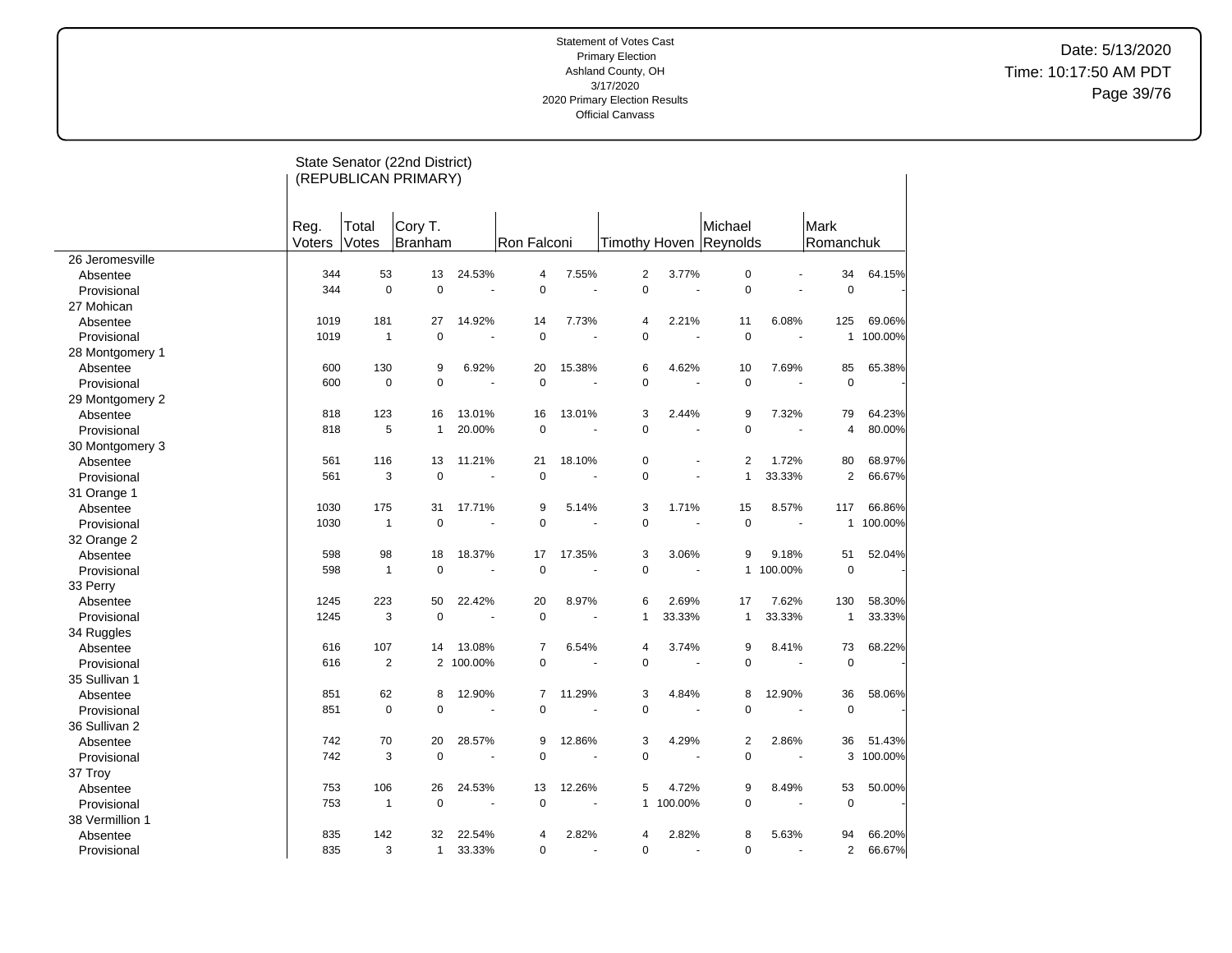|                 |        |       | State Senator (22nd District)<br>(REPUBLICAN PRIMARY) |                          |              |        |     |                          |                        |                          |             |         |
|-----------------|--------|-------|-------------------------------------------------------|--------------------------|--------------|--------|-----|--------------------------|------------------------|--------------------------|-------------|---------|
|                 | Reg.   | Total | Cory T.                                               |                          |              |        |     |                          | Michael                |                          | <b>Mark</b> |         |
|                 | Voters | Votes | <b>Branham</b>                                        |                          | lRon Falconi |        |     |                          | Timothy Hoven Reynolds |                          | Romanchuk   |         |
| 39 Vermillion 2 |        |       |                                                       |                          |              |        |     |                          |                        |                          |             |         |
| Absentee        | 1045   | 236   | 29                                                    | 12.29%                   | 22           | 9.32%  | 4   | 1.69%                    |                        | 2.97%                    | 174         | 73.73%  |
| Provisional     | 1045   |       | $\Omega$                                              | $\overline{\phantom{a}}$ | 0            | ۰      | 0   | $\overline{\phantom{a}}$ | 0                      | $\overline{\phantom{0}}$ |             | 100.00% |
| Total           |        |       |                                                       |                          |              |        |     |                          |                        |                          |             |         |
| Absentee        | 33820  | 5318  | 873                                                   | 16.42%                   | 563          | 10.59% | 152 | 2.86%                    | 337                    | 6.34%                    | 3393        | 63.80%  |
| Provisional     | 33820  | 70    | 15                                                    | 21.43%                   |              | 10.00% | 5   | 7.14%                    | 6                      | 8.57%                    | 37          | 52.86%  |
| Total           | 33820  | 5388  | 888                                                   | 16.48%                   | 570          | 10.58% | 157 | 2.91%                    | 343                    | 6.37%                    | 3430        | 63.66%  |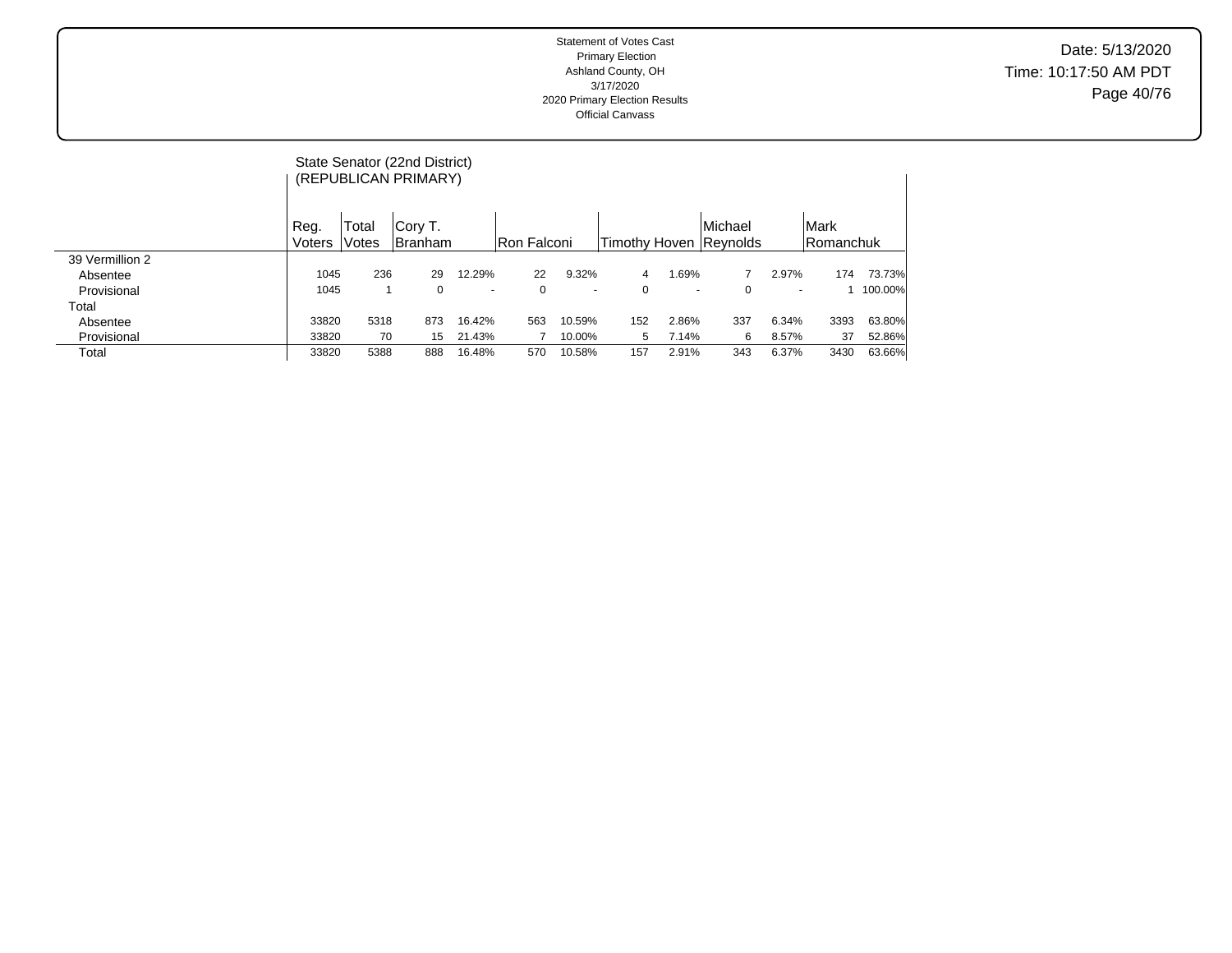## Date: 5/13/2020 Time: 10:17:50 AM PDT Page 41/76

|                     |                |                | State Representative (70th District)<br>(REPUBLICAN PRIMARY) |                |                           |           |                |                | (REPUBLICAN PRIMARY) |           | Judge of the Court of Common Pleas (Probate/Juvenile<br>Division) (Full term commencing 2-9-2021) |                          |                          |        |
|---------------------|----------------|----------------|--------------------------------------------------------------|----------------|---------------------------|-----------|----------------|----------------|----------------------|-----------|---------------------------------------------------------------------------------------------------|--------------------------|--------------------------|--------|
|                     | Reg.<br>Voters | Total<br>Votes | Darrell D. Kick                                              |                | <b>Terry</b><br>Robertson |           | Reg.<br>Voters | Total<br>Votes | Kellogg              |           | Karen DeSanto David M.<br>Hunter                                                                  |                          | Joseph P.<br>Kearns, Jr. |        |
| Jurisdiction Wide   |                |                |                                                              |                |                           |           |                |                |                      |           |                                                                                                   |                          |                          |        |
| 01 Ashland City 1-A |                |                |                                                              |                |                           |           |                |                |                      |           |                                                                                                   |                          |                          |        |
| Absentee            | 876            | 188            | 150                                                          | 79.79%         | 38                        | 20.21%    | 876            | 219            | 149                  | 68.04%    | 24                                                                                                | 10.96%                   | 46                       | 21.00% |
| Provisional         | 876            | $\overline{4}$ | 2                                                            | 50.00%         | $\overline{2}$            | 50.00%    | 876            | 5              | 2                    | 40.00%    | $\Omega$                                                                                          |                          | 3                        | 60.00% |
| 02 Ashland City 1-B |                |                |                                                              |                |                           |           |                |                |                      |           |                                                                                                   |                          |                          |        |
| Absentee            | 1096           | 165            | 114                                                          | 69.09%         | 51                        | 30.91%    | 1096           | 198            | 125                  | 63.13%    | 27                                                                                                | 13.64%                   | 46                       | 23.23% |
| Provisional         | 1096           | 5              | 5                                                            | 100.00%        | $\mathbf 0$               |           | 1096           | 5              | 5                    | 100.00%   | 0                                                                                                 |                          | 0                        |        |
| 03 Ashland City 1-C |                |                |                                                              |                |                           |           |                |                |                      |           |                                                                                                   |                          |                          |        |
| Absentee            | 1023           | 207            | 159                                                          | 76.81%         | 48                        | 23.19%    | 1023           | 237            | 168                  | 70.89%    | 22                                                                                                | 9.28%                    | 47                       | 19.83% |
| Provisional         | 1023           | $\mathbf{1}$   |                                                              | 1 100.00%      | $\mathbf 0$               |           | 1023           | $\overline{1}$ | $\mathbf{1}$         | 100.00%   | 0                                                                                                 |                          | $\mathbf 0$              |        |
| 04 Ashland City 1-D |                |                |                                                              |                |                           |           |                |                |                      |           |                                                                                                   |                          |                          |        |
| Absentee            | 645            | 179            | 141                                                          | 78.77%         | 38                        | 21.23%    | 645            | 205            | 156                  | 76.10%    | 17                                                                                                | 8.29%                    | 32                       | 15.61% |
| Provisional         | 645            | $\mathbf 0$    | 0                                                            | ÷,             | 0                         |           | 645            | $\mathbf 0$    | $\mathbf 0$          |           | 0                                                                                                 |                          | 0                        |        |
| 05 Ashland City 2-A |                |                |                                                              |                |                           |           |                |                |                      |           |                                                                                                   |                          |                          |        |
| Absentee            | 888            | 134            | 105                                                          | 78.36%         | 29                        | 21.64%    | 888            | 148            | 84                   | 56.76%    | 17                                                                                                | 11.49%                   | 47                       | 31.76% |
| Provisional         | 888            | $\overline{2}$ | $\overline{2}$                                               | 100.00%        | $\mathbf 0$               |           | 888            | $\overline{2}$ | $\overline{2}$       | 100.00%   | $\Omega$                                                                                          |                          | $\mathbf 0$              |        |
| 06 Ashland City 2-B |                |                |                                                              |                |                           |           |                |                |                      |           |                                                                                                   |                          |                          |        |
| Absentee            | 1169           | 145            | 109                                                          | 75.17%         | 36                        | 24.83%    | 1169           | 167            | 111                  | 66.47%    | 16                                                                                                | 9.58%                    | 40                       | 23.95% |
| Provisional         | 1169           | 3              | $\overline{2}$                                               | 66.67%         | $\mathbf{1}$              | 33.33%    | 1169           | 5              | 4                    | 80.00%    | 0                                                                                                 |                          | $\mathbf{1}$             | 20.00% |
| 07 Ashland City 2-C |                |                |                                                              |                |                           |           |                |                |                      |           |                                                                                                   |                          |                          |        |
| Absentee            | 925            | 165            | 127                                                          | 76.97%         | 38                        | 23.03%    | 925            | 184            | 115                  | 62.50%    | 28                                                                                                | 15.22%                   | 41                       | 22.28% |
| Provisional         | 925            | $\mathbf{1}$   | $\mathbf{1}$                                                 | 100.00%        | $\mathbf 0$               |           | 925            | $\overline{1}$ | $\mathbf{1}$         | 100.00%   | 0                                                                                                 |                          | $\mathbf 0$              |        |
| 08 Ashland City 3-A |                |                |                                                              |                |                           |           |                |                |                      |           |                                                                                                   |                          |                          |        |
| Absentee            | 743            | 93             | 62                                                           | 66.67%         | 31                        | 33.33%    | 743            | 105            | 68                   | 64.76%    | 17                                                                                                | 16.19%                   | 20                       | 19.05% |
| Provisional         | 743            | 2              | $\mathbf{1}$                                                 | 50.00%         | $\overline{1}$            | 50.00%    | 743            | $\overline{2}$ | $\mathbf 1$          | 50.00%    | $\mathbf{1}$                                                                                      | 50.00%                   | $\mathbf 0$              |        |
| 09 Ashland City 3-B |                |                |                                                              |                |                           |           |                |                |                      |           |                                                                                                   |                          |                          |        |
| Absentee            | 977            | 134            | 101                                                          | 75.37%         | 33                        | 24.63%    | 977            | 147            | 95                   | 64.63%    | 21                                                                                                | 14.29%                   | 31                       | 21.09% |
| Provisional         | 977            | $\overline{4}$ | 3                                                            | 75.00%         | -1                        | 25.00%    | 977            | 4              | $\overline{2}$       | 50.00%    | 1                                                                                                 | 25.00%                   | 1                        | 25.00% |
| 10 Ashland City 3-C |                |                |                                                              |                |                           |           |                |                |                      |           |                                                                                                   |                          |                          |        |
| Absentee            | 874            | 182            | 125                                                          | 68.68%         | 57                        | 31.32%    | 874            | 209            | 126                  | 60.29%    | 42                                                                                                | 20.10%                   | 41                       | 19.62% |
| Provisional         | 874            | $\mathbf 0$    | $\mathbf 0$                                                  | $\sim$         | $\mathbf 0$               |           | 874            | $\mathbf 0$    | $\mathbf 0$          |           | 0                                                                                                 | $\overline{\phantom{a}}$ | 0                        |        |
| 11 Ashland City 3-D |                |                |                                                              |                |                           |           |                |                |                      |           |                                                                                                   |                          |                          |        |
| Absentee            | 682            | 52             | 37                                                           | 71.15%         | 15                        | 28.85%    | 682            | 55             | 30                   | 54.55%    | 6                                                                                                 | 10.91%                   | 19                       | 34.55% |
| Provisional         | 682            | $\mathbf 0$    | $\mathbf 0$                                                  | $\overline{a}$ | $\mathbf 0$               |           | 682            | $\mathbf 0$    | $\mathbf 0$          |           | 0                                                                                                 |                          | 0                        |        |
| 12 Ashland City 4-A |                |                |                                                              |                |                           |           |                |                |                      |           |                                                                                                   |                          |                          |        |
| Absentee            | 800            | 78             | 53                                                           | 67.95%         | 25                        | 32.05%    | 800            | 81             | 46                   | 56.79%    | 11                                                                                                | 13.58%                   | 24                       | 29.63% |
| Provisional         | 800            | $\mathbf{1}$   | $\mathbf 0$                                                  |                |                           | 1 100.00% | 800            | $\overline{1}$ |                      | 1 100.00% | 0                                                                                                 |                          | $\pmb{0}$                |        |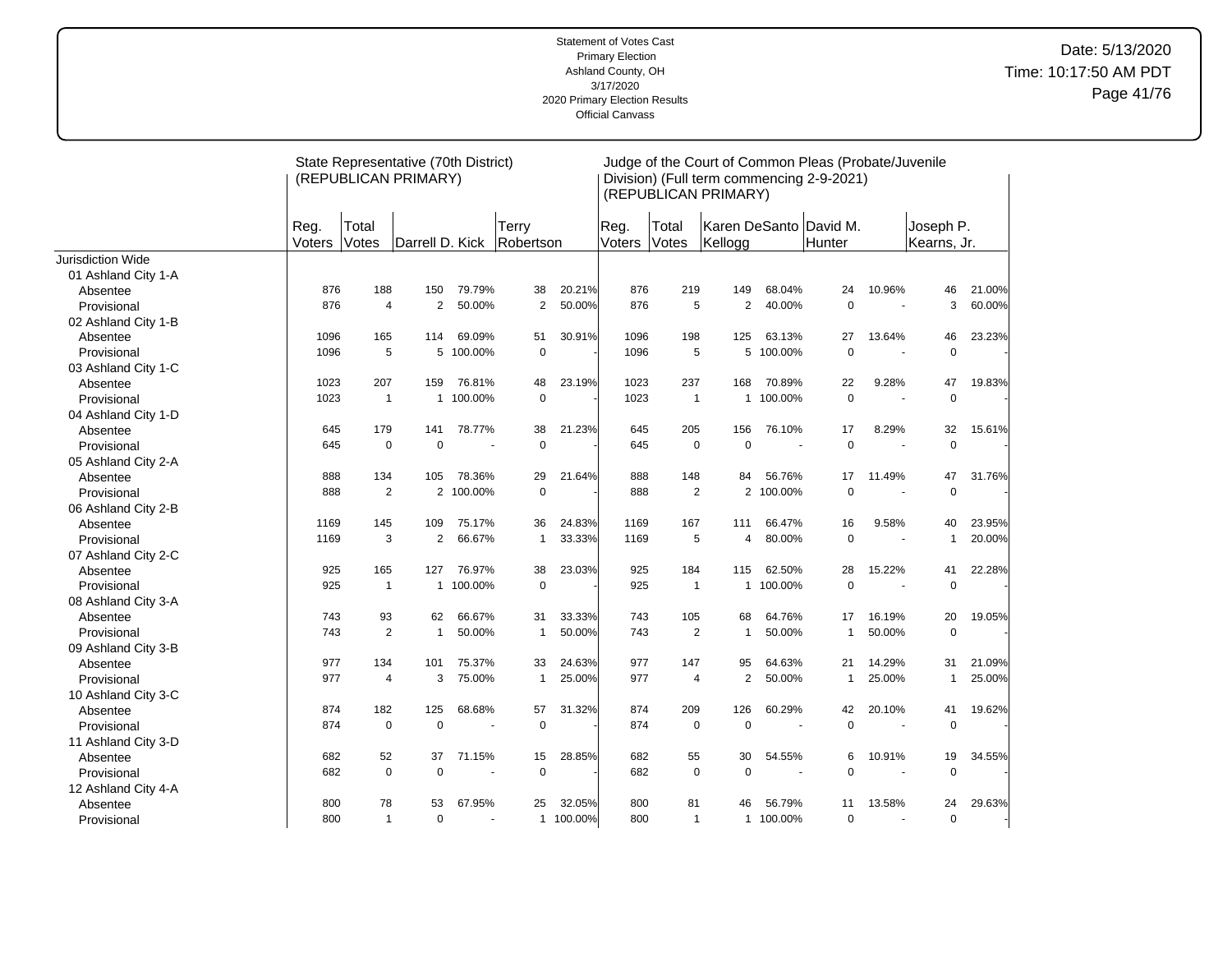## Date: 5/13/2020 Time: 10:17:50 AM PDT Page 42/76

|                     |                |                | State Representative (70th District)<br>(REPUBLICAN PRIMARY) |                |                    |         |                |                | (REPUBLICAN PRIMARY) |                | Judge of the Court of Common Pleas (Probate/Juvenile<br>Division) (Full term commencing 2-9-2021) |                          |                          |         |
|---------------------|----------------|----------------|--------------------------------------------------------------|----------------|--------------------|---------|----------------|----------------|----------------------|----------------|---------------------------------------------------------------------------------------------------|--------------------------|--------------------------|---------|
|                     | Reg.<br>Voters | Total<br>Votes | Darrell D. Kick                                              |                | Terry<br>Robertson |         | Reg.<br>Voters | Total<br>Votes | Kellogg              |                | Karen DeSanto David M.<br>Hunter                                                                  |                          | Joseph P.<br>Kearns, Jr. |         |
| 13 Ashland City 4-B |                |                |                                                              |                |                    |         |                |                |                      |                |                                                                                                   |                          |                          |         |
| Absentee            | 625            | 48             | 35                                                           | 72.92%         | 13                 | 27.08%  | 625            | 58             | 25                   | 43.10%         | $\overline{7}$                                                                                    | 12.07%                   | 26                       | 44.83%  |
| Provisional         | 625            | $\mathbf{1}$   | 0                                                            | $\overline{a}$ | $\mathbf{1}$       | 100.00% | 625            | $\overline{1}$ | $\mathbf{1}$         | 100.00%        | $\mathbf 0$                                                                                       | $\overline{\phantom{a}}$ | $\mathbf 0$              |         |
| 14 Ashland City 4-C |                |                |                                                              |                |                    |         |                |                |                      |                |                                                                                                   |                          |                          |         |
| Absentee            | 925            | 75             | 52                                                           | 69.33%         | 23                 | 30.67%  | 925            | 85             | 50                   | 58.82%         | 6                                                                                                 | 7.06%                    | 29                       | 34.12%  |
| Provisional         | 925            | $\mathbf 0$    | $\overline{0}$                                               |                | $\mathbf 0$        |         | 925            | $\pmb{0}$      | $\mathbf 0$          | $\sim$         | $\mathbf 0$                                                                                       | $\sim$                   | $\mathbf 0$              |         |
| 15 Clear Creek      |                |                |                                                              |                |                    |         |                |                |                      |                |                                                                                                   |                          |                          |         |
| Absentee            | 1234           | 171            | 125                                                          | 73.10%         | 46                 | 26.90%  | 1234           | 197            | 133                  | 67.51%         | 41                                                                                                | 20.81%                   | 23                       | 11.68%  |
| Provisional         | 1234           | 4              | $\mathbf{1}$                                                 | 25.00%         | 3                  | 75.00%  | 1234           | 5              | $\mathbf{1}$         | 20.00%         | $\mathbf{1}$                                                                                      | 20.00%                   | 3                        | 60.00%  |
| 16 Loudonville 1    |                |                |                                                              |                |                    |         |                |                |                      |                |                                                                                                   |                          |                          |         |
| Absentee            | 1328           | 225            | 190                                                          | 84.44%         | 35                 | 15.56%  | 1328           | 234            | 97                   | 41.45%         | 118                                                                                               | 50.43%                   | 19                       | 8.12%   |
| Provisional         | 1328           | 3              | 3                                                            | 100.00%        | $\mathbf 0$        |         | 1328           | 3              | $\overline{2}$       | 66.67%         | $\mathbf{1}$                                                                                      | 33.33%                   | $\mathbf 0$              |         |
| 17 Green 1          |                |                |                                                              |                |                    |         |                |                |                      |                |                                                                                                   |                          |                          |         |
| Absentee            | 1124           | 169            | 135                                                          | 79.88%         | 34                 | 20.12%  | 1124           | 175            | 72                   | 41.14%         | 84                                                                                                | 48.00%                   | 19                       | 10.86%  |
| Provisional         | 1124           | $\mathbf 0$    | 0                                                            |                | $\mathbf 0$        |         | 1124           | $\mathbf 0$    | $\mathbf 0$          |                | $\mathbf 0$                                                                                       |                          | $\mathbf 0$              |         |
| 18 Green 2          |                |                |                                                              |                |                    |         |                |                |                      |                |                                                                                                   |                          |                          |         |
| Absentee            | 550            | 102            | 82                                                           | 80.39%         | 20                 | 19.61%  | 550            | 104            | 37                   | 35.58%         | 62                                                                                                | 59.62%                   | 5                        | 4.81%   |
| Provisional         | 550            | 5              | 3                                                            | 60.00%         | $\overline{2}$     | 40.00%  | 550            | 5              | $\mathbf 0$          | $\sim$         | $\mathbf 0$                                                                                       |                          | 5                        | 100.00% |
| 19 Loudonville 2    |                |                |                                                              |                |                    |         |                |                |                      |                |                                                                                                   |                          |                          |         |
| Absentee            | 1122           | 185            | 157                                                          | 84.86%         | 28                 | 15.14%  | 1122           | 197            | 82                   | 41.62%         | 98                                                                                                | 49.75%                   | 17                       | 8.63%   |
| Provisional         | 1122           | 3              | 3                                                            | 100.00%        | $\mathbf 0$        |         | 1122           | 5              | 5                    | 100.00%        | $\pmb{0}$                                                                                         |                          | $\pmb{0}$                |         |
| 20 Jackson 1        |                |                |                                                              |                |                    |         |                |                |                      |                |                                                                                                   |                          |                          |         |
| Absentee            | 1053           | 83             | 51                                                           | 61.45%         | 32                 | 38.55%  | 1053           | 91             | 66                   | 72.53%         | 6                                                                                                 | 6.59%                    | 19                       | 20.88%  |
| Provisional         | 1053           | $\mathbf 0$    | 0                                                            |                | $\mathbf 0$        |         | 1053           | $\mathbf 0$    | $\mathbf 0$          |                | $\mathbf 0$                                                                                       | $\overline{a}$           | $\mathbf 0$              |         |
| 21 Jackson 2        |                |                |                                                              |                |                    |         |                |                |                      |                |                                                                                                   |                          |                          |         |
| Absentee            | 1248           | 175            | 115                                                          | 65.71%         | 60                 | 34.29%  | 1248           | 184            | 114                  | 61.96%         | 26                                                                                                | 14.13%                   | 44                       | 23.91%  |
| Provisional         | 1248           | $\mathbf{1}$   | 1                                                            | 100.00%        | $\mathbf 0$        |         | 1248           | $\mathbf{1}$   | 1                    | 100.00%        | $\mathbf 0$                                                                                       |                          | $\mathbf 0$              |         |
| 22 Lake             |                |                |                                                              |                |                    |         |                |                |                      |                |                                                                                                   |                          |                          |         |
| Absentee            | 404            | 63             | 54                                                           | 85.71%         | 9                  | 14.29%  | 404            | 64             | 23                   | 35.94%         | 28                                                                                                | 43.75%                   | 13                       | 20.31%  |
| Provisional         | 404            | $\mathbf 0$    | 0                                                            |                | 0                  |         | 404            | $\mathbf 0$    | $\mathbf 0$          | $\sim$         | $\mathbf 0$                                                                                       | $\sim$                   | $\mathbf 0$              |         |
| 23 Mifflin          |                |                |                                                              |                |                    |         |                |                |                      |                |                                                                                                   |                          |                          |         |
| Absentee            | 919            | 135            | 106                                                          | 78.52%         | 29                 | 21.48%  | 919            | 149            | 103                  | 69.13%         | 25                                                                                                | 16.78%                   | 21                       | 14.09%  |
| Provisional         | 919            | $\mathbf{1}$   | $\mathbf{1}$                                                 | 100.00%        | $\mathbf 0$        |         | 919            | $\mathbf{1}$   | 0                    |                |                                                                                                   | 1 100.00%                | $\mathbf 0$              |         |
| 24 Milton 1         |                |                |                                                              |                |                    |         |                |                |                      |                |                                                                                                   |                          |                          |         |
| Absentee            | 1039           | 159            | 110                                                          | 69.18%         | 49                 | 30.82%  | 1039           | 176            | 108                  | 61.36%         | 24                                                                                                | 13.64%                   | 44                       | 25.00%  |
| Provisional         | 1039           | 3              | $\mathbf{1}$                                                 | 33.33%         | $\overline{2}$     | 66.67%  | 1039           | 3              | $\mathbf 0$          |                | 2                                                                                                 | 66.67%                   | $\mathbf{1}$             | 33.33%  |
| 25 Milton 3         |                |                |                                                              |                |                    |         |                |                |                      |                |                                                                                                   |                          |                          |         |
| Absentee            | 494            | 110            | 83                                                           | 75.45%         | 27                 | 24.55%  | 494            | 122            | 67                   | 54.92%         | 9                                                                                                 | 7.38%                    | 46                       | 37.70%  |
| Provisional         | 494            | $\mathbf 0$    | 0                                                            | $\overline{a}$ | 0                  |         | 494            | 0              | $\mathbf 0$          | $\blacksquare$ | $\mathbf 0$                                                                                       | $\sim$                   | $\mathbf 0$              |         |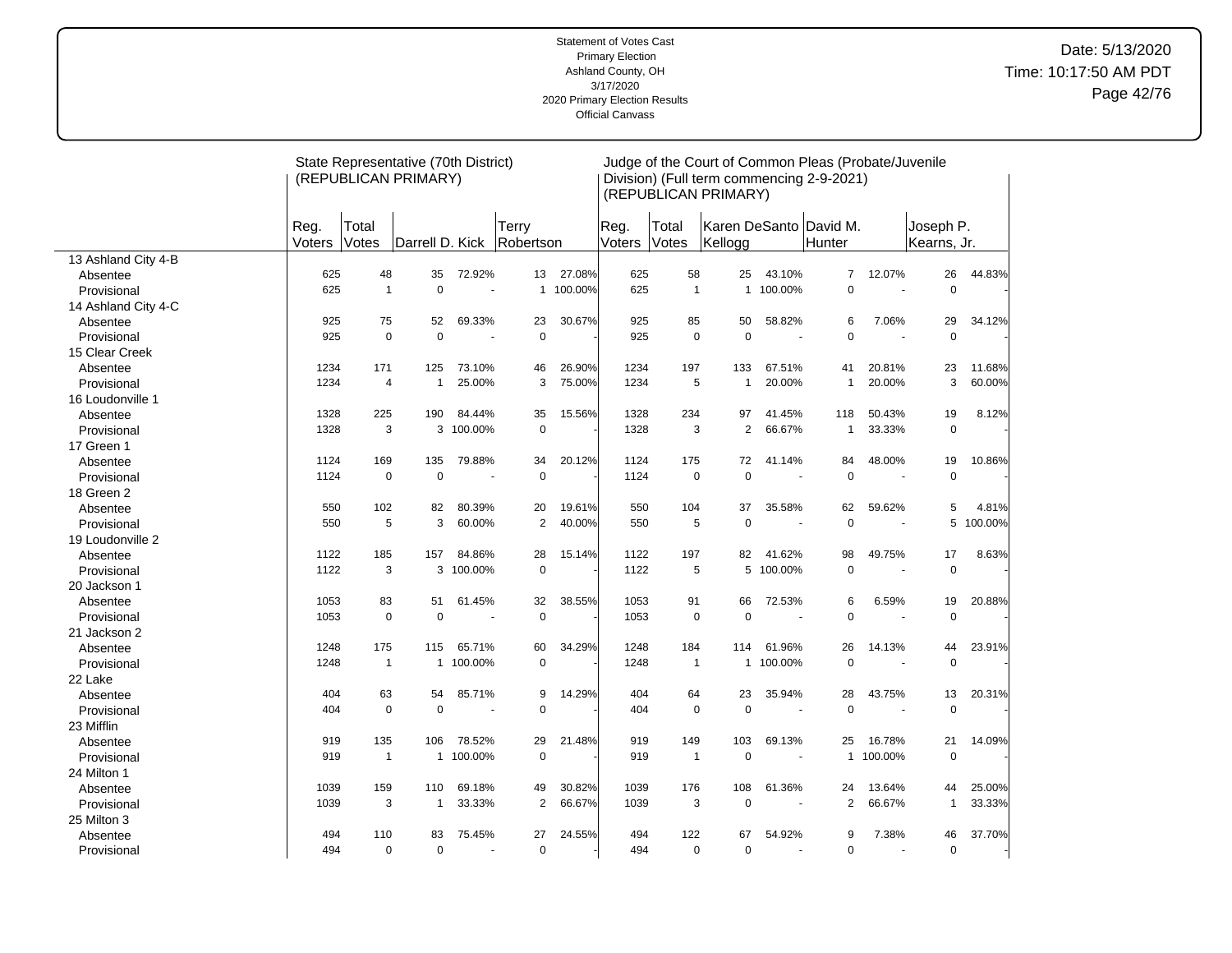## Date: 5/13/2020 Time: 10:17:50 AM PDT Page 43/76

|                 |                |                | State Representative (70th District)<br>(REPUBLICAN PRIMARY) |           |                    |        |                |                | (REPUBLICAN PRIMARY) |                          | Judge of the Court of Common Pleas (Probate/Juvenile<br>Division) (Full term commencing 2-9-2021) |           |                          |         |
|-----------------|----------------|----------------|--------------------------------------------------------------|-----------|--------------------|--------|----------------|----------------|----------------------|--------------------------|---------------------------------------------------------------------------------------------------|-----------|--------------------------|---------|
|                 | Reg.<br>Voters | Total<br>Votes | Darrell D. Kick                                              |           | Terry<br>Robertson |        | Reg.<br>Voters | Total<br>Votes | Kellogg              |                          | Karen DeSanto David M.<br>Hunter                                                                  |           | Joseph P.<br>Kearns, Jr. |         |
| 26 Jeromesville |                |                |                                                              |           |                    |        |                |                |                      |                          |                                                                                                   |           |                          |         |
| Absentee        | 344            | 49             | 36                                                           | 73.47%    | 13                 | 26.53% | 344            | 57             | 34                   | 59.65%                   | 12                                                                                                | 21.05%    | 11                       | 19.30%  |
| Provisional     | 344            | $\mathbf 0$    | 0                                                            |           | $\mathbf 0$        |        | 344            | $\mathbf 0$    | $\mathbf 0$          | $\overline{\phantom{a}}$ | $\mathbf 0$                                                                                       | $\sim$    | $\mathbf 0$              |         |
| 27 Mohican      |                |                |                                                              |           |                    |        |                |                |                      |                          |                                                                                                   |           |                          |         |
| Absentee        | 1019           | 178            | 140                                                          | 78.65%    | 38                 | 21.35% | 1019           | 198            | 134                  | 67.68%                   | 37                                                                                                | 18.69%    | 27                       | 13.64%  |
| Provisional     | 1019           | $\mathbf{1}$   | $\mathbf{1}$                                                 | 100.00%   | $\mathbf 0$        |        | 1019           | $\overline{1}$ | $\mathbf 0$          | $\overline{\phantom{a}}$ | $\mathbf{1}$                                                                                      | 100.00%   | $\mathbf 0$              |         |
| 28 Montgomery 1 |                |                |                                                              |           |                    |        |                |                |                      |                          |                                                                                                   |           |                          |         |
| Absentee        | 600            | 121            | 93                                                           | 76.86%    | 28                 | 23.14% | 600            | 138            | 87                   | 63.04%                   | 22                                                                                                | 15.94%    | 29                       | 21.01%  |
| Provisional     | 600            | $\pmb{0}$      | 0                                                            |           | $\mathbf 0$        |        | 600            | $\pmb{0}$      | $\pmb{0}$            | ÷,                       | $\mathbf 0$                                                                                       | ÷,        | $\mathbf 0$              |         |
| 29 Montgomery 2 |                |                |                                                              |           |                    |        |                |                |                      |                          |                                                                                                   |           |                          |         |
| Absentee        | 818            | 113            | 93                                                           | 82.30%    | 20                 | 17.70% | 818            | 131            | 73                   | 55.73%                   | 18                                                                                                | 13.74%    | 40                       | 30.53%  |
| Provisional     | 818            | 5              | $\overline{2}$                                               | 40.00%    | 3                  | 60.00% | 818            | 5              | 5                    | 100.00%                  | $\mathbf 0$                                                                                       | $\sim$    | $\mathbf 0$              |         |
| 30 Montgomery 3 |                |                |                                                              |           |                    |        |                |                |                      |                          |                                                                                                   |           |                          |         |
| Absentee        | 561            | 108            | 85                                                           | 78.70%    | 23                 | 21.30% | 561            | 120            | 73                   | 60.83%                   | 20                                                                                                | 16.67%    | 27                       | 22.50%  |
| Provisional     | 561            | 3              | 1                                                            | 33.33%    | $\overline{2}$     | 66.67% | 561            | 3              | 3                    | 100.00%                  | $\mathbf 0$                                                                                       |           | $\overline{0}$           |         |
| 31 Orange 1     |                |                |                                                              |           |                    |        |                |                |                      |                          |                                                                                                   |           |                          |         |
| Absentee        | 1030           | 164            | 118                                                          | 71.95%    | 46                 | 28.05% | 1030           | 186            | 112                  | 60.22%                   | 26                                                                                                | 13.98%    | 48                       | 25.81%  |
| Provisional     | 1030           | $\mathbf{1}$   | $\mathbf{1}$                                                 | 100.00%   | $\mathbf 0$        |        | 1030           | $\mathbf{1}$   | $\mathbf 0$          | $\sim$                   | $\mathbf 0$                                                                                       | $\sim$    | $\mathbf{1}$             | 100.00% |
| 32 Orange 2     |                |                |                                                              |           |                    |        |                |                |                      |                          |                                                                                                   |           |                          |         |
| Absentee        | 598            | 87             | 46                                                           | 52.87%    | 41                 | 47.13% | 598            | 100            | 54                   | 54.00%                   | 22                                                                                                | 22.00%    | 24                       | 24.00%  |
| Provisional     | 598            | $\mathbf{1}$   | $\mathbf{1}$                                                 | 100.00%   | 0                  |        | 598            | $\overline{1}$ | $\mathbf{1}$         | 100.00%                  | $\mathbf 0$                                                                                       |           | 0                        |         |
| 33 Perry        |                |                |                                                              |           |                    |        |                |                |                      |                          |                                                                                                   |           |                          |         |
| Absentee        | 1245           | 219            | 160                                                          | 73.06%    | 59                 | 26.94% | 1245           | 244            | 160                  | 65.57%                   | 57                                                                                                | 23.36%    | 27                       | 11.07%  |
| Provisional     | 1245           | 3              | 3                                                            | 100.00%   | $\mathbf 0$        |        | 1245           | 3              | $\mathbf{2}$         | 66.67%                   | $\overline{1}$                                                                                    | 33.33%    | $\Omega$                 |         |
| 34 Ruggles      |                |                |                                                              |           |                    |        |                |                |                      |                          |                                                                                                   |           |                          |         |
| Absentee        | 616            | 97             | 53                                                           | 54.64%    | 44                 | 45.36% | 616            | 106            | 69                   | 65.09%                   | 19                                                                                                | 17.92%    | 18                       | 16.98%  |
| Provisional     | 616            | $\overline{2}$ | $\overline{2}$                                               | 100.00%   | $\mathbf 0$        |        | 616            | 2              | $\overline{2}$       | 100.00%                  | $\mathbf 0$                                                                                       |           | $\mathbf 0$              |         |
| 35 Sullivan 1   |                |                |                                                              |           |                    |        |                |                |                      |                          |                                                                                                   |           |                          |         |
| Absentee        | 851            | 62             | 40                                                           | 64.52%    | 22                 | 35.48% | 851            | 72             | 43                   | 59.72%                   | 6                                                                                                 | 8.33%     | 23                       | 31.94%  |
| Provisional     | 851            | $\mathbf 0$    | 0                                                            |           | $\mathbf 0$        |        | 851            | $\mathbf 0$    | $\mathbf 0$          |                          | $\mathbf 0$                                                                                       |           | $\mathbf 0$              |         |
| 36 Sullivan 2   |                |                |                                                              |           |                    |        |                |                |                      |                          |                                                                                                   |           |                          |         |
| Absentee        | 742            | 69             | 41                                                           | 59.42%    | 28                 | 40.58% | 742            | 71             | 36                   | 50.70%                   | 21                                                                                                | 29.58%    | 14                       | 19.72%  |
| Provisional     | 742            | 3              | 3                                                            | 100.00%   | $\mathbf 0$        |        | 742            | 3              | $\mathbf{2}$         | 66.67%                   | 1                                                                                                 | 33.33%    | $\mathbf 0$              |         |
| 37 Troy         |                |                |                                                              |           |                    |        |                |                |                      |                          |                                                                                                   |           |                          |         |
| Absentee        | 753            | 103            | 69                                                           | 66.99%    | 34                 | 33.01% | 753            | 112            | 74                   | 66.07%                   | 24                                                                                                | 21.43%    | 14                       | 12.50%  |
| Provisional     | 753            | $\mathbf{1}$   | $\mathbf{1}$                                                 | 100.00%   | $\pmb{0}$          |        | 753            | $\mathbf{1}$   | $\mathbf 0$          | $\tilde{\phantom{a}}$    |                                                                                                   | 1 100.00% | $\mathbf 0$              |         |
| 38 Vermillion 1 |                |                |                                                              |           |                    |        |                |                |                      |                          |                                                                                                   |           |                          |         |
| Absentee        | 835            | 134            | 120                                                          | 89.55%    | 14                 | 10.45% | 835            | 154            | 95                   | 61.69%                   | 35                                                                                                | 22.73%    | 24                       | 15.58%  |
| Provisional     | 835            | 3              |                                                              | 3 100.00% | $\mathbf 0$        |        | 835            | 3              | $\mathbf 0$          |                          | $\mathbf{1}$                                                                                      | 33.33%    | $\overline{2}$           | 66.67%  |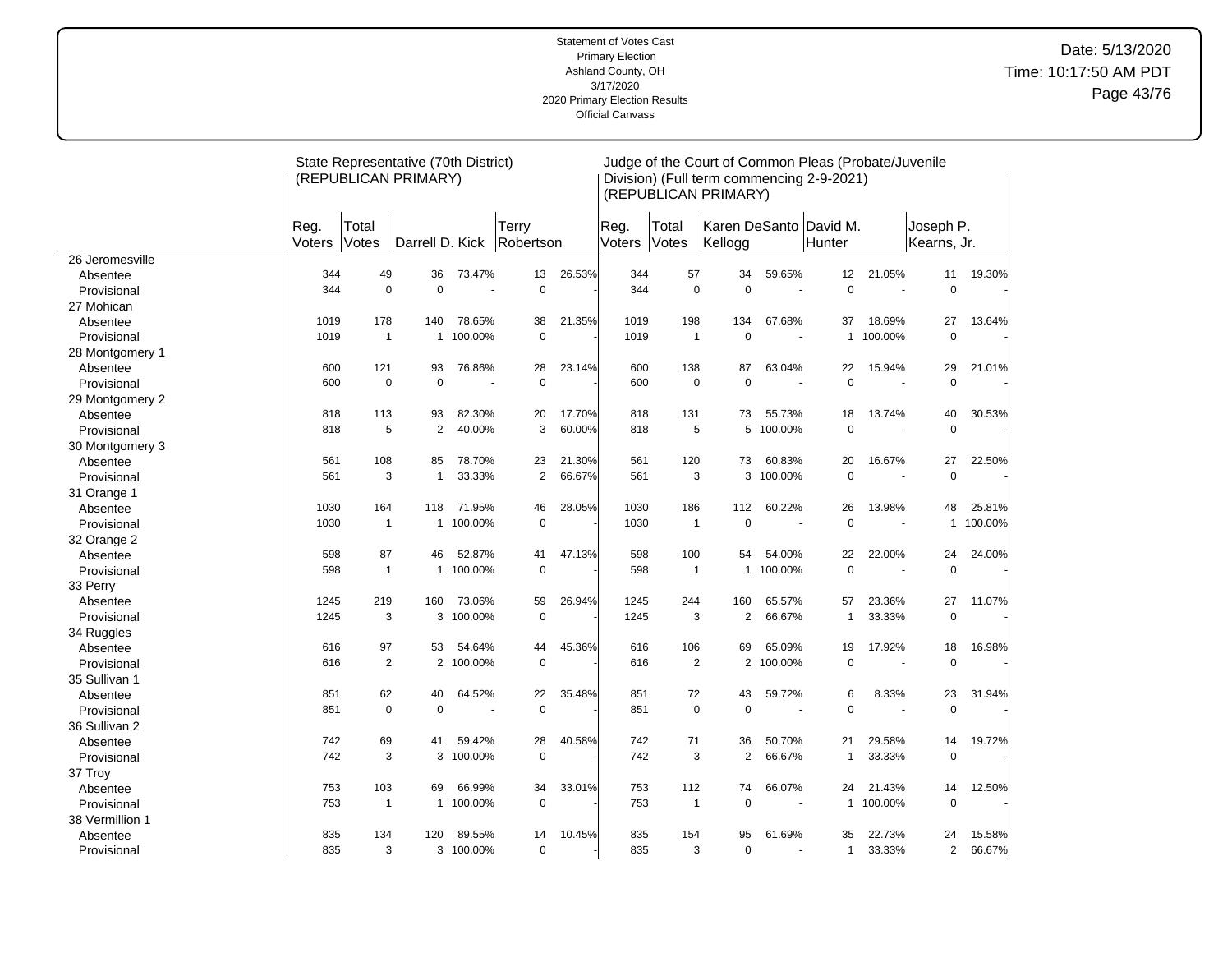|                 | State Representative (70th District)<br>(REPUBLICAN PRIMARY)<br>Total<br>Reg.<br>Terry<br>Robertson<br>Darrell D. Kick<br>Voters<br>Votes<br>231<br>85.28%<br>1045<br>197<br>1045<br>0<br>$\Omega$<br>$\Omega$<br>$\overline{\phantom{0}}$<br>5157<br>75.02%<br>33820<br>3869<br>71.64%<br>33820<br>67<br>48<br>5224<br>74.98%<br>33820<br>1307<br>3917 |  |  |      |        |                  |                | (REPUBLICAN PRIMARY) |         | Judge of the Court of Common Pleas (Probate/Juvenile<br>Division) (Full term commencing 2-9-2021) |                          |                          |        |
|-----------------|---------------------------------------------------------------------------------------------------------------------------------------------------------------------------------------------------------------------------------------------------------------------------------------------------------------------------------------------------------|--|--|------|--------|------------------|----------------|----------------------|---------|---------------------------------------------------------------------------------------------------|--------------------------|--------------------------|--------|
|                 |                                                                                                                                                                                                                                                                                                                                                         |  |  |      |        | IReq.<br>lVoters | Total<br>Votes | Kellogg              |         | Karen DeSanto  David M.<br><b>Hunter</b>                                                          |                          | Joseph P.<br>Kearns, Jr. |        |
| 39 Vermillion 2 |                                                                                                                                                                                                                                                                                                                                                         |  |  |      |        |                  |                |                      |         |                                                                                                   |                          |                          |        |
| Absentee        |                                                                                                                                                                                                                                                                                                                                                         |  |  | 34   | 14.72% | 1045             | 256            | 156                  | 60.94%  | 66                                                                                                | 25.78%                   | 34                       | 13.28% |
| Provisional     |                                                                                                                                                                                                                                                                                                                                                         |  |  |      |        | 1045             |                |                      | 100.00% | 0                                                                                                 | $\overline{\phantom{a}}$ | $\Omega$                 |        |
| Total           |                                                                                                                                                                                                                                                                                                                                                         |  |  |      |        |                  |                |                      |         |                                                                                                   |                          |                          |        |
| Absentee        |                                                                                                                                                                                                                                                                                                                                                         |  |  | 1288 | 24.98% | 33820            | 5736           | 3450                 | 60.15%  | 1167                                                                                              | 20.35%                   | 1119                     | 19.51% |
| Provisional     |                                                                                                                                                                                                                                                                                                                                                         |  |  | 19   | 28.36% | 33820            | 74             | 45                   | 60.81%  | 12                                                                                                | 16.22%                   | 17                       | 22.97% |
| Total           |                                                                                                                                                                                                                                                                                                                                                         |  |  |      | 25.02% | 33820            | 5810           | 3495                 | 60.15%  | 1179                                                                                              | 20.29%                   | 1136                     | 19.55% |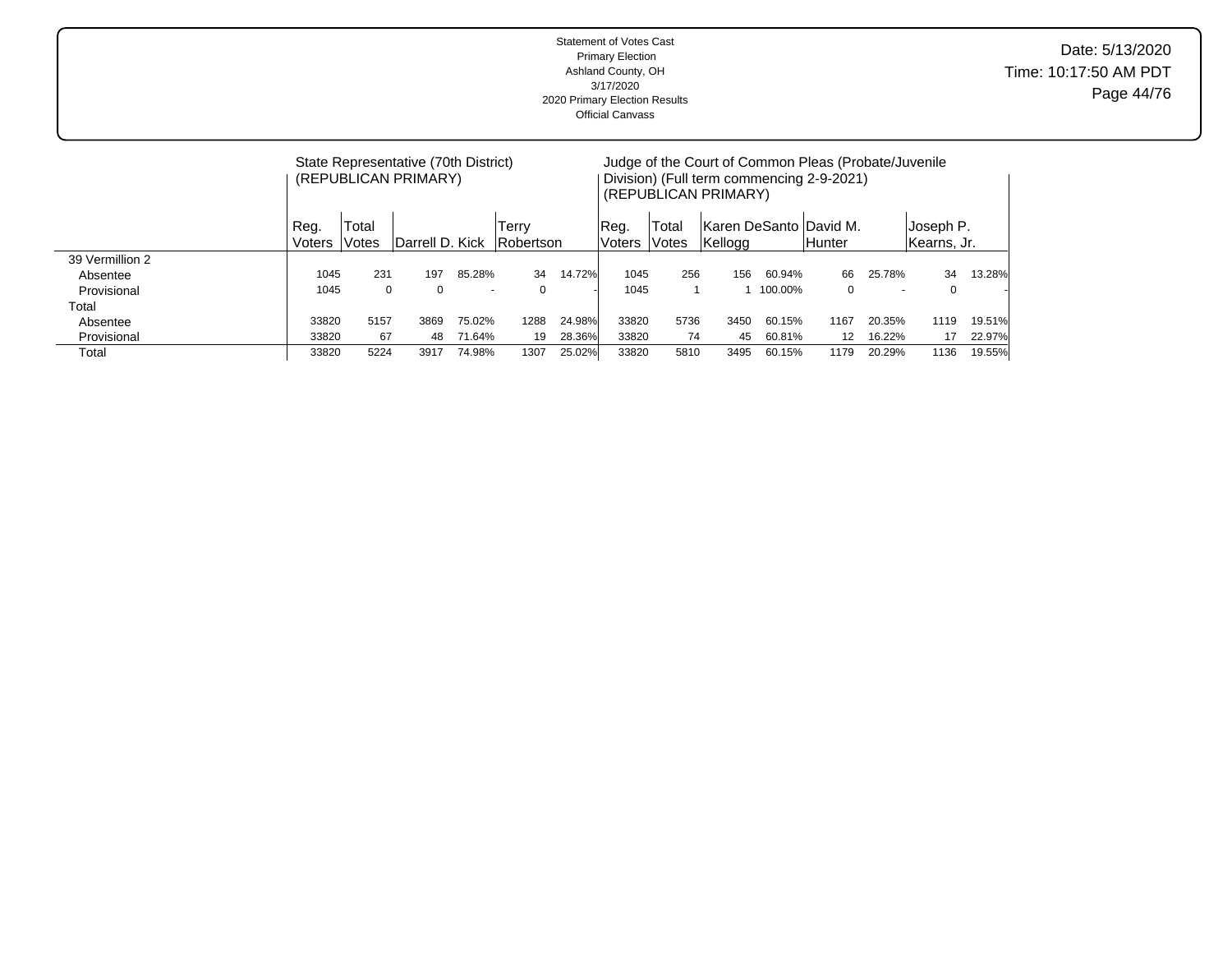|                     |                |                | <b>County Commissioner (Full</b><br>term commencing 1-2-2021)<br>(REPUBLICAN PRIMARY) |             |        |                | <b>County Commissioner (Full</b><br>term commencing 1-3-2021)<br>(REPUBLICAN PRIMARY) |             |                | <b>Prosecuting Attorney</b> | (REPUBLICAN PRIMARY)      |             | Pleas          |                | Clerk of the Court of Common<br>(REPUBLICAN PRIMARY) |             |
|---------------------|----------------|----------------|---------------------------------------------------------------------------------------|-------------|--------|----------------|---------------------------------------------------------------------------------------|-------------|----------------|-----------------------------|---------------------------|-------------|----------------|----------------|------------------------------------------------------|-------------|
|                     | Reg.<br>Voters | Total<br>Votes | James Emmett Reg.<br>Justice                                                          |             | Voters | Total<br>Votes | Michael E.<br>Welch                                                                   |             | Reg.<br>Voters | Total<br>Votes              | Christopher R.<br>Tunnell |             | Reg.<br>Voters | Total<br>Votes | Deborah A.<br>Myers                                  |             |
| Jurisdiction Wide   |                |                |                                                                                       |             |        |                |                                                                                       |             |                |                             |                           |             |                |                |                                                      |             |
| 01 Ashland City 1-A |                |                |                                                                                       |             |        |                |                                                                                       |             |                |                             |                           |             |                |                |                                                      |             |
| Absentee            | 876            | 198            |                                                                                       | 198 100.00% | 876    | 192            |                                                                                       | 192 100.00% | 876            | 195                         |                           | 195 100.00% | 876            | 198            |                                                      | 198 100.00% |
| Provisional         | 876            | 3              |                                                                                       | 3 100.00%   | 876    | $\overline{4}$ |                                                                                       | 4 100.00%   | 876            | $\overline{4}$              |                           | 4 100.00%   | 876            | $\overline{4}$ |                                                      | 4 100.00%   |
| 02 Ashland City 1-B |                |                |                                                                                       |             |        |                |                                                                                       |             |                |                             |                           |             |                |                |                                                      |             |
| Absentee            | 1096           | 164            |                                                                                       | 164 100.00% | 1096   | 165            |                                                                                       | 165 100.00% | 1096           | 163                         |                           | 163 100.00% | 1096           | 170            |                                                      | 170 100.00% |
| Provisional         | 1096           | 3              |                                                                                       | 3 100.00%   | 1096   | 3              |                                                                                       | 3 100.00%   | 1096           | $\overline{4}$              |                           | 4 100.00%   | 1096           | 3              |                                                      | 3 100.00%   |
| 03 Ashland City 1-C |                |                |                                                                                       |             |        |                |                                                                                       |             |                |                             |                           |             |                |                |                                                      |             |
| Absentee            | 1023           | 196            |                                                                                       | 196 100.00% | 1023   | 203            |                                                                                       | 203 100.00% | 1023           | 198                         |                           | 198 100.00% | 1023           | 199            |                                                      | 199 100.00% |
| Provisional         | 1023           | $\overline{1}$ |                                                                                       | 1 100.00%   | 1023   | $\overline{1}$ |                                                                                       | 1 100.00%   | 1023           | $\mathbf{1}$                |                           | 1 100.00%   | 1023           | $\overline{1}$ |                                                      | 1 100.00%   |
| 04 Ashland City 1-D |                |                |                                                                                       |             |        |                |                                                                                       |             |                |                             |                           |             |                |                |                                                      |             |
| Absentee            | 645            | 172            |                                                                                       | 172 100.00% | 645    | 177            |                                                                                       | 177 100.00% | 645            | 178                         | 178                       | 100.00%     | 645            | 175            | 175                                                  | 100.00%     |
| Provisional         | 645            | $\mathbf 0$    | $\mathbf 0$                                                                           |             | 645    | $\pmb{0}$      | $\mathbf 0$                                                                           |             | 645            | $\mathbf 0$                 | $\mathbf 0$               |             | 645            | $\mathbf 0$    | $\mathbf 0$                                          |             |
| 05 Ashland City 2-A |                |                |                                                                                       |             |        |                |                                                                                       |             |                |                             |                           |             |                |                |                                                      |             |
| Absentee            | 888            | 125            |                                                                                       | 125 100.00% | 888    | 124            |                                                                                       | 124 100.00% | 888            | 127                         |                           | 127 100.00% | 888            | 131            |                                                      | 131 100.00% |
| Provisional         | 888            | $\overline{2}$ |                                                                                       | 2 100.00%   | 888    | 2              |                                                                                       | 2 100.00%   | 888            | $\overline{2}$              |                           | 2 100.00%   | 888            | $\overline{2}$ |                                                      | 2 100.00%   |
| 06 Ashland City 2-B |                |                |                                                                                       |             |        |                |                                                                                       |             |                |                             |                           |             |                |                |                                                      |             |
| Absentee            | 1169           | 138            |                                                                                       | 138 100.00% | 1169   | 134            |                                                                                       | 134 100.00% | 1169           | 144                         |                           | 144 100.00% | 1169           | 145            |                                                      | 145 100.00% |
| Provisional         | 1169           | $\overline{4}$ |                                                                                       | 4 100.00%   | 1169   | 3              |                                                                                       | 3 100.00%   | 1169           | 5                           |                           | 5 100.00%   | 1169           | 5              |                                                      | 5 100.00%   |
| 07 Ashland City 2-C |                |                |                                                                                       |             |        |                |                                                                                       |             |                |                             |                           |             |                |                |                                                      |             |
| Absentee            | 925            | 158            |                                                                                       | 158 100.00% | 925    | 158            |                                                                                       | 158 100.00% | 925            | 162                         |                           | 162 100.00% | 925            | 163            |                                                      | 163 100.00% |
| Provisional         | 925            | $\mathbf 0$    | $\mathbf 0$                                                                           |             | 925    | $\overline{1}$ |                                                                                       | 1 100.00%   | 925            | $\mathbf{1}$                |                           | 1 100.00%   | 925            | $\mathbf{1}$   |                                                      | 1 100.00%   |
| 08 Ashland City 3-A |                |                |                                                                                       |             |        |                |                                                                                       |             |                |                             |                           |             |                |                |                                                      |             |
| Absentee            | 743            | 85             |                                                                                       | 85 100.00%  | 743    | 85             |                                                                                       | 85 100.00%  | 743            | 82                          |                           | 82 100.00%  | 743            | 85             |                                                      | 85 100.00%  |
| Provisional         | 743            | $\overline{2}$ |                                                                                       | 2 100.00%   | 743    | 2              |                                                                                       | 2 100.00%   | 743            | $\overline{2}$              |                           | 2 100.00%   | 743            | $\mathbf{1}$   |                                                      | 1 100.00%   |
| 09 Ashland City 3-B |                |                |                                                                                       |             |        |                |                                                                                       |             |                |                             |                           |             |                |                |                                                      |             |
| Absentee            | 977            | 113            |                                                                                       | 113 100.00% | 977    | 116            |                                                                                       | 116 100.00% | 977            | 121                         |                           | 121 100.00% | 977            | 120            |                                                      | 120 100.00% |
| Provisional         | 977            | 3              |                                                                                       | 3 100.00%   | 977    | 2              |                                                                                       | 2 100.00%   | 977            | 3                           |                           | 3 100.00%   | 977            | 3              |                                                      | 3 100.00%   |
| 10 Ashland City 3-C |                |                |                                                                                       |             |        |                |                                                                                       |             |                |                             |                           |             |                |                |                                                      |             |
| Absentee            | 874            | 173            |                                                                                       | 173 100.00% | 874    | 179            | 179                                                                                   | 100.00%     | 874            | 182                         |                           | 182 100.00% | 874            | 182            |                                                      | 182 100.00% |
| Provisional         | 874            | $\mathbf 0$    | $\mathbf 0$                                                                           |             | 874    | $\mathbf 0$    | $\mathbf 0$                                                                           |             | 874            | $\mathbf 0$                 | $\mathbf 0$               |             | 874            | $\mathbf 0$    | $\mathbf 0$                                          |             |
| 11 Ashland City 3-D |                |                |                                                                                       |             |        |                |                                                                                       |             |                |                             |                           |             |                |                |                                                      |             |
| Absentee            | 682            | 47             | 47                                                                                    | 100.00%     | 682    | 47             | 47                                                                                    | 100.00%     | 682            | 46                          | 46                        | 100.00%     | 682            | 48             | 48                                                   | 100.00%     |
| Provisional         | 682            | $\mathbf 0$    | $\mathbf 0$                                                                           |             | 682    | $\mathbf 0$    | $\mathbf 0$                                                                           |             | 682            | $\mathbf 0$                 | $\mathbf 0$               |             | 682            | $\mathbf 0$    | $\mathbf 0$                                          |             |
| 12 Ashland City 4-A |                |                |                                                                                       |             |        |                |                                                                                       |             |                |                             |                           |             |                |                |                                                      |             |
| Absentee            | 800            | 66             |                                                                                       | 66 100.00%  | 800    | 74             | 74                                                                                    | 100.00%     | 800            | 73                          |                           | 73 100.00%  | 800            | 75             |                                                      | 75 100.00%  |
| Provisional         | 800            | $\mathbf{1}$   |                                                                                       | 1 100.00%   | 800    | $\mathbf{1}$   |                                                                                       | 1 100.00%   | 800            | $\mathbf{1}$                |                           | 1 100.00%   | 800            | $\mathbf{1}$   |                                                      | 1 100.00%   |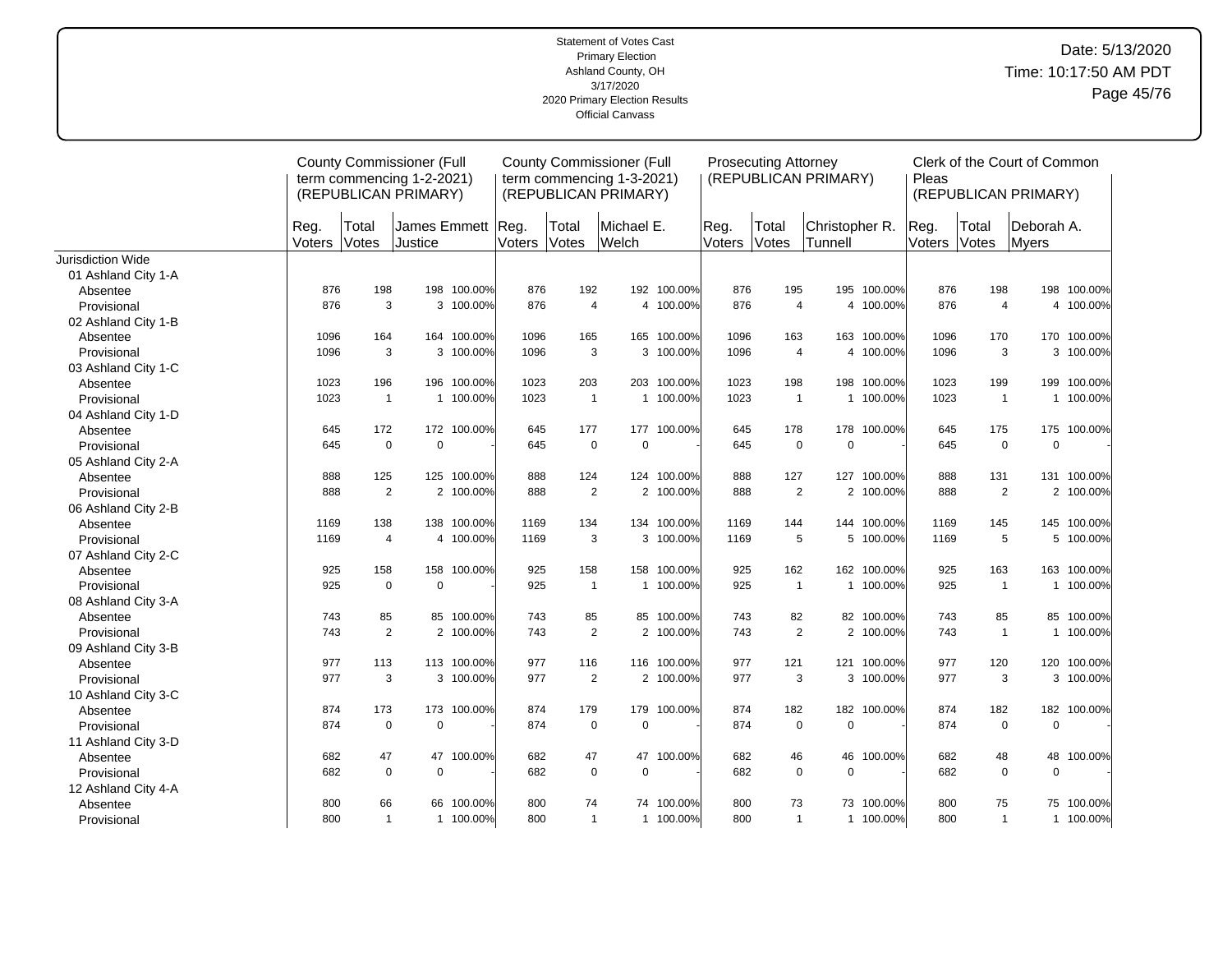## Date: 5/13/2020 Time: 10:17:50 AM PDT Page 46/76

|                     |                |                | <b>County Commissioner (Full</b><br>term commencing 1-2-2021)<br>(REPUBLICAN PRIMARY) |             |                |                       | <b>County Commissioner (Full</b><br>term commencing 1-3-2021)<br>(REPUBLICAN PRIMARY) |             |                | <b>Prosecuting Attorney</b> | (REPUBLICAN PRIMARY)      |             | Pleas          |                | Clerk of the Court of Common<br>(REPUBLICAN PRIMARY) |             |
|---------------------|----------------|----------------|---------------------------------------------------------------------------------------|-------------|----------------|-----------------------|---------------------------------------------------------------------------------------|-------------|----------------|-----------------------------|---------------------------|-------------|----------------|----------------|------------------------------------------------------|-------------|
|                     | Reg.<br>Voters | Total<br>Votes | James Emmett<br><b>Justice</b>                                                        |             | Reg.<br>Voters | Total<br><b>Votes</b> | Michael E.<br><b>Welch</b>                                                            |             | Reg.<br>Voters | Total<br>Votes              | Christopher R.<br>Tunnell |             | Reg.<br>Voters | Total<br>Votes | Deborah A.<br>Myers                                  |             |
| 13 Ashland City 4-B |                |                |                                                                                       |             |                |                       |                                                                                       |             |                |                             |                           |             |                |                |                                                      |             |
| Absentee            | 625            | 44             |                                                                                       | 44 100.00%  | 625            | 45                    |                                                                                       | 45 100.00%  | 625            | 48                          |                           | 48 100.00%  | 625            | 47             |                                                      | 47 100.00%  |
| Provisional         | 625            | $\mathbf{1}$   |                                                                                       | 1 100.00%   | 625            | $\mathbf{1}$          |                                                                                       | 1 100.00%   | 625            | $\mathbf{1}$                |                           | 1 100.00%   | 625            | $\mathbf{1}$   | $\mathbf{1}$                                         | 100.00%     |
| 14 Ashland City 4-C |                |                |                                                                                       |             |                |                       |                                                                                       |             |                |                             |                           |             |                |                |                                                      |             |
| Absentee            | 925            | 74             |                                                                                       | 74 100.00%  | 925            | 78                    | 78                                                                                    | 100.00%     | 925            | 76                          | 76                        | 100.00%     | 925            | 76             | 76                                                   | 100.00%     |
| Provisional         | 925            | $\Omega$       | $\Omega$                                                                              |             | 925            | $\mathbf 0$           | $\Omega$                                                                              |             | 925            | $\mathbf 0$                 | 0                         |             | 925            | $\mathbf 0$    | $\mathbf 0$                                          |             |
| 15 Clear Creek      |                |                |                                                                                       |             |                |                       |                                                                                       |             |                |                             |                           |             |                |                |                                                      |             |
| Absentee            | 1234           | 158            | 158                                                                                   | 100.00%     | 1234           | 164                   | 164                                                                                   | 100.00%     | 1234           | 164                         |                           | 164 100.00% | 1234           | 172            |                                                      | 172 100.00% |
| Provisional         | 1234           | $\overline{4}$ |                                                                                       | 4 100.00%   | 1234           | $\overline{4}$        |                                                                                       | 4 100.00%   | 1234           | $\overline{4}$              |                           | 4 100.00%   | 1234           | $\overline{4}$ |                                                      | 4 100.00%   |
| 16 Loudonville 1    |                |                |                                                                                       |             |                |                       |                                                                                       |             |                |                             |                           |             |                |                |                                                      |             |
| Absentee            | 1328           | 194            | 194                                                                                   | 100.00%     | 1328           | 202                   |                                                                                       | 202 100.00% | 1328           | 202                         |                           | 202 100.00% | 1328           | 202            | 202                                                  | 100.00%     |
| Provisional         | 1328           | 3              | 3                                                                                     | 100.00%     | 1328           | 3                     |                                                                                       | 3 100.00%   | 1328           | 3                           |                           | 3 100.00%   | 1328           | 3              |                                                      | 3 100.00%   |
| 17 Green 1          |                |                |                                                                                       |             |                |                       |                                                                                       |             |                |                             |                           |             |                |                |                                                      |             |
| Absentee            | 1124           | 143            |                                                                                       | 143 100.00% | 1124           | 145                   | 145                                                                                   | 100.00%     | 1124           | 153                         |                           | 153 100.00% | 1124           | 153            | 153                                                  | 100.00%     |
| Provisional         | 1124           | $\mathbf 0$    | $\mathbf 0$                                                                           |             | 1124           | $\pmb{0}$             | $\mathbf 0$                                                                           |             | 1124           | $\pmb{0}$                   | 0                         |             | 1124           | $\mathsf 0$    | $\mathbf 0$                                          |             |
| 18 Green 2          |                |                |                                                                                       |             |                |                       |                                                                                       |             |                |                             |                           |             |                |                |                                                      |             |
| Absentee            | 550            | 88             |                                                                                       | 88 100.00%  | 550            | 83                    |                                                                                       | 83 100.00%  | 550            | 91                          | 91                        | 100.00%     | 550            | 87             |                                                      | 87 100.00%  |
| Provisional         | 550            | $\overline{4}$ |                                                                                       | 4 100.00%   | 550            | $\overline{4}$        |                                                                                       | 4 100.00%   | 550            | $\overline{4}$              |                           | 4 100.00%   | 550            | $\overline{4}$ |                                                      | 4 100.00%   |
| 19 Loudonville 2    |                |                |                                                                                       |             |                |                       |                                                                                       |             |                |                             |                           |             |                |                |                                                      |             |
| Absentee            | 1122           | 171            |                                                                                       | 171 100.00% | 1122           | 173                   |                                                                                       | 173 100.00% | 1122           | 175                         |                           | 175 100.00% | 1122           | 177            |                                                      | 177 100.00% |
| Provisional         | 1122           | $\overline{2}$ |                                                                                       | 2 100.00%   | 1122           | 4                     |                                                                                       | 4 100.00%   | 1122           | 3                           |                           | 3 100.00%   | 1122           | 3              |                                                      | 3 100.00%   |
| 20 Jackson 1        |                |                |                                                                                       |             |                |                       |                                                                                       |             |                |                             |                           |             |                |                |                                                      |             |
| Absentee            | 1053           | 74             |                                                                                       | 74 100.00%  | 1053           | 84                    | 84                                                                                    | 100.00%     | 1053           | 81                          |                           | 81 100.00%  | 1053           | 83             | 83                                                   | 100.00%     |
| Provisional         | 1053           | $\mathbf 0$    | $\mathbf 0$                                                                           |             | 1053           | $\mathbf 0$           | $\mathbf 0$                                                                           |             | 1053           | $\pmb{0}$                   | 0                         |             | 1053           | $\mathbf 0$    | $\mathbf 0$                                          |             |
| 21 Jackson 2        |                |                |                                                                                       |             |                |                       |                                                                                       |             |                |                             |                           |             |                |                |                                                      |             |
| Absentee            | 1248           | 155            |                                                                                       | 155 100.00% | 1248           | 160                   | 160                                                                                   | 100.00%     | 1248           | 166                         | 166                       | 100.00%     | 1248           | 163            | 163                                                  | 100.00%     |
| Provisional         | 1248           | $\mathbf{1}$   | 1                                                                                     | 100.00%     | 1248           | $\overline{1}$        | 1                                                                                     | 100.00%     | 1248           | $\overline{1}$              | 1                         | 100.00%     | 1248           | $\overline{1}$ | $\mathbf{1}$                                         | 100.00%     |
| 22 Lake             |                |                |                                                                                       |             |                |                       |                                                                                       |             |                |                             |                           |             |                |                |                                                      |             |
| Absentee            | 404            | 56             | 56                                                                                    | 100.00%     | 404            | 56                    | 56                                                                                    | 100.00%     | 404            | 56                          | 56                        | 100.00%     | 404            | 54             | 54                                                   | 100.00%     |
| Provisional         | 404            | $\mathbf 0$    | $\mathbf 0$                                                                           |             | 404            | $\mathbf 0$           | $\mathbf 0$                                                                           |             | 404            | $\mathbf 0$                 | 0                         |             | 404            | $\mathbf 0$    | $\mathbf 0$                                          |             |
| 23 Mifflin          |                |                |                                                                                       |             |                |                       |                                                                                       |             |                |                             |                           |             |                |                |                                                      |             |
| Absentee            | 919            | 137            | 137                                                                                   | 100.00%     | 919            | 137                   | 137                                                                                   | 100.00%     | 919            | 136                         | 136                       | 100.00%     | 919            | 140            | 140                                                  | 100.00%     |
| Provisional         | 919            | $\mathbf{1}$   |                                                                                       | 1 100.00%   | 919            | $\mathbf{1}$          |                                                                                       | 1 100.00%   | 919            | $\overline{1}$              | $\mathbf{1}$              | 100.00%     | 919            | $\overline{1}$ | $\mathbf{1}$                                         | 100.00%     |
| 24 Milton 1         |                |                |                                                                                       |             |                |                       |                                                                                       |             |                |                             |                           |             |                |                |                                                      |             |
| Absentee            | 1039           | 156            | 156                                                                                   | 100.00%     | 1039           | 153                   | 153                                                                                   | 100.00%     | 1039           | 157                         |                           | 157 100.00% | 1039           | 158            | 158                                                  | 100.00%     |
| Provisional         | 1039           | 3              |                                                                                       | 3 100.00%   | 1039           | 3                     |                                                                                       | 3 100.00%   | 1039           | 3                           |                           | 3 100.00%   | 1039           | 3              |                                                      | 3 100.00%   |
| 25 Milton 3         |                |                |                                                                                       |             |                |                       |                                                                                       |             |                |                             |                           |             |                |                |                                                      |             |
| Absentee            | 494            | 92             |                                                                                       | 92 100.00%  | 494            | 97                    | 97                                                                                    | 100.00%     | 494            | 104                         | 104                       | 100.00%     | 494            | 103            | 103                                                  | 100.00%     |
| Provisional         | 494            | $\mathbf 0$    | $\mathbf 0$                                                                           |             | 494            | $\mathbf 0$           | $\mathbf 0$                                                                           |             | 494            | $\mathbf 0$                 | 0                         |             | 494            | $\mathbf 0$    | $\mathbf 0$                                          |             |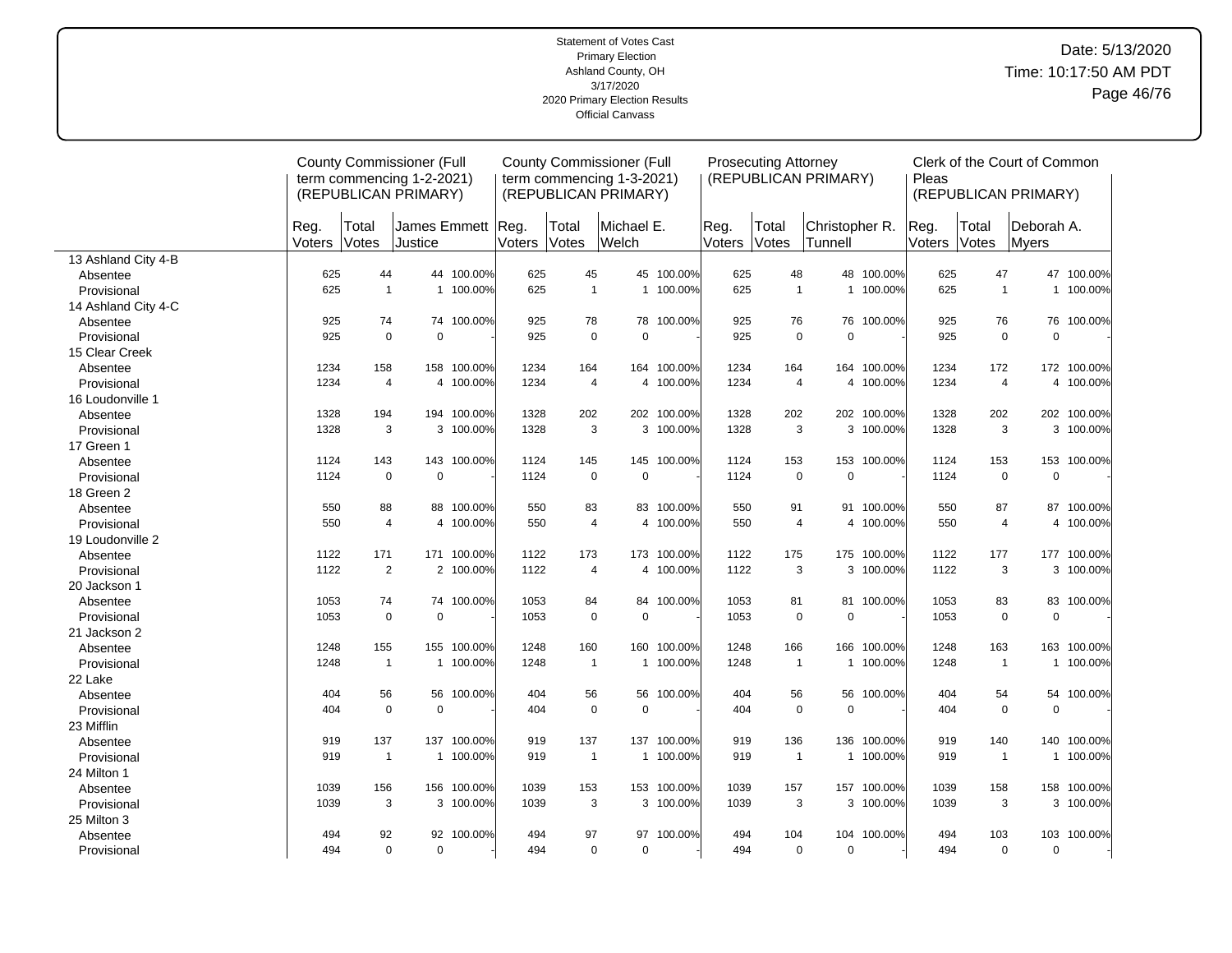## Date: 5/13/2020 Time: 10:17:50 AM PDT Page 47/76

|                 |                |                | <b>County Commissioner (Full</b><br>term commencing 1-2-2021)<br>(REPUBLICAN PRIMARY) |             |                |                | <b>County Commissioner (Full</b><br>term commencing 1-3-2021)<br>(REPUBLICAN PRIMARY) |             |                | <b>Prosecuting Attorney</b> | (REPUBLICAN PRIMARY)      |             | Pleas          |                | Clerk of the Court of Common<br>(REPUBLICAN PRIMARY) |             |
|-----------------|----------------|----------------|---------------------------------------------------------------------------------------|-------------|----------------|----------------|---------------------------------------------------------------------------------------|-------------|----------------|-----------------------------|---------------------------|-------------|----------------|----------------|------------------------------------------------------|-------------|
|                 | Reg.<br>Voters | Total<br>Votes | Uames Emmett<br>Justice                                                               |             | Reg.<br>Voters | Total<br>Votes | Michael E.<br>Welch                                                                   |             | Reg.<br>Voters | Total<br>Votes              | Christopher R.<br>Tunnell |             | Reg.<br>Voters | Total<br>Votes | Deborah A.<br><b>Myers</b>                           |             |
| 26 Jeromesville |                |                |                                                                                       |             |                |                |                                                                                       |             |                |                             |                           |             |                |                |                                                      |             |
| Absentee        | 344            | 49             |                                                                                       | 49 100.00%  | 344            | 50             | 50                                                                                    | 100.00%     | 344            | 49                          | 49                        | 100.00%     | 344            | 49             | 49                                                   | 100.00%     |
| Provisional     | 344            | $\mathbf 0$    | $\mathbf 0$                                                                           |             | 344            | $\mathbf 0$    | $\Omega$                                                                              |             | 344            | $\mathbf 0$                 | 0                         |             | 344            | $\mathbf 0$    | $\mathbf 0$                                          |             |
| 27 Mohican      |                |                |                                                                                       |             |                |                |                                                                                       |             |                |                             |                           |             |                |                |                                                      |             |
| Absentee        | 1019           | 162            |                                                                                       | 162 100.00% | 1019           | 158            | 158                                                                                   | 100.00%     | 1019           | 159                         | 159                       | 100.00%     | 1019           | 157            | 157                                                  | 100.00%     |
| Provisional     | 1019           | $\mathbf 0$    | $\mathbf 0$                                                                           |             | 1019           | $\mathbf 0$    | $\mathbf 0$                                                                           |             | 1019           | $\mathbf{1}$                |                           | 1 100.00%   | 1019           | $\mathbf 0$    | $\mathbf 0$                                          |             |
| 28 Montgomery 1 |                |                |                                                                                       |             |                |                |                                                                                       |             |                |                             |                           |             |                |                |                                                      |             |
| Absentee        | 600            | 125            | 125                                                                                   | 100.00%     | 600            | 124            | 124                                                                                   | 100.00%     | 600            | 127                         | 127                       | 100.00%     | 600            | 122            | 122                                                  | 100.00%     |
| Provisional     | 600            | $\pmb{0}$      | $\mathbf 0$                                                                           |             | 600            | $\mathbf 0$    | $\mathbf 0$                                                                           |             | 600            | $\mathbf 0$                 | 0                         |             | 600            | $\pmb{0}$      | $\mathbf 0$                                          |             |
| 29 Montgomery 2 |                |                |                                                                                       |             |                |                |                                                                                       |             |                |                             |                           |             |                |                |                                                      |             |
| Absentee        | 818            | 106            | 106                                                                                   | 100.00%     | 818            | 114            | 114                                                                                   | 100.00%     | 818            | 116                         | 116                       | 100.00%     | 818            | 116            | 116                                                  | 100.00%     |
| Provisional     | 818            | 5              |                                                                                       | 5 100.00%   | 818            | $\overline{4}$ |                                                                                       | 4 100.00%   | 818            | 5                           |                           | 5 100.00%   | 818            | 5              |                                                      | 5 100.00%   |
| 30 Montgomery 3 |                |                |                                                                                       |             |                |                |                                                                                       |             |                |                             |                           |             |                |                |                                                      |             |
| Absentee        | 561            | 92             |                                                                                       | 92 100.00%  | 561            | 95             | 95                                                                                    | 100.00%     | 561            | 96                          | 96                        | 100.00%     | 561            | 97             | 97                                                   | 100.00%     |
| Provisional     | 561            | 3              |                                                                                       | 3 100.00%   | 561            | 3              |                                                                                       | 3 100.00%   | 561            | 3                           |                           | 3 100.00%   | 561            | 3              | 3                                                    | 100.00%     |
| 31 Orange 1     |                |                |                                                                                       |             |                |                |                                                                                       |             |                |                             |                           |             |                |                |                                                      |             |
| Absentee        | 1030           | 160            | 160                                                                                   | 100.00%     | 1030           | 167            | 167                                                                                   | 100.00%     | 1030           | 166                         | 166                       | 100.00%     | 1030           | 168            | 168                                                  | 100.00%     |
| Provisional     | 1030           | $\mathbf{1}$   |                                                                                       | 1 100.00%   | 1030           | $\mathbf 0$    | $\mathbf 0$                                                                           |             | 1030           | $\mathbf{1}$                |                           | 1 100.00%   | 1030           | $\overline{1}$ | $\mathbf{1}$                                         | 100.00%     |
| 32 Orange 2     |                |                |                                                                                       |             |                |                |                                                                                       |             |                |                             |                           |             |                |                |                                                      |             |
| Absentee        | 598            | 84             |                                                                                       | 84 100.00%  | 598            | 80             | 80                                                                                    | 100.00%     | 598            | 78                          |                           | 78 100.00%  | 598            | 81             |                                                      | 81 100.00%  |
| Provisional     | 598            | $\mathbf{1}$   |                                                                                       | 1 100.00%   | 598            | $\overline{1}$ |                                                                                       | 1 100.00%   | 598            | $\mathbf{1}$                |                           | 1 100.00%   | 598            | $\mathbf{1}$   |                                                      | 1 100.00%   |
| 33 Perry        |                |                |                                                                                       |             |                |                |                                                                                       |             |                |                             |                           |             |                |                |                                                      |             |
| Absentee        | 1245           | 208            | 208                                                                                   | 100.00%     | 1245           | 202            |                                                                                       | 202 100.00% | 1245           | 212                         |                           | 212 100.00% | 1245           | 209            |                                                      | 209 100.00% |
| Provisional     | 1245           | 3              | 3                                                                                     | 100.00%     | 1245           | 3              |                                                                                       | 3 100.00%   | 1245           | 3                           |                           | 3 100.00%   | 1245           | 3              |                                                      | 3 100.00%   |
| 34 Ruggles      |                |                |                                                                                       |             |                |                |                                                                                       |             |                |                             |                           |             |                |                |                                                      |             |
| Absentee        | 616            | 87             |                                                                                       | 87 100.00%  | 616            | 89             | 89                                                                                    | 100.00%     | 616            | 86                          |                           | 86 100.00%  | 616            | 95             | 95                                                   | 100.00%     |
| Provisional     | 616            | 2              |                                                                                       | 2 100.00%   | 616            | 2              | 2                                                                                     | 100.00%     | 616            | $\overline{2}$              |                           | 2 100.00%   | 616            | 2              | 2                                                    | 100.00%     |
| 35 Sullivan 1   |                |                |                                                                                       |             |                |                |                                                                                       |             |                |                             |                           |             |                |                |                                                      |             |
| Absentee        | 851            | 63             |                                                                                       | 63 100.00%  | 851            | 67             | 67                                                                                    | 100.00%     | 851            | 67                          |                           | 67 100.00%  | 851            | 64             | 64                                                   | 100.00%     |
| Provisional     | 851            | $\Omega$       | $\Omega$                                                                              |             | 851            | $\mathbf 0$    | $\Omega$                                                                              |             | 851            | $\mathbf 0$                 | 0                         |             | 851            | $\Omega$       | $\mathbf 0$                                          |             |
| 36 Sullivan 2   |                |                |                                                                                       |             |                |                |                                                                                       |             |                |                             |                           |             |                |                |                                                      |             |
| Absentee        | 742            | 63             |                                                                                       | 63 100.00%  | 742            | 60             | 60                                                                                    | 100.00%     | 742            | 64                          | 64                        | 100.00%     | 742            | 63             | 63                                                   | 100.00%     |
| Provisional     | 742            | 3              |                                                                                       | 3 100.00%   | 742            | 3              | 3                                                                                     | 100.00%     | 742            | $\overline{2}$              |                           | 2 100.00%   | 742            | 3              | 3                                                    | 100.00%     |
| 37 Troy         |                |                |                                                                                       |             |                |                |                                                                                       |             |                |                             |                           |             |                |                |                                                      |             |
| Absentee        | 753            | 94             |                                                                                       | 94 100.00%  | 753            | 95             | 95                                                                                    | 100.00%     | 753            | 95                          | 95                        | 100.00%     | 753            | 101            | 101                                                  | 100.00%     |
| Provisional     | 753            | $\mathbf{1}$   |                                                                                       | 1 100.00%   | 753            | 0              | $\Omega$                                                                              |             | 753            | $\mathbf 0$                 | 0                         |             | 753            | $\overline{1}$ | 1                                                    | 100.00%     |
| 38 Vermillion 1 |                |                |                                                                                       |             |                |                |                                                                                       |             |                |                             |                           |             |                |                |                                                      |             |
| Absentee        | 835            | 140            | 140                                                                                   | 100.00%     | 835            | 128            | 128                                                                                   | 100.00%     | 835            | 136                         | 136                       | 100.00%     | 835            | 139            | 139                                                  | 100.00%     |
| Provisional     | 835            | 3              |                                                                                       | 3 100.00%   | 835            | 3              |                                                                                       | 3 100.00%   | 835            | 3                           |                           | 3 100.00%   | 835            | 3              |                                                      | 3 100.00%   |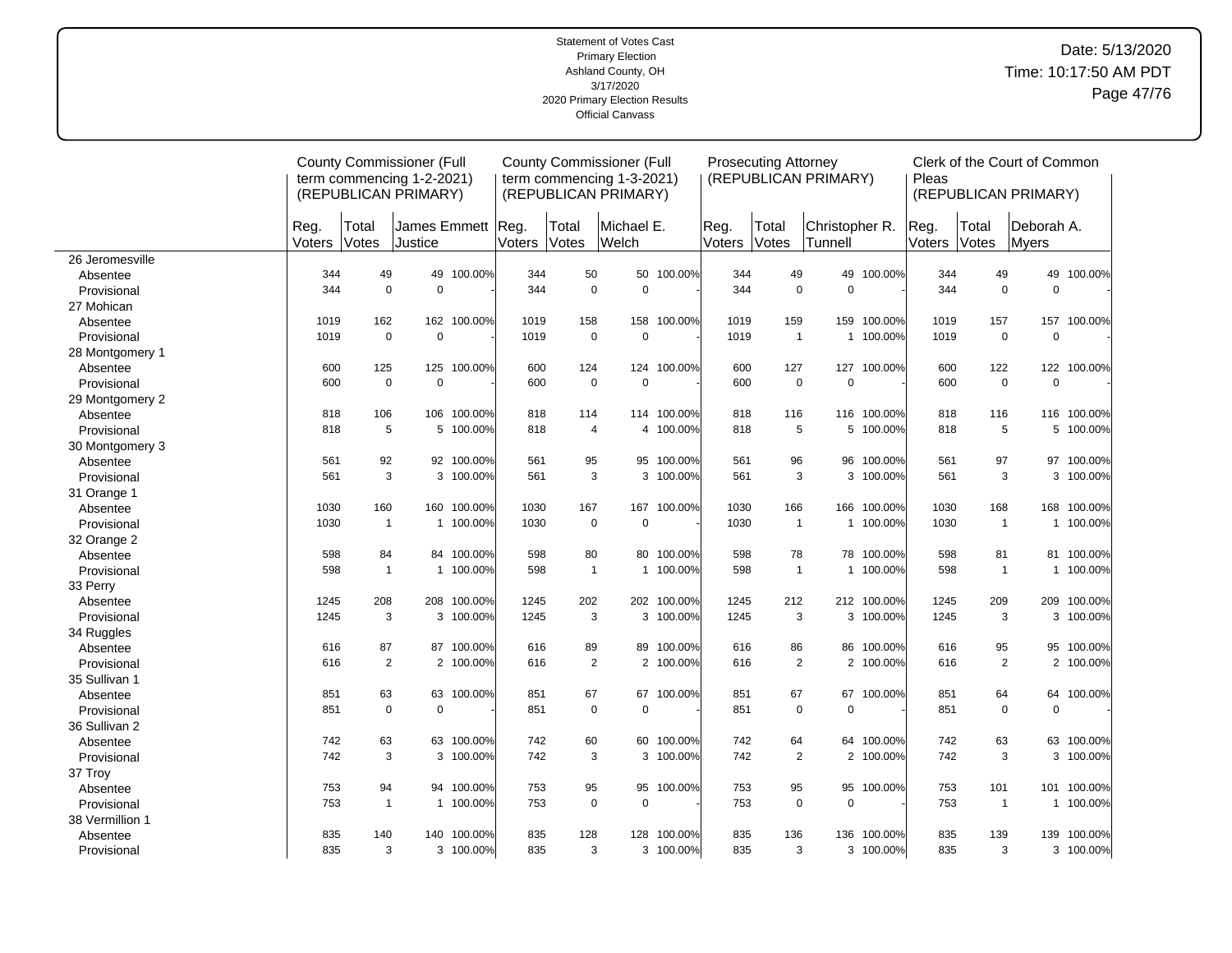|                           | <b>Statement of Votes Cast</b><br><b>Primary Election</b><br>Ashland County, OH<br>3/17/2020<br>2020 Primary Election Results<br><b>Official Canvass</b> |                             | Date: 5/13/2020<br>Time: 10:17:50 AM PDT<br>Page 48/76 |
|---------------------------|----------------------------------------------------------------------------------------------------------------------------------------------------------|-----------------------------|--------------------------------------------------------|
| County Commissioner (Full | County Commissioner (Full                                                                                                                                | <b>Prosecuting Attorney</b> | Clerk of the Court of Common                           |

|                 |                        |       | <b>County Commissioner (Full</b><br>term commencing 1-2-2021)<br>(REPUBLICAN PRIMARY) |            |                                                                        |      | County Commissioner (Full<br>term commencing 1-3-2021)<br>(REPUBLICAN PRIMARY) |                 |                            | <b>Prosecuting Attorney</b> | (REPUBLICAN PRIMARY) |                              | Pleas                |      | Clerk of the Court of Common<br>(REPUBLICAN PRIMARY) |             |
|-----------------|------------------------|-------|---------------------------------------------------------------------------------------|------------|------------------------------------------------------------------------|------|--------------------------------------------------------------------------------|-----------------|----------------------------|-----------------------------|----------------------|------------------------------|----------------------|------|------------------------------------------------------|-------------|
|                 | Reg.<br>Voters   Votes | Total | IJustice l                                                                            |            | Michael E.<br>James Emmett  Reg.<br>Total<br>Welch<br>lVotes<br>Voters |      | Reg.<br>Voters                                                                 | Total<br>lVotes | lChristopher R.<br>Tunnell |                             | Reg.<br>lVoters      | Total<br><i><b>Notes</b></i> | Deborah A.<br>IMvers |      |                                                      |             |
| 39 Vermillion 2 |                        |       |                                                                                       |            |                                                                        |      |                                                                                |                 |                            |                             |                      |                              |                      |      |                                                      |             |
| Absentee        | 1045                   | 220   | 220                                                                                   | 100.00%    | 1045                                                                   | 208  | 208                                                                            | 100.00%         | 1045                       | 222                         |                      | 222 100.00%                  | 1045                 | 219  |                                                      | 219 100.00% |
| Provisional     | 1045                   |       |                                                                                       |            | 1045                                                                   | 0    |                                                                                |                 | 1045                       |                             |                      | 100.00%                      | 1045                 |      |                                                      | 1 100.00%   |
| Total           |                        |       |                                                                                       |            |                                                                        |      |                                                                                |                 |                            |                             |                      |                              |                      |      |                                                      |             |
| Absentee        | 33820                  | 4830  | 4830                                                                                  | 100.00%    | 33820                                                                  | 4868 | 4868                                                                           | 100.00%         | 33820                      | 4953                        | 4953                 | 100.00%                      | 33820                | 4986 | 4986                                                 | 100.00%     |
| Provisional     | 33820                  | 60    |                                                                                       | 60 100.00% | 33820                                                                  | 59   | 59                                                                             | 100.00%         | 33820                      | 65                          |                      | 65 100.00%                   | 33820                | 64   | 64                                                   | 100.00%     |
| Total           | 33820                  | 4890  | 4890                                                                                  | 100.00%    | 33820                                                                  | 4927 | 4927                                                                           | 100.00%         | 33820                      | 5018                        | 5018                 | 100.00%                      | 33820                | 5050 | 5050                                                 | 100.00%     |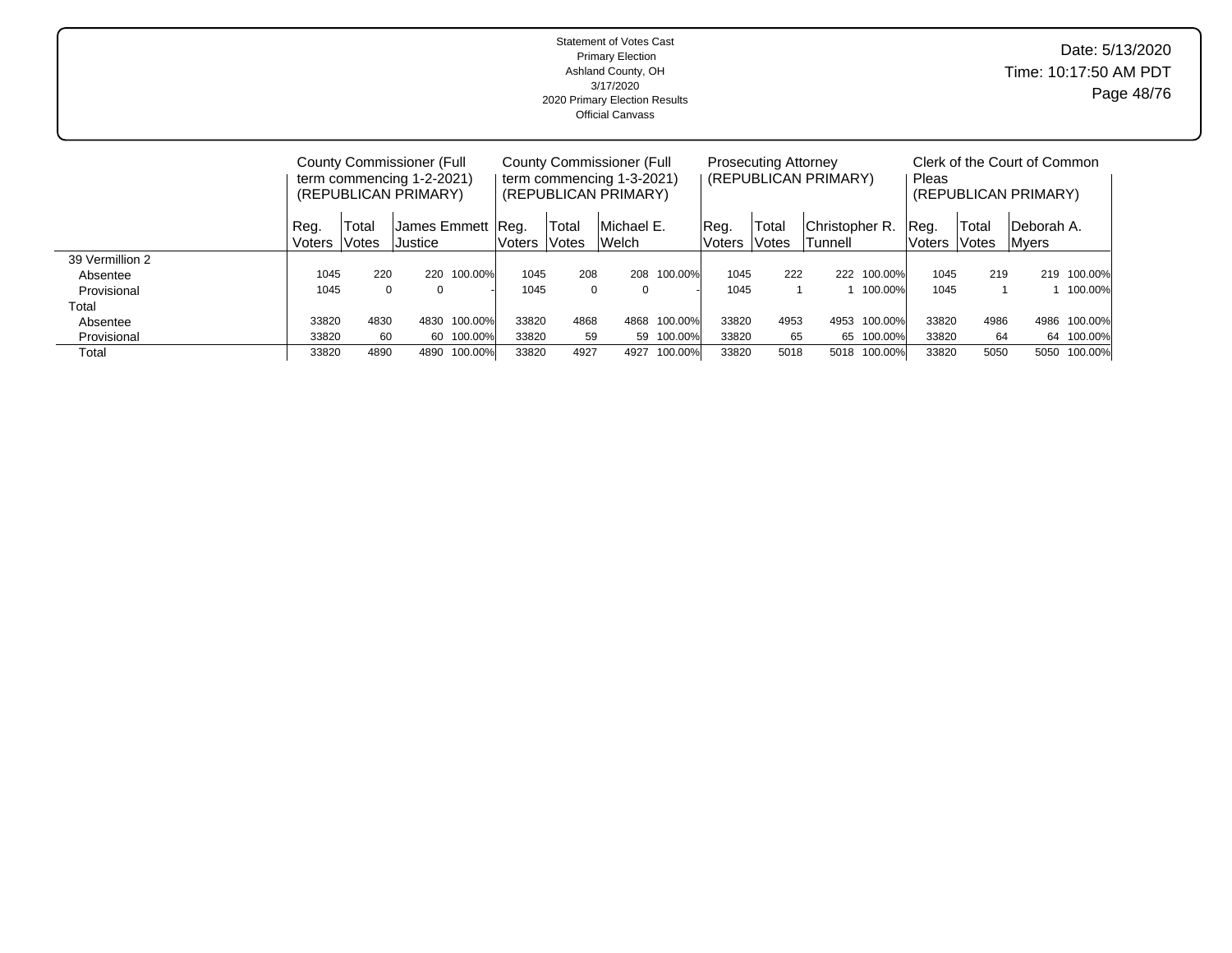## Date: 5/13/2020 Time: 10:17:50 AM PDT Page 49/76

|                     | Sheriff               | (REPUBLICAN PRIMARY)                                            |                    |             |                | <b>County Recorder</b> | (REPUBLICAN PRIMARY) |             |                | <b>County Treasurer</b> | (REPUBLICAN PRIMARY)   |             |                       | <b>County Engineer</b> | (REPUBLICAN PRIMARY) |             |
|---------------------|-----------------------|-----------------------------------------------------------------|--------------------|-------------|----------------|------------------------|----------------------|-------------|----------------|-------------------------|------------------------|-------------|-----------------------|------------------------|----------------------|-------------|
|                     | Reg.<br><b>Voters</b> | Total<br><b>Votes</b>                                           | E. Wayne<br>Risner |             | Reg.<br>Voters | Total<br>Votes         | Michal E. Crow       |             | Reg.<br>Voters | Total<br>Votes          | Angela S.<br>McQuillen |             | Reg.<br><b>Voters</b> | Total<br>Votes         | Edward J.<br>Meixner |             |
| Jurisdiction Wide   |                       |                                                                 |                    |             |                |                        |                      |             |                |                         |                        |             |                       |                        |                      |             |
| 01 Ashland City 1-A |                       |                                                                 |                    |             |                |                        |                      |             |                |                         |                        |             |                       |                        |                      |             |
| Absentee            | 876                   | 201                                                             |                    | 201 100.00% | 876            | 197                    |                      | 197 100.00% | 876            | 211                     |                        | 211 100.00% | 876                   | 200                    |                      | 200 100.00% |
| Provisional         | 876                   | 5                                                               |                    | 5 100.00%   | 876            | $\overline{4}$         |                      | 4 100.00%   | 876            | $\overline{4}$          |                        | 4 100.00%   | 876                   | $\overline{4}$         |                      | 4 100.00%   |
| 02 Ashland City 1-B |                       |                                                                 |                    |             |                |                        |                      |             |                |                         |                        |             |                       |                        |                      |             |
| Absentee            | 1096                  | 165                                                             |                    | 165 100.00% | 1096           | 163                    |                      | 163 100.00% | 1096           | 170                     |                        | 170 100.00% | 1096                  | 169                    | 169                  | 100.00%     |
| Provisional         | 1096                  | $\overline{4}$                                                  |                    | 4 100.00%   | 1096           | $\overline{4}$         |                      | 4 100.00%   | 1096           | 3                       |                        | 3 100.00%   | 1096                  | $\overline{4}$         | 4                    | 100.00%     |
| 03 Ashland City 1-C |                       |                                                                 |                    |             |                |                        |                      |             |                |                         |                        |             |                       |                        |                      |             |
| Absentee            |                       | 1023<br>205<br>205 100.00%<br>1023<br>1 100.00%<br>$\mathbf{1}$ |                    |             |                | 1023<br>191            |                      | 191 100.00% | 1023           | 205                     |                        | 205 100.00% | 1023                  | 206                    | 206                  | 100.00%     |
| Provisional         |                       |                                                                 |                    |             | 1023           | $\overline{1}$         |                      | 1 100.00%   | 1023           | $\mathbf{1}$            |                        | 1 100.00%   | 1023                  | $\overline{1}$         |                      | 1 100.00%   |
| 04 Ashland City 1-D |                       |                                                                 |                    |             |                |                        |                      |             |                |                         |                        |             |                       |                        |                      |             |
| Absentee            | 645                   | 174                                                             |                    | 174 100.00% | 645            | 173                    |                      | 173 100.00% | 645            | 182                     |                        | 182 100.00% | 645                   | 182                    |                      | 182 100.00% |
| Provisional         | 645                   | $\mathbf 0$                                                     | $\Omega$           |             | 645            | $\mathbf 0$            | $\mathbf 0$          |             | 645            | $\mathbf 0$             | $\mathbf 0$            |             | 645                   | $\mathbf 0$            | $\mathbf 0$          |             |
| 05 Ashland City 2-A |                       |                                                                 |                    |             |                |                        |                      |             |                |                         |                        |             |                       |                        |                      |             |
| Absentee            | 888                   | 135                                                             |                    | 135 100.00% | 888            | 127                    |                      | 127 100.00% | 888            | 136                     | 136                    | 100.00%     | 888                   | 133                    |                      | 133 100.00% |
| Provisional         | 888                   | 2                                                               |                    | 2 100.00%   | 888            | 2                      |                      | 2 100.00%   | 888            | 2                       |                        | 2 100.00%   | 888                   | 2                      |                      | 2 100.00%   |
| 06 Ashland City 2-B |                       |                                                                 |                    |             |                |                        |                      |             |                |                         |                        |             |                       |                        |                      |             |
| Absentee            | 1169                  | 140                                                             |                    | 140 100.00% | 1169           | 138                    |                      | 138 100.00% | 1169           | 147                     |                        | 147 100.00% | 1169                  | 141                    |                      | 141 100.00% |
| Provisional         | 1169                  | $\overline{4}$                                                  | 4                  | 100.00%     | 1169           | 5                      |                      | 5 100.00%   | 1169           | $\overline{4}$          |                        | 4 100.00%   | 1169                  | $\overline{4}$         | 4                    | 100.00%     |
| 07 Ashland City 2-C |                       |                                                                 |                    |             |                |                        |                      |             |                |                         |                        |             |                       |                        |                      |             |
| Absentee            | 925                   | 162                                                             |                    | 162 100.00% | 925            | 160                    |                      | 160 100.00% | 925            | 163                     |                        | 163 100.00% | 925                   | 164                    |                      | 164 100.00% |
| Provisional         | 925                   | $\mathbf{1}$                                                    |                    | 1 100.00%   | 925            | $\overline{1}$         |                      | 1 100.00%   | 925            | $\mathbf{1}$            |                        | 1 100.00%   | 925                   | $\overline{1}$         | $\mathbf{1}$         | 100.00%     |
| 08 Ashland City 3-A |                       |                                                                 |                    |             |                |                        |                      |             |                |                         |                        |             |                       |                        |                      |             |
| Absentee            | 743                   | 93                                                              |                    | 93 100.00%  | 743            | 85                     |                      | 85 100.00%  | 743            | 91                      |                        | 91 100.00%  | 743                   | 89                     |                      | 89 100.00%  |
| Provisional         | 743                   | $\mathbf{1}$                                                    |                    | 1 100.00%   | 743            | 2                      |                      | 2 100.00%   | 743            | $\overline{2}$          |                        | 2 100.00%   | 743                   | 2                      |                      | 2 100.00%   |
| 09 Ashland City 3-B |                       |                                                                 |                    |             |                |                        |                      |             |                |                         |                        |             |                       |                        |                      |             |
| Absentee            | 977                   | 128                                                             |                    | 128 100.00% | 977            | 119                    |                      | 119 100.00% | 977            | 125                     |                        | 125 100.00% | 977                   | 122                    |                      | 122 100.00% |
| Provisional         | 977                   | 3                                                               |                    | 3 100.00%   | 977            | 3                      |                      | 3 100.00%   | 977            | 3                       |                        | 3 100.00%   | 977                   | 3                      |                      | 3 100.00%   |
| 10 Ashland City 3-C |                       |                                                                 |                    |             |                |                        |                      |             |                |                         |                        |             |                       |                        |                      |             |
| Absentee            | 874                   | 183                                                             |                    | 183 100.00% | 874            | 178                    |                      | 178 100.00% | 874            | 185                     | 185                    | 100.00%     | 874                   | 186                    | 186                  | 100.00%     |
| Provisional         | 874                   | $\mathbf 0$                                                     | $\Omega$           |             | 874            | $\mathbf 0$            | $\pmb{0}$            |             | 874            | $\mathbf 0$             | $\mathbf 0$            |             | 874                   | $\mathbf 0$            | $\mathbf 0$          |             |
| 11 Ashland City 3-D |                       |                                                                 |                    |             |                |                        |                      |             |                |                         |                        |             |                       |                        |                      |             |
| Absentee            | 682                   | 51                                                              |                    | 51 100.00%  | 682            | 45                     | 45                   | 100.00%     | 682            | 49                      | 49                     | 100.00%     | 682                   | 46                     | 46                   | 100.00%     |
| Provisional         | 682                   | $\mathbf 0$                                                     | $\Omega$           |             | 682            | $\mathbf 0$            | $\mathbf 0$          |             | 682            | $\mathbf 0$             | $\mathbf 0$            |             | 682                   | $\mathbf 0$            | $\mathbf 0$          |             |
| 12 Ashland City 4-A |                       |                                                                 |                    |             |                |                        |                      |             |                |                         |                        |             |                       |                        |                      |             |
| Absentee            | 800                   | 77                                                              |                    | 77 100.00%  | 800            | 75                     | 75                   | 100.00%     | 800            | 78                      |                        | 78 100.00%  | 800                   | 76                     | 76                   | 100.00%     |
| Provisional         | 800                   | $\mathbf{1}$                                                    |                    | 1 100.00%   | 800            | $\mathbf{1}$           |                      | 1 100.00%   | 800            | $\mathbf{1}$            |                        | 1 100.00%   | 800                   | $\mathbf{1}$           |                      | 1 100.00%   |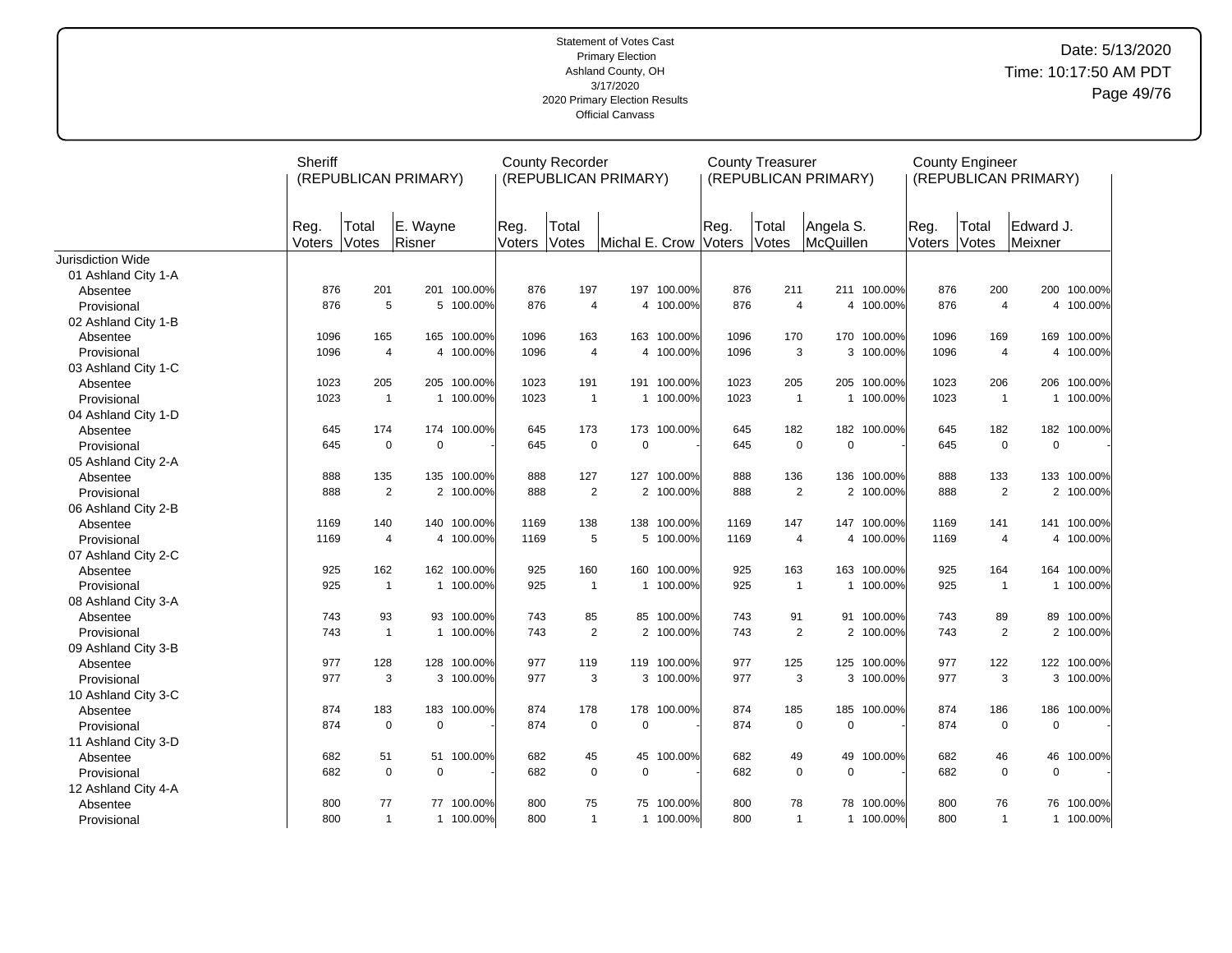## Date: 5/13/2020 Time: 10:17:50 AM PDT Page 50/76

|                     | Sheriff        | (REPUBLICAN PRIMARY) |                    |             |                | <b>County Recorder</b> | (REPUBLICAN PRIMARY) |             |                | <b>County Treasurer</b> | (REPUBLICAN PRIMARY)   |             |                | <b>County Engineer</b> | (REPUBLICAN PRIMARY) |             |
|---------------------|----------------|----------------------|--------------------|-------------|----------------|------------------------|----------------------|-------------|----------------|-------------------------|------------------------|-------------|----------------|------------------------|----------------------|-------------|
|                     | Reg.<br>Voters | Total<br>Votes       | E. Wayne<br>Risner |             | Reg.<br>Voters | Total<br>Votes         | Michal E. Crow       |             | Reg.<br>Voters | Total<br>Votes          | Angela S.<br>McQuillen |             | Reg.<br>Voters | Total<br>Votes         | Edward J.<br>Meixner |             |
| 13 Ashland City 4-B |                |                      |                    |             |                |                        |                      |             |                |                         |                        |             |                |                        |                      |             |
| Absentee            | 625            | 49                   |                    | 49 100.00%  | 625            | 46                     |                      | 46 100.00%  | 625            | 49                      |                        | 49 100.00%  | 625            | 51                     |                      | 51 100.00%  |
| Provisional         | 625            | $\mathbf{1}$         |                    | 1 100.00%   | 625            | $\overline{1}$         | $\mathbf{1}$         | 100.00%     | 625            | $\mathbf{1}$            |                        | 1 100.00%   | 625            | $\mathbf{1}$           | $\mathbf{1}$         | 100.00%     |
| 14 Ashland City 4-C |                |                      |                    |             |                |                        |                      |             |                |                         |                        |             |                |                        |                      |             |
| Absentee            | 925            | 78                   |                    | 78 100.00%  | 925            | 78                     | 78                   | 100.00%     | 925            | 79                      | 79                     | 100.00%     | 925            | 77                     |                      | 77 100.00%  |
| Provisional         | 925            | $\mathbf 0$          | $\mathbf 0$        |             | 925            | $\mathbf 0$            | 0                    |             | 925            | $\mathbf 0$             | $\mathbf 0$            |             | 925            | $\mathbf 0$            | $\mathbf 0$          |             |
| 15 Clear Creek      |                |                      |                    |             |                |                        |                      |             |                |                         |                        |             |                |                        |                      |             |
| Absentee            | 1234           | 178                  |                    | 178 100.00% | 1234           | 169                    | 169                  | 100.00%     | 1234           | 179                     | 179                    | 100.00%     | 1234           | 165                    | 165                  | 100.00%     |
| Provisional         | 1234           | $\overline{4}$       |                    | 4 100.00%   | 1234           | $\overline{4}$         |                      | 4 100.00%   | 1234           | 4                       |                        | 4 100.00%   | 1234           | $\overline{4}$         | 4                    | 100.00%     |
| 16 Loudonville 1    |                |                      |                    |             |                |                        |                      |             |                |                         |                        |             |                |                        |                      |             |
| Absentee            | 1328           | 209                  |                    | 209 100.00% | 1328           | 197                    | 197                  | 100.00%     | 1328           | 210                     | 210                    | 100.00%     | 1328           | 198                    | 198                  | 100.00%     |
| Provisional         | 1328           | 2                    |                    | 2 100.00%   | 1328           | 3                      |                      | 3 100.00%   | 1328           | 3                       |                        | 3 100.00%   | 1328           | 3                      |                      | 3 100.00%   |
| 17 Green 1          |                |                      |                    |             |                |                        |                      |             |                |                         |                        |             |                |                        |                      |             |
| Absentee            | 1124           | 154                  |                    | 154 100.00% | 1124           | 152                    |                      | 152 100.00% | 1124           | 160                     | 160                    | 100.00%     | 1124           | 154                    | 154                  | 100.00%     |
| Provisional         | 1124           | $\mathbf 0$          | $\mathbf 0$        |             | 1124           | $\mathbf 0$            | $\mathbf 0$          |             | 1124           | $\mathbf 0$             | $\mathbf 0$            |             | 1124           | $\mathbf 0$            | $\mathbf 0$          |             |
| 18 Green 2          |                |                      |                    |             |                |                        |                      |             |                |                         |                        |             |                |                        |                      |             |
| Absentee            | 550            | 91                   |                    | 91 100.00%  | 550            | 90                     | 90                   | 100.00%     | 550            | 90                      |                        | 90 100.00%  | 550            | 89                     | 89                   | 100.00%     |
| Provisional         | 550            | $\overline{4}$       |                    | 4 100.00%   | 550            | $\overline{4}$         |                      | 4 100.00%   | 550            | 4                       |                        | 4 100.00%   | 550            | 4                      |                      | 4 100.00%   |
| 19 Loudonville 2    |                |                      |                    |             |                |                        |                      |             |                |                         |                        |             |                |                        |                      |             |
| Absentee            | 1122           | 182                  |                    | 182 100.00% | 1122           | 174                    |                      | 174 100.00% | 1122           | 180                     |                        | 180 100.00% | 1122           | 178                    |                      | 178 100.00% |
| Provisional         | 1122           | 5                    |                    | 5 100.00%   | 1122           | 3                      | 3                    | 100.00%     | 1122           | 4                       | 4                      | 100.00%     | 1122           | 3                      | 3                    | 100.00%     |
| 20 Jackson 1        |                |                      |                    |             |                |                        |                      |             |                |                         |                        |             |                |                        |                      |             |
| Absentee            | 1053           | 86                   |                    | 86 100.00%  | 1053           | 81                     | 81                   | 100.00%     | 1053           | 88                      | 88                     | 100.00%     | 1053           | 82                     |                      | 82 100.00%  |
| Provisional         | 1053           | $\mathbf 0$          | $\mathbf 0$        |             | 1053           | $\mathbf 0$            | 0                    |             | 1053           | $\pmb{0}$               | $\mathbf 0$            |             | 1053           | $\mathbf 0$            | $\mathsf 0$          |             |
| 21 Jackson 2        |                |                      |                    |             |                |                        |                      |             |                |                         |                        |             |                |                        |                      |             |
| Absentee            | 1248           | 176                  |                    | 176 100.00% | 1248           | 164                    | 164                  | 100.00%     | 1248           | 169                     | 169                    | 100.00%     | 1248           | 167                    | 167                  | 100.00%     |
| Provisional         | 1248           | $\mathbf{1}$         |                    | 1 100.00%   | 1248           | $\mathbf{1}$           | $\mathbf 1$          | 100.00%     | 1248           | $\mathbf{1}$            | 1                      | 100.00%     | 1248           | $\mathbf{1}$           | $\mathbf{1}$         | 100.00%     |
| 22 Lake             |                |                      |                    |             |                |                        |                      |             |                |                         |                        |             |                |                        |                      |             |
| Absentee            | 404            | 57                   |                    | 57 100.00%  | 404            | 55                     | 55                   | 100.00%     | 404            | 57                      | 57                     | 100.00%     | 404            | 53                     | 53                   | 100.00%     |
| Provisional         | 404            | $\mathbf 0$          | $\mathbf 0$        |             | 404            | $\mathbf 0$            | 0                    |             | 404            | $\mathbf 0$             | $\Omega$               |             | 404            | $\mathbf 0$            | $\mathbf 0$          |             |
| 23 Mifflin          |                |                      |                    |             |                |                        |                      |             |                |                         |                        |             |                |                        |                      |             |
| Absentee            | 919            | 137                  |                    | 137 100.00% | 919            | 137                    | 137                  | 100.00%     | 919            | 141                     | 141                    | 100.00%     | 919            | 137                    | 137                  | 100.00%     |
| Provisional         | 919            | $\mathbf{1}$         |                    | 1 100.00%   | 919            | $\overline{1}$         | $\mathbf{1}$         | 100.00%     | 919            | $\mathbf{1}$            |                        | 1 100.00%   | 919            | $\overline{1}$         | $\mathbf{1}$         | 100.00%     |
| 24 Milton 1         |                |                      |                    |             |                |                        |                      |             |                |                         |                        |             |                |                        |                      |             |
| Absentee            | 1039           | 164                  |                    | 164 100.00% | 1039           | 157                    | 157                  | 100.00%     | 1039           | 160                     | 160                    | 100.00%     | 1039           | 157                    | 157                  | 100.00%     |
| Provisional         | 1039           | 3                    |                    | 3 100.00%   | 1039           | 3                      |                      | 3 100.00%   | 1039           | 3                       |                        | 3 100.00%   | 1039           | 3                      |                      | 3 100.00%   |
| 25 Milton 3         |                |                      |                    |             |                |                        |                      |             |                |                         |                        |             |                |                        |                      |             |
| Absentee            | 494            | 104                  |                    | 104 100.00% | 494            | 100                    | 100                  | 100.00%     | 494            | 102                     | 102                    | 100.00%     | 494            | 99                     | 99                   | 100.00%     |
| Provisional         | 494            | $\mathbf 0$          | $\mathbf 0$        |             | 494            | $\mathbf 0$            | 0                    |             | 494            | $\mathbf 0$             | $\mathbf 0$            |             | 494            | $\Omega$               | $\mathbf 0$          |             |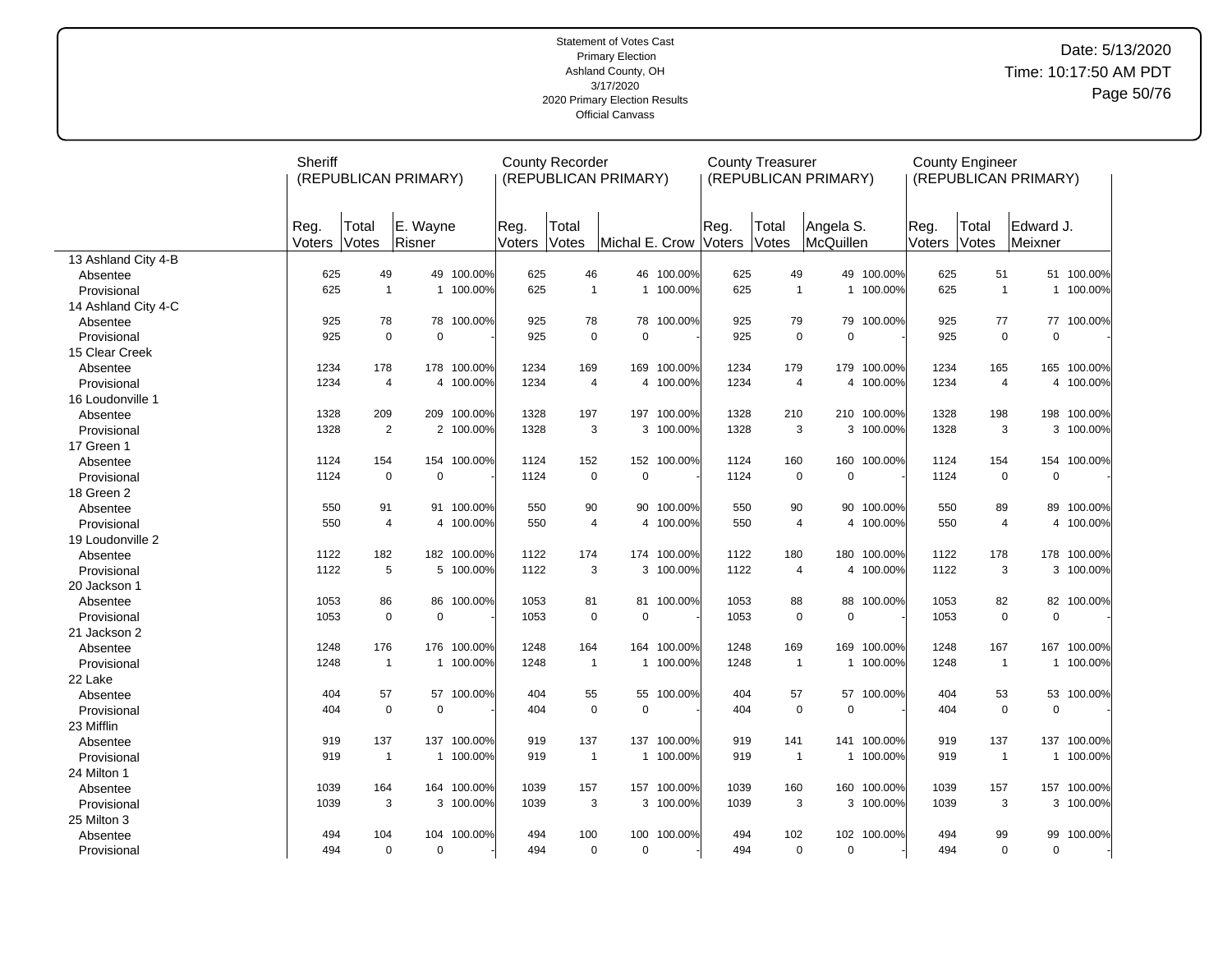## Date: 5/13/2020 Time: 10:17:50 AM PDT Page 51/76

|                 | Sheriff        | (REPUBLICAN PRIMARY) |                    |             |                | <b>County Recorder</b> | (REPUBLICAN PRIMARY) |             |                | <b>County Treasurer</b> | (REPUBLICAN PRIMARY)   |             |                | <b>County Engineer</b> | (REPUBLICAN PRIMARY) |            |
|-----------------|----------------|----------------------|--------------------|-------------|----------------|------------------------|----------------------|-------------|----------------|-------------------------|------------------------|-------------|----------------|------------------------|----------------------|------------|
|                 | Reg.<br>Voters | Total<br>Votes       | E. Wayne<br>Risner |             | Reg.<br>Voters | Total<br><b>Votes</b>  | Michal E. Crow       |             | Reg.<br>Voters | Total<br>Votes          | Angela S.<br>McQuillen |             | Reg.<br>Voters | Total<br>Votes         | Edward J.<br>Meixner |            |
| 26 Jeromesville |                |                      |                    |             |                |                        |                      |             |                |                         |                        |             |                |                        |                      |            |
| Absentee        | 344            | 52                   |                    | 52 100.00%  | 344            | 52                     | 52                   | 100.00%     | 344            | 53                      |                        | 53 100.00%  | 344            | 48                     | 48                   | 100.00%    |
| Provisional     | 344            | $\mathbf 0$          | $\mathbf 0$        |             | 344            | $\mathbf 0$            | $\Omega$             |             | 344            | $\mathbf 0$             | $\overline{0}$         |             | 344            | $\mathbf 0$            | $\mathbf 0$          |            |
| 27 Mohican      |                |                      |                    |             |                |                        |                      |             |                |                         |                        |             |                |                        |                      |            |
| Absentee        | 1019           | 167                  | 167                | 100.00%     | 1019           | 154                    | 154                  | 100.00%     | 1019           | 163                     | 163                    | 100.00%     | 1019           | 156                    | 156                  | 100.00%    |
| Provisional     | 1019           | $\mathbf 0$          | $\Omega$           |             | 1019           | $\mathbf 0$            | $\mathbf 0$          |             | 1019           | $\mathbf 0$             | $\Omega$               |             | 1019           | $\mathbf 0$            | $\pmb{0}$            |            |
| 28 Montgomery 1 |                |                      |                    |             |                |                        |                      |             |                |                         |                        |             |                |                        |                      |            |
| Absentee        | 600            | 131                  |                    | 131 100.00% | 600            | 125                    | 125                  | 100.00%     | 600            | 125                     | 125                    | 100.00%     | 600            | 127                    | 127                  | 100.00%    |
| Provisional     | 600            | $\mathbf 0$          | $\Omega$           |             | 600            | $\mathbf 0$            | $\mathbf 0$          |             | 600            | $\mathbf 0$             | $\Omega$               |             | 600            | $\mathbf 0$            | $\mathbf 0$          |            |
| 29 Montgomery 2 |                |                      |                    |             |                |                        |                      |             |                |                         |                        |             |                |                        |                      |            |
| Absentee        | 818            | 118                  | 118                | 100.00%     | 818            | 107                    | 107                  | 100.00%     | 818            | 116                     | 116                    | 100.00%     | 818            | 115                    | 115                  | 100.00%    |
| Provisional     | 818            | 5                    |                    | 5 100.00%   | 818            | 5                      |                      | 5 100.00%   | 818            | 5                       |                        | 5 100.00%   | 818            | 5                      |                      | 5 100.00%  |
| 30 Montgomery 3 |                |                      |                    |             |                |                        |                      |             |                |                         |                        |             |                |                        |                      |            |
| Absentee        | 561            | 100                  | 100                | 100.00%     | 561            | 94                     | 94                   | 100.00%     | 561            | 101                     | 101                    | 100.00%     | 561            | 99                     | 99                   | 100.00%    |
| Provisional     | 561            | 3                    |                    | 3 100.00%   | 561            | 3                      |                      | 3 100.00%   | 561            | 3                       |                        | 3 100.00%   | 561            | 3                      | 3                    | 100.00%    |
| 31 Orange 1     |                |                      |                    |             |                |                        |                      |             |                |                         |                        |             |                |                        |                      |            |
| Absentee        | 1030           | 176                  |                    | 176 100.00% | 1030           | 171                    | 171                  | 100.00%     | 1030           | 175                     |                        | 175 100.00% | 1030           | 176                    | 176                  | 100.00%    |
| Provisional     | 1030           | $\overline{1}$       |                    | 1 100.00%   | 1030           | $\mathbf{1}$           |                      | 1 100.00%   | 1030           | $\overline{1}$          |                        | 1 100.00%   | 1030           | $\mathbf{1}$           | $\mathbf{1}$         | 100.00%    |
| 32 Orange 2     |                |                      |                    |             |                |                        |                      |             |                |                         |                        |             |                |                        |                      |            |
| Absentee        | 598            | 86                   |                    | 86 100.00%  | 598            | 80                     | 80                   | 100.00%     | 598            | 84                      |                        | 84 100.00%  | 598            | 82                     |                      | 82 100.00% |
| Provisional     | 598            | $\overline{1}$       |                    | 1 100.00%   | 598            | $\overline{1}$         |                      | 1 100.00%   | 598            | $\overline{1}$          |                        | 1 100.00%   | 598            | $\mathbf{1}$           |                      | 1 100.00%  |
| 33 Perry        |                |                      |                    |             |                |                        |                      |             |                |                         |                        |             |                |                        |                      |            |
| Absentee        | 1245           | 218                  |                    | 218 100.00% | 1245           | 210                    |                      | 210 100.00% | 1245           | 219                     |                        | 219 100.00% | 1245           | 209                    | 209                  | 100.00%    |
| Provisional     | 1245           | 3                    |                    | 3 100.00%   | 1245           | 3                      | 3                    | 100.00%     | 1245           | 3                       |                        | 3 100.00%   | 1245           | 3                      |                      | 3 100.00%  |
| 34 Ruggles      |                |                      |                    |             |                |                        |                      |             |                |                         |                        |             |                |                        |                      |            |
| Absentee        | 616            | 94                   |                    | 94 100.00%  | 616            | 92                     | 92                   | 100.00%     | 616            | 97                      |                        | 97 100.00%  | 616            | 89                     | 89                   | 100.00%    |
| Provisional     | 616            | $\overline{2}$       | $\overline{2}$     | 100.00%     | 616            | $\overline{2}$         | $\overline{2}$       | 100.00%     | 616            | $\overline{2}$          |                        | 2 100.00%   | 616            | $\overline{2}$         | $\overline{2}$       | 100.00%    |
| 35 Sullivan 1   |                |                      |                    |             |                |                        |                      |             |                |                         |                        |             |                |                        |                      |            |
| Absentee        | 851            | 69                   | 69                 | 100.00%     | 851            | 68                     | 68                   | 100.00%     | 851            | 70                      | 70                     | 100.00%     | 851            | 68                     | 68                   | 100.00%    |
| Provisional     | 851            | $\mathbf 0$          | $\Omega$           |             | 851            | $\mathbf 0$            | $\mathbf 0$          |             | 851            | $\mathbf 0$             | $\Omega$               |             | 851            | $\Omega$               | $\mathbf 0$          |            |
| 36 Sullivan 2   |                |                      |                    |             |                |                        |                      |             |                |                         |                        |             |                |                        |                      |            |
| Absentee        | 742            | 68                   | 68                 | 100.00%     | 742            | 65                     | 65                   | 100.00%     | 742            | 68                      |                        | 68 100.00%  | 742            | 65                     | 65                   | 100.00%    |
| Provisional     | 742            | 3                    |                    | 3 100.00%   | 742            | 3                      | 3                    | 100.00%     | 742            | 3                       |                        | 3 100.00%   | 742            | 3                      | 3                    | 100.00%    |
| 37 Troy         |                |                      |                    |             |                |                        |                      |             |                |                         |                        |             |                |                        |                      |            |
| Absentee        | 753            | 101                  |                    | 101 100.00% | 753            | 100                    | 100                  | 100.00%     | 753            | 100                     | 100                    | 100.00%     | 753            | 101                    | 101                  | 100.00%    |
| Provisional     | 753            | $\overline{1}$       |                    | 1 100.00%   | 753            | $\mathbf{1}$           |                      | 1 100.00%   | 753            | $\overline{1}$          |                        | 1 100.00%   | 753            | $\mathbf{1}$           | $\mathbf{1}$         | 100.00%    |
| 38 Vermillion 1 |                |                      |                    |             |                |                        |                      |             |                |                         |                        |             |                |                        |                      |            |
| Absentee        | 835            | 136                  | 136                | 100.00%     | 835            | 135                    | 135                  | 100.00%     | 835            | 145                     | 145                    | 100.00%     | 835            | 141                    | 141                  | 100.00%    |
| Provisional     | 835            | 3                    |                    | 3 100.00%   | 835            | 3                      |                      | 3 100.00%   | 835            | 3                       |                        | 3 100.00%   | 835            | 3                      |                      | 3 100.00%  |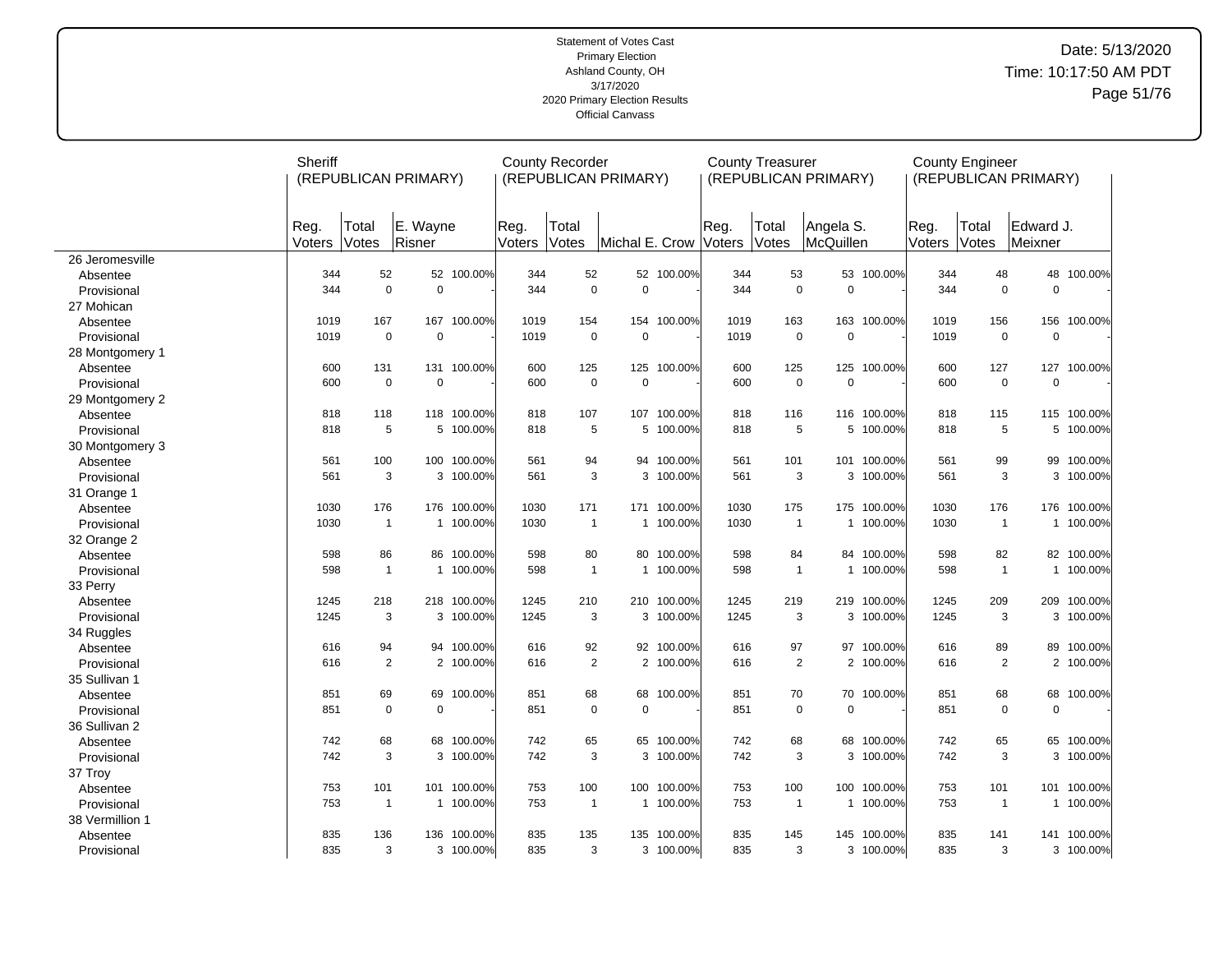| <b>Statement of Votes Cast</b><br><b>Primary Election</b><br>Ashland County, OH<br>3/17/2020<br>2020 Primary Election Results<br><b>Official Canvass</b> | Date: 5/13/2020<br>Time: 10:17:50 AM PDT<br>Page 52/76 |
|----------------------------------------------------------------------------------------------------------------------------------------------------------|--------------------------------------------------------|
|                                                                                                                                                          |                                                        |

|                 | Sheriff                |       | (REPUBLICAN PRIMARY)      |         |                | County Recorder       | (REPUBLICAN PRIMARY)    |             |       | <b>County Treasurer</b> | (REPUBLICAN PRIMARY)   |            |                 | <b>County Engineer</b> | (REPUBLICAN PRIMARY)  |              |
|-----------------|------------------------|-------|---------------------------|---------|----------------|-----------------------|-------------------------|-------------|-------|-------------------------|------------------------|------------|-----------------|------------------------|-----------------------|--------------|
|                 | Reg.<br>Voters   Votes | Total | E. Wayne<br><b>Risner</b> |         | Reg.<br>Voters | Total<br><b>Votes</b> | Michal E. Crow   Voters |             | Reg.  | Total<br><b>Notes</b>   | Angela S.<br>McQuillen |            | Reg.<br> Voters | Total<br> Votes        | Edward J.<br> Meixner |              |
| 39 Vermillion 2 |                        |       |                           |         |                |                       |                         |             |       |                         |                        |            |                 |                        |                       |              |
| Absentee        | 1045                   | 226   | 226                       | 100.00% | 1045           | 217                   |                         | 217 100.00% | 1045  | 235                     | 235                    | 100.00%    | 1045            | 215                    |                       | 215 100.00%  |
| Provisional     | 1045                   |       |                           | 100.00% | 1045           |                       |                         | 100.00%     | 1045  |                         |                        | 100.00%    | 1045            |                        |                       | 100.00%      |
| Total           |                        |       |                           |         |                |                       |                         |             |       |                         |                        |            |                 |                        |                       |              |
| Absentee        | 33820                  | 5121  | 5121                      | 100.00% | 33820          | 4921                  | 4921                    | 100.00%     | 33820 | 5157                    | 5157                   | 100.00%    | 33820           | 5012                   |                       | 5012 100.00% |
| Provisional     | 33820                  | 66    | 66                        | 100.00% | 33820          | 66                    |                         | 66 100.00%  | 33820 | 65                      |                        | 65 100.00% | 33820           | 65                     |                       | 65 100.00%   |
| Total           | 33820                  | 5187  | 5187                      | 100.00% | 33820          | 4987                  | 4987                    | 100.00%     | 33820 | 5222                    | 5222                   | 100.00%    | 33820           | 5077                   | 5077                  | 100.00%      |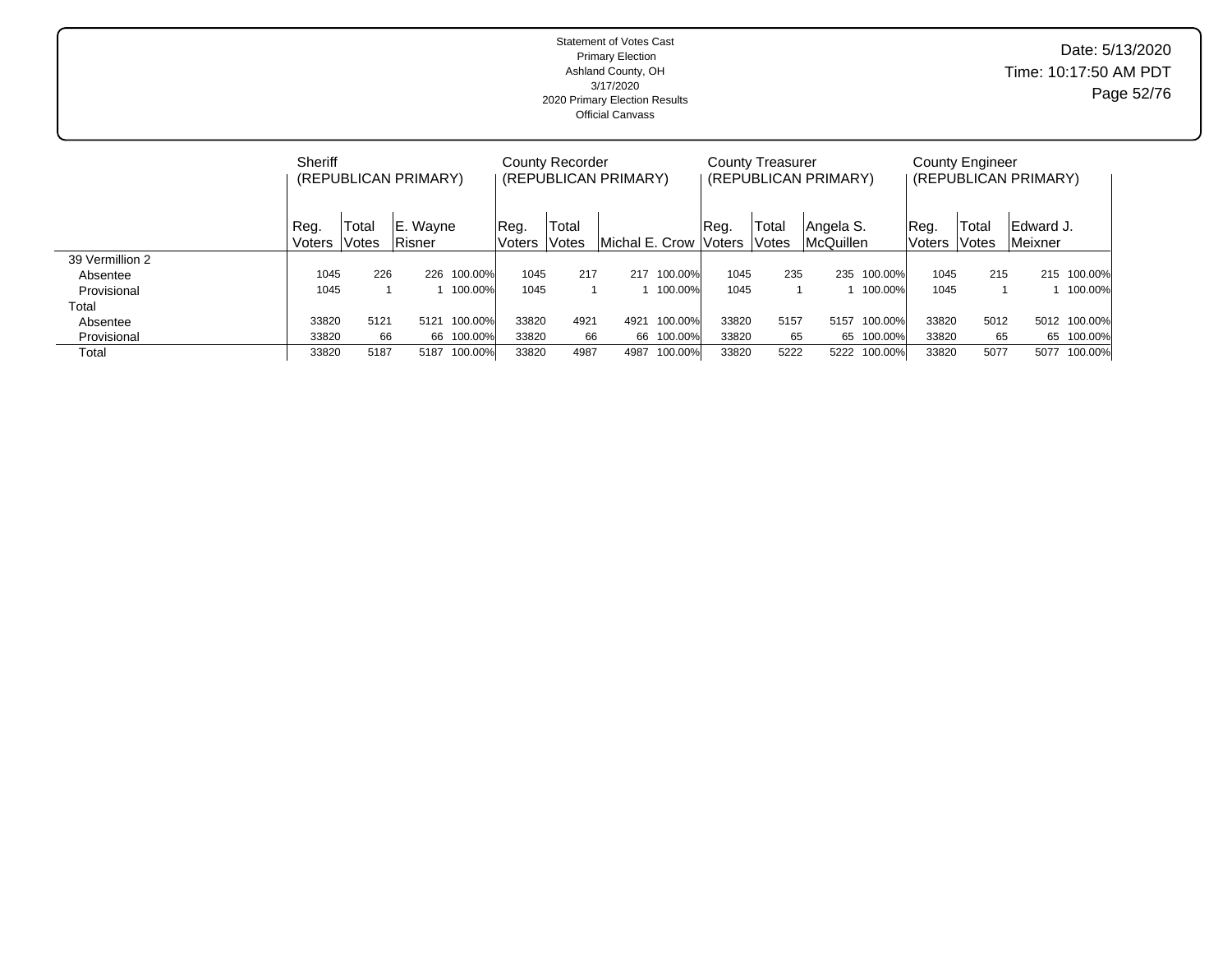|                     | Coroner        |                       | (REPUBLICAN PRIMARY) |             | (7th District) |                | Representative to Congress<br>(LIBERTARIAN PRIMARY) |           | District)      |                       | Member of State Central Committee (7th<br>(LIBERTARIAN PRIMARY) |                         |                       |                            |  |
|---------------------|----------------|-----------------------|----------------------|-------------|----------------|----------------|-----------------------------------------------------|-----------|----------------|-----------------------|-----------------------------------------------------------------|-------------------------|-----------------------|----------------------------|--|
|                     | Reg.<br>Voters | Total<br><b>Votes</b> | Dale R.<br>Thomae    |             | Reg.<br>Voters | Total<br>Votes | Brandon Lape                                        |           | Reg.<br>Voters | Total<br><b>Votes</b> | Patrick J.<br>Glasgow                                           |                         |                       | No Valid<br>Petition Filed |  |
| Jurisdiction Wide   |                |                       |                      |             |                |                |                                                     |           |                |                       |                                                                 |                         |                       |                            |  |
| 01 Ashland City 1-A |                |                       |                      |             |                |                |                                                     |           |                |                       |                                                                 |                         |                       |                            |  |
| Absentee            | 876            | 206                   | 206                  | 100.00%     | 876            | $\mathbf{1}$   |                                                     | 1 100.00% | 876            |                       | $\mathbf{1}$                                                    | 1 100.00%               |                       | $\mathbf 0$                |  |
| Provisional         | 876            | $\overline{4}$        |                      | 4 100.00%   | 876            | $\mathbf{1}$   |                                                     | 1 100.00% | 876            |                       | $\mathbf{1}$                                                    | 1 100.00%               |                       | $\mathbf 0$                |  |
| 02 Ashland City 1-B |                |                       |                      |             |                |                |                                                     |           |                |                       |                                                                 |                         |                       |                            |  |
| Absentee            | 1096           | 173                   | 173                  | 100.00%     | 1096           |                | 0<br>$\pmb{0}$                                      |           | 1096           |                       | $\mathbf 0$<br>$\mathbf 0$                                      |                         |                       | 0                          |  |
| Provisional         | 1096           | 4                     | 4                    | 100.00%     | 1096           |                | $\pmb{0}$<br>$\pmb{0}$                              |           | 1096           |                       | $\mathsf 0$<br>$\mathbf 0$                                      |                         |                       | $\pmb{0}$                  |  |
| 03 Ashland City 1-C |                |                       |                      |             |                |                |                                                     |           |                |                       |                                                                 |                         |                       |                            |  |
| Absentee            | 1023           | 215                   | 215                  | 100.00%     | 1023           | $\pmb{0}$      | $\mathbf 0$                                         |           | 1023           |                       | $\mathbf 0$<br>$\mathbf 0$                                      |                         |                       | $\pmb{0}$                  |  |
| Provisional         | 1023           | $\overline{1}$        | $\mathbf{1}$         | 100.00%     | 1023           |                | $\mathbf 0$<br>$\mathbf 0$                          |           | 1023           |                       | $\mathbf 0$<br>$\mathbf 0$                                      |                         | ÷.                    | $\mathbf 0$                |  |
| 04 Ashland City 1-D |                |                       |                      |             |                |                |                                                     |           |                |                       |                                                                 |                         |                       |                            |  |
| Absentee            | 645            | 178                   | 178                  | 100.00%     | 645            | $\pmb{0}$      | $\pmb{0}$                                           |           | 645            |                       | $\mathbf 0$<br>$\mathbf 0$                                      |                         |                       | 0                          |  |
| Provisional         | 645            | $\mathbf 0$           | $\mathbf 0$          |             | 645            |                | 0<br>0                                              |           | 645            |                       | $\mathbf 0$<br>$\mathbf 0$                                      |                         | $\overline{a}$        | $\mathbf 0$                |  |
| 05 Ashland City 2-A |                |                       |                      |             |                |                |                                                     |           |                |                       |                                                                 |                         |                       |                            |  |
| Absentee            | 888            | 142                   |                      | 142 100.00% | 888            | $\pmb{0}$      | 0                                                   |           | 888            |                       | 0<br>0                                                          |                         |                       | 0                          |  |
| Provisional         | 888            | $\overline{2}$        | $\overline{2}$       | 100.00%     | 888            | $\mathbf 0$    | $\pmb{0}$                                           |           | 888            |                       | $\pmb{0}$<br>$\mathsf 0$                                        |                         |                       | $\pmb{0}$                  |  |
| 06 Ashland City 2-B |                |                       |                      |             |                |                |                                                     |           |                |                       |                                                                 |                         |                       |                            |  |
| Absentee            | 1169           | 150                   |                      | 150 100.00% | 1169           | $\pmb{0}$      | $\pmb{0}$                                           |           | 1169           |                       | $\mathbf{1}$                                                    | 100.00%<br>$\mathbf{1}$ |                       | $\pmb{0}$                  |  |
| Provisional         | 1169           | 5                     | 5                    | 100.00%     | 1169           |                | $\mathbf 0$<br>$\mathbf 0$                          |           | 1169           |                       | $\mathbf 0$                                                     | $\mathbf 0$             |                       | $\mathbf 0$                |  |
| 07 Ashland City 2-C |                |                       |                      |             |                |                |                                                     |           |                |                       |                                                                 |                         |                       |                            |  |
| Absentee            | 925            | 165                   | 165                  | 100.00%     | 925            | $\pmb{0}$      | $\pmb{0}$                                           |           | 925            |                       | $\mathbf 0$<br>0                                                |                         |                       | 0                          |  |
| Provisional         | 925            | $\overline{1}$        | $\mathbf{1}$         | 100.00%     | 925            |                | $\pmb{0}$<br>0                                      |           | 925            |                       | $\mathsf 0$<br>$\mathsf 0$                                      |                         |                       | $\pmb{0}$                  |  |
| 08 Ashland City 3-A |                |                       |                      |             |                |                |                                                     |           |                |                       |                                                                 |                         |                       |                            |  |
| Absentee            | 743            | 93                    |                      | 93 100.00%  | 743            |                | 0<br>$\pmb{0}$                                      |           | 743            |                       | $\mathbf 0$<br>$\mathbf 0$                                      |                         |                       | 0                          |  |
| Provisional         | 743            | $\overline{2}$        |                      | 2 100.00%   | 743            |                | $\mathbf 0$<br>$\mathbf 0$                          |           | 743            |                       | $\mathbf 0$<br>$\Omega$                                         |                         |                       | $\Omega$                   |  |
| 09 Ashland City 3-B |                |                       |                      |             |                |                |                                                     |           |                |                       |                                                                 |                         |                       |                            |  |
| Absentee            | 977            | 128                   | 128                  | 100.00%     | 977            |                | 0<br>$\pmb{0}$                                      |           | 977            |                       | $\mathbf 0$<br>$\pmb{0}$                                        |                         |                       | 0                          |  |
| Provisional         | 977            | 3                     |                      | 3 100.00%   | 977            |                | 0<br>$\mathbf 0$                                    |           | 977            |                       | $\mathsf 0$<br>$\mathbf 0$                                      |                         | ÷.                    | $\mathbf 0$                |  |
| 10 Ashland City 3-C |                |                       |                      |             |                |                |                                                     |           |                |                       |                                                                 |                         |                       |                            |  |
| Absentee            | 874            | 191                   | 191                  | 100.00%     | 874            | $\pmb{0}$      | 0                                                   |           | 874            |                       | $\mathbf 0$<br>$\mathbf 0$                                      |                         |                       | 0                          |  |
| Provisional         | 874            | $\mathbf 0$           | $\mathbf 0$          |             | 874            |                | $\pmb{0}$<br>$\pmb{0}$                              |           | 874            |                       | $\mathsf 0$<br>$\pmb{0}$                                        |                         | $\tilde{\phantom{a}}$ | $\pmb{0}$                  |  |
| 11 Ashland City 3-D |                |                       |                      |             |                |                |                                                     |           |                |                       |                                                                 |                         |                       |                            |  |
| Absentee            | 682            | 52                    |                      | 52 100.00%  | 682            | $\pmb{0}$      | $\pmb{0}$                                           |           | 682            |                       | $\mathbf 0$<br>$\pmb{0}$                                        |                         | $\overline{a}$        | 0                          |  |
| Provisional         | 682            | $\mathbf 0$           | $\mathbf 0$          |             | 682            | $\mathbf 0$    | $\mathbf 0$                                         |           | 682            |                       | $\mathbf 0$<br>$\mathbf 0$                                      |                         | ÷.                    | $\mathbf 0$                |  |
| 12 Ashland City 4-A |                |                       |                      |             |                |                |                                                     |           |                |                       |                                                                 |                         |                       |                            |  |
| Absentee            | 800            | 76                    | 76                   | 100.00%     | 800            | 1              | $\mathbf{1}$                                        | 100.00%   | 800            |                       | 0                                                               | 0                       |                       | 0                          |  |
| Provisional         | 800            | $\overline{1}$        |                      | 1 100.00%   | 800            | $\pmb{0}$      | $\mathbf 0$                                         |           | 800            |                       | $\mathbf 0$                                                     | $\mathbf 0$             | $\overline{a}$        | $\pmb{0}$                  |  |
|                     |                |                       |                      |             |                |                |                                                     |           |                |                       |                                                                 |                         |                       |                            |  |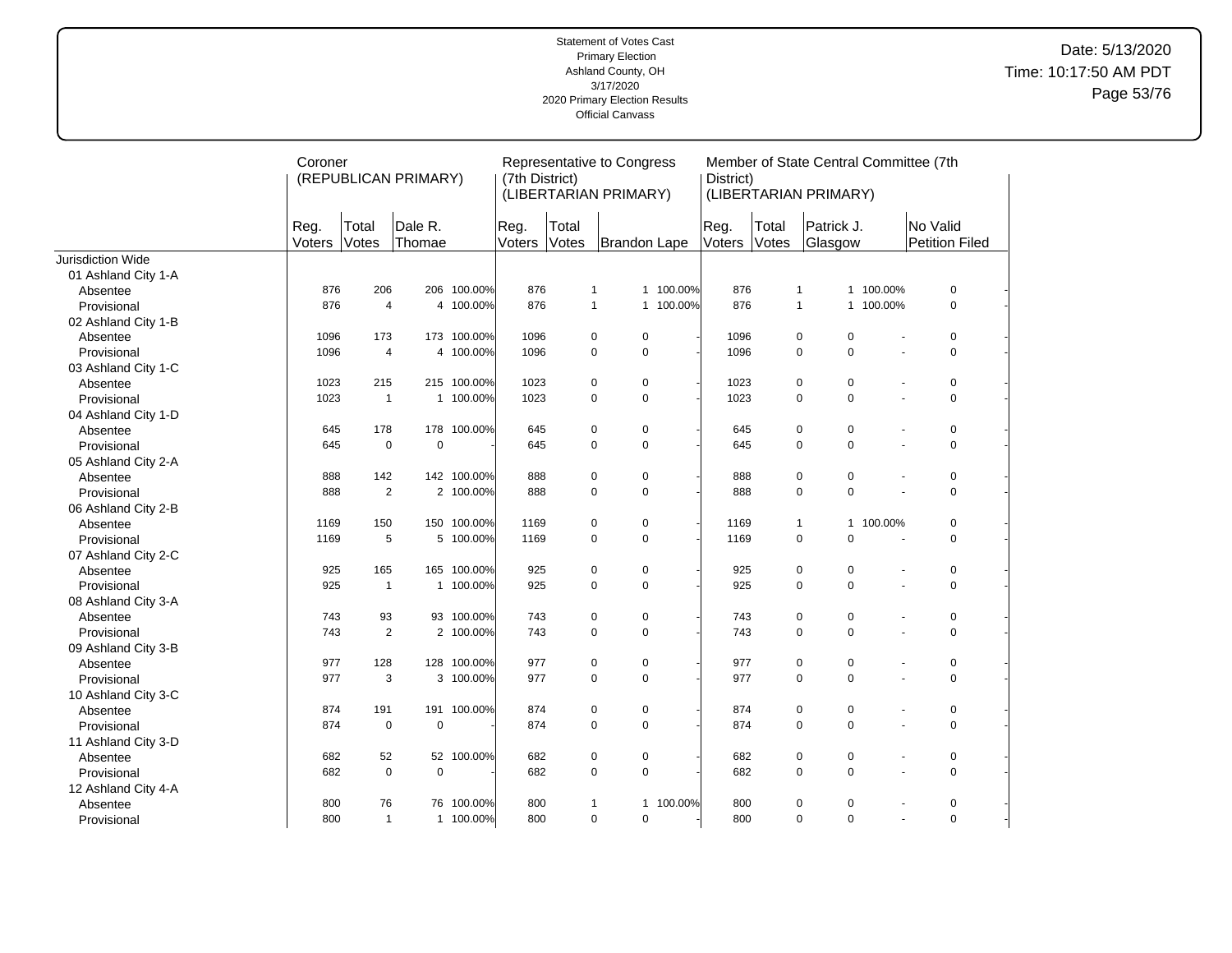|                     | Coroner        |                | (REPUBLICAN PRIMARY) |             | (7th District) |                | Representative to Congress<br>(LIBERTARIAN PRIMARY) |         | District)      |                | Member of State Central Committee (7th<br>(LIBERTARIAN PRIMARY) |                          |                            |             |  |
|---------------------|----------------|----------------|----------------------|-------------|----------------|----------------|-----------------------------------------------------|---------|----------------|----------------|-----------------------------------------------------------------|--------------------------|----------------------------|-------------|--|
|                     | Reg.<br>Voters | Total<br>Votes | Dale R.<br>Thomae    |             | Reg.<br>Voters | Total<br>Votes | Brandon Lape                                        |         | Reg.<br>Voters | Total<br>Votes | Patrick J.<br>Glasgow                                           |                          | No Valid<br>Petition Filed |             |  |
| 13 Ashland City 4-B |                |                |                      |             |                |                |                                                     |         |                |                |                                                                 |                          |                            |             |  |
| Absentee            | 625            | 50             |                      | 50 100.00%  | 625            | $\pmb{0}$      | $\pmb{0}$                                           |         | 625            |                | $\pmb{0}$<br>$\mathbf 0$                                        |                          |                            | $\pmb{0}$   |  |
| Provisional         | 625            | $\mathbf{1}$   |                      | 1 100.00%   | 625            | 0              | $\mathbf 0$                                         |         | 625            |                | $\mathbf 0$<br>$\mathbf 0$                                      | $\overline{a}$           |                            | 0           |  |
| 14 Ashland City 4-C |                |                |                      |             |                |                |                                                     |         |                |                |                                                                 |                          |                            |             |  |
| Absentee            | 925            | 78             |                      | 78 100.00%  | 925            | 0              | $\pmb{0}$                                           |         | 925            |                | $\mathbf 0$<br>$\mathbf 0$                                      |                          |                            | 0           |  |
| Provisional         | 925            | $\mathbf 0$    | $\mathbf 0$          |             | 925            | 0              | $\pmb{0}$                                           |         | 925            |                | $\pmb{0}$<br>$\mathbf 0$                                        | $\mathbf{r}$             |                            | 0           |  |
| 15 Clear Creek      |                |                |                      |             |                |                |                                                     |         |                |                |                                                                 |                          |                            |             |  |
| Absentee            | 1234           | 180            |                      | 180 100.00% | 1234           | 0              | $\pmb{0}$                                           |         | 1234           |                | $\pmb{0}$<br>$\pmb{0}$                                          | $\sim$                   |                            | 0           |  |
| Provisional         | 1234           | 4              |                      | 4 100.00%   | 1234           | 0              | $\mathbf 0$                                         |         | 1234           |                | $\mathbf 0$<br>$\mathbf 0$                                      | $\overline{\phantom{a}}$ |                            | $\mathbf 0$ |  |
| 16 Loudonville 1    |                |                |                      |             |                |                |                                                     |         |                |                |                                                                 |                          |                            |             |  |
| Absentee            | 1328           | 205            |                      | 205 100.00% | 1328           | 0              | $\pmb{0}$                                           |         | 1328           |                | $\mathbf 0$<br>$\pmb{0}$                                        |                          |                            | 0           |  |
| Provisional         | 1328           | 3              |                      | 3 100.00%   | 1328           | 0              | $\pmb{0}$                                           |         | 1328           |                | $\mathbf 0$<br>$\mathbf 0$                                      |                          |                            | 0           |  |
| 17 Green 1          |                |                |                      |             |                |                |                                                     |         |                |                |                                                                 |                          |                            |             |  |
| Absentee            | 1124           | 154            | 154                  | 100.00%     | 1124           | $\mathbf{1}$   | $\mathbf{1}$                                        | 100.00% | 1124           |                | $\mathbf{1}$<br>$\mathbf{1}$                                    | 100.00%                  |                            | 0           |  |
| Provisional         | 1124           | $\mathbf 0$    | $\mathbf 0$          |             | 1124           | 0              | $\mathbf 0$                                         |         | 1124           |                | $\mathbf 0$<br>$\mathbf 0$                                      | $\overline{\phantom{a}}$ |                            | 0           |  |
| 18 Green 2          |                |                |                      |             |                |                |                                                     |         |                |                |                                                                 |                          |                            |             |  |
| Absentee            | 550            | 94             |                      | 94 100.00%  | 550            | $\overline{2}$ | $\overline{2}$                                      | 100.00% | 550            |                | $\overline{2}$<br>$\overline{2}$                                | 100.00%                  |                            | 0           |  |
| Provisional         | 550            | $\overline{4}$ |                      | 4 100.00%   | 550            | 0              | $\mathbf 0$                                         |         | 550            |                | $\mathbf 0$<br>$\mathbf 0$                                      |                          |                            | 0           |  |
| 19 Loudonville 2    |                |                |                      |             |                |                |                                                     |         |                |                |                                                                 |                          |                            |             |  |
| Absentee            | 1122           | 181            |                      | 181 100.00% | 1122           | $\mathbf{1}$   | $\mathbf{1}$                                        | 100.00% | 1122           |                | $\mathbf{1}$                                                    | 1 100.00%                |                            | 0           |  |
| Provisional         | 1122           | 3              |                      | 3 100.00%   | 1122           | 0              | $\mathbf 0$                                         |         | 1122           |                | 0<br>$\mathbf 0$                                                |                          |                            | 0           |  |
| 20 Jackson 1        |                |                |                      |             |                |                |                                                     |         |                |                |                                                                 |                          |                            |             |  |
| Absentee            | 1053           | 86             |                      | 86 100.00%  | 1053           | $\mathbf{1}$   | $\mathbf{1}$                                        | 100.00% | 1053           |                | $\mathbf{1}$<br>$\mathbf{1}$                                    | 100.00%                  |                            | 0           |  |
| Provisional         | 1053           | $\mathbf 0$    | $\mathbf 0$          |             | 1053           | 0              | $\pmb{0}$                                           |         | 1053           |                | $\pmb{0}$<br>$\pmb{0}$                                          |                          |                            | 0           |  |
| 21 Jackson 2        |                |                |                      |             |                |                |                                                     |         |                |                |                                                                 |                          |                            |             |  |
| Absentee            | 1248           | 171            |                      | 171 100.00% | 1248           | 0              | $\pmb{0}$                                           |         | 1248           |                | $\pmb{0}$<br>$\mathbf 0$                                        |                          |                            | $\pmb{0}$   |  |
| Provisional         | 1248           | $\mathbf 0$    | $\mathbf 0$          |             | 1248           | 0              | $\mathbf 0$                                         |         | 1248           |                | $\mathbf 0$<br>0                                                |                          |                            | 0           |  |
| 22 Lake             |                |                |                      |             |                |                |                                                     |         |                |                |                                                                 |                          |                            |             |  |
| Absentee            | 404            | 57             |                      | 57 100.00%  | 404            | 0              | $\pmb{0}$                                           |         | 404            |                | $\mathbf 0$<br>$\mathbf 0$                                      |                          |                            | 0           |  |
| Provisional         | 404            | $\mathbf 0$    | $\mathbf 0$          |             | 404            | 0              | $\pmb{0}$                                           |         | 404            |                | $\mathbf 0$<br>$\mathbf 0$                                      |                          |                            | 0           |  |
| 23 Mifflin          |                |                |                      |             |                |                |                                                     |         |                |                |                                                                 |                          |                            |             |  |
| Absentee            | 919            | 139            |                      | 139 100.00% | 919            | 0              | $\pmb{0}$                                           |         | 919            |                | $\pmb{0}$<br>0                                                  | $\sim$                   |                            | 0           |  |
| Provisional         | 919            | $\mathbf{1}$   | $\mathbf{1}$         | 100.00%     | 919            | 0              | $\mathbf 0$                                         |         | 919            |                | $\mathbf 0$<br>$\mathbf 0$                                      | $\overline{a}$           |                            | 0           |  |
| 24 Milton 1         |                |                |                      |             |                |                |                                                     |         |                |                |                                                                 |                          |                            |             |  |
| Absentee            | 1039           | 163            |                      | 163 100.00% | 1039           | 1              | $\mathbf{1}$                                        | 100.00% | 1039           |                | $\mathbf{1}$<br>$\mathbf{1}$                                    | 100.00%                  |                            | 0           |  |
| Provisional         | 1039           | 3              |                      | 3 100.00%   | 1039           | 0              | $\pmb{0}$                                           |         | 1039           |                | $\mathbf 0$<br>0                                                |                          |                            | 0           |  |
| 25 Milton 3         |                |                |                      |             |                |                |                                                     |         |                |                |                                                                 |                          |                            |             |  |
| Absentee            | 494            | 106            | 106                  | 100.00%     | 494            | 0              | $\pmb{0}$                                           |         | 494            |                | $\pmb{0}$<br>0                                                  |                          |                            | 0           |  |
| Provisional         | 494            | $\mathbf 0$    | $\mathbf 0$          |             | 494            | 0              | $\mathbf 0$                                         |         | 494            |                | $\mathbf 0$<br>$\mathbf 0$                                      | $\overline{\phantom{a}}$ |                            | 0           |  |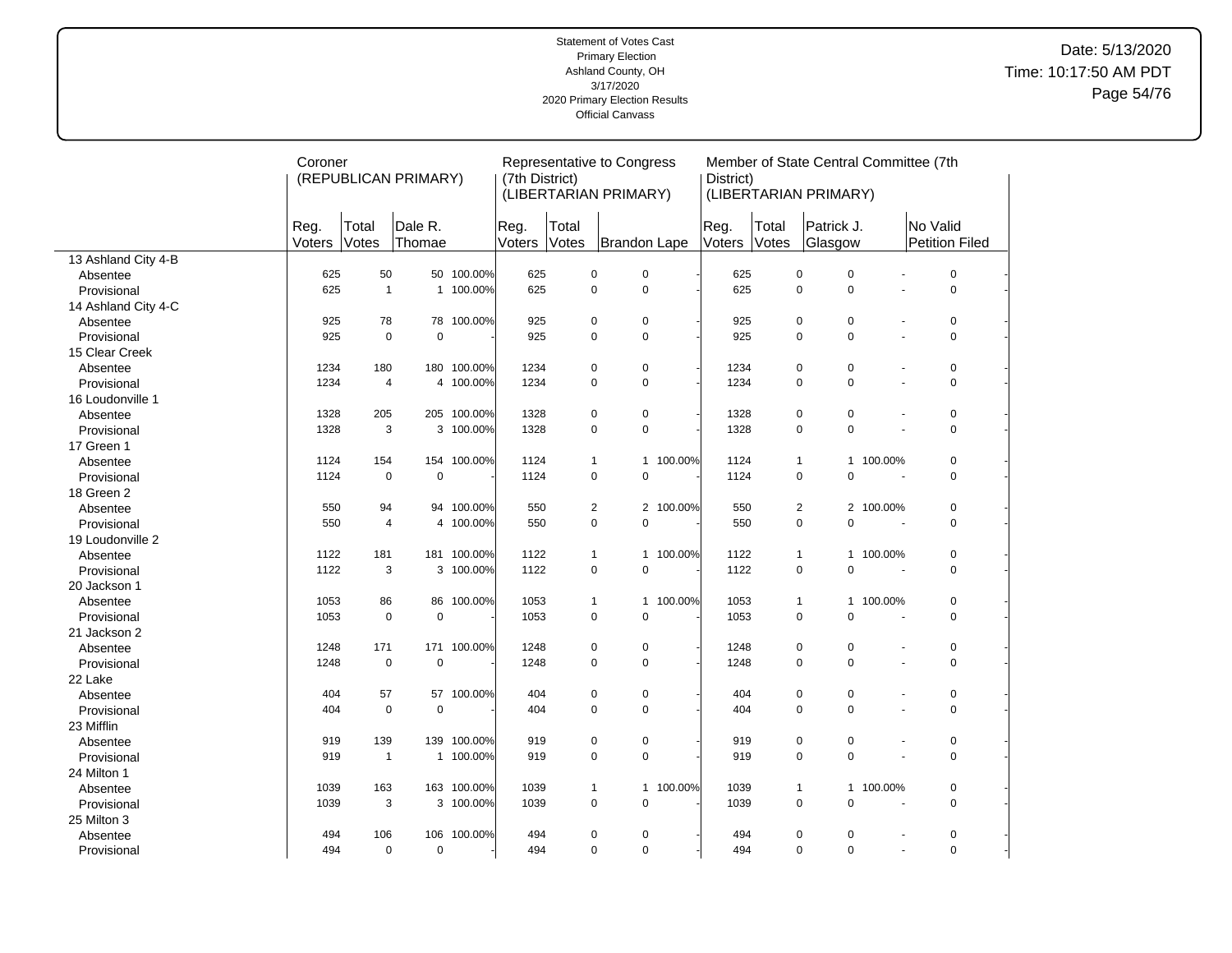|                             | Coroner        |                | (REPUBLICAN PRIMARY) |             | (7th District) |                               | Representative to Congress<br>(LIBERTARIAN PRIMARY) |                           | District)      | Member of State Central Committee (7th<br>(LIBERTARIAN PRIMARY) |                       |                |         |          |                |  |
|-----------------------------|----------------|----------------|----------------------|-------------|----------------|-------------------------------|-----------------------------------------------------|---------------------------|----------------|-----------------------------------------------------------------|-----------------------|----------------|---------|----------|----------------|--|
|                             | Reg.<br>Voters | Total<br>Votes | Dale R.<br>Thomae    |             | Reg.<br>Voters | Total<br>Votes                | Brandon Lape                                        |                           | Reg.<br>Voters | Total<br>Votes                                                  | Patrick J.<br>Glasgow |                |         | No Valid | Petition Filed |  |
| 26 Jeromesville             |                |                |                      |             |                |                               |                                                     |                           |                |                                                                 |                       |                |         |          |                |  |
| Absentee                    | 344            | 53             |                      | 53 100.00%  | 344            | $\pmb{0}$                     |                                                     | $\pmb{0}$                 | 344            |                                                                 | $\pmb{0}$             | $\pmb{0}$      |         |          | $\pmb{0}$      |  |
| Provisional                 | 344            | $\mathbf 0$    | $\overline{0}$       |             | 344            | $\mathbf 0$                   |                                                     | $\mathbf 0$               | 344            |                                                                 | $\mathbf 0$           | $\mathbf 0$    | $\sim$  |          | 0              |  |
| 27 Mohican                  |                |                |                      |             |                |                               |                                                     |                           |                |                                                                 |                       |                |         |          |                |  |
| Absentee                    | 1019           | 165            |                      | 165 100.00% | 1019           | 0                             |                                                     | $\pmb{0}$                 | 1019           |                                                                 | 0                     | 0              |         |          | 0              |  |
| Provisional                 | 1019           | $\mathbf 0$    | $\mathbf 0$          |             | 1019           | $\mathbf 0$                   |                                                     | $\mathbf 0$               | 1019           |                                                                 | 0                     | $\mathbf 0$    | $\sim$  |          | $\mathbf 0$    |  |
| 28 Montgomery 1             |                |                |                      |             |                |                               |                                                     |                           |                |                                                                 |                       |                |         |          |                |  |
| Absentee                    | 600            | 131            | 131                  | 100.00%     | 600            | 0                             |                                                     | $\mathbf 0$               | 600            |                                                                 | 0                     | 0              | $\sim$  |          | 0              |  |
| Provisional                 | 600            | $\mathbf 0$    | $\mathbf 0$          |             | 600            | $\mathbf 0$                   |                                                     | $\mathbf 0$               | 600            |                                                                 | 0                     | $\mathbf 0$    | $\sim$  |          | $\mathbf 0$    |  |
|                             |                |                |                      |             |                |                               |                                                     |                           |                |                                                                 |                       |                |         |          |                |  |
| 29 Montgomery 2<br>Absentee | 818            | 118            |                      | 118 100.00% | 818            | 0                             |                                                     | $\mathbf 0$               | 818            |                                                                 | $\pmb{0}$             | $\mathbf 0$    |         |          | 0              |  |
| Provisional                 | 818            | 5              |                      | 5 100.00%   | 818            | $\mathbf 0$                   |                                                     | $\mathbf 0$               | 818            |                                                                 | 0                     | $\mathbf 0$    | $\sim$  |          | $\mathbf 0$    |  |
|                             |                |                |                      |             |                |                               |                                                     |                           |                |                                                                 |                       |                |         |          |                |  |
| 30 Montgomery 3             | 561            | 101            |                      | 101 100.00% | 561            | $\pmb{0}$                     |                                                     | $\pmb{0}$                 | 561            |                                                                 | 0                     | $\mathbf 0$    |         |          | $\pmb{0}$      |  |
| Absentee                    | 561            | 3              |                      | 3 100.00%   | 561            | $\mathbf 0$                   |                                                     | $\mathbf 0$               | 561            |                                                                 | $\mathbf 0$           | $\mathbf 0$    |         |          | $\mathbf 0$    |  |
| Provisional                 |                |                |                      |             |                |                               |                                                     |                           |                |                                                                 |                       |                |         |          |                |  |
| 31 Orange 1                 | 1030           | 175            | 175                  | 100.00%     | 1030           |                               |                                                     | $\overline{2}$<br>100.00% | 1030           |                                                                 |                       | $\overline{2}$ |         |          | 0              |  |
| Absentee                    |                |                |                      |             |                | $\overline{2}$<br>$\mathsf 0$ |                                                     | $\pmb{0}$                 | 1030           |                                                                 | $\overline{2}$<br>0   | $\mathsf 0$    | 100.00% |          | 0              |  |
| Provisional                 | 1030           | $\mathbf{1}$   |                      | 1 100.00%   | 1030           |                               |                                                     |                           |                |                                                                 |                       |                |         |          |                |  |
| 32 Orange 2                 |                |                |                      |             |                |                               |                                                     |                           |                |                                                                 |                       |                |         |          |                |  |
| Absentee                    | 598            | 79             | 79                   | 100.00%     | 598            | $\pmb{0}$                     |                                                     | $\mathbf 0$               | 598            |                                                                 | $\pmb{0}$             | $\pmb{0}$      |         |          | 0              |  |
| Provisional                 | 598            | $\overline{1}$ |                      | 1 100.00%   | 598            | $\mathsf 0$                   |                                                     | $\pmb{0}$                 | 598            |                                                                 | 0                     | $\mathbf 0$    |         |          | 0              |  |
| 33 Perry                    |                |                |                      |             |                |                               |                                                     |                           |                |                                                                 |                       |                |         |          |                |  |
| Absentee                    | 1245           | 219            |                      | 219 100.00% | 1245           | $\mathbf{1}$                  |                                                     | 100.00%<br>$\mathbf{1}$   | 1245           |                                                                 | $\mathbf{1}$          | $\mathbf{1}$   | 100.00% |          | 0              |  |
| Provisional                 | 1245           | 3              |                      | 3 100.00%   | 1245           | $\mathbf 0$                   |                                                     | $\mathbf 0$               | 1245           |                                                                 | 0                     | $\mathbf 0$    |         |          | 0              |  |
| 34 Ruggles                  |                |                |                      |             |                |                               |                                                     |                           |                |                                                                 |                       |                |         |          |                |  |
| Absentee                    | 616            | 95             |                      | 95 100.00%  | 616            | $\pmb{0}$                     |                                                     | $\pmb{0}$                 | 616            |                                                                 | 0                     | $\pmb{0}$      |         |          | $\pmb{0}$      |  |
| Provisional                 | 616            | 2              |                      | 2 100.00%   | 616            | 0                             |                                                     | $\mathbf 0$               | 616            |                                                                 | 0                     | $\mathbf 0$    |         |          | $\mathbf 0$    |  |
| 35 Sullivan 1               |                |                |                      |             |                |                               |                                                     |                           |                |                                                                 |                       |                |         |          |                |  |
| Absentee                    | 851            | 71             |                      | 71 100.00%  | 851            | $\pmb{0}$                     |                                                     | $\pmb{0}$                 | 851            |                                                                 | 0                     | $\pmb{0}$      |         |          | $\pmb{0}$      |  |
| Provisional                 | 851            | $\mathbf 0$    | $\mathbf 0$          |             | 851            | $\mathbf 0$                   |                                                     | $\pmb{0}$                 | 851            |                                                                 | 0                     | $\mathbf 0$    |         |          | $\mathbf 0$    |  |
| 36 Sullivan 2               |                |                |                      |             |                |                               |                                                     |                           |                |                                                                 |                       |                |         |          |                |  |
| Absentee                    | 742            | 66             |                      | 66 100.00%  | 742            | 0                             |                                                     | $\pmb{0}$                 | 742            |                                                                 | $\pmb{0}$             | $\pmb{0}$      |         |          | 0              |  |
| Provisional                 | 742            | 3              |                      | 3 100.00%   | 742            | $\mathbf 0$                   |                                                     | $\pmb{0}$                 | 742            |                                                                 | 0                     | $\mathbf 0$    |         |          | $\pmb{0}$      |  |
| 37 Troy                     |                |                |                      |             |                |                               |                                                     |                           |                |                                                                 |                       |                |         |          |                |  |
| Absentee                    | 753            | 102            |                      | 102 100.00% | 753            | 0                             |                                                     | $\pmb{0}$                 | 753            |                                                                 | $\pmb{0}$             | $\pmb{0}$      |         |          | 0              |  |
| Provisional                 | 753            | $\overline{1}$ |                      | 1 100.00%   | 753            | $\mathbf 0$                   |                                                     | $\mathbf 0$               | 753            |                                                                 | $\mathbf 0$           | $\mathbf 0$    |         |          | 0              |  |
| 38 Vermillion 1             |                |                |                      |             |                |                               |                                                     |                           |                |                                                                 |                       |                |         |          |                |  |
| Absentee                    | 835            | 147            |                      | 147 100.00% | 835            | $\mathbf 0$                   |                                                     | 0                         | 835            |                                                                 | $\pmb{0}$             | 0              |         |          | 0              |  |
| Provisional                 | 835            | 3              |                      | 3 100.00%   | 835            | $\mathbf 0$                   |                                                     | $\mathbf 0$               | 835            |                                                                 | $\Omega$              | $\mathbf 0$    | $\sim$  |          | 0              |  |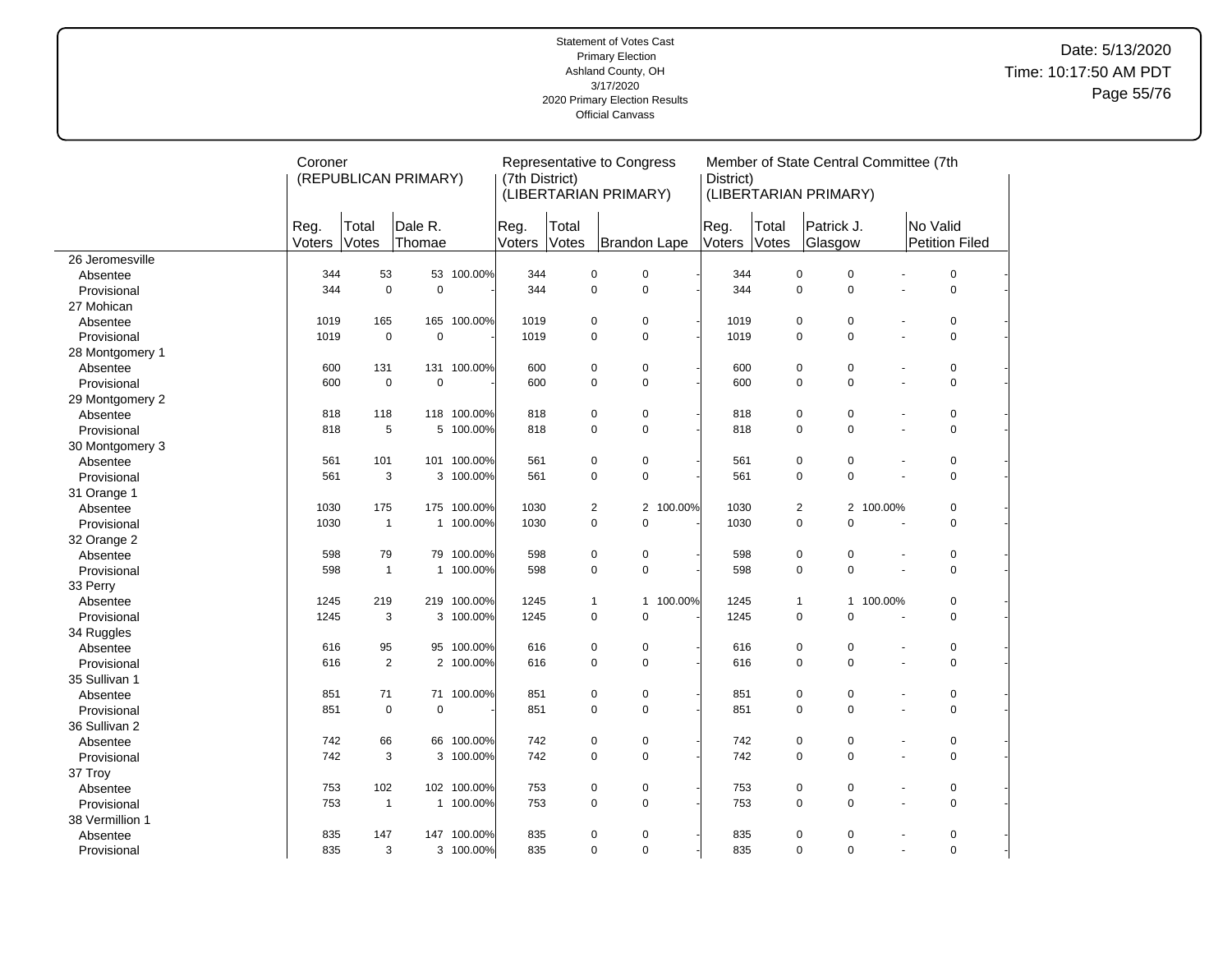Statement of Votes Cast Primary Election Ashland County, OH 3/17/2020 2020 Primary Election Results Official Canvass Date: 5/13/2020 Time: 10:17:50 AM PDT Page 56/76

|                 | Coroner               |                | (REPUBLICAN PRIMARY) |         | (7th District) |                | Representative to Congress<br>(LIBERTARIAN PRIMARY) |            | District)      |                       | Member of State Central Committee (7th<br>(LIBERTARIAN PRIMARY) |                          |                                          |  |
|-----------------|-----------------------|----------------|----------------------|---------|----------------|----------------|-----------------------------------------------------|------------|----------------|-----------------------|-----------------------------------------------------------------|--------------------------|------------------------------------------|--|
|                 | Reg.<br><b>Voters</b> | Total<br>Votes | IDale R.<br>Thomae   |         | Req.<br>Voters | Total<br>Votes | Brandon Lape                                        |            | Reg.<br>Voters | Total<br><b>Votes</b> | Patrick J.<br>Glasgow                                           |                          | <b>No Valid</b><br><b>Petition Filed</b> |  |
| 39 Vermillion 2 |                       |                |                      |         |                |                |                                                     |            |                |                       |                                                                 |                          |                                          |  |
| Absentee        | 1045                  | 232            | 232                  | 100.00% | 1045           | 0              | 0                                                   |            | 1045           |                       | $\mathbf 0$<br>0                                                |                          | 0                                        |  |
| Provisional     | 1045                  |                |                      | 100.00% | 1045           | 0              | $\Omega$                                            |            | 1045           |                       | 0<br>0                                                          | $\overline{\phantom{a}}$ | 0                                        |  |
| Total           |                       |                |                      |         |                |                |                                                     |            |                |                       |                                                                 |                          |                                          |  |
| Absentee        | 33820                 | 5187           | 5187                 | 100.00% | 33820          | 11             | 11                                                  | 100.00%    | 33820          | 11                    | 11                                                              | 100.00%                  | $\mathbf 0$                              |  |
| Provisional     | 33820                 | 65             | 65                   | 100.00% | 33820          |                |                                                     | 100.00%    | 33820          |                       |                                                                 | 100.00%                  | 0                                        |  |
| Total           | 33820                 | 5252           | 5252                 | 100.00% | 33820          | 12             |                                                     | 12 100.00% | 33820          | 12                    |                                                                 | 12 100.00%               | $\Omega$                                 |  |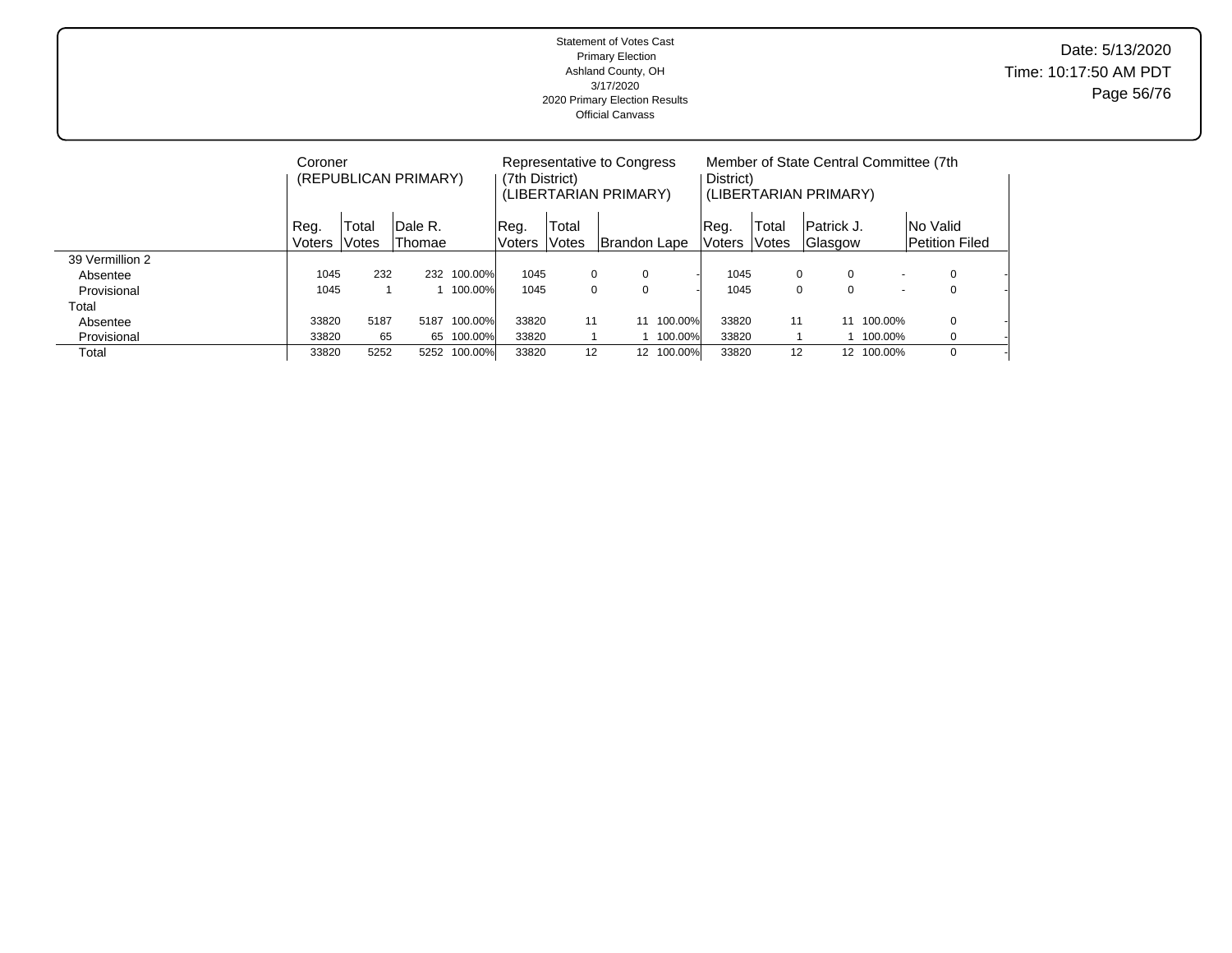Date: 5/13/2020 Time: 10:17:50 AM PDT Page 57/76

|                     |                |                | Ashland City IncTax 0.25% Cont |                |                           |           |                | Landoll's Castle Sunday Sales |     |    |  |  |
|---------------------|----------------|----------------|--------------------------------|----------------|---------------------------|-----------|----------------|-------------------------------|-----|----|--|--|
|                     | Reg.<br>Voters | Total<br>Votes | For the Income<br>Tax          |                | Against the<br>Income Tax |           | Reg.<br>Voters | Total<br>Votes                | Yes | No |  |  |
| Jurisdiction Wide   |                |                |                                |                |                           |           |                |                               |     |    |  |  |
| 01 Ashland City 1-A |                |                |                                |                |                           |           |                |                               |     |    |  |  |
| Absentee            | 876            | 312            | 268                            | 85.90%         | 44                        | 14.10%    |                |                               |     |    |  |  |
| Provisional         | 876            | 6              | 5                              | 83.33%         | $\mathbf{1}$              | 16.67%    |                |                               |     |    |  |  |
| 02 Ashland City 1-B |                |                |                                |                |                           |           |                |                               |     |    |  |  |
| Absentee            | 1096           | 285            | 227                            | 79.65%         | 58                        | 20.35%    |                |                               |     |    |  |  |
| Provisional         | 1096           | 9              | $\overline{7}$                 | 77.78%         | 2                         | 22.22%    |                |                               |     |    |  |  |
| 03 Ashland City 1-C |                |                |                                |                |                           |           |                |                               |     |    |  |  |
| Absentee            | 1023           | 304            | 244                            | 80.26%         | 60                        | 19.74%    |                |                               |     |    |  |  |
| Provisional         | 1023           | $\mathbf{1}$   |                                | 1 100.00%      | $\mathbf 0$               |           |                |                               |     |    |  |  |
| 04 Ashland City 1-D |                |                |                                |                |                           |           |                |                               |     |    |  |  |
| Absentee            | 645            | 264            | 228                            | 86.36%         | 36                        | 13.64%    |                |                               |     |    |  |  |
| Provisional         | 645            | $\pmb{0}$      | $\mathbf 0$                    | ä,             | $\mathbf 0$               |           |                |                               |     |    |  |  |
| 05 Ashland City 2-A |                |                |                                |                |                           |           |                |                               |     |    |  |  |
| Absentee            | 888            | 195            | 145                            | 74.36%         | 50                        | 25.64%    |                |                               |     |    |  |  |
| Provisional         | 888            | 2              | $\mathbf 0$                    |                |                           | 2 100.00% |                |                               |     |    |  |  |
| 06 Ashland City 2-B |                |                |                                |                |                           |           |                |                               |     |    |  |  |
| Absentee            | 1169           | 243            | 184                            | 75.72%         | 59                        | 24.28%    |                |                               |     |    |  |  |
| Provisional         | 1169           | 6              | 2                              | 33.33%         | 4                         | 66.67%    |                |                               |     |    |  |  |
| 07 Ashland City 2-C |                |                |                                |                |                           |           |                |                               |     |    |  |  |
| Absentee            | 925            | 252            | 196                            | 77.78%         | 56                        | 22.22%    |                |                               |     |    |  |  |
| Provisional         | 925            | 1              | $\mathbf{1}$                   | 100.00%        | $\pmb{0}$                 |           |                |                               |     |    |  |  |
| 08 Ashland City 3-A |                |                |                                |                |                           |           |                |                               |     |    |  |  |
| Absentee            | 743            | 174            | 142                            | 81.61%         | 32                        | 18.39%    |                |                               |     |    |  |  |
| Provisional         | 743            | $\overline{2}$ | $\mathbf{1}$                   | 50.00%         | $\mathbf{1}$              | 50.00%    |                |                               |     |    |  |  |
| 09 Ashland City 3-B |                |                |                                |                |                           |           |                |                               |     |    |  |  |
| Absentee            | 977            | 250            | 190                            | 76.00%         | 60                        | 24.00%    |                |                               |     |    |  |  |
| Provisional         | 977            | 7              |                                | 7 100.00%      | $\mathbf 0$               |           |                |                               |     |    |  |  |
| 10 Ashland City 3-C |                |                |                                |                |                           |           |                |                               |     |    |  |  |
| Absentee            | 874            | 288            | 236                            | 81.94%         | 52                        | 18.06%    |                |                               |     |    |  |  |
| Provisional         | 874            | 2              |                                | 2 100.00%      | $\mathbf 0$               |           |                |                               |     |    |  |  |
| 11 Ashland City 3-D |                |                |                                |                |                           |           |                |                               |     |    |  |  |
| Absentee            | 682            | 74             | 55                             | 74.32%         | 19                        | 25.68%    |                |                               |     |    |  |  |
| Provisional         | 682            | $\mathbf{1}$   | $\mathbf 0$                    | $\blacksquare$ | $\mathbf{1}$              | 100.00%   |                |                               |     |    |  |  |
| 12 Ashland City 4-A |                |                |                                |                |                           |           |                |                               |     |    |  |  |
| Absentee            | 800            | 114            | 85                             | 74.56%         | 29                        | 25.44%    |                |                               |     |    |  |  |
| Provisional         | 800            | $\overline{2}$ | $\mathbf{1}$                   | 50.00%         | $\mathbf{1}$              | 50.00%    |                |                               |     |    |  |  |
|                     |                |                |                                |                |                           |           |                |                               |     |    |  |  |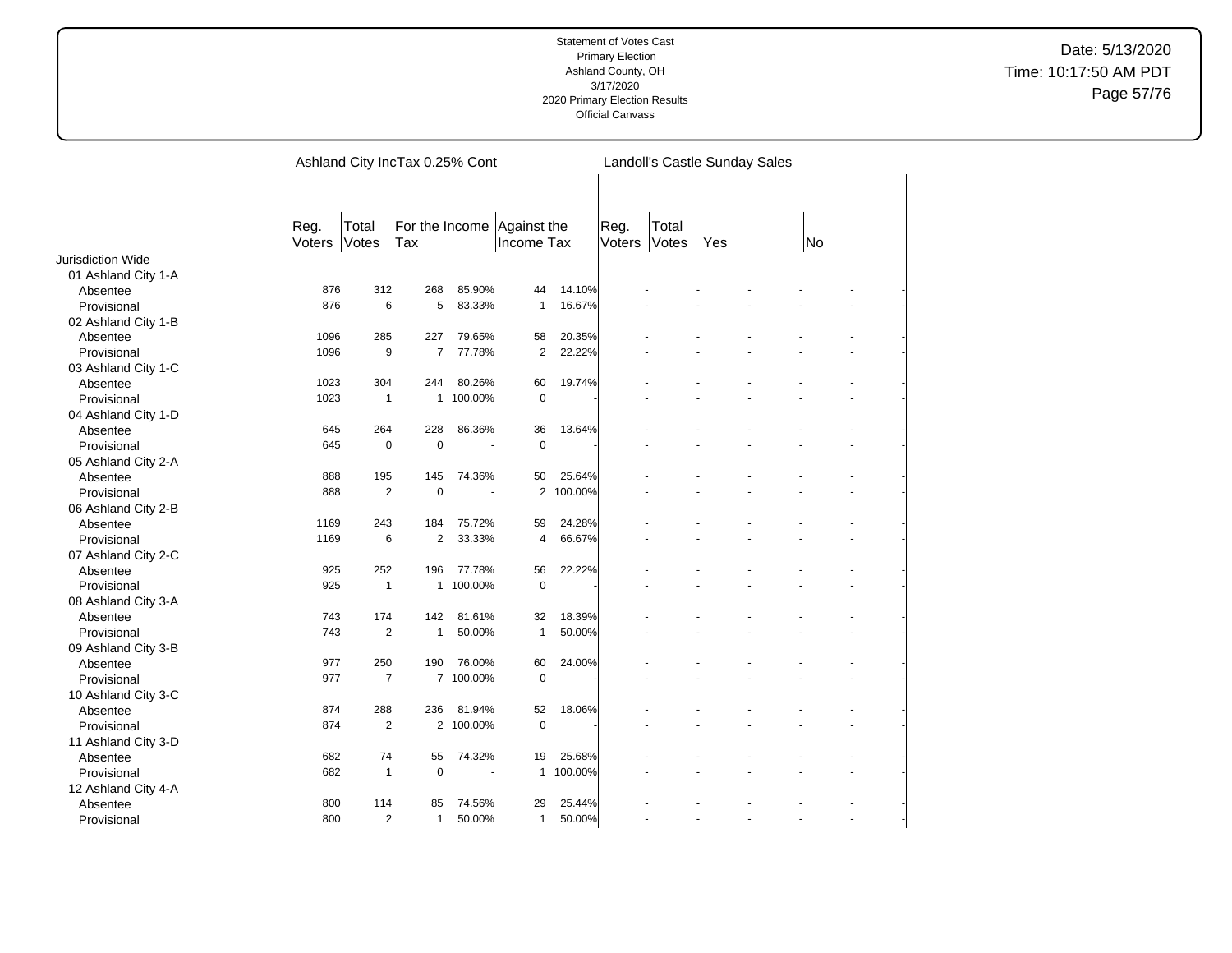Date: 5/13/2020 Time: 10:17:50 AM PDT Page 58/76

|                     |        | Ashland City IncTax 0.25% Cont |           |           |             |           | Landoll's Castle Sunday Sales |                |     |        |              |        |
|---------------------|--------|--------------------------------|-----------|-----------|-------------|-----------|-------------------------------|----------------|-----|--------|--------------|--------|
|                     |        |                                |           |           |             |           |                               |                |     |        |              |        |
|                     |        | For the Income Against the     |           |           |             |           |                               |                |     |        |              |        |
|                     | Reg.   | Total                          |           |           |             |           | Reg.                          | Total          |     |        |              |        |
|                     | Voters | Votes                          | Tax       |           | Income Tax  |           | Voters                        | Votes          | Yes |        | No           |        |
| 13 Ashland City 4-B |        |                                |           |           |             |           |                               |                |     |        |              |        |
| Absentee            | 625    | 91                             | 63        | 69.23%    | 28          | 30.77%    |                               |                |     |        |              |        |
| Provisional         | 625    | $\overline{1}$                 |           | 1 100.00% | $\mathbf 0$ |           |                               |                |     |        |              |        |
| 14 Ashland City 4-C |        |                                |           |           |             |           |                               |                |     |        |              |        |
| Absentee            | 925    | 120                            | 81        | 67.50%    | 39          | 32.50%    |                               |                |     |        |              |        |
| Provisional         | 925    | $\mathbf{1}$                   | $\pmb{0}$ | L,        |             | 1 100.00% |                               |                |     |        |              |        |
| 15 Clear Creek      |        |                                |           |           |             |           |                               |                |     |        |              |        |
| Absentee            |        |                                |           |           |             |           |                               |                |     |        |              |        |
| Provisional         |        |                                |           |           |             |           |                               |                |     |        |              |        |
| 16 Loudonville 1    |        |                                |           |           |             |           |                               |                |     |        |              |        |
| Absentee            |        |                                |           |           |             |           |                               |                |     |        |              |        |
| Provisional         |        |                                |           |           |             |           |                               |                |     |        |              |        |
| 17 Green 1          |        |                                |           |           |             |           |                               |                |     |        |              |        |
| Absentee            |        |                                |           |           |             |           |                               |                |     |        |              |        |
| Provisional         |        |                                |           |           |             |           |                               |                |     |        |              |        |
| 18 Green 2          |        |                                |           |           |             |           |                               |                |     |        |              |        |
| Absentee            |        |                                |           |           |             |           |                               |                |     |        |              |        |
| Provisional         |        |                                |           |           |             |           |                               |                |     |        |              |        |
| 19 Loudonville 2    |        |                                |           |           |             |           |                               |                |     |        |              |        |
| Absentee            |        |                                |           |           |             |           | 593                           | 160            | 119 | 74.38% | 41           | 25.62% |
| Provisional         |        |                                |           |           |             |           | 593                           | $\overline{4}$ | 3   | 75.00% | $\mathbf{1}$ | 25.00% |
| 20 Jackson 1        |        |                                |           |           |             |           |                               |                |     |        |              |        |
|                     |        |                                |           |           |             |           |                               |                |     |        |              |        |
| Absentee            |        |                                |           |           |             |           |                               |                |     |        |              |        |
| Provisional         |        |                                |           |           |             |           |                               |                |     |        |              |        |
| 21 Jackson 2        |        |                                |           |           |             |           |                               |                |     |        |              |        |
| Absentee            |        |                                |           |           |             |           |                               |                |     |        |              |        |
| Provisional         |        |                                |           |           |             |           |                               |                |     |        |              |        |
| 22 Lake             |        |                                |           |           |             |           |                               |                |     |        |              |        |
| Absentee            |        |                                |           |           |             |           |                               |                |     |        |              |        |
| Provisional         |        |                                |           |           |             |           |                               |                |     |        |              |        |
| 23 Mifflin          |        |                                |           |           |             |           |                               |                |     |        |              |        |
| Absentee            |        |                                |           |           |             |           |                               |                |     |        |              |        |
| Provisional         |        |                                |           |           |             |           |                               |                |     |        |              |        |
| 24 Milton 1         |        |                                |           |           |             |           |                               |                |     |        |              |        |
| Absentee            |        |                                |           |           |             |           |                               |                |     |        |              |        |
| Provisional         |        |                                |           |           |             |           |                               |                |     |        |              |        |
| 25 Milton 3         |        |                                |           |           |             |           |                               |                |     |        |              |        |
| Absentee            |        |                                |           |           |             |           |                               |                |     |        |              |        |
| Provisional         |        |                                |           |           | L.          |           |                               |                |     |        |              |        |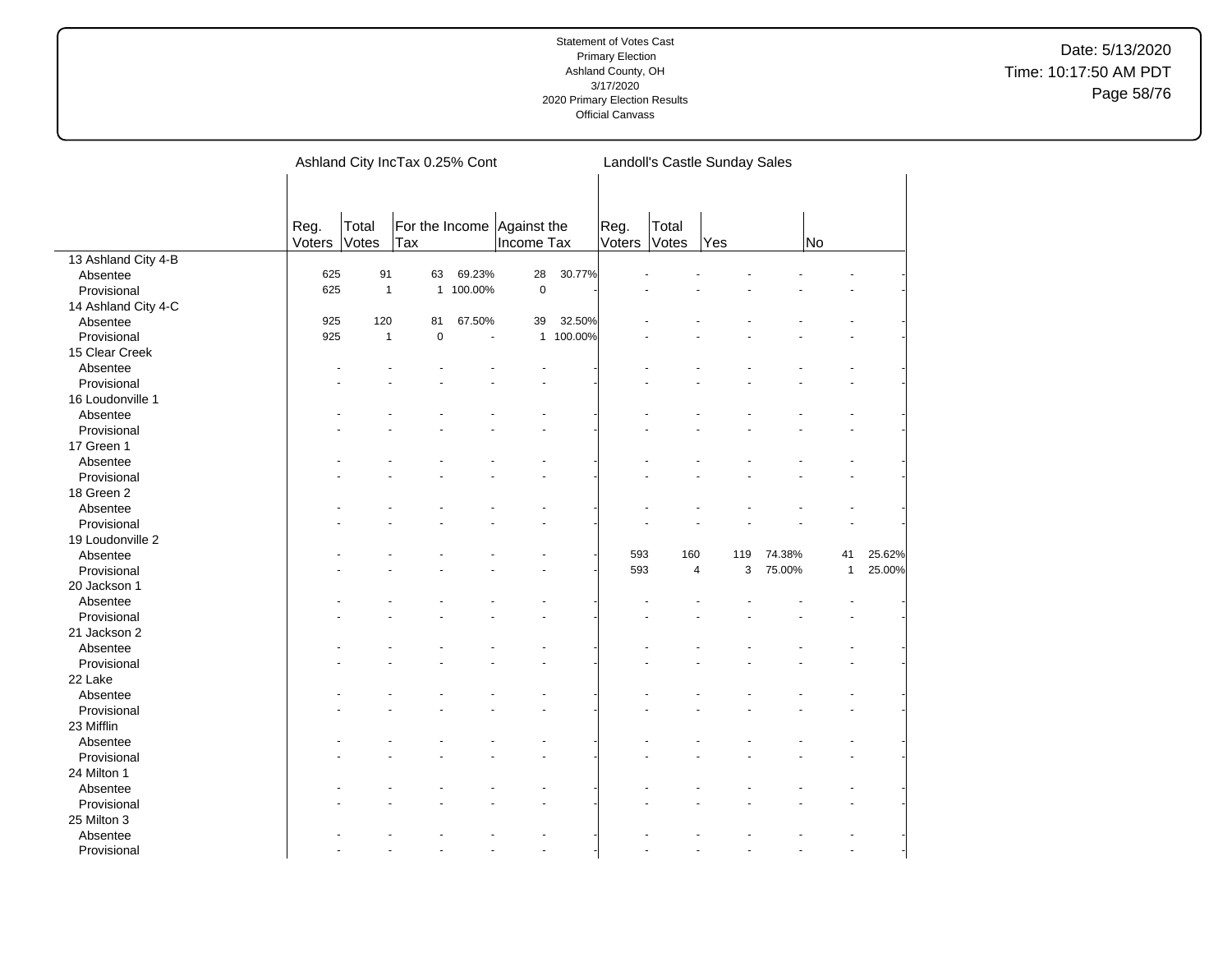Date: 5/13/2020 Time: 10:17:50 AM PDT Page 59/76

|                 |        |       | Ashland City IncTax 0.25% Cont |                | Landoll's Castle Sunday Sales |       |     |  |           |  |  |
|-----------------|--------|-------|--------------------------------|----------------|-------------------------------|-------|-----|--|-----------|--|--|
|                 |        |       |                                |                |                               |       |     |  |           |  |  |
|                 | Reg.   | Total | For the Income Against the     |                | Reg.                          | Total |     |  |           |  |  |
|                 | Voters | Votes | Tax                            | Income Tax     | Voters                        | Votes | Yes |  | <b>No</b> |  |  |
| 26 Jeromesville |        |       |                                |                |                               |       |     |  |           |  |  |
| Absentee        |        |       |                                |                |                               |       |     |  |           |  |  |
| Provisional     |        |       |                                |                |                               |       |     |  |           |  |  |
| 27 Mohican      |        |       |                                |                |                               |       |     |  |           |  |  |
| Absentee        |        |       |                                |                |                               |       |     |  |           |  |  |
| Provisional     |        |       |                                |                |                               |       |     |  |           |  |  |
| 28 Montgomery 1 |        |       |                                |                |                               |       |     |  |           |  |  |
| Absentee        |        |       |                                |                |                               |       |     |  |           |  |  |
| Provisional     |        |       |                                |                |                               |       |     |  |           |  |  |
| 29 Montgomery 2 |        |       |                                |                |                               |       |     |  |           |  |  |
| Absentee        |        |       |                                |                |                               |       |     |  |           |  |  |
| Provisional     |        |       |                                |                |                               |       |     |  |           |  |  |
| 30 Montgomery 3 |        |       |                                |                |                               |       |     |  |           |  |  |
| Absentee        |        |       |                                |                |                               |       |     |  |           |  |  |
| Provisional     |        |       |                                |                |                               |       |     |  |           |  |  |
| 31 Orange 1     |        |       |                                |                |                               |       |     |  |           |  |  |
| Absentee        |        |       |                                |                |                               |       |     |  |           |  |  |
| Provisional     |        |       |                                |                |                               |       |     |  |           |  |  |
| 32 Orange 2     |        |       |                                |                |                               |       |     |  |           |  |  |
| Absentee        |        |       |                                |                |                               |       |     |  |           |  |  |
| Provisional     |        |       |                                |                |                               |       |     |  |           |  |  |
| 33 Perry        |        |       |                                |                |                               |       |     |  |           |  |  |
| Absentee        |        |       |                                |                |                               |       |     |  |           |  |  |
| Provisional     |        |       |                                |                |                               |       |     |  |           |  |  |
| 34 Ruggles      |        |       |                                |                |                               |       |     |  |           |  |  |
| Absentee        |        |       |                                |                |                               |       |     |  |           |  |  |
| Provisional     |        |       |                                |                |                               |       |     |  |           |  |  |
| 35 Sullivan 1   |        |       |                                |                |                               |       |     |  |           |  |  |
| Absentee        |        |       |                                |                |                               |       |     |  |           |  |  |
| Provisional     |        |       |                                |                |                               |       |     |  |           |  |  |
| 36 Sullivan 2   |        |       |                                |                |                               |       |     |  |           |  |  |
| Absentee        |        |       |                                |                |                               |       |     |  |           |  |  |
| Provisional     |        |       |                                |                |                               |       |     |  |           |  |  |
| 37 Troy         |        |       |                                |                |                               |       |     |  |           |  |  |
| Absentee        |        |       |                                |                |                               |       |     |  |           |  |  |
| Provisional     |        |       |                                |                |                               |       |     |  |           |  |  |
| 38 Vermillion 1 |        |       |                                |                |                               |       |     |  |           |  |  |
| Absentee        |        |       |                                |                |                               |       |     |  |           |  |  |
| Provisional     |        |       |                                | $\overline{a}$ |                               |       |     |  |           |  |  |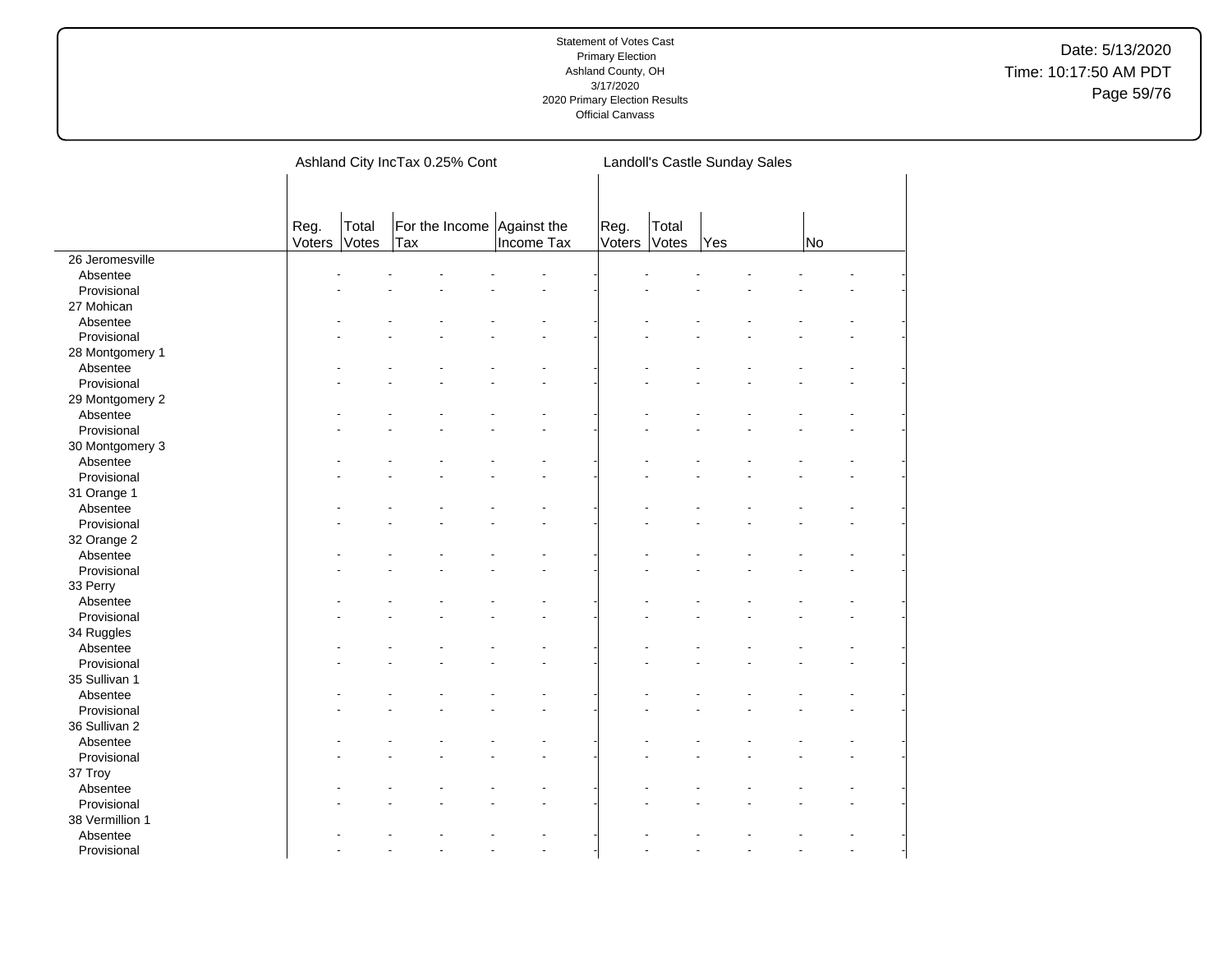| Statement of Votes Cast<br><b>Primary Election</b><br>Ashland County, OH<br>3/17/2020<br>2020 Primary Election Results<br><b>Official Canvass</b> | Date: 5/13/2020<br>Time: 10:17:50 AM PDT<br>Page 60/76 |
|---------------------------------------------------------------------------------------------------------------------------------------------------|--------------------------------------------------------|
|                                                                                                                                                   |                                                        |

|                 |                |                | Ashland City IncTax 0.25% Cont |        |                                          |        | Landoll's Castle Sunday Sales |                |     |        |    |        |  |  |
|-----------------|----------------|----------------|--------------------------------|--------|------------------------------------------|--------|-------------------------------|----------------|-----|--------|----|--------|--|--|
|                 | Reg.<br>Voters | Total<br>Votes | Tax                            |        | For the Income Against the<br>Income Tax |        | Reg.<br><b>Voters</b>         | Total<br>Votes | Yes |        | No |        |  |  |
| 39 Vermillion 2 |                |                |                                |        |                                          |        |                               |                |     |        |    |        |  |  |
| Absentee        |                |                |                                |        |                                          |        |                               |                |     |        |    |        |  |  |
| Provisional     |                |                |                                |        |                                          |        |                               |                |     |        |    |        |  |  |
| Total           |                |                |                                |        |                                          |        |                               |                |     |        |    |        |  |  |
| Absentee        | 12248          | 2966           | 2344                           | 79.03% | 622                                      | 20.97% | 593                           | 160            | 119 | 74.38% | 41 | 25.62% |  |  |
| Provisional     | 12248          | 41             | 28                             | 68.29% | 13                                       | 31.71% | 593                           | 4              | 3   | 75.00% |    | 25.00% |  |  |
| Total           | 12248          | 3007           | 2372                           | 78.88% | 635                                      | 21.12% | 593                           | 164            | 122 | 74.39% | 42 | 25.61% |  |  |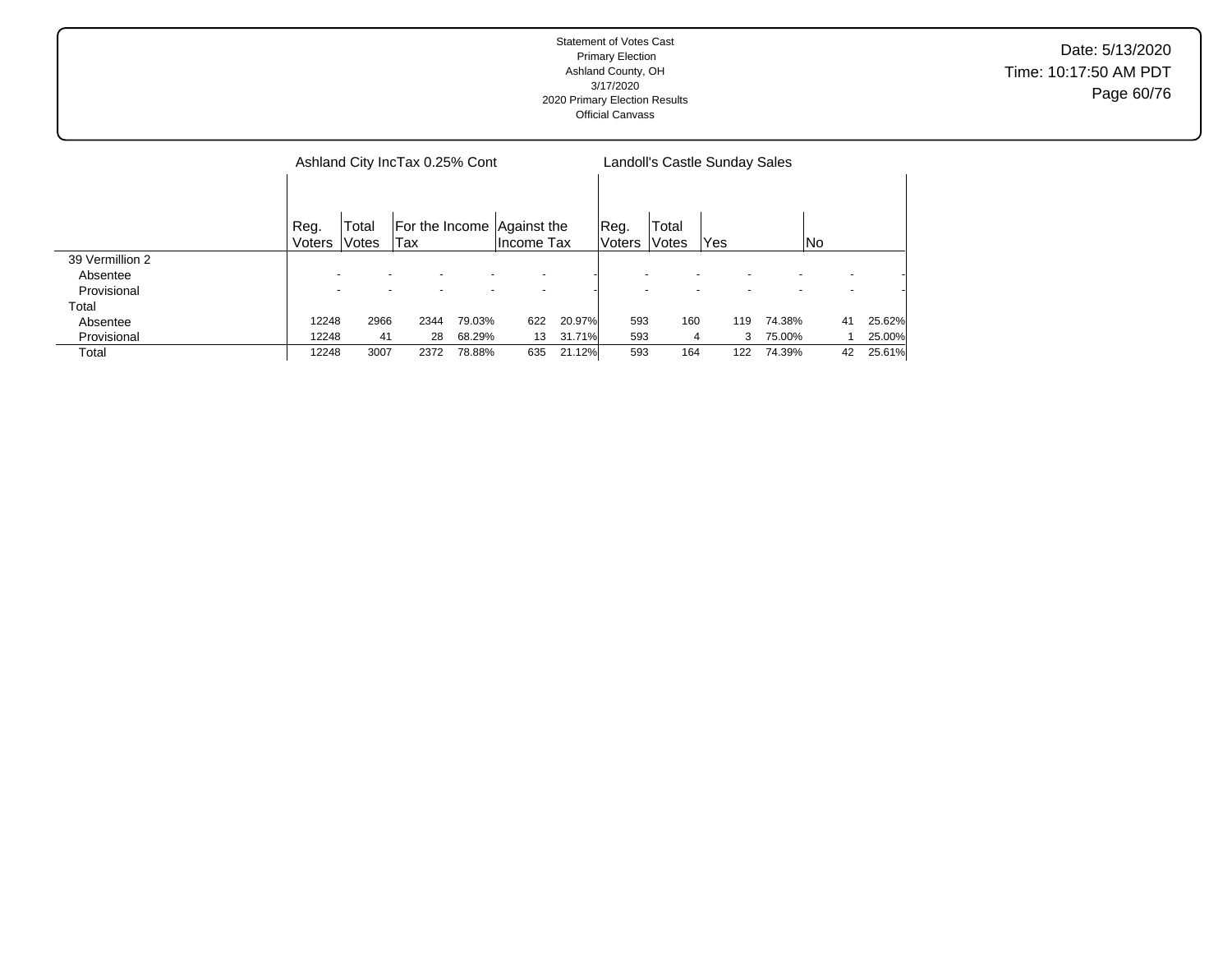Date: 5/13/2020 Time: 10:17:50 AM PDT Page 61/76

|                     |                |                | Hanover Twp RBs 1.2m Ren |                         |                |                | Vermillion Twp FP 1m Ren |                         |  |
|---------------------|----------------|----------------|--------------------------|-------------------------|----------------|----------------|--------------------------|-------------------------|--|
|                     | Reg.<br>Voters | Total<br>Votes | For the Tax<br>Levy      | Against the<br>Tax Levy | Reg.<br>Voters | Total<br>Votes | For the Tax<br>Levy      | Against the<br>Tax Levy |  |
| Jurisdiction Wide   |                |                |                          |                         |                |                |                          |                         |  |
| 01 Ashland City 1-A |                |                |                          |                         |                |                |                          |                         |  |
| Absentee            |                |                |                          |                         |                |                |                          |                         |  |
| Provisional         |                |                |                          |                         |                |                |                          |                         |  |
| 02 Ashland City 1-B |                |                |                          |                         |                |                |                          |                         |  |
| Absentee            |                |                |                          |                         |                |                |                          |                         |  |
| Provisional         |                |                |                          |                         |                |                |                          |                         |  |
| 03 Ashland City 1-C |                |                |                          |                         |                |                |                          |                         |  |
| Absentee            |                |                |                          |                         |                |                |                          |                         |  |
| Provisional         |                |                |                          |                         |                |                |                          |                         |  |
| 04 Ashland City 1-D |                |                |                          |                         |                |                |                          |                         |  |
| Absentee            |                |                |                          |                         |                |                |                          |                         |  |
| Provisional         |                |                |                          |                         |                |                |                          |                         |  |
| 05 Ashland City 2-A |                |                |                          |                         |                |                |                          |                         |  |
| Absentee            |                |                |                          |                         |                |                |                          |                         |  |
| Provisional         |                |                |                          |                         |                |                |                          |                         |  |
| 06 Ashland City 2-B |                |                |                          |                         |                |                |                          |                         |  |
| Absentee            |                |                |                          |                         |                |                |                          |                         |  |
| Provisional         |                |                |                          |                         |                |                |                          |                         |  |
| 07 Ashland City 2-C |                |                |                          |                         |                |                |                          |                         |  |
| Absentee            |                |                |                          |                         |                |                |                          |                         |  |
| Provisional         |                |                |                          |                         |                |                |                          |                         |  |
| 08 Ashland City 3-A |                |                |                          |                         |                |                |                          |                         |  |
| Absentee            |                |                |                          |                         |                |                |                          |                         |  |
| Provisional         |                |                |                          |                         |                |                |                          |                         |  |
| 09 Ashland City 3-B |                |                |                          |                         |                |                |                          |                         |  |
| Absentee            |                |                |                          |                         |                |                |                          |                         |  |
| Provisional         |                |                |                          |                         |                |                |                          |                         |  |
| 10 Ashland City 3-C |                |                |                          |                         |                |                |                          |                         |  |
| Absentee            |                |                |                          |                         |                |                |                          |                         |  |
| Provisional         |                |                |                          |                         |                |                |                          |                         |  |
| 11 Ashland City 3-D |                |                |                          |                         |                |                |                          |                         |  |
| Absentee            |                |                |                          |                         |                |                |                          |                         |  |
| Provisional         |                |                |                          |                         |                |                |                          |                         |  |
| 12 Ashland City 4-A |                |                |                          |                         |                |                |                          |                         |  |
| Absentee            |                |                |                          |                         |                |                |                          |                         |  |
| Provisional         |                |                |                          | ÷,                      |                |                |                          |                         |  |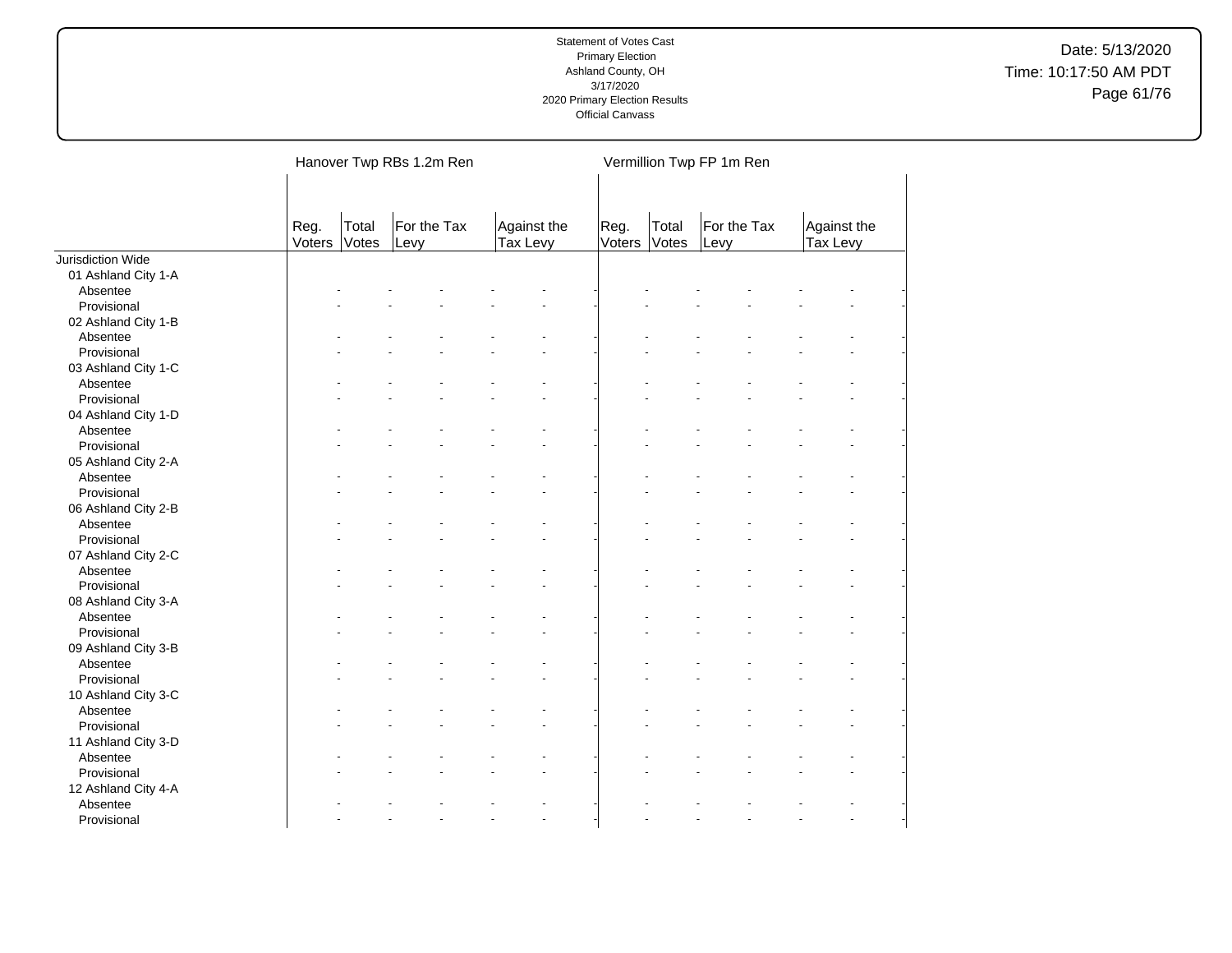Date: 5/13/2020 Time: 10:17:50 AM PDT Page 62/76

|                     |        |                | Hanover Twp RBs 1.2m Ren |        |             |        |        |       | Vermillion Twp FP 1m Ren |             |  |
|---------------------|--------|----------------|--------------------------|--------|-------------|--------|--------|-------|--------------------------|-------------|--|
|                     |        |                |                          |        |             |        |        |       |                          |             |  |
|                     | Reg.   | Total          | For the Tax              |        | Against the |        | Reg.   | Total | For the Tax              | Against the |  |
|                     | Voters | Votes          | Levy                     |        | Tax Levy    |        | Voters | Votes | Levy                     | Tax Levy    |  |
| 13 Ashland City 4-B |        |                |                          |        |             |        |        |       |                          |             |  |
| Absentee            |        |                |                          |        |             |        |        |       |                          |             |  |
| Provisional         |        |                |                          |        |             |        |        |       |                          |             |  |
| 14 Ashland City 4-C |        |                |                          |        |             |        |        |       |                          |             |  |
| Absentee            |        |                |                          |        |             |        |        |       |                          |             |  |
| Provisional         |        |                |                          |        |             |        |        |       |                          |             |  |
| 15 Clear Creek      |        |                |                          |        |             |        |        |       |                          |             |  |
| Absentee            |        |                |                          |        |             |        |        |       |                          |             |  |
| Provisional         |        |                |                          |        |             |        |        |       |                          |             |  |
| 16 Loudonville 1    |        |                |                          |        |             |        |        |       |                          |             |  |
| Absentee            |        |                |                          |        |             |        |        |       |                          |             |  |
| Provisional         |        |                |                          |        |             |        |        |       |                          |             |  |
| 17 Green 1          |        |                |                          |        |             |        |        |       |                          |             |  |
| Absentee            |        |                |                          |        |             |        |        |       |                          |             |  |
| Provisional         |        |                |                          |        |             |        |        |       |                          |             |  |
| 18 Green 2          |        |                |                          |        |             |        |        |       |                          |             |  |
| Absentee            |        |                |                          |        |             |        |        |       |                          |             |  |
| Provisional         |        |                |                          |        |             |        |        |       |                          |             |  |
| 19 Loudonville 2    |        |                |                          |        |             |        |        |       |                          |             |  |
| Absentee            | 593    | 162            | 143                      | 88.27% | 19          | 11.73% |        |       |                          |             |  |
| Provisional         | 593    | $\overline{4}$ | $\mathbf{1}$             | 25.00% | 3           | 75.00% |        |       |                          |             |  |
| 20 Jackson 1        |        |                |                          |        |             |        |        |       |                          |             |  |
| Absentee            |        |                |                          |        |             |        |        |       |                          |             |  |
| Provisional         |        |                |                          |        |             |        |        |       |                          |             |  |
| 21 Jackson 2        |        |                |                          |        |             |        |        |       |                          |             |  |
| Absentee            |        |                |                          |        |             |        |        |       |                          |             |  |
| Provisional         |        |                |                          |        |             |        |        |       |                          |             |  |
| 22 Lake             |        |                |                          |        |             |        |        |       |                          |             |  |
| Absentee            |        |                |                          |        |             |        |        |       |                          |             |  |
| Provisional         |        |                |                          |        |             |        |        |       |                          |             |  |
| 23 Mifflin          |        |                |                          |        |             |        |        |       |                          |             |  |
| Absentee            |        |                |                          |        |             |        |        |       |                          |             |  |
|                     |        |                |                          |        |             |        |        |       |                          |             |  |
| Provisional         |        |                |                          |        |             |        |        |       |                          |             |  |
| 24 Milton 1         |        |                |                          |        |             |        |        |       |                          |             |  |
| Absentee            |        |                |                          |        |             |        |        |       |                          |             |  |
| Provisional         |        |                |                          |        |             |        |        |       |                          |             |  |
| 25 Milton 3         |        |                |                          |        |             |        |        |       |                          |             |  |
| Absentee            |        |                |                          |        |             |        |        |       |                          |             |  |
| Provisional         |        |                |                          |        |             |        |        |       |                          |             |  |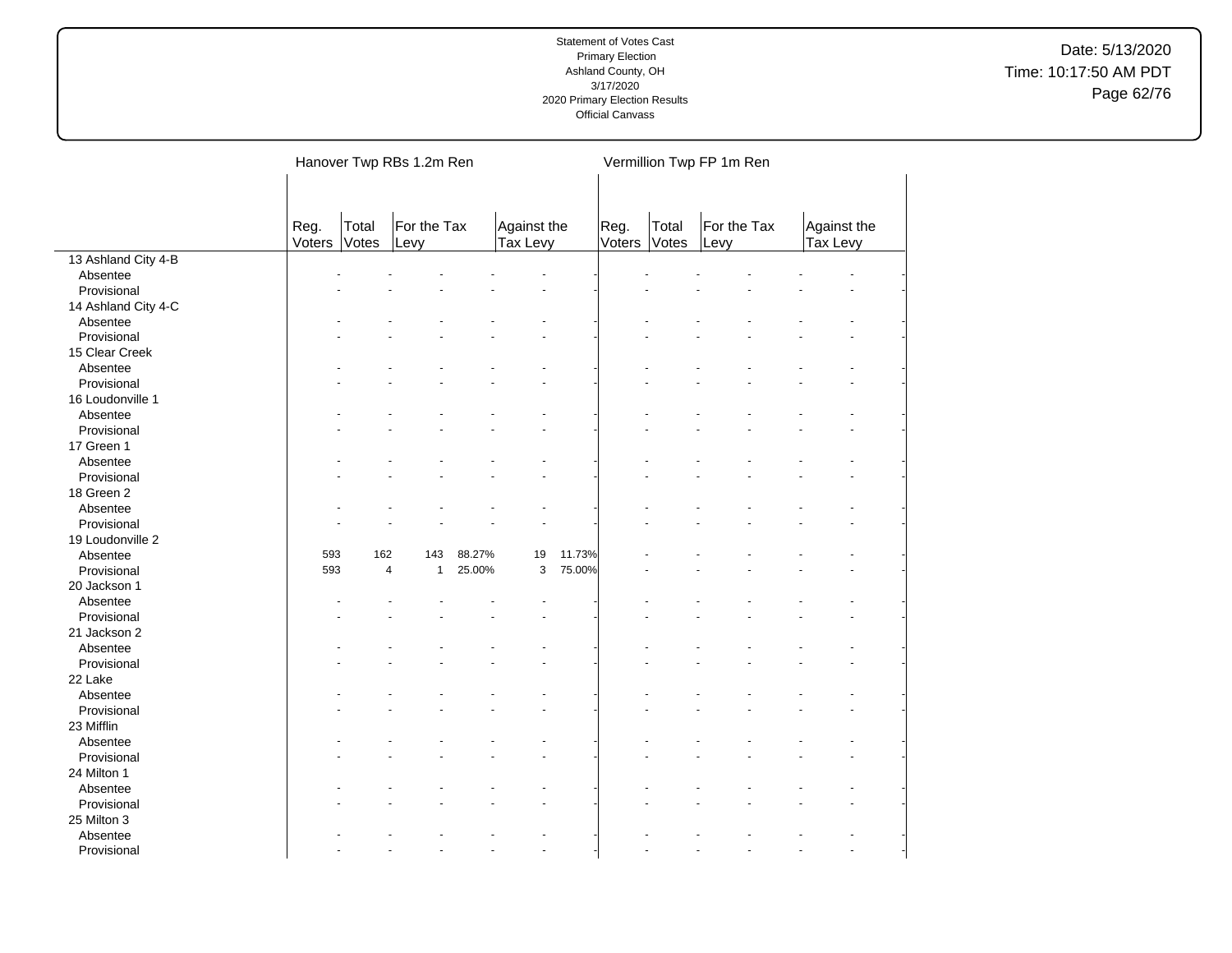Date: 5/13/2020 Time: 10:17:50 AM PDT Page 63/76

|                 |        |       | Hanover Twp RBs 1.2m Ren |             |    |        |       | Vermillion Twp FP 1m Ren |        |              |        |
|-----------------|--------|-------|--------------------------|-------------|----|--------|-------|--------------------------|--------|--------------|--------|
|                 |        |       |                          |             |    |        |       |                          |        |              |        |
|                 |        |       |                          |             |    |        |       |                          |        |              |        |
|                 | Reg.   | Total | For the Tax              | Against the |    | Reg.   | Total | For the Tax              |        | Against the  |        |
|                 | Voters | Votes | Levy                     | Tax Levy    |    | Voters | Votes | Levy                     |        | Tax Levy     |        |
| 26 Jeromesville |        |       |                          |             |    |        |       |                          |        |              |        |
| Absentee        |        |       |                          |             |    |        |       |                          |        |              |        |
| Provisional     |        |       |                          |             |    |        |       |                          |        |              |        |
| 27 Mohican      |        |       |                          |             |    |        |       |                          |        |              |        |
| Absentee        |        |       |                          |             |    |        |       |                          |        |              |        |
| Provisional     |        |       |                          |             |    |        |       |                          |        |              |        |
| 28 Montgomery 1 |        |       |                          |             |    |        |       |                          |        |              |        |
| Absentee        |        |       |                          |             |    |        |       |                          |        |              |        |
| Provisional     |        |       |                          |             |    |        |       |                          |        |              |        |
| 29 Montgomery 2 |        |       |                          |             |    |        |       |                          |        |              |        |
| Absentee        |        |       |                          |             |    |        |       |                          |        |              |        |
| Provisional     |        |       |                          |             |    |        |       |                          |        |              |        |
| 30 Montgomery 3 |        |       |                          |             |    |        |       |                          |        |              |        |
| Absentee        |        |       |                          |             |    |        |       |                          |        |              |        |
| Provisional     |        |       |                          |             |    |        |       |                          |        |              |        |
| 31 Orange 1     |        |       |                          |             |    |        |       |                          |        |              |        |
| Absentee        |        |       |                          |             |    |        |       |                          |        |              |        |
| Provisional     |        |       |                          |             |    |        |       |                          |        |              |        |
| 32 Orange 2     |        |       |                          |             |    |        |       |                          |        |              |        |
| Absentee        |        |       |                          |             |    |        |       |                          |        |              |        |
| Provisional     |        |       |                          |             |    |        |       |                          |        |              |        |
| 33 Perry        |        |       |                          |             |    |        |       |                          |        |              |        |
| Absentee        |        |       |                          |             |    |        |       |                          |        |              |        |
| Provisional     |        |       |                          |             |    |        |       |                          |        |              |        |
| 34 Ruggles      |        |       |                          |             |    |        |       |                          |        |              |        |
| Absentee        |        |       |                          |             |    |        |       |                          |        |              |        |
| Provisional     |        |       |                          |             |    |        |       |                          |        |              |        |
| 35 Sullivan 1   |        |       |                          |             |    |        |       |                          |        |              |        |
| Absentee        |        |       |                          |             |    |        |       |                          |        |              |        |
| Provisional     |        |       |                          |             |    |        |       |                          |        |              |        |
| 36 Sullivan 2   |        |       |                          |             |    |        |       |                          |        |              |        |
| Absentee        |        |       |                          |             |    |        |       |                          |        |              |        |
| Provisional     |        |       |                          |             |    |        |       |                          |        |              |        |
| 37 Troy         |        |       |                          |             |    |        |       |                          |        |              |        |
| Absentee        |        |       |                          |             |    |        |       |                          |        |              |        |
| Provisional     |        |       |                          |             |    |        |       |                          |        |              |        |
| 38 Vermillion 1 |        |       |                          |             |    |        |       |                          |        |              |        |
| Absentee        |        |       |                          |             |    | 835    | 208   | 179                      | 86.06% | 29           | 13.94% |
|                 |        |       |                          |             | L. | 835    |       | 3<br>$\overline{2}$      | 66.67% | $\mathbf{1}$ | 33.33% |
| Provisional     |        |       |                          |             |    |        |       |                          |        |              |        |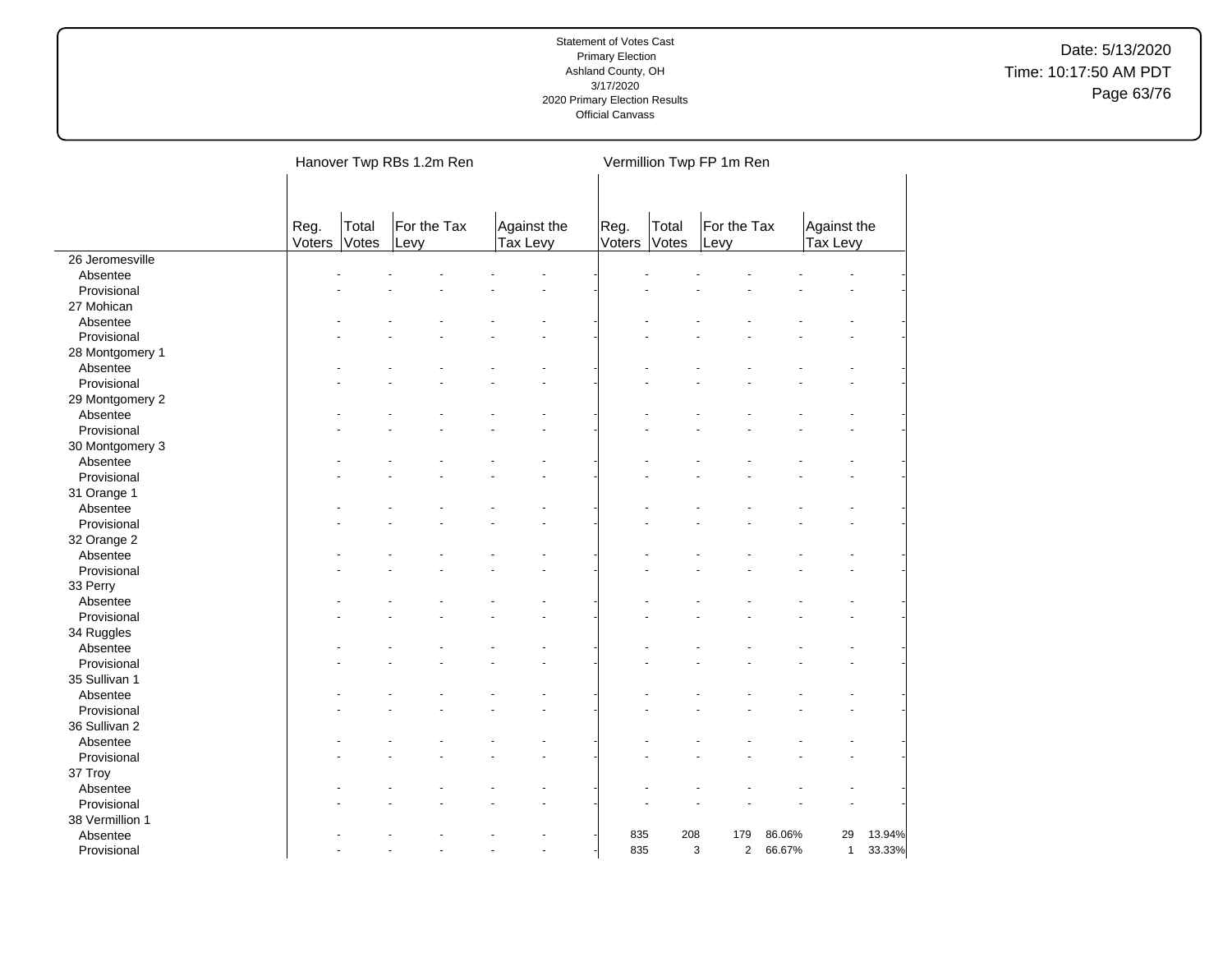#### Statement of Votes Cast Primary Election Ashland County, OH 3/17/2020 2020 Primary Election Results Official Canvass Date: 5/13/2020 Time: 10:17:50 AM PDT Page 64/76

|                 |                          | Hanover Twp RBs 1.2m Ren |                      |                          |                         |        |                |                | Vermillion Twp FP 1m Ren    |                          |                         |         |  |  |  |  |
|-----------------|--------------------------|--------------------------|----------------------|--------------------------|-------------------------|--------|----------------|----------------|-----------------------------|--------------------------|-------------------------|---------|--|--|--|--|
|                 |                          |                          |                      |                          |                         |        |                |                |                             |                          |                         |         |  |  |  |  |
|                 | Reg.<br>Voters           | Total<br>Votes           | For the Tax<br>∣Levy |                          | Aqainst the<br>Tax Levy |        | Reg.<br>Voters | Total<br>Votes | For the Tax<br><b>ILevy</b> |                          | Against the<br>Tax Levy |         |  |  |  |  |
| 39 Vermillion 2 |                          |                          |                      |                          |                         |        |                |                |                             |                          |                         |         |  |  |  |  |
| Absentee        |                          |                          |                      |                          |                         |        | 1045           | 316            | 278                         | 87.97%                   | 38                      | 12.03%  |  |  |  |  |
| Provisional     | $\overline{\phantom{0}}$ | $\overline{\phantom{0}}$ |                      | $\overline{\phantom{0}}$ |                         |        | 1045           |                | 0                           | $\overline{\phantom{a}}$ |                         | 100.00% |  |  |  |  |
| Total           |                          |                          |                      |                          |                         |        |                |                |                             |                          |                         |         |  |  |  |  |
| Absentee        | 593                      | 162                      | 143                  | 88.27%                   | 19                      | 11.73% | 1880           | 524            | 457                         | 87.21%                   | 67                      | 12.79%  |  |  |  |  |
| Provisional     | 593                      | 4                        |                      | 25.00%                   | 3                       | 75.00% | 1880           | 4              | 2                           | 50.00%                   |                         | 50.00%  |  |  |  |  |
| Total           | 593                      | 166                      | 144                  | 86.75%                   | 22                      | 13.25% | 1880           | 528            | 459                         | 86.93%                   | 69                      | 13.07%  |  |  |  |  |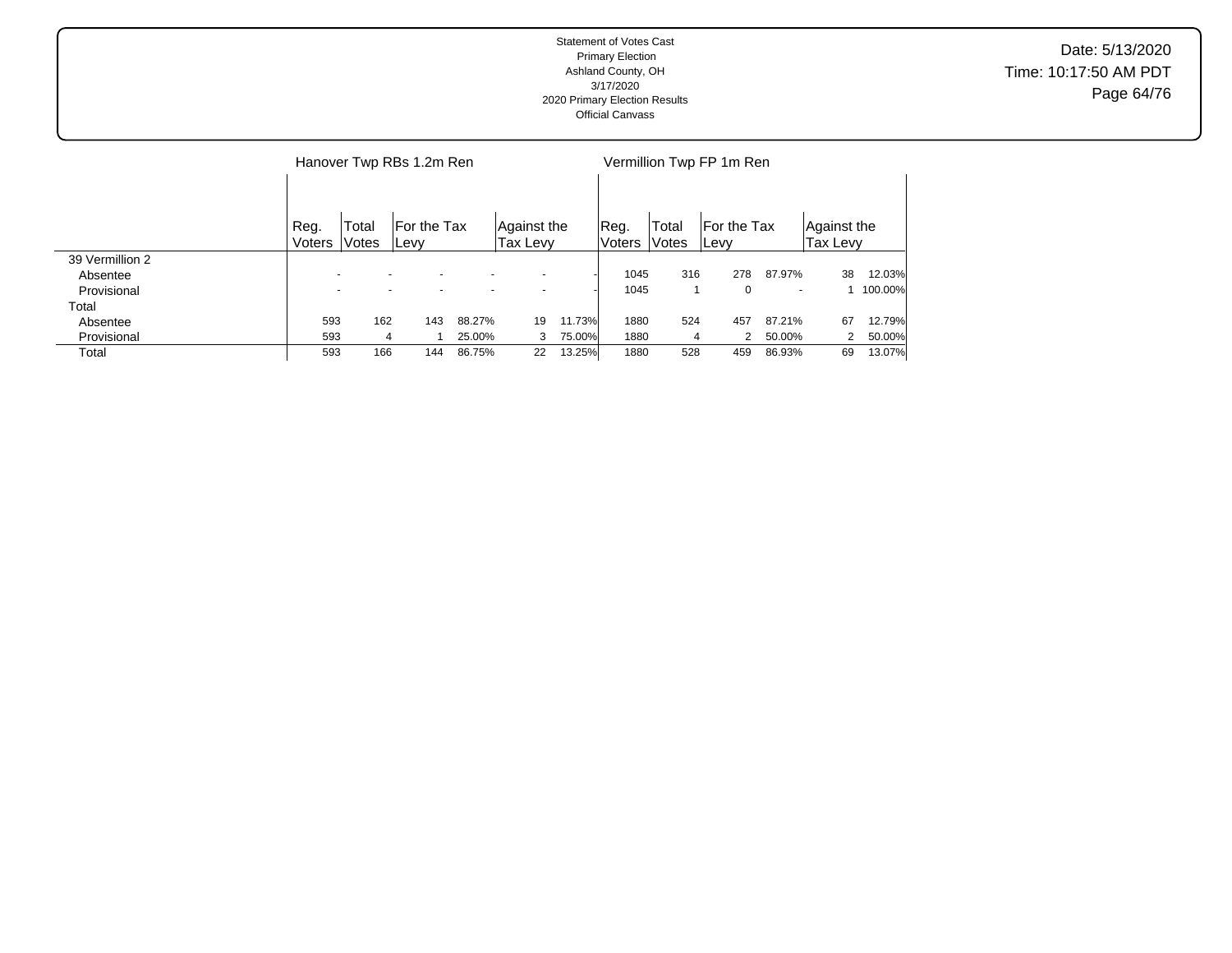Date: 5/13/2020 Time: 10:17:50 AM PDT Page 65/76

|                     |                |                | Vermillion Twp FP 1.35m Ren |                         |                |                | Vermillion Twp Cem 0.5m Ren |                         |  |
|---------------------|----------------|----------------|-----------------------------|-------------------------|----------------|----------------|-----------------------------|-------------------------|--|
|                     | Reg.<br>Voters | Total<br>Votes | For the Tax<br>Levy         | Against the<br>Tax Levy | Reg.<br>Voters | Total<br>Votes | For the Tax<br>Levy         | Against the<br>Tax Levy |  |
| Jurisdiction Wide   |                |                |                             |                         |                |                |                             |                         |  |
| 01 Ashland City 1-A |                |                |                             |                         |                |                |                             |                         |  |
| Absentee            |                |                |                             |                         |                |                |                             |                         |  |
| Provisional         |                |                |                             |                         |                |                |                             |                         |  |
| 02 Ashland City 1-B |                |                |                             |                         |                |                |                             |                         |  |
| Absentee            |                |                |                             |                         |                |                |                             |                         |  |
| Provisional         |                |                |                             |                         |                |                |                             |                         |  |
| 03 Ashland City 1-C |                |                |                             |                         |                |                |                             |                         |  |
| Absentee            |                |                |                             |                         |                |                |                             |                         |  |
| Provisional         |                |                |                             |                         |                |                |                             |                         |  |
| 04 Ashland City 1-D |                |                |                             |                         |                |                |                             |                         |  |
| Absentee            |                |                |                             |                         |                |                |                             |                         |  |
| Provisional         |                |                |                             |                         |                |                |                             |                         |  |
| 05 Ashland City 2-A |                |                |                             |                         |                |                |                             |                         |  |
| Absentee            |                |                |                             |                         |                |                |                             |                         |  |
| Provisional         |                |                |                             |                         |                |                |                             |                         |  |
| 06 Ashland City 2-B |                |                |                             |                         |                |                |                             |                         |  |
| Absentee            |                |                |                             |                         |                |                |                             |                         |  |
| Provisional         |                |                |                             |                         |                |                |                             |                         |  |
| 07 Ashland City 2-C |                |                |                             |                         |                |                |                             |                         |  |
| Absentee            |                |                |                             |                         |                |                |                             |                         |  |
| Provisional         |                |                |                             |                         |                |                |                             |                         |  |
| 08 Ashland City 3-A |                |                |                             |                         |                |                |                             |                         |  |
| Absentee            |                |                |                             |                         |                |                |                             |                         |  |
| Provisional         |                |                |                             |                         |                |                |                             |                         |  |
| 09 Ashland City 3-B |                |                |                             |                         |                |                |                             |                         |  |
| Absentee            |                |                |                             |                         |                |                |                             |                         |  |
| Provisional         |                |                |                             |                         |                |                |                             |                         |  |
| 10 Ashland City 3-C |                |                |                             |                         |                |                |                             |                         |  |
| Absentee            |                |                |                             |                         |                |                |                             |                         |  |
| Provisional         |                |                |                             |                         |                |                |                             |                         |  |
| 11 Ashland City 3-D |                |                |                             |                         |                |                |                             |                         |  |
| Absentee            |                |                |                             |                         |                |                |                             |                         |  |
| Provisional         |                |                |                             |                         |                |                |                             |                         |  |
| 12 Ashland City 4-A |                |                |                             |                         |                |                |                             |                         |  |
| Absentee            |                |                |                             |                         |                |                |                             |                         |  |
| Provisional         |                |                |                             | $\ddot{\phantom{1}}$    |                |                |                             |                         |  |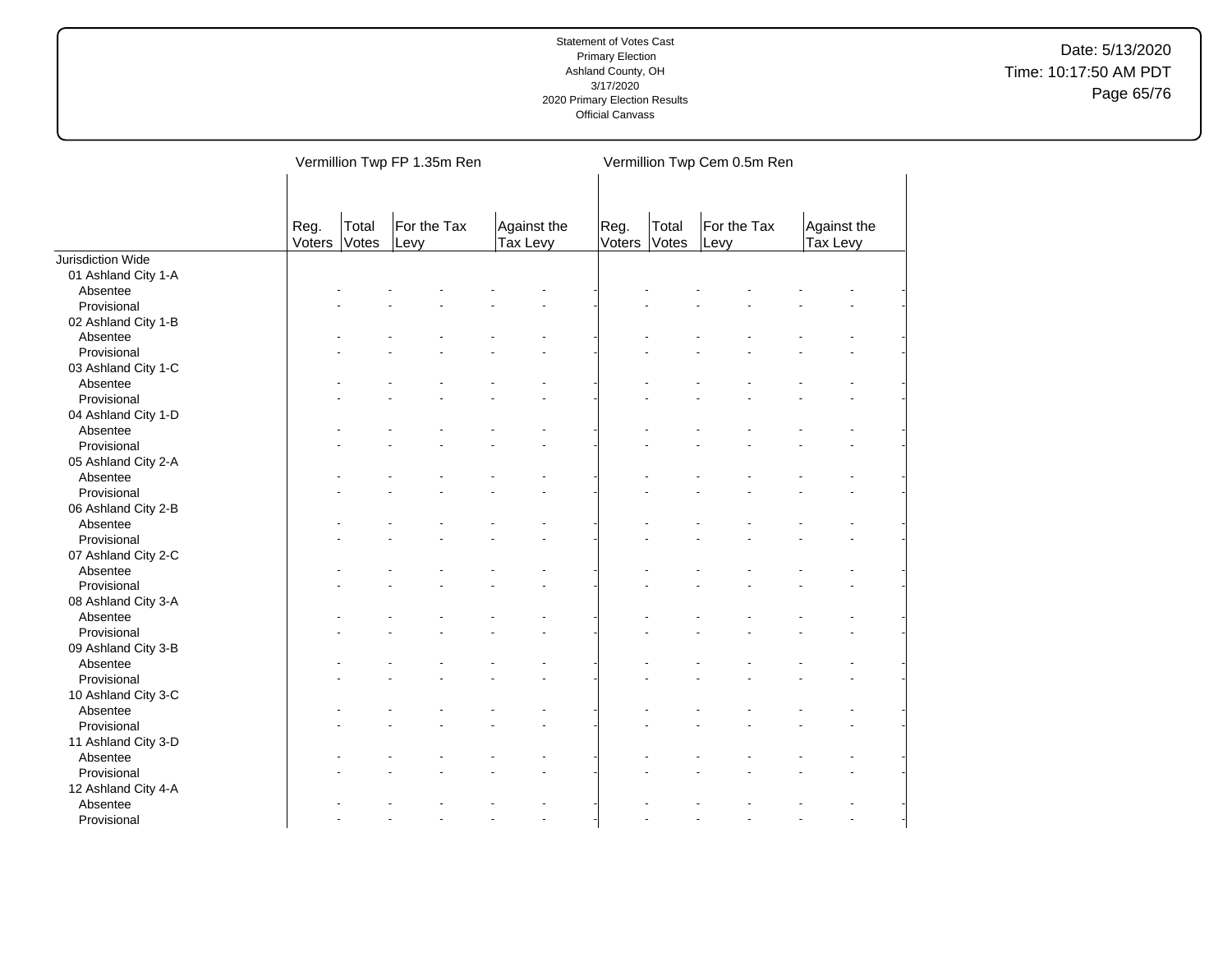|                     |                |                | Vermillion Twp FP 1.35m Ren |                         |                |                | Vermillion Twp Cem 0.5m Ren |                         |
|---------------------|----------------|----------------|-----------------------------|-------------------------|----------------|----------------|-----------------------------|-------------------------|
|                     | Reg.<br>Voters | Total<br>Votes | For the Tax<br>Levy         | Against the<br>Tax Levy | Reg.<br>Voters | Total<br>Votes | For the Tax<br>Levy         | Against the<br>Tax Levy |
| 13 Ashland City 4-B |                |                |                             |                         |                |                |                             |                         |
| Absentee            |                |                |                             |                         |                |                |                             |                         |
| Provisional         |                |                |                             |                         |                |                |                             |                         |
| 14 Ashland City 4-C |                |                |                             |                         |                |                |                             |                         |
| Absentee            |                |                |                             |                         |                |                |                             |                         |
| Provisional         |                |                |                             |                         |                |                |                             |                         |
| 15 Clear Creek      |                |                |                             |                         |                |                |                             |                         |
| Absentee            |                |                |                             |                         |                |                |                             |                         |
| Provisional         |                |                |                             |                         |                |                |                             |                         |
| 16 Loudonville 1    |                |                |                             |                         |                |                |                             |                         |
| Absentee            |                |                |                             |                         |                |                |                             |                         |
| Provisional         |                |                |                             |                         |                |                |                             |                         |
| 17 Green 1          |                |                |                             |                         |                |                |                             |                         |
| Absentee            |                |                |                             |                         |                |                |                             |                         |
| Provisional         |                |                |                             |                         |                |                |                             |                         |
| 18 Green 2          |                |                |                             |                         |                |                |                             |                         |
| Absentee            |                |                |                             |                         |                |                |                             |                         |
| Provisional         |                |                |                             |                         |                |                |                             |                         |
| 19 Loudonville 2    |                |                |                             |                         |                |                |                             |                         |
| Absentee            |                |                |                             |                         |                |                |                             |                         |
| Provisional         |                |                |                             |                         |                |                |                             |                         |
| 20 Jackson 1        |                |                |                             |                         |                |                |                             |                         |
| Absentee            |                |                |                             |                         |                |                |                             |                         |
| Provisional         |                |                |                             |                         |                |                |                             |                         |
| 21 Jackson 2        |                |                |                             |                         |                |                |                             |                         |
| Absentee            |                |                |                             |                         |                |                |                             |                         |
| Provisional         |                |                |                             |                         |                |                |                             |                         |
| 22 Lake             |                |                |                             |                         |                |                |                             |                         |
| Absentee            |                |                |                             |                         |                |                |                             |                         |
| Provisional         |                |                |                             |                         |                |                |                             |                         |
| 23 Mifflin          |                |                |                             |                         |                |                |                             |                         |
| Absentee            |                |                |                             |                         |                |                |                             |                         |
| Provisional         |                |                |                             |                         |                |                |                             |                         |
| 24 Milton 1         |                |                |                             |                         |                |                |                             |                         |
| Absentee            |                |                |                             |                         |                |                |                             |                         |
| Provisional         |                |                |                             |                         |                |                |                             |                         |
| 25 Milton 3         |                |                |                             |                         |                |                |                             |                         |
| Absentee            |                |                |                             |                         |                |                |                             |                         |
| Provisional         |                |                |                             | $\overline{a}$          |                |                |                             |                         |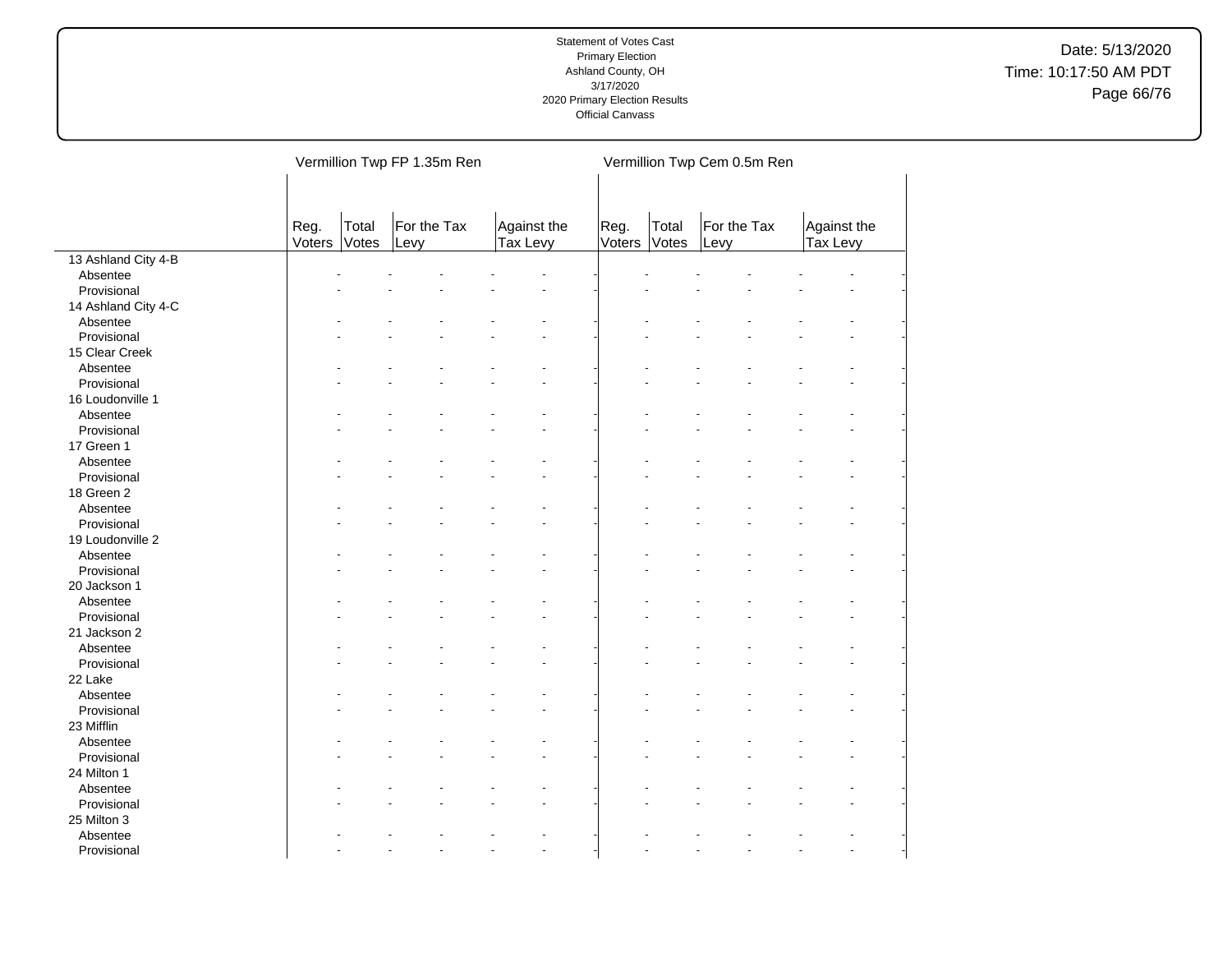Date: 5/13/2020 Time: 10:17:50 AM PDT Page 67/76

|                 |                |                | Vermillion Twp FP 1.35m Ren |        |                         |        |                |                | Vermillion Twp Cem 0.5m Ren |        |                         |        |
|-----------------|----------------|----------------|-----------------------------|--------|-------------------------|--------|----------------|----------------|-----------------------------|--------|-------------------------|--------|
|                 | Reg.<br>Voters | Total<br>Votes | For the Tax<br>Levy         |        | Against the<br>Tax Levy |        | Reg.<br>Voters | Total<br>Votes | For the Tax<br>Levy         |        | Against the<br>Tax Levy |        |
| 26 Jeromesville |                |                |                             |        |                         |        |                |                |                             |        |                         |        |
| Absentee        |                |                |                             |        |                         |        |                |                |                             |        |                         |        |
| Provisional     |                |                |                             |        |                         |        |                |                |                             |        |                         |        |
| 27 Mohican      |                |                |                             |        |                         |        |                |                |                             |        |                         |        |
| Absentee        |                |                |                             |        |                         |        |                |                |                             |        |                         |        |
| Provisional     |                |                |                             |        |                         |        |                |                |                             |        |                         |        |
| 28 Montgomery 1 |                |                |                             |        |                         |        |                |                |                             |        |                         |        |
| Absentee        |                |                |                             |        |                         |        |                |                |                             |        |                         |        |
| Provisional     |                |                |                             |        |                         |        |                |                |                             |        |                         |        |
| 29 Montgomery 2 |                |                |                             |        |                         |        |                |                |                             |        |                         |        |
| Absentee        |                |                |                             |        |                         |        |                |                |                             |        |                         |        |
| Provisional     |                |                |                             |        |                         |        |                |                |                             |        |                         |        |
| 30 Montgomery 3 |                |                |                             |        |                         |        |                |                |                             |        |                         |        |
| Absentee        |                |                |                             |        |                         |        |                |                |                             |        |                         |        |
| Provisional     |                |                |                             |        |                         |        |                |                |                             |        |                         |        |
| 31 Orange 1     |                |                |                             |        |                         |        |                |                |                             |        |                         |        |
| Absentee        |                |                |                             |        |                         |        |                |                |                             |        |                         |        |
| Provisional     |                |                |                             |        |                         |        |                |                |                             |        |                         |        |
| 32 Orange 2     |                |                |                             |        |                         |        |                |                |                             |        |                         |        |
| Absentee        |                |                |                             |        |                         |        |                |                |                             |        |                         |        |
| Provisional     |                |                |                             |        |                         |        |                |                |                             |        |                         |        |
| 33 Perry        |                |                |                             |        |                         |        |                |                |                             |        |                         |        |
| Absentee        |                |                |                             |        |                         |        |                |                |                             |        |                         |        |
| Provisional     |                |                |                             |        |                         |        |                |                |                             |        |                         |        |
| 34 Ruggles      |                |                |                             |        |                         |        |                |                |                             |        |                         |        |
| Absentee        |                |                |                             |        |                         |        |                |                |                             |        |                         |        |
| Provisional     |                |                |                             |        |                         |        |                |                |                             |        |                         |        |
| 35 Sullivan 1   |                |                |                             |        |                         |        |                |                |                             |        |                         |        |
| Absentee        |                |                |                             |        |                         |        |                |                |                             |        |                         |        |
|                 |                |                |                             |        |                         |        |                |                |                             |        |                         |        |
| Provisional     |                |                |                             |        |                         |        |                |                |                             |        |                         |        |
| 36 Sullivan 2   |                |                |                             |        |                         |        |                |                |                             |        |                         |        |
| Absentee        |                |                |                             |        |                         |        |                |                |                             |        |                         |        |
| Provisional     |                |                |                             |        |                         |        |                |                |                             |        |                         |        |
| 37 Troy         |                |                |                             |        |                         |        |                |                |                             |        |                         |        |
| Absentee        |                |                |                             |        |                         |        |                |                |                             |        |                         |        |
| Provisional     |                |                |                             |        |                         |        |                |                |                             |        |                         |        |
| 38 Vermillion 1 |                |                |                             |        |                         |        |                |                |                             |        |                         |        |
| Absentee        | 835            | 209            | 172                         | 82.30% | 37                      | 17.70% | 835            | 208            | 170                         | 81.73% | 38                      | 18.27% |
| Provisional     | 835            | 3              | $\mathbf{2}$                | 66.67% | $\mathbf{1}$            | 33.33% | 835            |                | 3<br>2                      | 66.67% | $\mathbf{1}$            | 33.33% |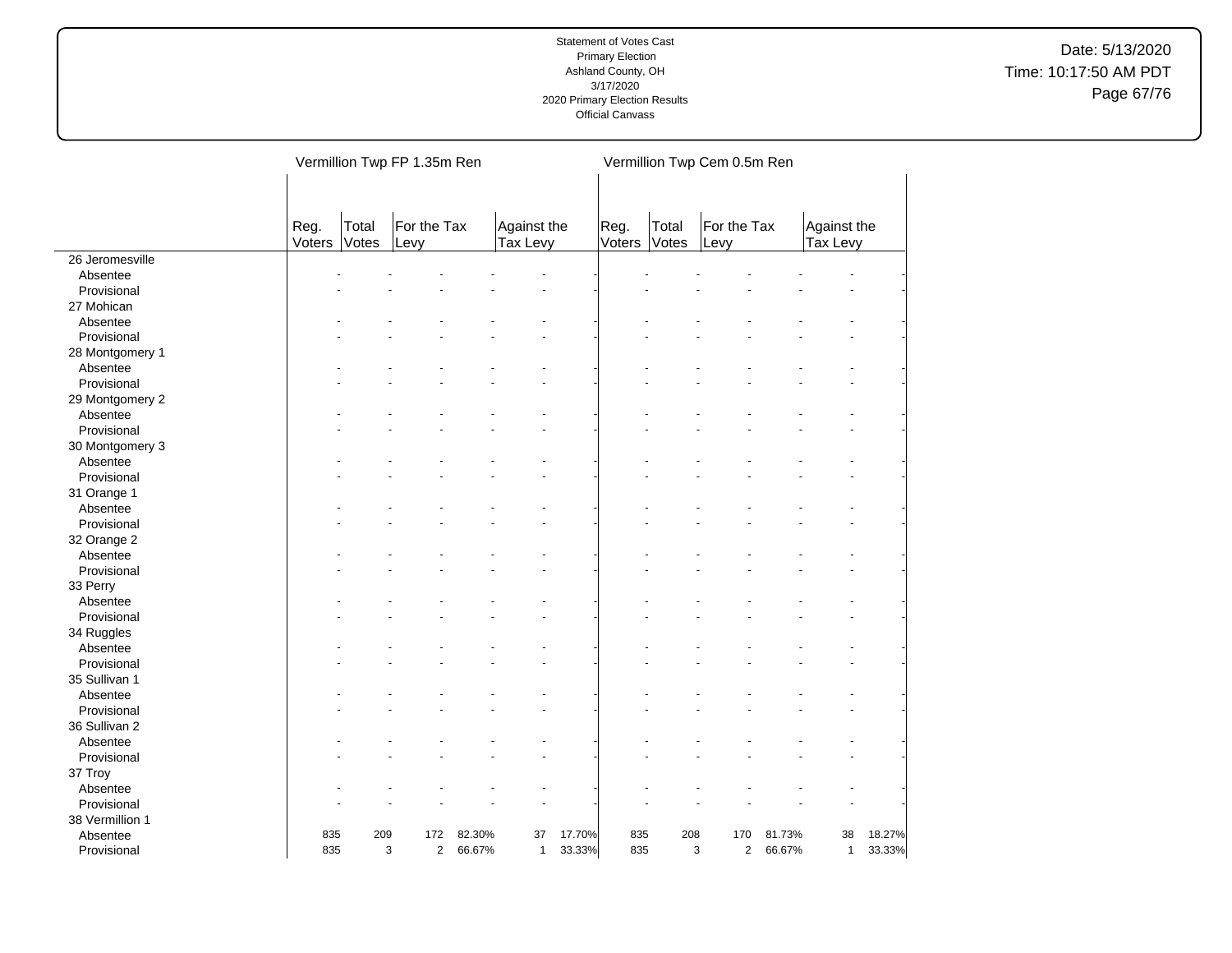|                 |        |       | Vermillion Twp FP 1.35m Ren |           |             |        | Vermillion Twp Cem 0.5m Ren |       |              |                          |             |           |  |  |
|-----------------|--------|-------|-----------------------------|-----------|-------------|--------|-----------------------------|-------|--------------|--------------------------|-------------|-----------|--|--|
|                 |        |       |                             |           |             |        |                             |       |              |                          |             |           |  |  |
|                 | Reg.   | Total | For the Tax                 |           | Aqainst the |        | Reg.                        | Total | For the Tax  |                          | Against the |           |  |  |
|                 | Voters | Votes | ∣Levy                       |           | Tax Levy    |        | <b>Voters</b>               | Votes | <b>ILevy</b> |                          | Tax Levy    |           |  |  |
| 39 Vermillion 2 |        |       |                             |           |             |        |                             |       |              |                          |             |           |  |  |
| Absentee        | 1045   | 315   | 275                         | 87.30%    | 40          | 12.70% | 1045                        | 314   | 267          | 85.03%                   | 47          | 14.97%    |  |  |
| Provisional     | 1045   |       |                             | 1 100.00% | 0           |        | 1045                        |       | 0            | $\overline{\phantom{a}}$ |             | 1 100.00% |  |  |
| Total           |        |       |                             |           |             |        |                             |       |              |                          |             |           |  |  |
| Absentee        | 1880   | 524   | 447                         | 85.31%    | 77          | 14.69% | 1880                        | 522   | 437          | 83.72%                   | 85          | 16.28%    |  |  |
| Provisional     | 1880   | 4     | 3                           | 75.00%    |             | 25.00% | 1880                        | 4     | 2            | 50.00%                   |             | 50.00%    |  |  |
| Total           | 1880   | 528   | 450                         | 85.23%    | 78          | 14.77% | 1880                        | 526   | 439          | 83.46%                   | 87          | 16.54%    |  |  |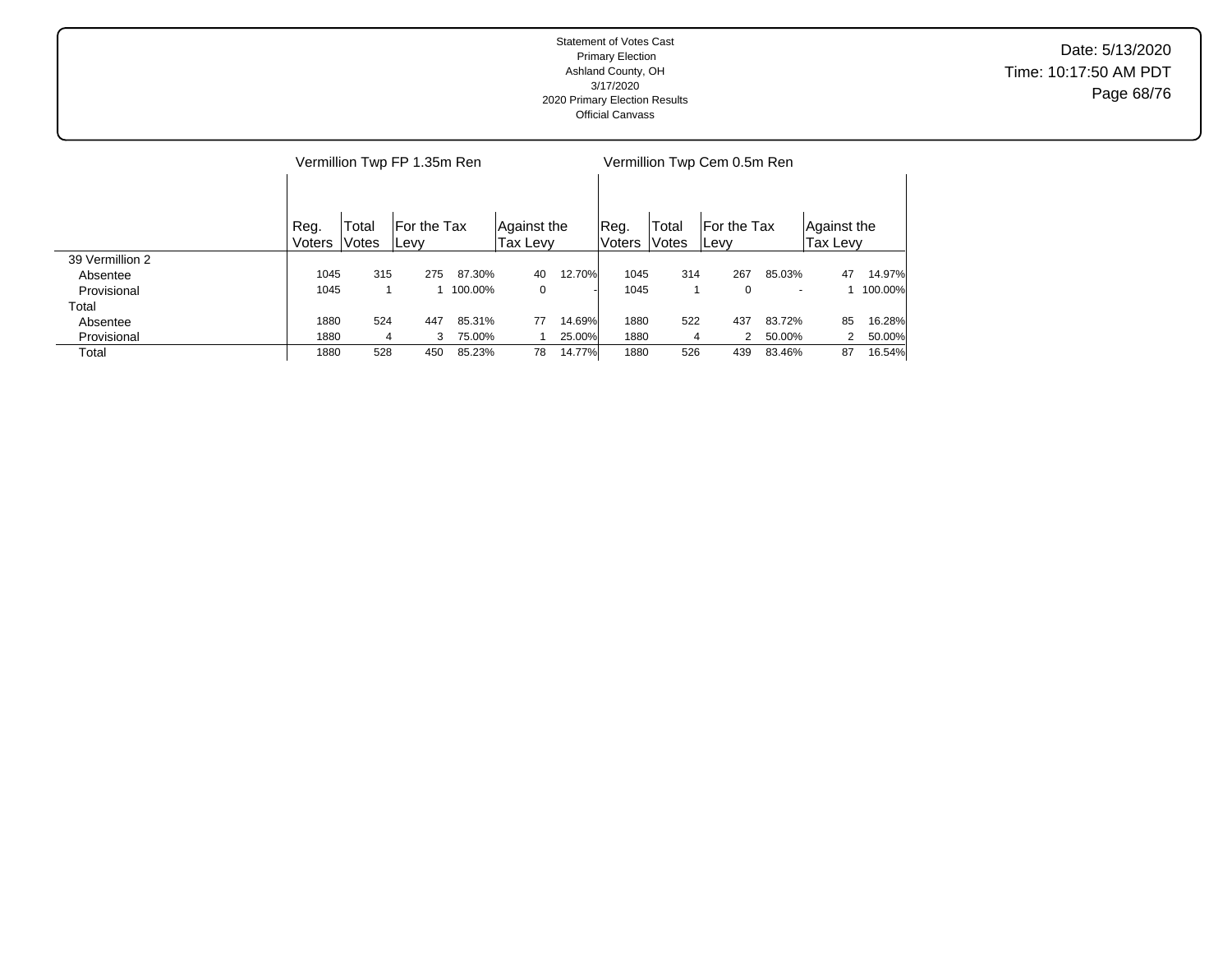Date: 5/13/2020 Time: 10:17:50 AM PDT Page 69/76

|                     |                |                | Jeromesville Comm FD 0.4m Ren |                         | Jeromesville Comm FD 1m Ren |                |                     |                         |  |  |  |  |
|---------------------|----------------|----------------|-------------------------------|-------------------------|-----------------------------|----------------|---------------------|-------------------------|--|--|--|--|
|                     | Reg.<br>Voters | Total<br>Votes | For the Tax<br>Levy           | Against the<br>Tax Levy | Reg.<br>Voters              | Total<br>Votes | For the Tax<br>Levy | Against the<br>Tax Levy |  |  |  |  |
| Jurisdiction Wide   |                |                |                               |                         |                             |                |                     |                         |  |  |  |  |
| 01 Ashland City 1-A |                |                |                               |                         |                             |                |                     |                         |  |  |  |  |
| Absentee            |                |                |                               |                         |                             |                |                     |                         |  |  |  |  |
| Provisional         |                |                |                               |                         |                             |                |                     |                         |  |  |  |  |
| 02 Ashland City 1-B |                |                |                               |                         |                             |                |                     |                         |  |  |  |  |
| Absentee            |                |                |                               |                         |                             |                |                     |                         |  |  |  |  |
| Provisional         |                |                |                               |                         |                             |                |                     |                         |  |  |  |  |
| 03 Ashland City 1-C |                |                |                               |                         |                             |                |                     |                         |  |  |  |  |
| Absentee            |                |                |                               |                         |                             |                |                     |                         |  |  |  |  |
| Provisional         |                |                |                               |                         |                             |                |                     |                         |  |  |  |  |
| 04 Ashland City 1-D |                |                |                               |                         |                             |                |                     |                         |  |  |  |  |
| Absentee            |                |                |                               |                         |                             |                |                     |                         |  |  |  |  |
| Provisional         |                |                |                               |                         |                             |                |                     |                         |  |  |  |  |
| 05 Ashland City 2-A |                |                |                               |                         |                             |                |                     |                         |  |  |  |  |
| Absentee            |                |                |                               |                         |                             |                |                     |                         |  |  |  |  |
| Provisional         |                |                |                               |                         |                             |                |                     |                         |  |  |  |  |
| 06 Ashland City 2-B |                |                |                               |                         |                             |                |                     |                         |  |  |  |  |
| Absentee            |                |                |                               |                         |                             |                |                     |                         |  |  |  |  |
| Provisional         |                |                |                               |                         |                             |                |                     |                         |  |  |  |  |
| 07 Ashland City 2-C |                |                |                               |                         |                             |                |                     |                         |  |  |  |  |
| Absentee            |                |                |                               |                         |                             |                |                     |                         |  |  |  |  |
| Provisional         |                |                |                               |                         |                             |                |                     |                         |  |  |  |  |
| 08 Ashland City 3-A |                |                |                               |                         |                             |                |                     |                         |  |  |  |  |
| Absentee            |                |                |                               |                         |                             |                |                     |                         |  |  |  |  |
| Provisional         |                |                |                               |                         |                             |                |                     |                         |  |  |  |  |
| 09 Ashland City 3-B |                |                |                               |                         |                             |                |                     |                         |  |  |  |  |
| Absentee            |                |                |                               |                         |                             |                |                     |                         |  |  |  |  |
| Provisional         |                |                |                               |                         |                             |                |                     |                         |  |  |  |  |
| 10 Ashland City 3-C |                |                |                               |                         |                             |                |                     |                         |  |  |  |  |
| Absentee            |                |                |                               |                         |                             |                |                     |                         |  |  |  |  |
|                     |                |                |                               |                         |                             |                |                     |                         |  |  |  |  |
| Provisional         |                |                |                               |                         |                             |                |                     |                         |  |  |  |  |
| 11 Ashland City 3-D |                |                |                               |                         |                             |                |                     |                         |  |  |  |  |
| Absentee            |                |                |                               |                         |                             |                |                     |                         |  |  |  |  |
| Provisional         |                |                |                               |                         |                             |                |                     |                         |  |  |  |  |
| 12 Ashland City 4-A |                |                |                               |                         |                             |                |                     |                         |  |  |  |  |
| Absentee            |                |                |                               |                         |                             |                |                     |                         |  |  |  |  |
| Provisional         |                |                |                               | ä,                      |                             |                |                     | $\ddot{\phantom{1}}$    |  |  |  |  |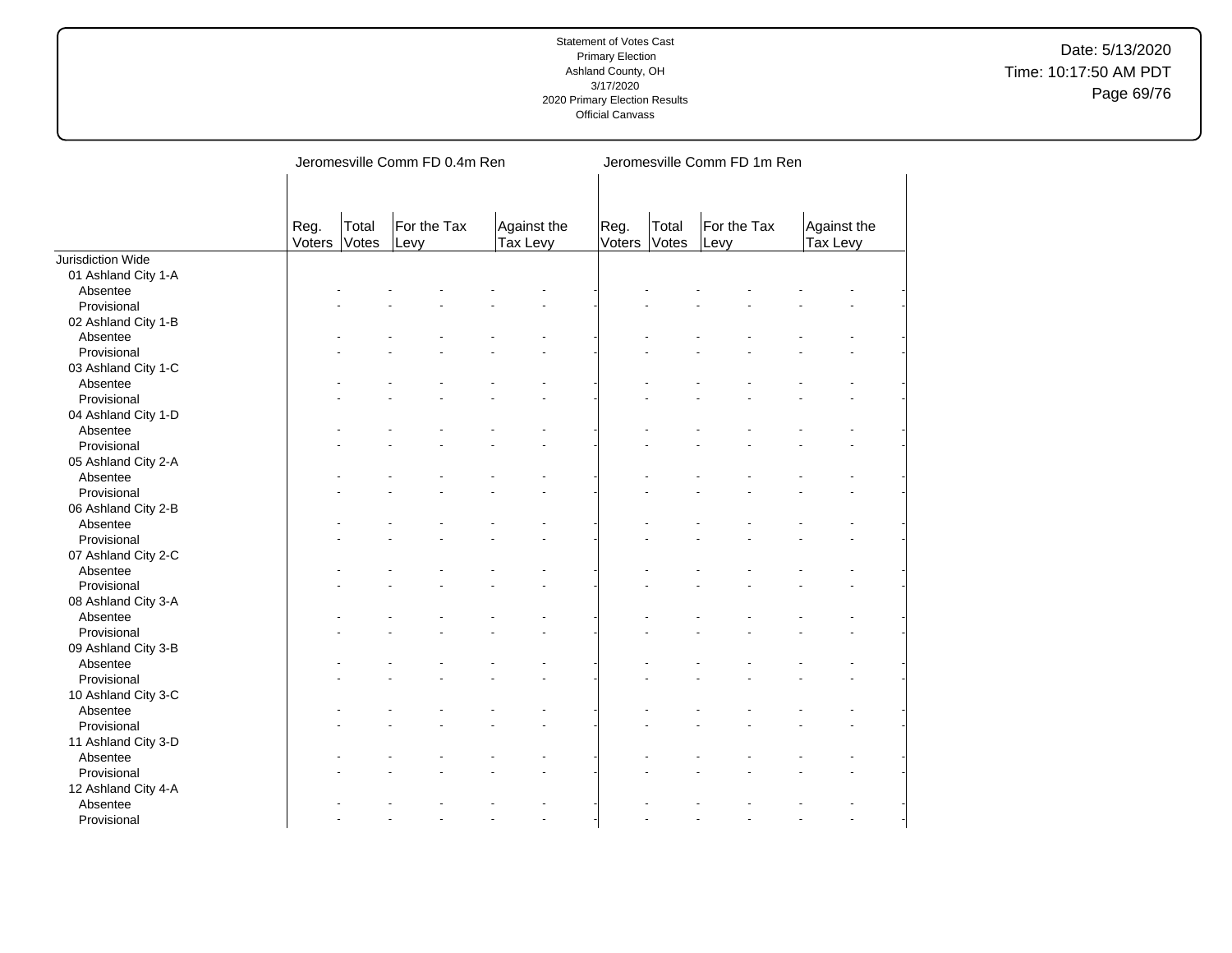Date: 5/13/2020 Time: 10:17:50 AM PDT Page 70/76

|                     |                | Jeromesville Comm FD 0.4m Ren         |  |                         | Jeromesville Comm FD 1m Ren |                |                |                     |  |                         |  |  |  |
|---------------------|----------------|---------------------------------------|--|-------------------------|-----------------------------|----------------|----------------|---------------------|--|-------------------------|--|--|--|
|                     |                |                                       |  |                         |                             |                |                |                     |  |                         |  |  |  |
|                     | Reg.<br>Voters | Total<br>For the Tax<br>Votes<br>Levy |  | Against the<br>Tax Levy |                             | Reg.<br>Voters | Total<br>Votes | For the Tax<br>Levy |  | Against the<br>Tax Levy |  |  |  |
| 13 Ashland City 4-B |                |                                       |  |                         |                             |                |                |                     |  |                         |  |  |  |
| Absentee            |                |                                       |  |                         |                             |                |                |                     |  |                         |  |  |  |
| Provisional         |                |                                       |  |                         |                             |                |                |                     |  |                         |  |  |  |
| 14 Ashland City 4-C |                |                                       |  |                         |                             |                |                |                     |  |                         |  |  |  |
| Absentee            |                |                                       |  |                         |                             |                |                |                     |  |                         |  |  |  |
| Provisional         |                |                                       |  |                         |                             |                |                |                     |  |                         |  |  |  |
| 15 Clear Creek      |                |                                       |  |                         |                             |                |                |                     |  |                         |  |  |  |
| Absentee            |                |                                       |  |                         |                             |                |                |                     |  |                         |  |  |  |
| Provisional         |                |                                       |  |                         |                             |                |                |                     |  |                         |  |  |  |
| 16 Loudonville 1    |                |                                       |  |                         |                             |                |                |                     |  |                         |  |  |  |
| Absentee            |                |                                       |  |                         |                             |                |                |                     |  |                         |  |  |  |
| Provisional         |                |                                       |  |                         |                             |                |                |                     |  |                         |  |  |  |
| 17 Green 1          |                |                                       |  |                         |                             |                |                |                     |  |                         |  |  |  |
| Absentee            |                |                                       |  |                         |                             |                |                |                     |  |                         |  |  |  |
| Provisional         |                |                                       |  |                         |                             |                |                |                     |  |                         |  |  |  |
| 18 Green 2          |                |                                       |  |                         |                             |                |                |                     |  |                         |  |  |  |
| Absentee            |                |                                       |  |                         |                             |                |                |                     |  |                         |  |  |  |
| Provisional         |                |                                       |  |                         |                             |                |                |                     |  |                         |  |  |  |
| 19 Loudonville 2    |                |                                       |  |                         |                             |                |                |                     |  |                         |  |  |  |
| Absentee            |                |                                       |  |                         |                             |                |                |                     |  |                         |  |  |  |
| Provisional         |                |                                       |  |                         |                             |                |                |                     |  |                         |  |  |  |
| 20 Jackson 1        |                |                                       |  |                         |                             |                |                |                     |  |                         |  |  |  |
| Absentee            |                |                                       |  |                         |                             |                |                |                     |  |                         |  |  |  |
| Provisional         |                |                                       |  |                         |                             |                |                |                     |  |                         |  |  |  |
| 21 Jackson 2        |                |                                       |  |                         |                             |                |                |                     |  |                         |  |  |  |
| Absentee            |                |                                       |  |                         |                             |                |                |                     |  |                         |  |  |  |
| Provisional         |                |                                       |  |                         |                             |                |                |                     |  |                         |  |  |  |
| 22 Lake             |                |                                       |  |                         |                             |                |                |                     |  |                         |  |  |  |
| Absentee            |                |                                       |  |                         |                             |                |                |                     |  |                         |  |  |  |
| Provisional         |                |                                       |  |                         |                             |                |                |                     |  |                         |  |  |  |
| 23 Mifflin          |                |                                       |  |                         |                             |                |                |                     |  |                         |  |  |  |
| Absentee            |                |                                       |  |                         |                             |                |                |                     |  |                         |  |  |  |
| Provisional         |                |                                       |  |                         |                             |                |                |                     |  |                         |  |  |  |
| 24 Milton 1         |                |                                       |  |                         |                             |                |                |                     |  |                         |  |  |  |
| Absentee            |                |                                       |  |                         |                             |                |                |                     |  |                         |  |  |  |
| Provisional         |                |                                       |  |                         |                             |                |                |                     |  |                         |  |  |  |
| 25 Milton 3         |                |                                       |  |                         |                             |                |                |                     |  |                         |  |  |  |
| Absentee            |                |                                       |  |                         |                             |                |                |                     |  |                         |  |  |  |
| Provisional         |                |                                       |  |                         |                             |                |                |                     |  |                         |  |  |  |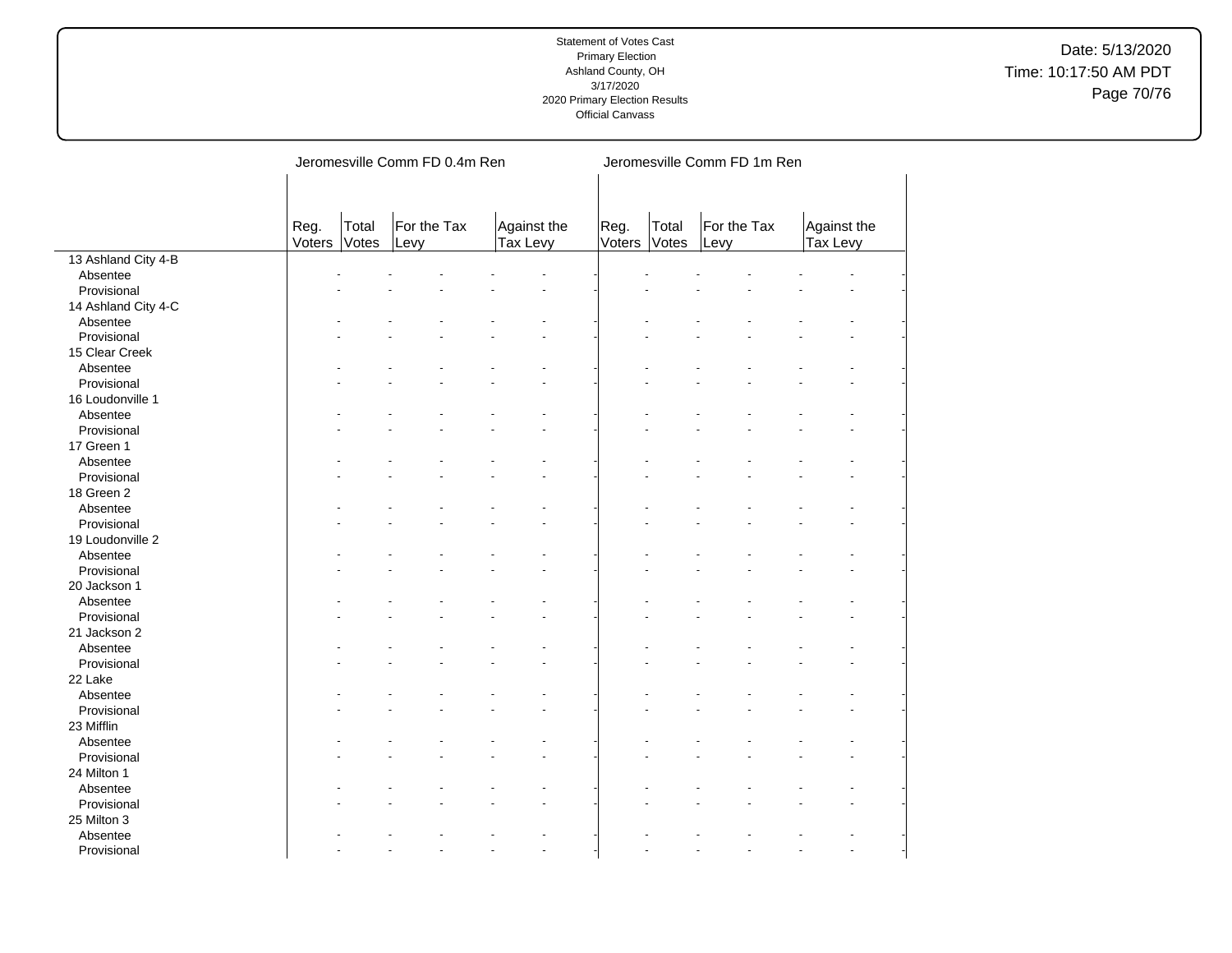|                        |                | Jeromesville Comm FD 0.4m Ren |                |                       |                |                         |      |                |                     | Jeromesville Comm FD 1m Ren |                                |           |  |  |  |  |
|------------------------|----------------|-------------------------------|----------------|-----------------------|----------------|-------------------------|------|----------------|---------------------|-----------------------------|--------------------------------|-----------|--|--|--|--|
|                        | Reg.<br>Voters | Total<br>Votes                | Levy           | For the Tax           |                | Against the<br>Tax Levy |      | Total<br>Votes | For the Tax<br>Levy |                             | Against the<br><b>Tax Levy</b> |           |  |  |  |  |
| 26 Jeromesville        |                |                               |                |                       |                |                         |      |                |                     |                             |                                |           |  |  |  |  |
| Absentee               | 344            | 75                            | 66             | 88.00%                | 9              | 12.00%                  | 344  | 75             | 65                  | 86.67%                      | 10                             | 13.33%    |  |  |  |  |
| Provisional            | 344            | $\pmb{0}$                     | $\pmb{0}$      | $\tilde{\phantom{a}}$ | $\pmb{0}$      |                         | 344  | $\mathbf 0$    | $\mathbf 0$         | ÷,                          | $\pmb{0}$                      |           |  |  |  |  |
| 27 Mohican             |                |                               |                |                       |                |                         |      |                |                     |                             |                                |           |  |  |  |  |
| Absentee               | 1019           | 259                           | 223            | 86.10%                | 36             | 13.90%                  | 1019 | 256            | 212                 | 82.81%                      | 44                             | 17.19%    |  |  |  |  |
| Provisional            | 1019           | $\mathbf{1}$                  | $\overline{0}$ | $\overline{a}$        |                | 1 100.00%               | 1019 | $\mathbf{1}$   | $\overline{0}$      | ÷.                          |                                | 1 100.00% |  |  |  |  |
| 28 Montgomery 1        |                |                               |                |                       |                |                         |      |                |                     |                             |                                |           |  |  |  |  |
| Absentee               |                |                               |                |                       |                |                         |      |                |                     |                             |                                |           |  |  |  |  |
| Provisional            |                |                               |                |                       |                |                         |      |                |                     |                             |                                |           |  |  |  |  |
| 29 Montgomery 2        |                |                               |                |                       |                |                         |      |                |                     |                             |                                |           |  |  |  |  |
| Absentee               |                |                               |                |                       |                |                         |      |                |                     |                             |                                |           |  |  |  |  |
| Provisional            |                |                               |                |                       |                |                         |      |                |                     |                             |                                |           |  |  |  |  |
| 30 Montgomery 3        |                |                               |                |                       |                |                         |      |                |                     |                             |                                |           |  |  |  |  |
| Absentee               |                |                               |                |                       |                |                         |      |                |                     |                             |                                |           |  |  |  |  |
| Provisional            |                |                               |                |                       |                |                         |      |                |                     |                             |                                |           |  |  |  |  |
| 31 Orange 1            |                |                               |                |                       |                |                         |      |                |                     |                             |                                |           |  |  |  |  |
| Absentee               |                |                               |                |                       |                |                         |      |                |                     |                             |                                |           |  |  |  |  |
| Provisional            |                |                               |                |                       |                |                         |      |                |                     |                             |                                |           |  |  |  |  |
| 32 Orange 2            |                |                               |                |                       |                |                         |      |                |                     |                             |                                |           |  |  |  |  |
| Absentee               |                |                               |                |                       |                |                         |      |                |                     |                             |                                |           |  |  |  |  |
| Provisional            |                |                               |                |                       |                |                         |      |                |                     |                             |                                |           |  |  |  |  |
| 33 Perry               |                |                               |                |                       |                |                         |      |                |                     |                             |                                |           |  |  |  |  |
| Absentee               | 578            | 143                           | 116            | 81.12%                | 27             | 18.88%                  | 578  | 144            | 114                 | 79.17%                      | 30                             | 20.83%    |  |  |  |  |
| Provisional            | 578            | $\overline{2}$                | $\mathbf{1}$   | 50.00%                | $\mathbf{1}$   | 50.00%                  | 578  | $\overline{2}$ | $\mathbf{1}$        | 50.00%                      | $\mathbf{1}$                   | 50.00%    |  |  |  |  |
|                        |                |                               |                |                       |                |                         |      |                |                     |                             |                                |           |  |  |  |  |
| 34 Ruggles<br>Absentee |                |                               |                |                       |                |                         |      |                |                     |                             |                                |           |  |  |  |  |
|                        |                |                               |                |                       |                |                         |      |                |                     |                             |                                |           |  |  |  |  |
| Provisional            |                |                               |                |                       |                |                         |      |                |                     |                             |                                |           |  |  |  |  |
| 35 Sullivan 1          |                |                               |                |                       |                |                         |      |                |                     |                             |                                |           |  |  |  |  |
| Absentee               |                |                               |                |                       |                |                         |      |                |                     |                             |                                |           |  |  |  |  |
| Provisional            |                |                               |                |                       |                |                         |      |                |                     |                             |                                |           |  |  |  |  |
| 36 Sullivan 2          |                |                               |                |                       |                |                         |      |                |                     |                             |                                |           |  |  |  |  |
| Absentee               |                |                               |                |                       |                |                         |      |                |                     |                             |                                |           |  |  |  |  |
| Provisional            |                |                               |                |                       |                |                         |      |                |                     |                             |                                |           |  |  |  |  |
| 37 Troy                |                |                               |                |                       |                |                         |      |                |                     |                             |                                |           |  |  |  |  |
| Absentee               |                |                               |                |                       |                |                         |      |                |                     |                             |                                |           |  |  |  |  |
| Provisional            |                |                               |                |                       |                |                         |      |                |                     |                             |                                |           |  |  |  |  |
| 38 Vermillion 1        |                |                               |                |                       |                |                         |      |                |                     |                             |                                |           |  |  |  |  |
| Absentee               |                |                               |                |                       |                |                         |      |                |                     |                             |                                |           |  |  |  |  |
| Provisional            |                |                               |                |                       | $\overline{a}$ |                         |      |                |                     |                             |                                |           |  |  |  |  |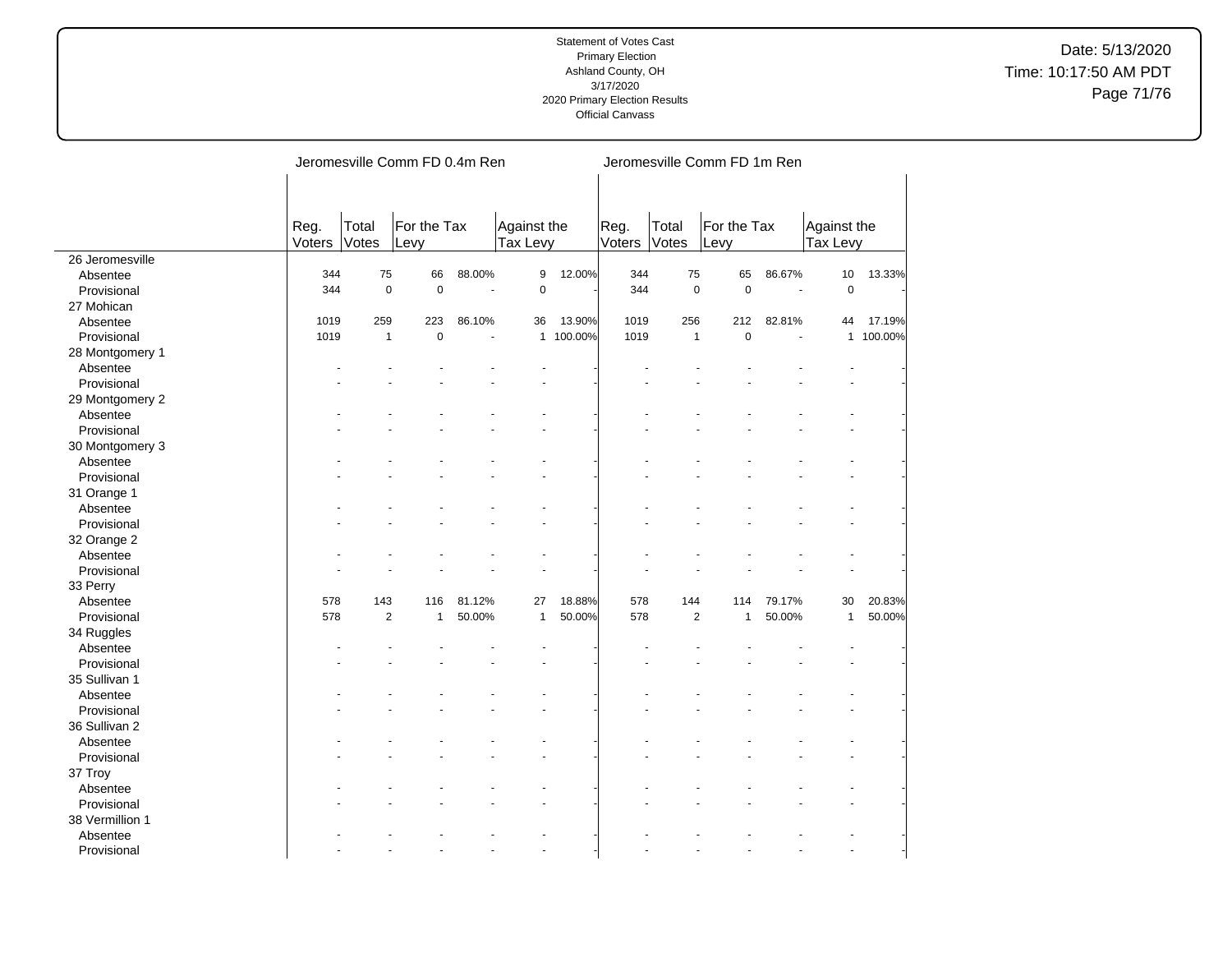| Statement of Votes Cast<br><b>Primary Election</b><br>Ashland County, OH<br>3/17/2020<br>2020 Primary Election Results<br><b>Official Canvass</b> | Date: 5/13/2020<br>Time: 10:17:50 AM PDT<br>Page 72/76 |
|---------------------------------------------------------------------------------------------------------------------------------------------------|--------------------------------------------------------|
|---------------------------------------------------------------------------------------------------------------------------------------------------|--------------------------------------------------------|

|                 |                | Jeromesville Comm FD 0.4m Ren |                      |        |                         |        |                       |                | Jeromesville Comm FD 1m Ren |        |                         |        |  |  |  |
|-----------------|----------------|-------------------------------|----------------------|--------|-------------------------|--------|-----------------------|----------------|-----------------------------|--------|-------------------------|--------|--|--|--|
|                 | Reg.<br>Voters | Total<br>Votes                | For the Tax<br>lLevy |        | Against the<br>Tax Levy |        | Reg.<br><b>Voters</b> | Total<br>Votes | For the Tax<br><b>ILevy</b> |        | Aqainst the<br>Tax Levy |        |  |  |  |
| 39 Vermillion 2 |                |                               |                      |        |                         |        |                       |                |                             |        |                         |        |  |  |  |
| Absentee        |                |                               |                      |        |                         |        |                       |                |                             |        |                         |        |  |  |  |
| Provisional     |                |                               |                      |        |                         |        |                       |                |                             |        |                         |        |  |  |  |
| Total           |                |                               |                      |        |                         |        |                       |                |                             |        |                         |        |  |  |  |
| Absentee        | 1941           | 477                           | 405                  | 84.91% | 72                      | 15.09% | 1941                  | 475            | 391                         | 82.32% | 84                      | 17.68% |  |  |  |
| Provisional     | 1941           | 3                             |                      | 33.33% | 2                       | 66.67% | 1941                  | 3              |                             | 33.33% |                         | 66.67% |  |  |  |
| Total           | 1941           | 480                           | 406                  | 84.58% | 74                      | 15.42% | 1941                  | 478            | 392                         | 82.01% | 86                      | 17.99% |  |  |  |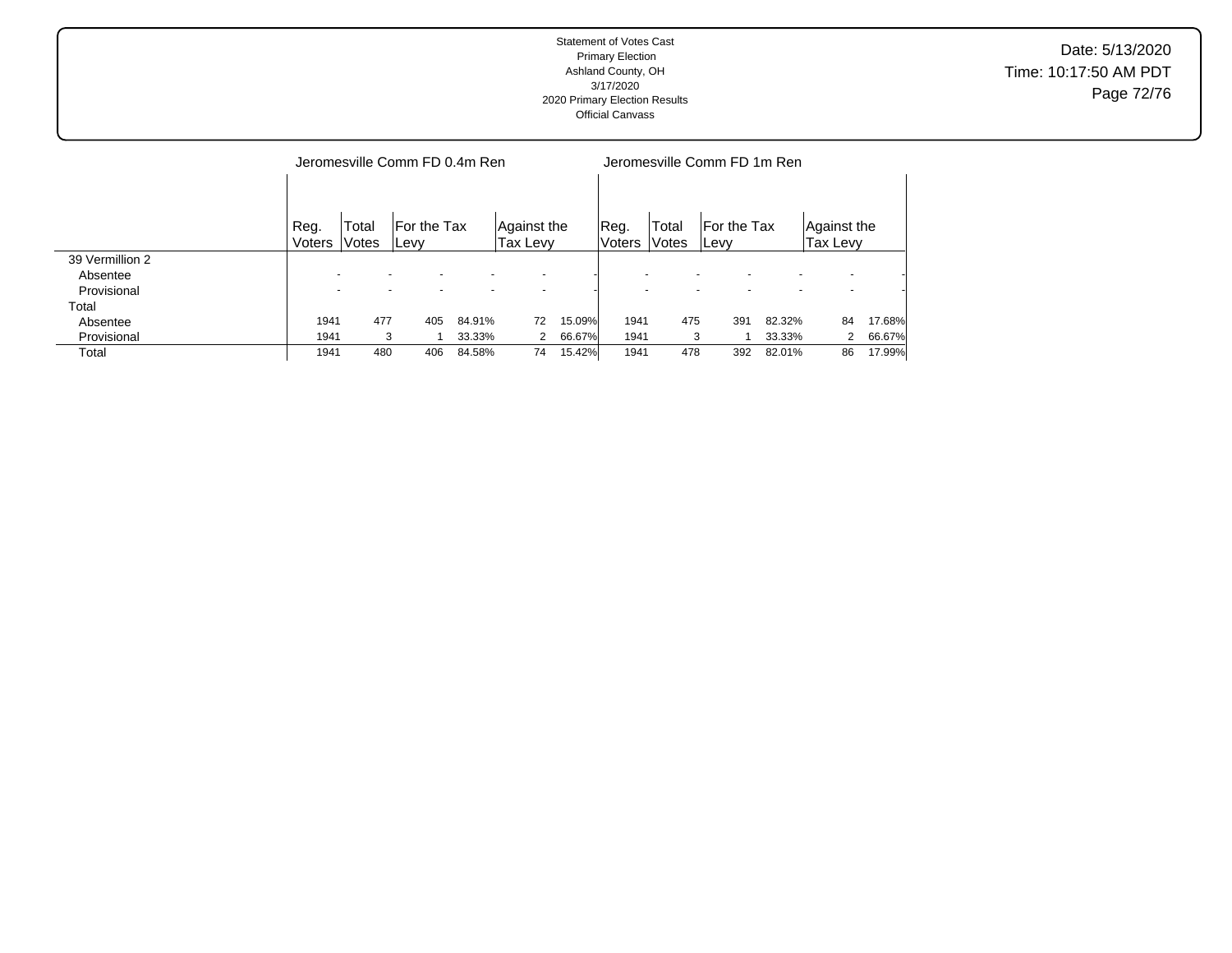Date: 5/13/2020 Time: 10:17:50 AM PDT Page 73/76

## Jeromesville Comm FD 1.6m Ren

|                     | Reg.<br>Voters | Total<br>Votes | For the Tax<br>Levy |                | Against the<br>Tax Levy |    |  |
|---------------------|----------------|----------------|---------------------|----------------|-------------------------|----|--|
| Jurisdiction Wide   |                |                |                     |                |                         |    |  |
| 01 Ashland City 1-A |                |                |                     |                |                         |    |  |
| Absentee            |                |                |                     |                |                         |    |  |
| Provisional         |                |                |                     | $\blacksquare$ |                         |    |  |
| 02 Ashland City 1-B |                |                |                     |                |                         |    |  |
| Absentee            |                |                |                     |                |                         |    |  |
| Provisional         |                |                |                     |                |                         |    |  |
| 03 Ashland City 1-C |                |                |                     |                |                         |    |  |
| Absentee            |                |                |                     | $\blacksquare$ |                         |    |  |
| Provisional         |                |                |                     |                |                         |    |  |
| 04 Ashland City 1-D |                |                |                     |                |                         |    |  |
| Absentee            |                |                |                     |                |                         |    |  |
| Provisional         |                |                |                     |                |                         |    |  |
| 05 Ashland City 2-A |                |                |                     |                |                         |    |  |
| Absentee            |                |                |                     | $\blacksquare$ |                         |    |  |
| Provisional         |                |                |                     | $\overline{a}$ |                         |    |  |
| 06 Ashland City 2-B |                |                |                     |                |                         |    |  |
| Absentee            |                |                |                     |                |                         |    |  |
| Provisional         |                |                |                     | $\blacksquare$ |                         | ä, |  |
| 07 Ashland City 2-C |                |                |                     |                |                         |    |  |
| Absentee            |                |                |                     | ä,             |                         |    |  |
| Provisional         |                |                |                     |                |                         |    |  |
| 08 Ashland City 3-A |                |                |                     |                |                         |    |  |
| Absentee            |                |                |                     | ٠              |                         |    |  |
| Provisional         |                |                |                     |                |                         |    |  |
| 09 Ashland City 3-B |                |                |                     |                |                         |    |  |
| Absentee            |                |                |                     |                |                         |    |  |
| Provisional         |                |                |                     | ٠              |                         |    |  |
| 10 Ashland City 3-C |                |                |                     |                |                         |    |  |
| Absentee            |                |                |                     | ٠              |                         | ä, |  |
| Provisional         |                |                |                     |                |                         |    |  |
| 11 Ashland City 3-D |                |                |                     |                |                         |    |  |
| Absentee            |                | $\overline{a}$ | L.                  | ÷,             |                         | ٠  |  |
| Provisional         |                |                |                     | ÷,             |                         |    |  |
| 12 Ashland City 4-A |                |                |                     |                |                         |    |  |
| Absentee            |                |                |                     |                |                         |    |  |
| Provisional         |                |                |                     | ÷.             | ÷.                      | ä, |  |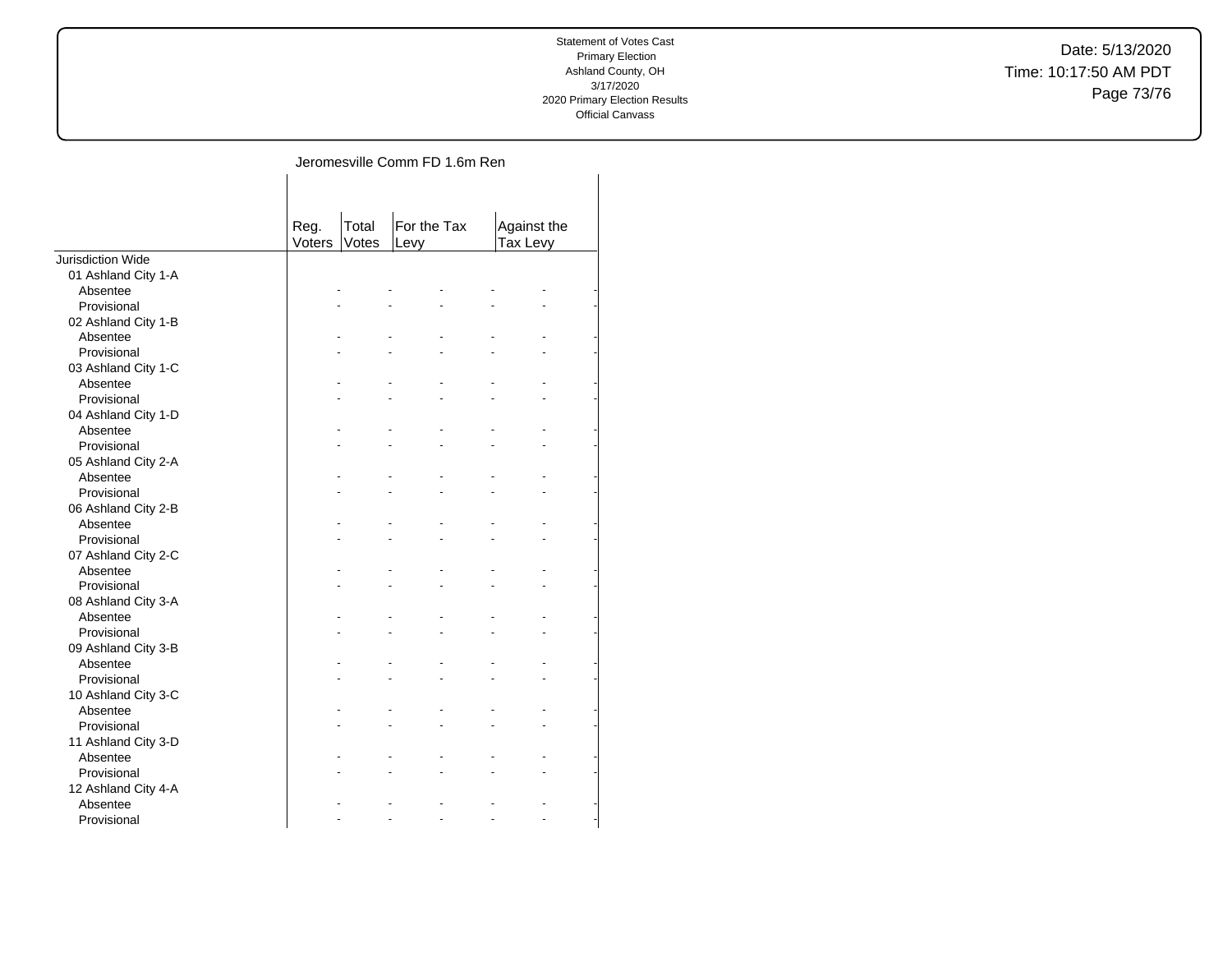Date: 5/13/2020 Time: 10:17:50 AM PDT Page 74/76

## Jeromesville Comm FD 1.6m Ren  $\mathbf{r}$

|                     | Reg.<br>Voters | Total<br>Votes | For the Tax<br>Levy |    | Against the<br>Tax Levy |  |
|---------------------|----------------|----------------|---------------------|----|-------------------------|--|
| 13 Ashland City 4-B |                |                |                     |    |                         |  |
| Absentee            |                | ä,             |                     |    |                         |  |
| Provisional         |                |                |                     |    |                         |  |
| 14 Ashland City 4-C |                |                |                     |    |                         |  |
| Absentee            |                |                |                     |    |                         |  |
| Provisional         |                |                |                     |    |                         |  |
| 15 Clear Creek      |                |                |                     |    |                         |  |
| Absentee            |                |                |                     |    |                         |  |
| Provisional         |                |                |                     |    |                         |  |
| 16 Loudonville 1    |                |                |                     |    |                         |  |
| Absentee            |                |                |                     |    |                         |  |
| Provisional         |                |                |                     |    |                         |  |
| 17 Green 1          |                |                |                     |    |                         |  |
| Absentee            |                |                |                     |    |                         |  |
| Provisional         |                |                |                     |    |                         |  |
| 18 Green 2          |                |                |                     |    |                         |  |
| Absentee            |                |                |                     |    |                         |  |
| Provisional         |                |                |                     |    |                         |  |
| 19 Loudonville 2    |                |                |                     |    |                         |  |
| Absentee            |                |                |                     |    |                         |  |
| Provisional         |                |                |                     |    |                         |  |
| 20 Jackson 1        |                |                |                     |    |                         |  |
| Absentee            |                |                |                     |    |                         |  |
| Provisional         |                |                |                     |    |                         |  |
| 21 Jackson 2        |                |                |                     |    |                         |  |
| Absentee            |                |                |                     |    |                         |  |
| Provisional         |                |                |                     |    |                         |  |
| 22 Lake             |                |                |                     |    |                         |  |
| Absentee            |                |                |                     |    |                         |  |
| Provisional         |                |                |                     |    |                         |  |
| 23 Mifflin          |                |                |                     |    |                         |  |
| Absentee            |                |                |                     |    |                         |  |
| Provisional         |                |                |                     |    |                         |  |
| 24 Milton 1         |                |                |                     |    |                         |  |
| Absentee            |                |                |                     |    |                         |  |
| Provisional         |                |                |                     |    |                         |  |
| 25 Milton 3         |                |                |                     |    |                         |  |
| Absentee            |                |                |                     |    |                         |  |
| Provisional         |                |                |                     | L. |                         |  |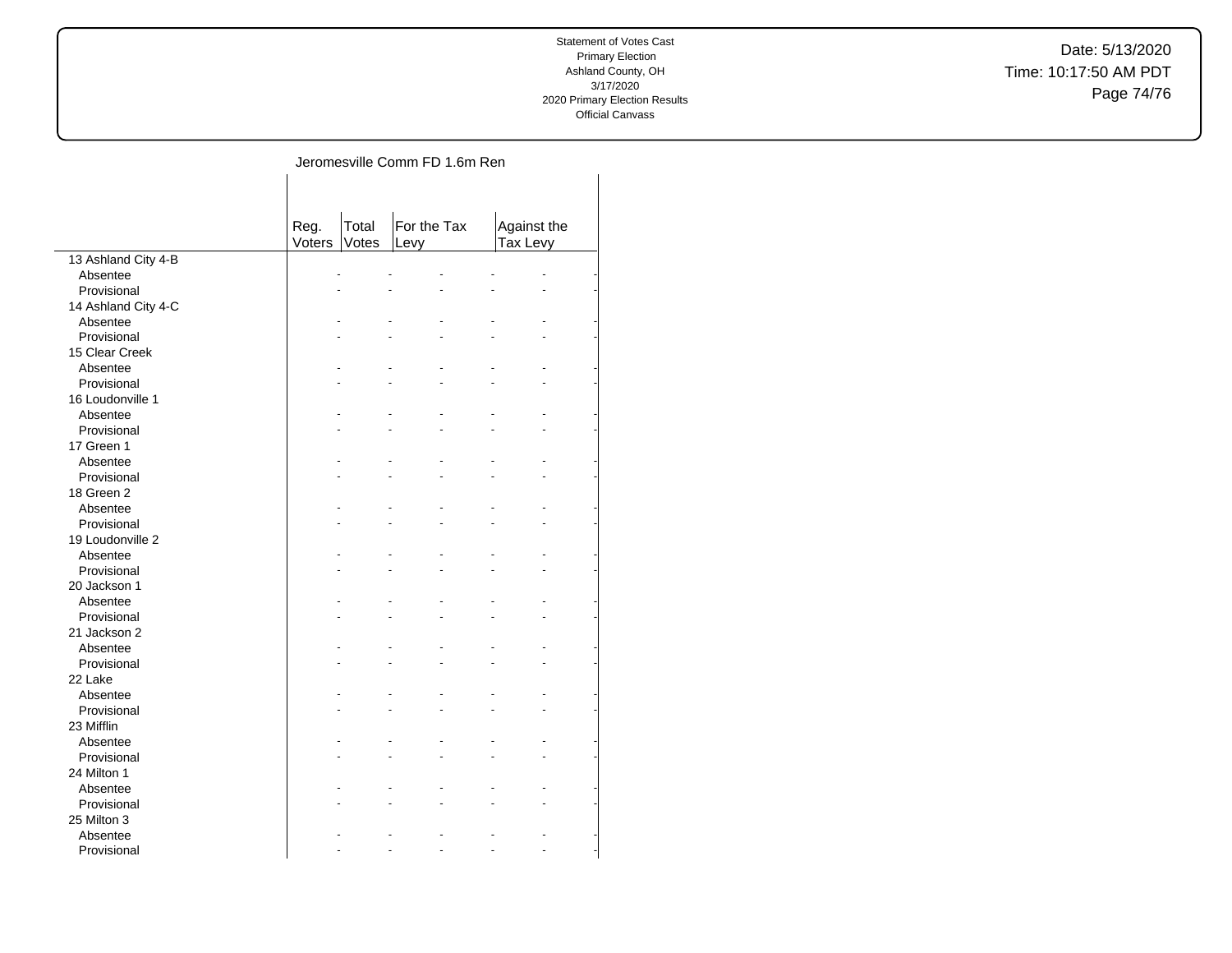Date: 5/13/2020 Time: 10:17:50 AM PDT Page 75/76

## Jeromesville Comm FD 1.6m Ren

|                 | Reg.<br>Voters | Total<br>Votes | For the Tax<br>Levy |        | Against the<br>Tax Levy |         |
|-----------------|----------------|----------------|---------------------|--------|-------------------------|---------|
| 26 Jeromesville |                |                |                     |        |                         |         |
| Absentee        | 344            | 74             | 63                  | 85.14% | 11                      | 14.86%  |
| Provisional     | 344            | $\Omega$       | $\Omega$            |        | 0                       |         |
| 27 Mohican      |                |                |                     |        |                         |         |
| Absentee        | 1019           | 258            | 207                 | 80.23% | 51                      | 19.77%  |
| Provisional     | 1019           | 1              | $\mathbf 0$         |        | 1                       | 100.00% |
| 28 Montgomery 1 |                |                |                     |        |                         |         |
| Absentee        |                |                |                     |        |                         |         |
| Provisional     |                |                |                     |        |                         |         |
| 29 Montgomery 2 |                |                |                     |        |                         |         |
| Absentee        |                |                |                     |        |                         |         |
| Provisional     |                |                |                     |        |                         |         |
| 30 Montgomery 3 |                |                |                     |        |                         |         |
| Absentee        |                |                |                     |        |                         |         |
| Provisional     |                |                |                     |        |                         |         |
| 31 Orange 1     |                |                |                     |        |                         |         |
| Absentee        |                |                |                     |        |                         |         |
| Provisional     |                |                |                     |        |                         |         |
| 32 Orange 2     |                |                |                     |        |                         |         |
| Absentee        |                |                |                     |        |                         |         |
| Provisional     |                |                |                     |        |                         |         |
| 33 Perry        |                |                |                     |        |                         |         |
| Absentee        | 578            | 142            | 110                 | 77.46% | 32                      | 22.54%  |
| Provisional     | 578            | $\overline{2}$ | 1                   | 50.00% | 1                       | 50.00%  |
| 34 Ruggles      |                |                |                     |        |                         |         |
| Absentee        |                |                |                     |        |                         |         |
| Provisional     |                |                |                     |        |                         |         |
| 35 Sullivan 1   |                |                |                     |        |                         |         |
| Absentee        |                |                |                     |        |                         |         |
| Provisional     |                |                |                     |        |                         |         |
| 36 Sullivan 2   |                |                |                     |        |                         |         |
| Absentee        |                |                |                     |        |                         |         |
| Provisional     |                |                |                     |        |                         |         |
| 37 Troy         |                |                |                     |        |                         |         |
| Absentee        |                |                |                     |        |                         |         |
| Provisional     |                |                |                     |        |                         |         |
| 38 Vermillion 1 |                |                |                     |        |                         |         |
| Absentee        |                |                |                     |        |                         |         |
| Provisional     |                |                |                     |        |                         |         |
|                 |                |                |                     |        |                         |         |